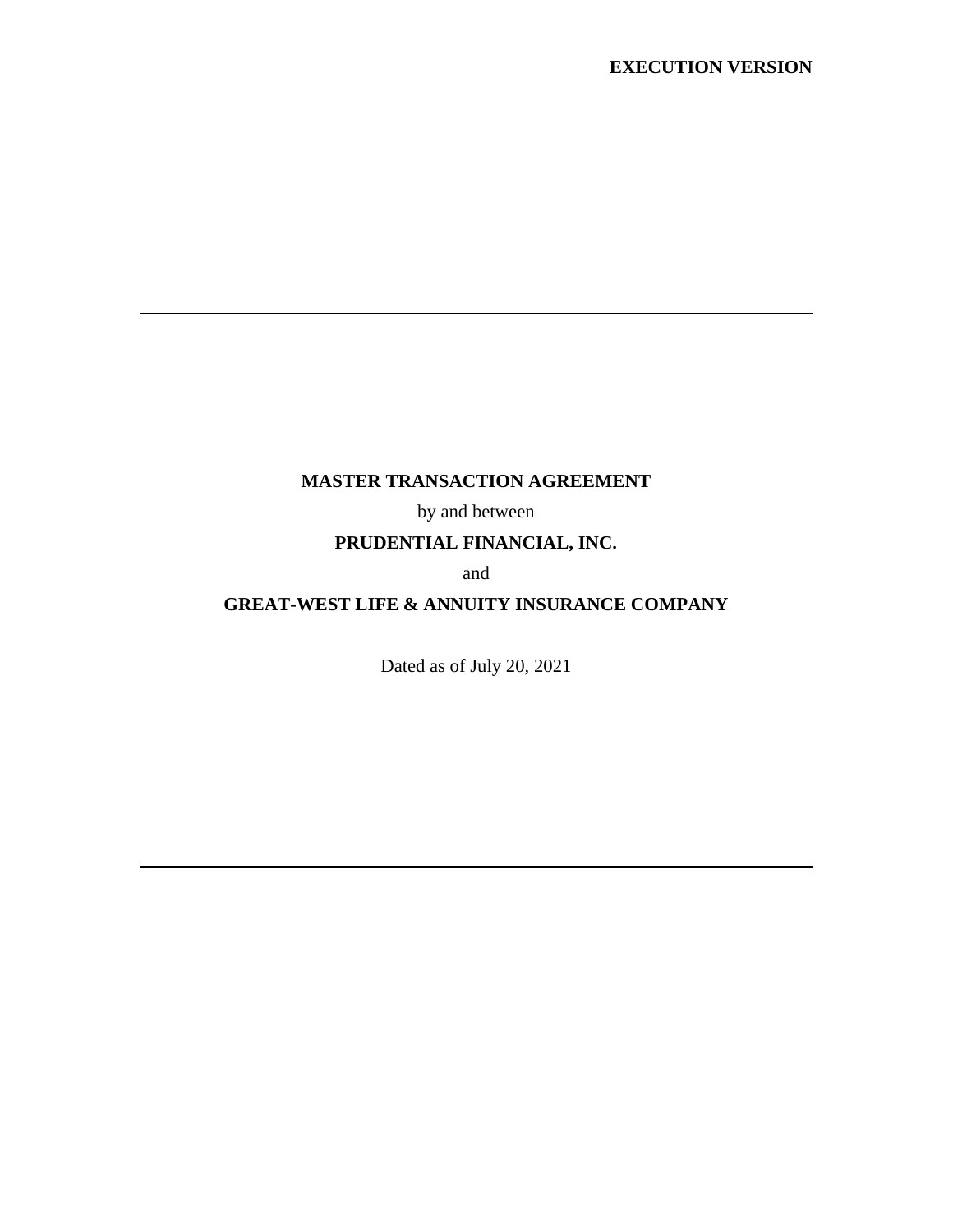## **TABLE OF CONTENTS**

### Page

#### ARTICLE I

### DEFINITIONS

| Section 1.1 |  |  |
|-------------|--|--|
|-------------|--|--|

### ARTICLE II

## PURCHASE AND SALE

|             | Section 2.1 Purchase and Sale of Shares and Purchased Assets and |  |
|-------------|------------------------------------------------------------------|--|
|             |                                                                  |  |
| Section 2.2 |                                                                  |  |
| Section 2.3 |                                                                  |  |
| Section 2.4 |                                                                  |  |
| Section 2.5 |                                                                  |  |
| Section 2.6 |                                                                  |  |
| Section 2.7 | Reconciliation of Estimated Closing Statement; Adjustment46      |  |
| Section 2.8 |                                                                  |  |
|             |                                                                  |  |

### ARTICLE III

### REPRESENTATIONS AND WARRANTIES OF SELLER

| Section 3.1  |                                                            |  |
|--------------|------------------------------------------------------------|--|
| Section 3.2  |                                                            |  |
| Section 3.3  | Capital Structure of the Acquired Companies; Ownership and |  |
|              |                                                            |  |
| Section 3.4  |                                                            |  |
| Section 3.5  |                                                            |  |
| Section 3.6  |                                                            |  |
| Section 3.7  |                                                            |  |
| Section 3.8  |                                                            |  |
| Section 3.9  |                                                            |  |
| Section 3.10 |                                                            |  |
| Section 3.11 |                                                            |  |
| Section 3.12 |                                                            |  |
| Section 3.13 |                                                            |  |
| Section 3.14 |                                                            |  |
| Section 3.15 |                                                            |  |
| Section 3.16 |                                                            |  |
| Section 3.17 |                                                            |  |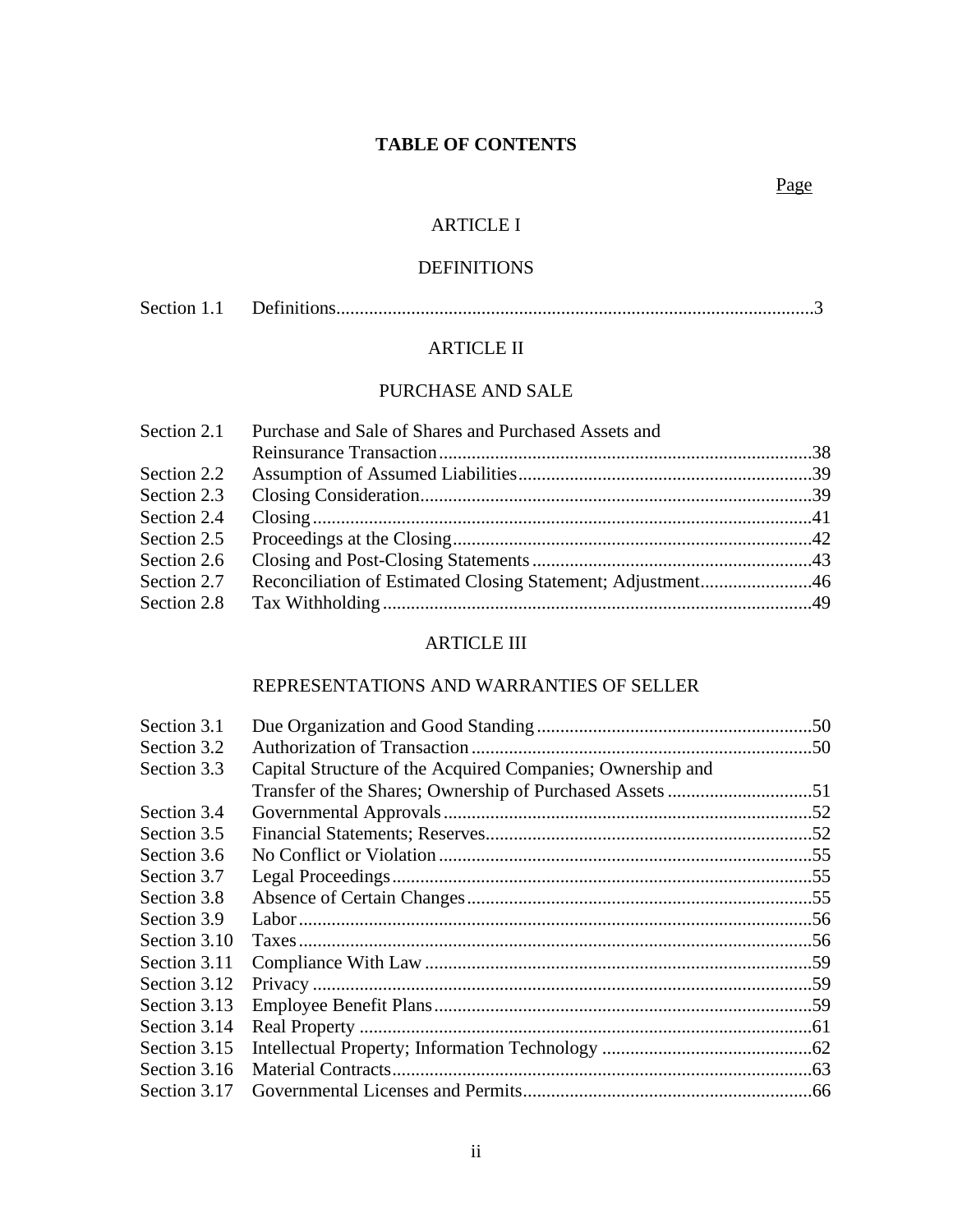| Section 3.18 |  |
|--------------|--|
| Section 3.19 |  |
| Section 3.20 |  |
| Section 3.21 |  |
| Section 3.22 |  |
| Section 3.23 |  |
| Section 3.24 |  |
| Section 3.25 |  |
| Section 3.26 |  |
| Section 3.27 |  |
| Section 3.28 |  |
| Section 3.29 |  |
| Section 3.30 |  |
| Section 3.31 |  |
|              |  |

## **ARTICLE IV**

## REPRESENTATIONS AND WARRANTIES OF BUYER

| Section 4.1  |  |
|--------------|--|
| Section 4.2  |  |
| Section 4.3  |  |
| Section 4.4  |  |
| Section 4.5  |  |
| Section 4.6  |  |
| Section 4.7  |  |
| Section 4.8  |  |
| Section 4.9  |  |
| Section 4.10 |  |
| Section 4.11 |  |
| Section 4.12 |  |
| Section 4.13 |  |
| Section 4.14 |  |
| Section 4.15 |  |
| Section 4.16 |  |
|              |  |

# **ARTICLE V**

### **COVENANTS**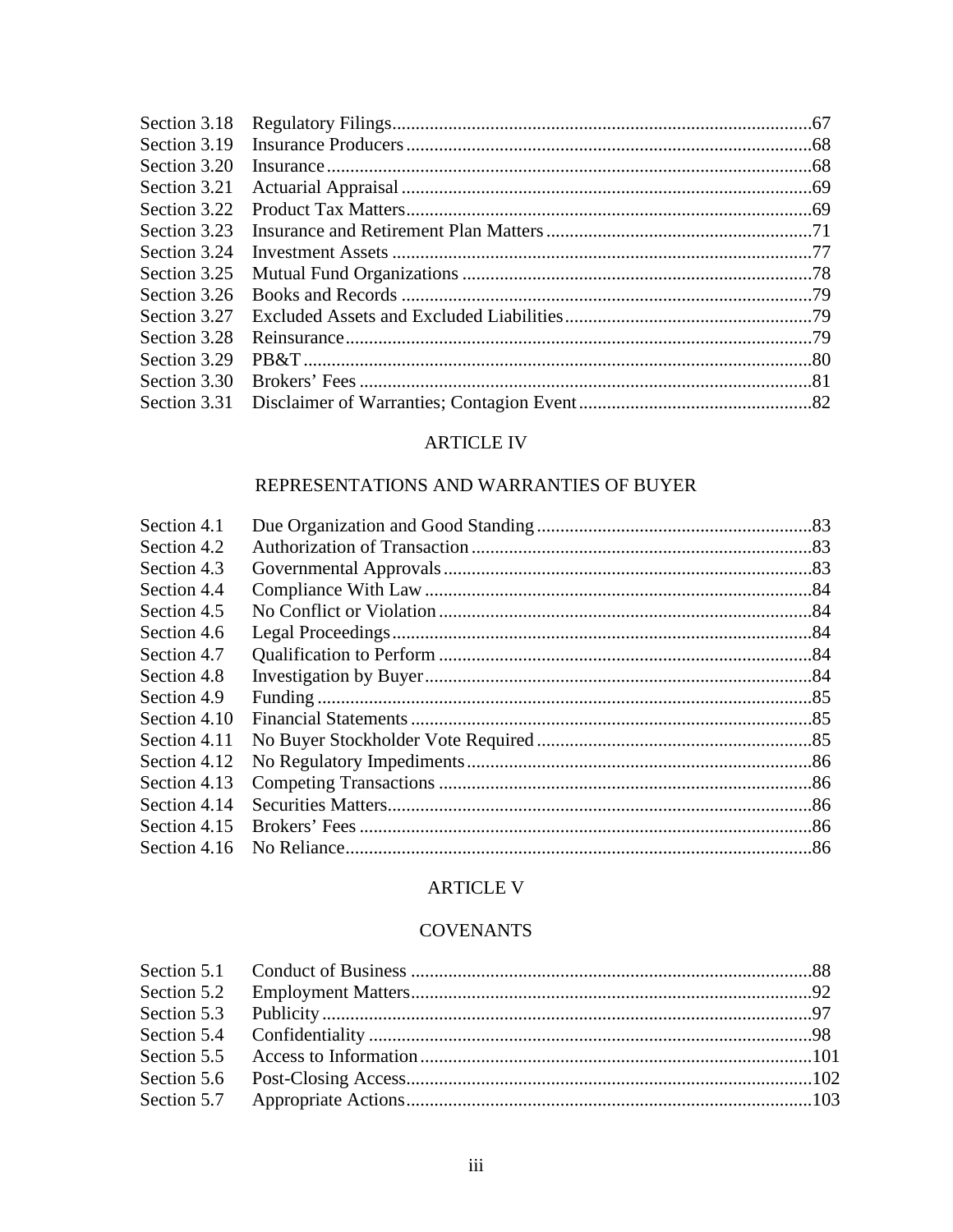| Section 5.8  |                                                            |  |
|--------------|------------------------------------------------------------|--|
| Section 5.9  |                                                            |  |
| Section 5.10 |                                                            |  |
| Section 5.11 |                                                            |  |
| Section 5.12 |                                                            |  |
| Section 5.13 |                                                            |  |
| Section 5.14 |                                                            |  |
| Section 5.15 |                                                            |  |
| Section 5.16 |                                                            |  |
| Section 5.17 |                                                            |  |
| Section 5.18 |                                                            |  |
| Section 5.19 |                                                            |  |
| Section 5.20 | Excluded Assets and Excluded Liabilities; Certain Excluded |  |
|              |                                                            |  |
| Section 5.21 |                                                            |  |
| Section 5.22 |                                                            |  |
| Section 5.23 |                                                            |  |
| Section 5.24 |                                                            |  |
| Section 5.25 |                                                            |  |
| Section 5.26 |                                                            |  |
| Section 5.27 |                                                            |  |
| Section 5.28 |                                                            |  |
| Section 5.29 |                                                            |  |
| Section 5.30 |                                                            |  |
| Section 5.31 | Revenue Flow; Principal Underwriter; Insurance Producer    |  |
|              |                                                            |  |
| Section 5.32 |                                                            |  |
| Section 5.33 |                                                            |  |
| Section 5.34 |                                                            |  |
|              |                                                            |  |

## ARTICLE VI

## CONDITIONS TO CLOSING

## ARTICLE VII

# TERMINATION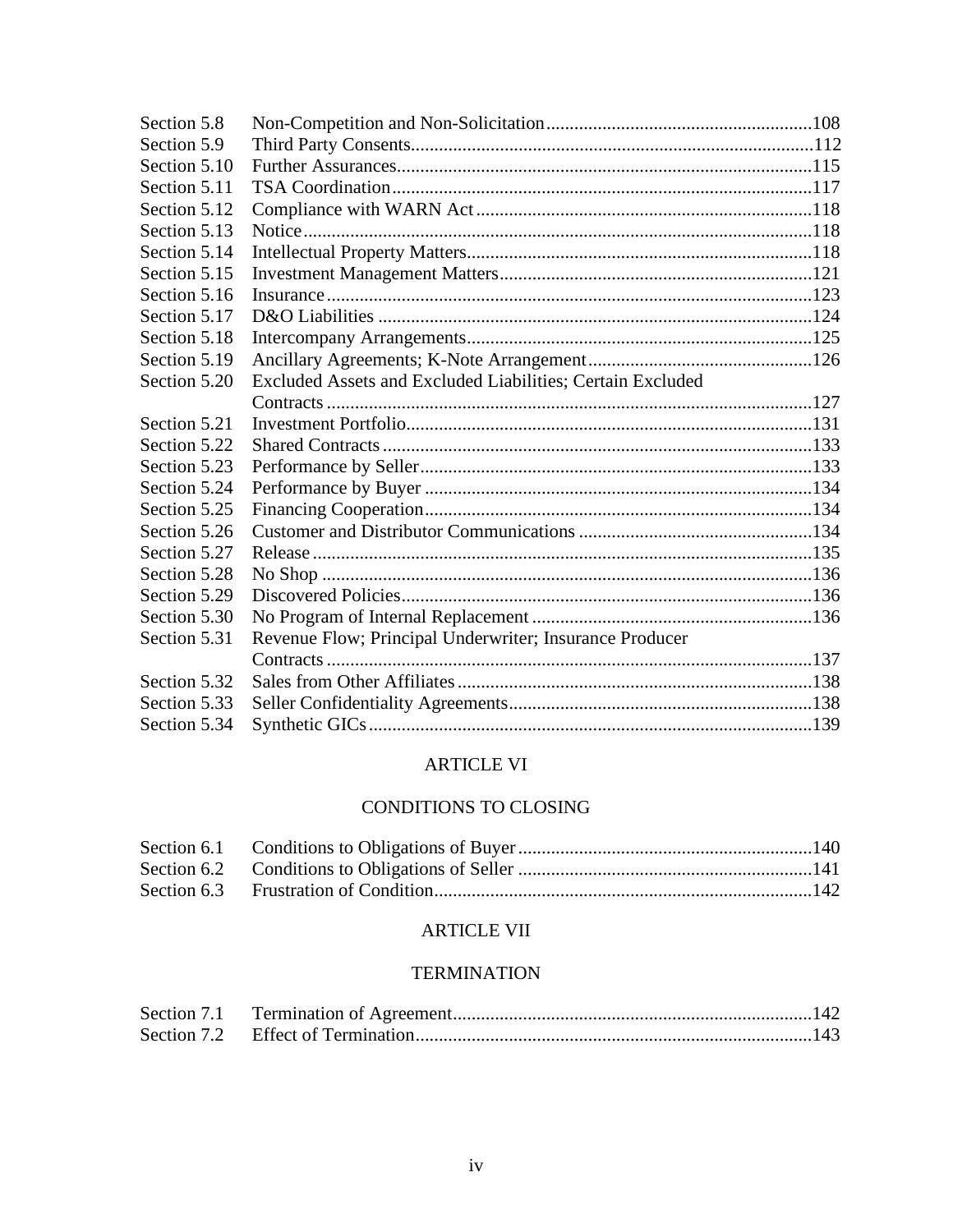## **ARTICLE VIII**

## **INDEMNIFICATION**

## **ARTICLE IX**

## **TAX MATTERS**

| Section 9.1  |                                                              |  |
|--------------|--------------------------------------------------------------|--|
| Section 9.2  |                                                              |  |
| Section 9.3  |                                                              |  |
| Section 9.4  |                                                              |  |
| Section 9.5  |                                                              |  |
| Section 9.6  |                                                              |  |
| Section 9.7  | Cooperation, Exchange of Information and Record Retention152 |  |
| Section 9.8  |                                                              |  |
| Section 9.9  |                                                              |  |
| Section 9.10 |                                                              |  |
| Section 9.11 |                                                              |  |
|              |                                                              |  |
|              |                                                              |  |

## **ARTICLE X**

## **MISCELLANEOUS**

| Section 10.1 |  |
|--------------|--|
| Section 10.2 |  |
| Section 10.3 |  |
| Section 10.4 |  |
| Section 10.5 |  |
| Section 10.6 |  |
| Section 10.7 |  |
|              |  |
|              |  |
|              |  |
|              |  |
|              |  |
|              |  |
|              |  |
|              |  |
|              |  |
|              |  |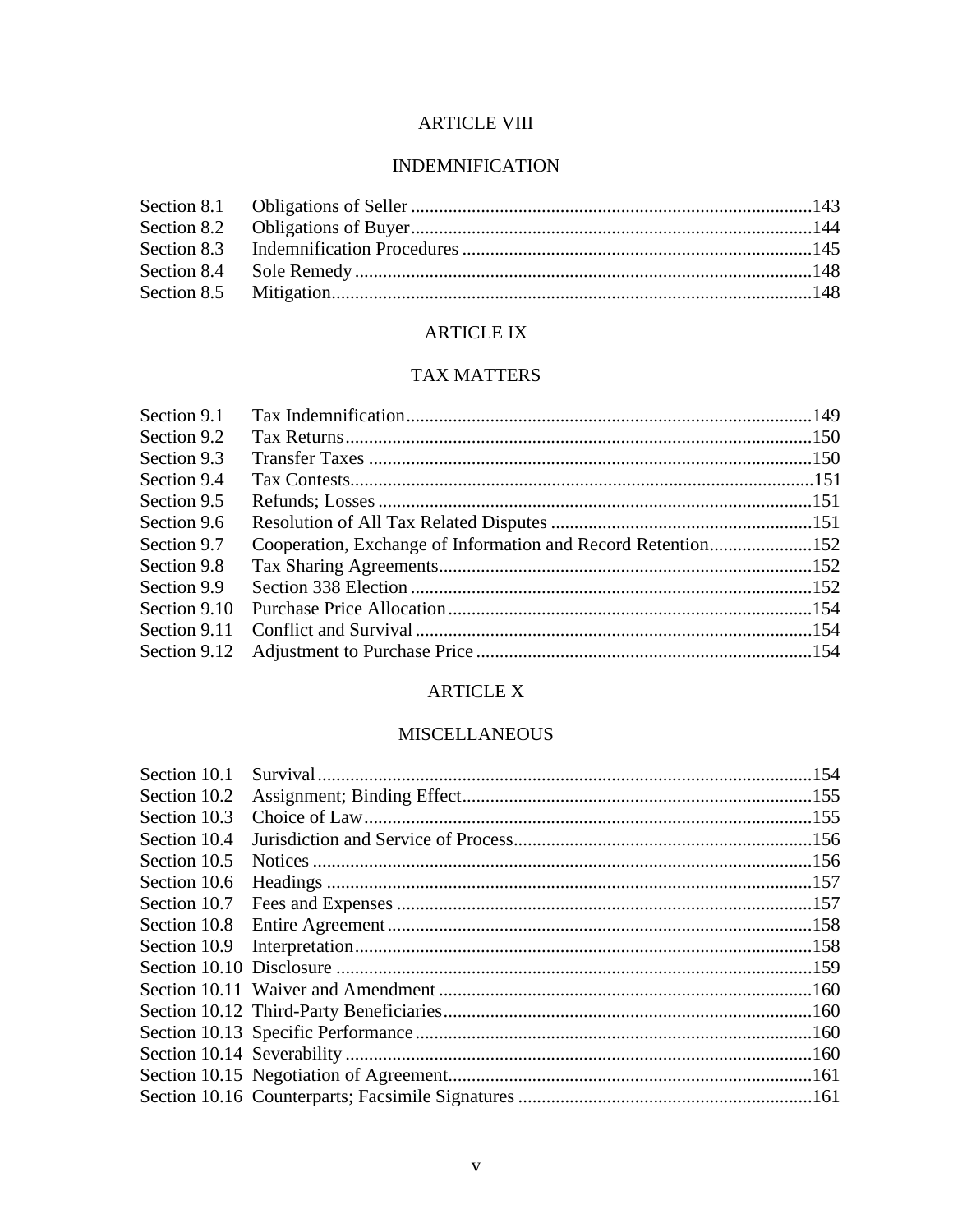Section 10.17 Waiver of Jury Trial .......................................................................................161

## **Schedules**

Schedule 1.1(a) – Accounting Principles [— *Redacted*]

Schedule 1.1(b) – Excluded Assets

Schedule 1.1(c) – Excluded Contracts

Schedule 1.1(d) – Excluded Liabilities [— *Redacted*]

Schedule 1.1(e) – PRIAC Excluded Insurance Policies [— *Redacted*]

Schedule 1.1(f) – Valuation Methodologies [— *Redacted*]

Schedule 6.1(b) – Approvals of Governmental Entities (Buyer Condition) [— *Redacted* – description of CFIUS, FINRA, OCC and specified state insurance and banking regulatory approvals]

Schedule 6.2(b) – Approvals of Governmental Entities (Seller Condition) [— *Redacted* – description of CFIUS, FINRA, OCC and specified state insurance and banking regulatory approvals]

Schedule 8.1(a) – Excluded Asset and Excluded Liability Reimbursement [— *Redacted*]

## **Exhibits**

Exhibit A – Excluded Business Administrative Services Agreement [— *Redacted*]

Exhibit B-1 – Excluded Business Reinsurance Agreement (LRT) [— *Redacted*]

Exhibit B-2 – Excluded Business Reinsurance Agreement (PriPar) [— *Redacted*]

Exhibit C – Excluded Business Trust Agreement [— *Redacted*]

Exhibit D – Form of Investment Management Agreement (CMLs) [— *Redacted*]

Exhibit E – Form of Investment Management Agreement (Private Placements) [— *Redacted*]

Exhibit F – Form of PICA FSS Administrative Services Agreements [— *Redacted*]

Exhibit G – Form of PICA FSS Reinsurance Agreements [— *Redacted*]

Exhibit H – Form of PICA FSS Trust Agreements [— *Redacted*]

Exhibit I – Form of Transitional Services Agreement [— *Redacted*]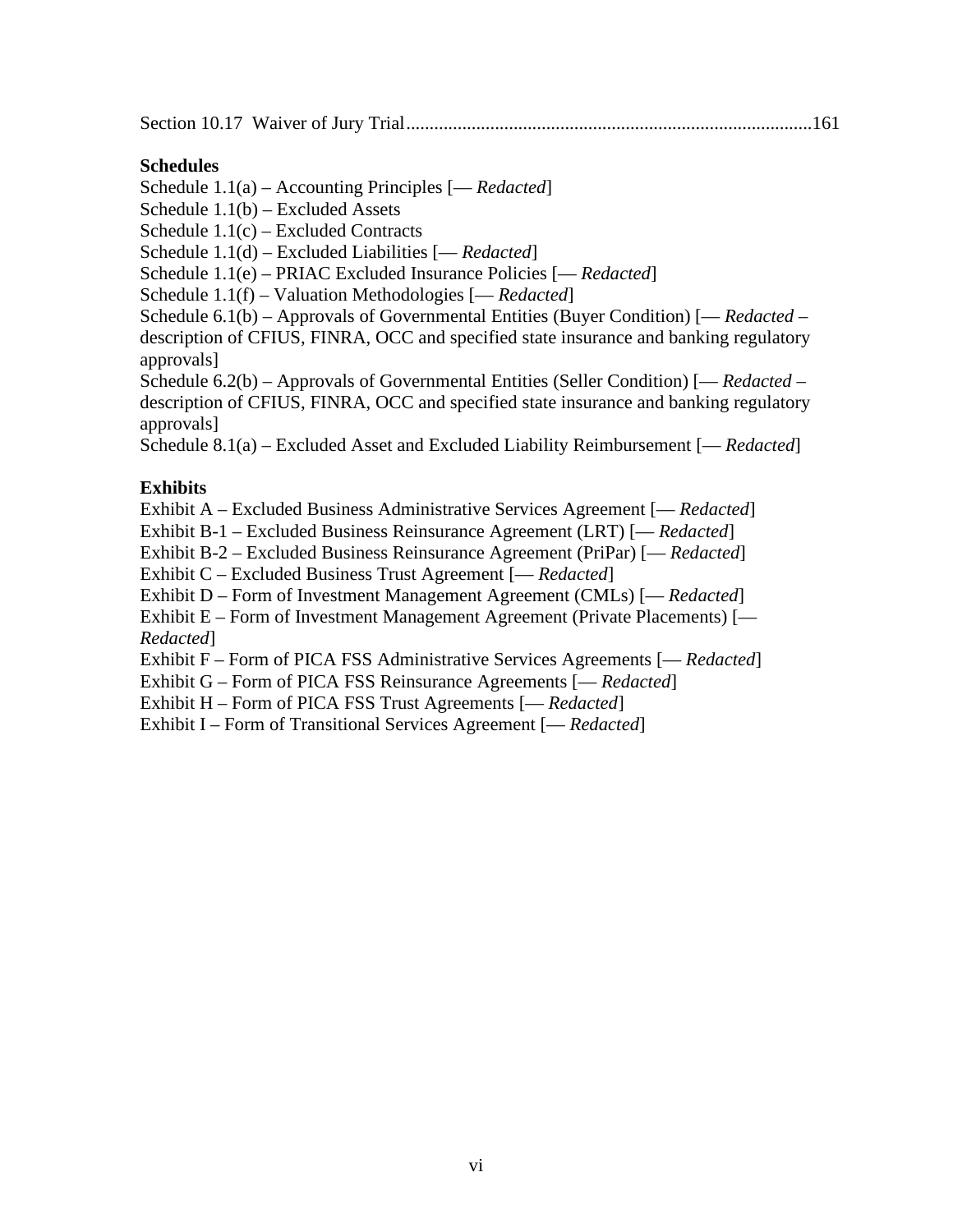#### **MASTER TRANSACTION AGREEMENT**

THIS MASTER TRANSACTION AGREEMENT (this "Agreement") is made and entered into as of the 20th day of July, 2021, by and between Prudential Financial, Inc., a New Jersey corporation ("Seller"), and Great-West Life & Annuity Insurance Company, a Colorado insurance company ("Buyer").

#### **RECITALS**

WHEREAS, Seller is engaged in the FSS Business through (a) Prudential Retirement Insurance and Annuity Company, a Connecticut insurance company ("PRIAC") and wholly owned Subsidiary of The Prudential Insurance Company of America, a New Jersey insurance company and wholly owned Subsidiary of Seller ("PICA"), (b) MC Insurance Agency Services, LLC, a California limited liability company ("MC Insurance Agency") and wholly owned Subsidiary of Prudential Retirement Holdings, LLC, a Delaware limited liability company ("PRH LLC"), (c) TBG Insurance Services Corporation, a Delaware corporation ("TBG Insurance Services") and wholly owned Subsidiary of PRH LLC, (d) Mullin TBG Insurance Agency Services, LLC, a Delaware limited liability company ("Mullin TBG") and Subsidiary of MC Insurance Agency and TBG Insurance Agency, (e) Global Portfolio Strategies, Inc., a Connecticut corporation and SEC-registered investment adviser ("GPSI") and wholly owned Subsidiary of Prudential Retirement Financial Services Holding LLC, a Delaware limited liability company and wholly owned Subsidiary of Seller ("PRFS Holding"), and (f) Prudential Bank & Trust, FSB, a federally chartered bank ("PB&T" and, together with PRIAC, MC Insurance Agency, TBG Insurance Services, Mullin TBG and GPSI, the "Acquired Companies" and each, an "Acquired Company") and wholly owned Subsidiary of Prudential IBH Holdco, Inc., a Delaware corporation and wholly owned Subsidiary of Seller ("PIBH Holdco" and, together with PICA, PRH LLC and PRFS Holding, the "Affiliate Sellers"), (g) PICA, (h) Prudential Investment Management Services LLC, a Delaware limited liability company ("PIMS") and indirect, wholly owned Subsidiary of Seller, (i) Prudential Trust Company, a Pennsylvania trust company ("PTC") and indirect, wholly owned Subsidiary of Seller, and (j) the Purchased Assets;

WHEREAS, PICA owns (a) all of the issued and outstanding Stock of PRIAC (the "PRIAC Shares") and (b) all of the issued and outstanding Stock of PRH LLC, which in turn owns all of the issued and outstanding Stock of each of MC Insurance Agency (the "MC Insurance Agency Shares") and TBG Insurance Services (the "TBG Insurance Services Shares"), each of which, in turn, owns fifty percent (50%) of the issued and outstanding Stock of Mullin TBG (collectively, the "Mullin TBG Stock");

WHEREAS, PRFS Holding owns all of the issued and outstanding Stock of GPSI (the "GPSI Shares");

WHEREAS, PIBH Holdco owns all of the issued and outstanding Stock of PB&T (the "PB&T Shares" and, together with the PRIAC Shares, the TBG Insurance Services Shares and GPSI Shares, the "Shares");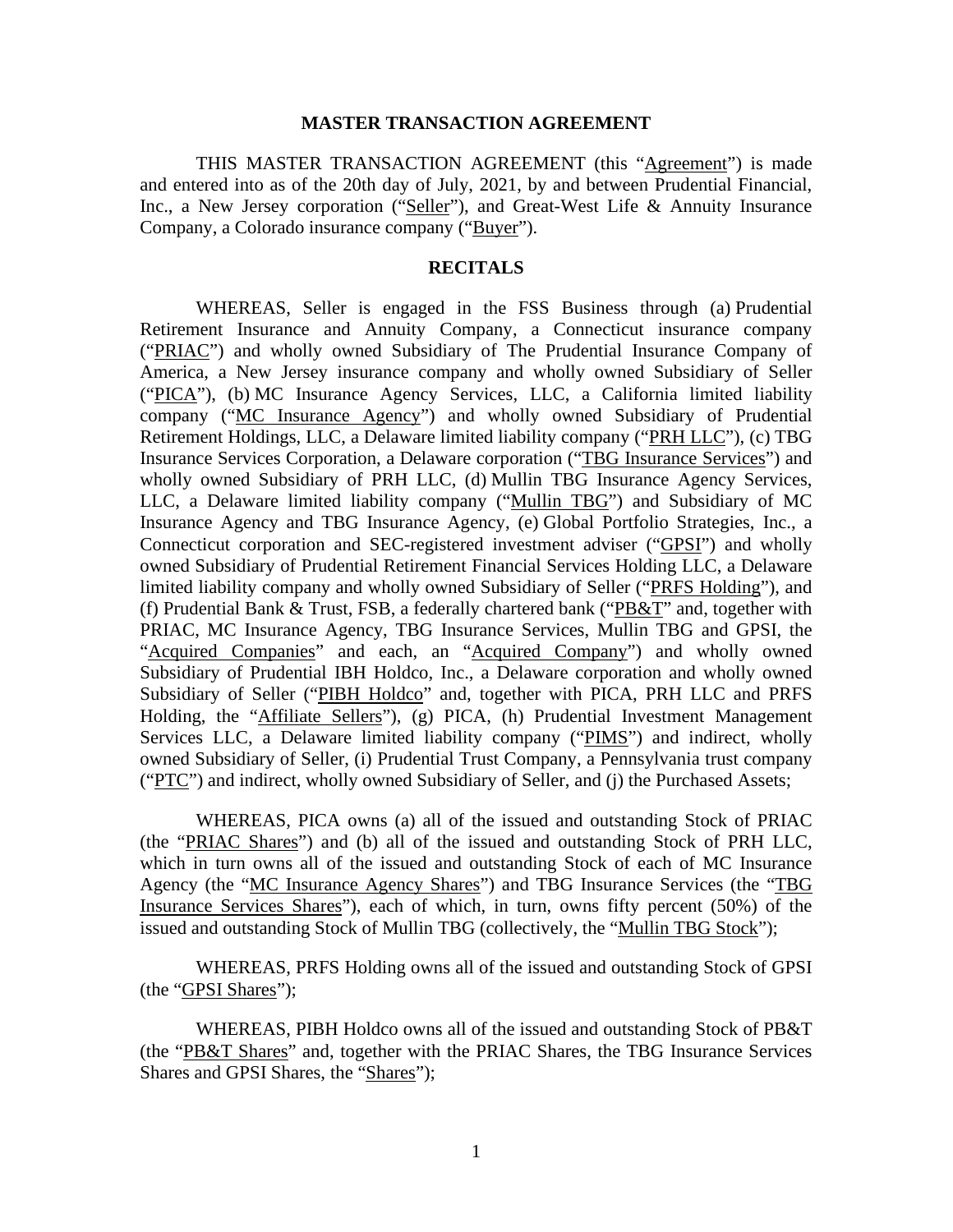WHEREAS, Seller desires to sell, and to cause the Affiliate Sellers to sell, to Buyer, and Buyer desires to purchase from Seller and the Affiliate Sellers, the Shares;

WHEREAS, the parties hereto desire that PICA will cede to Buyer and Great-West Life & Annuity Insurance Company of New York (the "Reinsurers"), and the Reinsurers will administer on behalf of PICA, certain insurance policies partially comprising the FSS Business pursuant to the PICA FSS Reinsurance Agreements, the PICA FSS Administrative Services Agreements and the PICA FSS Trust Agreements;

WHEREAS, the parties hereto desire that, as a condition to Closing, Seller shall, and shall cause its Affiliates to, sell, transfer and assign to Buyer, and that Buyer shall accept and purchase from Seller and its Affiliates, the Purchased Assets, and that Buyer shall assume the Assumed Liabilities, in the manner, upon the terms and subject to the conditions set forth herein;

WHEREAS, the Acquired Companies also conduct certain Excluded Business, and the parties hereto desire that Seller and its Affiliates shall retain such Excluded Business;

WHEREAS, in furtherance of the foregoing, the parties hereto desire that, at or prior to Closing, Seller and its Affiliates (including, prior to Closing, the Acquired Companies), shall enter into arrangements to assign, transfer, novate or otherwise convey the Excluded Assets and Excluded Liabilities contained within the Acquired Companies from the Acquired Companies to Seller and its Affiliates (other than the Acquired Companies), in the manner, upon the terms and subject to the conditions set forth herein and, that at the Closing, to the extent of any of such insurance Liabilities not novated (or for which any novation is later deemed to be ineffective), PRIAC will cede to PICA, and PICA will administer on behalf of PRIAC, certain Excluded Liabilities pursuant to the Excluded Business Reinsurance Agreement, the Excluded Business Administrative Services Agreement and the Excluded Business Trust Agreement;

WHEREAS, Seller and/or its applicable Affiliates, and Buyer and/or its applicable Affiliates, at or prior to the Closing will execute and deliver each of the Ancillary Agreements as contemplated by this Agreement; and

WHEREAS, simultaneously with the execution and delivery of this Agreement, Great-West Lifeco Inc., a Canadian corporation ("Parent"), and Seller have entered into the Guarantee Agreement, pursuant to which Parent has agreed to guarantee the payment, performance and observation of all obligations of Buyer under this Agreement that are to be paid, performed or observed by Buyer at or prior to the Closing (the "Guarantee Agreement").

NOW, THEREFORE, in consideration of the foregoing, the representations, warranties, covenants and agreements set forth in this Agreement, and other good and valuable consideration, the adequacy and receipt of which are hereby acknowledged, the parties hereto hereby agree as follows: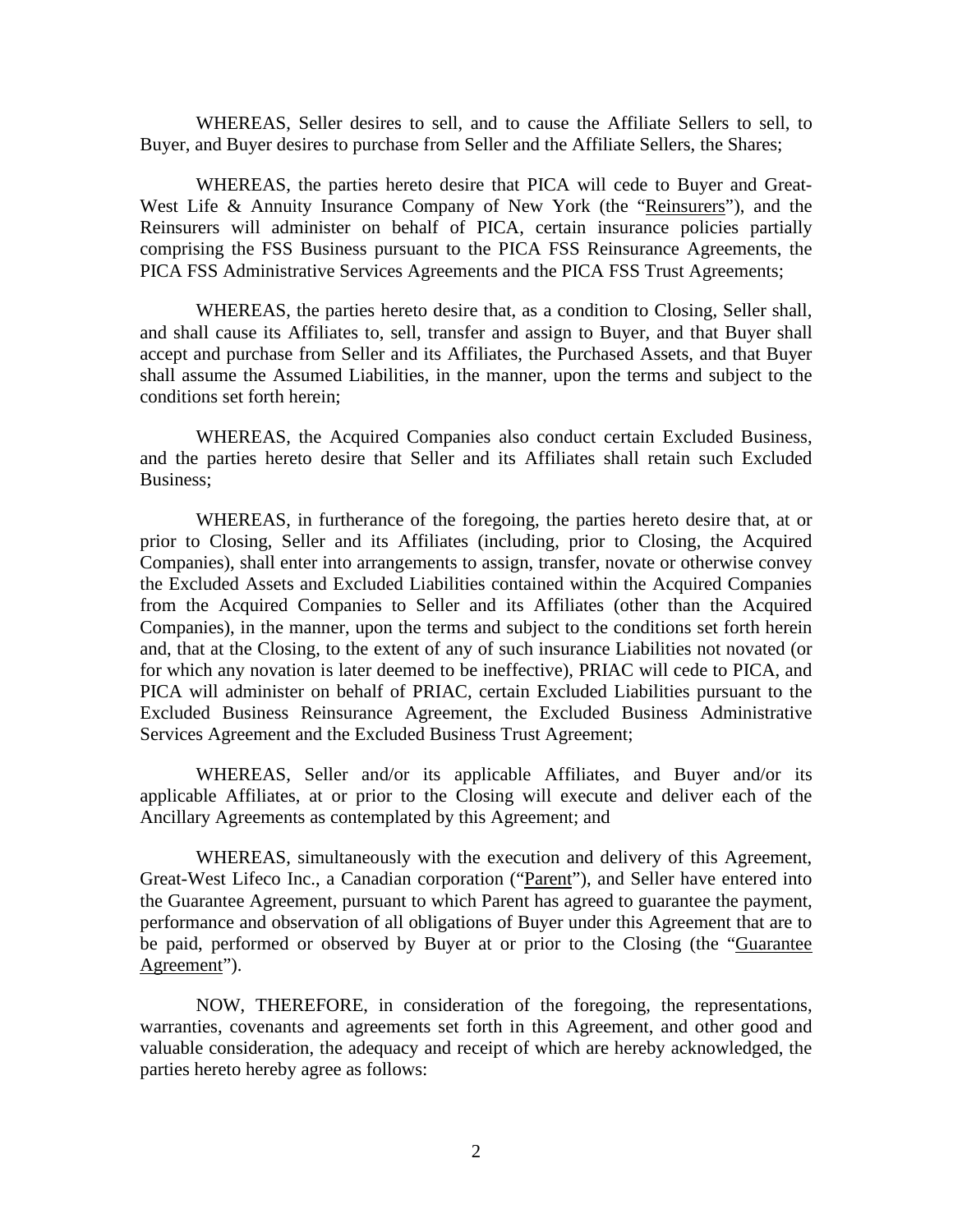#### **ARTICLE I**

#### **DEFINITIONS**

**Section 1.1 Definitions**. For purposes of this Agreement, the following terms, when used in this Agreement, shall have the meanings assigned to them in this Section 1.1.

"Accounting Principles" means the principles, practices and methodologies set forth on Schedule 1.1(a).

"Accounts Receivable" shall mean the accounts receivable of the FSS Business to the extent owned or held by Seller or its Affiliates (other than any Acquired Company).

"Acquired Business" shall have the meaning set forth in Section 5.8(a)(i)(13).

"Acquired Companies" or "Acquired Company" shall have the meaning set forth in the Recitals.

"Acquired Company Transfer Documents" shall have the meaning set forth in Section 2.4(b)(ii).

"Action" means any action, claim, investigation, proceeding, suit or arbitration by or before any Governmental Entity or arbitral body or similar Person or body.

"Actuarial Appraisal" shall have the meaning set forth in Section 3.21.

"Adjusted Statutory Book Value" means, as of any date of determination, an amount equal to the sum of (a) the capital and surplus of PRIAC as of such date, as would be required to be reflected in line 38, column 1, plus (b) the asset valuation reserve of PRIAC as of such date as would be required to be reflected in line 24.01, column 1, (in each of clauses (a) and (b), in the "Liabilities, Surplus and Other Funds" section of the National Association of Insurance Commissioners statement blank used to prepare PRIAC's balance sheet in the most recent statutory financial statement filed by PRIAC with the insurance Governmental Entity of the State of Connecticut), minus (c) the outstanding principal amount of the K-Notes, in each case, calculated in accordance with the Accounting Principles and to the extent applicable, as adjusted to give effect to the transactions contemplated herein to occur at or prior to the Closing (including giving effect to the transactions contemplated by Section 5.20 and the Excluded Business Reinsurance Agreement and the transactions contemplated thereby but without respect to the impact of the section 338(h)(10) election to be made with respect to the PRIAC sale), provided that neither the PRIAC Deferred Tax Asset as of such date nor the PRIAC Deferred Tax Liability as of such date shall be taken into account in determining the capital and surplus of PRIAC under clause (a) or otherwise in determining the Adjusted Statutory Book Value.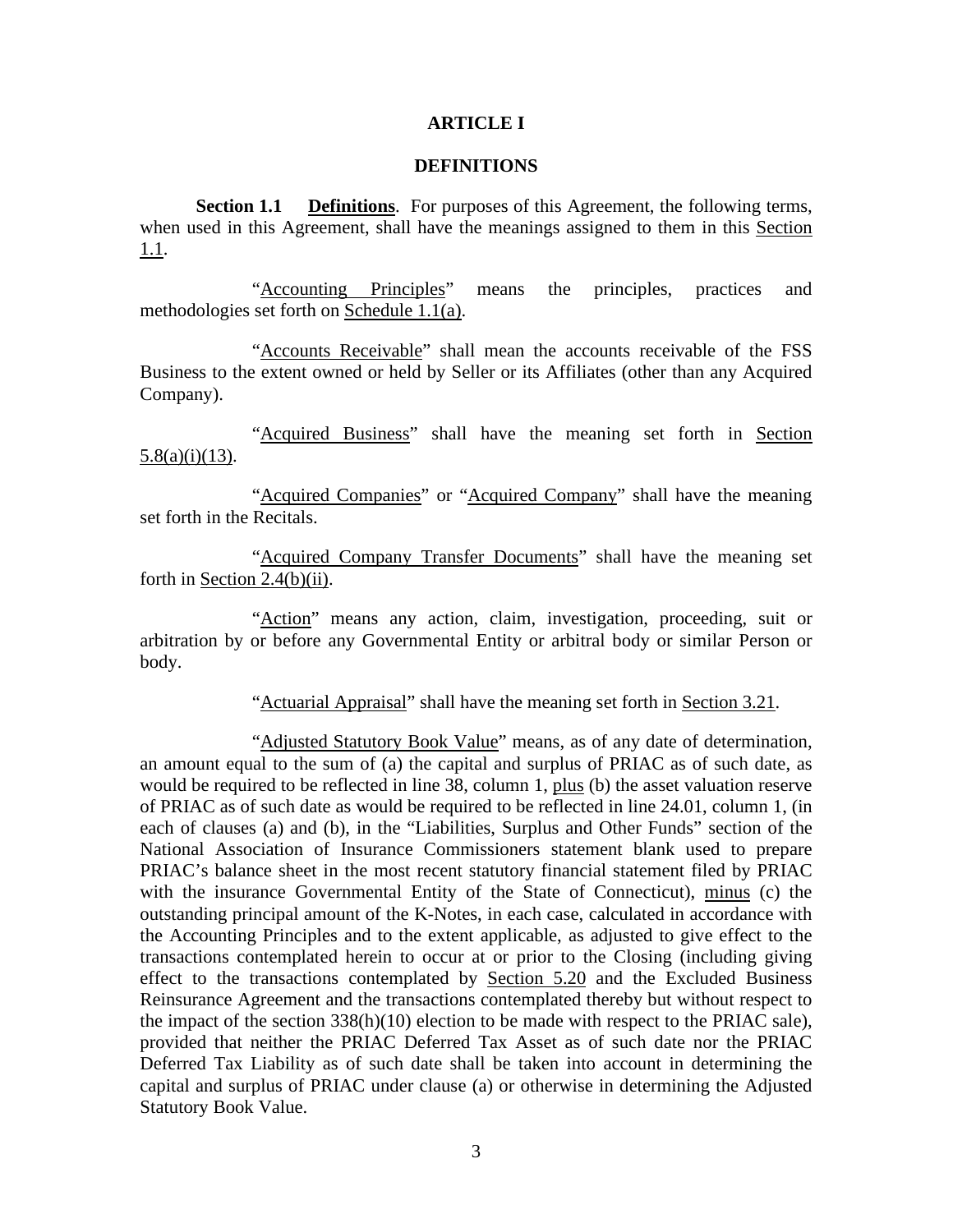"Adjusted Statutory Book Value Deficit" means the amount, if any, by which the Adjusted Statutory Book Value Target exceeds the Adjusted Statutory Book Value as of the Effective Time.

"Adjusted Statutory Book Value Surplus" means the amount, if any, by which the Adjusted Statutory Book Value as of the Effective Time exceeds the Adjusted Statutory Book Value Target.

#### "Adjusted Statutory Book Value Target" means \$852,151,867.

"Adjusted Tax Rate" means the product of (a) the U.S. federal income tax rate in effect for corporations as of the date the applicable investment asset is sold or disposed of and (b) 0.881.

"Adjustment for PRIAC IMR Tax Gross-up" means the greater of (I) zero and (II) the sum of the products of, for each investment asset sold or disposed of by PRIAC after December 31, 2020, and for which interest maintenance reserves are reflected in the Adjusted Statutory Book Value as of the Effective Time (taking into account the transactions described in Section 5.20), (a) (1) the net of tax amounts, which may be positive or negative, transferred into interest maintenance reserve after December 31, 2020 with respect to the FSS Business reflected in the Adjusted Statutory Book Value as of the date of the sale or disposition of the relevant investment asset, determined in accordance with SAP and the Accounting Principles prior to any amortization, divided by (2) the Tax Adjustment Factor for the relevant investment asset, multiplied by (b) the Adjusted Tax Rate for the relevant investment asset.

"Adjustment Period" shall have the meaning set forth in Section 2.6(b).

"Affiliate" of any Person means, with respect to such Person at the time in question, any other Person that directly, or indirectly through one or more intermediaries, controls, is controlled by, or is under common control with, such first Person, and the term "Affiliated" shall have a correlative meaning; provided, that, in the case of Buyer, Affiliates shall only include Parent and its controlled Affiliates. A Person shall be deemed to control another Person if such first Person possesses, directly or indirectly, the power to direct, or cause the direction of, the management and policies of such other Person, whether through the ownership of voting securities, by contract or otherwise. Notwithstanding anything to the contrary contained in this Agreement, the Acquired Companies shall be deemed to be Affiliates of Seller (and not Buyer) prior to the Closing, and shall be deemed to be Affiliates of Buyer (and not Seller) from and following the Closing.

"Affiliate Retirement Plans" means, collectively, any Retirement Plans for or with Seller, an Affiliate of Seller or any Person that is Affiliated with Seller or an Affiliate of Seller, including (a) the Prudential Employee Savings Plan and (b) the defined contribution plans of Jennison Associates and Assurance IQ, Inc.

"Affiliate Sellers" shall have the meaning set forth in the Recitals.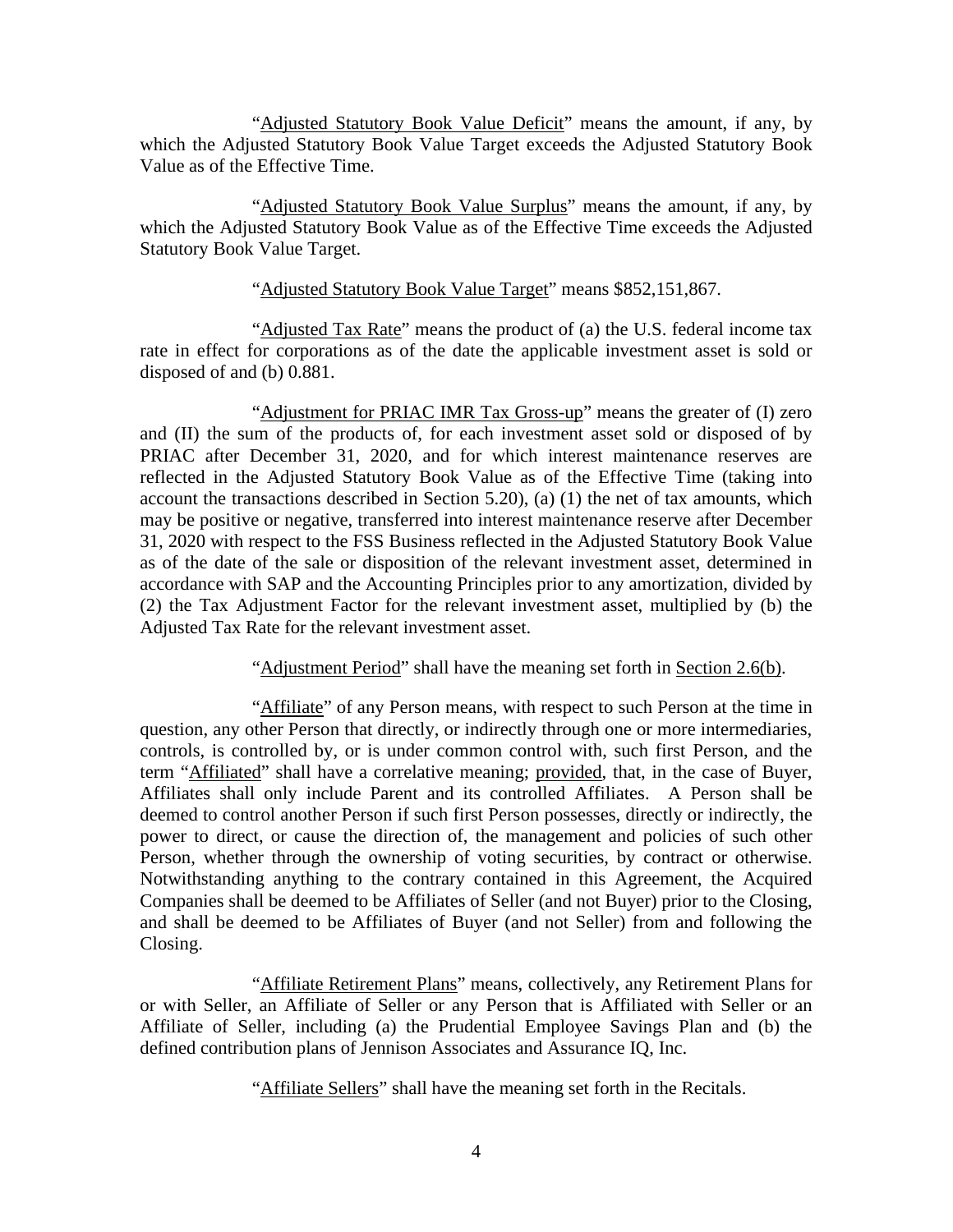"Aggregate Inception Date IMR Amount" means, with respect to each PICA FSS Reinsurance Agreement, (i) (A) the amount of PICA's interest maintenance reserve as of the Inception Date (as defined in the PICA FSS Reinsurance Agreement) that was or will be created after December 31, 2020 (including as a direct result of the transactions contemplated by the PICA FSS Reinsurance Agreement), divided by (B) the Tax Adjustment Factor for the relevant asset, plus (ii) the amount of PICA's interest maintenance reserve as of the Inception Date (as defined in the PICA FSS Reinsurance Agreement) that was created on or prior to December 31, 2020 (taking into account amortization), in each case that is attributable to the Reinsured Risks (as defined in the PICA FSS Reinsurance Agreement) and that is determined in accordance with SAP applicable to PICA and the Accounting Principles.

"Agreement" shall have the meaning set forth in the Preamble hereof.

"Alternative Transaction Proposal" shall have the meaning set forth in Section 5.28.

"Ancillary Agreements" means, collectively, the Acquired Company Transfer Documents, the Guarantee Agreement, the PICA FSS Reinsurance Agreements, the PICA FSS Administrative Services Agreements, the PICA FSS Trust Agreements, the Excluded Business Reinsurance Agreement, the Excluded Business Administrative Services Agreement, the Excluded Business Trust Agreement, the Intellectual Property Assignment, the Transitional Intellectual Property License Agreement, the Investment Management Agreement (CMLs), the Investment Management Agreement (Private Placements), the Sublease Agreements, the Hartford Sublease Agreement, the Scranton Office Park Lease, the Transferred Assets and Liabilities Assignment and Assumption Agreement and the Transitional Services Agreement.

"Ancillary Agreement Assumed Liabilities" means Liabilities to be ceded or transferred by or from Seller or an Affiliate to, or otherwise assumed by or the subject of indemnification by or reimbursement from, Buyer or an Affiliate of Buyer pursuant to the Ancillary Agreements (excluding for this purpose the Transferred Assets and Liabilities Assignment and Assumption Agreement, the Excluded Business Reinsurance Agreement, the Excluded Business Administrative Services Agreement and the Excluded Business Trust Agreement).

"Ancillary Agreement Covered Contracts" means Covered Insurance Policies, Revenue Agreements, Insurance Producer Contracts, investment management agreements with respect to the Separate Accounts, in each case, to which an Acquired Company is not a party.

"Applicable Performance Period" shall have the meaning set forth in **Error! Reference source not found.**.

"Asserted Liability" shall have the meaning set forth in Section 8.3(a).

"Asset Sellers" means each of PICA, PIMS and PTC.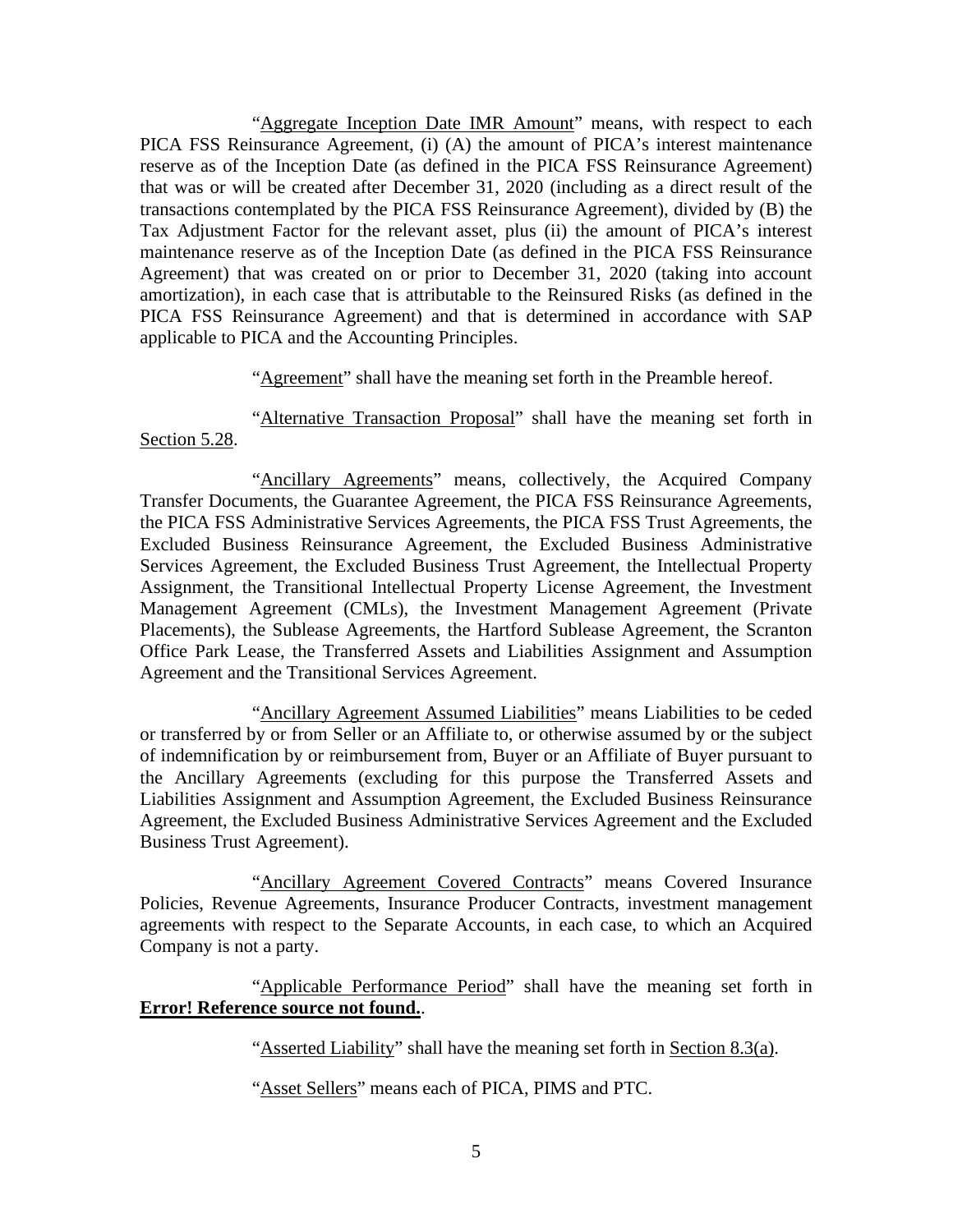"Assumed Leases" shall have the meaning set forth in Section  $2.1(b)(vi)$ .

"Assumed Liabilities" shall have the meaning set forth in Section 2.2.

"Assumption Date" shall have the meaning set forth in Section 5.20(e).

"Authorized Investments" shall have the meaning set forth in the PICA FSS Trust Agreements.

"Bankruptcy and Equity Exceptions" shall have the meaning set forth in Section 3.2(b).

"Base Purchase Price" shall have the meaning set forth in Section 2.3(a).

"Burdensome Condition" shall have the meaning set forth in Section 5.7(e).

"Business Confidential Information" shall have the meaning set forth in Section 5.4(d).

"Business Day" means any day other than a Saturday, Sunday or day on which national banks are authorized or required to be closed in New York, New York or Trenton, New Jersey.

"Business Employees" means the employees of Seller or its Affiliates who dedicate [*Redacted* – percentage] or more of their business time to providing services to the FSS Business, including any such individuals who are on Leave (provided that, in accordance with Section 5.2(a), any Offer Employee who is on Leave as of the Closing Date and returns to active employment on a date later than six (6) months following the Closing Date will not be a Business Employee for purposes of this Agreement). The Business Employees are listed in Section 3.13(a) of the Seller Disclosure Letter (as updated by Seller from time to time in accordance with Section 3.13(a)). Business Employees do not include individuals who are receiving long-term disability benefits under a long-term disability plan of Seller or its Affiliates (unless they are on an approved leave of absence protected by the Americans With Disabilities Act and have an expected return to work date within 90 days of the Closing Date), or who are designated as furloughed by Seller or its Affiliates. In addition, the individuals listed in Section 1.1(A) of the Buyer Disclosure Letter shall be deemed to be Business Employees.

"Business IP" means Seller's and its Affiliates' right, title and interest in and to the Intellectual Property owned by Seller or its Affiliates that is exclusively used or held for exclusive use in connection with the operation of the FSS Business, including the Intellectual Property set forth in Section 1.1(A) of the Seller Disclosure Letter.

"Buyer" shall have the meaning set forth in the Preamble hereof.

"Buyer 401(k) Plan" shall have the meaning set forth in Section 5.2(f).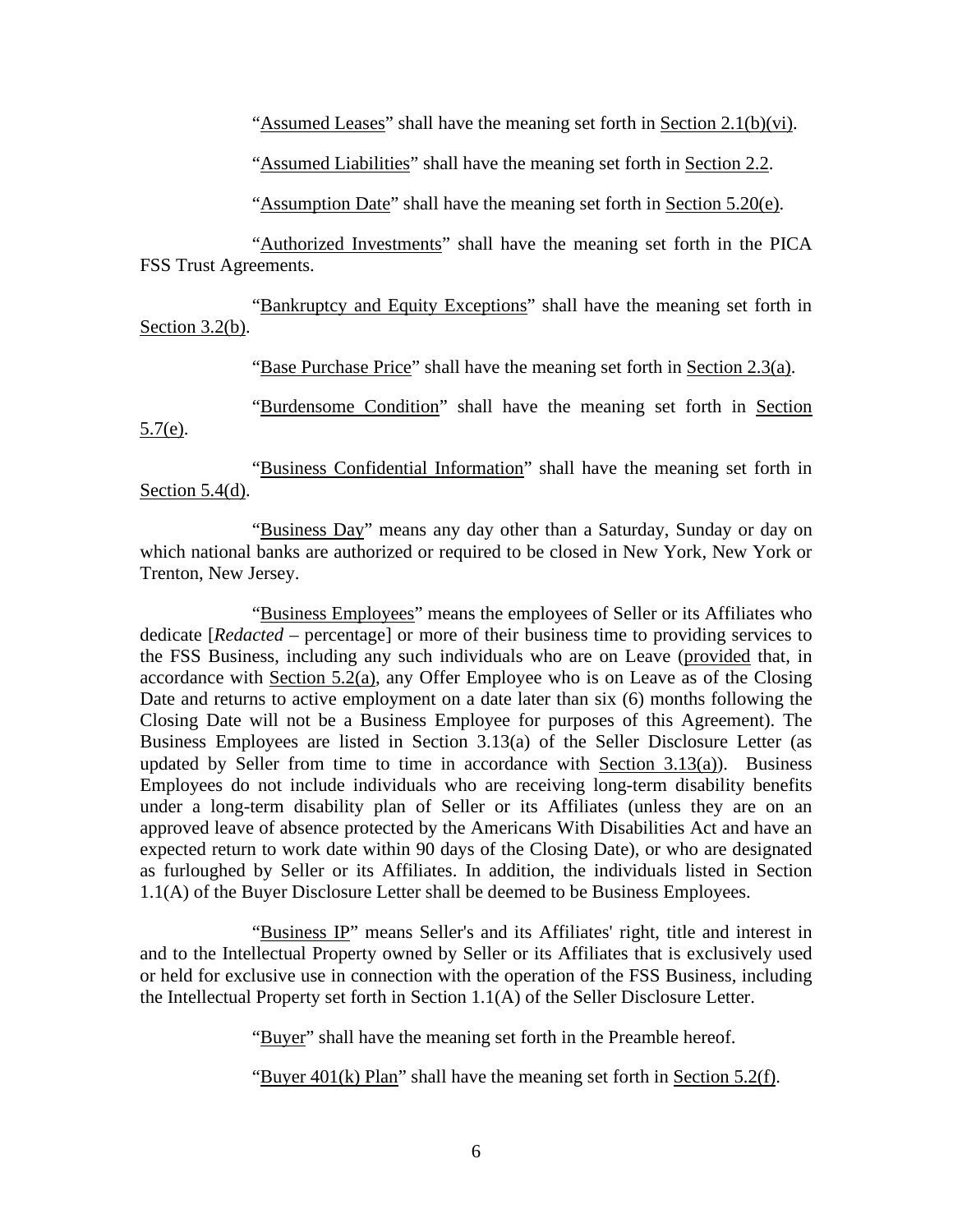"Buyer Confidential Information" shall have the meaning set forth in Section 5.4(d).

"Buyer Disclosure Letter" means the letter delivered by Buyer to Seller concurrently with the execution and delivery of this Agreement, setting forth, among other things, items the disclosure of which is called for by this Agreement, either in response to a disclosure requirement contained in a provision of this Agreement or as an exception to one or more of the representations, warranties, covenants or agreements contained in this Agreement, except that the mere inclusion of an item in the Buyer Disclosure Letter as an exception to a representation or warranty will not be deemed an admission by Buyer that such item (or any non-disclosed item or information of comparable or greater significance) represents a material exception or fact or that such item constitutes noncompliance with, or a violation of, any Law or other topic to which such disclosure is applicable.

"Buyer Financial Statements" shall have the meaning set forth in Section 4.10.

"Buyer Fundamental Representations" shall have the meaning set forth in Section  $6.2(a)(i)$ .

"Buyer Governmental Approvals" shall have the meaning set forth in Section 4.3.

"Buyer Indemnified Parties" shall have the meaning set forth in Section

8.1(a).

"Buyer IP" shall have the meaning set forth in Section  $5.14(g)$ .

"Buyer Party" means any Affiliate of Buyer that is or will be a party to an Ancillary Agreement.

"Buyer Replacement Award" shall have the meaning set forth in **Error! Reference source not found.**.

"Cap" shall have the meaning set forth in Section 8.1(b).

"Ceding Commission" means \$329,000,000.

"CFIUS" means the Committee on Foreign Investment in the United States, including as applicable, any member agency or governmental subdivision of the United States government that is a CFIUS member as specified under the CFIUS Laws.

"CFIUS Clearance" means that any of the following shall have occurred: (a) Seller and Buyer shall have received written notice from CFIUS that it has concluded all action with respect to the transaction pursuant to 31 C.F.R.  $\S$  800.407(a)(4); (b) Seller and Buyer shall have received written notice from CFIUS that review under the applicable CFIUS Laws has been concluded and that CFIUS has determined that there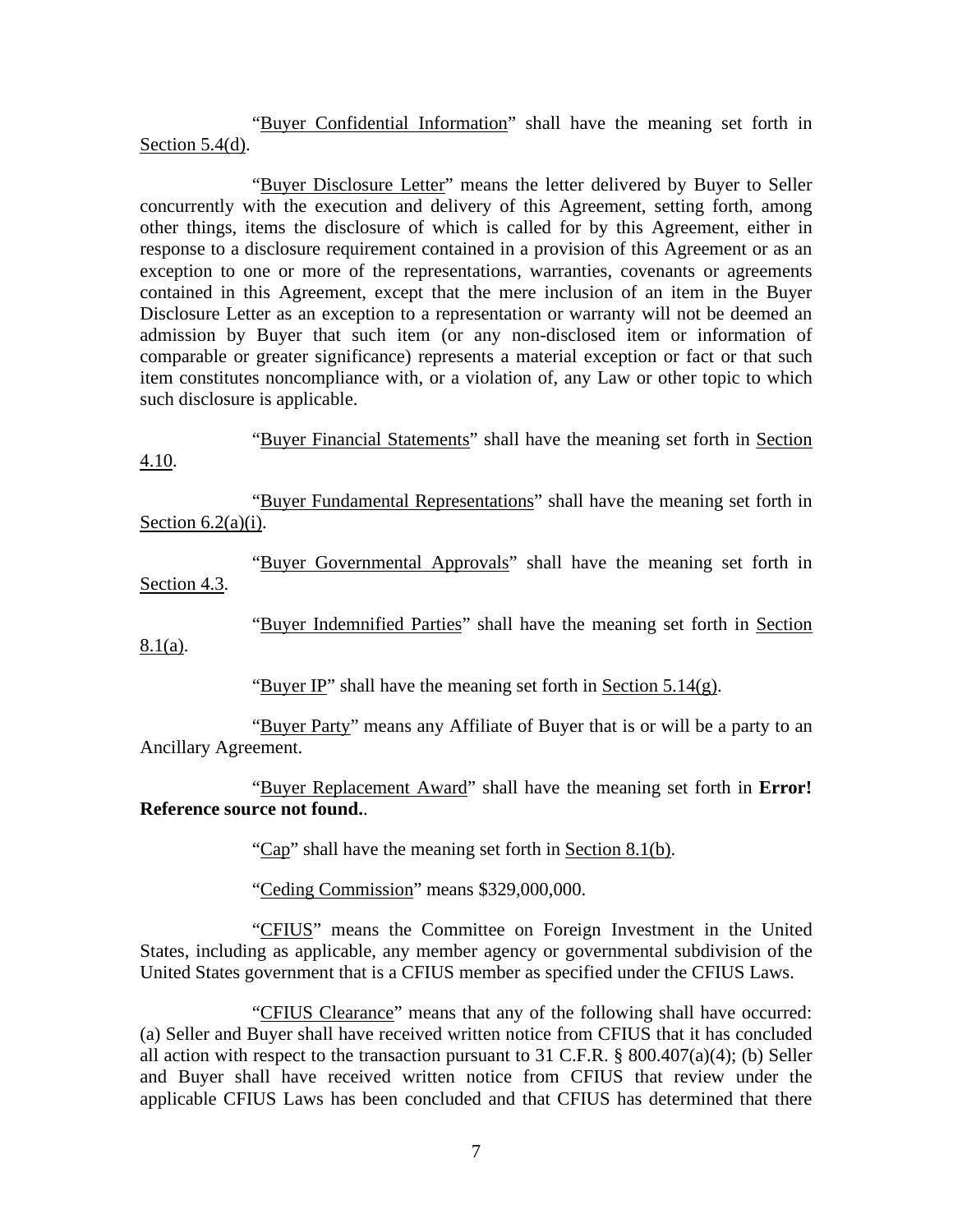are no unresolved national security concerns with respect to the transactions contemplated by this Agreement; (c) Seller and Buyer shall have received written notice from CFIUS that the transactions contemplated by this Agreement are not "covered transactions" pursuant to the applicable CFIUS Laws and are not subject to review under the applicable CFIUS Laws; or (d) CFIUS shall have sent a report to the President of the United States requesting the President's decision on the applicable filings made by Seller and Buyer to CFIUS and either (i) the period under the applicable CFIUS Laws during which the President of the United States may announce his decision to take action to suspend, prohibit or place any limitations on the transactions contemplated by this Agreement shall have expired without any such action being threatened, announced or taken, (ii) the President of the United States shall have announced a decision not to take any action to suspend, prohibit or place any limitations on the transactions contemplated by this Agreement or (iii) the President of the United States shall have announced, pursuant to the applicable CFIUS Laws, a decision not to exercise authority thereunder with respect to the transactions contemplated by this Agreement.

"CFIUS Laws" means Section 721 of Title VII of the Defense Production Act of 1950 as amended by the Omnibus Trade and Competitiveness Act of 1988 (Exon-Florio), the Foreign Investment and National Security Act of 2007 and the Foreign Investment Risk Review Modernization Act of 2018, codified at 50 U.S.C § 4565, and the rules and regulations promulgated thereunder, including those codified at 31 C.F.R. Part 800.

"CGLIC" means Connecticut General Life Insurance Company.

"CIM" means that certain Confidential Information Memorandum for Project Golden, dated March 2021, prepared, and delivered to Buyer, by Lazard Frères & Co. LLC on behalf of Seller.

"Claim Notice" shall have the meaning set forth in Section 8.3(a).

"Closing" shall have the meaning set forth in Section 2.4(a).

"Closing Consideration" shall have the meaning set forth in Section 2.3(a).

"Closing Date" shall have the meaning set forth in Section 2.4(a).

"Code" means the Internal Revenue Code of 1986, as amended.

"Comparable Job Offer" means an offer of employment with Buyer or one of its Affiliates that provides for Comparable Job Terms.

"Comparable Job Terms" means, in respect of a Business Employee, terms of employment that provide for the following: (a) a position with job duties reasonably comparable to those applicable to the applicable employee's position with Seller or its Affiliates immediately prior to the applicable Hire Date; (b) an annual base salary rate (or in the case of an hourly employee, base hourly rate of pay), at least equal to such employee's base salary or rate of pay as in effect immediately prior to the applicable Hire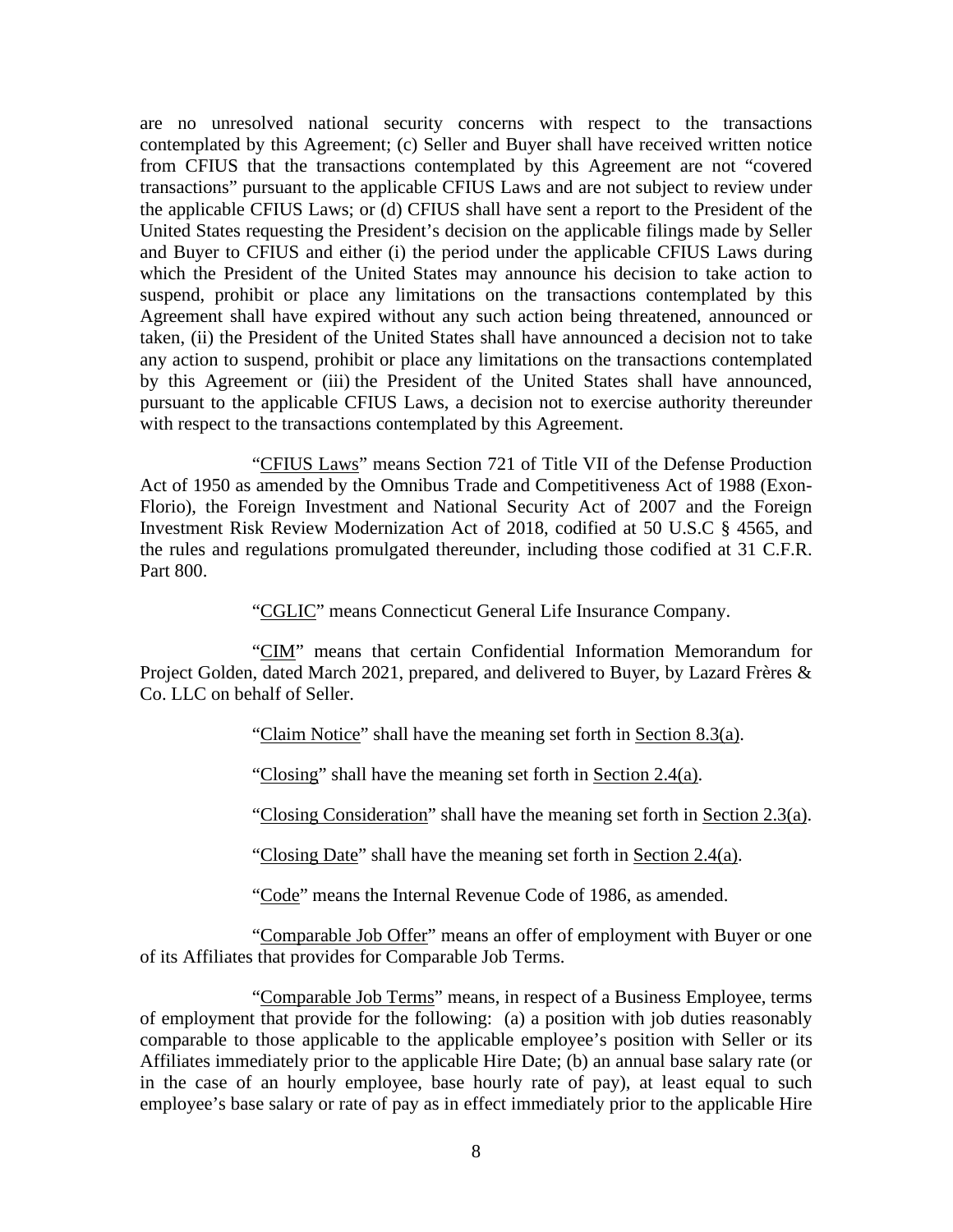Date; (c) immediate eligibility for Buyer's or any of its Affiliates', as applicable, employee benefit plans available to similarly situated employees of Buyer or any of its Affiliates, as applicable (which benefits shall include, at a minimum, health insurance, a tax-qualified defined contribution retirement plan, and paid time off for sick/medical reasons and personal reasons, including vacation, and shall exclude any frozen defined benefit retirement plan), effective as of the applicable Hire Date; (d) an annual base salary rate (or in the case of an hourly employee, base hourly rate of pay) plus target cash incentive opportunity (calculated as the sum of the annual discretionary cash incentive funded target opportunity and the variable quarterly formulaic incentive compensation target opportunity, as applicable) that, in the aggregate, is no less favorable than the aggregate base salary rate (or base hourly rate of pay if applicable) and target cash incentive opportunity provided to such Business Employee immediately prior to the applicable Hire Date; (e) a primary work location which, with respect to the employee, does not result in a Material Change of Work Location, except for employees who work remotely on a permanent basis as of immediately prior to their applicable Hire Date (and not as a result of any temporary work-from-home policy implemented as a result of COVID-19); and (f) prior service credit for the employee's recognized service with Seller (or any of its Affiliates) prior to the applicable Hire Date in accordance with and to the extent specified in **Error! Reference source not found.**, in each case without regard to any changes made after the date of this Agreement by Seller or its Affiliates pursuant to Section  $5.1(a)(vi)(D)$ .

"Competing Business" means the performance by Seller or its Affiliates (but not including the Acquired Companies) of recordkeeping services for Retirement Plans or participants of Retirement Plans in the United States and its territories. Notwithstanding the foregoing, "Competing Business" shall not include (w) any activities expressly contemplated to be performed under the Ancillary Agreements, (x) the ordinary course administration of Policies or investment products and services (including managed accounts) issued or offered to any Retirement Plan or participants of Retirement Plans where Seller and its Affiliates are not also providing record keeping services, (y) any recordkeeping services performed pursuant to a pension risk transfer or other de-risking transaction relating to pension liabilities or (z) any recordkeeping services performed pursuant to "buy-ins" or international reinsurance business within the "Investment & Pension Solutions" business or its successor.

"Condition Satisfaction" shall have the meaning set forth in Section 2.4(a).

"Confidentiality Agreement" shall have the meaning set forth in Section

 $5.4(a)$ .

"Consolidated Income Taxes" means all income Taxes of any Consolidated Tax Group, including any income Taxes arising under Treasury Regulation section 1.1502-6 or any similar provision of applicable state, local or foreign Law by virtue of the Acquired Companies having been a member of any such Consolidated Tax Group, but for the avoidance of doubt, not including Taxes of any Acquired Company that are determined on a stand-alone or separate company basis.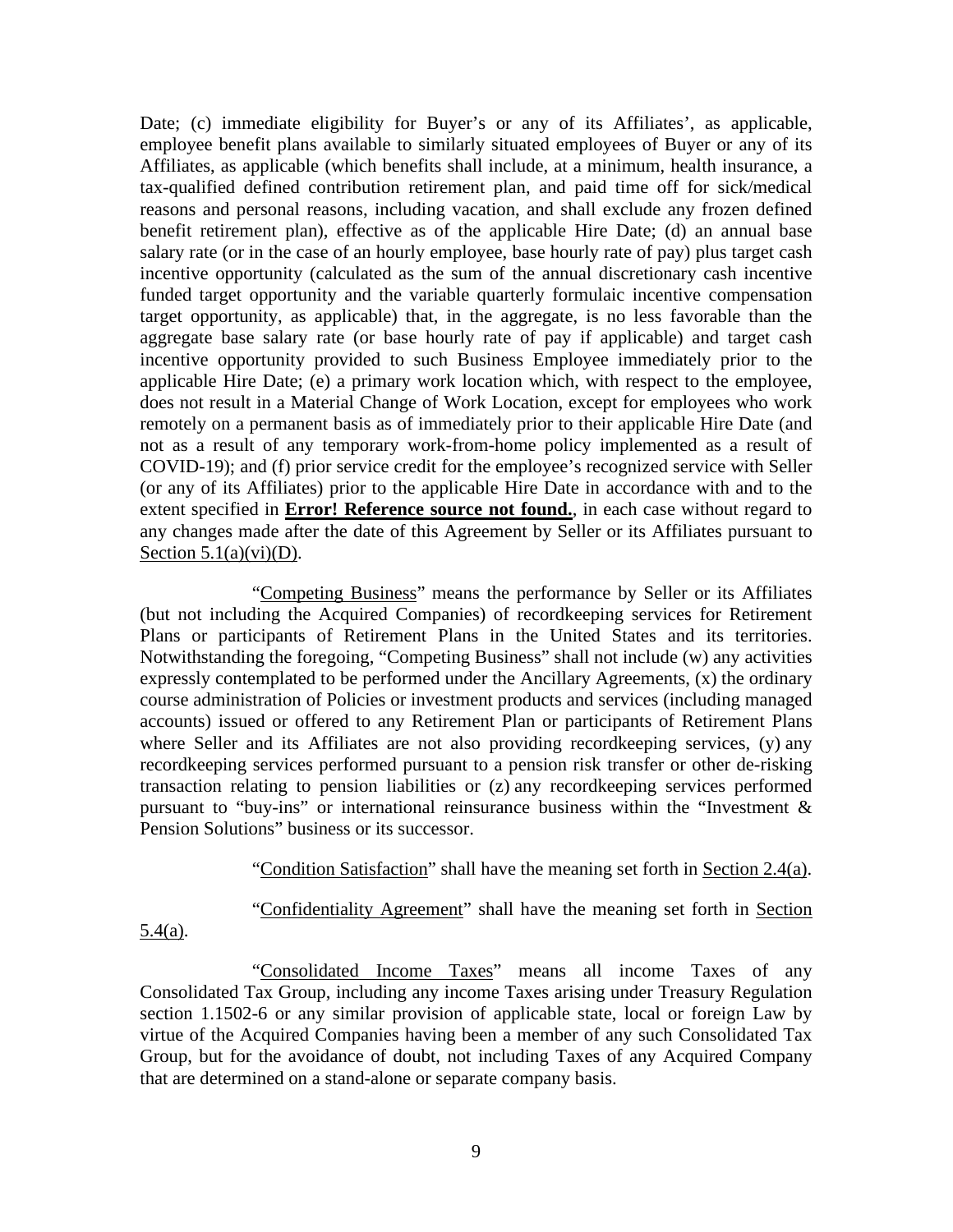"Consolidated or Combined Return" means any Tax Return of any Consolidated Tax Group.

"Consolidated Tax Group" means any consolidated, combined, affiliated or unitary income Tax group that includes Seller or any Affiliate of Seller (other than the Acquired Companies), on the one hand, and the Acquired Companies, on the other hand.

#### "Consultation Period" shall have the meaning set forth in Section 2.7(b).

"Contagion Event" means (a) the outbreak of contagious disease, epidemic or pandemic (including COVID-19) or the continuation, escalation or material worsening thereof, (b) the responses to the foregoing of any Governmental Entity or quasigovernmental authority or (c) any changes in applicable Law in response to the foregoing, in each case, whether in place currently or adopted or modified hereafter, including any quarantine, "shelter in place," "stay at home," social distancing, shutdown or closure.

"Contract" means any written contract, subcontract, agreement, lease, license, commitment, or other instrument, arrangement or understanding of any kind to which a Person or any of its assets or properties is bound.

"Covered Insurance Policies" means (a) all Policies issued, renewed or assumed by PRIAC prior to the Effective Time, other than the PRIAC Excluded Insurance Policies and (b) (i) all Policies issued, renewed or assumed by PICA prior to the Effective Time that constitute part of the FSS Business (specifically including any stable value wrap contract with respect to either a PTC Contract or an Other Wrapped IMA) and are in force and listed on the Seriatim File or, upon delivery hereunder, the Updated Seriatim File, as such file may otherwise be amended pursuant to Section 5.29, including, conversions, exchanges, replacements or reissuances thereof effected pursuant to the terms thereof or as required by applicable Law that continue to remain on policy forms issued by PICA and (ii) the New Insurance Policies (as defined in the PICA FSS Reinsurance Agreements), in each case including any such Policies that have lapsed and terminated with unpaid claims or are subsequently reinstated.

"Customer Contract" means any Contract exclusively or primarily related to the FSS Business that is entered into by and between (a) Seller, any other Asset Seller and/or an Acquired Company, on the one hand, and (b) a customer of the FSS Business, on the other hand; provided, that "Customer Contract" shall not include any Covered Insurance Policies.

"Customer Lists" means originals or, to the extent originals are not available, copies of all books, records, files, data and other information, in whatever form maintained (whether in hard copy, computer format or other media), in the possession or control of (including with any third-party data and record management vendors engaged by Seller or its Affiliates) the Asset Sellers that constitute customer lists and lists of Retirement Plan participants and Individual Retirement Account holders to the extent related to the FSS Business, including any Retirement Plan Sponsor information, Retirement Plan participant information or other customer information contained therein.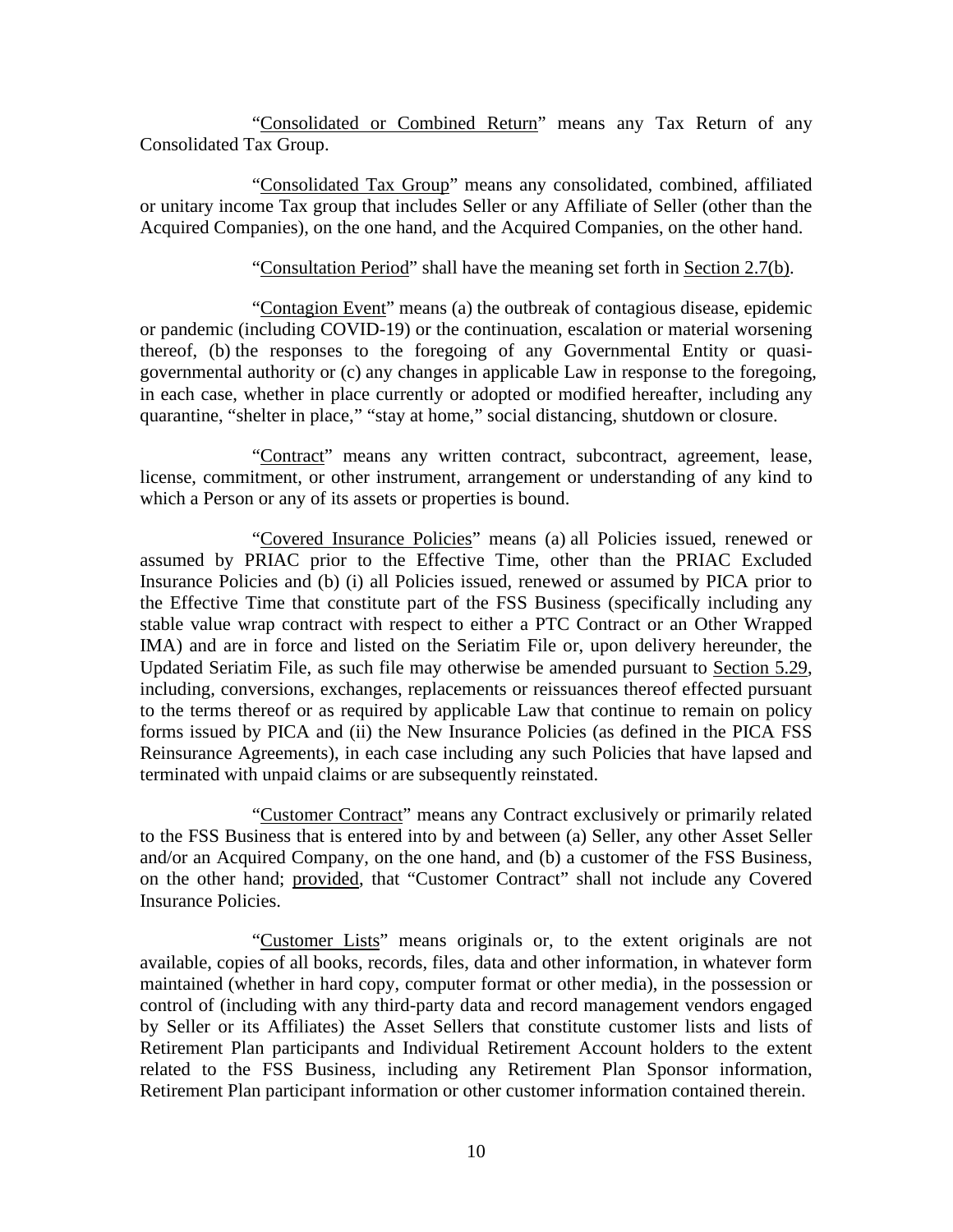"D&O Indemnified Person" shall have the meaning set forth in Section 5.17.

"Data Breach" means (a) the unauthorized access gained by a Third Party to Personal Information related to the FSS Business that is or was collected, used or held for use on information technology systems operated by Seller or any of its Affiliates by or for the FSS Business, including the IT Systems or (b) an event that, with respect to the FSS Business, requires a data breach notice to any Person or Governmental Entity under Privacy Requirements.

"De Minimis Amount" shall have the meaning set forth in Section 8.1(b).

"Deductible" shall have the meaning set forth in Section 8.1(b).

"Designated Funds" shall have the meaning set forth in Section  $5.8(a)(i)(5)$ .

"Discovered Policy" shall have the meaning set forth in Section 5.29.

"Disputed Item" shall have the meaning set forth in Section 2.7(c).

"Effective Time" means 12:01 a.m. (New York City time) on the Closing Date, except that for financial and accounting purposes, the "Effective Time" shall be deemed to be 12:01 a.m. (New York City time) on the first day of the calendar month during which the Closing Date occurs.

"Employee Benefit Plan" means (a) any "employee benefit plan" within the meaning of Section 3(3) of ERISA (whether or not subject to ERISA) and (b) any other employment, bonus, profit sharing, deferred compensation, annual, long-term, sales or other incentive compensation, holiday, vacation, medical insurance, dental care, vision care, prescription drug, sick leave, short-term or long-term disability, salary continuation, welfare, long service awards, retention plan, severance or termination pay, change of control, pension, retirement, death, life insurance, accidental death, or post-retirement medical benefit plan, or other similar program, agreement or arrangement, either written or unwritten, in each case, that is sponsored or maintained by Prudential Financial, Inc. or any of its ERISA Affiliates and in which any Business Employee participates or under which there exists any liability with respect to any current or former employee, director, or individual independent contractor of the FSS Business; provided that an Employee Benefit Plan shall not include any plan, program, agreement or arrangement that is required to be maintained by a Governmental Entity or pursuant to Law.

"Encumbrance" means any lien, encumbrance, security interest, pledge, mortgage, deed of trust, hypothecation, charge, defect in title, conditional sale or other title retention agreement or other restrictions or limitations of a similar kind.

"ERISA" means the Employee Retirement Income Security Act of 1974, as amended.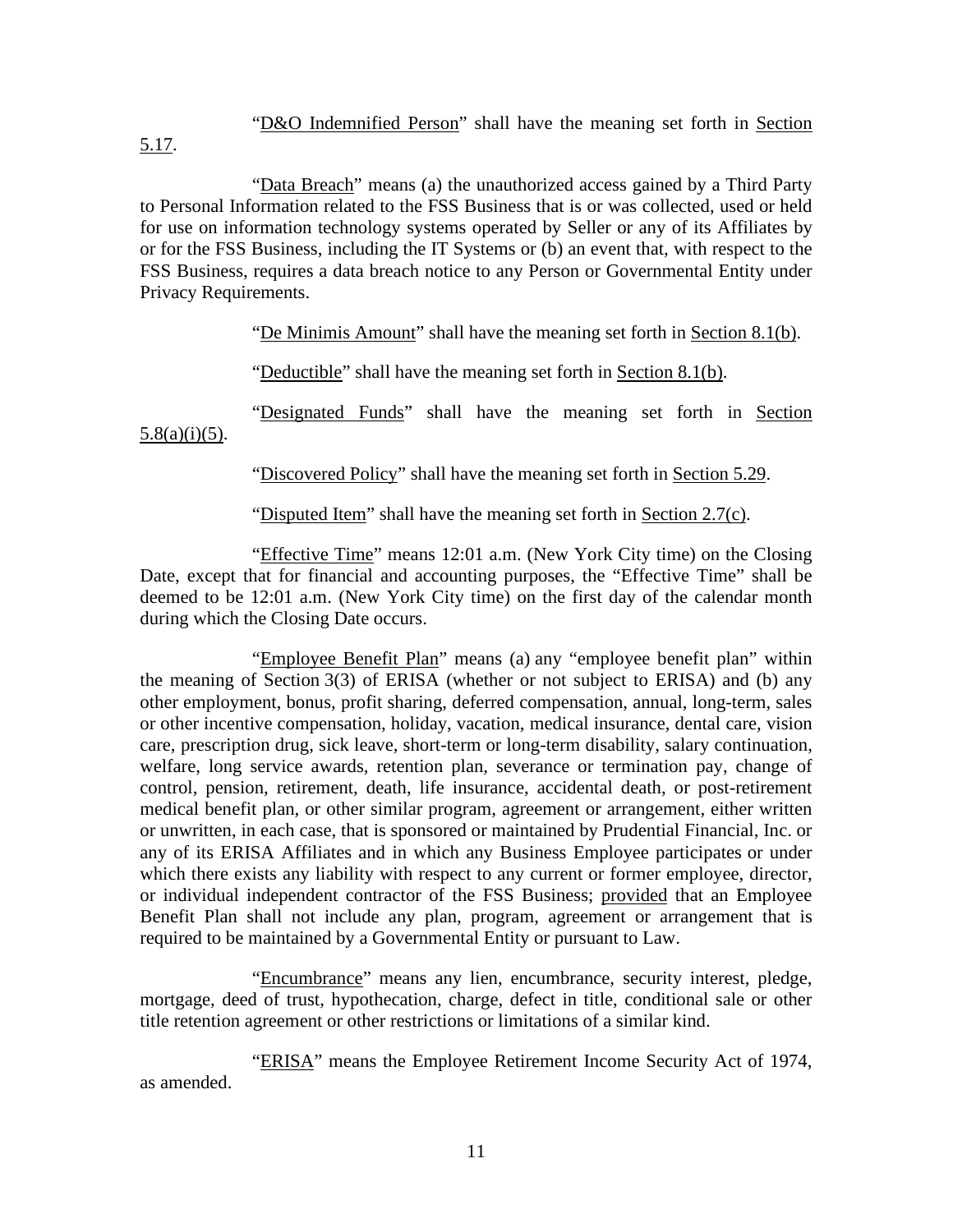"ERISA Affiliate" means, with respect to any Person, any trade or business, whether or not incorporated, which together with such Person, is treated as a single employer under Section 414 of the Code.

"Estimated Closing Statement" shall have the meaning set forth in Section  $2.6(a)$ .

"Estimated Reference Balance Sheet" shall have the meaning set forth in Section 2.6(a).

"Estimated Reinsurance Settlement Statement" shall have the meaning set forth in Section 2.6(a).

"Estimated Statements" shall have the meaning set forth in Section 2.6(a).

"Excluded Assets" means all of Seller's and its Affiliates' right, title and interest in, to or under the following assets, properties or rights: (a) the assets, properties and rights that are set forth on Schedule 1.1(b); (b) the Excluded Contracts; (c) Permits (other than those held by any Acquired Company); (d) all Stock of Seller or any of its Affiliates (other than the Acquired Companies); (e) any Information Technology (excluding Software, but including in all cases Software and any Intellectual Property covering, embodied in or connected to any Information Technology and provided as an integrated component of any Information Technology), (f) the assets, properties or rights (other than any Investment Assets and rights arising thereunder, which shall be addressed in accordance with the terms of Section 5.21) that are owned by the Acquired Companies and that are not used primarily in the operation or conduct of the FSS Business (other than PRIAC's separate account assets related to the Affiliate Retirement Plans) and (g) any owned real property, including all buildings, structures, improvements and fixtures located thereon.

"Excluded Books and Records" means any (a) personnel files relating to Business Employees (other than any such records that relate to Transferred Employees to the extent provided in Section  $5.2(k)$ , (b) information subject to attorney-client privilege of Seller or its Affiliates, other than the Acquired Companies; provided, that Seller will use its commercially reasonable efforts to take such action (such as entering into a joint defense agreement or other arrangement) as is necessary to avoid the loss of the attorneyclient privilege by the inclusion of such materials in the Transferred Books and Records, in which case such materials shall be included in the Transferred Books and Records, (c) materials and information to the extent exclusively or primarily relating to the Excluded Business, the Excluded Assets or the Excluded Liabilities, (d) Seller's or its Affiliates', other than the Acquired Companies', minute books, organizational documents, stock registers, record books containing minutes of meetings of its directors, managers or shareholders or other corporate governance matters and such other books and records pertaining to Seller's or its Affiliates', other than the Acquired Companies', ownership, organization or existence, (e) information the transfer or disclosure of which is prohibited or restricted by Law or any Contract to which Seller or its Affiliates, other than any Acquired Company, is bound (other than an agreement between or among Seller or any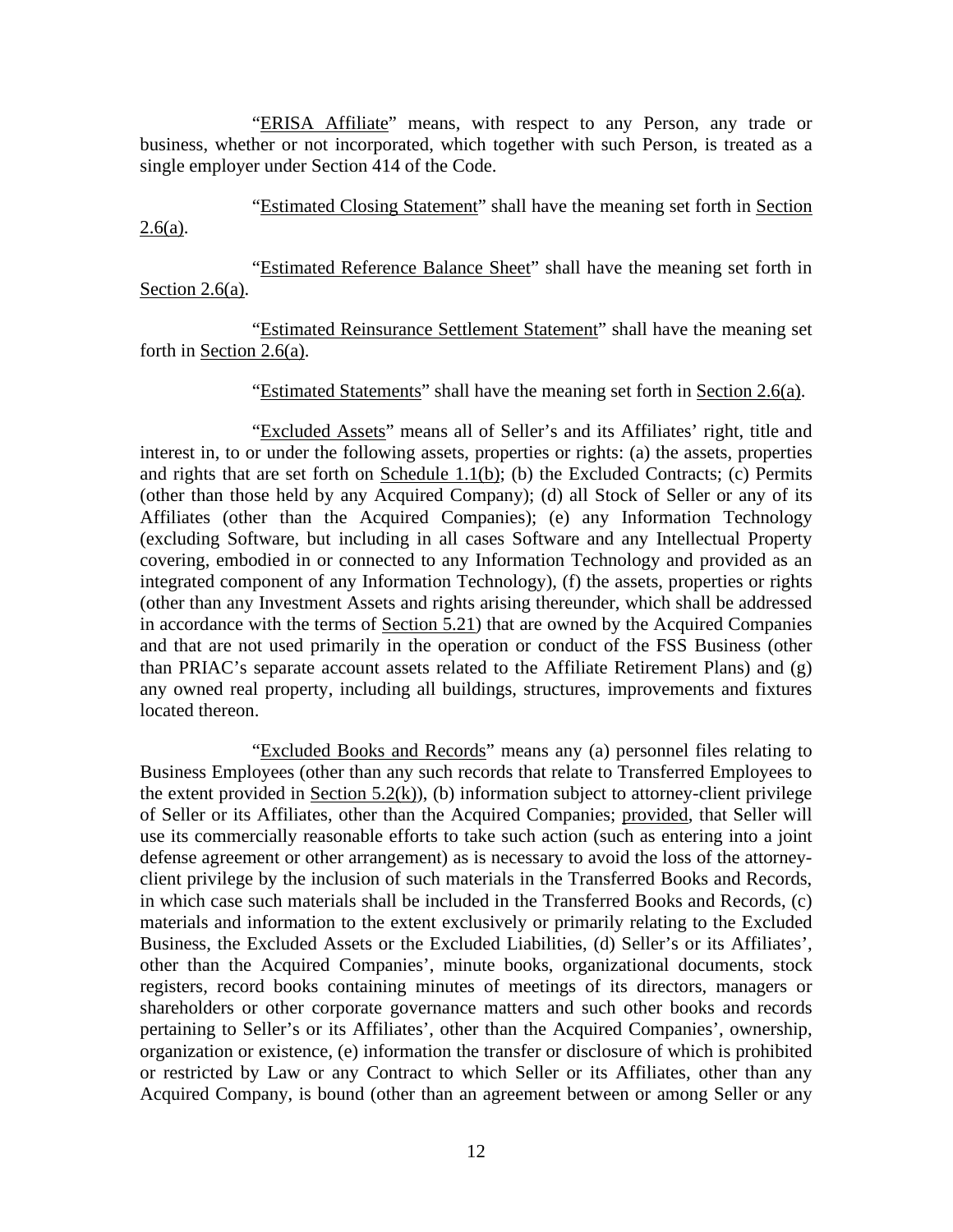of its Affiliates) (in which case, copies of which, to the extent permitted by such Law or Contract, or, if copies are not so permitted, summaries of which, to the extent permitted by such Law or Contract, will be made available to Buyer upon Buyer's reasonable request), (f) proprietary information, including competitively sensitive information, of Seller or its Affiliates, other than the Acquired Companies, that does not relate primarily or exclusively to the FSS Business, (g) internal policies or other proprietary information of Seller or its Affiliates, other than the Acquired Companies, that does not relate primarily or exclusively to the FSS Business, (h) correspondence with any Governmental Entity, except to the extent such correspondence relates to the FSS Business, (i) materials prepared for the boards of directors or similar governing bodies of Seller or its Affiliates, other than the Acquired Companies, (j) any internal drafts, opinions, valuations, correspondence or other materials produced by or on behalf of Seller and its Affiliates (including the Acquired Companies) or their respective representatives with respect to the negotiation, valuation and consummation of the transactions contemplated by this Agreement or the Ancillary Agreements or the terms of engagement of such representatives with respect thereto, (k) Contracts between third-party vendors and Seller or any of its Affiliates, other than the Acquired Companies, to the extent not relating primarily or exclusively to the FSS Business, (l) Tax Returns, Tax records or any other information related to Taxes of Seller or its Affiliates, other than Tax Returns and Tax records (or portions of either) solely relating to the Acquired Companies or (m) emails or other electronic communications to the extent not primarily or exclusively relating to the FSS Business; provided, that, notwithstanding the forgoing, "Excluded Books and Records" shall not include Customer Lists or any Personal Information with respect to Retirement Plans or participants thereof used or maintained in connection with the FSS Business.

"Excluded Businesses" means the businesses, services, operations and activities conducted by Seller and/or its Affiliates (including, as they relate to businesses that exist prior to the Closing Date, the Acquired Companies), other than the FSS Business, including issuing, selling, marketing, underwriting, insuring, reinsuring, managing and administering (a) "Investment & Pension Solutions" products, including (i) longevity risk transfer products, funded reinsurance products, pension risk transfer products and de-risking transactions related thereto, (ii) medical risk transfer products, (iii) structured settlements and wrap and stable value products, including those used in institutional capital markets and guaranteed investment contracts, (iv) synthetic guaranteed investment contracts, group annuity contracts and funding agreements, and (v) payment and related ancillary services to customers of the pension risk transfer portion of "Investment & Pension Solutions" products, (b) individual variable, indexed and fixed annuity products, and individual variable life, universal life and term life insurance products, (c) group insurance products and services, including group life, longterm and short-term group disability, group corporate, bank- and trust-owned life insurance and accidental death, dismemberment and other supplemental health solutions, (d) the business of providing investment management services and solutions related to public fixed income, public equity, real estate debt and equity, private credit, private equity, structured products and other alternatives, and multi-asset class strategies to institutional and retail clients (including Retirement Plan investors) and the general account for Seller and its Affiliates, (e) PGIM's business of providing asset management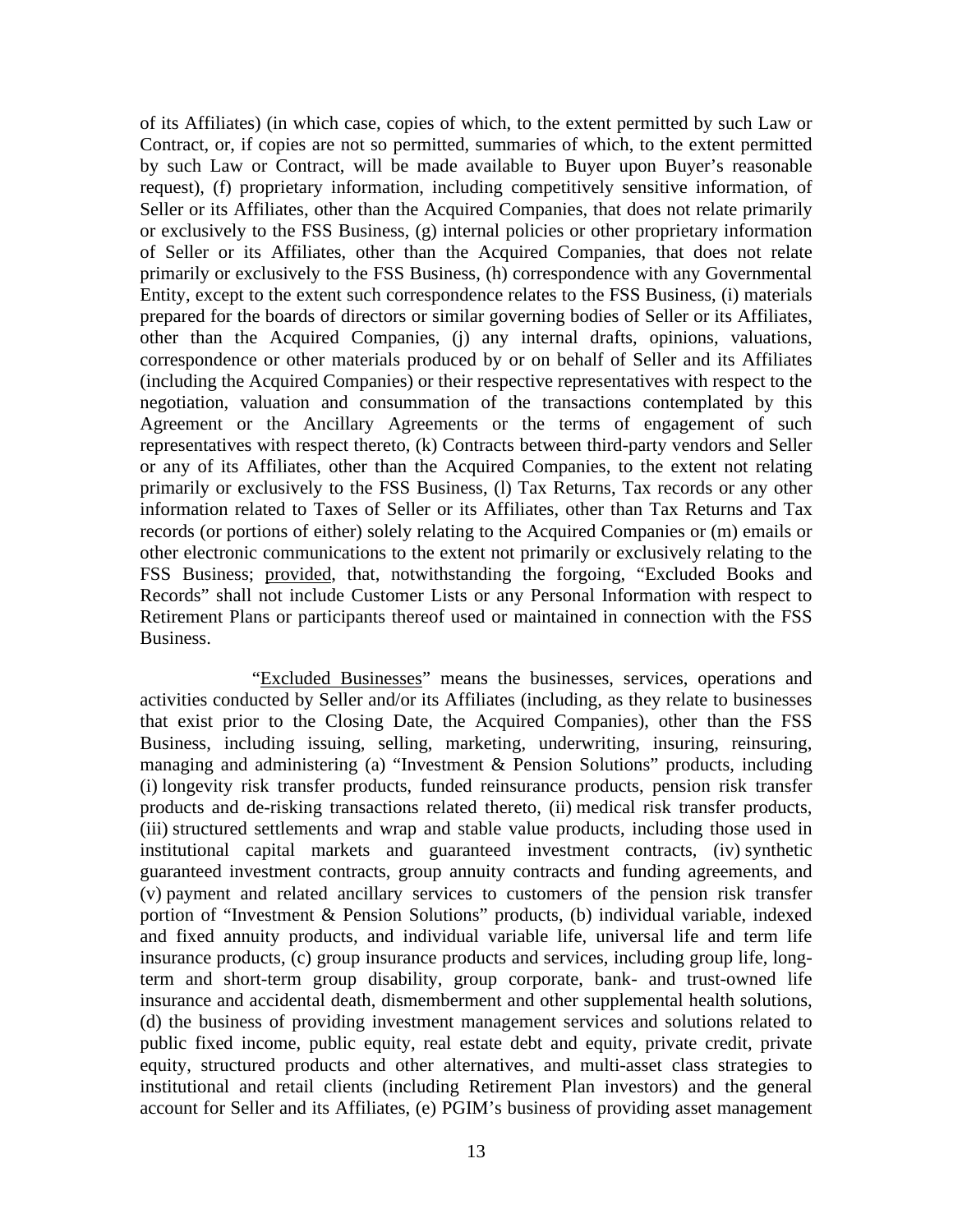services for insurance company separate accounts and mutual funds, other than in the case of stable value assets associated with the "full-service solutions" division, (f) the business of providing broker-dealer and investment advisory products and services, including providing investment management and administrative services in connection with managed accounts offered to Retirement Plans or participants in Retirement Plans and Individual Retirement Account owners, (g) the business of distributing current or future products and services through the Assurance IQ division, (h) life insurance, retirement products and certain accident and health products with fixed benefits issued, sold, marketed or underwritten in non-U.S. jurisdictions, (i) the Excluded Contracts, (j) the financial wellness solutions and capabilities that are not FSS Financial Wellness Tools, (k) Individual Retirement Accounts and products and services related thereto and (l) the Affiliate Retirement Plans, except, (I) in the case of clauses (a), (b), (c), (d), (f), and (k), where Seller and its Affiliates (including the Acquired Companies) provide such products or services bundled or semi-bundled with administrative or recordkeeping services to or for Retirement Plans or Individual Retirement Accounts as part of the FSS Business and (II) as described in the CIM (together with any growth thereafter), the stable value investment-only business that otherwise constitutes part of the FSS Business (which exceptions in (I) and (II), for the avoidance of doubt, shall constitute part of the FSS Business).

"Excluded Business Administrative Services Agreement" means the Administrative Services Agreement to be entered into as of the Effective Time, by and between PRIAC and PICA, to be negotiated in good faith by Seller and Buyer prior to the Closing Date, with the respective current positions of the parties as of the date hereof preserved in the redline attached hereto as Exhibit A, pursuant to which PICA will administer certain Excluded Assets and Excluded Liabilities.

"Excluded Business Reinsurance Agreements" means the Reinsurance Agreements to be entered into as of the Effective Time, by and between PRIAC and PICA, to be negotiated in good faith by Seller and Buyer prior to the Closing Date, with the respective current positions of the parties as of the date hereof with respect to the PRIAC LRT Agreements and the PRIAC PRT PriPar Group Annuity Contracts preserved in the redlines attached hereto as Exhibit B-1 and Exhibit B-2, respectively, pursuant to which PRIAC will cede, and PICA will reinsure, certain liabilities under certain Excluded Assets and Excluded Liabilities.

"Excluded Business Trust Account" means the account established pursuant to the Excluded Business Trust Agreement.

"Excluded Business Trust Agreement" means the Trust Agreement to be entered into as of the Closing Date, by and among PRIAC, PICA and the trustee designated therein, to be negotiated in good faith by Seller and Buyer prior to the Closing Date, with the respective current positions of the parties as of the date hereof preserved in the redline attached hereto as Exhibit C, to be entered into in connection with the Excluded Business Reinsurance Agreements.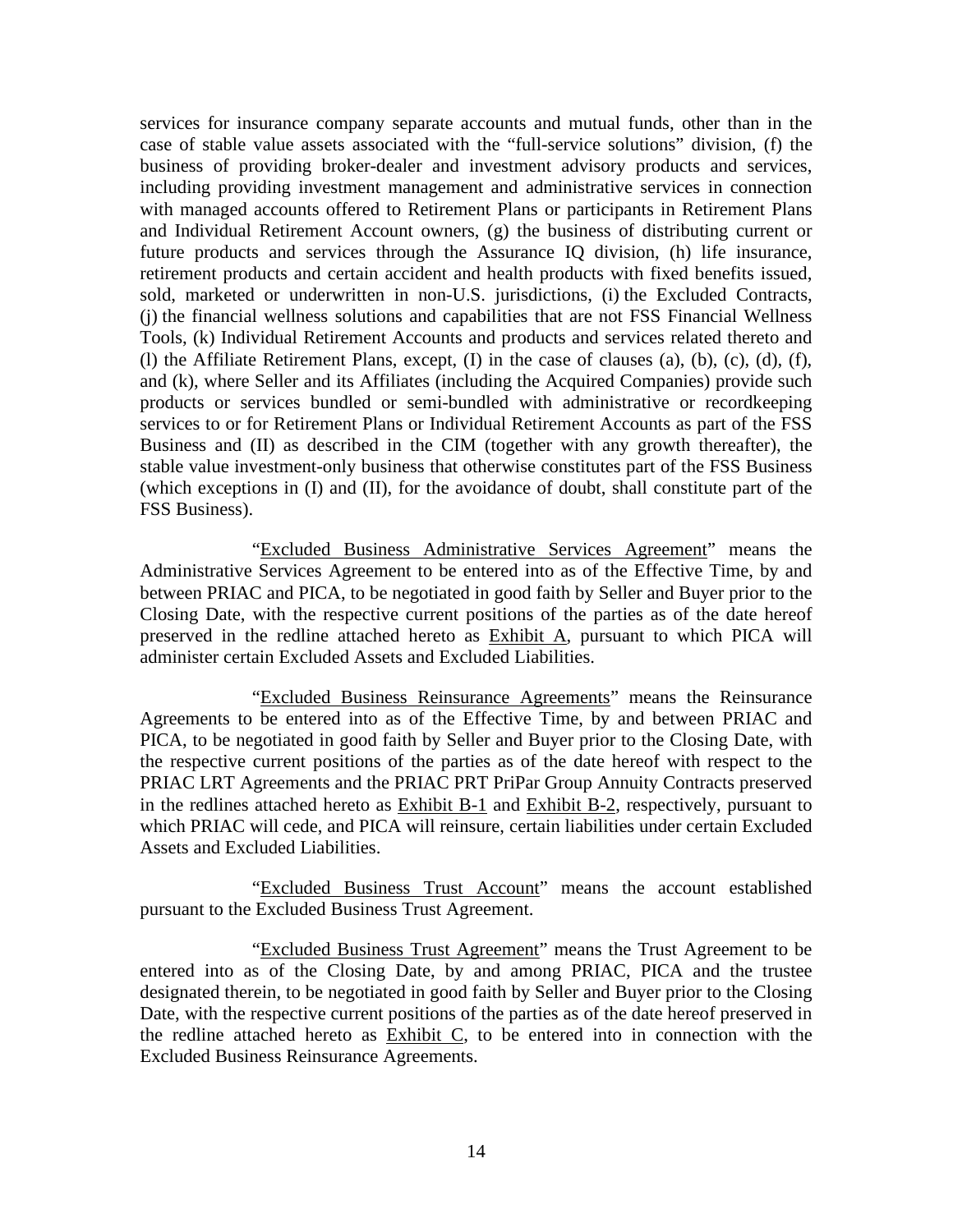"Excluded Companies" means Edison Place Senior Note LLC, GA BV LLC, Ironbound Fund LLC, LINEUP LLC, PRIAC Property Acquisitions, LLC and any other Subsidiaries of PRIAC as of the date hereof.

"Excluded Contracts" means, collectively, (a) the PRIAC Excluded Contracts, and (b) Contracts of Seller and its Affiliates (including the Acquired Companies) (i) that otherwise would be included within the definition of "Transferred Contracts" but are terminated prior to the Closing Date to the extent permitted in accordance with Section 5.1, (ii) that are Ancillary Agreement Covered Contracts, which shall be subject to the terms of the applicable Ancillary Agreement(s), (iii) other than Contracts related to Investment Assets, that are primarily or exclusively related to an Excluded Asset or an Excluded Liability of a type described in clauses (b)(i), (ii) or (vii) of the definition of Excluded Liabilities, (iv) that relate to rights in real property (other than the Assumed Leases, the White Plains Permit Agreement, the Scranton Office Park Lease, the Hartford Sublease Agreement and the Sublease Agreements), (v) that are Other Wrapped IMAs or PTC Contracts or (vi) that are set forth on Schedule 1.1(c).

"Excluded Liabilities" means (a) all Liabilities (other than Assumed Liabilities and Ancillary Agreement Assumed Liabilities) of Seller or its Affiliates (other than the Acquired Companies), (b) all Liabilities (other than Ancillary Agreement Assumed Liabilities) of Seller, its Affiliates or the Acquired Companies in respect of, arising out of or relating to (i) Liabilities referenced in Section 5.2(o), including Liabilities in respect of, arising out of or relating to Employee Benefit Plans that are not expressly assumed by Buyer or its Affiliates hereunder, (ii) Indebtedness, (iii) any Extra-Contractual Obligations other than Reinsurer Extra-Contractual Obligations (as each such term is defined in the PICA FSS Reinsurance Agreements), (iv) Excluded Assets, (v) the Actions and other Liabilities described in Schedule 1.1(d), (vi) the Excluded Business, whether arising prior to, at or following the Closing (other than Liabilities in respect of, arising out of or relating to Buyer's breach of Section 5.20(h)) and (vii) the ownership or operation of the Excluded Companies, and (c) Liabilities of the Transferred Contracts either (I) existing as of the Closing or (II) arising out of or relating to events, acts or omissions occurring, or disclosures made, prior to the Closing; provided, that Excluded Liabilities will not include Transfer Taxes which are governed by Section 9.3.

"Existing Reinsurance Agreement" shall have the meaning set forth in Section 3.28(b).

"Financing" shall have the meaning set forth in Section 5.25.

"Final Allocation Schedule" shall have the meaning set forth in Section

9.9(b).

"Final Closing Statement" shall have the meaning set forth in Section

 $2.7(d)$ .

"Final Reference Balance Sheet" shall have the meaning set forth in Section  $2.7(d)$ .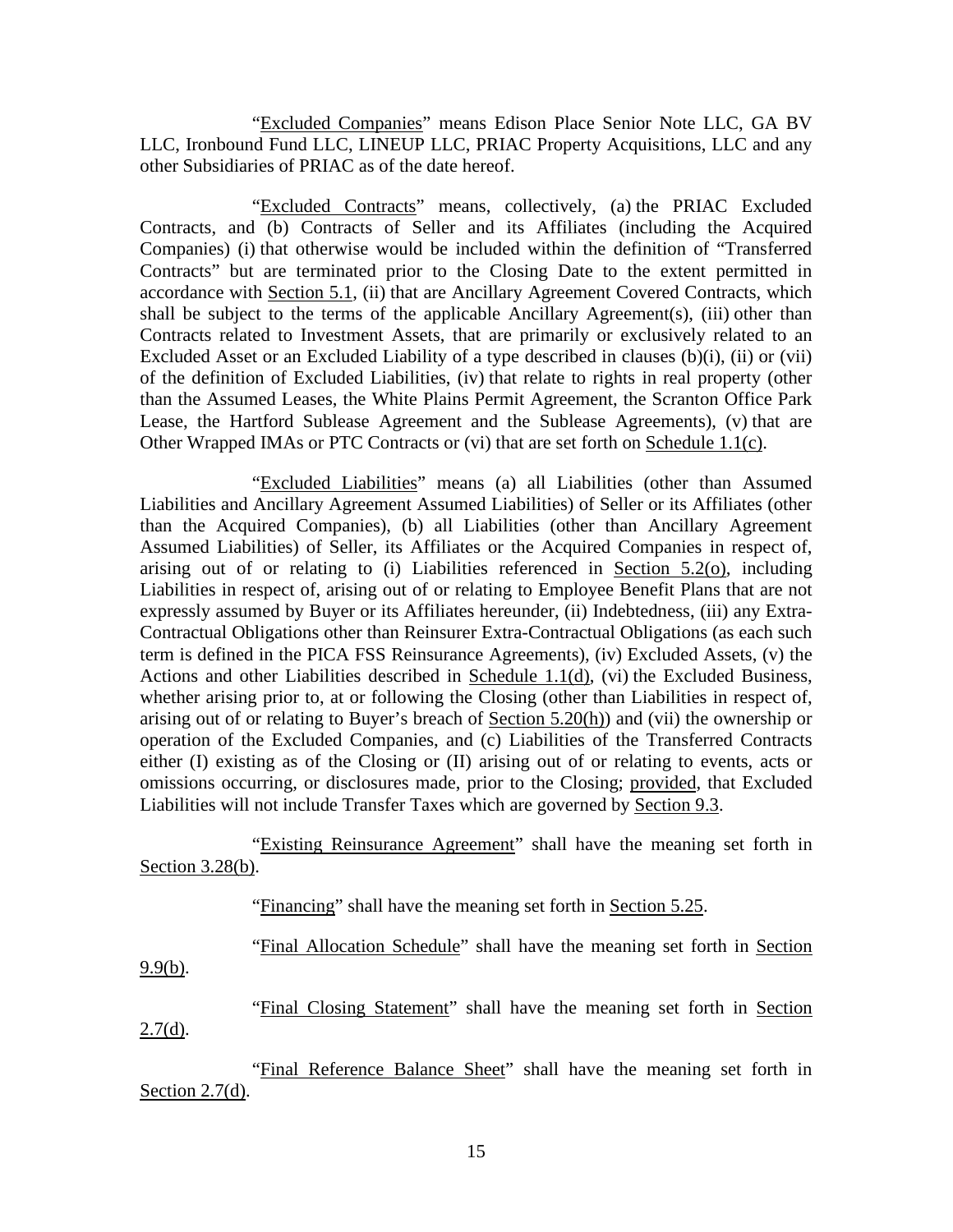"Final Reinsurance Settlement Statement" shall have the meaning set forth in Section 2.7(d).

"Final Statements" shall have the meaning set forth in Section 2.7(d).

"Financial Statements" shall have the meaning set forth in Section 3.5(a).

"Forfeited Value" shall have the meaning set forth in **Error! Reference source not found.**.

"Fraud" means, with respect to any Person, any breach or inaccuracy as of the date hereof of a representation or warranty expressly stated in Article III or Article IV of this Agreement that constitutes actual common law fraud under the Law of the State of New York; provided that "Fraud" shall not include any fraud claim based on constructive knowledge, negligent misrepresentation or similar theory.

"FSS Business" means (a) the business conducted by Seller and its Affiliates (including the Acquired Companies) through the "full-service solutions" division of the retirement business segment of Seller, including the business of record keeping, directed trust and custody services, third-party and proprietary investments (including, as applicable, insurance company separate accounts, mutual funds, collective trusts and stable value products), participant education and guidance services, investment advisory services (including for stable value and income products and separate accounts), and group annuity contracts offering minimum guaranteed withdrawal benefits, in each case, for or in connection with Retirement Plans (other than Affiliate Retirement Plans) in the corporate, government, healthcare and Taft-Hartley markets in the United States and its territories, as well as the business of offering products and services to participants in such Retirement Plans in connection with Individual Retirement Accounts, (b) Seller and its Affiliates' (including the Acquired Companies) business of offering and providing the FSS Financial Wellness Tools, (c) PGIM's business of providing asset management services for stable value assets associated with such "full-service solutions" division and (d) the stable value investment-only business that otherwise constitutes a part of the FSS Business as described in the CIM (together with any growth thereafter).

"FSS Business Retirement Plan" means any Retirement Plan with respect to which Seller and its Affiliates (including the Acquired Companies) provide recordkeeping and other services, or to which Covered Insurance Policies have been issued in support of, the FSS Business.

"FSS Financial Wellness Tools" means, collectively, the financial wellness solutions and capabilities set forth in Section 1.1(B) of the Seller Disclosure Letter.

"Fundamental Representations" means, collectively, the Buyer Fundamental Representations and the Seller Fundamental Representations.

"Furniture and Equipment" means all furniture, fixtures, furnishings, equipment, vehicles, leasehold improvements, machinery and other tangible personal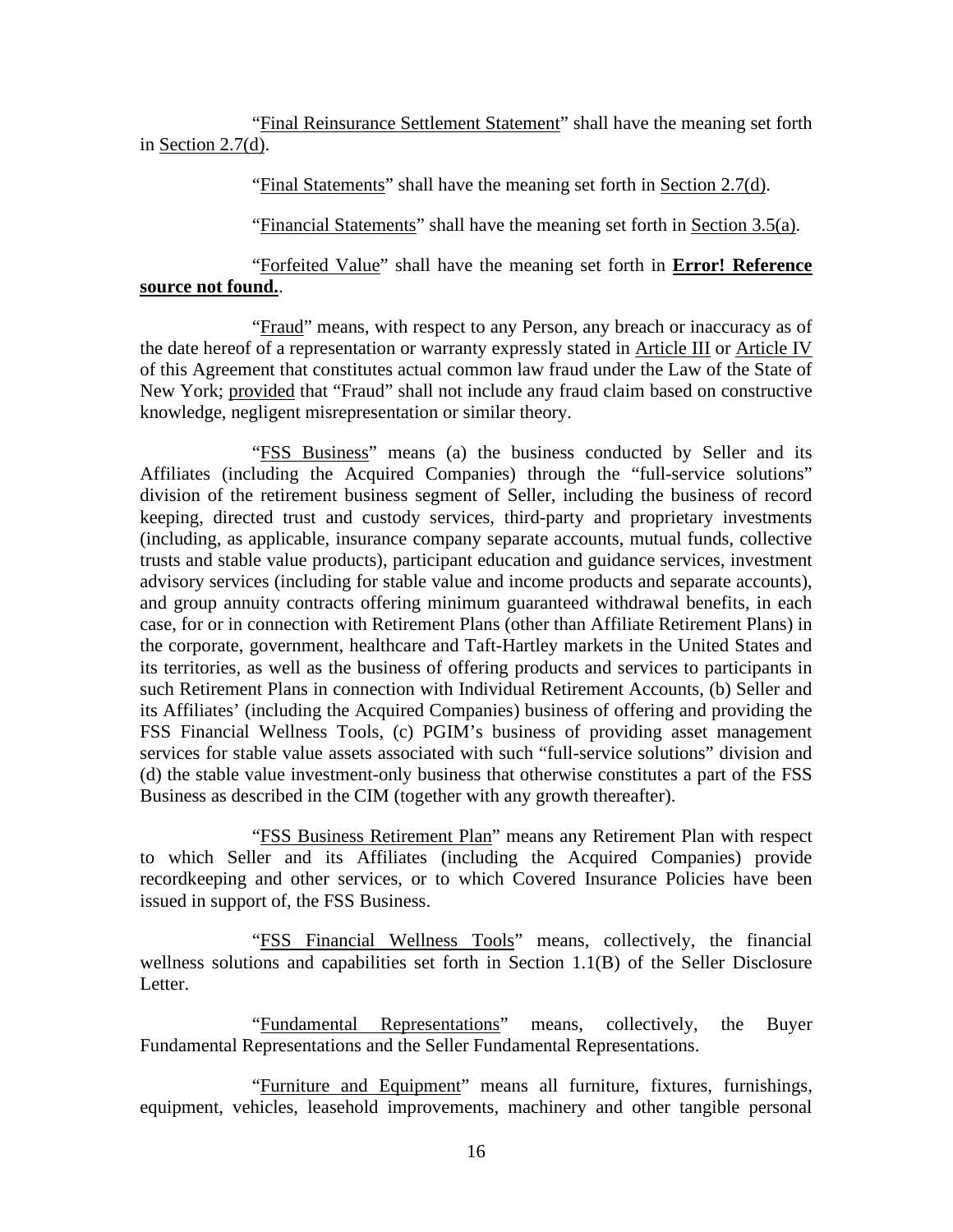property owned by Seller or any of its applicable Affiliates, other than the Acquired Companies, that are primarily or exclusively related to the FSS Business and located at the Leased Real Property, including desks, chairs, tables, tools, cubicles and miscellaneous office furnishings and supplies, but excluding any such items that (a) are artwork, (b) are Hardware, copiers, telecopy machines and other telecommunication equipment, (c) are provided to the FSS Business pursuant to a Contract to which Seller or its Affiliate (other than any Acquired Company) is bound, other than a Transferred Contract or (d) will be provided under any of the Ancillary Agreements.

"GAAP" means generally accepted accounting principles in the United States.

"General Account Statutory Reserves" means, with respect to each PICA FSS Reinsurance Agreement as of any date of determination, the amount set forth on the line item "line 1 aggregate reserve for life policies", as reflected on the Pro Forma Reference Balance Sheet, Estimated Reference Balance Sheet, Initial Reference Balance Sheet and Final Reference Balance Sheet, as applicable.

"Governmental Approvals" shall have the meaning set forth in Section

"Governmental Entity" means any United States or non-United States federal, state, provincial, territorial, local or municipal government, regulatory, selfregulatory, legislative or administrative body, or any agency, bureau, board, commission, court, department, tribunal, instrumentality or judicial or arbitral body thereof, or any securities exchange.

4.3.

"GPSI" shall have the meaning set forth in the Recitals.

"GPSI Contract" means any Contract to which GPSI is a party requiring a Third Party Consent from a client.

"GPSI Notices" shall have the meaning set forth in Section 5.9(a).

"GPSI Shareholders Equity Target" means \$1,000,000.

"GPSI Shares" shall have the meaning set forth in the Recitals.

"Guarantee Agreement" shall have the meaning set forth in the Recitals.

"Hardware" means any and all computer and computer-related hardware, including computers, file servers, facsimile machines, facsimile servers, scanners, color printers and laser printers.

"Hartford Sublease Agreement" shall have the meaning set forth in Section  $2.1(b)(vi)$ .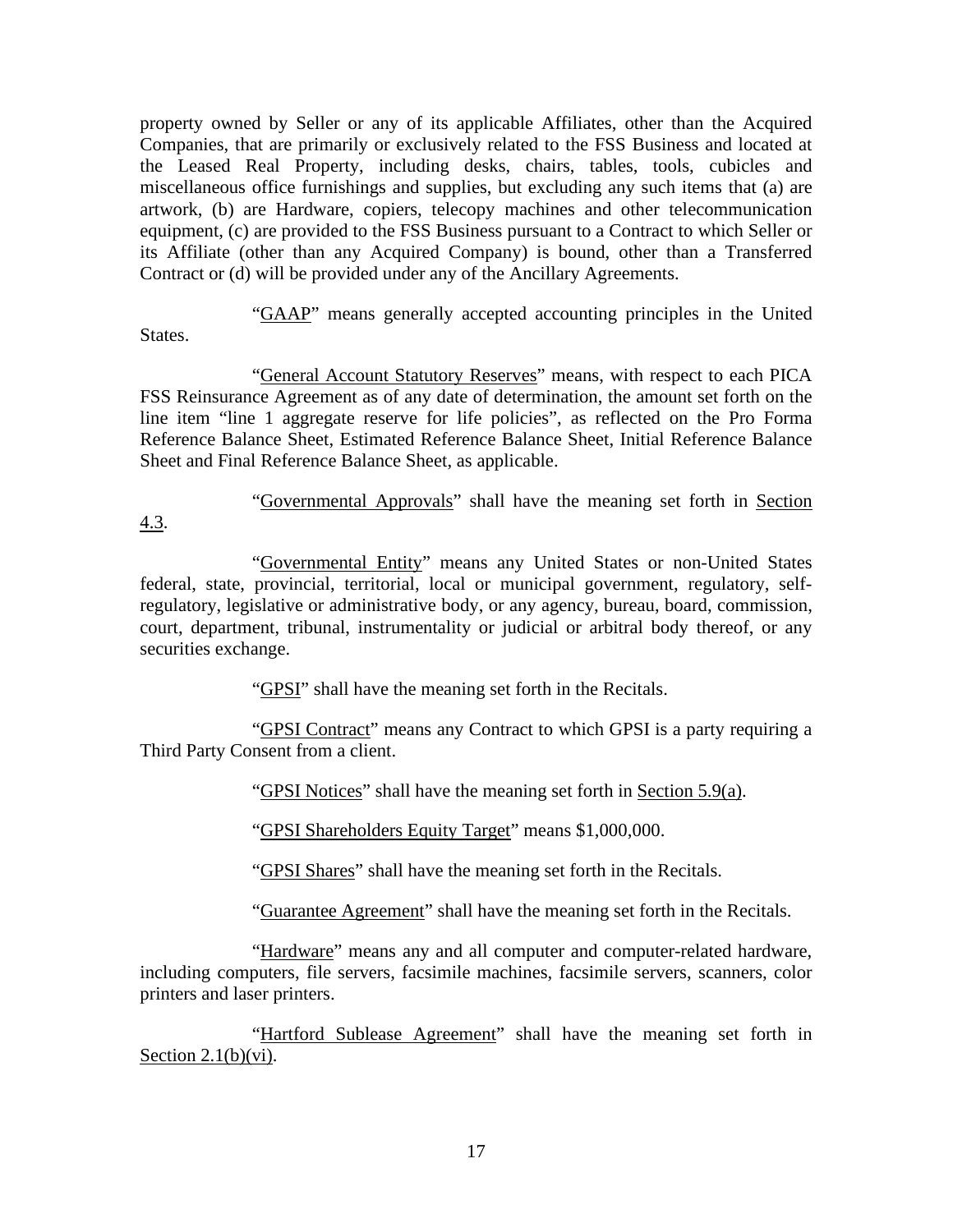"HIPAA" means the U.S. Health Insurance Portability and Accountability Act of 1996, as amended.

"Hire Date" shall have the meaning set forth in Section 5.2(a).

"HSR Act" means the U.S. Hart-Scott-Rodino Antitrust Improvements Act of 1976, as amended, and the related regulations and published interpretations.

"Identified Substituted Assets" shall have the meaning set forth in Section

5.21(f).

"IMR Adjustment Amount" means (i) if the Total Pre-Tax IMR Amount is negative, an amount equal to the product of (a) fifty percent (50%) multiplied by (b) the absolute value of the Total Pre-Tax IMR Amount, or (ii) if the Total Pre-Tax IMR Amount is positive, an amount equal to zero.

"Inception Date IMR Amount" means, with respect to each PICA FSS Reinsurance Agreement, (i) the amount of PICA's interest maintenance reserve that was created on or prior to December 31, 2020 (including amortization) that is attributable to the Reinsured Risks (as defined in the PICA FSS Reinsurance Agreement) plus (ii) (A) the amount of PICA's interest maintenance reserve as of the Inception Date (as defined in the PICA FSS Reinsurance Agreement) that was or will be created after December 31, 2020 (including as a direct result of the transactions contemplated by the PICA FSS Reinsurance Agreement), divided by (B) the Tax Adjustment Factor, in each case determined in accordance with SAP applicable to PICA and the Accounting Principles.

"Indebtedness" means (a) indebtedness for borrowed money, (b) any other indebtedness that is evidenced by a note, bond, debenture or similar instrument, (c) all obligations under purchase money financings, (d) all obligations, contingent or otherwise, in respect of banker's acceptances and similar facilities, (e) all obligations under a lease agreement that would be capitalized pursuant to GAAP, (f) all obligations and liabilities created or arising under any deferred or unpaid purchase price conditional on other property or assets or title retention agreements or arrangements or (g) any guarantees of the foregoing indebtedness of any other Person; including, in each case, any unpaid principal, premium, accrued and unpaid interest, penalties, make-whole payments, prepayment penalties, commitment and other fees, reimbursements and all other amounts payable in connection therewith. For the avoidance of doubt, Indebtedness shall not include amounts owed to a beneficiary that are held under a settlement option; provided, that Indebtedness shall not include Indebtedness related to the K-Note Arrangement to the extent the K-Note Arrangement is not terminated and unwound pursuant to Section 5.19(d).

"Indemnified Party" shall have the meaning set forth in Section 8.3(a).

"Indemnifying Party" shall have the meaning set forth in Section 8.3(a).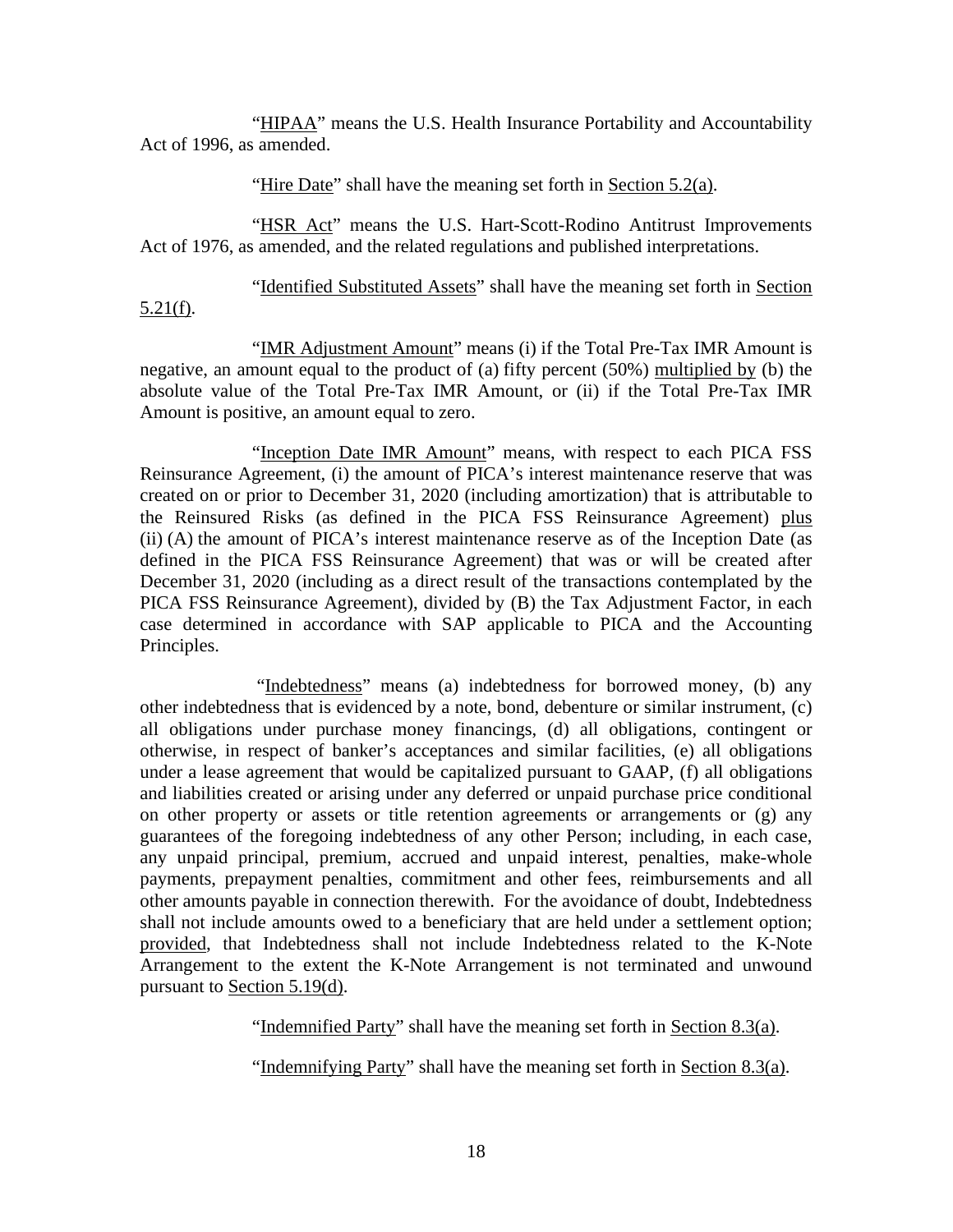"Independent Accounting Firm" means a nationally recognized firm of independent certified public accountants jointly selected by Buyer and Seller that is not the auditor or independent accounting firm of either of the parties or their respective Affiliates and is otherwise independent and impartial; provided that, if Buyer and Seller cannot agree on such firm, each shall (a) select one nationally recognized firm of independent certified public accountants (which may be the applicable party's existing accounting firm) and (b) cause such firm to select, jointly with the firm selected by such other party, a third nationally recognized firm of independent certified public accountants, which shall be the "Independent Accounting Firm" for all purposes of this Agreement.

"Individual Retirement Accounts" means an account offered under Code sections 408 and 408A.

"Information Technology" means Software and any tangible or digital computer systems (including computers, servers, workstations, routers, hubs, switches, networks, data communications lines and hardware), data or information subscription or access agreements, and telecommunications systems and telephony systems.

"Initial Closing Statement" shall have the meaning set forth in Section  $2.6(b)$ .

"Initial Reference Balance Sheet" shall have the meaning set forth in Section 2.6(b).

"Initial Reinsurance Premium" means, with respect to each PICA FSS Reinsurance Agreement as of any date of determination, an amount equal to the sum of (a) the General Account Statutory Reserves plus (b) the Other Policy Liabilities plus (c) the Aggregate Inception Date IMR Amount minus (d) the portion of the IMR Adjustment Amount allocated to such PICA FSS Reinsurance Agreement.

"Initial Reinsurance Settlement Statement" shall have the meaning set forth in Section 2.6(b).

"Initial Statements" shall have the meaning set forth in Section 2.6(b).

"Insurance Producer" means an insurance agent, insurance broker, insurance intermediary or insurance agency that wrote, marketed, sold or produced Covered Insurance Policies.

"Insurance Producer Contract" means any Contract between Seller or its Affiliates, on the one hand, and an Insurance Producer, on the other hand, pursuant to which such Insurance Producer writes, markets, sells or produces Covered Insurance Policies.

"Intellectual Property" means all patents, Trademarks, copyrights (including rights in Software), and Trade Secrets, and all other similar intellectual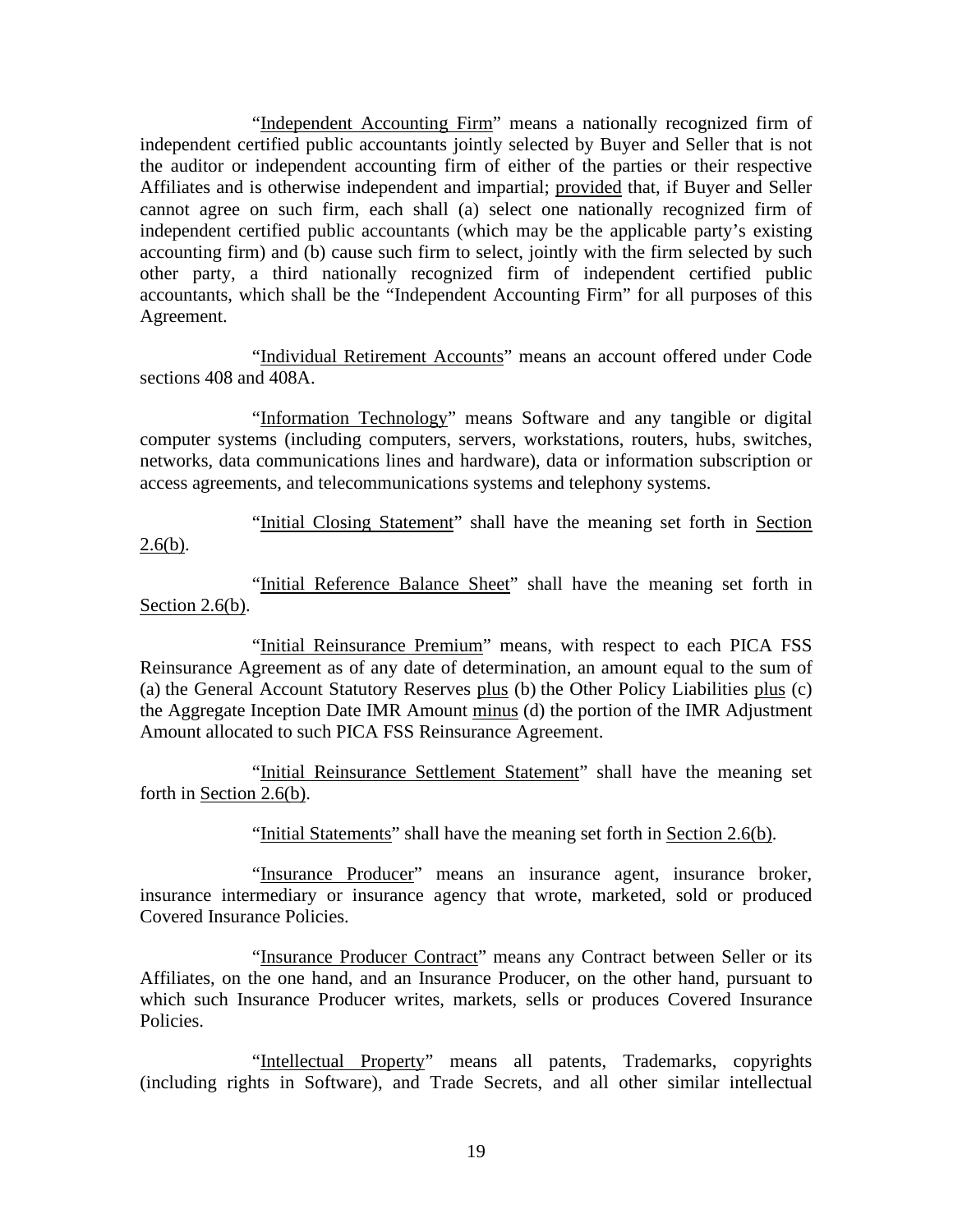property rights (whether registered or unregistered, and any applications for the foregoing) that may subsist anywhere in the world.

"Intellectual Property Assignment" means the intellectual property assignment to be entered into as of the Closing Date by PICA with respect to the assignment of the Business IP to Buyer, to be negotiated in good faith by Seller and Buyer prior to the Closing Date.

"Intercompany Agreements" means any agreement, arrangement or commitment, including any intergroup banking, cash pooling, credit, financing or funding agreement, facility or other arrangement, receivable, payable, claim, demand, right, loan and Contract, other than a Covered Insurance Policy, between Seller or any Affiliate of Seller (other than any Acquired Company), on the one hand, and any Acquired Company, on the other hand, and no non-Affiliated third party.

"Interest Rate" means the average of the daily "prime rate" (expressed as a rate per annum) published in *The Wall Street Journal* for each of the days in the applicable period.

"Investment Assets" means investment assets owned by, or held in trust for the benefit of, the Acquired Companies or PICA, including bonds, notes, debentures, mortgage loans, collateral loans and all other instruments of indebtedness, stocks, partnership or joint venture interests and all other equity interests, certificates issued by or interests in trusts and derivatives.

"Investment Assets (PICA)" shall have the meaning set forth in Section  $3.24(a)$ .

"Investment Assets (PRIAC)" shall have the meaning set forth in Section

 $3.24(a)$ .

"Investment Assets (PRIAC Excluded Business)" means the Investment Assets (i) held by PRIAC on March 31, 2021, as subsequently modified to reflect any maturities, redemptions, sales, reinvestments and substitutions in accordance with the investment guidelines of PRIAC as in effect on the date hereof and (ii) constituting Authorized Investments available for transfer to PICA and deposit on its behalf to the Excluded Business Trust Accounts or to be retained by PRIAC as funds withheld or modco assets under the applicable Excluded Business Reinsurance Agreement.

"Investment Guidelines" shall have the meaning set forth in Section 5.21(a).

"Investment Management Agreement (CMLs)" means the Investment Management Agreement to be entered into as of the Closing Date, by and between PGIM Real Estate Finance, LLC and PRIAC in connection with assets consisting of commercial mortgage loans, substantially in the form attached hereto as Exhibit D.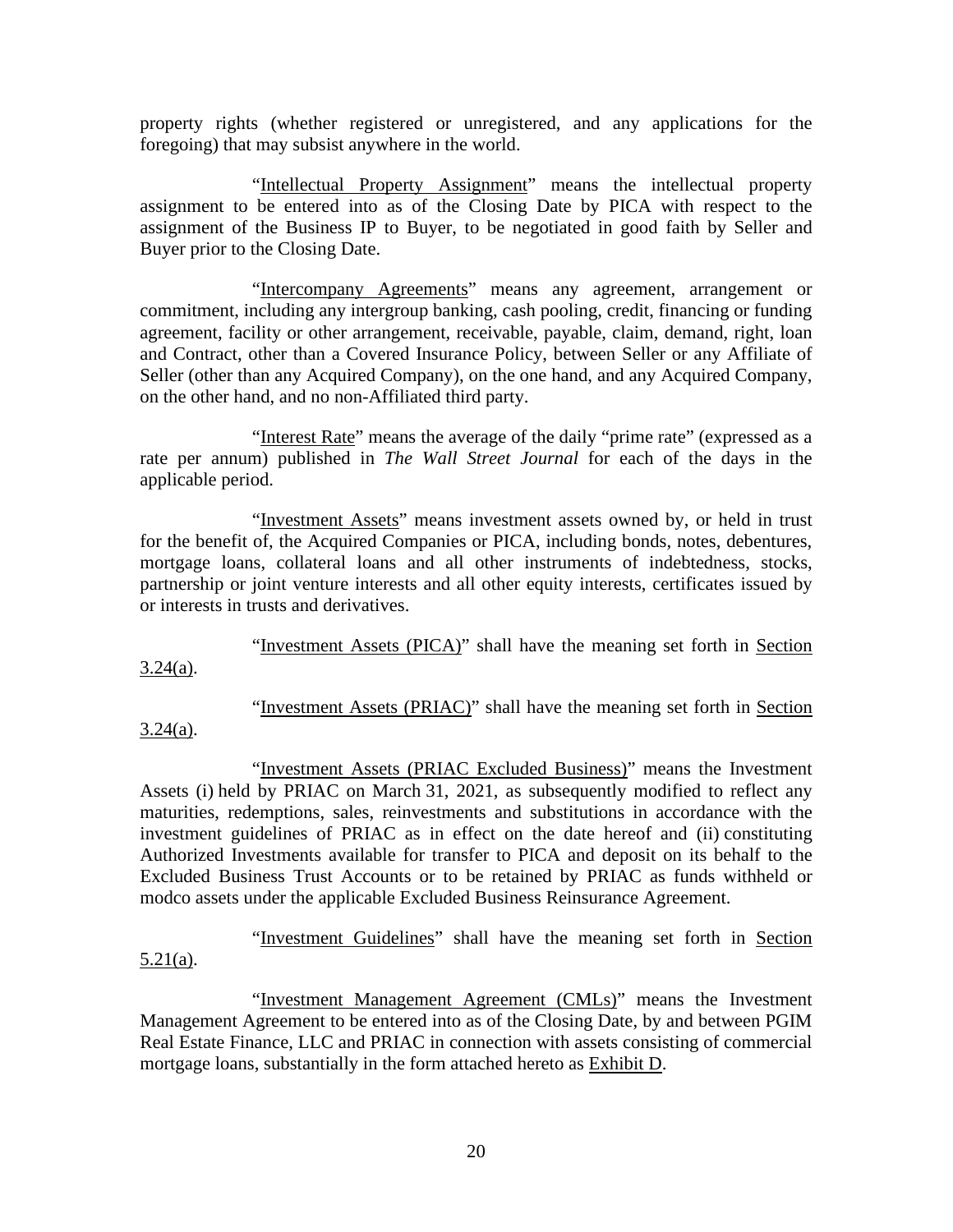"Investment Management Agreement (Private Placements)" means the Investment Management Agreement to be entered into as of the Closing Date, by and between PGIM Private Placement Investors, L.P. and PRIAC in connection with assets consisting of private placements, substantially in the form attached hereto as **Exhibit E**.

"IRS" means the U.S. Internal Revenue Service.

"IT Systems" shall have the meaning set forth in Section 3.15(d).

"K-Note" means that certain interest-bearing instrument issued by a bankruptcy-remote master trust and held, as of the date hereof, by PRIAC as an admitted asset on its Financial Statements.

"K-Note Arrangement" means, collectively, the Contracts and other documents pursuant to which (a) the K-Note was issued and subsequently contributed to PRIAC, (b) PRIAC holds the K-Note, (c) banks or other Third Parties provide security in respect of the K-Note and (d) Seller guarantees obligations or performance under the K-Note.

"Knowledge of Buyer" means the actual knowledge of the individuals listed in Section 1.1(B) of the Buyer Disclosure Letter, after reasonable inquiry of their direct reports (if any).

"Knowledge of Seller" means the actual knowledge of the individuals listed in Section 1.1(C) of the Seller Disclosure Letter, after reasonable inquiry of their direct reports (if any) to the extent such direct reports are involved in the affairs of the FSS Business.

"Law" means any law, statute, code, rule, regulation, Order, ordinance, treaty or other pronouncement of any Governmental Entity having the effect of law.

"Leased Real Property" means the real property for which any Asset Seller holds a leasehold estate in any land, buildings, structures, improvements, fixtures or other interests in real property that is used primarily in the operation or conduct of the FSS Business.

"Leave" means absence from work on account of short-term disability, accommodation leave, workers' compensation leave, military leave, pregnancy or maternity leave, paternity leave, parental leave, or any other statutory leave (including under the Family Medical Leave Act or such other applicable employment legislation) or other approved leave of absence or for whom an obligation to recall, rehire or otherwise return to employment exists under a contractual obligation or Law.

"Liabilities" means any and all debts, commitments, obligations or liabilities of any kind, character or description, whether direct or indirect, accrued or unaccrued, fixed or variable, known or unknown, absolute or contingent, matured or unmatured, liquidated or unliquidated, secured or unsecured, joint or several, due or to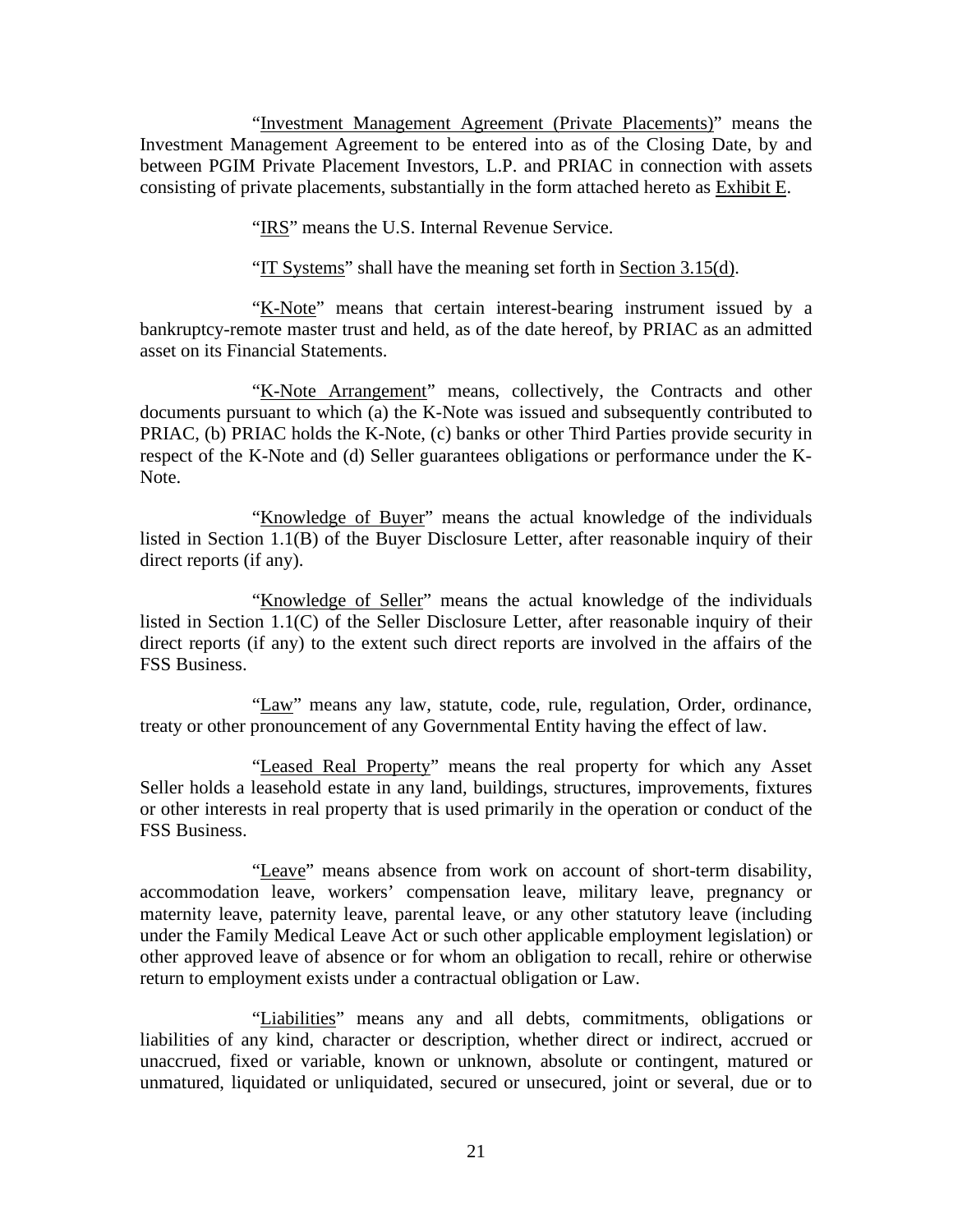become due, vested or unvested or determined or determinable, whether arising the past, present or future.

"Losses" means any and all losses, damages, liabilities, costs and expenses, interest, penalties, awards, judgments and settlements; provided, however, that Losses shall not include (x) any punitive or exemplary damages of any kind or nature and (y) any consequential damages (including, for the avoidance of doubt, consequential damages comprising lost profits damages), except to the extent they are the reasonably foreseeable result of the event or breach that gave rise thereto or matter for which indemnification is sought hereunder, and other than, in the case of  $(x)$  and  $(y)$ , any such damages that are actually paid by an Indemnified Party in respect of any Asserted Liabilities.

"Material Adverse Effect" means any change, effect, event or development that, individually or in the aggregate, has, or would reasonably be expected to have, a material adverse effect on the financial condition or results of operations of the FSS Business, taken as a whole, except that Material Adverse Effect shall not include the effect of any change, effect, event or development to the extent it is resulting from or arising out of any of the following: (a) any change or effect related to a Contagion Event; (b) any change in general economic, political, regulatory or social conditions in, or directly affecting, any of the geographical areas in which the FSS Business operates, including riots, protests, acts of war, sabotage, terrorism or military actions, or hostilities, including the escalation or worsening of any of the foregoing; (c) any change in the financial, banking, securities, capital or credit markets in general (whether in the United States or any other country or in any international market), including changes in interest rates, exchange rates and credit ratings and corresponding changes in the value of the Investment Assets; (d) acts of God, weather conditions, hurricanes, floods, tornados, earthquakes or other natural disasters or catastrophic events; (e) any declaration of martial law or similar directive, policy or guidance or action by a Governmental Entity; (f) any change generally affecting the United States retirement products and services industry or the annuity industry in which the FSS Business operates or in which products of the FSS Business are sold, used or distributed; (g) the failure to achieve any projections, forecasts, estimates, plans, predictions, performance metrics or operating statistics (but not any underlying change, effect, event or development contributing to such failure); (h) any action taken by Buyer or any of its Affiliates or its or their respective agents or representatives acting on their behalf; (i) the public announcement of the transactions contemplated hereby, including the disclosure of the fact that Buyer is the prospective acquirer of the FSS Business (including, to the extent relating thereto, the impact thereof on relationships with customers, Insurance Producers, broker-dealers, investment advisers or other entities or individuals that advise Retirement Plan Sponsors on the purchase of recordkeeping services, investment and insurance products or other products and services related to Retirement Plans, suppliers or employees); (j) any changes in applicable accounting regulations or accounting principles (or the enforcement or interpretation thereof) or any change in Laws (or the enforcement or interpretation thereof), in each case, applicable to the FSS Business; (k) compliance with the terms of, or the taking of any action required by, this Agreement, or any action or omission of Seller or any of its Affiliates taken with the express written consent or at the express written request of Buyer; provided, that this clause (k) shall not apply if such action or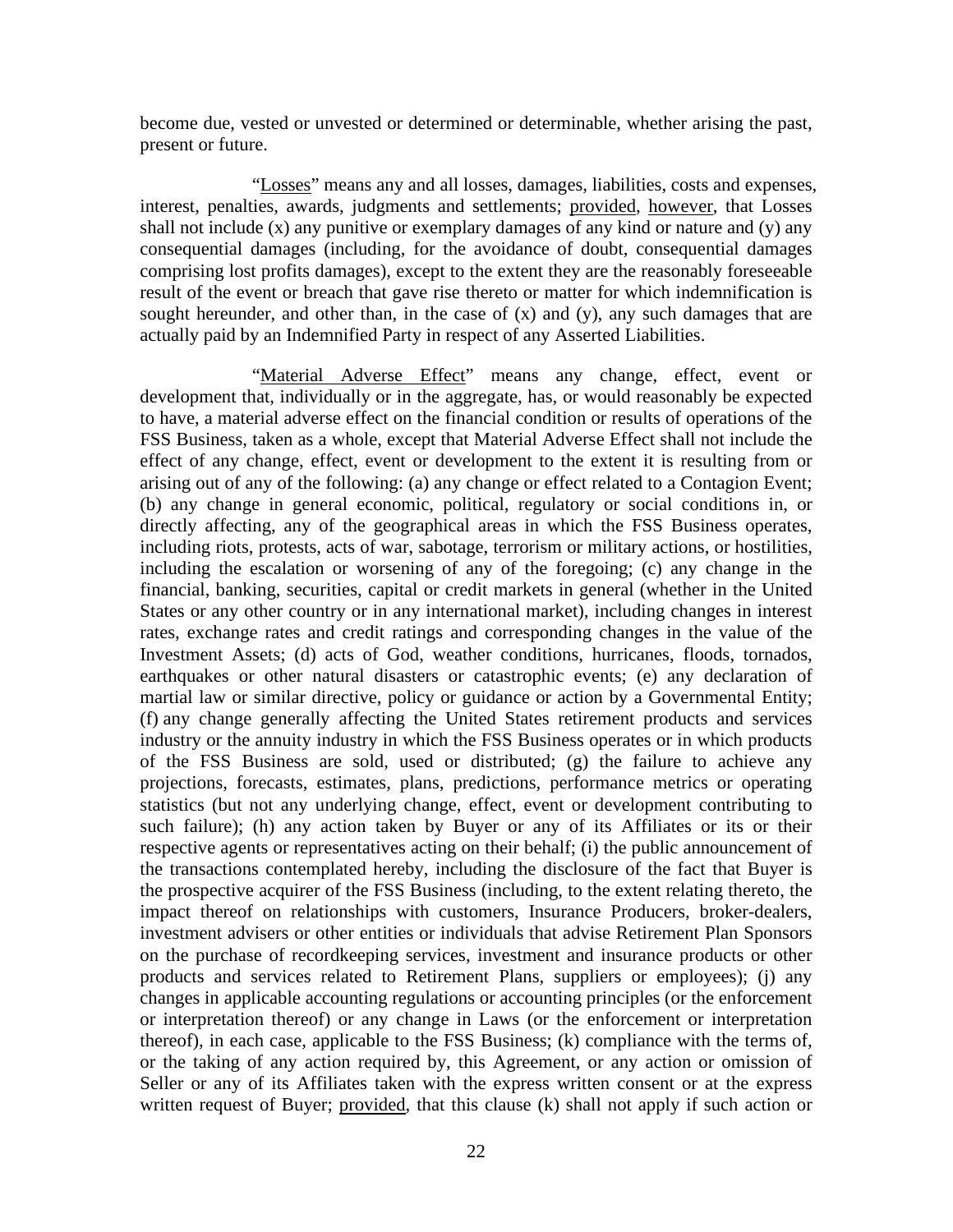omission in this clause (k) results in a breach of any representation or warranty set forth in Section 3.6 or a breach of the obligation to conduct the FSS Business in the ordinary course of business consistent with past practice as set forth in Section 5.1; and (l) any change or development (or threatened change or development) in the credit, financial strength or other ratings of Seller and its Affiliates, including the Acquired Companies (but not any underlying change, effect, event or development contributing to any such change, effect, event or development or threatened change, effect, event or development); provided, further, that, notwithstanding the foregoing, Material Adverse Effect may include any change, effect, event or development, resulting from or arising out of clauses (b), (c), (d), (e), (f), and (j) solely to the extent such change, effect, event or development is disproportionately adverse with respect to the FSS Business as compared to the business of other participants engaged in the industries in which the FSS Business operates.

"Material Change of Work Location" means a change in an employee's primary work location of more than fifty (50) miles from the employee's primary work location as in effect immediately prior to the Closing (which for Business Employees who work remotely under any temporary work-from-home or similar policy implemented as a result of COVID-19, shall be their primary work location prior to the implementation of such policy).

"Material Contracts" shall have the meaning set forth in Section 3.16(a).

"Material Insurance Producer" means each Insurance Producer with compensation (including commissions, expense allowances, benefit credits and other fees payable or remittable) earned from Seller or its Affiliates in connection with the FSS Business in excess of \$[*Redacted*] during the twelve (12) months ended December 31, 2020.

"Material Owned IP" shall have the meaning set forth in Section 3.15(a).

"MC Insurance Agency" shall have the meaning set forth in the Recitals.

"MC Insurance Agency Shares" shall have the meaning set forth in the

Recitals.

"MC Insurance Agency Shareholders Equity Target" means \$0.

"Migration Services" shall have the meaning set forth in the Transitional Services Agreement.

"Milliman" means Milliman, Inc.

"Mullin TBG" shall have the meaning set forth in the Recitals.

"Mullin TBG Shareholders Equity Target" means \$0.

"Mullin TBG Stock" shall have the meaning set forth in the Recitals.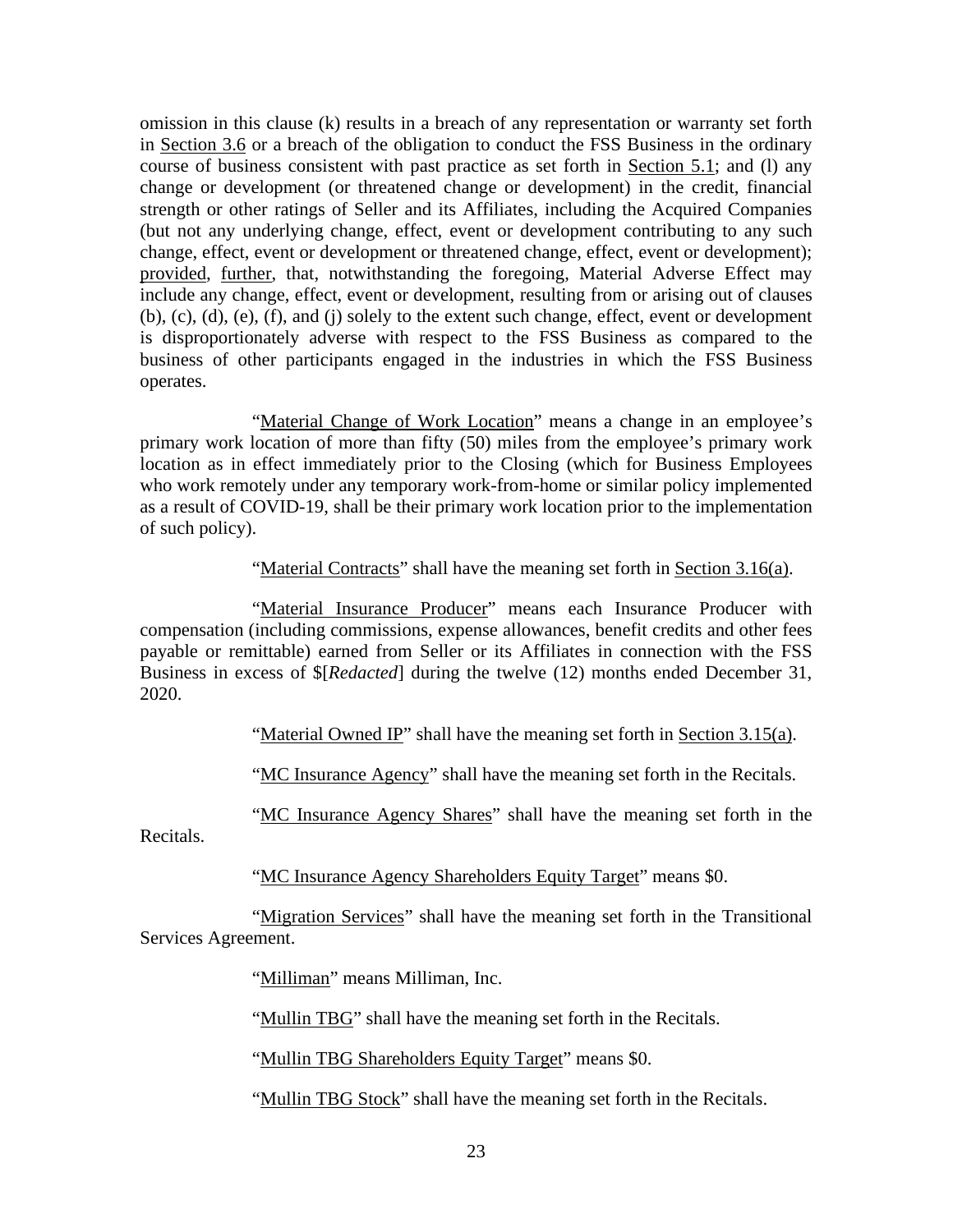"Mutual Fund" means any open-end management investment company.

"Mutual Fund Organization" means any investment adviser to, or underwriter for, a Mutual Fund, or any Affiliate of any such investment adviser or underwriter.

"Net Initial Reinsurance Settlement Amount" means, with respect to each PICA FSS Reinsurance Agreement, (a) the Initial Reinsurance Premium for the applicable PICA FSS Reinsurance Agreement, minus (b) the portion of the Ceding Commission allocated to such PICA FSS Reinsurance Agreement.

"Non-Guaranteed Elements" means cost of insurance charges, rider charges, credited interest rates, mortality and expense charges, administrative expense risk charges, policyholder dividends, policy loads and any other policy features or terms that are subject to change at the election of either PRIAC or PICA, as applicable.

"Notice and Certificate of Assumption" shall have the meaning set forth in Section 5.20(d).

"Notice of Disagreement" shall have the meaning set forth in Section

 $2.7(a)$ .

"Notice Period" shall have the meaning set forth in Section 8.3(a).

"Novated Contracts" shall have the meaning set forth in Section 5.20(e).

"Novation Agreement" shall have the meaning set forth in Section 5.20(b).

"OCC" shall have the meaning set forth in Section 3.29(a).

"Offer Employee" means a Business Employee who is employed by Seller or an Affiliate of Seller other than an Acquired Company.

"Omnibus Incentive Plan" shall have the meaning set forth in **Error! Reference source not found.**.

"Option Letter" shall have the meaning set forth in Section 5.20(d).

"Order" means any order, writ, judgment, injunction, decree, stipulation, determination or award entered by or with any Governmental Entity.

"Other Acquired Companies" means each of the Acquired Companies other than PRIAC.

"Other Acquired Companies Shareholders Equity" means, as of any date of determination, an amount equal to the sum of the total shareholders' equity of the Other Acquired Companies, calculated in accordance with the Accounting Principles and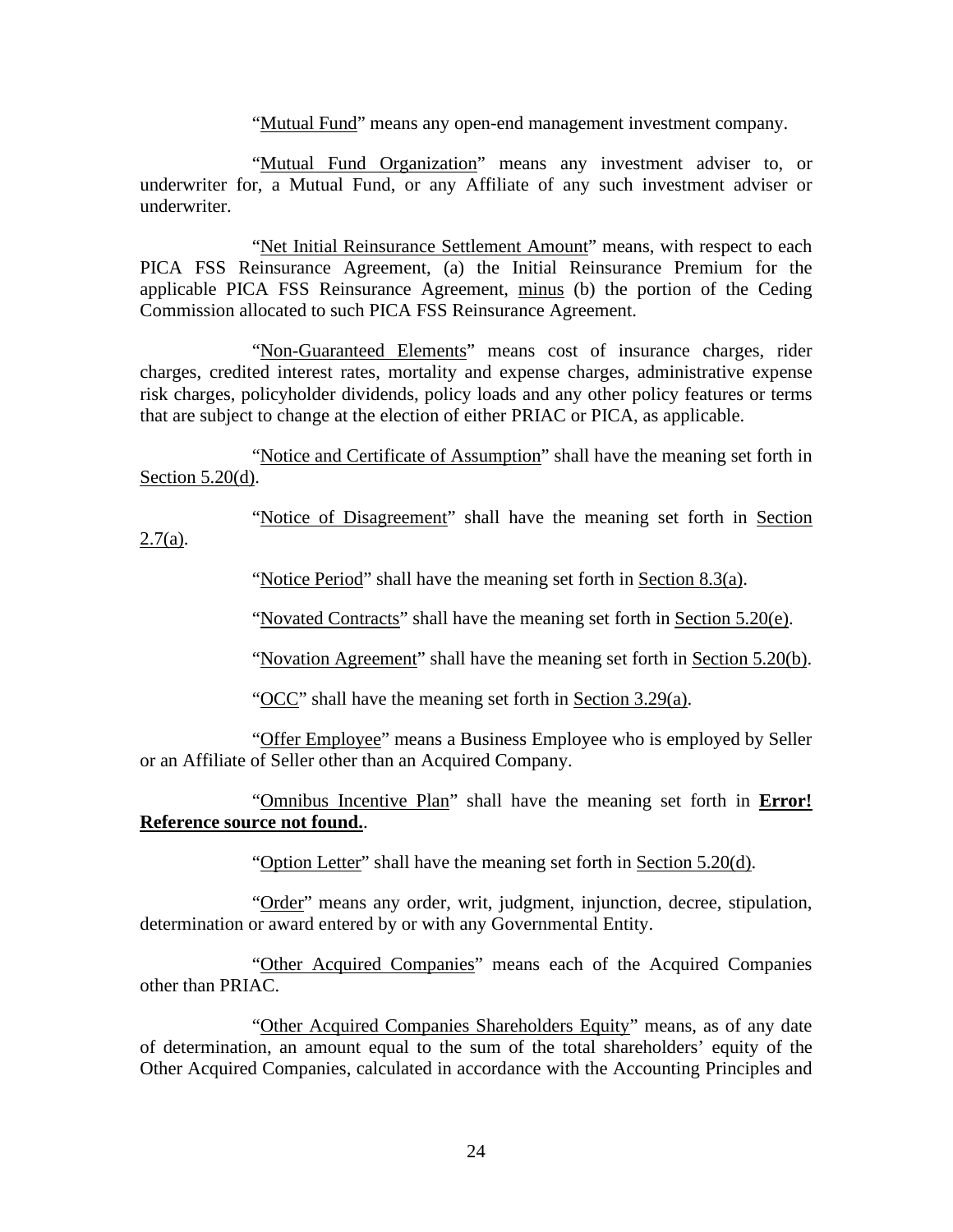as adjusted to give effect to the transactions contemplated herein to occur at or prior to the Closing (including giving effect to the transactions contemplated by Section 5.20).

"Other Acquired Companies Shareholders Equity Deficit" means the amount, if any, by which the Other Acquired Companies Shareholders Equity Target exceeds the Other Acquired Companies Shareholders Equity as of the Effective Time.

"Other Acquired Companies Shareholders Equity Surplus" means the amount, if any, by which the Other Acquired Companies Shareholders Equity as of the Effective Time exceeds the Other Acquired Companies Shareholders Equity Target.

"Other Acquired Companies Shareholders Equity Target" means the sum of the GPSI Shareholders Equity Target, the MC Insurance Agency Shareholders Equity Target, the Mullin TBG Shareholders Equity Target, the PB&T Shareholders Equity Target and the TBG Insurance Services Shareholders Equity Target.

"Other Contracts" means the Contracts to which Seller or its Affiliates (other than any Acquired Company) are bound that are set forth in Section 1.1(D) of the Seller Disclosure Letter.

"Other Policy Liabilities" means, with respect to each PICA FSS Reinsurance Agreement as of any date of determination, (i) the amount set forth on the line item "line 10 commissions to agents due-accrued", plus (ii) the amount set forth on the line item "Suspense - transfers general  $\&$  separate", plus (iii) the amount set forth on the line item "Suspense - disbursements", plus (iv) the amount set forth on the line item "Suspense - deposits", plus (v) the amount set forth on the line item "Corp reserve litigation reserve accrual", in each case, as reflected on the Pro Forma Reference Balance Sheet, Estimated Reference Balance Sheet, Initial Reference Balance Sheet and Final Reference Balance Sheet, as applicable.

"Other Wrapped IMAs" means those investment management agreements, other than those used with PTC Contracts, exclusively or primarily related to the FSS Business for which PGIM provides investment management services in connection with a synthetic guaranteed investment Contract arrangement related to the FSS Business that includes a stable value wrap written or issued by PICA and in effect on the date hereof.

"Outside Date" shall have the meaning set forth in Section 7.1(b).

"Outstanding Grant Value" shall have the meaning set forth in **Error! Reference source not found.**.

"Overfunding Amount" shall have the meaning set forth in Section  $2.3(b)(i)$ .

"Owned Real Property" means the real property in Scranton, Pennsylvania owned by an Asset Seller.

"Parent" shall have the meaning set forth in the Recitals.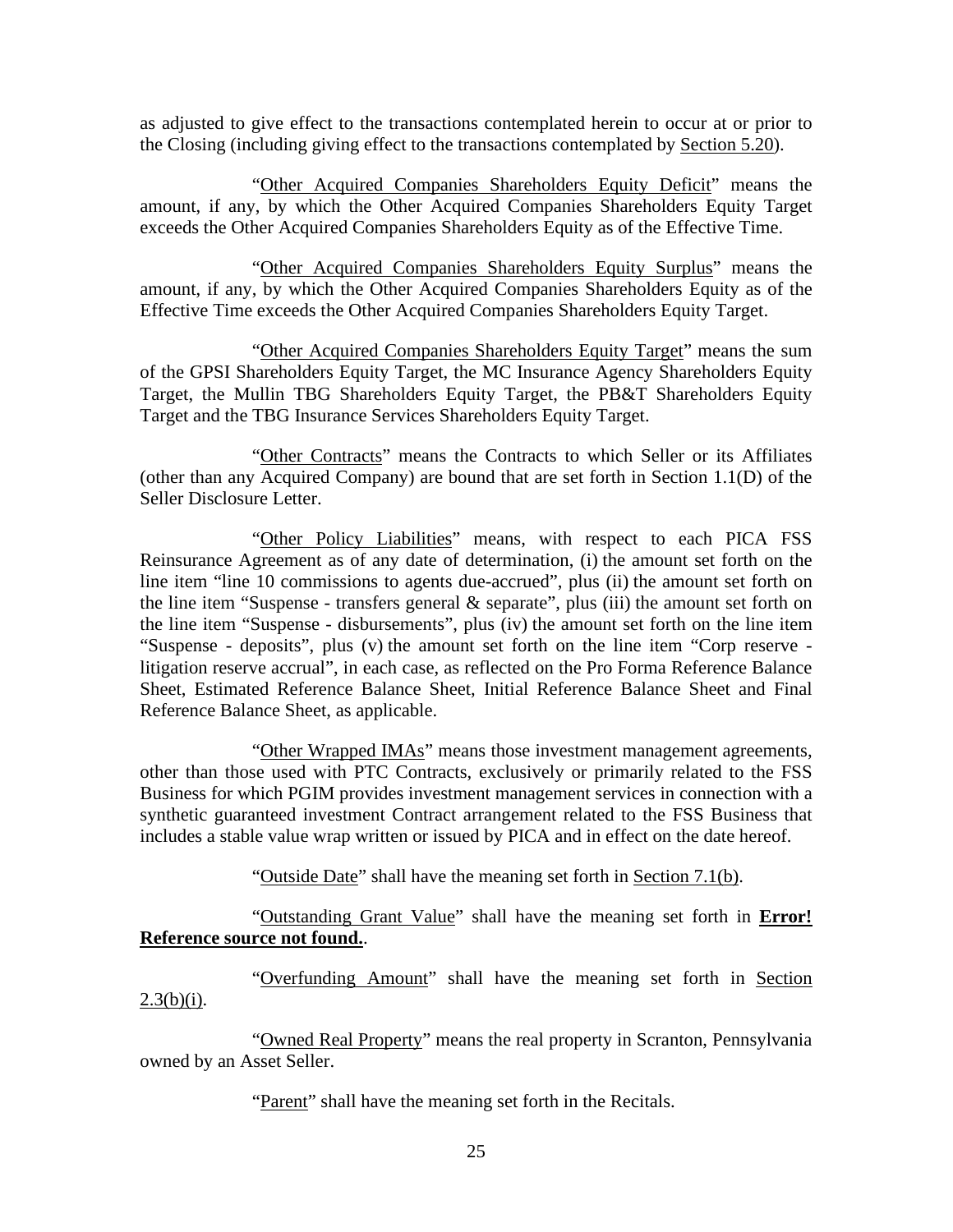"PB&T" shall have the meaning set forth in the Recitals.

"PB&T Agreements" shall have the meaning set forth in Section 3.29(e).

"PB&T CLSA" shall have the meaning set forth in Section 3.29(e).

"PB&T Operating Agreement" means that certain Operating Agreement by and between PB&T and the OCC, executed on behalf of the OCC on November 27, 2012.

"PB&T Shareholders Equity Target" means \$8,500,000.

"PB&T Shares" shall have the meaning set forth in the Recitals.

"Permits" shall have the meaning set forth in Section 3.17(a).

"Permitted Encumbrances" means (a) mechanics', carriers', workers', repairers', materialmen's, warehousemen's, contractors', subcontractors' and other similar Encumbrances that have arisen in the ordinary course of business for sums not yet due and payable or delinquent or that are being contested in good faith by appropriate proceedings; (b) Encumbrances for Taxes or other charges of a Governmental Entity and assessments that are not yet due and payable or that are being contested in good faith by appropriate proceedings; (c) statutory liens of landlords, lessors or renters for amounts not yet due and payable or that are being contested in good faith by appropriate proceedings and for which appropriate reserves are maintained in accordance with GAAP or SAP, as applicable; (d) easements, rights of way, zoning ordinances and other similar encumbrances affecting the Leased Real Property not materially detracting from the use or value of such real property; (e) liens arising under conditional sales contracts and equipment leases with Third Parties entered into in the ordinary course of business; (f) pledges or deposits made in the ordinary course of business in compliance with workers' compensation, unemployment insurance or other types of social security Law or to secure liability to insurance carriers; (g) Encumbrances arising out of, under or in connection with the Securities Act or any other applicable securities Laws; (h) Encumbrances arising from any act of Buyer or its Affiliates (with respect to an asset of Seller or any of its Affiliates), provided, that this clause (h) shall not apply if such act in this clause (h) results in a breach of any representation or warranty set forth in Section 3.6; (i) Encumbrances arising as a result of any agreement of (other than this Agreement, the Ancillary Agreements or any Transferred Contract), or any Order binding on, Buyer or its Affiliates (other than, following the Closing, the Acquired Companies); and (j) the Encumbrances listed on Section 1.1(E) of the Seller Disclosure Letter.

"Permitted Factors" shall have the meaning set forth in Section 2.7(a).

"Person" means an association, a corporation, an individual, a sole proprietorship, a partnership, a limited liability company, a trust, or any other entity or organization, including a Governmental Entity.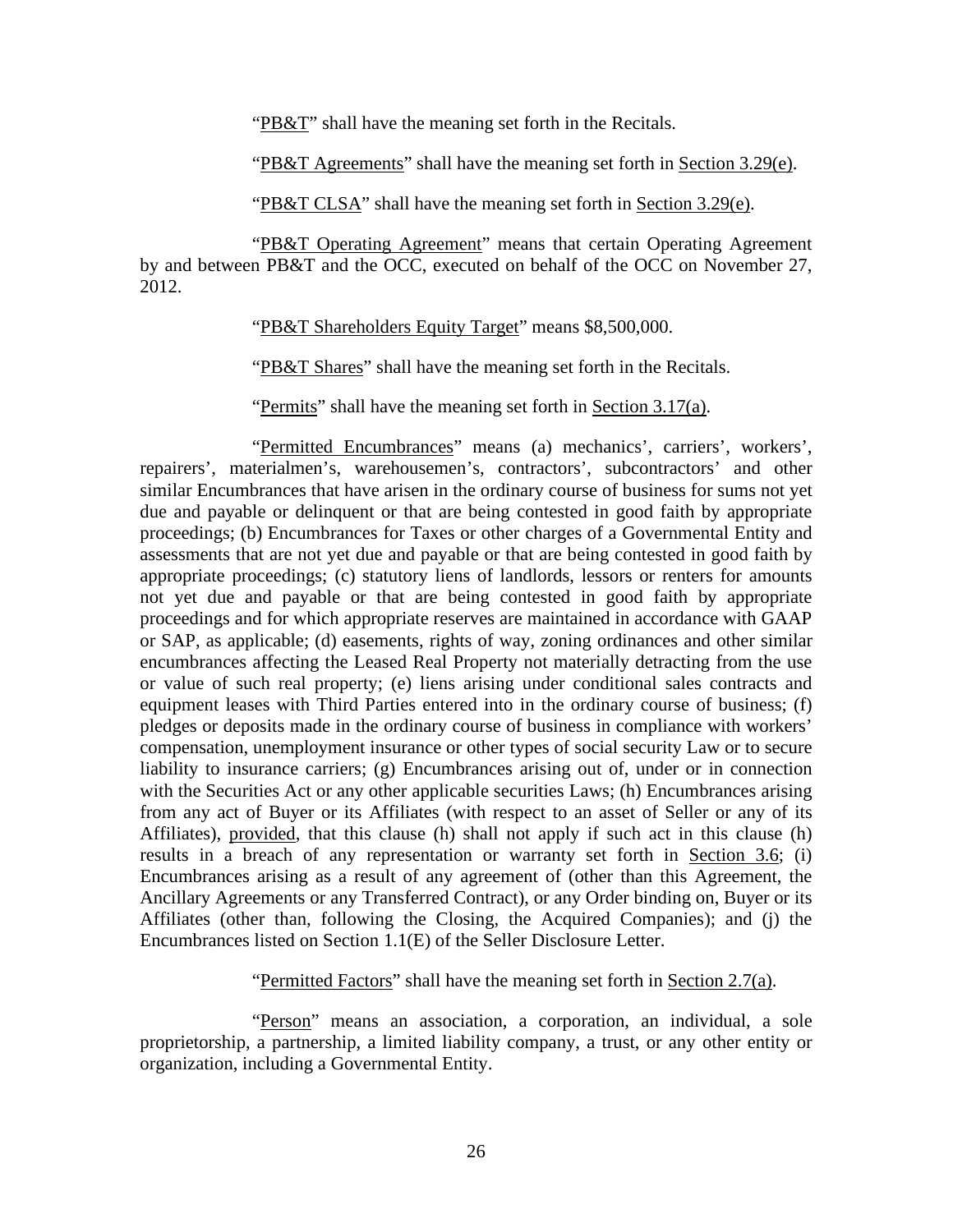"Personal Information" means information linked to an identified or identifiable individual, including an individual's combined first and last names, home address, telephone number, email address, social security number, driver's license number, passport number and credit card or other financial information, as well as any information within the definition of personal data, personal information or similar terms under Privacy Laws.

"Personnel Record" shall have the meaning set forth in Section 5.2(k).

"PFI Compensation Plan" shall have the meaning set forth in **Error! Reference source not found.**.

"PGIM" means PGIM Holding Company LLC and its investment management Subsidiaries.

"PIBH Holdco" shall have the meaning set forth in the Recitals.

"PICA" shall have the meaning set forth in the Recitals.

"PICA FSS Administrative Services Agreements" means the Administrative Services Agreements to be entered into as of the Effective Time, by and between each of the Reinsurers and PICA, substantially in the form attached hereto as Exhibit F, pursuant to which the Reinsurers will administer certain insurance policies with respect to the FSS Business.

"PICA FSS Reinsurance Agreements" means the Reinsurance Agreements to be entered into as of the Effective Time, by and between each of the Reinsurers and PICA, substantially in the form attached hereto as Exhibit G, pursuant to which PICA will cede, and the Reinsurers will reinsure, certain liabilities under insurance policies with respect to the FSS Business.

"PICA FSS Trust Accounts" means the accounts established pursuant to the PICA FSS Trust Agreements.

"PICA FSS Trust Agreements" means the Trust Agreements to be entered into as of the Closing Date, by and among each of the Reinsurers, PICA and the trustee designated therein, substantially in the form attached hereto as Exhibit H, to be entered into in connection with the PICA FSS Reinsurance Agreement.

"PIMS" shall have the meaning set forth in the Recitals.

"Policies" means all policies, contracts, binders, slips, cover notes or other agreements of insurance, including all group annuity contracts, group funding agreements and synthetic stable value wrap contracts, and all supplements, endorsements, riders, schedules and cover notes thereto and all amendments and extensions thereof.

"Policy Forms" shall have the meaning set forth in Section 3.23(a).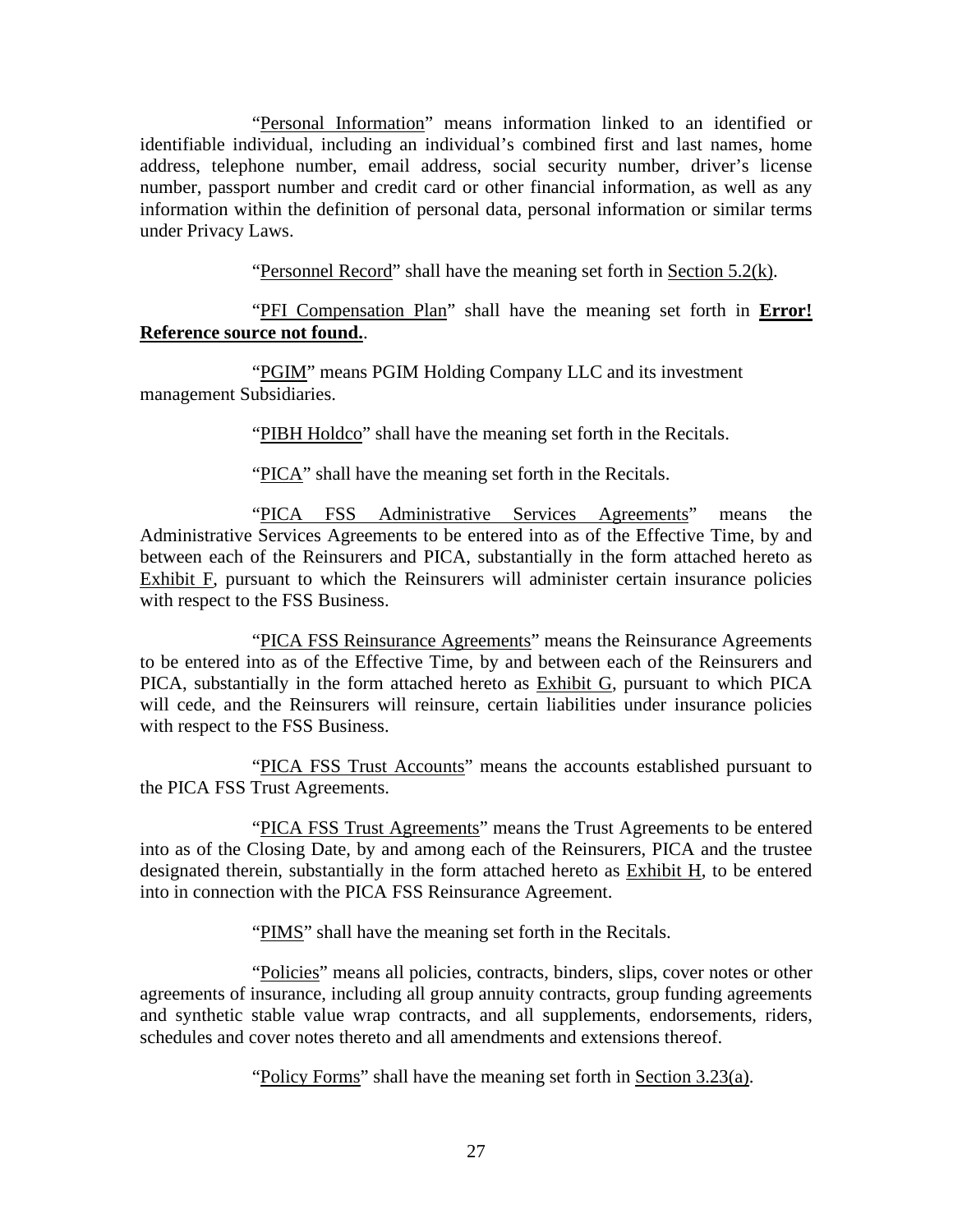"Post-Closing Tax Period" means any taxable period beginning after the Closing Date, and the portion of any Straddle Period beginning after the Closing Date.

"Pre-Closing Tax Period" means any taxable period ending on or before the Closing Date, and the portion of any Straddle Period ending on the Closing Date.

"PRFS Holding" shall have the meaning set forth in the Recitals.

"PRH LLC" shall have the meaning set forth in the Recitals.

"PRIAC" shall have the meaning set forth in the Recitals.

"PRIAC Deferred Tax Asset" means, as of any date of determination, the deferred tax assets of PRIAC as of such date as would be required to be reflected in line 18.2, column 3 in the "Assets" section of the National Association of Insurance Commissioners statement blank used to prepare PRIAC's balance sheet in the most recent statutory financial statement filed by PRIAC with the insurance Governmental Entity of the State of Connecticut.

"PRIAC Deferred Tax Liability" means, as of any date of determination, the deferred tax liabilities of PRIAC as of such date as would be required to be reflected in line 15.2, column 1 in the "Liabilities, Surplus and other Funds" section of the National Association of Insurance Commissioners statement blank used to prepare PRIAC's balance sheet in the most recent statutory financial statement filed by PRIAC with the insurance Governmental Entity of the State of Connecticut.

"PRIAC Excluded Contracts" means, collectively, the PRIAC LRT Agreements, the PRIAC Out-of-Scope Separate Account Agreements, the PRIAC PRT Guaranteed Cost Business Agreements, the PRIAC PRT PriPar Group Annuity Contracts, the PRIAC PRT PriPar IMAs and that certain group annuity contract arrangement pursuant to which Invesco Advisers, Inc. is the agent of the contractholders, together with all Contracts exclusively related to such arrangement to which PRIAC is a party, in each case, as set forth in Section 3.27 of the Seller Disclosure Letter.

"PRIAC Excluded Counterparty" means a Person that is a cedant or other counterparty to a PRIAC Excluded Insurance Policy that is a reinsurance contract, agreement, treaty, or arrangement pursuant to which PRIAC has assumed Policies that constitute part of the Excluded Business.

"PRIAC Excluded Insurance Policies" means all Policies issued or renewed by PRIAC that constitute part of the Excluded Business (including PRIAC Excluded Contracts that are Policies), and all reinsurance contracts, agreements, treaties, or arrangements pursuant to which PRIAC has assumed Policies that constitute part of the Excluded Business (including PRIAC Excluded Contracts that are reinsurance contracts, agreements, treaties or arrangements), in each case, prior to the Effective Time that are in force prior to the Effective Time, including those listed on Schedule 1.1(e), including, conversions, exchanges, replacements or reissuances thereof effected pursuant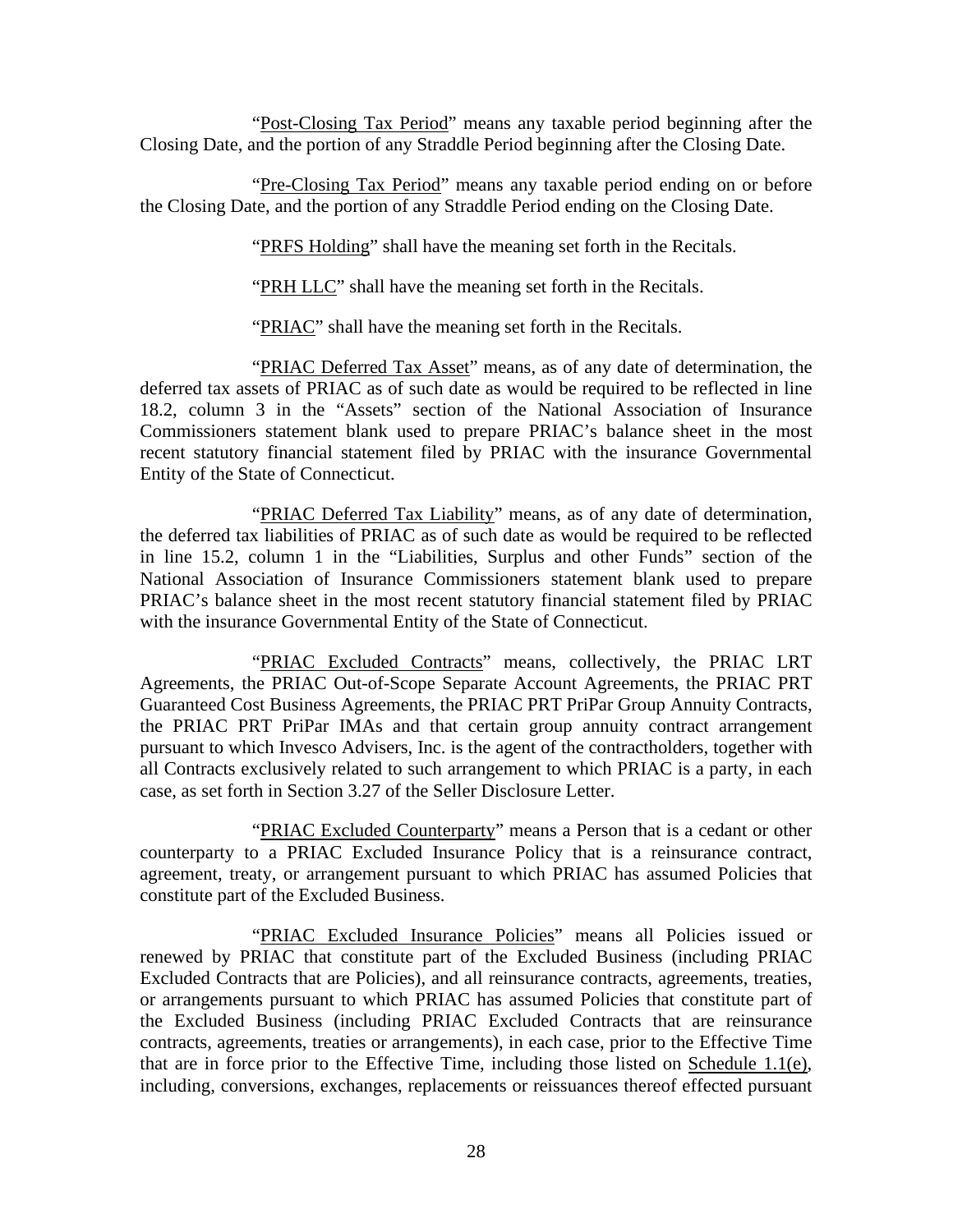to the terms thereof or as required by applicable Law that continue to remain on policy forms issued by PRIAC.

"PRIAC Excluded Policyholder" means the owner of a PRIAC Excluded Insurance Policy, including any Person identified as a policyholder, contractholder, certificateholder, insured (including any additional insured), or assignee under such PRIAC Excluded Insurance Policy.

"PRIAC Excluded Required Party" means any PRIAC Excluded Counterparty or PRIAC Excluded Policyholder whose consent is required for novation of any PRIAC Excluded Insurance Policy under (a) applicable Law or (b) the terms of the applicable PRIAC Excluded Insurance Policy.

"PRIAC LRT Agreements" means, collectively, the Contracts comprising PRIAC's longevity reinsurance transactions business, including the applicable reinsurance agreements, longevity reinsurance confirmation agreements, master longevity reinsurance terms and deeds of variation.

"PRIAC Out-of-Scope Separate Account Agreements" means, collectively, those Contracts related to the Prudential Real Estate Fund (PREF) separate account operated by PRIAC.

"PRIAC PRT Guaranteed Cost Business Agreements" means, collectively, (a) the Guaranteed Cost Business Coinsurance and Assumption Agreement, dated April 1, 2004, by and between CGLIC and PRIAC; (b) the Guaranteed Cost Business Administrative Services Agreement, dated April 1, 2004, by and between CGLIC and PRIAC; (c) the Guaranteed Cost Business Trust Agreement, dated April 1, 2004, by and among CGLIC, PRIAC and JPMorgan Chase Bank, (d) the Assignment and Assumption Agreement, dated April 1, 2004, by and among CGLIC, Cigna Investments, Inc. and PRIAC; (e) the Payment and Indemnification Agreement, dated April 1, 2004, by and among CIGNA Corporation, Connecticut General Corporation, Cigna Holdings, Inc. and PRIAC; (f) the Settlement and Release Agreement, dated March 31, 2006, by and among CGLIC, CIGNA Corporation, Connecticut General Corporation, Cigna Holdings, Inc., Seller, PICA and PRIAC; and (g) all other Contracts exclusively related to the foregoing to which PRIAC is a party.

"PRIAC PRT PriPar Group Annuity Contracts" means, collectively, PRIAC's pension risk transfer products consisting solely of group annuity contracts.

"PRIAC PRT PriPar IMAs" means, collectively, (a) the investment management agreements and assignment and assumption agreements relating to the PRT PriPar Group Annuity Contracts and (b) all other Contracts exclusively related to the foregoing to which PRIAC is a party.

"PRIAC Shares" shall have the meaning set forth in the Recitals.

"Prime Lease" shall have the meaning set forth in Section 3.14(b).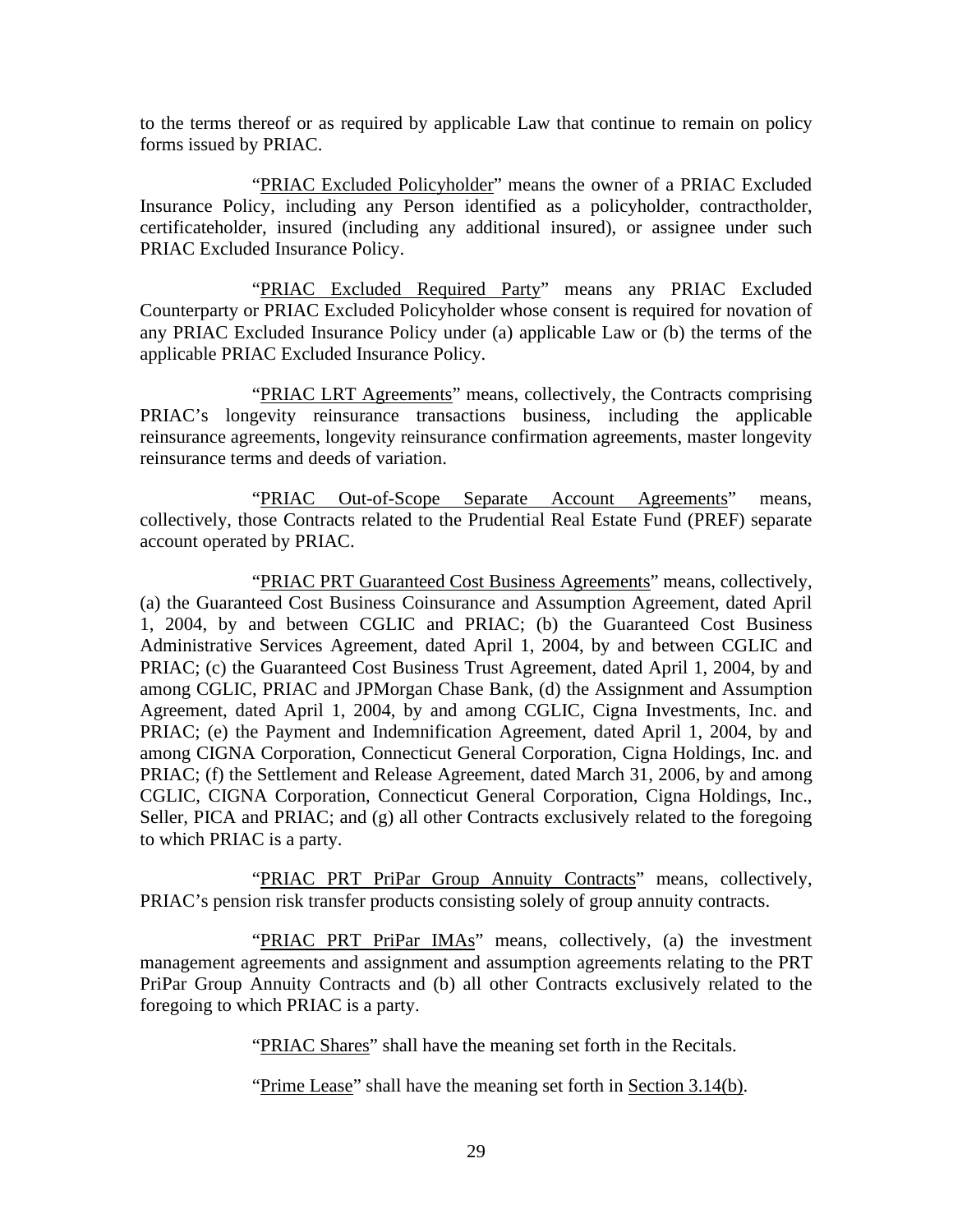"Privacy Laws" shall have the meaning set forth in the definition of Privacy Requirements.

"Privacy Requirements" means: (a) applicable Laws regulating the collection, processing, storage, disclosure, disposal or other handling of Personal Information by the FSS Business, including the Financial Services Modernization Act of 1999, Fair Credit Reporting Act, Telephone Consumer Protection Act and the New York Department of Financial Service's Cybersecurity Requirements for Financial Services Companies ("Privacy Laws") and (b) Contracts that are exclusively or primarily related to the FSS Business and that impose material requirements on the collection, processing, storage, disclosure, disposal or other handling of Personal Information by the FSS Business, where the Contract is a Material Contract, Existing Reinsurance Agreement or Underlying Reinsurance Agreement.

"Pro Forma Closing Statement" shall have the meaning set forth in Section  $2.6(a)(i)$ .

"Pro Forma Reference Balance Sheet" shall have the meaning set forth in Section  $3.5(c)$ .

"Pro Forma Reinsurance Settlement Statement" means the pro forma reinsurance settlement statement as of March 31, 2021 and set forth in Section 2.6(a)(iv) of the Seller Disclosure Letter, as derived from the Pro Forma Reference Balance Sheet, prepared in accordance with the Accounting Principles.

"Proposed Allocation Schedule" shall have the meaning set forth in Section 9.9(b).

"Prudential 401(k) Plan" means The Prudential Employee Savings Plan, as amended from time to time.

"Prudential Marks" means (a) "Prudential," the Prudential logo, the Rock Design, "Rock Solid," and "myRock", (b) any other Trademarks owned by Seller or any of its Affiliates, and/or (c) any Trademark derived from, or incorporating, referencing, combining or similar to, any of the foregoing terms or designs. Notwithstanding the foregoing, Prudential Marks shall not include any Trademarks that are Business IP or are owned by an Acquired Company.

"Prudential Retained IP" means Intellectual Property owned by Seller or its Affiliates that is not Business IP, but was used by Seller or its Affiliates prior to the Closing in the FSS Business and excludes the Prudential Marks and the Intellectual Property licensed under the Transitional Intellectual Property License Agreement.

"Prudential Severance Plan" means the Prudential Severance Plan, as in effect immediately prior to the Closing.

"PTC" shall have the meaning set forth in the Recitals.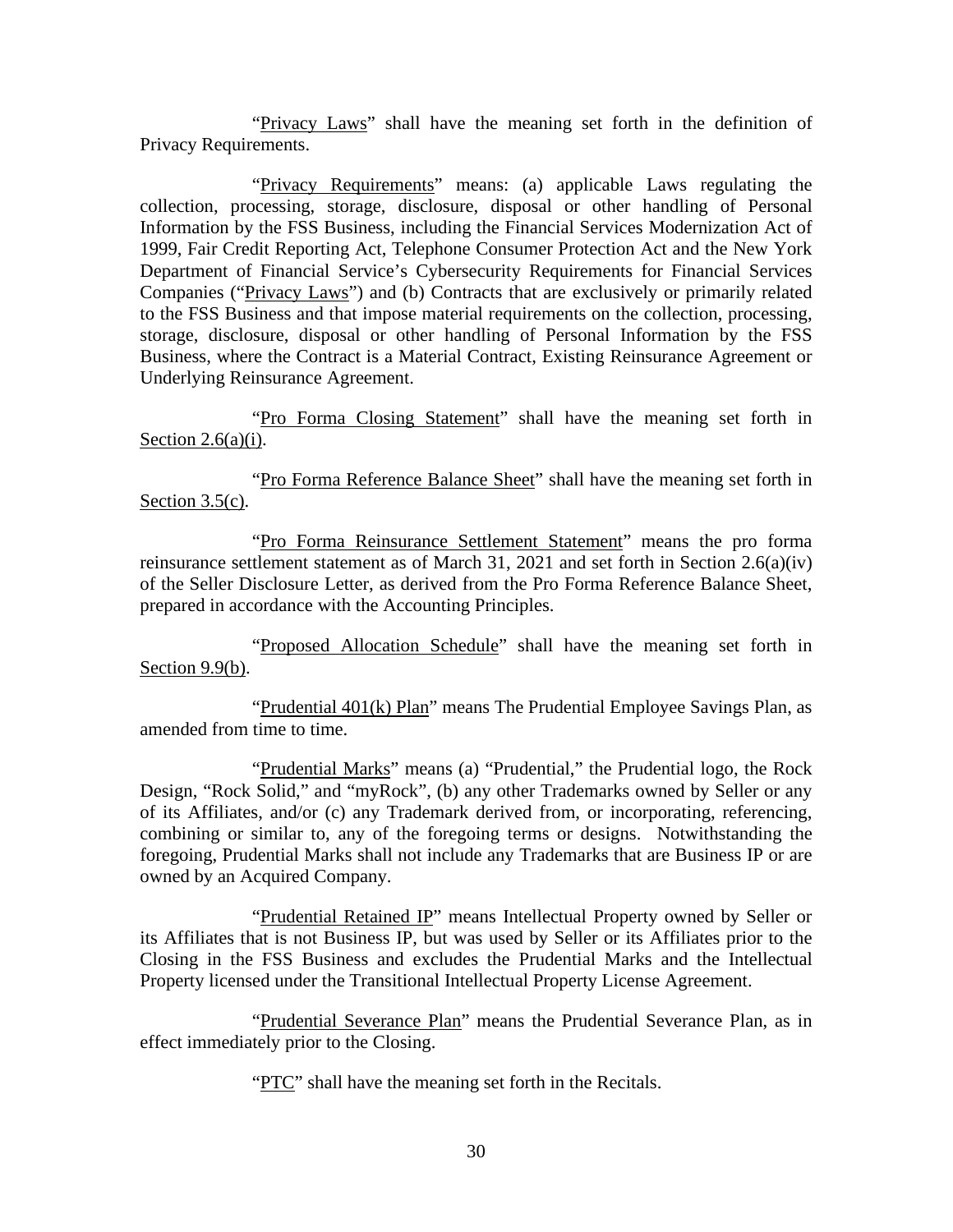"PTC Contracts" means those Contracts exclusively or primarily related to the FSS Business which govern investments in the collective investment trusts established by PTC and in which PB&T (or another trustee), as directed trustee for the applicable plans, has acquired an interest on behalf of the plans in connection with a synthetic guaranteed investment Contract arrangement related to the FSS Business that includes a stable value wrap written or issued by PICA and in effect on the date hereof.

"Purchase Price" shall have the meaning set forth in Section 2.3(a).

"Purchased Assets" shall have the meaning set forth in Section 2.1(b).

"Reference Balance Sheet" means a balance sheet of the FSS Business with respect to the Covered Insurance Policies of PICA derived from the Financial Statements of PICA, adjusted to take into account, and prepared in accordance with, the Accounting Principles.

"Regulatory Affiliate" of any Person means, with respect to such Person at the time in question, any other Person that directly, or indirectly through one or more intermediaries, controls, is controlled by, or is under common control with, such first Person. A Person shall be deemed to control another Person if such first Person possesses, directly or indirectly, the power to direct, or cause the direction of, the management and policies of such other Person, whether through the ownership of voting securities, by contract or otherwise.

"Reinsured Business" shall have the meaning set forth in Section 3.5(c).

"Reinsurers" shall have the meaning set forth in the Recitals.

"Reorganization" shall have the meaning set forth in Section 5.1(b).

"Representatives" shall have the meaning set forth in Section 5.5.

"Reserves" means the statutory policy reserves with respect to the Covered Insurance Policies.

"Retirement Plans" means, collectively, 401(a) plans, 401(k) plans, 403(b) plans, 457 plans, nonqualified deferred compensation plans, and similar bundled, semibundled and unbundled retirement plans, other than Individual Retirement Accounts. A retirement plan is "bundled" or "semi-bundled" if (a) record-keeping services or other administrative or optional services and (b) investment alternatives, are being provided in connection therewith.

"Retirement Plan Sponsor" means an employer or other entity that sponsors or maintains a Retirement Plan.

"Revenue" shall have the meaning set forth in Section 5.31(a).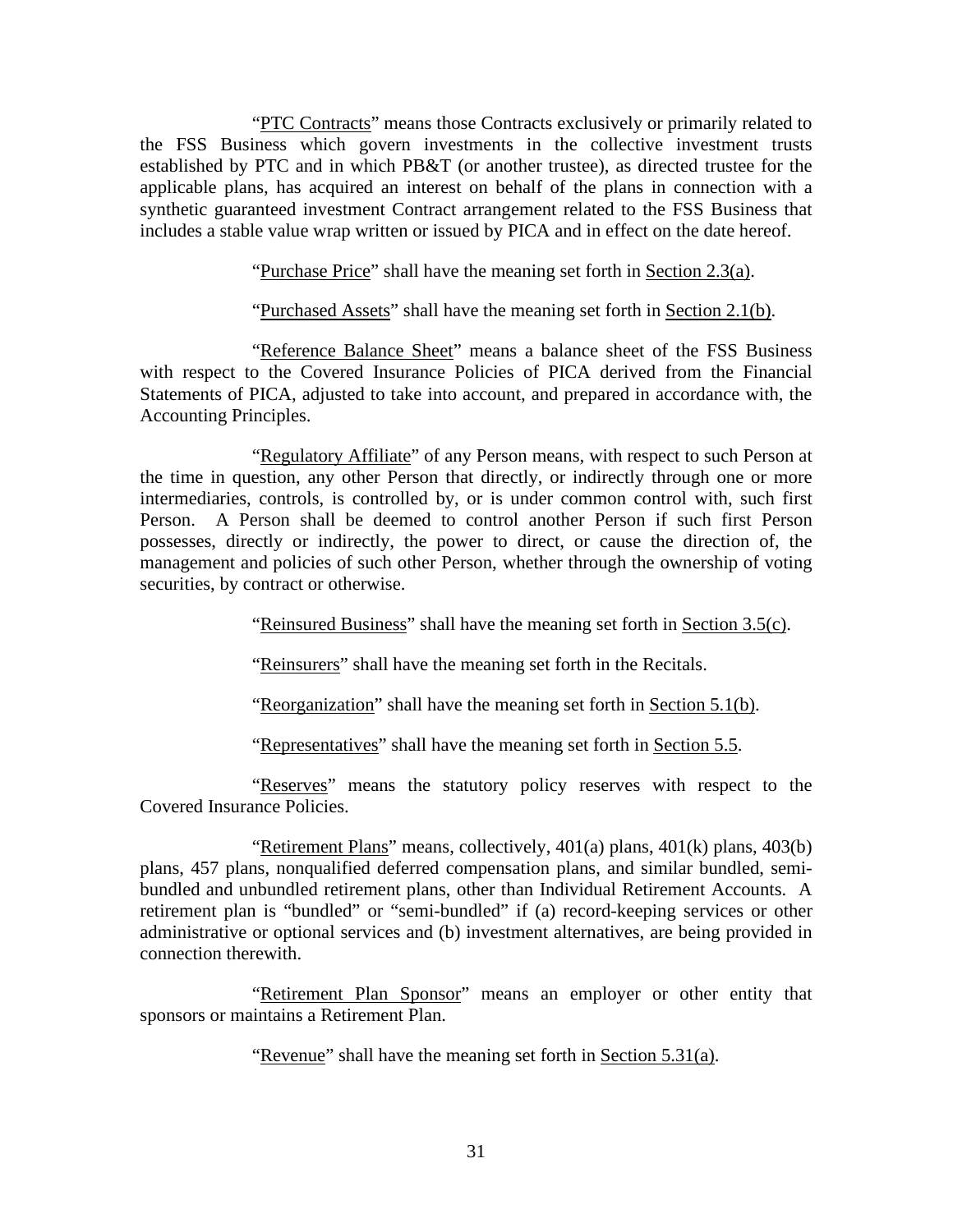"Revenue Agreement" means any Contract between Seller and its Affiliates, on the one hand, and any Mutual Fund, Mutual Fund Organization, clearing organization, custodian, recordkeeper, or other investment services provider, whether or not affiliated with Seller or any of its Affiliates, on the other hand, providing for the use of such party's mutual funds, or other investment products or services in connection with the FSS Business and which result in the direct or indirect payment to Seller or its Affiliates of distribution services fees, administrative services fees, shareholder services fees or other payments related to the offering or providing of such mutual funds or other investment products or services as investment options or services for the FSS Business, including, but not limited to, participation agreements, mutual fund agreements, investment product agreements, administrative services agreements, clearing, custody or recordkeeping agreements, other services agreements and revenue sharing agreements.

"Revenue Period" shall have the meaning set forth in Section 5.31(a).

"Review Period" shall have the meaning set forth in Section 2.6(c).

"SAP" means, as to any regulated insurance company, the statutory accounting principles and practices prescribed or permitted by the Governmental Entity charged with supervision of insurance companies in the jurisdiction in which such company is domiciled as in effect at the relevant time.

"Scranton Office Park Lease" means the lease agreement between PICA and Buyer for a portion of the Owned Real Property to be negotiated in good faith by Seller and Buyer prior to the Closing Date.

"SEC" means the U.S. Securities and Exchange Commission.

"Section 338 Elections" shall have the meaning set forth in Section 9.9(a).

"Securities Act" means the Securities Act of 1933, as amended.

"Segment Income Statement" shall have the meaning set forth in Section

 $3.5(d)$ .

"Seller" shall have the meaning set forth in the Preamble hereof.

"Seller Confidential Information" shall have the meaning set forth in Section  $5.4(d)$ .

"Seller Disclosure Letter" means the letter delivered by Seller to Buyer concurrently with the execution and delivery of this Agreement, setting forth, among other things, items the disclosure of which is called for by this Agreement, either in response to a disclosure requirement contained in a provision of this Agreement or as an exception to one or more of the representations, warranties, covenants or agreements contained in this Agreement, except that the mere inclusion of an item in the Seller Disclosure Letter as an exception to a representation or warranty will not be deemed an admission by Seller that such item (or any non-disclosed item or information of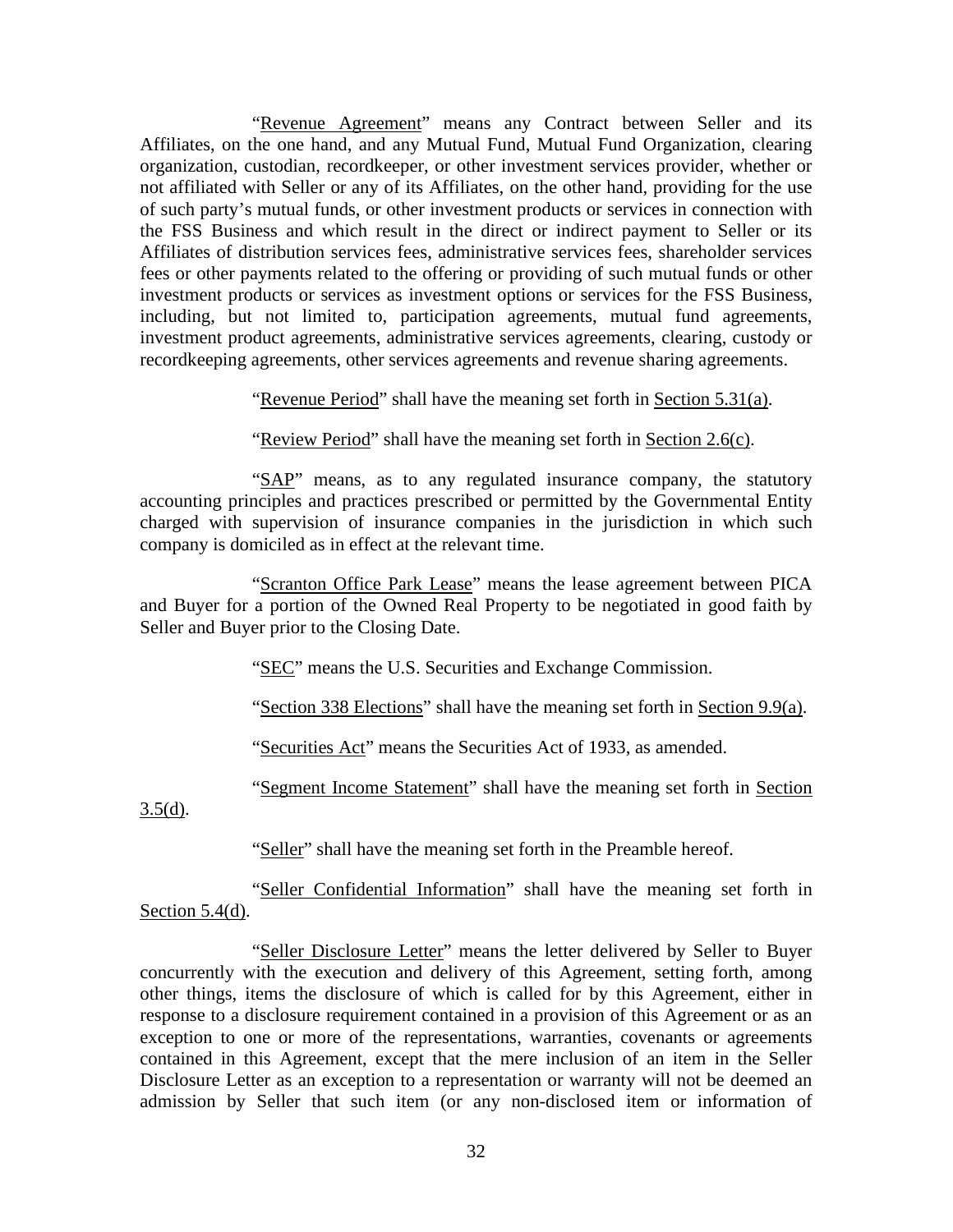comparable or greater significance) represents a material exception or fact, event, effect or circumstance, that such item has had, or is expected to result in, a Material Adverse Effect, or that such item constitutes noncompliance with, or a violation of, any Law, permit or Contract to which Seller or its Affiliates is bound or other topic to which such disclosure is applicable.

"Seller Equity Award" shall have the meaning set forth in **Error! Reference source not found.**.

"Seller Fundamental Representations" shall have the meaning set forth in Section  $6.1(a)(i)$ .

"Seller Governmental Approvals" shall have the meaning set forth in Section 3.4.

"Seller Indemnified Parties" shall have the meaning set forth in Section 8.2(a).

"Seller Party" means any Affiliate of Seller that is or will be a party to an Ancillary Agreement.

"Separate Account Product" shall have the meaning set forth in Section 5.15(b).

"Separate Accounts" means the separate accounts of PICA or PRIAC applicable to any of the Covered Insurance Policies, other than any portion of a separate account associated with the PRIAC Out-of-Scope Separate Account Agreements. All such Separate Accounts utilized as of the date of this Agreement are identified on Section 1.1(G) of the Seller Disclosure Letter.

"Seriatim File" shall have the meaning set forth in Section 3.5(h).

"Services" shall have the meaning set forth in Section 5.9(a).

"Shared Contracts" means each Contract entered into prior to the Closing Date which is between Seller or any of its Affiliates (other than any Acquired Company), on the one hand, and one or more third parties, on the other hand, that has benefits to or imposes obligations on the FSS Business, and primarily (but not exclusively) relates to the FSS Business, but excluding Leases.

"Shares" shall have the meaning set forth in the Recitals.

"Single Client Insurance Separate Account IMA" means the relevant provisions of that certain Second Amended and Restated Investment Management Agreement, dated August 20, 2004, between Prudential Investment Management, Inc., now known as PGIM, Inc., as investment manager, and PRIAC, as amended, solely as they relate to certain single client stable value insurance separate accounts.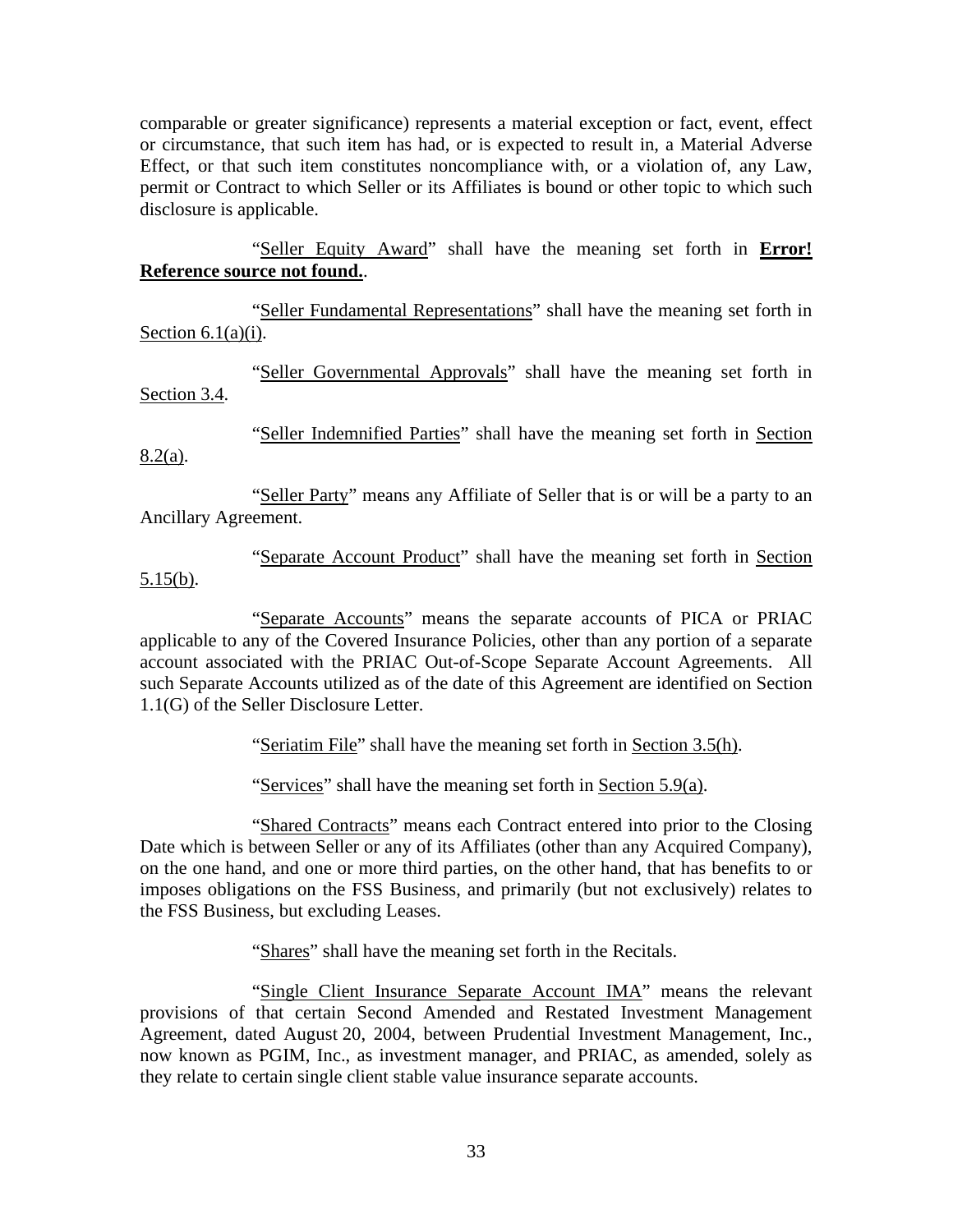"SLHC Deregistration Date" shall have the meaning set forth in Section  $3.29(b)$ .

"Software" means any and all computer programs, applications and software, including any and all software implementations of algorithms, databases, models and methodologies (whether in source code, object code or other form) and all associated documentation.

"Stock" means any capital stock of, or other type of equity ownership interest in, as applicable, a Person.

"Straddle Period" means any taxable period that includes, but does not end on, the Closing Date.

"Sublease Agreements" means the sublease agreements for certain Leased Real Property listed in Section 3.14(b)(ii) of the Seller Disclosure Letter to be negotiated in good faith by Seller and Buyer prior to the Closing Date, subject to and in accordance with the terms, covenants and conditions contained in the respective Prime Lease.

"Subsequent Financial Statements" shall have the meaning set forth in Section 5.13.

"Subsidiary" means, with respect to any Person, any entity of which securities or other ownership interests (a) having ordinary voting power to elect a majority of the board of directors or other persons performing similar functions or (b) representing more than fifty percent (50%) of such securities or ownership interests are at the time directly or indirectly owned by such Person; provided, that, prior to the Reorganization, each of Edison Place Senior Note LLC, GA BV LLC, Ironbound Fund LLC, LINEUP LLC and PRIAC Property Acquisitions, LLC shall be deemed to be a Subsidiary of PRIAC.

"Substitution Investment Assets" means the Investment Assets of PRIAC set forth in Section 1.1(I) of the Seller Disclosure Letter.

"Tax" or "Taxes" means any governmental, federal, state, county or local income, sales and use, excise, franchise, real and personal property, gross receipts, capital stock, premium, production, business and occupation, disability, employment, payroll, severance, or withholding or similar tax imposed by any Tax Authority, including any interest, addition to tax or penalties related thereto.

"Tax Adjustment Factor" means 100% minus the U.S. federal income tax rate in effect for corporations as of the date the applicable asset is sold or disposed of.

"Tax Authority" means any government, state or municipality or any local, state, federal or other fiscal, revenue, customs or excise authority, body or official charged with the administration of any Tax Law.

"Tax Law" means any Law relating to Tax.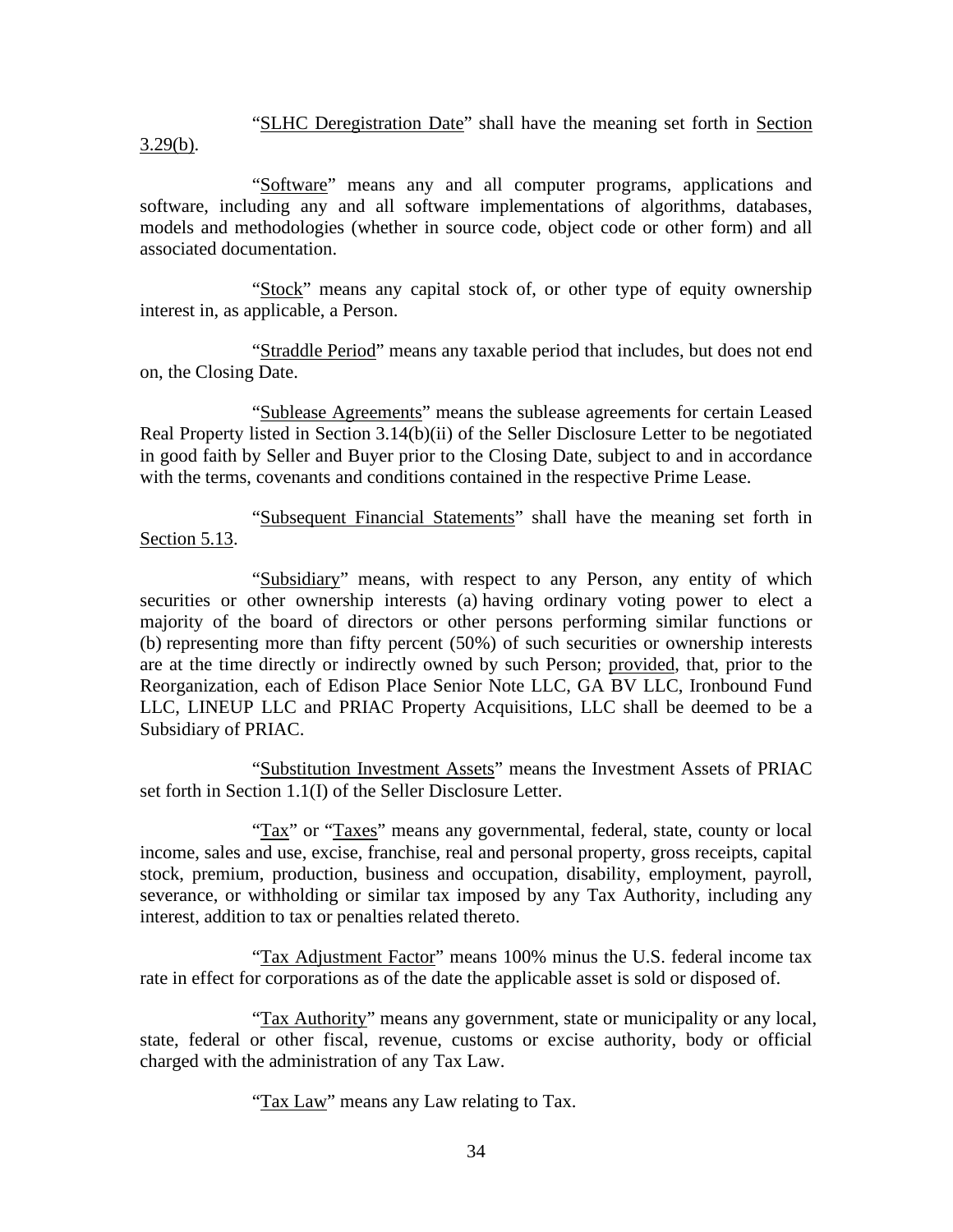"Tax Return" means any return, report, claim for refund, declaration, information return, election or other document required to be filed with any Tax Authority with respect to Taxes, including any amendments thereof.

"Tax Sharing Agreement" means that certain Tax Allocation Agreement, dated as of January 1, 2001, among Seller and certain of its Affiliates.

"TBG Insurance Services" shall have the meaning set forth in the Recitals.

"TBG Insurance Services Shareholders Equity Target" means \$0.

"TBG Insurance Services Shares" shall have the meaning set forth in the Recitals.

"Third Party" means any Person other than Buyer, Seller or any of their respective Affiliates (including the Acquired Companies).

"Third Party Consents" shall have the meaning set forth in Section 5.9(a).

"Total Pre-Tax IMR Amount" means the sum of (i) the amount of PICA's interest maintenance reserve that was created on or prior to the Closing that is attributable to the Reinsured Risks (as defined in the PICA FSS Reinsurance Agreements), plus (ii) the amount of PICA's interest maintenance reserve that is created as a direct result of the transactions contemplated by the PICA FSS Reinsurance Agreements, in each case determined on a pre-tax basis and in accordance with SAP applicable to PICA.

"Trade Secrets" means trade secrets and other confidential and proprietary information, ideas, know-how, inventions, processes, formulae, models and methodologies that are subject to reasonable measures to keep such information secret and that derive independent economic value from not being generally known to, and not being readily ascertainable through proper means by, another Person who can obtain economic value from the disclosure or use of the information.

"Trademarks" means all trademarks, service marks, trade dress, logos, brand names, trade names, corporate names, domain names, any other indicia of source or origin and all registrations and applications for registration of the foregoing, together with the goodwill symbolized by any of the foregoing.

"Transfer Taxes" means any sales, use, value added, conveyance, stock transfer, real property transfer, transfer, stamp, registration, documentary, recording or similar Tax incurred in connection with the transfer of the Shares, but does not include any income or gains Taxes or similar Taxes.

"Transferred Assets and Liabilities Assignment and Assumption Agreement" means an Assignment and Assumption Agreement to be entered into as of the Closing Date by and among PIMS, PICA, the other Asset Sellers party thereto and Buyer, to be negotiated in good faith by Seller and Buyer prior to the Closing Date.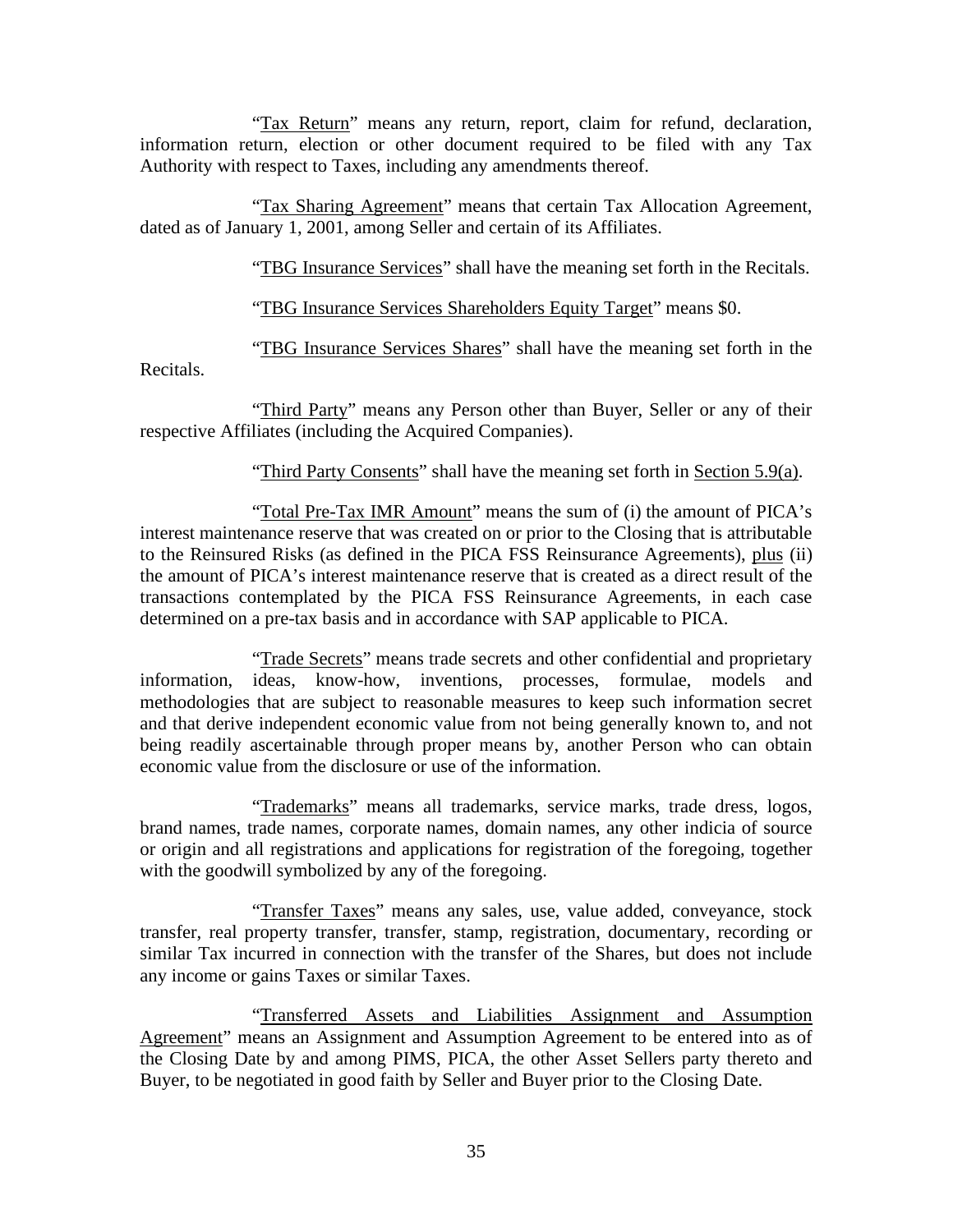"Transferred Books and Records" means (a) Customer Lists and (b) originals or, to the extent originals are not available, copies of all books, documents, records, files, agreements, manuals, data and other information, in whatever form maintained (whether in hard copy, computer format or other media), in the possession or control of (including with any third-party data and record management vendors engaged by Seller or its Affiliates) the Asset Sellers to the extent related to the FSS Business or related to any Acquired Company, including (i) administrative records, (ii) claim records, (iii) contract files, (iv) sales records, (v) reinsurance records, (vi) underwriting records, (vii) accounting records (viii) actuarial reports, analyses and memoranda and (ix) Personal Information used or maintained in connection with the FSS Business; provided that "Transferred Books and Records" shall not include the Excluded Books and Records.

"Transferred Contracts" means (a) all Customer Contracts to which an Acquired Company is not a party, (b) all supplier or vendor Contracts of any Asset Seller to which an Acquired Company is not a party that are exclusively related to the FSS Business, including such Contracts set forth in Section 1.1(H) of the Seller Disclosure Letter, (c) the Intellectual Property licenses to which an Acquired Company is not a party that are exclusively related to the FSS Business, including those set forth in Section 1.1(H) of the Seller Disclosure Letter, (d) the White Plains Permit Agreement, (e) the Assumed Leases and (f) the Other Contracts, in the case of the foregoing clauses (a)-(e), as in effect immediately prior to the Closing; provided that Transferred Contracts shall not include (i) any Excluded Contracts or (ii), for the avoidance of doubt, the PTC Contracts or the Other Wrapped IMAs.

"Transferred Employee" means a Transferred Entity Employee or a Transferred Offer Employee.

"Transferred Entity Employee" means a Business Employee employed by any Acquired Company, but solely in respect of the period commencing on the Closing Date.

"Transferred Investment Assets" shall have the meaning set forth in Section  $2.3(b)(i)$ .

"Transferred Offer Employee" means an Offer Employee who accepts a Comparable Job Offer from Buyer or one of its Affiliates in accordance with Section 5.2.

"Transitional Intellectual Property License Agreement" means the Intellectual Property license agreement to be entered into as of the Closing Date, by and among PICA and Buyer or one of the Acquired Companies, providing for a license of the Intellectual Property used in the FSS Business set forth on Section 1.1(J) of the Seller Disclosure Letter, to be negotiated in good faith by Seller and Buyer prior to the Closing Date.

"Transitional Services Agreement" means the transitional services agreement to be entered into as of the Closing Date, by and among PICA and Buyer, substantially in the form attached hereto as Exhibit I.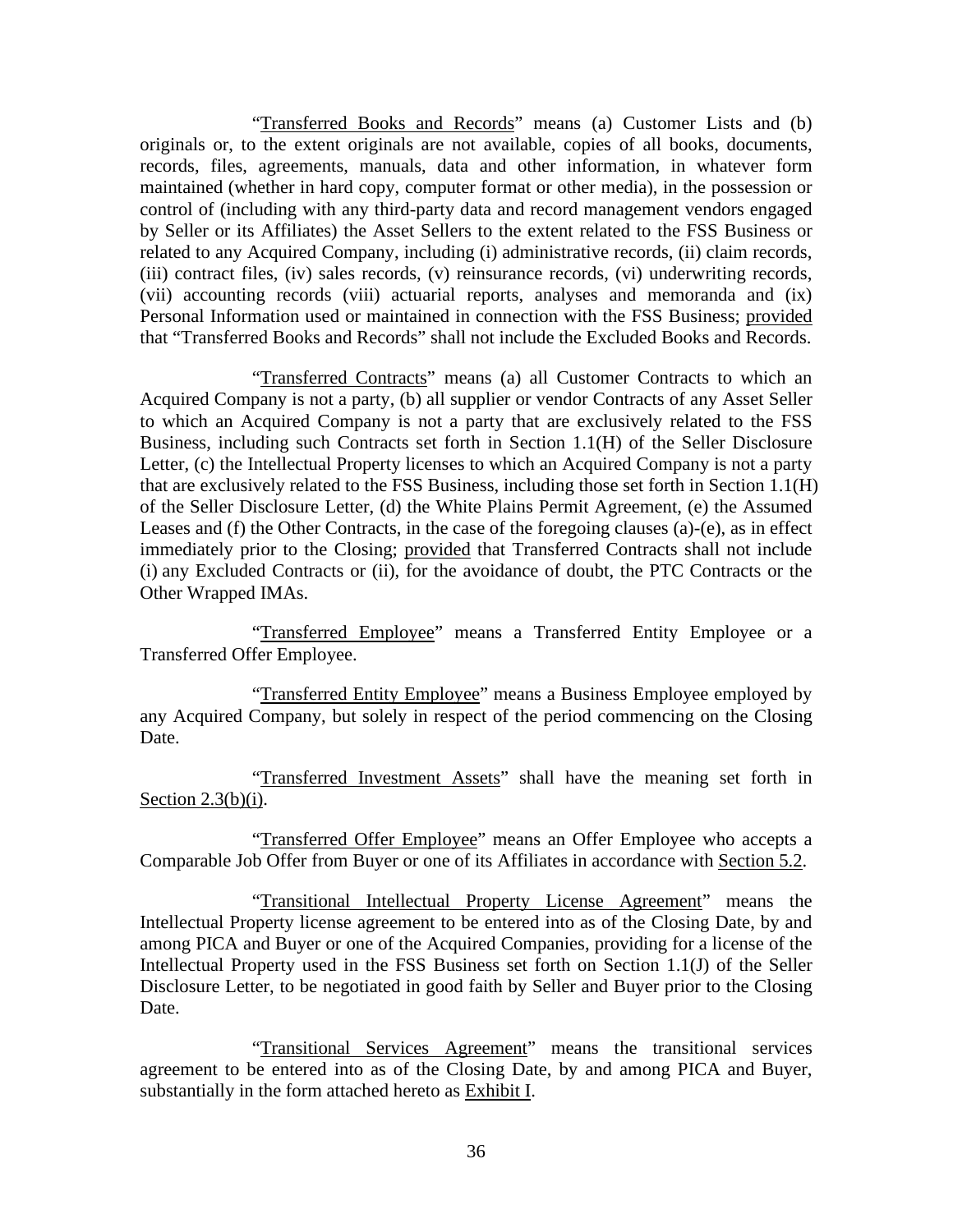"Treasury Regulations" means the regulations promulgated under the

Code.

"TSA Business Employee" means each Business Employee who is (a) covered by or subject to a transitional services or other agreement or arrangement by and between Seller or one of its Affiliates, on the one hand, and Buyer or one of its Affiliates, on the other hand, during the TSA Services Period and (b) mutually agreed in writing to be a "TSA Business Employee" by Buyer and Seller prior to the Closing.

"TSA Contract" means each Material Contract in effect on the date of this Agreement that is not a Transferred Contract, but will be used to provide services pursuant to the Transitional Services Agreement.

"TSA End Date" shall have the meaning set forth in Section 5.2(a).

"TSA Representative" shall have the meaning set forth in Section 5.11(a).

"TSA Services Period" means the period following the Closing Date that is specified in the Transitional Services Agreement during which the applicable TSA Business Employee provides services to Seller or one of its Affiliates for the benefit of Buyer or one of its Affiliates in accordance with the terms and conditions of the Transitional Services Agreement.

"Underlying Reinsurance Agreement" shall have the meaning set forth in Section 3.28(c).

"Updated Seriatim File" shall have the meaning set forth in Section  $2.4(b)$ (viii).

"Valuation Methodologies" means the procedures, principles and methodologies of the selection and valuation of assets set forth in Schedule 1.1(f).

"WARN Act" shall have the meaning set forth in Section 5.12.

"White Plains Permit Agreement" shall have the meaning set forth in Section 3.14(b).

"Willful Breach" means a material breach of any covenant or agreement contained in this Agreement that is the consequence of an act or omission by a party with the actual knowledge, at the time of such breach, that the taking of, or failure to take, such act would constitute a material breach of this Agreement.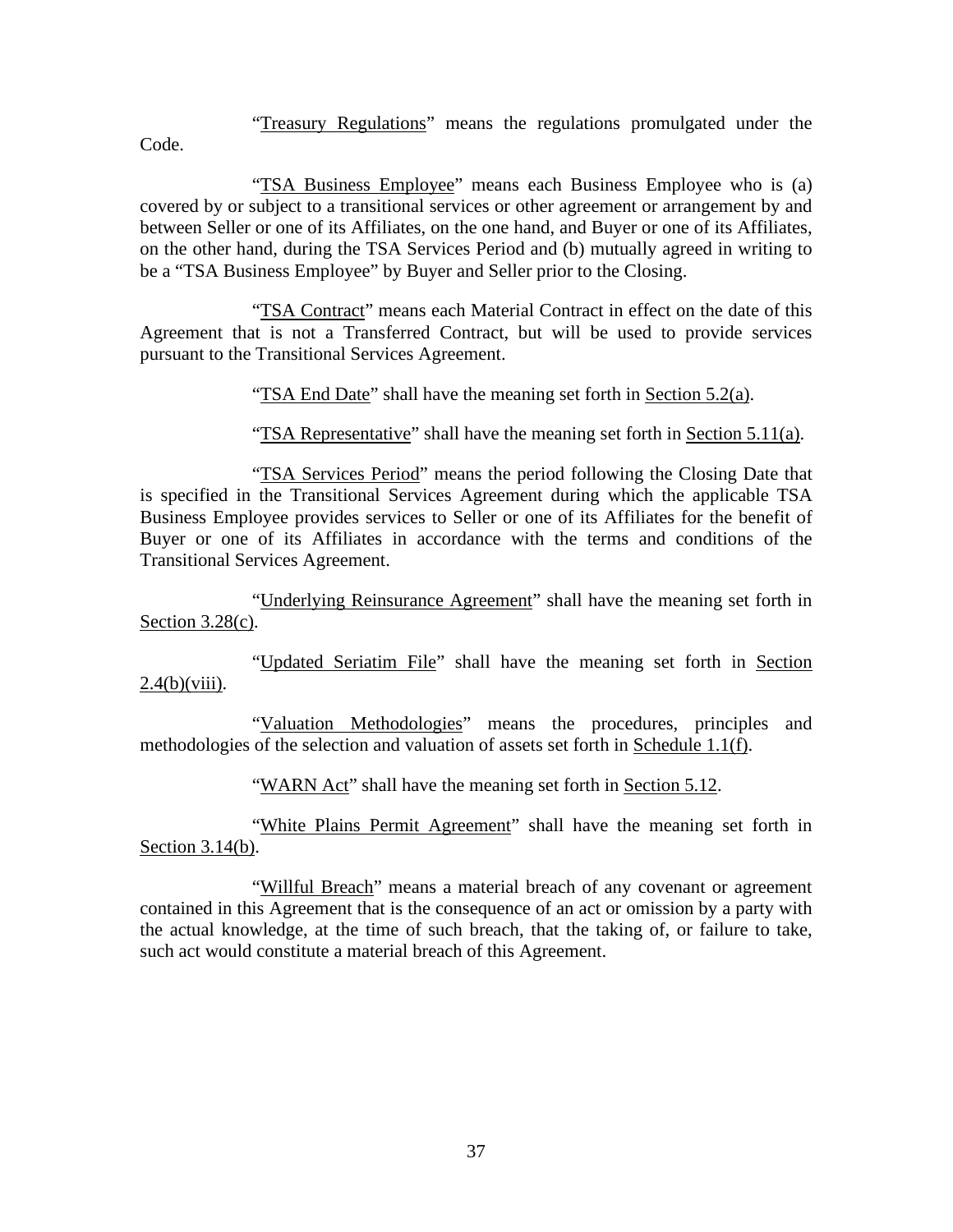#### **ARTICLE II**

### **PURCHASE AND SALE**

# **Section 2.1 Purchase and Sale of Shares and Purchased Assets and Reinsurance Transaction**.

(a) Upon the terms, and subject to the conditions, set forth herein, at the Closing, Seller shall, and shall cause the Affiliate Sellers to, sell, convey, assign, transfer and deliver to Buyer, free and clear of all Encumbrances (other than any Permitted Encumbrance described in clause (g) or (i) of the definition of "Permitted Encumbrance"), and Buyer shall purchase, acquire and accept from the Affiliate Sellers, all of the Seller's and the Affiliate Sellers' right, title and interest in and to the Shares.

(b) Upon the terms, and subject to the conditions, set forth herein and in the Transferred Assets and Liabilities Assignment and Assumption Agreement, at the Closing, Seller shall, and shall cause the other Asset Sellers to, sell, convey, assign, transfer and deliver to Buyer, free and clear of all Encumbrances, other than Permitted Encumbrances, and Buyer shall purchase, acquire and accept from the Asset Sellers, all of the right, title and interest in, to or under all of the assets, properties or rights of every kind and description (other than (x) those assets, properties and rights addressed in the PICA FSS Reinsurance Agreement, PICA FSS Administrative Services Agreement, the Transitional Intellectual Property License Agreement, or the Intellectual Property Assignment, each of which shall be addressed in accordance with and subject to the respective terms thereof, (y) the Ancillary Agreement Covered Contracts, each of which shall be addressed in accordance with and subject to the terms of such Ancillary Agreements and (z) the PTC Contracts and the Other Wrapped IMAs) that are used exclusively (unless such assets are otherwise described in the list below) in the operation or conduct of the FSS Business, excluding, in each case, the Excluded Assets (collectively, the "Purchased Assets"), including:

- (i) subject to Section 5.9, the Transferred Contracts;
- (ii) the Business IP;
- (iii) Accounts Receivable;

(iv) sales, marketing and other promotional information, literature, manuals, marketing studies and other similar materials, in each case exclusively related to the FSS Business;

(v) the Transferred Books and Records;

(vi) subject to Section 5.9, the Asset Seller's right, title and interest in the leases listed in Section 2.1(b)(vi) of the Seller Disclosure Letter (including any sublease agreements and other material agreements and licenses with respect thereto, collectively, the "Assumed Leases") pertaining to the Leased Real Property; provided, however, that with respect to that certain Assumed Lease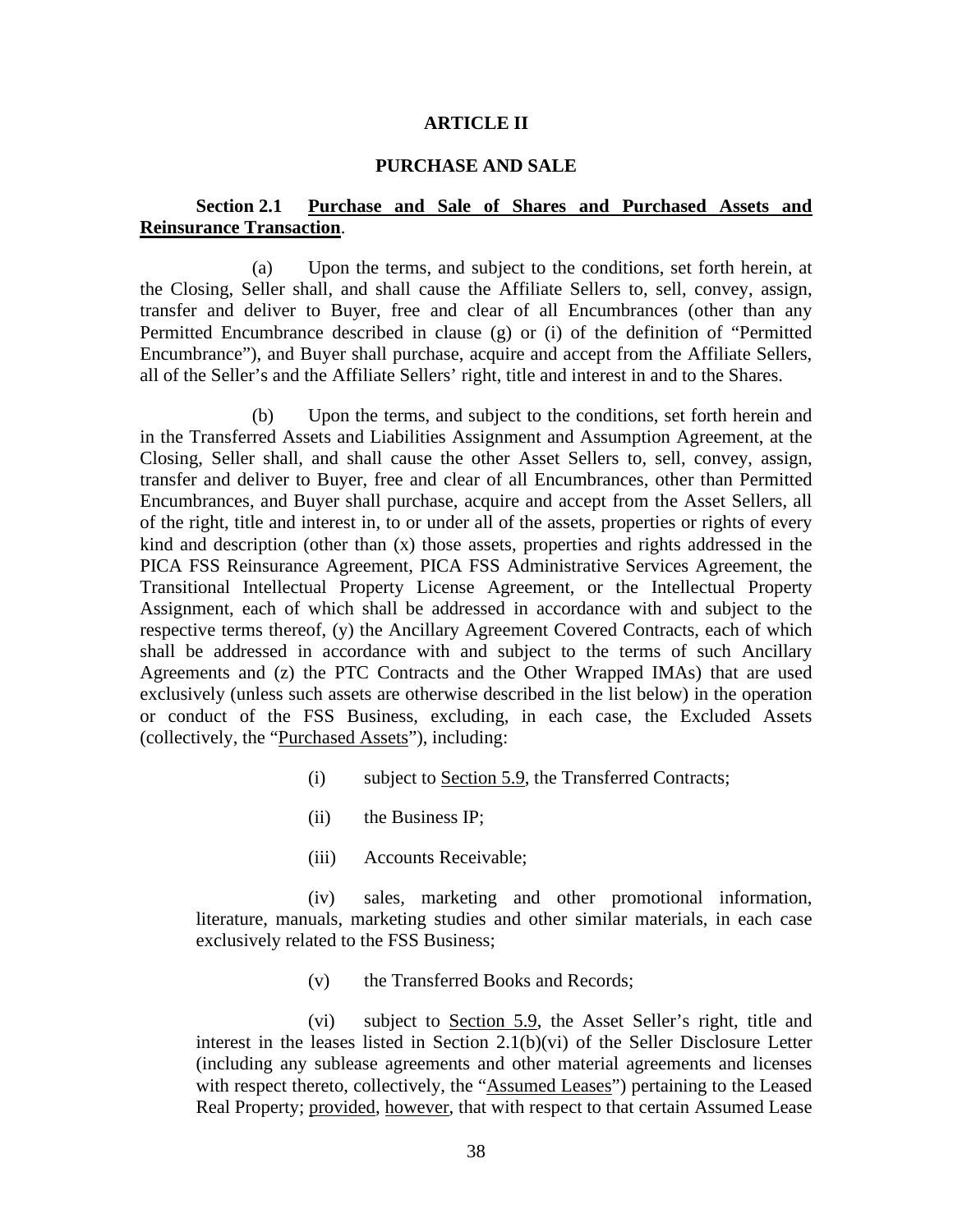for Leased Real Property located in Hartford, Connecticut, Buyer shall sublease to PICA a portion of the premises pursuant to a sublease agreement to be negotiated in good faith by the Parties following the date hereof and finalized as of the Closing Date (the "Hartford Sublease Agreement");

(vii) all Furniture and Equipment; provided that, to the extent any Third Party consent is required to enter into any Sublease Agreement or to transfer any Assumed Lease in accordance with Section 5.9, the Furniture and Equipment located at the associated Leased Real Property shall not be transferred until such (x) Third Party consent is obtained, (y) Assumed Lease is transferred and (z) Sublease Agreement has been executed; and

(viii) the assets set forth in Section  $2.1(b)(viii)$  of the Seller Disclosure Letter.

(c) Upon the terms, and subject to the conditions, set forth herein, at the Effective Time, Seller shall cause PICA to cede to the applicable Reinsurer, and the applicable Reinsurer shall accept and reinsure, the applicable Reinsured Risks (as defined in the respective PICA FSS Reinsurance Agreements) upon the terms and subject to the conditions set forth in the applicable PICA FSS Reinsurance Agreements.

**Section 2.2 Assumption of Assumed Liabilities**. Upon the terms, and subject to the conditions, set forth herein and in the Transferred Assets and Liabilities Assignment and Assumption Agreement, Buyer agrees, effective as of the Closing, to assume and to satisfy and discharge when due, other than any Excluded Liabilities, the Liabilities of Seller and its Affiliates (other than the Acquired Companies), to the extent arising under or as a result of the Transferred Contracts following the Closing (collectively, the "Assumed Liabilities"). For the avoidance of doubt, Assumed Liabilities shall not include the Ancillary Agreement Assumed Liabilities, which shall be subject to the terms of the applicable Ancillary Agreement(s).

# **Section 2.3 Closing Consideration**.

(a) At the Closing, Buyer shall pay to Seller or its designee, and Seller or its designee shall receive on behalf of the Affiliate Sellers and Asset Sellers, in consideration for the purchase of the Shares and the Purchased Assets pursuant to Section  $2.1$ , an amount of cash (the "Closing Consideration") equal to \$1,978,151,867 (the "Base Purchase Price") plus any Adjusted Statutory Book Value Surplus, minus any Adjusted Statutory Book Value Deficit, plus any Other Acquired Companies Shareholders Equity Surplus, minus any Other Acquired Companies Shareholders Equity Deficit, minus the Adjustment for PRIAC IMR Tax Gross-up, in each case, determined by reference to the Estimated Closing Statement in accordance with Section 2.6 (such aggregate amount, as adjusted in accordance with Section 2.7, the "Purchase Price").

(b) At the Closing, in accordance with the PICA FSS Reinsurance Agreements: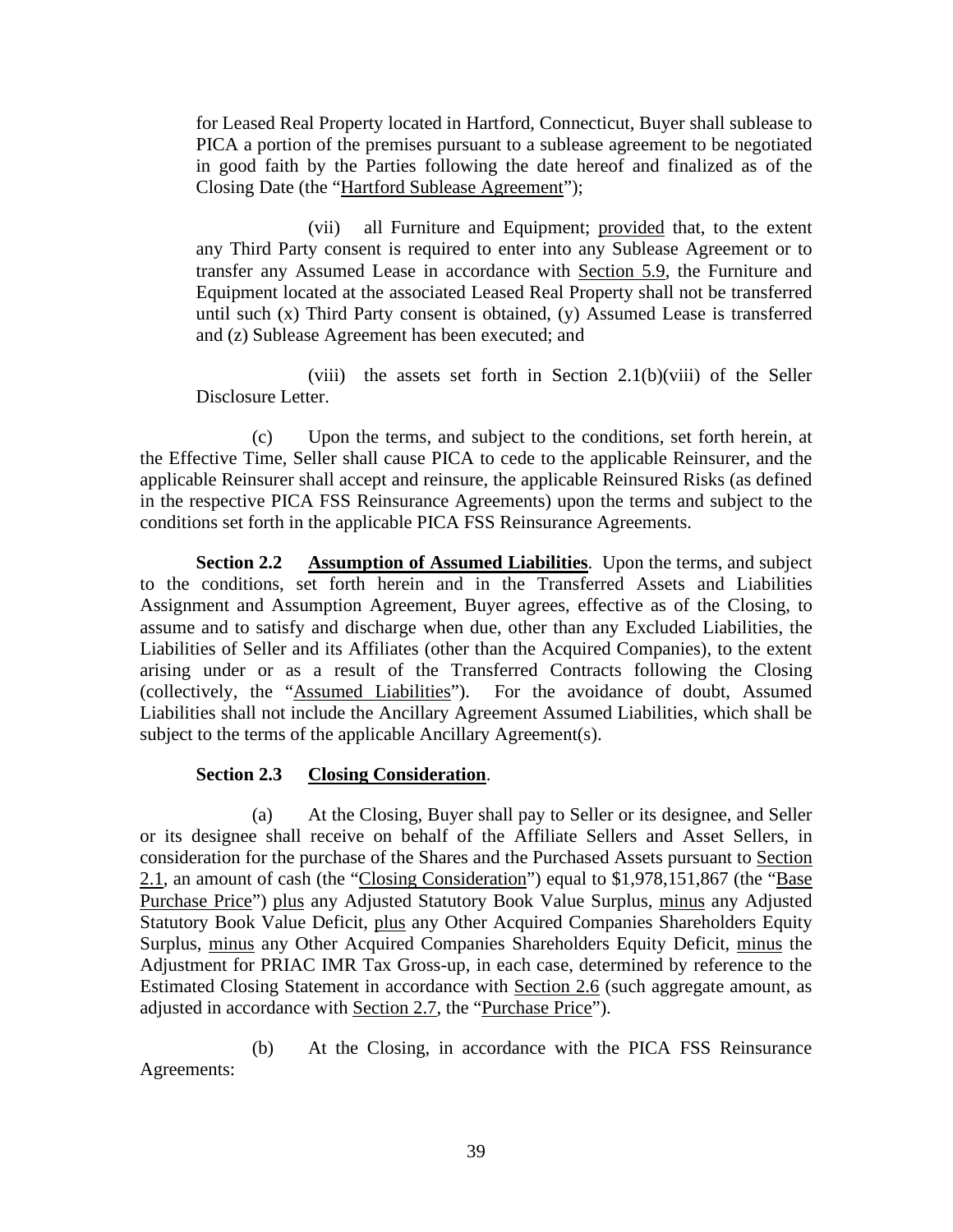(i) Seller shall transfer for deposit into the applicable PICA FSS Trust Account Investment Assets (PICA) that are Authorized Investments selected and valued in accordance with the Valuation Methodologies with an aggregate fair market value equal to the Net Initial Reinsurance Settlement Amount for the applicable PICA FSS Reinsurance Agreement as reflected on the Estimated Reinsurance Settlement Statement ("Transferred Investment Assets") in accordance with Section 2.3(d); provided, if (A) the amount of the Initial Reinsurance Premium is greater than the Required Balance (as defined in the PICA FSS Reinsurance Agreements) as of the Effective Time for the applicable PICA FSS Reinsurance Agreement as reflected on the Estimated Reinsurance Settlement Statement (such excess amount with respect to the applicable PICA FSS Reinsurance Agreement, the "Overfunding Amount") and (B) the applicable Overfunding Amount is greater than the applicable portion of the Ceding Commission, then Seller shall transfer directly to the applicable Reinsurer Transferred Investment Assets with an aggregate fair market value, determined in accordance with the Valuation Methodologies, equal to the amount by which the applicable Overfunding Amount exceeds such portion of the Ceding Commission, and only the remainder of the Transferred Investment Assets shall be deposited into the applicable PICA FSS Trust Account;

(ii) The applicable Reinsurer shall transfer to the applicable PICA FSS Trust Account Authorized Investments such that, after giving effect to the transfers contemplated by Section 2.3(b)(i), the aggregate Book Value (as defined in the PICA FSS Reinsurance Agreements) in each such PICA FSS Trust Account is equal to the Required Balance (as defined in the PICA FSS Reinsurance Agreements) as of the Effective Time for the applicable PICA FSS Reinsurance Agreement as reflected on the Estimated Reinsurance Settlement Statement; and

(iii) Seller shall credit to the applicable Modco Account the applicable Separate Account Assets (as such terms are defined in the PICA FSS Reinsurance Agreements).

(c) Buyer shall cause to be prepared and delivered to Seller at least five (5) Business Days prior to the anticipated Closing Date a statement setting forth an allocation of the full amount of the Ceding Commission between each of the PICA FSS Reinsurance Agreements.

(d) Seller shall undertake its ordinary course process consistent with past practice for determining any credit-related impairments or credit-related losses in value as of the Closing Date for the Transferred Investment Assets and reflect any creditrelated impairments or credit-related losses in value from such process in the Transferred Investment Assets. Following the Closing, Seller shall provide reasonable documentation reasonably requested by Buyer for purposes of Buyer's assessment of any credit-related impairments or credit-related losses as of the Closing Date. Seller shall sell, convey, assign, transfer and deliver to the applicable Reinsurer free and clear of all Encumbrances (other than Permitted Encumbrances or Encumbrances imposed under the applicable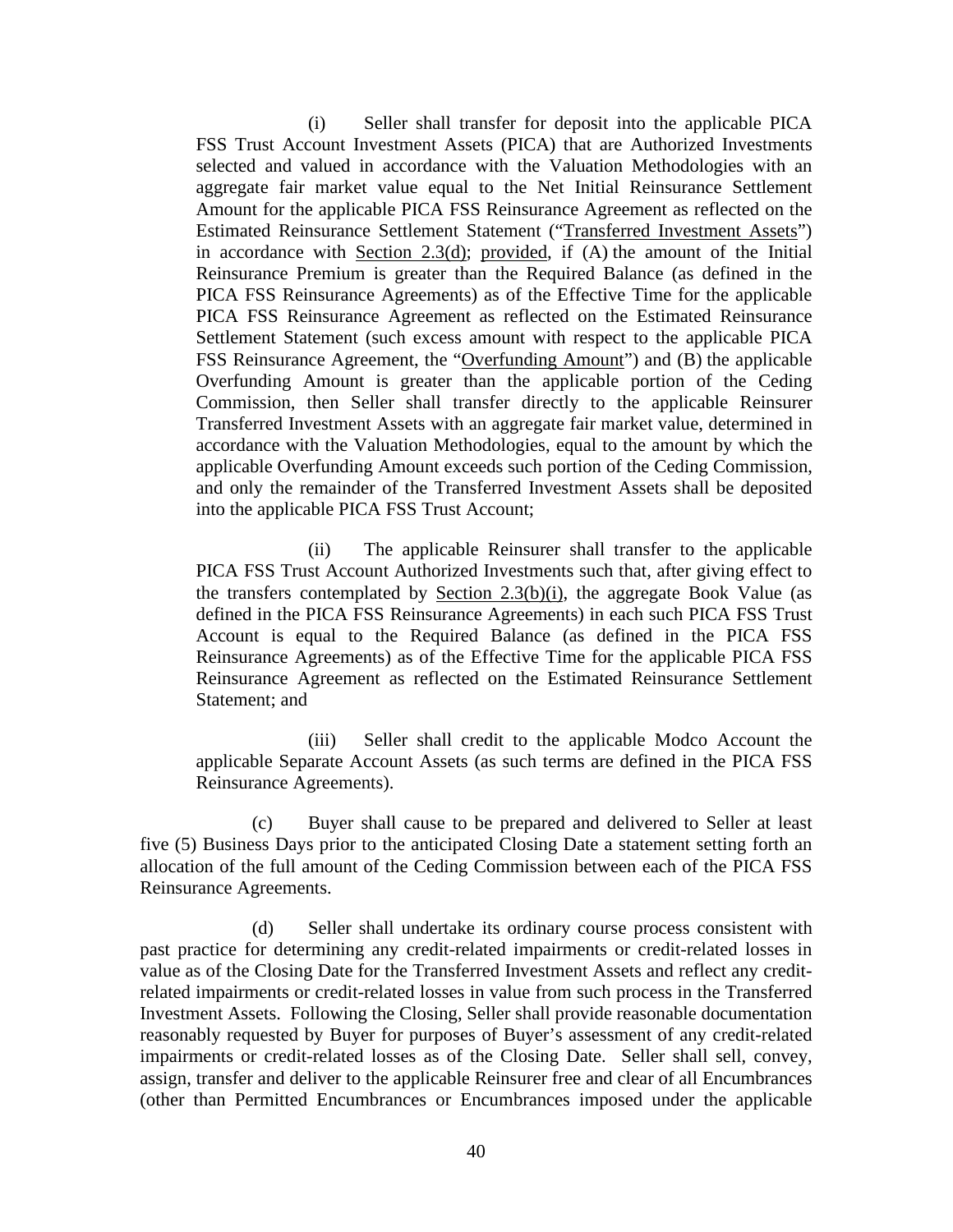PICA FSS Trust Agreements) good and marketable title to the Transferred Investment Assets in respect of the PICA FSS Reinsurance Agreements (for the avoidance of doubt, together with all of Seller's rights, title and interest thereto, including with respect to the investment income due and accrued thereon) and deposit on their behalf to the applicable PICA FSS Trust Account pursuant to Section 2.3(b)(i). Any investment assets to be transferred to a PICA FSS Trust Account shall be transferred in the manner set forth in the applicable PICA FSS Trust Agreement. All third-party costs or expenses incurred (whether prior to, on or following the Closing Date), including reasonable attorneys' fees, in connection with the transfers of assets to the PICA FSS Trust Accounts or the Reinsurers (including any re-registrations or re-titling thereof) as contemplated by Section 2.3(b)(i) and this Section 2.3(d) shall be borne fifty percent (50%) by Seller and fifty percent (50%) by Buyer.

## **Section 2.4 Closing**.

(a) *Closing*. The closing of the transactions contemplated by this Agreement (the "Closing") shall be held at the offices of Debevoise & Plimpton LLP, 919 Third Avenue, New York, New York, 10022, at 10:00 a.m., New York City time (or such other place as the Parties may agree in writing), (a) on the date that is the first Business Day of the calendar month immediately following the calendar month in which all of the conditions set forth in Article VI have been satisfied or, to the extent permitted under Law, waived (other than conditions which by their nature are to be satisfied at the Closing, but subject to the satisfaction, or, to the extent permitted under Law, waiver, of those conditions) (the "Condition Satisfaction"); provided, however, that if the Condition Satisfaction occurs less than five (5) Business Days prior to the first Business Day of the month immediately following the calendar month in which the Condition Satisfaction occurs, then the Closing shall take place on the date that is the first Business Day of the second calendar month following the calendar month in which the Closing Satisfaction occurs, or (b) on any other date as the Parties may mutually agree in writing. The date on which the Closing actually occurs is hereinafter referred to as the "Closing Date."

(b) *Deliveries by Seller*. At the Closing, Seller shall deliver, or cause to be delivered, to Buyer (or, in the case of clause (i), the applicable Reinsurer or PICA FSS Trust Account):

(i) the Net Initial Reinsurance Settlement Amount for each PICA FSS Reinsurance Agreement in accordance with Section 2.3;

(ii) one or more stock or other certificates evidencing the Shares, duly endorsed in blank or accompanied by stock powers or other instruments of transfer duly executed in blank, in proper form for transfer, and any other instruments required by the Acquired Companies' organizational documents or applicable Law to transfer the Shares, duly executed by the Acquired Company or such other Persons, as required (collectively, the "Acquired Company Transfer Documents");

(iii) the certificate provided for in Section  $6.1(a)(iii)$ ;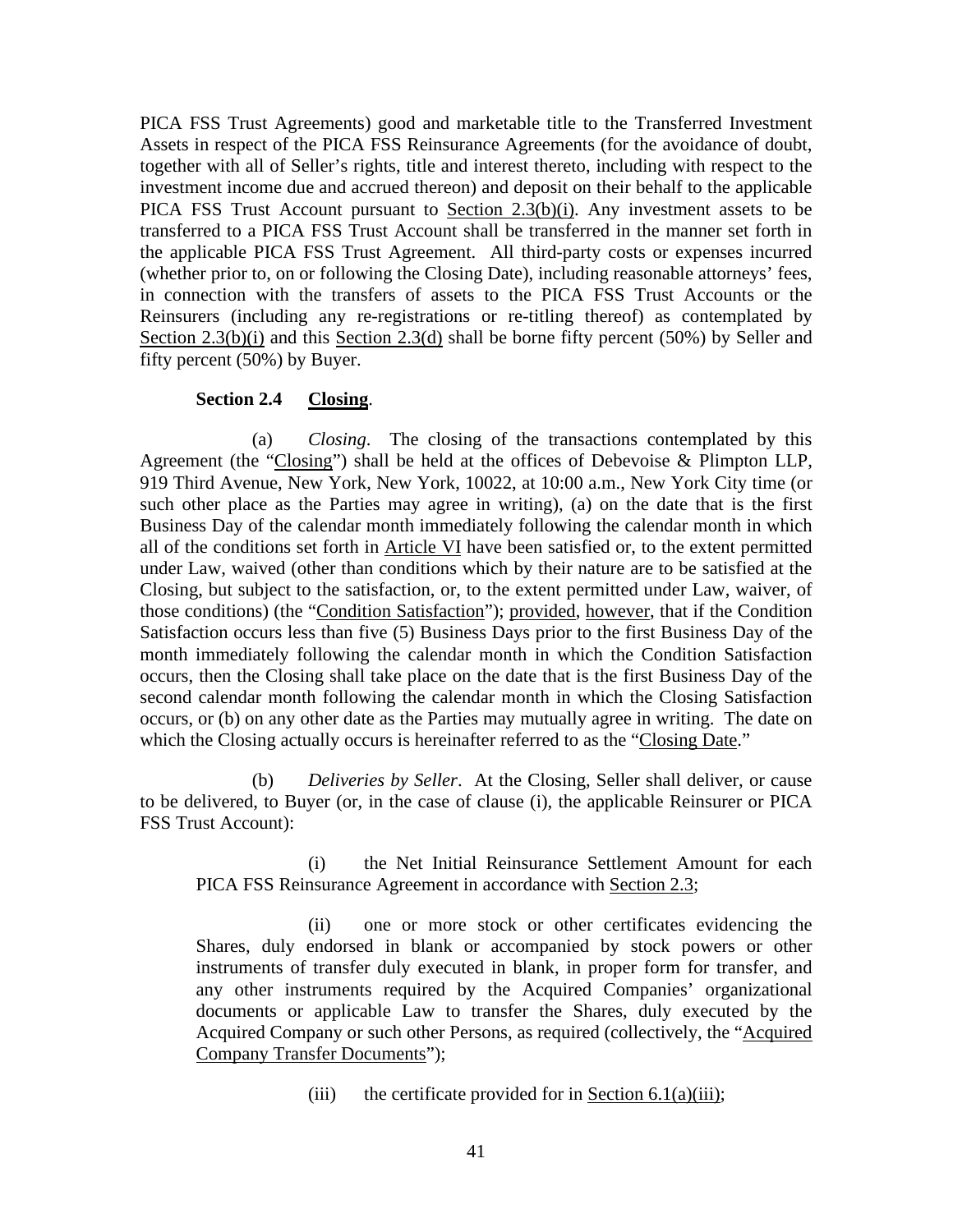(iv) a certificate of non-foreign status from each applicable (a) Affiliate Seller or (b) Asset Seller selling, conveying, assigning, transferring or delivering to Buyer a Purchased Asset pursuant to Section 2.1 complying with the requirements of Treasury Regulations section 1.1445-2(b)(2);

(v) counterparts of each Ancillary Agreement to which Seller, any Affiliate of Seller or any Acquired Company is a party, each duly executed on behalf of Seller, such Affiliate of Seller or such Acquired Company;

(vi) the forms described in Section 9.9(a), to the extent not previously delivered;

(vii) duly tendered resignations of those directors, managers and officers of the Acquired Companies designated by Buyer at least ten (10) Business Days prior to Closing, effective as of the Closing;

(viii) a disc containing an updated Seriatim File (collectively, the "Updated Seriatim File") in the same form, and including the same categories of information, as the Seriatim File, updated to provide such information as of the Effective Time (provided that Buyer may request additional seriatim fields prior to the Closing and Seller shall consider such request in good faith); and

(ix) all other documents, certificates or other instruments reasonably requested by Buyer.

(c) *Deliveries by Buyer.* At the Closing, Buyer shall deliver, or cause to be delivered, to Seller (or, in the case of clause (ii), the applicable PICA FSS Trust Account):

(i) the Closing Consideration in accordance with Section 2.3;

(ii) Authorized Investments for each PICA FSS Reinsurance Agreement in accordance with, and in the amount required by, Section 2.3;

(iii) the certificate provided for in <u>Section 6.2(a)(iii)</u>;

(iv) counterparts of each Ancillary Agreement to which Buyer or any Affiliate of Buyer (but not an Acquired Company) is a party, each duly executed on behalf of Buyer or such Affiliate of Buyer;

(v) the forms described in Section 9.9(a), to the extent not previously delivered; and

(vi) all other documents, certificates or other instruments reasonably requested by Seller.

**Section 2.5 Proceedings at the Closing.** All proceedings to be taken, documents to be executed and delivered, payments to be made and consideration to be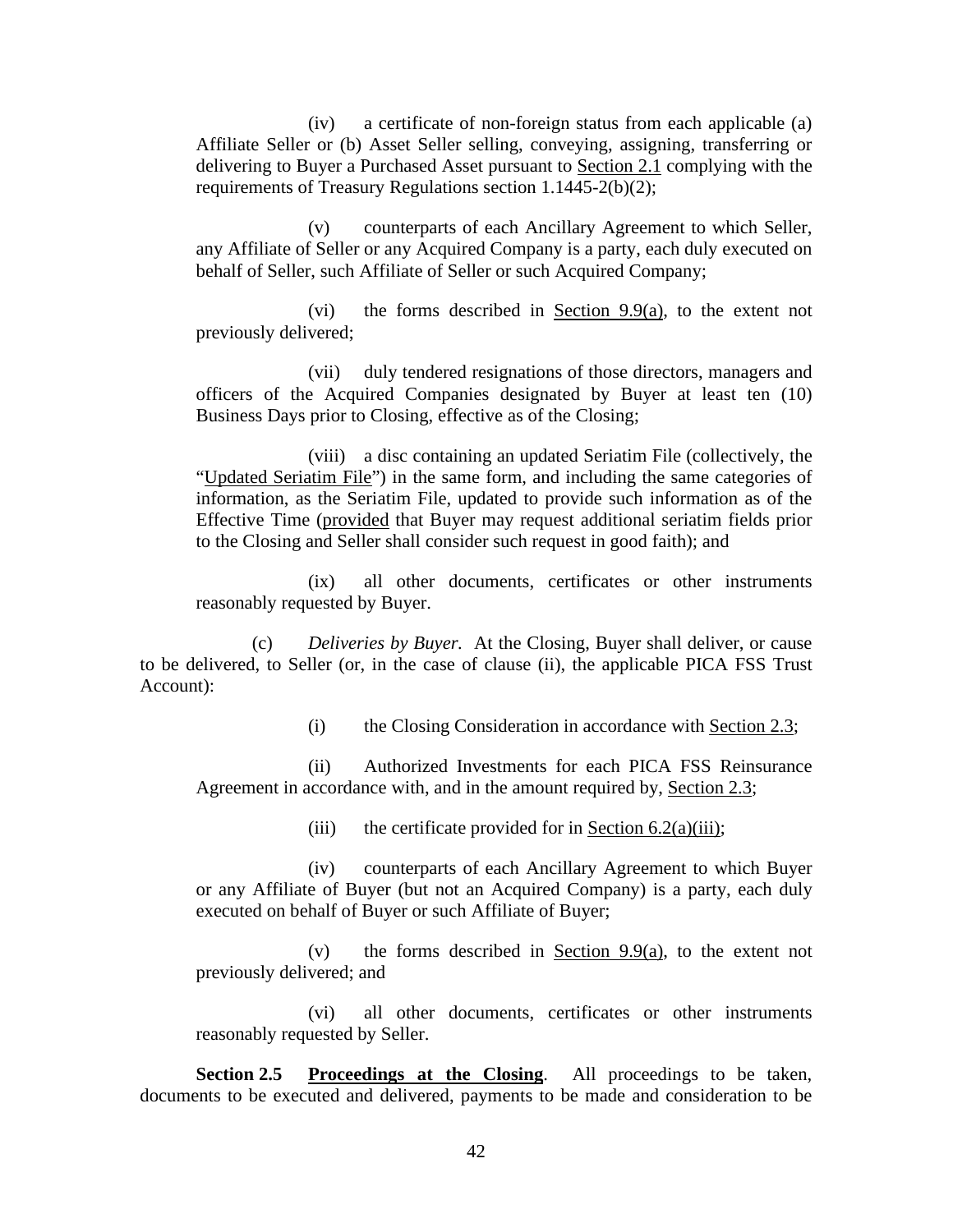delivered at the Closing shall be deemed to have been taken, executed, delivered and made simultaneously, and, except as provided hereunder, no such proceedings shall be deemed taken nor any documents executed or delivered until all have been taken, executed and delivered.

## **Section 2.6 Closing and Post-Closing Statements**.

(a) Seller shall deliver to Buyer, no later than five (5) Business Days prior to the Closing Date (collectively, the "Estimated Statements"):

(i) a statement (the "Estimated Closing Statement") substantially in the form set forth in Section 2.6(a)(i) of the Seller Disclosure Letter (the "Pro Forma Closing Statement") setting forth:

(1) an estimated balance sheet of each of the Acquired Companies as of the Effective Time, prepared in accordance with the Accounting Principles and taking into account the transactions contemplated by this Agreement that are to occur at or immediately prior to the Closing (including giving effect to the transactions contemplated by Section 5.20 and the Excluded Business Reinsurance Agreements and the transactions contemplated thereby);

(2) a good faith estimated calculation of the amount of the Adjusted Statutory Book Value as of the Effective Time taking into account the transactions contemplated by this Agreement that are to occur at or immediately prior to the Closing (including giving effect to the transactions contemplated by Section 5.20) and the Excluded Business Reinsurance Agreements and the transactions contemplated thereby), derived from such estimated balance sheet of PRIAC;

(3) a good faith estimated calculation of the amount of the Other Acquired Companies Shareholders Equity as of the Effective Time taking into account the transactions contemplated by this Agreement that are to occur at or immediately prior to the Closing (including giving effect to the transactions contemplated by Section 5.20), derived from such estimated balance sheets of the Other Acquired Companies; and

(4) the amount of any Adjusted Statutory Book Value Surplus, Adjusted Statutory Book Value Deficit, Other Acquired Companies Shareholders Equity Surplus, Other Acquired Companies Shareholders Equity Deficit, a good faith estimated calculation of the amount of the Adjustment for PRIAC IMR Tax Gross-up and the corresponding adjustment(s) to the Base Purchase Price based on the foregoing to arrive at the Closing Consideration pursuant to Section 2.3(a).

(ii) a Reference Balance Sheet as of the Effective Time (the "Estimated Reference Balance Sheet"), which shall be prepared in accordance with the Accounting Principles;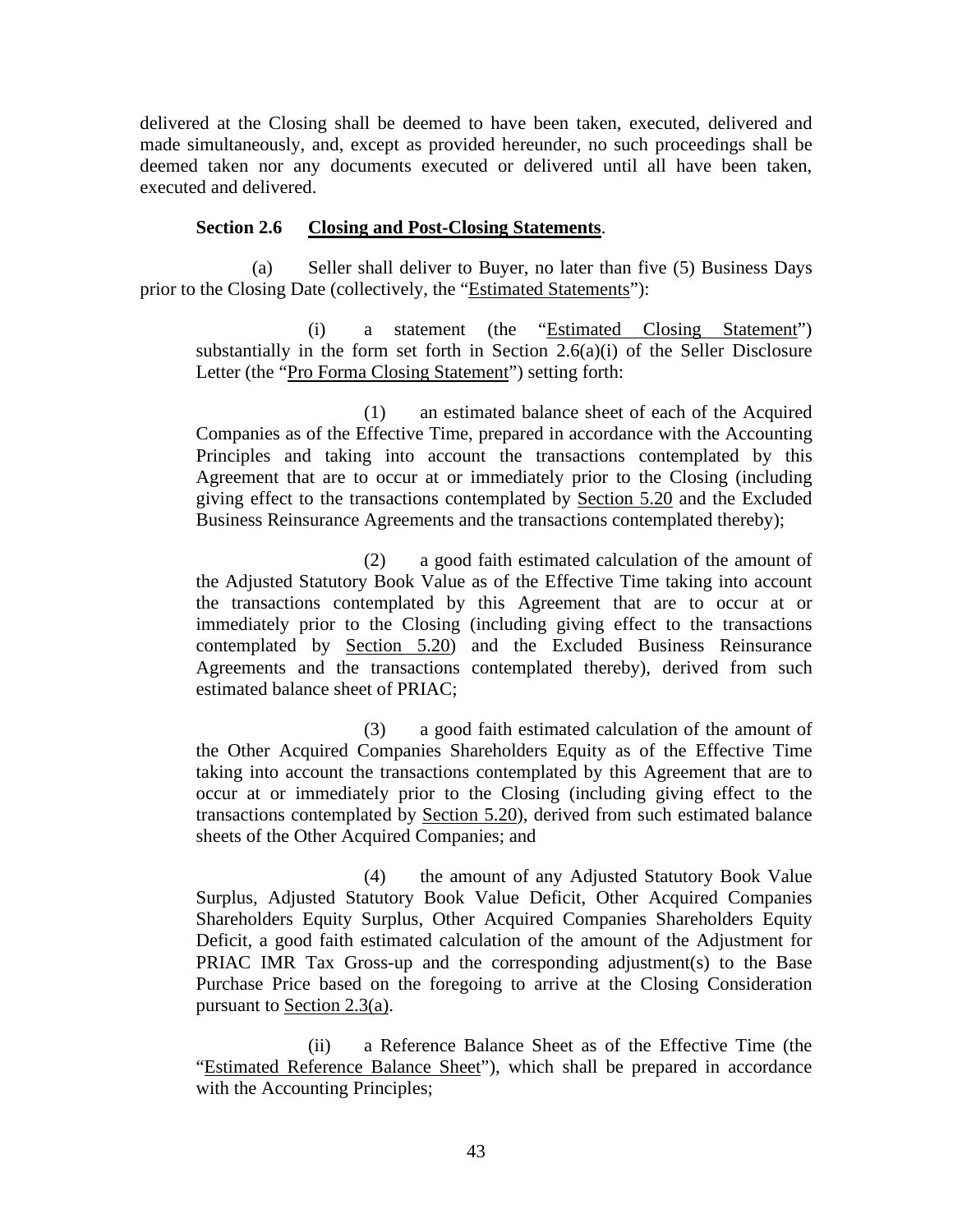(iii) a reinsurance settlement statement (the "Estimated Reinsurance Settlement Statement") substantially in the form of the Pro Forma Reinsurance Settlement Statement, which shall (A) set forth Seller's good faith estimate of the Net Initial Reinsurance Settlement Amount and Required Balance (as defined in the PICA FSS Reinsurance Agreement) for each PICA FSS Reinsurance Agreement as of the anticipated Effective Time, which shall be derived from the Estimated Reference Balance Sheet, prepared in accordance with the Accounting Principles and (B) include a list of the Investment Assets (PICA) to be transferred in connection with the initial settlement under each PICA FSS Reinsurance Agreement, which assets shall be selected and valued in accordance with the Valuation Methodologies, and such list shall specify Seller's good faith calculation of the fair market value and statutory book value of each such asset as of the date of delivery of the Estimated Reinsurance Settlement Statement determined in accordance with the Valuation Methodologies, in each case, together with such schedules and data as may be appropriate to support such statement; and

(iv) a separate account statement substantially in the form set forth in Section 2.6(a)(iv) of the Seller Disclosure Letter and prepared in accordance with the Accounting Principles setting forth (A) a complete and accurate list of all Separate Accounts of PICA and the assets held in each such Separate Account and (B) Seller's good faith estimate of (1) the statutory carrying value of the assets held in each Separate Account of PICA and (2) the Separate Account Liabilities (as defined in the PICA FSS Reinsurance Agreements) of each Separate Account, in each case, as of the Effective Time.

The Estimated Statements will be accompanied by reasonable information and detail to support the calculation of the amounts set forth thereon. Prior to the Closing, Seller shall review and consider in good faith any revisions of the Estimated Statements reasonably proposed by Buyer. For the avoidance of doubt, nothing in this paragraph shall affect the rights of any party pursuant to Section 2.6(b) or Section 2.7.

(b) Within either (x) one hundred eighty (180) days after the Closing Date if the Closing occurs during or prior to December 2021 or if the Closing occurs during January 2022 and Seller has not provided Buyer with PICA's December 31, 2021 annual audited financial statement by April 1, 2022, (y) one hundred fifty (150) days after the Closing Date if the Closing occurs in January 2022 and Seller has provided Buyer with PICA's annual audited financial statements for December 31, 2021 by April 1, 2022 or (z) one hundred twenty (120) days after the Closing Date if the Closing occurs during or after February 2022 (such applicable period, the "Adjustment Period"), Buyer shall prepare and deliver to Seller (collectively, the "Initial Statements"):

(i) a statement, in substantially the same form as the Estimated Closing Statement (the "Initial Closing Statement"), setting forth:

(1) a balance sheet of each of the Acquired Companies as of the Effective Time, prepared in accordance with the Accounting Principles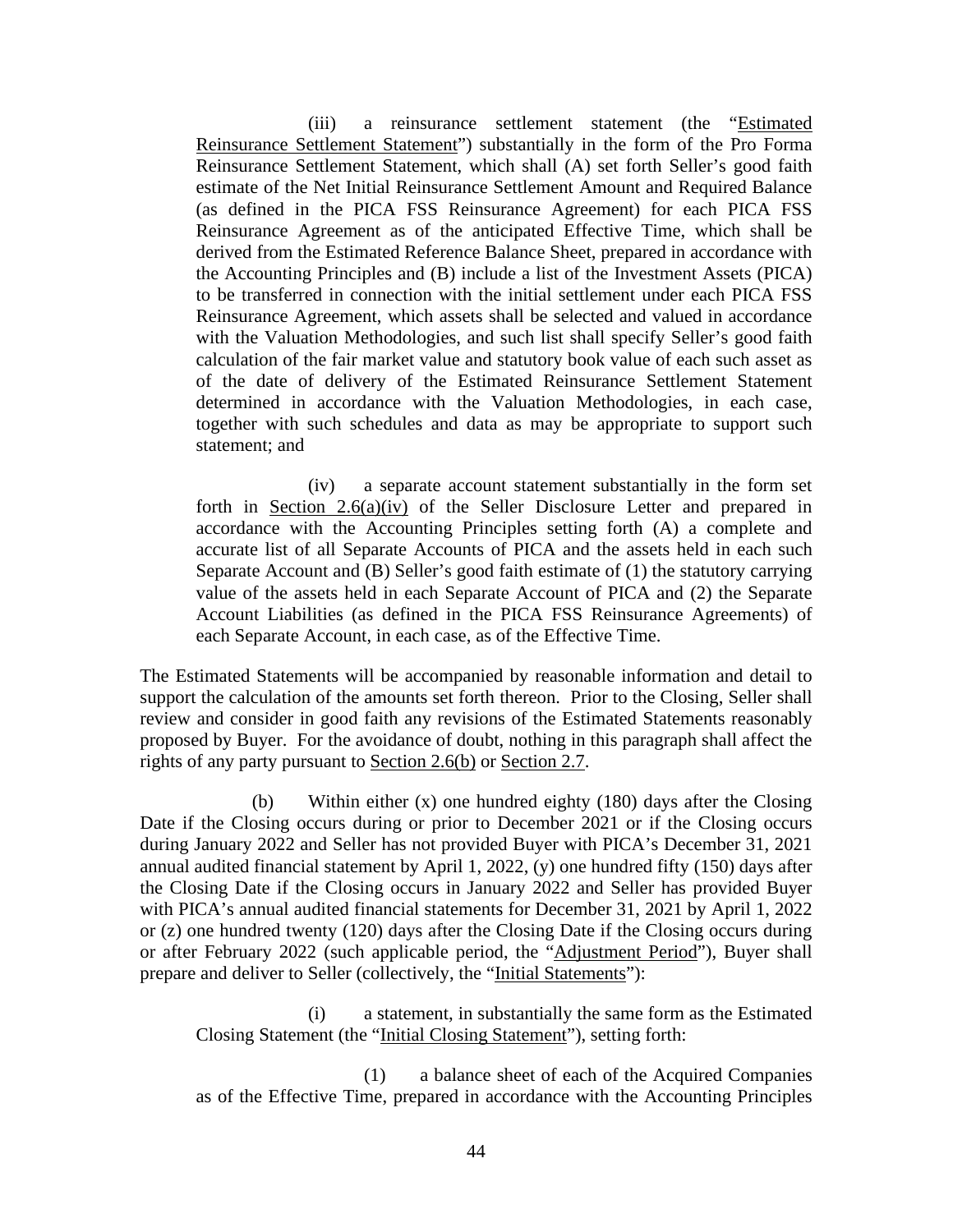and taking into account the transactions contemplated by this Agreement that are to occur at or immediately prior to the Closing (including giving effect to the transactions contemplated by Section 5.20 and the Excluded Business Reinsurance Agreements and the transactions contemplated thereby);

(2) a calculation of the amount of the Adjusted Statutory Book Value as of the Effective Time taking into account the transactions contemplated by this Agreement that are to occur at or immediately prior to the Closing (including giving effect to the transactions contemplated by Section 5.20) and the Excluded Business Reinsurance Agreements and the transactions contemplated thereby, derived from such balance sheet of PRIAC;

(3) a calculation of the amount of the Other Acquired Companies Shareholders Equity as of the Effective Time taking into account the transactions contemplated by this Agreement that are to occur at or immediately prior to the Closing (including giving effect to the transactions contemplated by Section 5.20), derived from such balance sheets of the Other Acquired Companies; and

(4) the amount of any Adjusted Statutory Book Value Surplus, Adjusted Statutory Book Value Deficit, Other Acquired Companies Shareholders Equity Surplus, Other Acquired Companies Shareholders Equity Deficit, a calculation of the Adjustment for PRIAC IMR Tax Gross-up and the corresponding adjustment(s) to the Base Purchase Price based on the foregoing to arrive at the Purchase Price pursuant to Section 2.3(a).

(ii) a Reference Balance Sheet as of the Effective Time (the "Initial Reference Balance Sheet"), which shall be prepared in accordance with the Accounting Principles; and

(iii) a reinsurance settlement statement, in substantially the same form as the Estimated Reinsurance Settlement Statement (the "Initial Reinsurance Settlement Statement"), which shall (A) set forth Buyer's calculation of the Net Initial Reinsurance Settlement Amount for each PICA FSS Reinsurance Agreement as of the Effective Time, which shall be derived from the Initial Reference Balance Sheet, prepared in accordance with the Accounting Principles and (B) include a list of the Investment Assets (PICA) transferred at the Effective Time in connection with the initial settlement under each PICA FSS Reinsurance Agreement, which list shall specify the fair market value and statutory book value of each such asset as of the Effective Time determined in accordance with the Valuation Methodologies.

Buyer may extend such applicable Adjustment Period for one thirty-day period upon written notice to, and with the written consent of, Seller (such consent not to be unreasonably withheld, conditioned or delayed); provided, that it shall be deemed reasonable for Seller to withhold, condition or delay such consent if Buyer has not used commercially reasonable efforts to prepare and deliver the Initial Statements to Seller by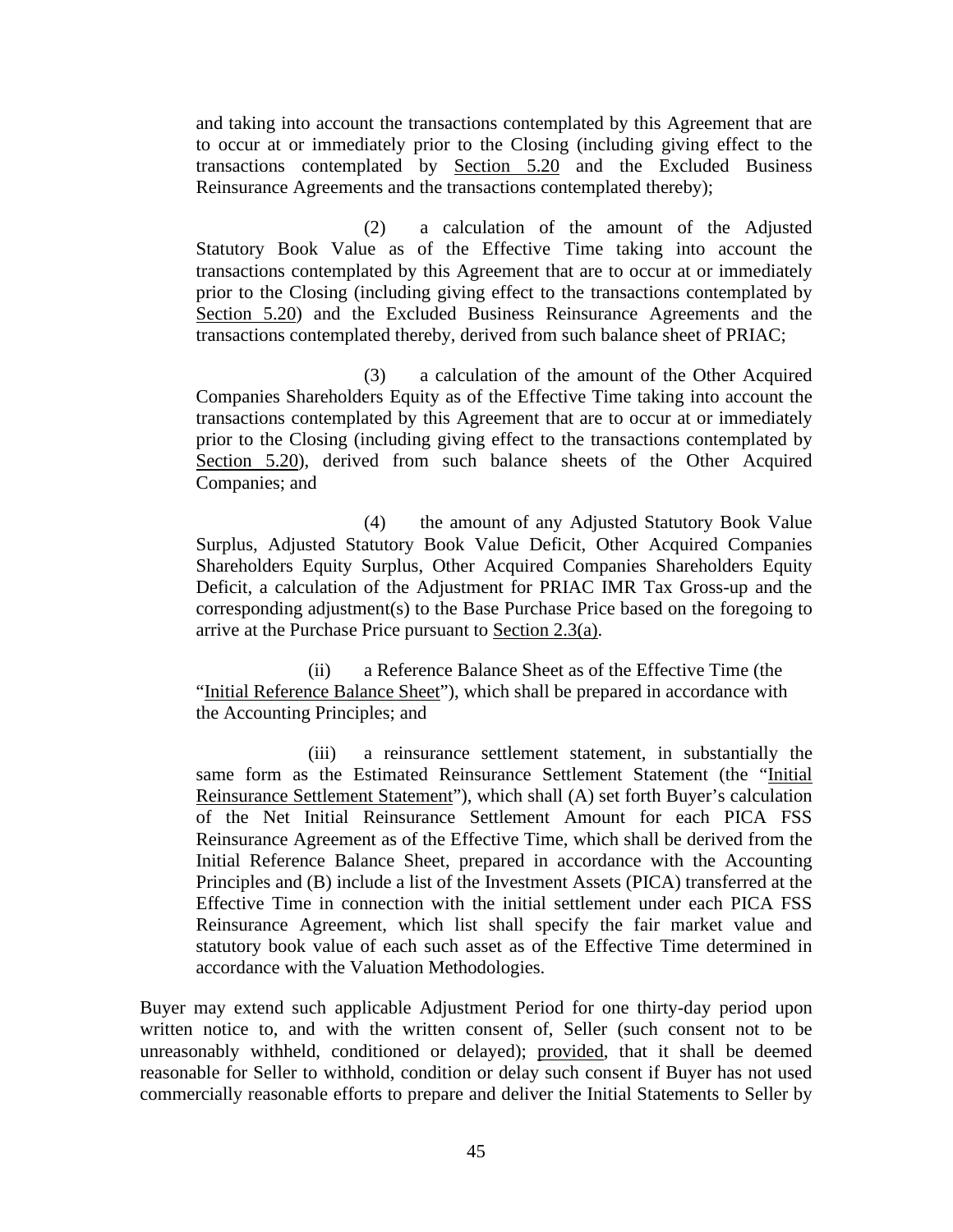the end of such initial Adjustment Period. The Initial Statements will be accompanied by reasonable information and detail to support the calculation of the amounts set forth thereon. In connection with Buyer's preparation of the Initial Statements, to the extent Buyer does not have all relevant information in its possession required to prepare the Initial Statements, Buyer and its Representatives will be permitted to review Seller's and its Affiliates' working papers and any working papers of Seller's and its Affiliates' independent accountants and auditors, in each case, relating to the preparation of the Estimated Statements, and Seller shall, and shall cause its Affiliates' to, make reasonably available, and shall request, or cause its Affiliates to request, that its independent accountants and auditors make reasonably available, such working papers in connection with Buyer's preparation of the Initial Statements, and Seller shall make reasonably available the individuals then in its employ or the employ of its Affiliates, if any, responsible for and knowledgeable about the information used in, and the preparation of, the Estimated Statements in order to respond to the reasonable inquiries of Buyer; provided, however, that the independent accountants or auditors of Seller and its Affiliates will not be obligated to make any work papers available to Buyer except in accordance with such accountants' or auditors' normal disclosure procedures and then only after Buyer has signed a customary agreement relating to such access to work papers in form and substance reasonably acceptable to such independent accountants or auditors.

(c) During the ninety (90)-day period immediately following Seller's receipt of the Initial Statements (the "Review Period"), Buyer shall cooperate fully with Seller and its Representatives in their review of the Initial Statements, shall provide, or cause the Acquired Companies to provide, to Seller and its Representatives reasonable access to all books, records and working papers of the Acquired Companies relevant to the Initial Statements, shall request, or cause the Acquired Companies to request, that such Acquired Company's independent accountants and auditors provide to Seller and its Representatives reasonable access to all their working papers relevant to the Initial Statements, and shall make, or cause the Acquired Companies to make, reasonably available the individuals then in its or their employ or the employ of their Affiliates, if any, responsible for and knowledgeable about the information used in, and the preparation of, the Initial Statements in order to respond to the reasonable inquires of Seller; provided that the independent accountants or auditors of Buyer shall not be obligated to make any working papers available to Seller except in accordance with such accountants' or auditors' normal disclosure procedures and then only after Seller has signed a customary agreement relating to such access to working papers in form and substance reasonably acceptable to such auditors.

### **Section 2.7 Reconciliation of Estimated Closing Statement; Adjustment**.

(a) Seller shall notify Buyer in writing (the "Notice of Disagreement") prior to the expiration of the Review Period if Seller disagrees with any Initial Statement. The Notice of Disagreement shall set forth in reasonable detail (i) the basis for such dispute, (ii) the amounts involved and (iii) Seller's determination of such disputed amounts. If no Notice of Disagreement is received by Buyer prior to the expiration of the Review Period, then the Initial Statements shall be deemed to have been accepted by Seller and shall become final and binding upon the parties hereto in accordance with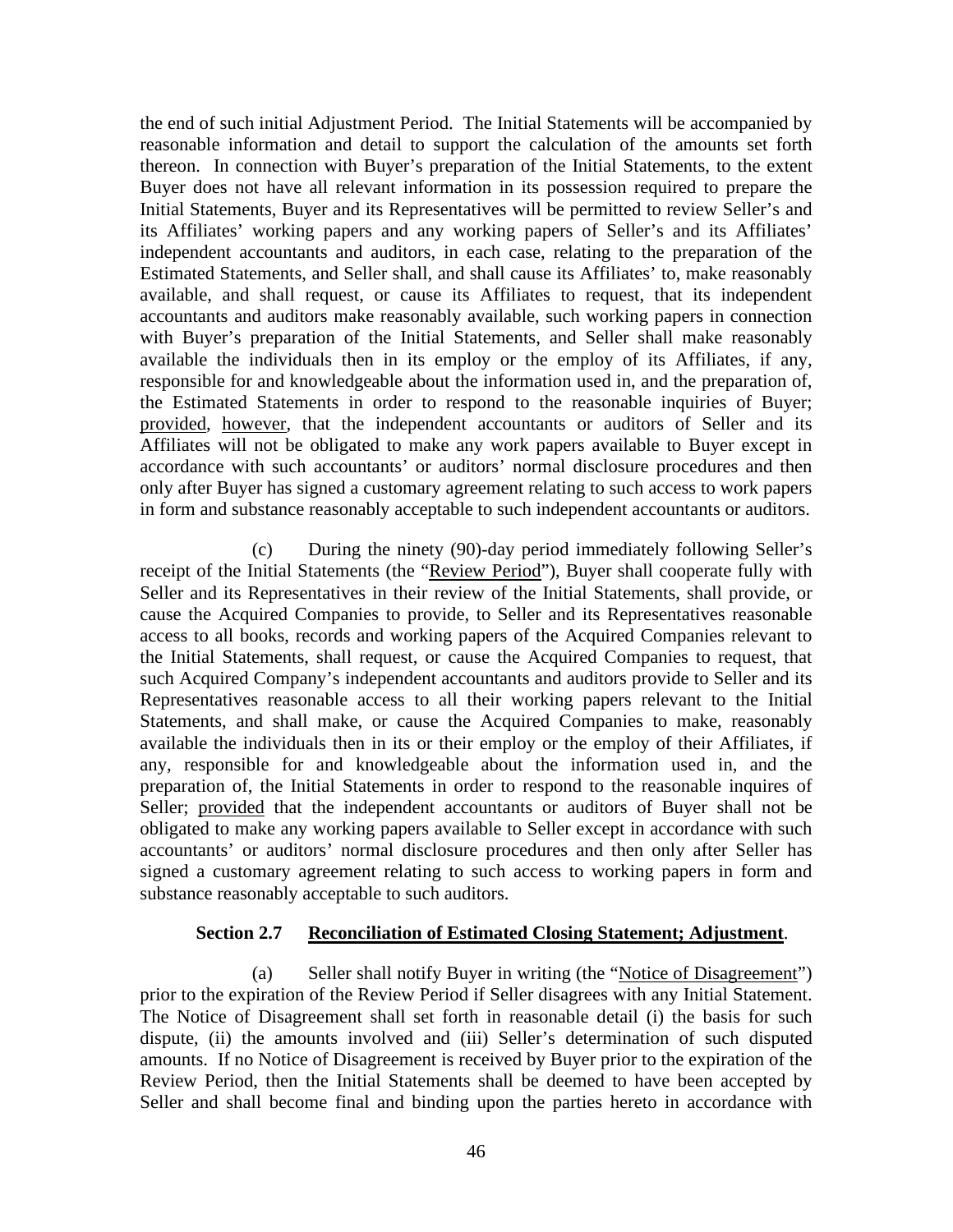Section 2.7(e). Matters included in the calculations in the Initial Statements to which Seller does not object in a Notice of Disagreement shall be deemed accepted by Seller (except to the extent that such matters relate to matters that are disputed in a Notice of Disagreement), and shall not be subject to further dispute or review. Matters as to which Seller may submit a Notice of Disagreement in respect of the Initial Statements shall be limited to (i) whether the balance sheets within the Initial Closing Statement and the Initial Reference Balance Sheet were prepared in accordance with the Accounting Principles, (ii) whether the Initial Reinsurance Settlement Statement was prepared in accordance with the Accounting Principles, (iii) whether the Transferred Investment Assets were comprised of Authorized Investments and selected and valued in accordance with the Valuation Methodologies, (iv) whether the Adjustment for PRIAC IMR Tax Gross-up was calculated in accordance with the definition thereof and (v) whether Buyer committed any arithmetic error in the line items or calculations set forth therein, as applicable (clauses (i) through (v) being the "Permitted Factors").

(b) During the twenty (20) Business Days immediately following the delivery of a Notice of Disagreement (the "Consultation Period"), Seller and Buyer shall seek in good faith to resolve any differences that they may have with respect to the matters specified in the Notice of Disagreement. If, during the Consultation Period, Seller and Buyer mutually agree upon any matters set forth in the Notice of Disagreement, they shall signify such agreement in a writing signed by both such parties.

(c) If, at the end of the Consultation Period, Seller and Buyer have been unable to resolve one or more differences with respect to the matters specified in the Notice of Disagreement, Seller and Buyer shall submit such matters that remain in dispute with respect to the Notice of Disagreement to the Independent Accounting Firm (each a "Disputed Item"). At the time of the submission of the Disputed Items to the Independent Accounting Firm, each of Seller and Buyer shall submit to the Independent Accounting Firm a written statement setting forth in reasonable detail their respective positions with respect to the Disputed Items. Seller and Buyer shall also have the opportunity to submit a written response to the other party's written statement to the Independent Accounting Firm, no later than twenty (20) days following the date of receipt of such other party's initial written statement. The failure of either such party to timely deliver its initial written statement or response to such other party's initial written statement shall constitute a waiver of such party's right to submit the same, unless the Independent Accounting Firm determines otherwise. During the review by the Independent Accounting Firm, each of Buyer and Seller and their respective accountants will make available to the Independent Accounting Firm individuals, information, books and records and work papers, as may be reasonably requested by the Independent Accounting Firm to fulfill its obligations under this Section 2.7(c) and Section 2.7(d); provided, however, that Seller's and Buyer's respective accountants shall not be obligated to make any work papers available to the Independent Accounting Firm or to the other party hereto except in accordance with such accountants' normal disclosure procedures and then only after such firm has signed a customary agreement relating to such access to work papers in form and substance reasonably acceptable to such accountants. In acting under this Agreement, the Independent Accounting Firm shall act as experts in accounting and not as arbitrators. All written communications to or from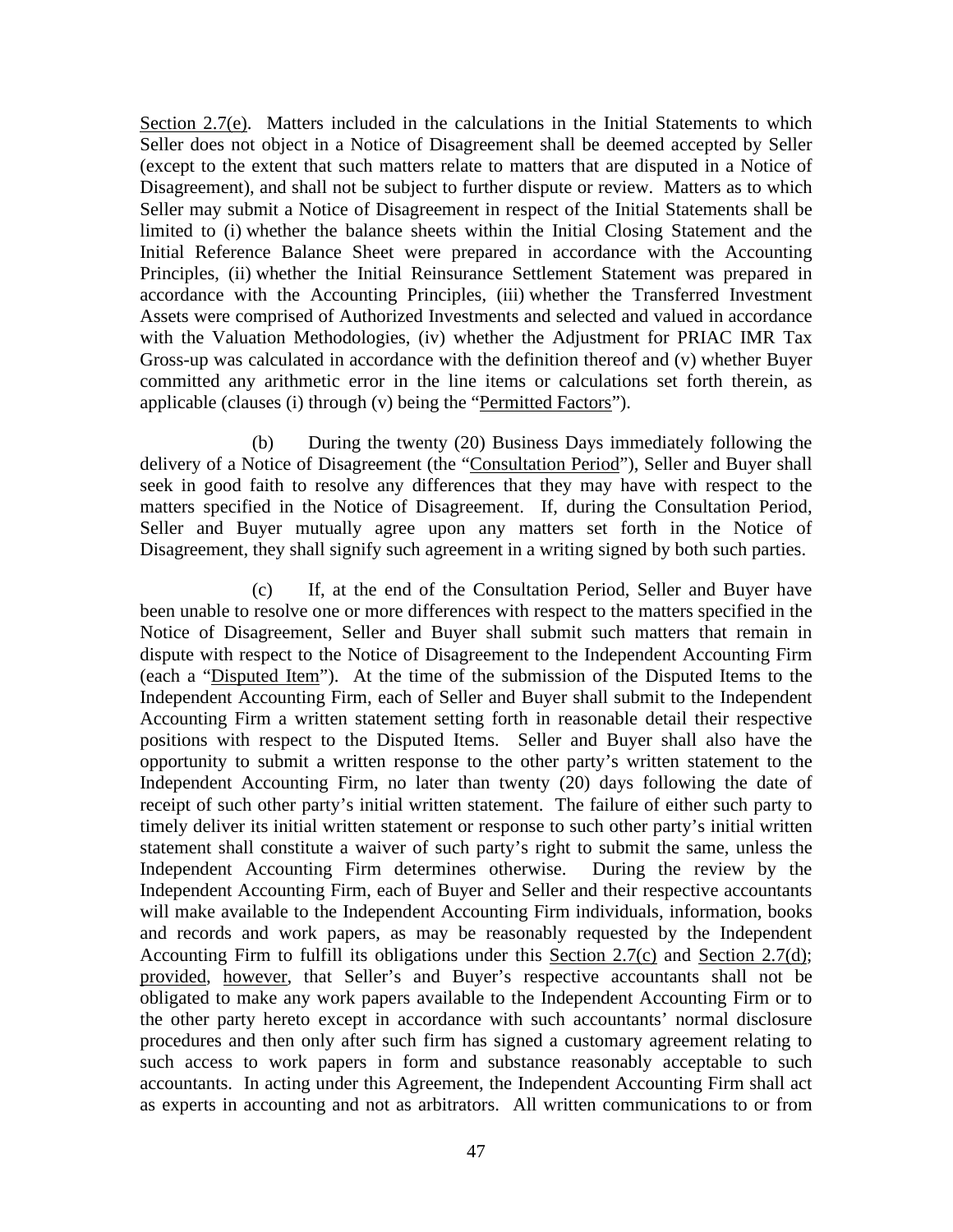the Independent Accounting Firm, on the one hand, and Seller or Buyer (or any of their respective Representatives), on the other hand, shall be delivered simultaneously to Seller and Buyer, as applicable. The parties hereto acknowledge and agree that (i) the review by and determinations of the Independent Accountant shall be limited to, and only to, the unresolved item or items specified in the Notice of Disagreement and (ii) the determinations by the Independent Accounting Firm shall be based solely on (A) such written statements submitted by Seller and Buyer and the information and documents (including work papers) provided to the Independent Accounting Firm which form the basis for Seller's and Buyer's respective positions and (B) the Permitted Factors, and not on the basis of an independent review.

(d) With respect to each Disputed Item, such determination, if not in accordance with the position of either Seller or Buyer, shall not be in excess of the higher, nor less than the lower, of the amounts advocated by Seller in the Notice of Disagreement or by Buyer in the applicable Initial Statements with respect to such disputed line item, nor shall any adjustment to any item in the Initial Statements be made unless such adjustment arises from a Permitted Factor. Seller and Buyer shall instruct the Independent Accounting Firm to (i) make a final determination only in respect of Disputed Items, the resulting Purchase Price, the resulting Net Initial Reinsurance Settlement Amount and the resulting value of the Transferred Investment Assets and (ii) deliver such determination to such parties within thirty (30) Business Days after such submission, which determination shall be binding on the parties hereto and shall not be subject to appeal (absent manifest or mathematical error); provided that the failure of the Independent Accounting Firm to deliver its written decision within such time period shall not constitute a defense or objection to the finality or enforcement of such determination. The closing statement, Reference Balance Sheet and reinsurance settlement statement that are final and binding on the parties hereto, as determined either through agreement of the parties hereto pursuant to Section 2.7(a) or 2.7(b) or through the action of the Independent Accounting Firm, pursuant to this Section 2.7(d), are referred to as the "Final Closing Statement", the "Final Reference Balance Sheet" and the "Final Reinsurance Settlement Statement," respectively, and collectively as the "Final" Statements". The cost of, and expenses associated with, the Independent Accounting Firm's review and determination shall be shared equally by Seller, on the one hand, and Buyer, on the other hand.

(e) Not later than five (5) Business Days after the Final Closing Statement is final and binding on the parties hereto, as determined either through agreement of the parties hereto pursuant to Section 2.7(a) or  $2.7(b)$  or through the action of the Independent Accounting Firm, pursuant to Section 2.7(d):

(i) if the Purchase Price as finally determined exceeds the Closing Consideration, Buyer shall pay to Seller or its designee, by wire transfer of immediately available funds, an amount equal to such difference together with interest thereon from the Closing Date to the date of payment at the Interest Rate; or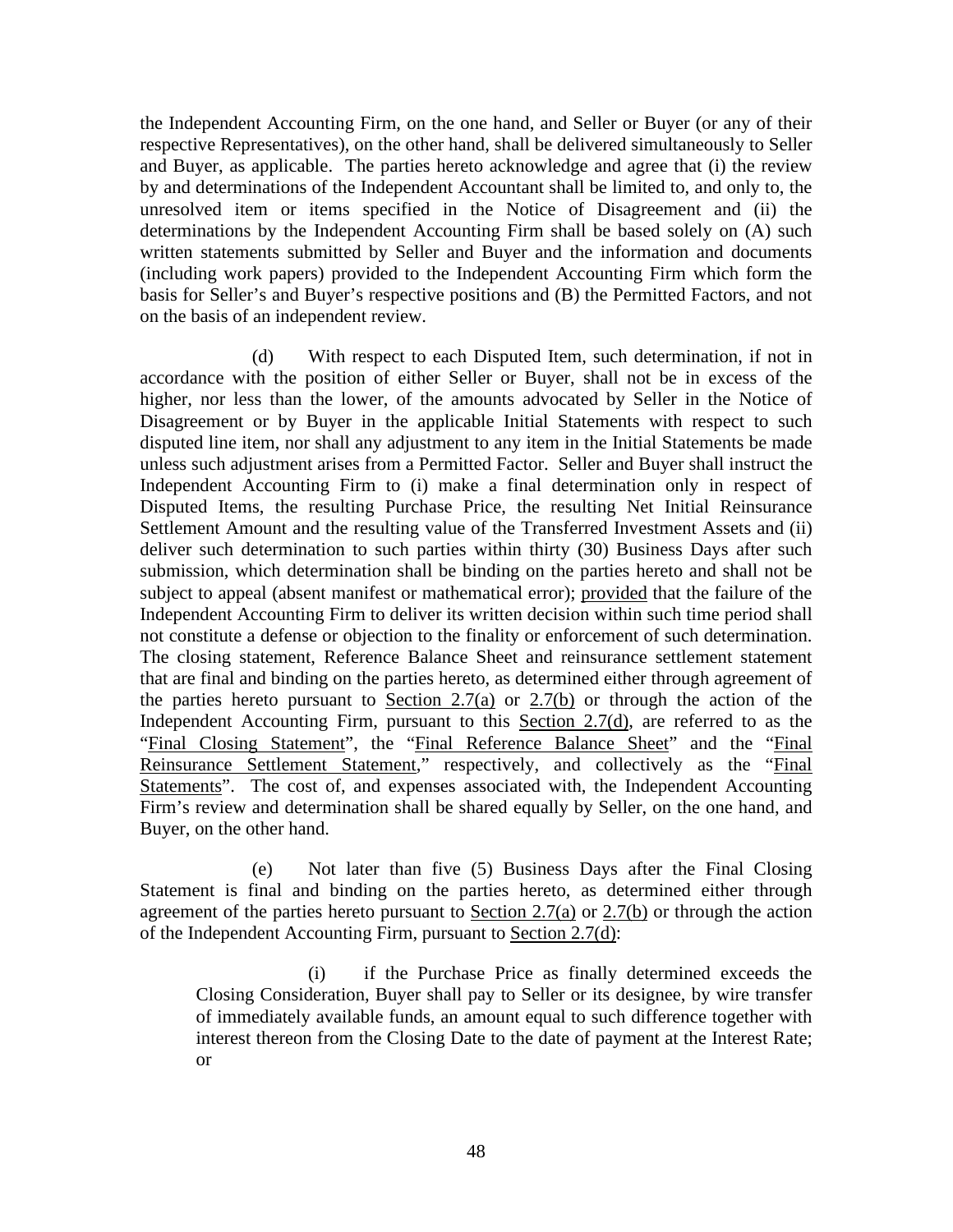(ii) if the Purchase Price as finally determined is less than the Closing Consideration, Seller shall, or shall cause its designee to, pay to Buyer, by wire transfer of immediately available funds, an amount equal to the absolute value of such difference together with interest thereon from the Closing Date to the date of payment at the Interest Rate.

(f) Not later than five (5) Business Days after the Final Reference Balance Sheet and Final Reinsurance Settlement Statement are final and binding on the parties hereto, as determined either through agreement of the parties hereto pursuant to Section  $2.7(a)$  or  $2.7(b)$  or through the action of the Independent Accounting Firm, pursuant to Section 2.7(d):

(i) if the Net Initial Reinsurance Settlement Amount for the applicable PICA FSS Reinsurance Agreement as finally determined exceeds the aggregate fair market value of the applicable Transferred Investment Assets as of the Effective Time as finally determined, Seller shall transfer to the applicable PICA FSS Trust Account, by wire transfer of immediately available funds, an amount equal to such difference together with interest thereon from the Closing Date to the date of payment at the Interest Rate; or

(ii) if the Net Initial Reinsurance Settlement Amount for the applicable PICA FSS Reinsurance Agreement as finally determined is less than the aggregate fair market value of the applicable Transferred Investment Assets as of the Effective Time as finally determined, Buyer shall pay to Seller, by wire transfer of immediately available funds (which may be paid out of the applicable PICA FSS Trust Account), an amount equal to the absolute value of such difference together with interest thereon from the Closing Date to the date of payment at the Interest Rate.

(g) Notwithstanding anything to the contrary contained herein, any payments under this Section 2.7 shall be treated as adjustments to the Purchase Price or to the Ceding Commission, as applicable, for any Tax purposes, except as otherwise required by applicable Law.

**Section 2.8 Tax Withholding**. Notwithstanding any provision herein to the contrary, Buyer shall not be entitled to deduct or withhold from the Purchase Price any amount, except as required by applicable Law.

#### **ARTICLE III**

#### **REPRESENTATIONS AND WARRANTIES OF SELLER**

Except as set forth in the Seller Disclosure Letter, Seller hereby represents and warrants to Buyer as follows as of the date hereof and as of the Closing Date (except for such representations and warranties which address matters only as of a specific date, which representations and warranties shall be made only as of such specific date):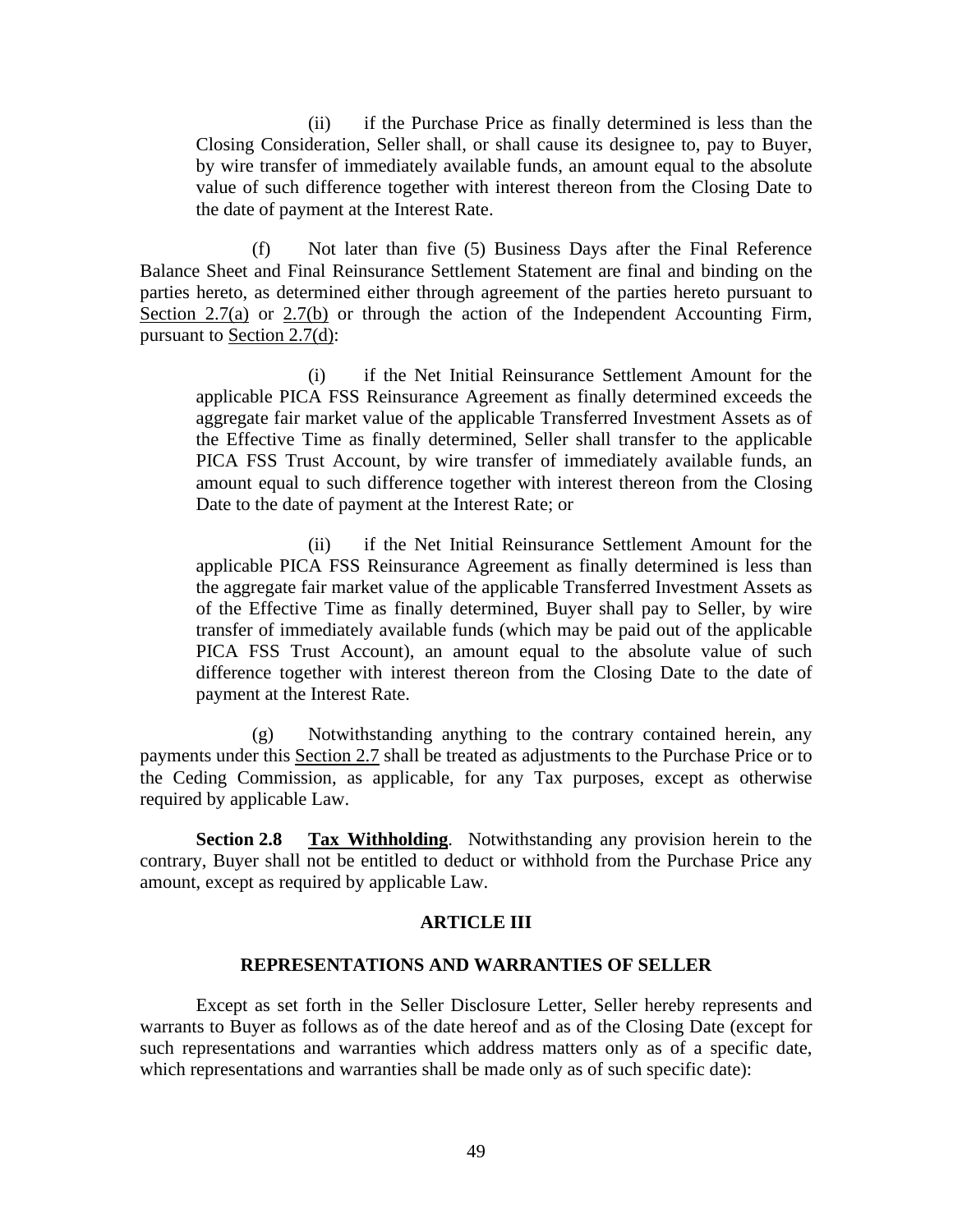**Section 3.1 Due Organization and Good Standing.** Each of Seller, each Asset Seller and each of the Acquired Companies (i) is a corporation or other legal entity duly incorporated or organized, validly existing and in good standing under the Laws of its jurisdiction of incorporation or organization, (ii) is duly qualified as a foreign corporation or other organization to do business and is in good standing in each jurisdiction where the character of its owned, operated or leased properties or the nature of its activities makes such qualification necessary and (iii) has the requisite corporate power and authority to operate its business as now conducted, except, in the case of the foregoing clauses (ii) and (iii), where the failures to be so qualified or have such power and authority would not reasonably be expected to have, individually or in the aggregate, a Material Adverse Effect or, individually or in the aggregate, materially impair the ability of Seller or any Seller Party, as the case may be, to execute or perform its material obligations under this Agreement or the Ancillary Agreements, including consummation of the transactions contemplated hereby and thereby.

# **Section 3.2 Authorization of Transaction**.

(a) Each of Seller, each Acquired Company and each Seller Party has all requisite corporate or other organizational power and authority to execute, deliver and perform its obligations under this Agreement and the Ancillary Agreements to which it is or will be a party, and to consummate the transactions contemplated hereby and thereby. The execution, delivery and performance by Seller, each Acquired Company and each Seller Party of this Agreement and the Ancillary Agreements to which it is or will be a party, and the consummation by such parties of the transactions contemplated hereby and thereby have been and, in the case of the Ancillary Agreements, will be at Closing, duly and validly authorized by all necessary corporate or other organizational action on the part of Seller, the Acquired Companies and the Seller Parties and no other corporate or other organizational proceedings on the part of Seller, any Acquired Company or any Seller Party are or, in the case of the Ancillary Agreements, will be, necessary to authorize the execution, delivery and performance by Seller, any Acquired Company or any Seller Party of this Agreement or the Ancillary Agreements to which it is or will be a party, or to consummate the transactions contemplated hereby or thereby.

(b) This Agreement has been, and upon execution and delivery of the Ancillary Agreements to which Seller, each Acquired Company and each Seller Party is or will be a party, such Ancillary Agreements will be, duly executed and delivered by Seller, each Acquired Company and each Seller Party that is a party thereto, and this Agreement constitutes, and upon execution and delivery of the Ancillary Agreements to which Seller, each Acquired Company and each Seller Party is or will be a party, such Ancillary Agreements will constitute (assuming due authorization, execution and delivery by each party other than Seller, the Acquired Companies and each Seller Party to such Ancillary Agreement), the legal, valid and binding obligation of Seller, each Acquired Company and each Seller Party, in each case enforceable against each party thereto in accordance with its terms (except as may be limited by bankruptcy, insolvency, fraudulent transfer, moratorium, reorganization, preference or similar Laws of general applicability relating to or affecting the rights of creditors of insurance companies or of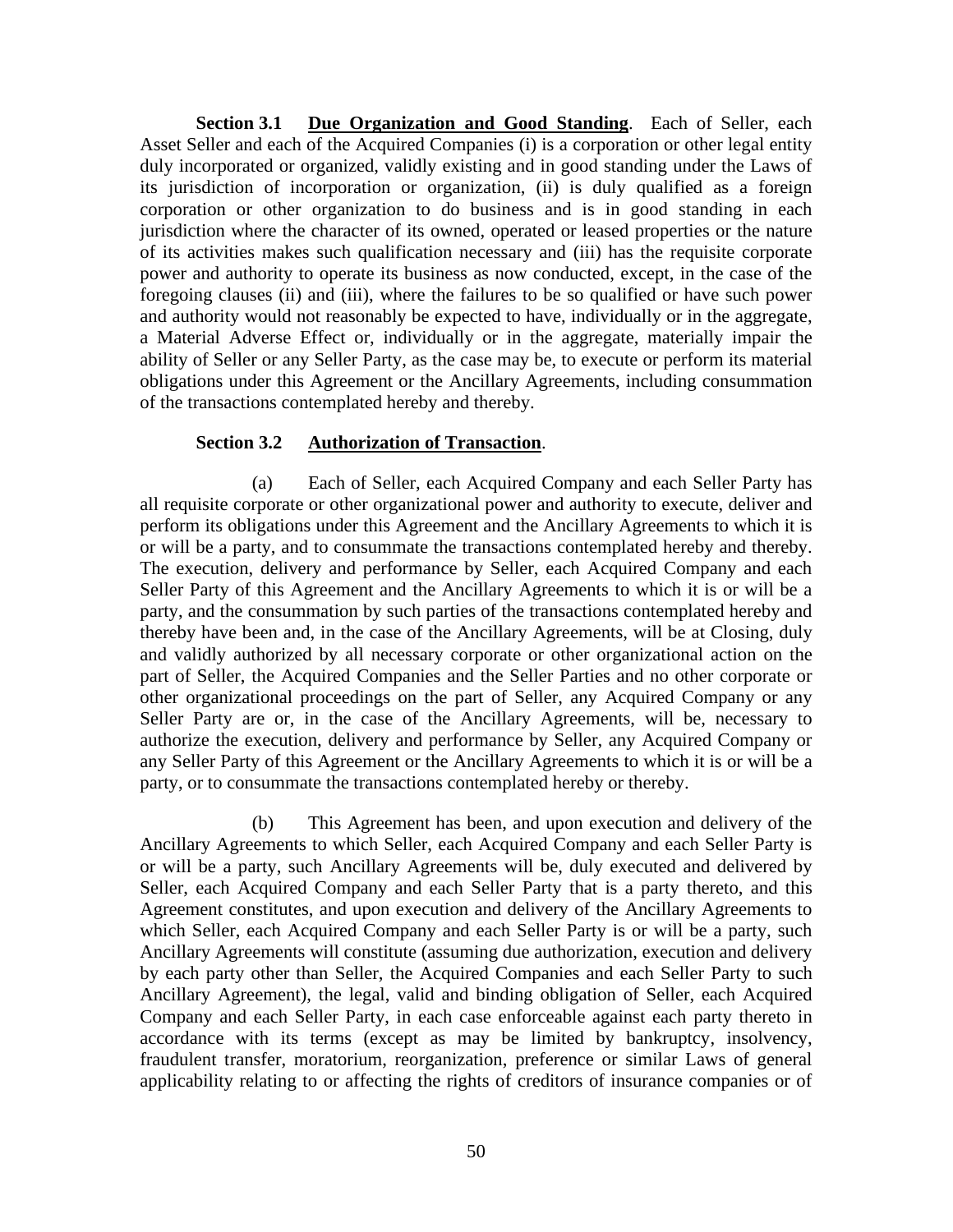creditors generally and subject to general principles of equity (regardless of whether enforcement is sought in equity or at law) (the "Bankruptcy and Equity Exceptions")).

# **Section 3.3 Capital Structure of the Acquired Companies; Ownership and Transfer of the Shares; Ownership of Purchased Assets**.

(a) Section 3.3(a) of the Seller Disclosure Letter sets forth (i) the authorized Stock of each of the Acquired Companies and (ii) the number of shares of each class or series of Stock of each of the Acquired Companies that are issued and outstanding, together with the registered holder thereof, which collectively constitute the Shares and the Mullin TBG Stock. Except as set forth in Section 3.3(a) of the Seller Disclosure Letter, there are no shares of Stock of the Acquired Companies issued and outstanding. All the outstanding shares of Stock of the Acquired Companies have been duly authorized and validly issued, are fully paid and nonassessable, are not subject to, and were not issued in violation of, any preemptive or subscription rights. Other than this Agreement, there are no options, calls, warrants or convertible or exchangeable securities, or conversion, preemptive, subscription or other rights, or agreements, arrangements or commitments, in any such case, obligating or which may obligate the Acquired Companies to issue, sell, purchase, return or redeem any of its Stock or securities convertible into or exchangeable for any of its Stock, and there are no shares of Stock of the Acquired Companies reserved for issuance for any purpose. There are no capital appreciation rights, phantom stock plans, securities with participation rights or features, or similar obligations and commitments of the Acquired Companies.

(b) (i) PICA owns and holds good and valid title to all of the PRIAC Shares, (ii) (A) as of the date hereof, PRH LLC owns and holds good and valid title to all of the MC Insurance Agency Shares and TBG Insurance Services Shares, and (B) as of the Closing Date, after giving effect to the Reorganization, PRH LLC will own and hold good and valid title to all of the TBG Insurance Services Shares and TBG Insurance Services will own and hold good and valid title to all of the MC Insurance Agency Shares, (iii) PRFS Holdings owns and holds good and valid title to all of the GPSI Shares (iv) PIBH Holdco owns and hold good and valid title to all of the PB&T Shares and (v) each of TBG Insurance Services and MC Insurance Agency own and hold good and valid title to fifty percent (50%) of the Mullin TBG Stock, in each case, free and clear of all Encumbrances (other than any Permitted Encumbrance described in clause (g) of the definition of "Permitted Encumbrance").

(c) Except for this Agreement, there are no voting trusts, stockholder agreements, proxies or other rights or agreements in effect with respect to the voting, transfer or dividend rights of the Stock of the Acquired Companies.

(d) Except as set forth in Section 3.3(d) of the Seller Disclosure Letter, the Acquired Companies have no Subsidiaries. As of the Closing Date, after giving effect to the Reorganization, PRIAC will have no Subsidiaries. Except as set forth in Section 3.3(d) of the Seller Disclosure Letter, and except for Investment Assets acquired in the ordinary course of business and that in the aggregate equal less than 10% of the total issued and outstanding voting securities of any Person, none of the Acquired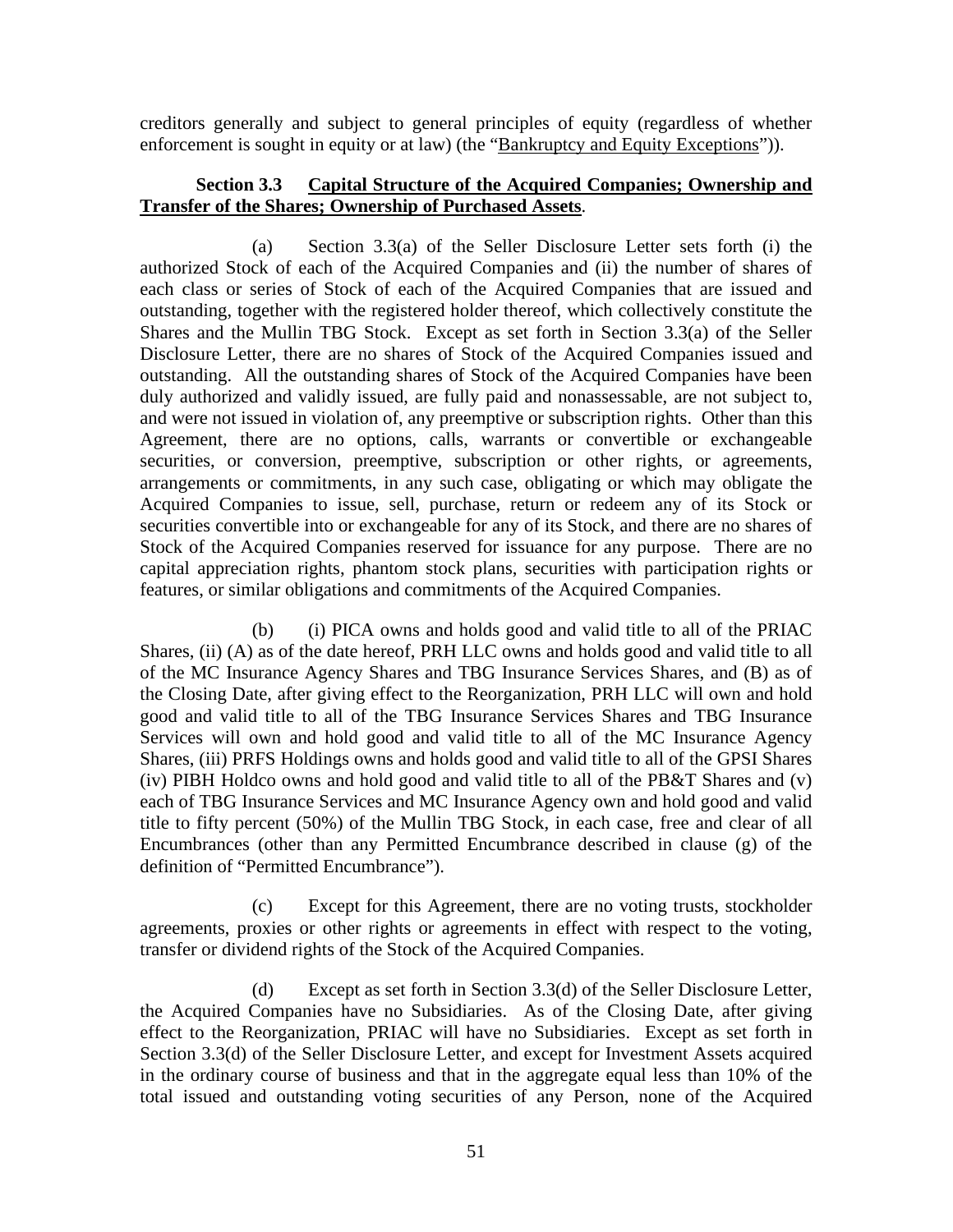Companies own, directly or indirectly, any shares of Stock of (including any securities exercisable or exchangeable for or convertible into shares of Stock of) any other Person or are a member of or participant in any partnership, joint venture or any other entity.

(e) The Asset Sellers hold good and valid title to or have valid leases, licenses or rights to use the tangible Purchased Assets, in each case, free and clear of any Encumbrances, except for Permitted Encumbrances. The Acquired Companies hold good and valid title to or have valid leases, licenses or rights to use, all of their material assets, in each case, free and clear of any Encumbrances, except for Permitted Encumbrances.

(f) Except (i) as set forth in Section 3.3(f) of the Seller Disclosure Letter and (ii) for Excluded ServCo Provided Services (as defined in the Transitional Services Agreement), as of immediately following the Closing, the assets, properties and rights provided to Buyer or the Acquired Companies pursuant to this Agreement and the Ancillary Agreements (and the assets used to provide any services pursuant to such Ancillary Agreements to the extent available thereunder) will comprise all of the assets, properties and rights that are necessary to permit Buyer to conduct the FSS Business immediately following the Closing, after giving effect to the transactions contemplated by this Agreement and the Ancillary Agreements that are to occur at or immediately following the Closing, in substantially the same manner as the FSS Business is being conducted by Seller and the Asset Sellers as of the date hereof. Each of the Asset Sellers is controlled by Seller. Seller and its Affiliates conduct the FSS Business only through the Acquired Companies and the Asset Sellers.

**Section 3.4 Governmental Approvals**. No filing or registration with, notification to, or waiver, authorization, consent, license or approval of, any Governmental Entity is required to be obtained or made by Seller, an Acquired Company or a Seller Party in connection with the execution, delivery and performance of this Agreement or the Ancillary Agreements or the consummation of the transactions contemplated hereby and thereby (collectively, the "Seller Governmental Approvals"), except for (a) the Seller Governmental Approvals set forth in Section 3.4 of the Seller Disclosure Letter, (b) the Seller Governmental Approvals under applicable United States competition and antitrust Laws, including the HSR Act and (c) such other Seller Governmental Approvals from Governmental Entities which the failure to be made or obtained by Seller, an Acquired Company or a Seller Party (as applicable) would not reasonably be expected to, individually or in the aggregate, be material to the FSS business or materially impair the ability of Seller or any Seller Party, as the case may be, to execute or perform its material obligations under this Agreement or the Ancillary Agreements, including consummation of the transactions contemplated hereby and thereby.

# **Section 3.5 Financial Statements; Reserves**.

(a) Seller has made available to Buyer true and complete copies of the following financial statements (collectively, and including the Subsequent Financial Statements, the "Financial Statements"): (i) the annual statutory statement of each of PRIAC and PICA as of and for the annual periods ended December 31, 2019 and 2020, in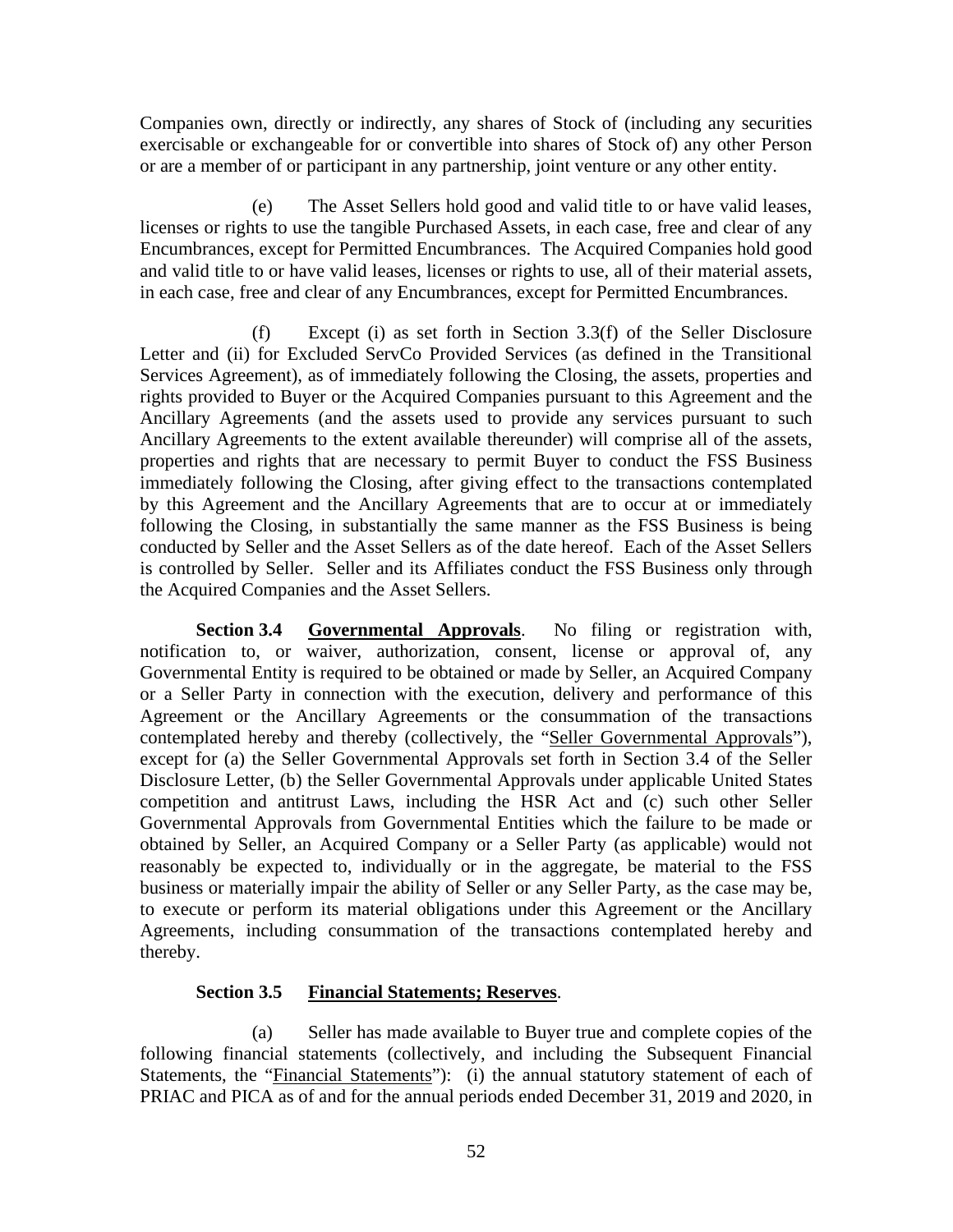each case, as filed with the insurance Governmental Entity of the State of Connecticut with respect to PRIAC, and with the insurance Governmental Entity of the State of New Jersey with respect to PICA, (ii) the quarterly statutory statement of each of PRIAC and PICA as of and for the quarterly period ended March 31, 2021, as filed with the insurance Governmental Entity of the State of Connecticut with respect to PRIAC, and with the insurance Governmental Entity of the State of New Jersey with respect to PICA, (iii) the audited financial statements of PB&T, as of and for the annual periods ended December 31, 2019 and 2020 and (iv) the unaudited trial balances of each Acquired Company other than PRIAC and PB&T, as of and for the annual periods ended December 31, 2019 and 2020. The Financial Statements of each of PRIAC and PICA have been prepared in accordance with SAP applied consistently throughout the periods involved, and present fairly, in all material respects, the statutory financial position and results of operations of PRIAC and PICA, respectively, as of their respective dates and for the periods covered thereby, and the Financial Statements of each Acquired Company other than PRIAC have been prepared in accordance with GAAP applied consistently throughout the periods involved, and present fairly, in all material respects, the financial position, results of operations and cash flows of such Acquired Company as of their respective dates and for the periods covered thereby.

(b) The Pro Forma Closing Statement sets forth an unaudited pro forma balance sheet for each Acquired Company as of March 31, 2021, each of which (i) was derived from the applicable books and records of the applicable Acquired Company and prepared in accordance with the Accounting Principles, (ii) takes into account certain adjustments in accordance with the Accounting Principles made to reflect the transactions contemplated by this Agreement that are to occur at or immediately prior to the Closing (including giving effect to the transactions contemplated by Section 5.20 and the Excluded Business Reinsurance Agreements and the transactions contemplated thereby) and (iii) presents fairly, in all material respects, the financial position of the applicable Acquired Company (subject to customary and recurring year-end adjustments, which are not material individually or in the aggregate, and the absence of notes) as so adjusted as of the date thereof.

(c) Section 3.5(c) of the Seller Disclosure Letter sets forth a Reference Balance Sheet as of March 31, 2021, prepared in accordance with the Accounting Principles (the "Pro Forma Reference Balance Sheet"). The Pro Forma Reference Balance Sheet has been derived from the Financial Statements of PICA for the period ended March 31, 2021, and has been prepared by Seller in good faith using methodologies, estimates and adjustments to give effect to assumptions that provide a reasonable basis for presenting the financial position, direct profits and direct losses of the FSS Business with respect to the Covered Insurance Policies of PICA, specifically including any Liabilities that would constitute "Reinsured Risks" under the PICA FSS Reinsurance Agreement (the "Reinsured Business") in accordance with SAP, consistently applied.

(d) Seller has made available to Buyer a true and complete copy of the unaudited income statement for Seller's "Full Service Retirement" segment as reported in internal management reporting for the year ended December 31, 2020 (the "Segment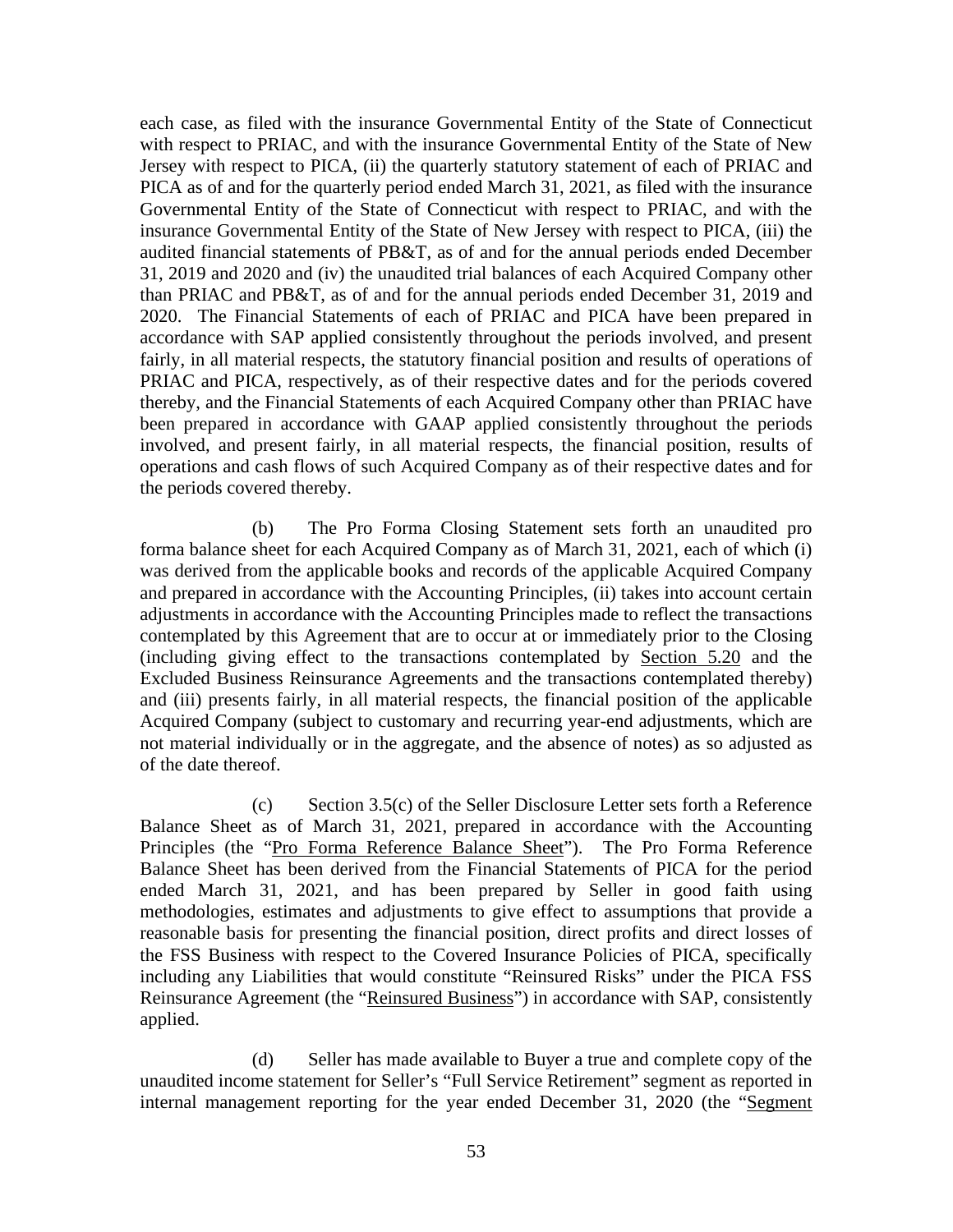Income Statement"). The Segment Income Statement has been prepared, in all material respects, in accordance with Seller's non-GAAP measure of results, Adjusted Operating Income, as defined in its publicly available consolidated financial statements, and fairly presents, in all material respects, the results of operation of Seller's "Full Service Retirement" segment for the period indicated therein.

(e) Each Acquired Company and, with respect to the FSS Business, Seller and its applicable Affiliates, maintains systems of internal accounting controls sufficient to provide reasonable assurance (i) that transactions are executed with management's general or specific authorization, (ii) that transactions are recorded as necessary to permit preparation of its financial statements in conformity in all material respects with SAP or GAAP, as applicable, and to maintain accountability for its assets and (iii) that access to its assets is permitted only in accordance with management's general or specific authorization.

(f) Except (i) for Liabilities and obligations specifically disclosed or adequately reserved against in the Financial Statements as of March 31, 2021 or in the Pro Forma Reference Balance Sheet, (ii) for Liabilities and obligations that (A) were incurred in the ordinary course of business consistent with past practice since March 31, 2021 (none of which is a Liability for breach of contract, breach of warranty, tort, infringement, violation of Law, or that relates to any Action), and (B) would not reasonably be expected to have, individually or in the aggregate, a Material Adverse Effect, (iii) as set forth in Section 3.5(f) of the Seller Disclosure Letter, (iv) for Liabilities and obligations not required to be disclosed on either a balance sheet (or the notes thereto) for PRIAC and its Subsidiaries prepared in accordance with applicable SAP, or on a balance sheet (or the notes thereto) of any other Acquired Company prepared in accordance with GAAP, or in a balance sheet (or the notes thereto) for the Reinsured Business, prepared in accordance with the Accounting Principles, or (v) for Liabilities and obligations incurred in connection with the transactions contemplated hereby, there are no Liabilities or obligations of the Acquired Companies or the Reinsured Business.

(g) The statutory policy reserves required by SAP to be held by PICA and PRIAC in respect of their respective Covered Insurance Policies as set forth in the Financial Statements and, with respect to PICA, in the Pro Forma Reference Balance Sheet, as of the respective dates thereof (i) were determined in all material respects in accordance with generally accepted actuarial standards consistently applied and developed by PICA and PRIAC, respectively, applying consistent practices, assumptions and methodologies used as of their respective dates (except as otherwise noted in the Pro Forma Reference Balance Sheet or the Accounting Principles) and (ii) satisfied, in all material respects, the requirements of SAP, other applicable Law, and, in the aggregate, the terms of the Covered Insurance Policies, as of the respective dates of the applicable Financial Statements and the Pro Forma Reference Balance Sheet.

(h) The files provided by Seller to Buyer on July 15, 2021 (collectively, the "Seriatim File" contain a true, correct and complete list of all Covered Insurance Policies of PICA as of March 31, 2021, and the Updated Seriatim File when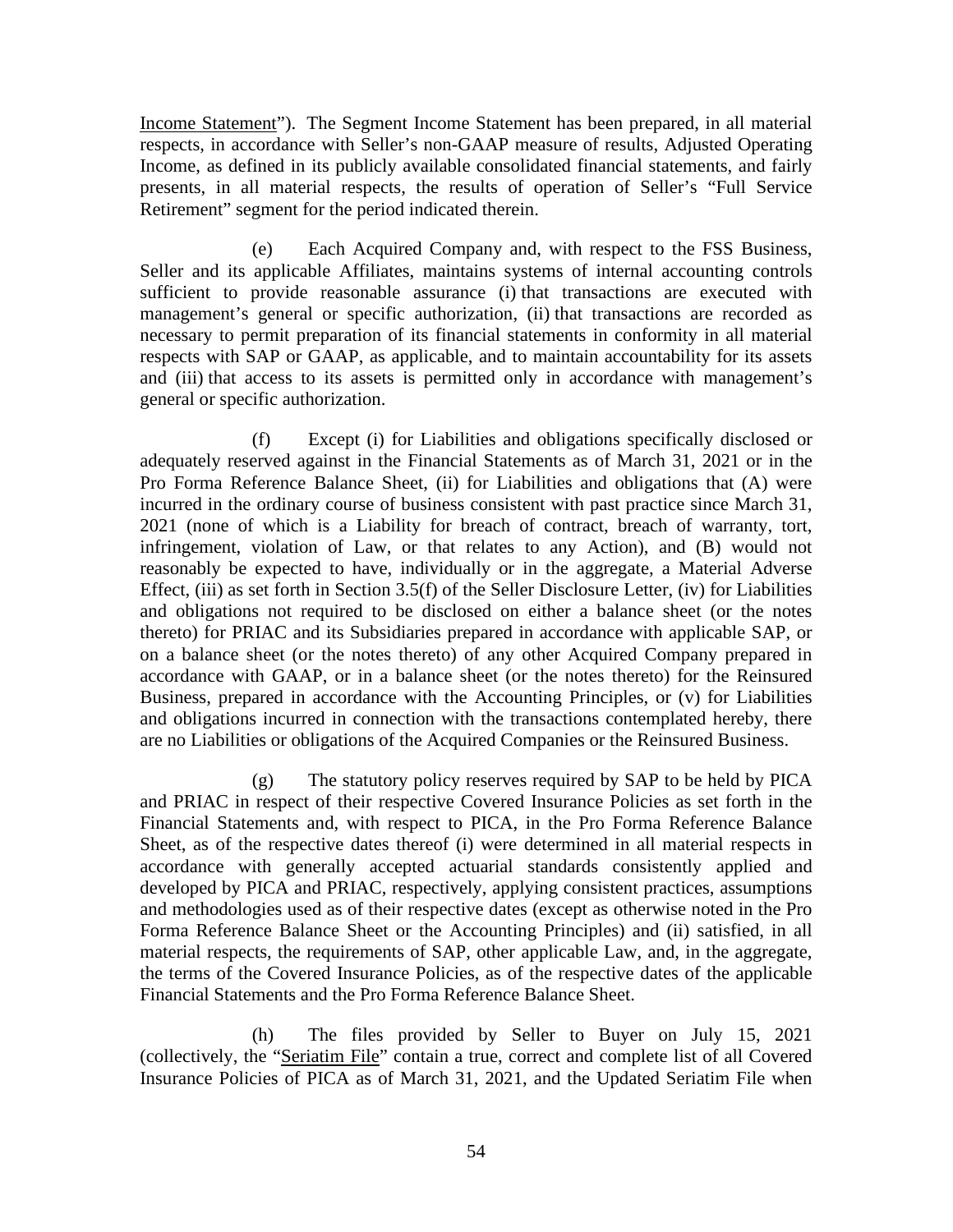delivered pursuant to Section 2.4(b)(viii) will contain a true, correct and complete list of all Covered Insurance Policies of PICA as of the Effective Time.

**Section 3.6 No Conflict or Violation**. Assuming all Governmental Approvals described in Section 3.4 or Section 4.3 or listed in Section 3.4 of the Seller Disclosure Letter or Section 4.3 of the Buyer Disclosure Letter have been obtained or made (and any applicable waiting period has expired or terminated), the execution, delivery and performance by Seller, any Acquired Company and any Seller Party of, and the consummation by Seller, any Acquired Company and any Seller Party of the transactions contemplated by, this Agreement and the Ancillary Agreements to which Seller, any Acquired Company or any Seller Party is or will be a party do not and will not (a) violate any Law to which Seller or any of its Affiliates is subject; (b) require a consent or approval under, conflict with, result in a violation or breach of, or constitute a default under, result in the acceleration of, or create in any party the right to terminate, any Contract to which Seller or any Affiliate of Seller is a party or by which its properties or assets are otherwise bound; or (c) violate the constituent organizational documents of Seller or any Affiliate of Seller, except with respect to the foregoing clauses (a) and (b), as would not reasonably be expected to, individually or in the aggregate, be material to the FSS Business or materially impair the ability of Seller or any Seller Party, as the case may be, to execute or perform its material obligations under this Agreement or the Ancillary Agreements, including consummation of the transactions contemplated hereby and thereby.

**Section 3.7 Legal Proceedings**. None of Seller or any Seller Party is subject to any Order relating to the FSS Business and there are no Actions (other than claims under Covered Insurance Policies for benefits arising under the Covered Insurance Policies within applicable policy limits and not involving a claim of bad faith) pending or, to the Knowledge of Seller, threatened in writing against any of the Acquired Companies or, to the extent relating to the FSS Business or the Purchased Assets, Seller or the Asset Sellers, in each case except as would not reasonably be expected to have, individually or in the aggregate, be material to the FSS Business or materially impair the ability of Seller or any Seller Party, as the case may be, to execute or perform its material obligations under this Agreement or the Ancillary Agreements, including consummation of the transactions contemplated hereby and thereby. There are no Actions pending or, to the Knowledge of Seller, threatened in writing against Seller or any of its Affiliates that question that validity of, or seek injunctive relief with respect to, this Agreement or any Ancillary Agreement or the right of Seller, any Acquired Company or any Seller Party to enter into this Agreement or any Ancillary Agreement.

**Section 3.8 Absence of Certain Changes**. Except as otherwise contemplated hereby, since December 31, 2020 (a) through the date of this Agreement, the Acquired Companies (and, solely to the extent relating to the FSS Business, each of the Asset Sellers and PTC) have conducted the FSS Business in the ordinary course of business consistent with past practice, (b) there has not occurred any change, effect, event or development that has had, or would reasonably be expected to have, individually or in the aggregate, a Material Adverse Effect and (c) neither Seller nor any of its Affiliates has taken any action or failed to take any action that would have resulted in a breach of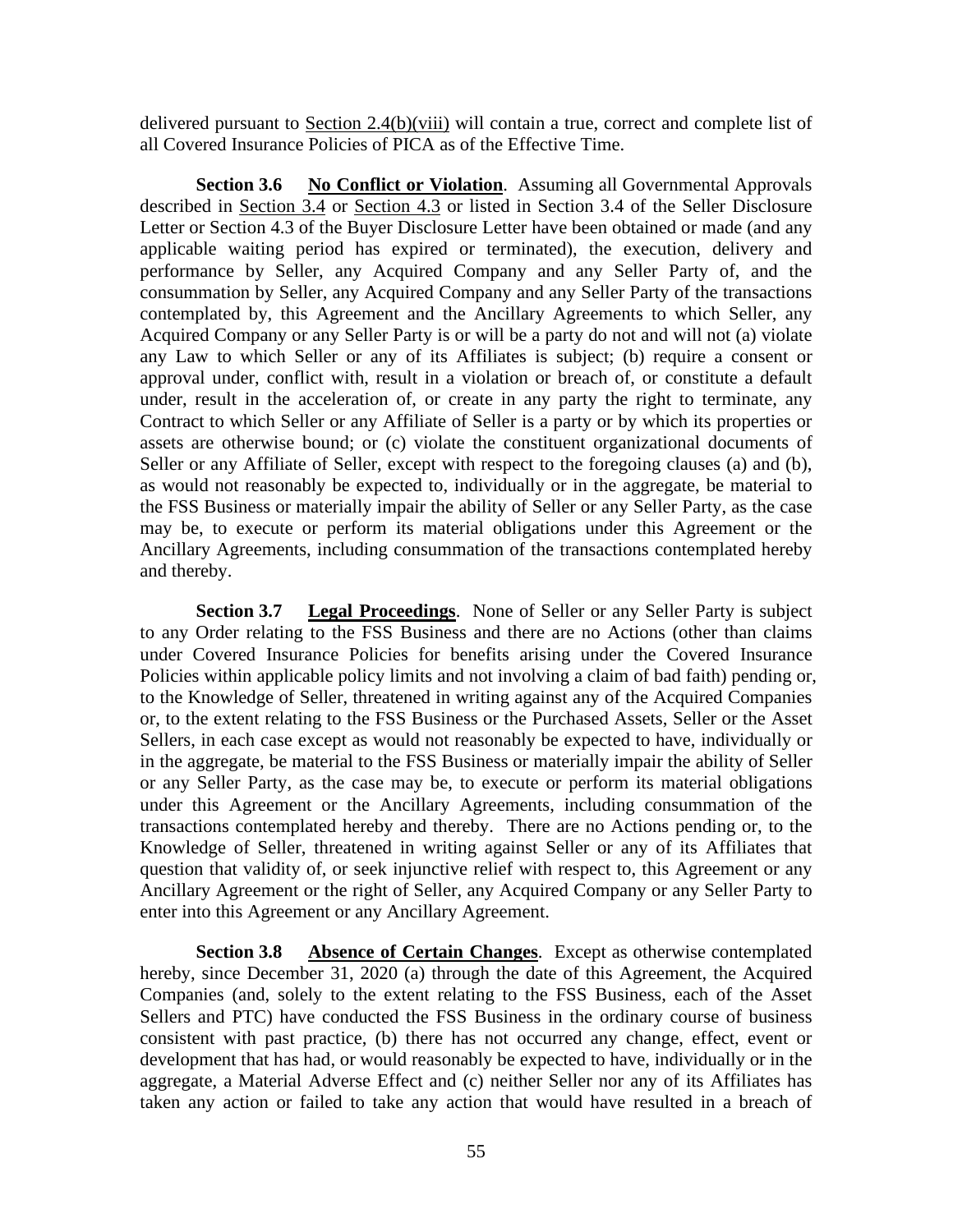Section 5.1(vii), (viii), (ix), (x), (xi), (xii) or (xiii) had Section 5.1 been in effect since December 31, 2020.

**Section 3.9 Labor**. (a) No labor strike, lockout or material work stoppage is pending or, to the Knowledge of Seller, threatened against the FSS Business; (b) to the Knowledge of Seller, no Business Employee has filed or threatened to file any pending material arbitration, lawsuit or administrative proceeding against Seller (with respect to the FSS Business); (c) Seller is not a party to or bound by a collective bargaining agreement with respect to the Business Employees; (d) no labor union represents or, to the Knowledge of Seller, purports to represent any Business Employees with respect to their employment in the FSS Business; (e) since January 1, 2019, to the Knowledge of Seller, no union organizing activities directed at Seller or its Affiliates with respect to Business Employees are or have been pending or threatened; (f) Seller and each of its Affiliates (i) are, and since January 1, 2019 have been, in compliance, with respect to Business Employees and former employees of the FSS Business, in all material respects, with applicable Laws respecting labor and employment, including employee classification, fair employment practices, immigration, terms and conditions of employment, employee leave issues and paid time off, workers' compensation, occupational safety and health requirements, the WARN Act, the Fair Labor Standards Act, withholding of Taxes, employment discrimination, equal opportunity and unemployment insurance and related matters; and (ii) are not delinquent in any material respect in payments to any Business Employees for any services or amounts required to be reimbursed or otherwise paid, except for any arrearages occurring in the ordinary course of business; and (g) Seller or its Affiliates performed a commercially reasonable background check on each Business Employee as of each Business Employee's original date of hire and identified no results from such background check that it determined to be disqualifying.

# **Section 3.10 Taxes**.

(a) (i) All material Tax Returns required to be filed by, on behalf of or with respect to any of the Acquired Companies have been duly and timely filed with the appropriate Tax Authority (after giving effect to any valid extensions of time in which to make such filings), (ii) such Tax Returns were correct and complete in all material respects when filed and (iii) all amounts shown on such Tax Returns as due, and all other material Taxes required to be paid by, on behalf of or with respect to any of the Acquired Companies, have been duly and timely paid.

(b) Each of the Acquired Companies has complied in all material respects with all applicable Laws relating to withholding of Taxes and Tax information reporting, and has duly and timely withheld and paid over to the appropriate Tax Authority all material amounts required to be so withheld and paid over.

(c) No written waiver of any statute of limitations relating to material Taxes for which any of the Acquired Companies is liable and that remains in effect has been granted.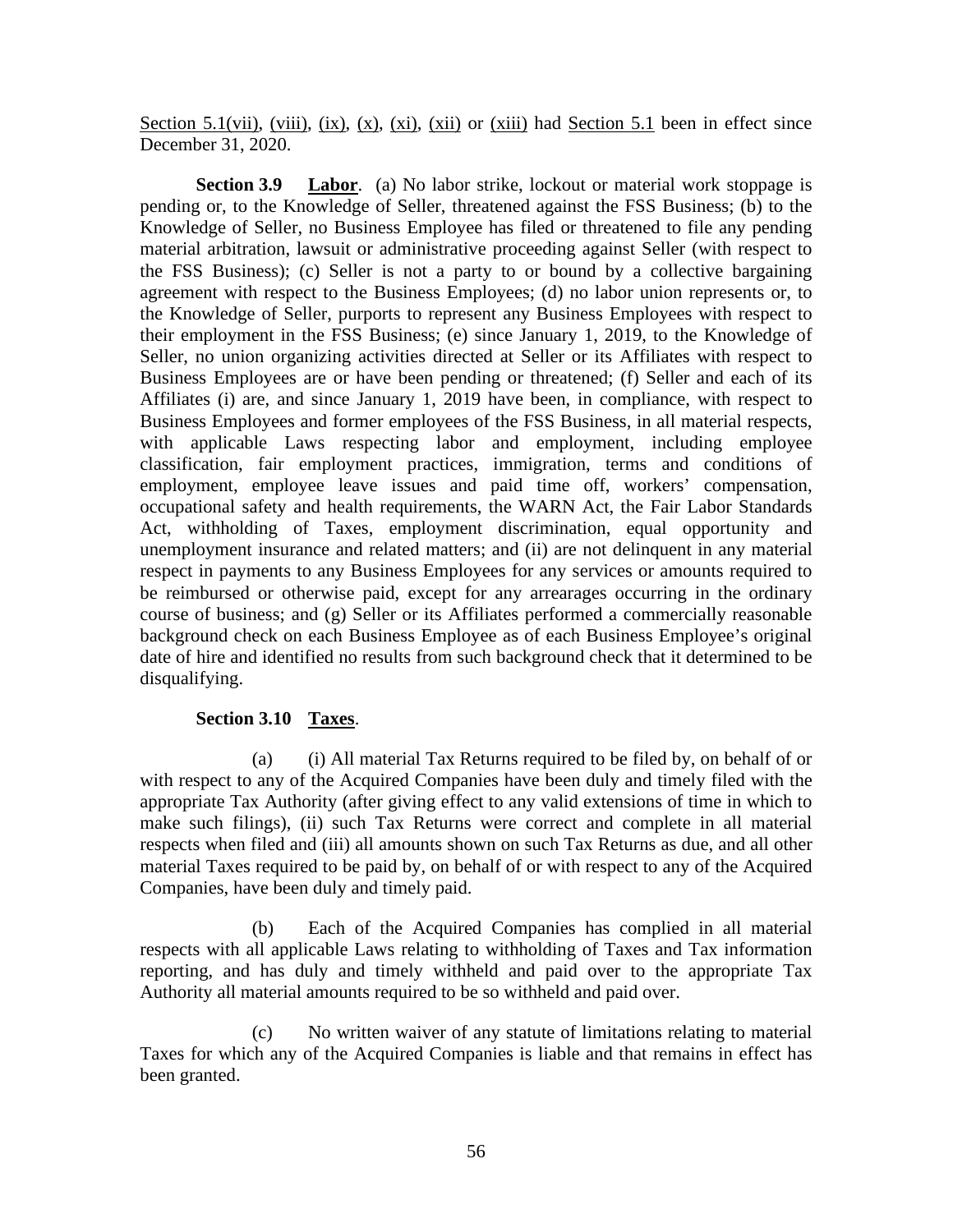(d) No material Taxes with respect to any of the Acquired Companies are under audit or examination by any Tax Authority, and no Tax Authority has asserted in writing any material deficiency with respect to Taxes against any of the Acquired Companies with respect to any taxable period for which the period of assessment or collection remains open.

(e) None of the Acquired Companies is a member of any consolidated, combined or unitary group for purposes of filing Tax Returns or paying Taxes other than any such group of which Seller is the common parent. As of the Closing Date, none of the Acquired Companies will be a party to any Tax sharing, Tax allocation or similar Tax agreement (relating to sharing of consolidated, combined or unitary Taxes among members of a consolidated, combined, Affiliated or unitary group) pursuant to which it will have any obligation to any Person to make any material payments after the Closing Date, other than any such obligations that arise pursuant to this Agreement.

(f) None of the Acquired Companies shall be required to include any material item of income in taxable income for any taxable period (or portion thereof) ending after the Closing Date, as a result of any (i) change in method of accounting under section 481 of the Code or a change in basis under section 807(f) of the Code (or any corresponding provision of state, local or foreign income Tax law) for a taxable period ending on or prior to the Closing Date or (ii) installment sale or open transaction disposition made on or prior to the Closing Date.

(g) None of the Acquired Companies has participated in a "listed transaction" within the meaning of Treasury Regulations section 1.6011-4(c) within the last five (5) years.

(h) None of the Acquired Companies has entered into a closing agreement pursuant to section 7121 of the Code (or any predecessor provision or any similar provision of state or local law) that would be binding upon such Acquired Company after the Closing Date.

(i) No Acquired Company has any liability for the Taxes of any Person (other than a member of the consolidated group of which Seller is the common parent) under Treasury Regulations section 1.1502-6 or any similar provision of state, local or foreign law, as a transferee or successor, or by contract or other written agreement (other than pursuant to gross-up or indemnity provisions of a contract or other written agreement entered into in the ordinary course of business and not primarily related to Taxes).

(j) PRIAC satisfies and has satisfied since its formation the definition of a "life insurance company" under section 816 of the Code and is subject to federal income Tax under section 801 of the Code.

(k) Each of PRIAC, PB&T, GPSI and TBG Insurance Services is taxable as a corporation for federal income Tax purposes, MC Insurance Agency is a disregarded entity for federal income Tax purposes, and Mullin TBG is a partnership for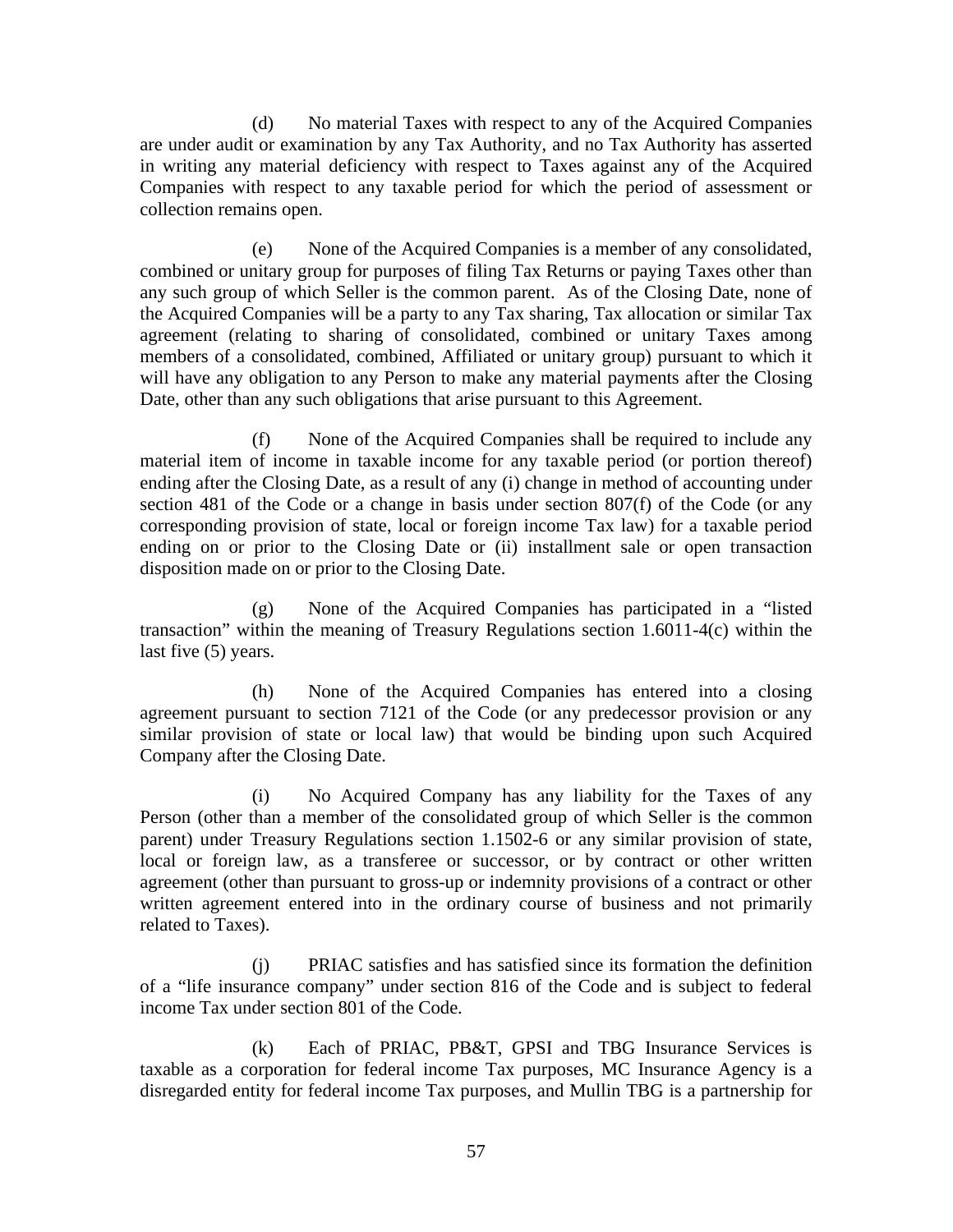federal income Tax purposes. Each Acquired Company is a "United States person" within the meaning of section 7701(a)(30) of the Code.

(l) With respect to any period or portion thereof through the Closing Date for which Tax Returns have not yet been filed, or for which Taxes are not yet due or owing, each Acquired Company has established appropriate reserves for the payment of such Taxes in accordance with GAAP or SAP, as applicable, and such current reserves through the Closing Date are duly and fully provided for in all material respects in the books and records of such Acquired Company for the period then ended.

(m) There are no Tax rulings or pending requests for rulings in effect or filed with any Tax Authority relating to any Acquired Company that will materially affect the liability for Taxes of any Acquired Company for any period or portion thereof after the Closing Date. The Acquired Companies are in compliance with all material agreements entered into with any Tax Authority.

(n) No Acquired Company has any application pending with any Tax Authority requesting permission for any changes in any accounting method or in the basis for determining reserves of any of them, and the IRS has not proposed any such adjustment or change in accounting method or in the basis of determining reserves of any Acquired Company.

(o) There is no valid power of attorney given, or other agreement having the effect of such a power of attorney, by or binding upon any of the Acquired Companies with respect to Taxes that will be binding upon such Acquired Company after the Closing Date (other than, for the avoidance of doubt, a power of attorney with respect to Consolidated Income Taxes for Pre-Closing Tax Periods).

(p) No jurisdiction in which an Acquired Company has not filed a particular type of Tax Return or paid a particular type of Tax has asserted that such Acquired Company is required to file such Tax Return or pay such type of Tax in such jurisdiction, which assertion has not been resolved.

(q) Except insofar as Section 3.13 and Section 3.23 relate to Taxes, notwithstanding anything in this Agreement to the contrary, the representations and warranties made by Seller in this Section 3.10 and Section 3.22 constitute the sole and exclusive representations and warranties made regarding Taxes or other Tax matters. The representations and warranties made by Seller in this Section 3.10 (except for Section 3.10(f), Section 3.10(h), Section 3.10(m) and Section 3.10(o)) relate solely to Pre-Closing Tax Periods and shall not be relied upon for any tax positions taken by Buyer or the Acquired Companies for Tax periods following the Closing, and shall not guarantee the availability of any Tax asset or attribute (including any Tax attribute relating to the impact of the Section 338 Elections) for such periods. None of the representations and warranties made by Seller in this Section 3.10 are made with respect to Taxes in respect of any insurance or annuity policies and contracts issued by any of the Acquired Companies, or any binders, slips, certificates, endorsements or riders thereto,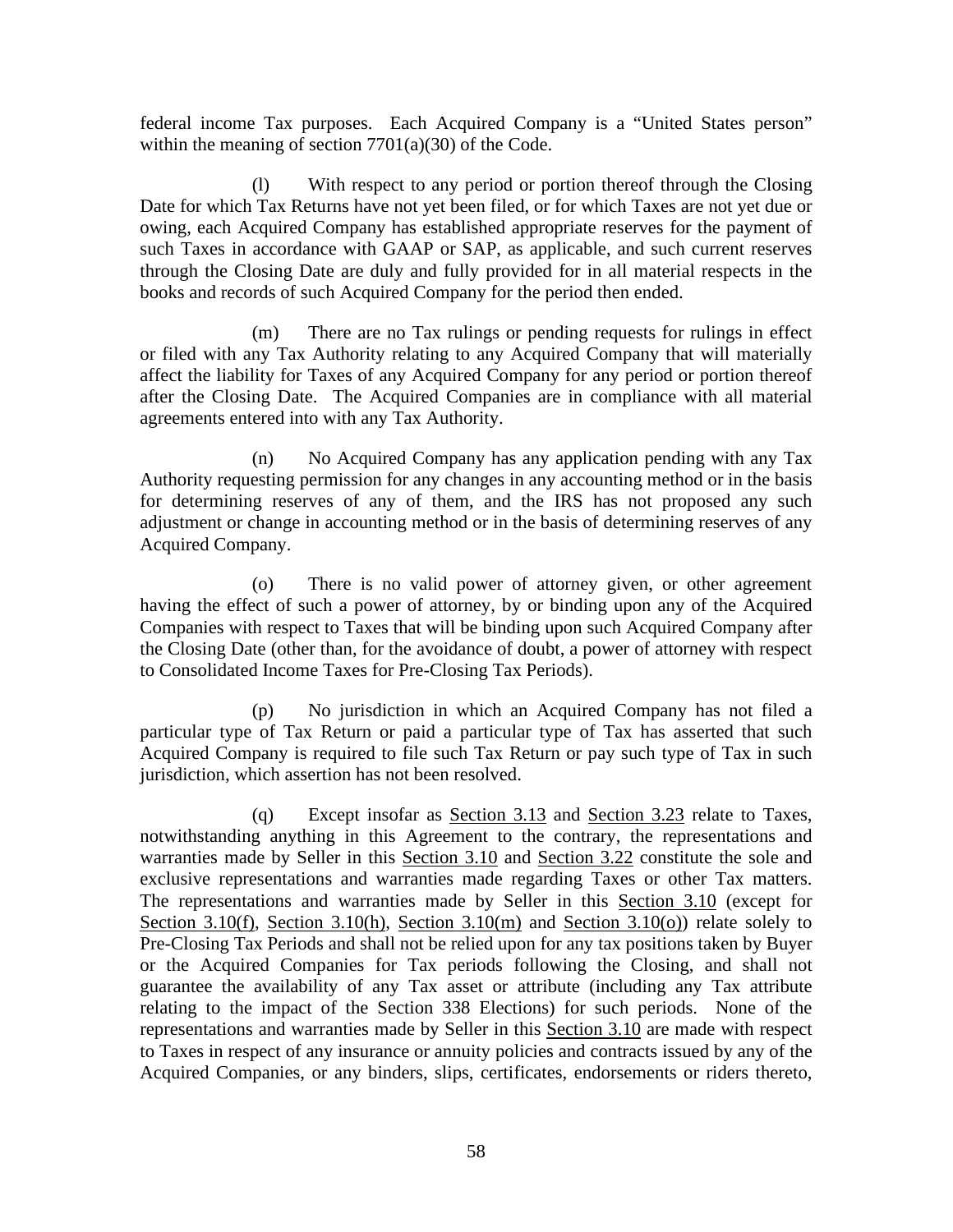including any obligations in respect of withholding, information reporting or recordkeeping in respect thereto, which shall be governed by Section 3.22 and Section 3.23.

**Section 3.11 Compliance With Law**. Except for Laws relating to labor laws, data privacy, employee benefits and intellectual property matters, which shall be governed by Section 3.9, Section 3.12, Section 3.13 and Section 3.15, respectively, and not this Section 3.11, since January 1, 2019, each of the Acquired Companies and, with respect to the FSS Business, Seller and each of the Asset Sellers has been, and the FSS Business is and at all times since January 1, 2019 has been conducted, in compliance in all material respects with all applicable Laws. Since January 1, 2019, none of Seller or any of its Affiliates has (a) received any written notice or communication from any Governmental Entity regarding any actual or alleged failure of such Person or the FSS Business to comply with applicable Law in any material respect or (b) filed with, or otherwise provided to, any Governmental Entity any written notice regarding any violation of applicable Law in any material respect by Seller or any Affiliate of Seller, in each case, with respect to the FSS Business.

**Section 3.12 Privacy**. Except as would not reasonably be expected to have, individually or in the aggregate, a Material Adverse Effect, (i) since January 1, 2019, the operation of the FSS Business has complied with applicable Privacy Requirements, (ii) since January 1, 2019, Seller and its Affiliates have maintained privacy policies relating to privacy, data protection, and the collection and use of Personal Information collected, used, or held for use by Seller or its Affiliates with respect to the FSS Business in compliance with Privacy Laws and have been in compliance with such policies with respect to the FSS Business and (iii) as of the date hereof, there are no claims pending or, to the Knowledge of Seller, threatened in writing since January 1, 2019, with respect to the FSS Business against Seller or its Affiliates alleging a violation of any Person's rights with respect to Personal Information. Except as has not had, or would not reasonably be expected to have, a material adverse effect on the FSS Business, to the Knowledge of Seller, since January 1, 2019, there has been no Data Breach.

### **Section 3.13 Employee Benefit Plans**.

(a) Section 3.13(a) of the Seller Disclosure Letter sets forth a list, as of the date of this Agreement, of each Business Employee and includes with respect to each such Business Employee, (i) most recent hire date and adjusted service date, (ii) title or department function and job grade, (iii) primary office location, (iv) current annual salary or hourly wage rate without shift differential, current shift differential for hourly Business Employees, annual salary or hourly wage rate for the last three (3) completed fiscal years, (v) current funded target annual sales incentive opportunity and sales incentives paid for the three (3) last completed fiscal years, (vi) current funded target annual bonus opportunity and annual bonus paid for the last three (3) completed fiscal years, (vii) current funded target equity compensation and equity-based compensation annual grant amount, (viii) overtime eligibility, (ix) full-time or part-time status, (x) status as active or on Leave and expected date of return from such Leave, to the extent known to Seller, and (xi) employing entity. Section 3.13(a) of the Seller Disclosure Letter also lists each individual independent contractor or individual consultant providing services to the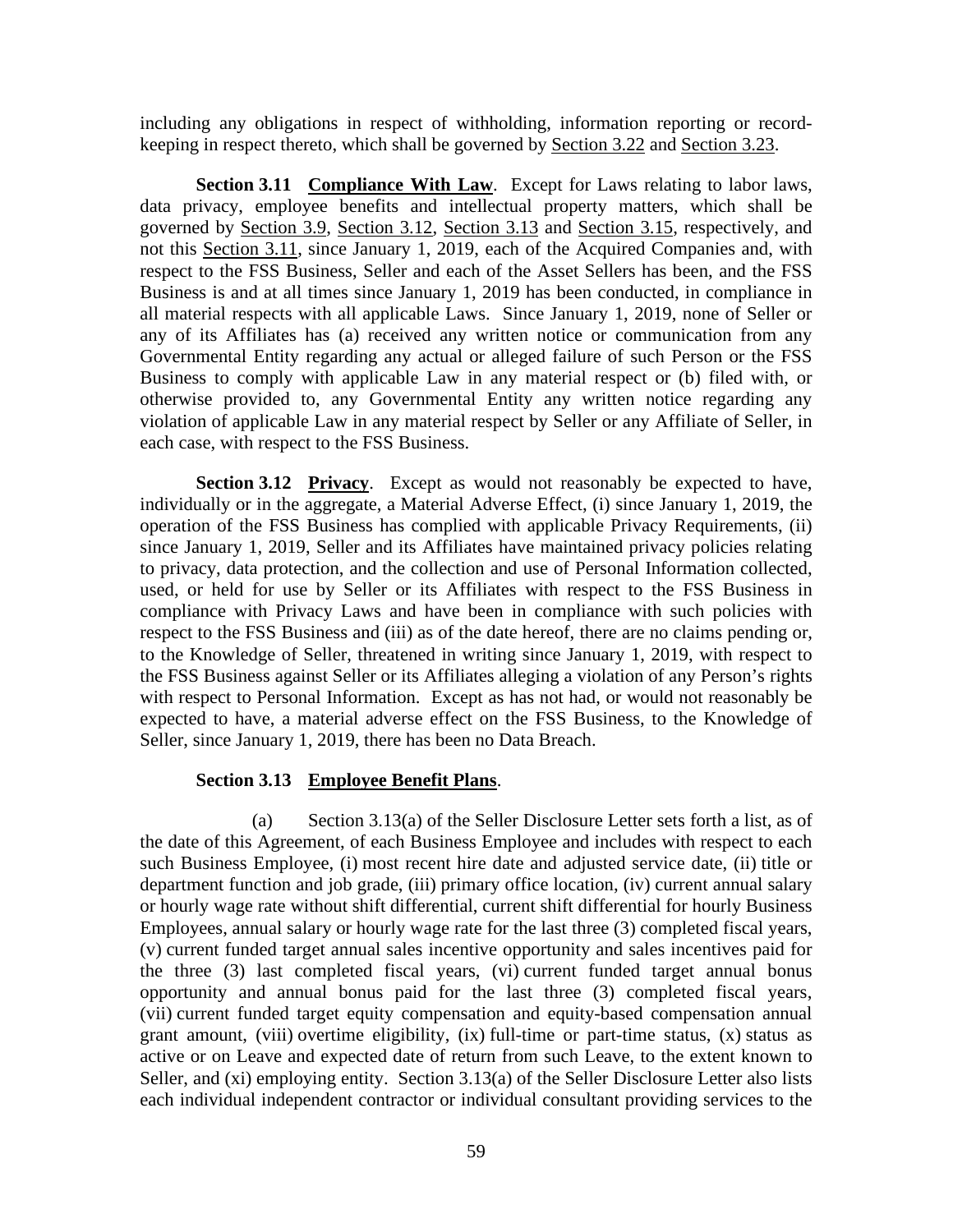FSS Business, and his or her name, location, fee rate, vendor (if applicable), department, and role or function. Seller shall update Section 3.13(a) of the Seller Disclosure Letter on a monthly basis until the Closing Date to reflect any applicable changes thereto, with a final version of Section 3.13(a) of the Seller Disclosure Letter to be provided on the Closing Date. Seller shall use its reasonable best efforts to provide Buyer reasonably in advance of the Closing Date (and no less than ninety (90) days in advance), with respect to each Employee Benefit Plan that uses service for determining eligibility, vesting or benefits, the applicable years of service or service dates used to determine such eligibility, vesting or benefits under such plan for each Business Employee who is reasonably expected to become a Transferred Employee, provided that to the extent Seller does not provide the applicable years of service or service dates for a Business Employee, such Business Employee's years of service will be deemed to be based on his or her adjusted service date as set forth in Section 3.13(a) of the Seller Disclosure Letter (except for purposes of severance payments or benefits, for which years of service shall be based on his her most recent hire date as set forth in Section 3.13(a) of the Seller Disclosure Letter). Seller shall provide Buyer reasonably in advance of the Closing Date (and no less than ninety (90) days in advance), with respect to each Business Employee who is reasonably expected to become a Transferred Employee, such Business Employee's eligibility status as of the Business Employee's expected Hire Date under Seller's Retiree Welfare Benefits Plan (taking into account any eligibility provisions provided to Transferred Employees consistent with Seller's past administrative practice in connection with business divestitures).

(b) Section 3.13(b) of the Seller Disclosure Letter sets forth a list of all material Employee Benefit Plans. Seller has provided or made available to Buyer, with respect to each material Employee Benefit Plan, as applicable, (i) a copy of the applicable plan document and amendments thereto with respect to each tax-qualified retirement plan, severance plan, incentive compensation plan, or individual agreement (or sample individual agreement in the case of a standard template agreement), and a copy or summary of the applicable plan document and amendments thereto with respect to each other type of Employee Benefit Plan, and (ii) the most recent determination letter or opinion letter from the IRS. Seller has provided or made available to Buyer each individual agreement with an individual independent contractor (or sample individual agreement in the case of a standard template agreement, together with a list of the individual independent contractors to which such agreement applies).

(c) Each Employee Benefit Plan has been operated in all material respects in compliance with applicable Law and the terms of such Employee Benefit Plan, in each case, as it relates to Business Employees. Except as would not reasonably be expected to result in material Liability to Buyer or its Affiliates, there is no pending or, to the Knowledge of Seller, threatened litigation or claims relating to any Employee Benefit Plan, other than routine claims for benefits.

(d) Each Employee Benefit Plan that is intended to be qualified under Section 401(a) of the Code has been determined to be so qualified and, to the Knowledge of Seller, no event has occurred that would reasonably be expected to adversely affect the qualified status of any such Employee Benefit Plan.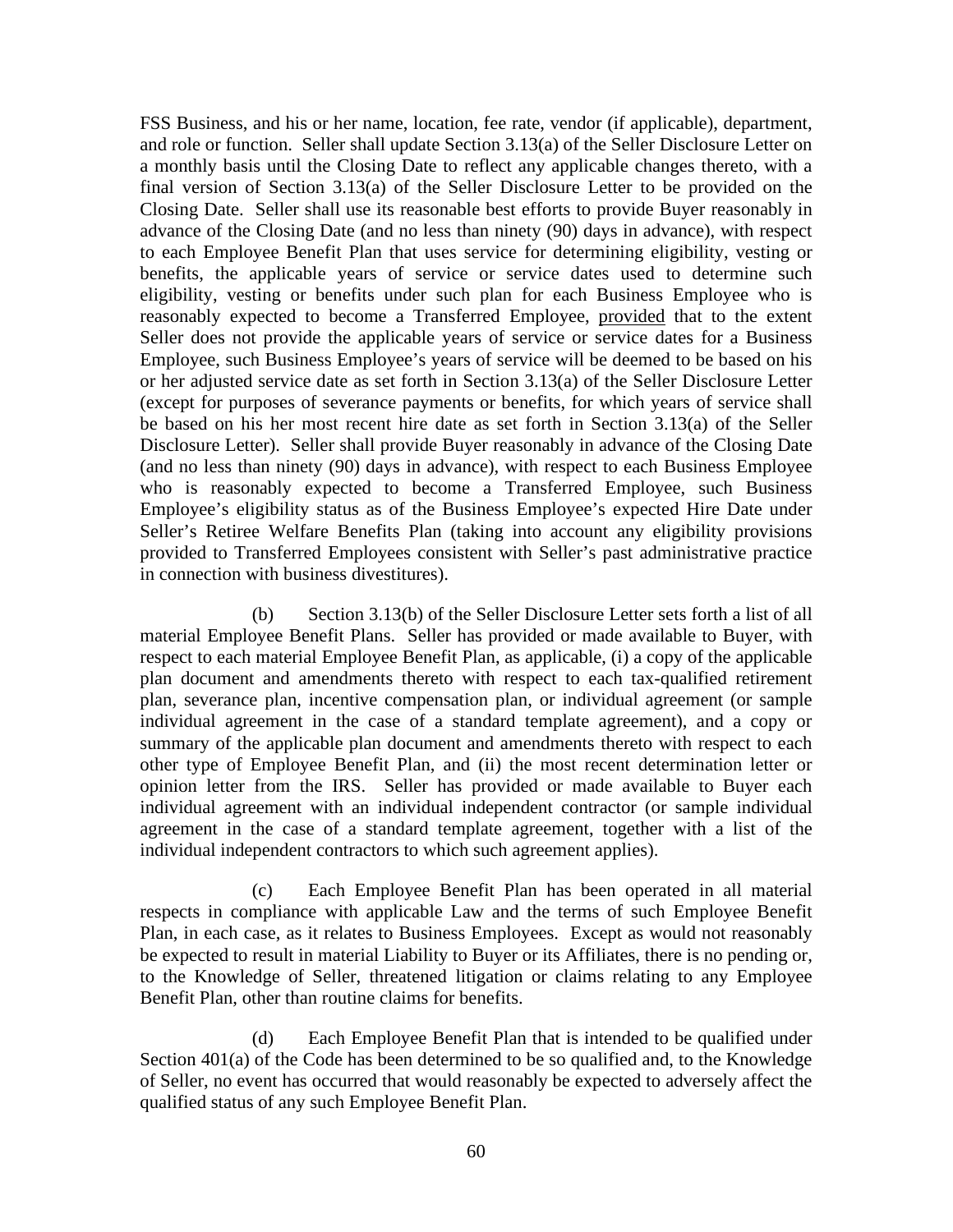(e) Except as set forth in Section 3.13(b) of the Seller Disclosure Letter, no (i) Liability under Section 302 or Title IV of ERISA or Section 412 of the Code has been incurred by Seller or any of its ERISA Affiliates that has not been satisfied in full, (ii) condition exists that would reasonably be expected to result in any such Liability, (iii) Employee Benefit Plan is a "multiple employer plan" within the meaning of Section 413(c) of the Code, (iv) Employee Benefit Plan is a single employer pension or other pension plan subject to Title IV or Section 302 of ERISA or Section 412 of the Code or a plan, program, or arrangement provides health or life insurance benefits after termination of employment (other than as required to avoid an excise Tax under Section 4980B of the Code or other similar applicable Law), and (v) Employee Benefit Plan is a "multiemployer plan" within the meaning of Section 4001(A)(3) of ERISA (or any similar plan under non-U.S. Law). No Acquired Company sponsors any plan of the types described in clauses (iii) through (v) of this Section 3.13(e).

(f) Except as set forth in Section 3.13(f) of the Seller Disclosure Letter, the consummation of the transactions contemplated by this Agreement shall not, alone or together with any other event, (i) entitle any Business Employee to any payment, (ii) accelerate the time of payment or vesting, or increase the amount of compensation due or result in any other material obligation to any Business Employee, or (iii) give rise to any payment or benefit that would, individually or with any other payment, constitute an "excess parachute payment" as defined in Section 280G(b) of the Code, provided, however, that clauses (i), (ii), and (iii) shall not include any payment, acceleration, increase, or other amount provided under an agreement or arrangement entered into between Buyer or any of its Affiliates and a Business Employee, and shall further not include any payment described in Section  $5.1(a)(vi)(D)$  for which Seller provides the notice to Buyer required thereby.

# **Section 3.14 Real Property**.

(a) Section 3.14(a) of the Seller Disclosure Letter sets forth a list of the addresses of all real property owned, leased, subleased or licensed by Seller or its Affiliates that is used in the conduct of the FSS Business and is material to the FSS Business. Except for the real property located in Roseland, New Jersey, Section 3.14(a) of the Seller Disclosure Letter lists all of the real property subject to this Agreement.

(b) Section 3.14(b)(i)-(iii) of the Seller Disclosure Letter sets forth the address of each Leased Real Property, including: (i) a true and complete list of all Assumed Leases (including all material amendments, extensions, renewals, guaranties, sublease agreements and other material agreements and licenses with respect thereto) for each such Leased Real Property; (ii) a true and complete list of the leases of each Leased Real Property to which a Sublease Agreement applies (including all material amendments, extensions and renewals, if any, collectively the "Prime Leases"); and (iii) the address of real property licensed by Seller or its Affiliates and used in the conduct of the FSS Business (the "White Plains Permit Agreement"). Seller has made available to Buyer copies of each Assumed Lease, Prime Lease and the White Plains Permit Agreement. Each Assumed Lease, Prime Lease and the White Plains Permit Agreement, is legal, valid, binding, enforceable and in full force and effect, subject to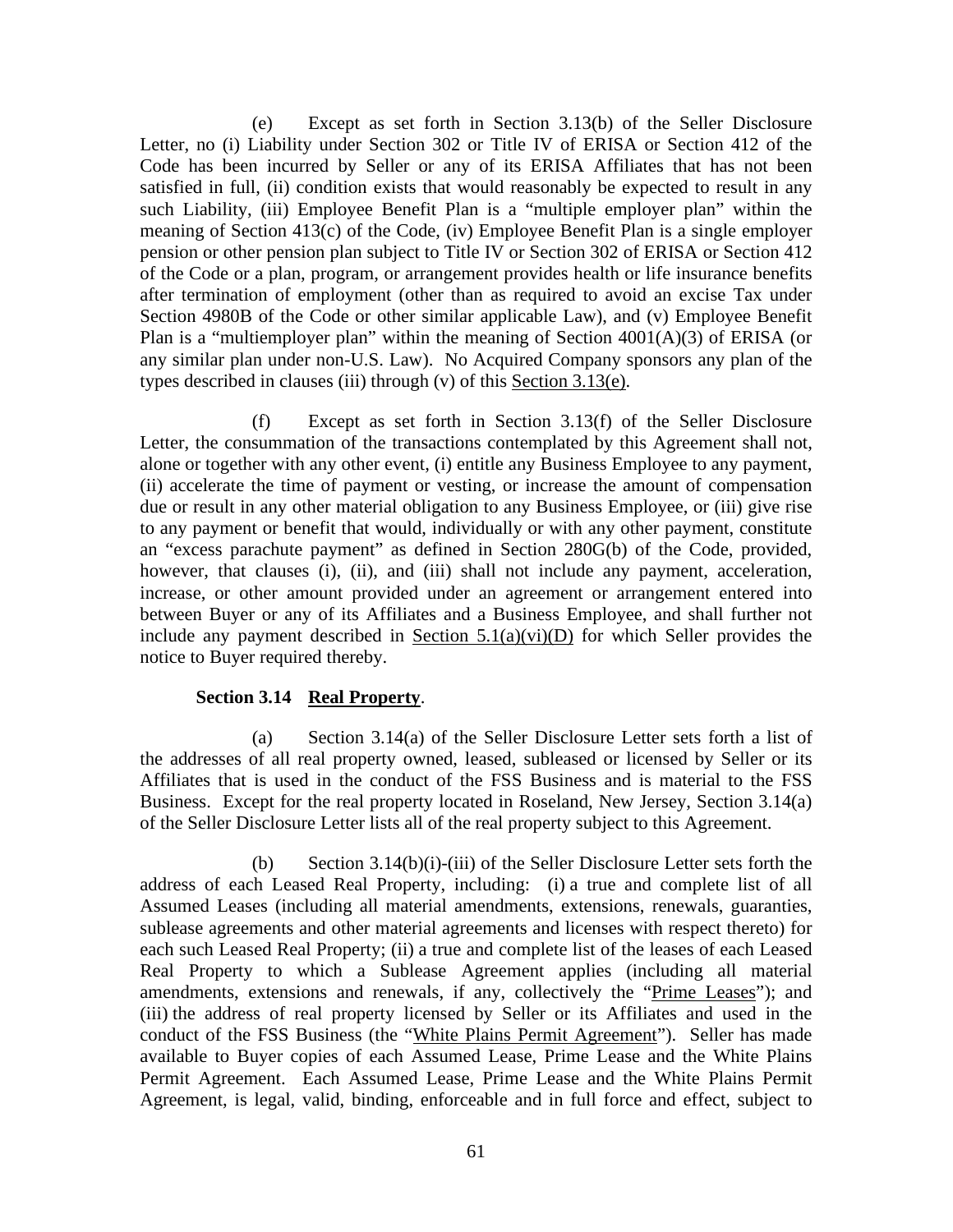proper authorization and execution of such Assumed Lease, Prime Lease or White Plans Permit Agreement by the other parties thereto and except as may be limited by the Bankruptcy and Equity Exceptions, and neither Seller nor any of its Affiliates are in breach or default under such Assumed Lease, Prime Lease or White Plains Permit Agreement, and, to the Knowledge of Seller, no event has occurred and no circumstance exists that, with the delivery of notice, the passage of time or both, would constitute such a breach or default, except to the extent such breach or default would not reasonably be expected to have, individually or in the aggregate, a Material Adverse Effect.

(c) Section 3.14(c) of the Seller Disclosure Letter sets forth the address of the Owned Real Property to which the Scranton Office Park Lease applies.

# **Section 3.15 Intellectual Property; Information Technology**.

(a) Section 3.15(a) of the Seller Disclosure Letter sets forth a true and correct list of (i) all registered Intellectual Property and applications for registration of Intellectual Property and (ii) all Software material to the FSS Business that are, in each case of (i) and (ii), either (A) Business IP or (B) owned or, as of the Closing, will be owned, by any Acquired Company, including in each case of (i) and (ii) a brief description of the Intellectual Property and specifying the owner and, in the case of (i), the jurisdiction and, if any, the registration and application number (collectively, the "Material Owned IP"). To the Knowledge of Seller, all of the Material Owned IP is valid, enforceable and subsisting. All required filings and fees related to the registered or applied-for Material Owned IP have been timely filed with and paid to the relevant Governmental Entity. Except as would not reasonably be expected to have, individually or in the aggregate, a Material Adverse Effect, Seller or one of its Affiliates owns, free and clear of all Encumbrances, other than Permitted Encumbrances, the Business IP and all Intellectual Property owned by any Acquired Company.

(b) Except as would not reasonably be expected to be, individually or in the aggregate, material to the FSS Business, (i) to the Knowledge of Seller, the FSS Business as presently conducted does not infringe, misappropriate or otherwise violate any Third Party's Intellectual Property, (ii) to the Knowledge of Seller, no Person is infringing, misappropriating or otherwise violating any Business IP and (iii) there is no claim pending or, to the Knowledge of Seller, threatened in writing during the six (6) months prior to the date hereof by or against Seller or any of its Affiliates related to either of the foregoing.

(c) Except as would not reasonably be expected to have, individually or in the aggregate, a Material Adverse Effect, Seller and its Affiliates have taken commercially reasonable efforts to maintain the enforceability of the Business IP and the Intellectual Property owned by the Acquired Companies under applicable Law, and to protect the confidentiality of material Trade Secrets included in the Business IP and Personal Information held by Seller or one of its Affiliates and exclusively or primarily related to the FSS Business. To the Knowledge of Seller, there has not been any disclosure of any material Trade Secret included in the Business IP to any Person in a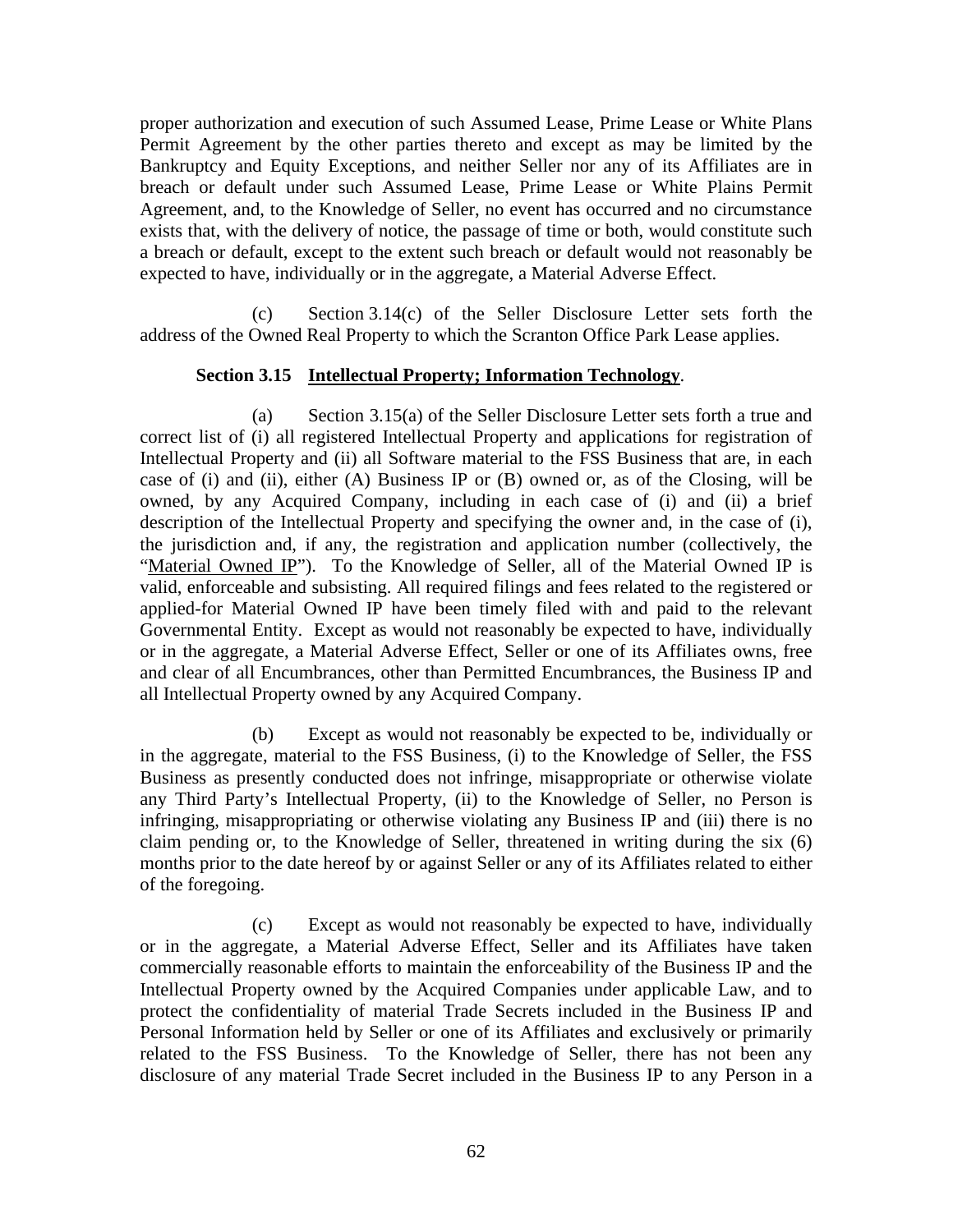manner that has resulted or is likely to result in the loss of Trade Secret rights in and to such information.

(d) Since January 1, 2019, there have been no failures, breakdowns, continued substandard performance or other adverse events affecting the Information Technology that forms a part of the Purchased Assets or the Information Technology licensed or made available under any Transferred Contract, or that is otherwise owned or leased by Seller or any of its Affiliates and used exclusively or primarily in the FSS Business (collectively, the "IT Systems") that (i) have caused any material disruption or material interruption in or to the use of such IT Systems that adversely impacted the conduct of the Business, and (ii) have not been remedied in all material respects. Except as would not reasonably be expected to be material to the FSS Business, since January 1, 2019, to the Knowledge of Seller, there have not been any incidents of unauthorized access or other security breaches of the IT Systems. The IT Systems (x) are in reasonable operating condition and are adequate and suitable for the purposes for which they are being used or held for use, (y) perform, and have been maintained by Seller and its Affiliates in material conformance with their documentation, and (z) to the Knowledge of Seller, do not contain any viruses, Trojan horses, disabling code or "malware" that would reasonably be expected to materially interfere with the ability of Buyer or its Affiliates to conduct the FSS Business. Seller and its Affiliates have taken commercially reasonable steps (including implementing and monitoring compliance with adequate administrative, technical and physical safeguards) to protect the integrity and security of the IT Systems and the information stored therein (including all Personal Information, Trade Secrets, and other confidential information owned, and collected, protected, or maintained by Seller or its Affiliates) from misuse or unauthorized use, access, disclosure, or modification by third parties in compliance with applicable Privacy Laws.

(e) All employees, independent contractors and consultants who contributed to the discovery, creation or development of any Business IP or Intellectual Property Owned by an Acquired Company have transferred all rights, title and interest in such Intellectual Property to Seller or one of its Affiliates pursuant to enforceable written agreements, the work-for-hire doctrine or other conveyance of rights. No such employee, independent contractor or consultant has any right, title, license, claim or interest whatsoever in or with respect to such Intellectual Property.

(f) The FSS Financial Wellness Tools that constitute Intellectual Property are either Business IP, owned an Acquired Company, or will be licensed or made available to Buyer or its Affiliates pursuant to this Agreement or the Ancillary Agreements.

# **Section 3.16 Material Contracts**.

(a) Section 3.16(a) of the Seller Disclosure Letter lists each Contract in the following categories that is in force as of the date hereof and which either constitutes a Transferred Contract or is a Contract to which Seller or any of its Affiliates (including any Acquired Company) is a party or by which any of their assets are bound and, in the case of Seller and any of its Affiliates other than the Acquired Companies, that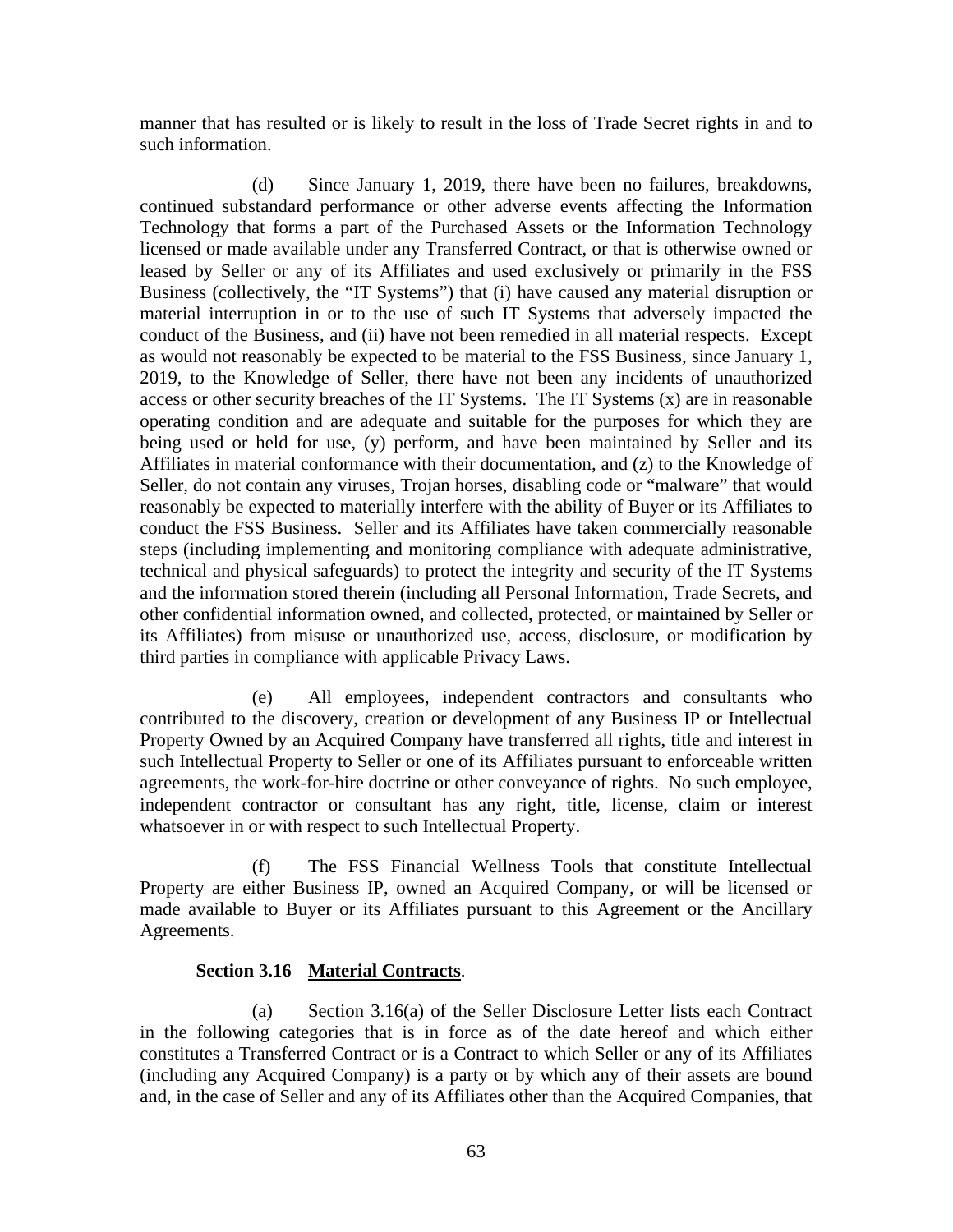relates to the FSS Business (in each case, other than Covered Insurance Policies) (such Contracts "Material Contracts"):

(i) any Contract involving aggregate payments by Seller or its Affiliates with respect to the FSS Business to any Person (other than an Insurance Producer) in excess of \$[*Redacted*] during the consecutive twelve (12)-month period ended December 31, 2020, or the delivery by Seller or its Affiliates with respect to the FSS Business of goods or services with a fair market value in excess of \$[*Redacted*] during the consecutive twelve (12)-month period ended December 31, 2020;

(ii) any Intercompany Agreement involving aggregate payments by Seller or its Affiliates (other than any Acquired Company) on the one hand, or any Acquired Company, on the other hand, in excess of \$[*Redacted*] during the consecutive twelve (12)-month period ended December 31, 2020;

(iii) any Contract that is a mortgage, indenture, loan or credit agreement, security agreement or other agreement or instrument relating to the borrowing of money or extension of credit or the direct or indirect guarantee of any obligation for borrowed money of any Person or any other Liability in respect of indebtedness for borrowed money of any Person, in each case, involving Liabilities with respect to any Acquired Company or the FSS Business in excess of \$[*Redacted*];

(iv) any Contract concerning the establishment or operation of a partnership, strategic alliance, joint venture, or limited liability company or other similar agreement or arrangement in respect of the business of any Acquired Company or the FSS Business;

(v) any Contract that limits, or purports to limit, the ability of Seller or its applicable Affiliates (or, after consummation of the transactions contemplated hereby, Buyer or any of its Affiliates) to engage in any business with any Person or to compete in any line of business or with any Person or in any geographic area or during any period of time, to solicit customers in a way that would reasonably be expected to be material to any Acquired Company or the FSS Business or to manufacture, market, sell or administer any product, in each case, except for Contracts that limit the ability of an Acquired Company to solicit the employment of, or hire individuals employed by, other Persons;

(vi) any Contract that obligates Seller or its Affiliates to purchase or otherwise obtain any product or service exclusively from a single party or sell any product or service exclusively to a single party;

(vii) any Contract creating or granting any Encumbrance (other than Permitted Encumbrances) on any assets, properties or rights of an Acquired Company or on a Purchased Asset;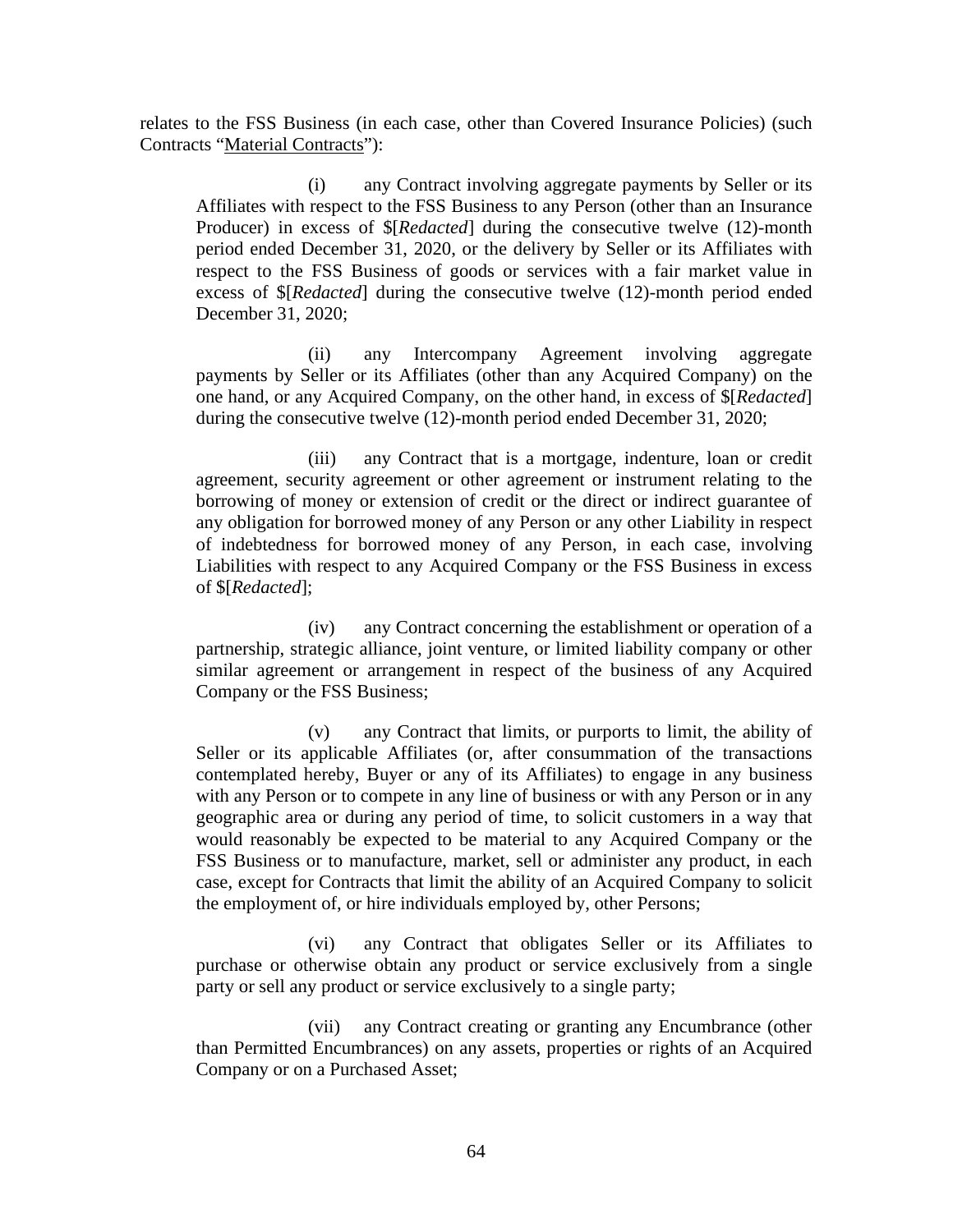(viii) any Contract that provides for the license to a Third Party of any material Business IP, or for the license to Seller or one of its Affiliates (primarily for the benefit of the FSS Business) of any material Intellectual Property (other than "shrink wrap" or "click through" licenses or licenses of generally-available "off the shelf" computer software or databases) under which Seller or any of its Affiliates made payments with respect to the FSS Business in an amount in excess of \$[*Redacted*] during the consecutive twelve (12)-month period ended December 31, 2020;

(ix) any Contract under which (A) any Person has directly or indirectly guaranteed any Liabilities or obligations of the Acquired Companies or (B) the Acquired Companies have directly or indirectly guaranteed any liabilities or obligations of any other Person;

(x) any Contract pursuant to which Seller or its Affiliates (including any Acquired Company) has appointed or is appointed a third party administrator, insurance agent, managing general agent or other insurance producer or that relates to insurance policy administration, claims, or underwriting, or is a third party administration or other insurance policy administration agreement, in each case, with respect to the Covered Insurance Policies;

(xi) any Revenue Agreement pursuant to which Seller or its Affiliates received Revenue in excess of \$[*Redacted*] in the twelve (12) months ended December 31, 2020;

(xii) any Insurance Producer Contract to which a Material Insurance Producer is a party;

(xiii) any investment advisory Contract that is material to the FSS Business;

(xiv) any written Contract (excluding Retirement Plans, Orders or Permits) that has a Governmental Entity as a party thereto, is binding on Seller or its Affiliates and is material to the FSS Business;

(xv) any written Contract with any Business Employee related to such Business Employee's employment with Seller or its Affiliates that provide for aggregate annual payments of more than \$[*Redacted*], other than any offer letter or employment agreement that can be terminated on notice of ninety (90) days or less without the payment of severance under the terms of such offer letter or employment agreement in addition to any amounts otherwise payable under any generally applicable severance plan of Seller;

(xvi) with respect to each Retirement Plan that had associated assets of customers of the FSS Business as of December 31, 2020 in excess of \$[*Redacted*] in the case of defined contribution Retirement Plans and \$[*Redacted*] in the case of non-defined contribution Retirement Plans, each Contract relating to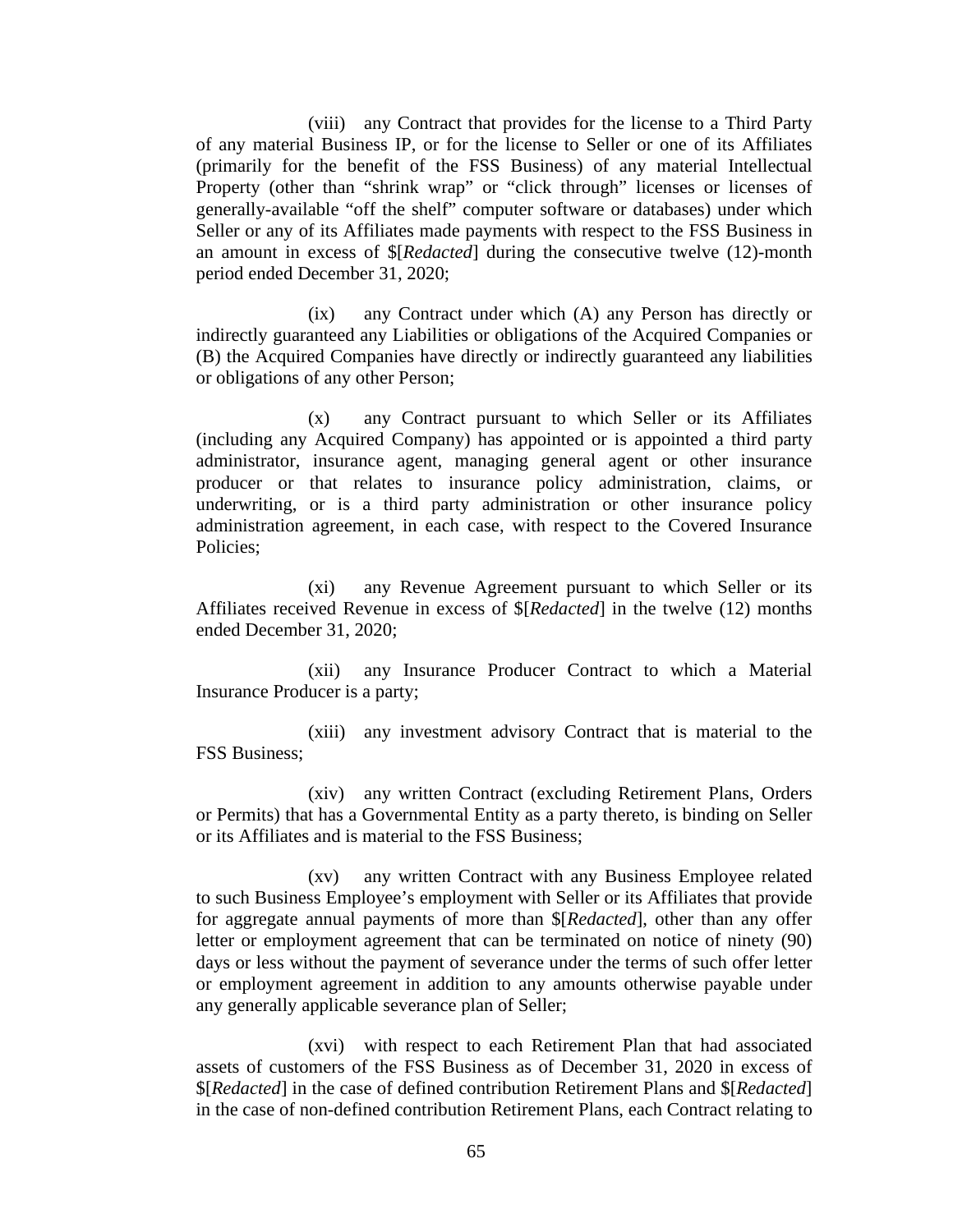each such Retirement Plan for the provision of administrative services, recordkeeping services or other similar services by Seller or its Affiliates to such Retirement Plan;

(xvii) any Contract, including a coexistence agreement, settlement agreement, or a consent agreement, pursuant to which Seller or any of its Affiliates is restricted in its rights to use, enforce or register any material Intellectual Property in connection with the FSS Business;

(xviii) is an outstanding proxy (other than routine proxies in connection with annual meetings or guaranty associations), power of attorney or similar delegation of authority related to an Acquired Company or the FSS Business; or

(xix) is an obligation or commitment to enter into any of the foregoing.

(b) Seller has delivered or made available to Buyer true and complete copies of each Material Contract in force as of the date hereof (except amendments, supplements, exhibits, schedules and ancillary documents relating to a particular Material Contract, where the contents of such amendment, supplement, exhibit, schedule or ancillary document do not affect such Material Contract in any material respect). Each Material Contract is a legal, valid and binding obligation of the applicable Acquired Company or Seller or its applicable Affiliates and, to the Knowledge of Seller, each other party to such Material Contract, and is in full force and effect and enforceable against the applicable Acquired Company, Seller or its applicable Affiliate and, to the Knowledge of Seller, each such other party in accordance with its terms, in each case, subject to the Bankruptcy and Equity Exceptions. None of the Acquired Companies, Seller or its applicable Affiliates nor, to the Knowledge of Seller, any other Person that is party to a Material Contract, is in material default or material breach of a Material Contract, and, to the Knowledge of Seller, there does not exist any event, condition or omission that would constitute such a material breach or material default (whether by lapse of time or notice or both).

### **Section 3.17 Governmental Licenses and Permits***.*

(a) Each of the Acquired Companies (and, to the extent relating to the FSS Business, each of the Asset Sellers and PTC) owns, holds or possesses all material governmental qualifications, registrations, licenses, permits or authorizations that are necessary for it to conduct the FSS Business and to own or use its assets and properties (other than the Excluded Assets), as such FSS Business, assets and properties are conducted, owned and used on the date hereof (collectively, the "Permits").

(b) Except as set forth in Section 3.17(b) of the Seller Disclosure Letter, (i) all Permits are valid and in full force and effect in accordance with their terms, (ii) none of the Acquired Companies (or, to the extent relating to the FSS Business, none of the Asset Sellers or PTC) is in default or violation, in any material respect, of any of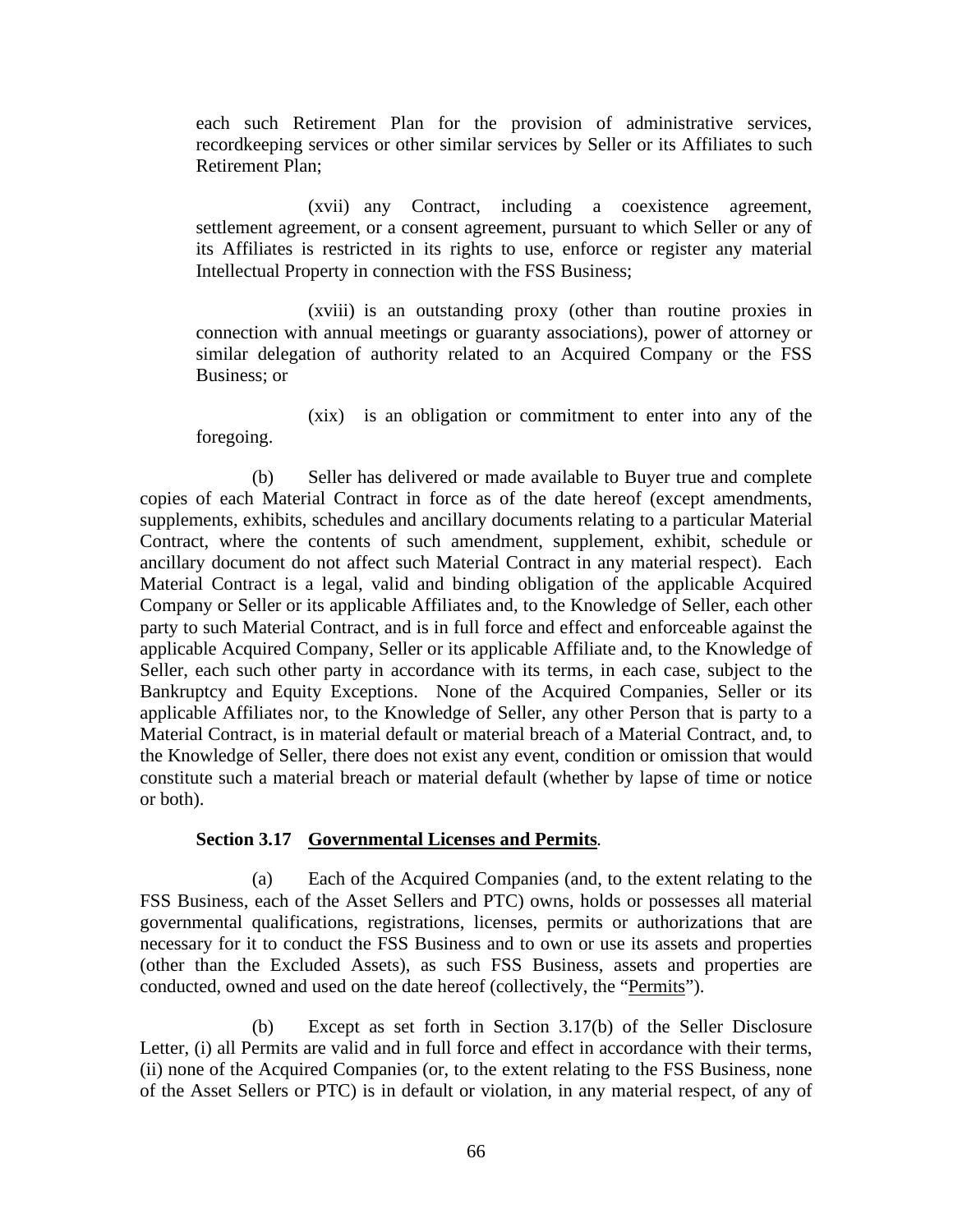the Permits, (iii) none of the Acquired Companies (or, to the extent relating to the FSS Business, none of the Asset Sellers or PTC) is the subject of any pending or, to the Knowledge of Seller, threatened Action seeking the revocation, suspension, termination, modification, impairment, limitation or non-renewal of any Permit and (iv) since January 1, 2019, no Acquired Company (or, to the extent relating to the FSS Business, none of the Asset Sellers or PTC) has received any written or, to the Knowledge of Seller, oral notice or communication from any Governmental Entity regarding (A) any actual or alleged violation of, or failure on the part of any of the Acquired Companies (or, to the extent relating to the FSS Business, each of the Asset Sellers and PTC) to comply in all material respects with, any material term or requirement of any Permit or (B) any actual or potential revocation, suspension, termination, modification, impairment, limitation or non-renewal of any Permit. Assuming all Governmental Approvals described in Section 3.4 or listed in Section 3.4 of the Seller Disclosure Letter have been obtained or made (and any applicable waiting period has expired or terminated), none of the Permits will be subject to revocation, suspension, withdrawal or termination as a result of the consummation of the transactions contemplated hereby.

# **Section 3.18 Regulatory Filings***.*

(a) Each Acquired Company (and, to the extent relating to the FSS Business, each of the Asset Sellers and PTC) has filed all material reports, statements, registrations, filings, notices or submissions required to be filed with any Governmental Entity since January 1, 2019, and any material supplement, modifications, or amendments thereto, and all such reports, statements, registrations, filings, notices or submissions were timely filed and were in material compliance with applicable Laws when filed or as amended and supplemented, and no material deficiencies or material violations have been asserted by any such Governmental Entity with respect to such registrations, filings or submissions that have not been addressed to the satisfaction of the applicable Governmental Entity.

(b) Seller has made available to Buyer true and correct copies of all material examination, market conduct, audit or similar reports of any Governmental Entity in the United States with respect to any of the Acquired Companies (other than PB&T) or, to the extent relating to the FSS Business, any of the Asset Sellers, received by Seller or any of its Affiliates on or after January 1, 2019. To the Knowledge of Seller, all material deficiencies or violations noted in such examination reports have been cured or resolved to the satisfaction of the applicable Governmental Entity. Except as set forth in Section 3.18(b) of the Seller Disclosure Letter, no audits, examinations or investigations are currently being performed or, to the Knowledge of Seller, are scheduled to be performed on the Acquired Companies (other than PB&T) by any Governmental Entity.

(c) PRIAC is not "commercially domiciled" under the Laws of any jurisdiction or otherwise treated as domiciled in a jurisdiction other than its jurisdiction of organization.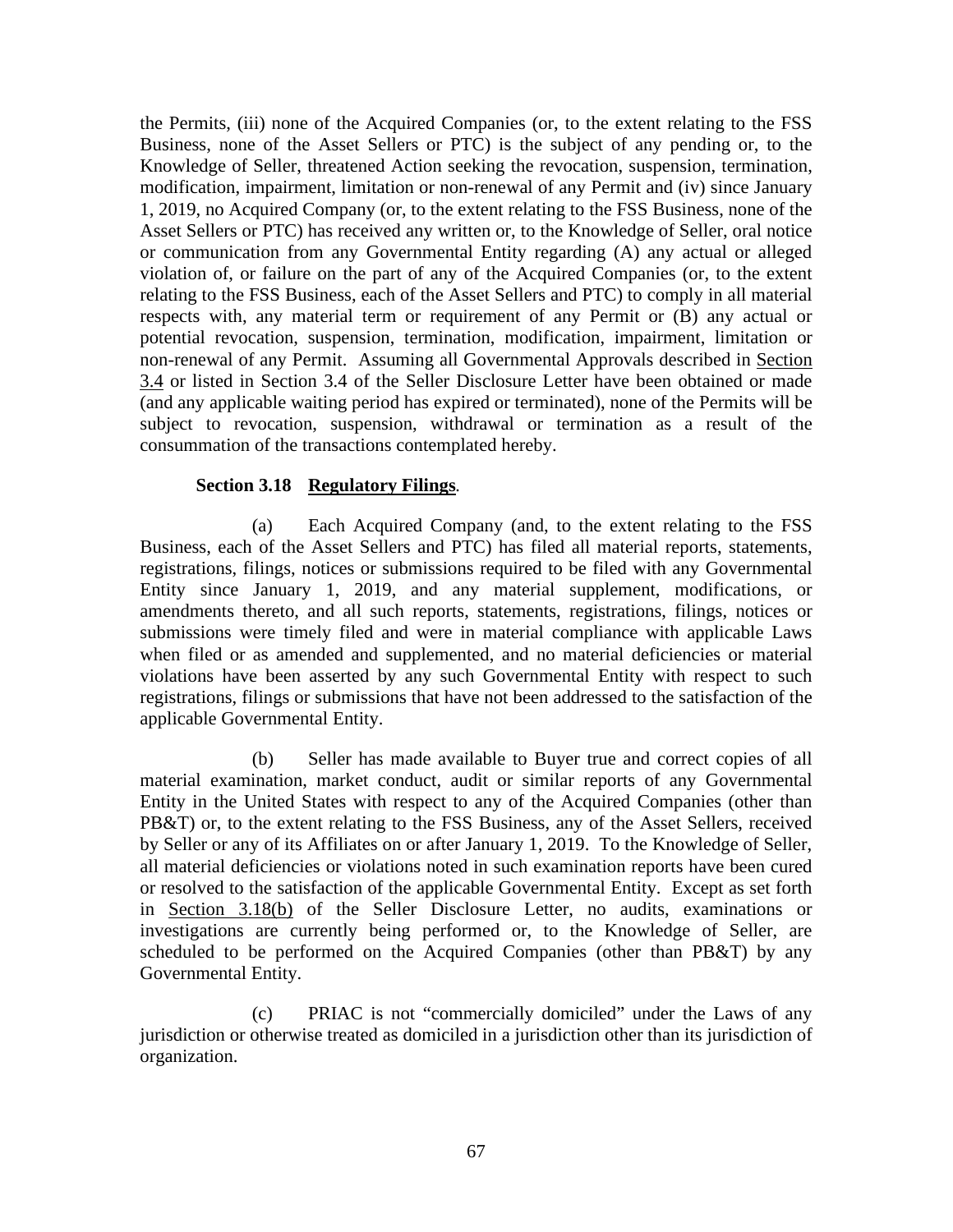## **Section 3.19 Insurance Producers***.*

(a) To the Knowledge of Seller, since January 1, 2019, each Insurance Producer, at the time such Person marketed, wrote, sold or produced the Covered Insurance Policies, was duly licensed as required by applicable Law (for the type of business written, sold or produced) and, to the Knowledge of Seller, as of the date hereof, no Insurance Producer is in violation (or with or without notice or lapse of time or both, would be in violation) of any term or provision of any Law applicable to the writing, sale or production of such business, except for such failures to be licensed or such violations which have been cured, resolved or settled through agreements with applicable Governmental Entities, are barred by an applicable statute of limitations or as would not reasonably be expected to be material to the FSS Business. Other than the Insurance Producers, no Persons write, market, sell or produce products of the FSS Business in exchange for compensation.

(b) Section 3.19(b) of the Seller Disclosure Letter sets forth a list of the Material Insurance Producers.

(c) Since January 1, 2019, each of PRIAC and PICA has implemented and followed in all material respects programs and policies designed to provide reasonable assurance that each Insurance Producer at the time it wrote, marketed, produced, sold, solicited or serviced Covered Insurance Policies, to the extent required by applicable Law or Contract, was duly licensed, authorized and appointed (for the respective type of business written, marketed, produced, sold, solicited or serviced by such Insurance Producer), in each case, in the particular jurisdiction in which such Insurance Producer wrote, marketed, produced, sold, solicited or serviced such Covered Insurance Policies.

(d) Neither PRIAC nor PICA has any plan or program for the payment of compensation to any Material Insurance Producer, except for marketing allowances, commissions and trail commissions. Since January 1, 2019, no Material Insurance Producer has terminated or notified Seller or its Affiliates in writing of its intent to terminate its relationship with Seller or its Affiliates with respect to the FSS Business.

(e) In connection with the FSS Business, there are no outstanding disputes with any Insurance Producer (other than any Insurance Producer who is an employee of Seller or its Affiliates) concerning amounts of commissions or other incentive compensation in an amount in excess of \$[*Redacted*].

**Section 3.20 Insurance***.* As of the date of this Agreement, Seller and its Affiliates maintain property and liability insurance policies covering the Acquired Companies and the Purchased Assets. All such policies are in full force and effect (and all premiums due and payable thereon have been paid in full on a timely basis). As of the date of this Agreement, no written notice of cancellation, termination or revocation or other written notice that any such insurance policy is no longer in full force or effect or that the issuer of any policy is not willing or able to perform its obligations thereunder has been received by Seller or its applicable Affiliates.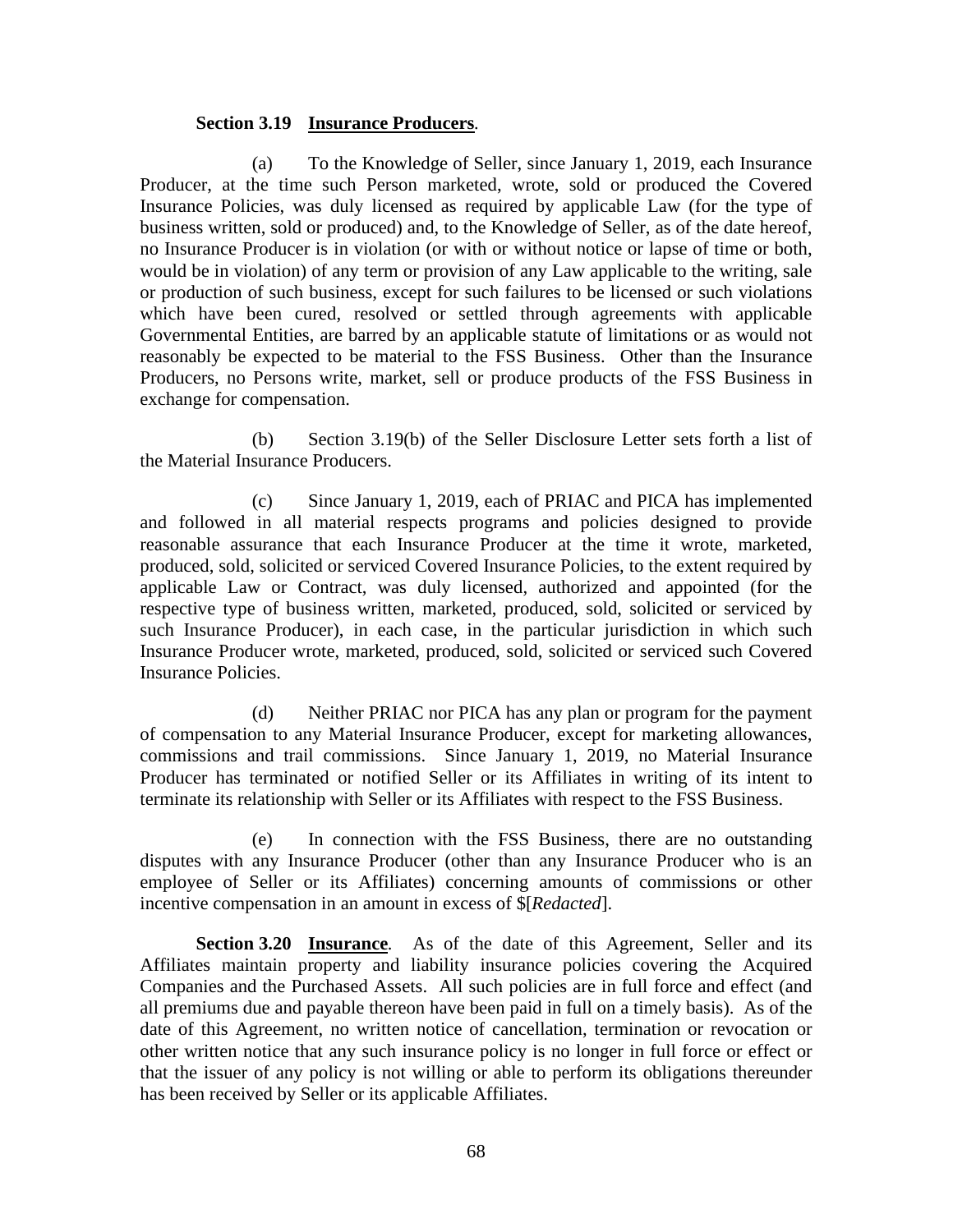**Section 3.21 Actuarial Appraisal***.* Seller has made available to Buyer a true and correct copy of the actuarial appraisal prepared by Milliman, dated March 5, 2021 and titled "Actuarial Appraisal of the Full Service Solutions Business of Prudential as of September 30, 2020", together with all attachments, addenda, data feeds, supplements and modifications thereto as of the date hereof, including (a) that certain memorandum titled "Project Golden – Roll-Forward to December 31, 2020", dated as of May 20, 2021, and (b) that certain memorandum titled "Project Golden Revised Appraisal Value", dated as of May 20, 2021 (collectively, the "Actuarial Appraisal"). As of the date hereof, Milliman has not (i) notified Seller or any of its Affiliates in writing or, to the Knowledge of Seller, orally, that the Actuarial Appraisal is inaccurate in any material respect or (ii) issued to Seller any new report or errata with respect to the Actuarial Appraisal that has not also been made available to Buyer. The factual information and data provided by Seller and its Affiliates to Milliman in connection with the preparation of the Actuarial Appraisal was (x) complete and accurate in all material respects as of the date so provided, (y) obtained from the books and records of Seller and its Affiliates, subject, in each case, to any limitations and qualifications contained in the Actuarial Appraisal and (z) generated from the same underlying sources and systems that were utilized by Seller and its Affiliates to prepare the Financial Statements for the relevant periods.

### **Section 3.22 Product Tax Matters***.*

(a) Except as has, either individually or in the aggregate, not caused, and would not reasonably be expected to cause, the relevant issuer or any of its Affiliates to incur any material Liability, the Tax treatment of each Covered Insurance Policy (and each related investment policy, financial product or annuity contract) is not, and since the time of issuance (or subsequent modification) has not been, less favorable to the purchaser, policyholder or intended beneficiaries thereof, than the Tax treatment either that was purported to apply in materials provided at the time of issuance (or any subsequent modification of such policy) or for which such policy was intended or reasonably expected to apply at the time of issuance (or subsequent modification). For purposes of this Section 3.22(a), the provisions of law relating to the Tax treatment of such Covered Insurance Policies shall include, but not be limited to, sections 72, 401 through 409A, 412, 415, 417, 457 and 817 of the Code and any Treasury Regulations issued thereunder. None of the Covered Insurance Policies is a life insurance policy for Tax purposes. Except as has, either individually or in the aggregate, not caused, and would not reasonably be expected to cause, the relevant issuer, provider or any of its Affiliates to incur any material Liability, the Tax treatment of each FSS Business Retirement Plan is not and has not been less favorable to the plan sponsor, participants and beneficiaries than intended in respect of such Plan, due to (i) the terms of any such FSS Business Retirement Plan or (ii) any action taken by, or any failure to act by, the FSS Business in the administration of such FSS Business Retirement Plan.

(b) Neither Seller nor any of its Affiliates has entered into any settlement agreement, closing agreement or other agreement, nor is involved in any discussions or negotiations with any Tax Authority regarding such agreements, with respect to any potential failure of any Covered Insurance Policy or FSS Business Retirement Plan, or any services provided to or with regard to any Covered Insurance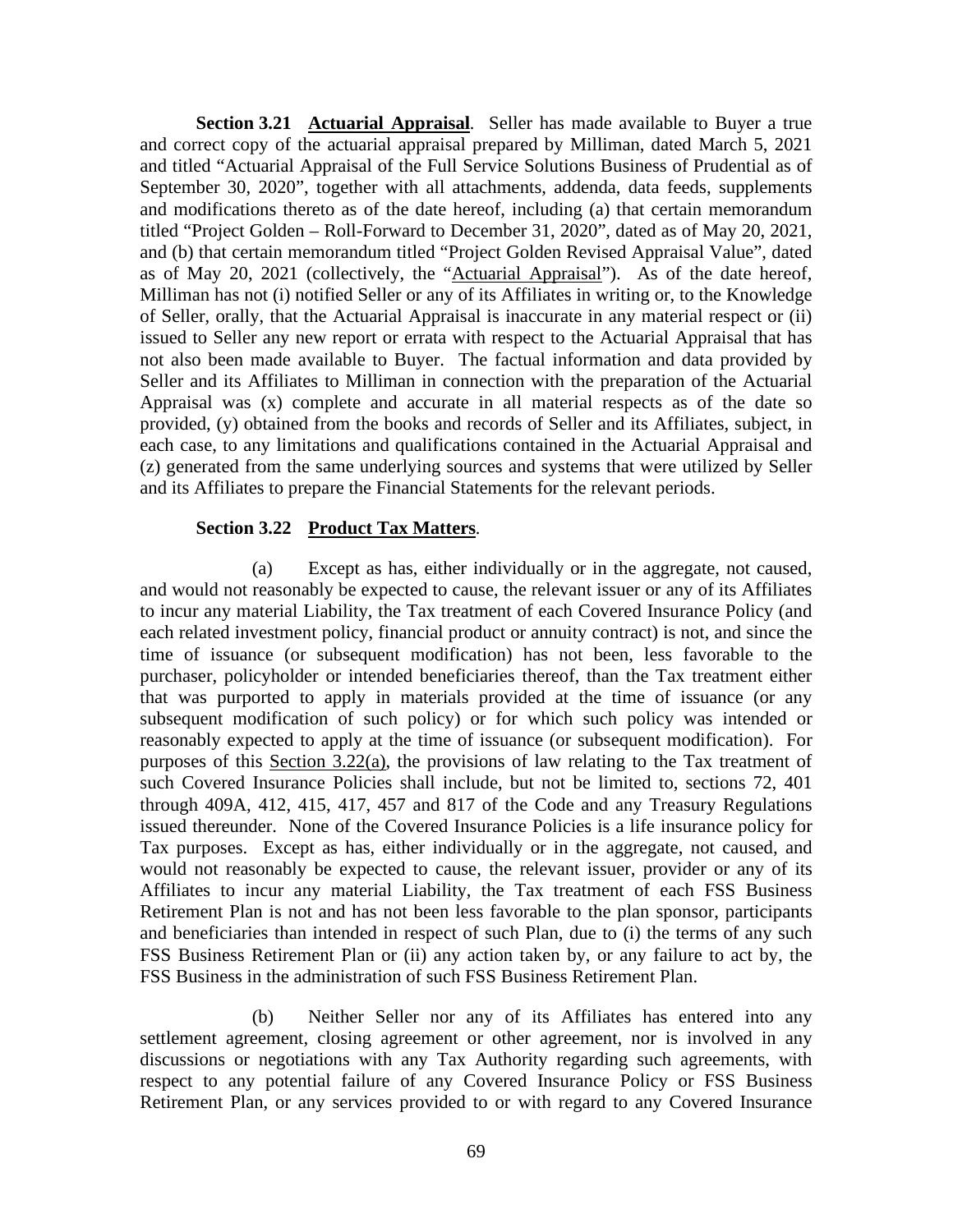Policy or FSS Business Retirement Plan, to meet the requirements of any applicable provision of the Code or the Treasury Regulations or the requirements of any applicable revenue procedures and revenue rulings, as applicable to such Covered Insurance Policies or FSS Business Retirement Plan. To the Knowledge of Seller, there are no rulings, requests for rulings or requests for waivers with respect to any potential or actual failure of any Covered Insurance Policy or FSS Business Retirement Plan, or any services provided to or with regard to any Covered Insurance Policy or FSS Business Retirement Plan, to meet any applicable requirements of the Code or the Treasury Regulations that has, either individually or in the aggregate, caused, or would reasonably be expected to cause, the relevant issuer or service provider or any of their Affiliates to incur any material Liability.

(c) To the Knowledge of Seller, there are no ongoing, and neither PRIAC nor PICA has received written notice of any, material audits, administrative or judicial actions or material investigations that relate to the failure or potential failure of any Covered Insurance Policy or FSS Business Retirement Plan to comply with the requirements of the Code applicable thereto.

(d) Except as, either individually or in the aggregate, would not reasonably be expected to cause the relevant issuer or any of its Affiliates to incur any material Liability, neither PRIAC nor PICA has received written notice of any claims by the purchaser, holders or intended beneficiaries of the Covered Insurance Policies with regard to the Tax treatment of (i) the Covered Insurance Policies or (ii) any plan or arrangement in connection with which such Covered Insurance Policies were purchased or have been administered. Except as has, either individually or in the aggregate, not caused, and would not be reasonably be expected to cause, the relevant issuer, provider or any of its Affiliates to incur any material Liability, neither Seller nor any of its Affiliates is a party to any "hold harmless," Tax sharing arrangement or Tax indemnification agreement regarding the Tax qualification or treatment of any Covered Insurance Policy or Retirement Plan (whether developed by, administered by, or reinsured with any unrelated party).

(e) PRIAC and PICA have entered into arrangements that require (i) the monitoring of each separate account, if any, related to a Covered Insurance Policy to maintain compliance with section 817(h) of the Code, where required by Law, (ii) the assets of each related "segregated asset account" to be maintained by the fund manager of such segregated asset account such that the assets are, at all applicable testing dates required by the Code, adequately diversified as required by section 817(h) of the Code and Treasury Regulations promulgated thereunder, where required by Law and (iii) the issuer of a Covered Insurance Policy to be treated, for federal income Tax purposes, as the owner of the assets underlying such policy.

(f) Seller and its Affiliates have complied in all material respects with all applicable Laws relating to reporting, withholding, and disclosure requirements under the Code and ERISA that are applicable to the Covered Insurance Policies or that are applicable to Seller and its Affiliates as a result of providing services in connection with any Covered Insurance Policies or FSS Business Retirement Plans, including, without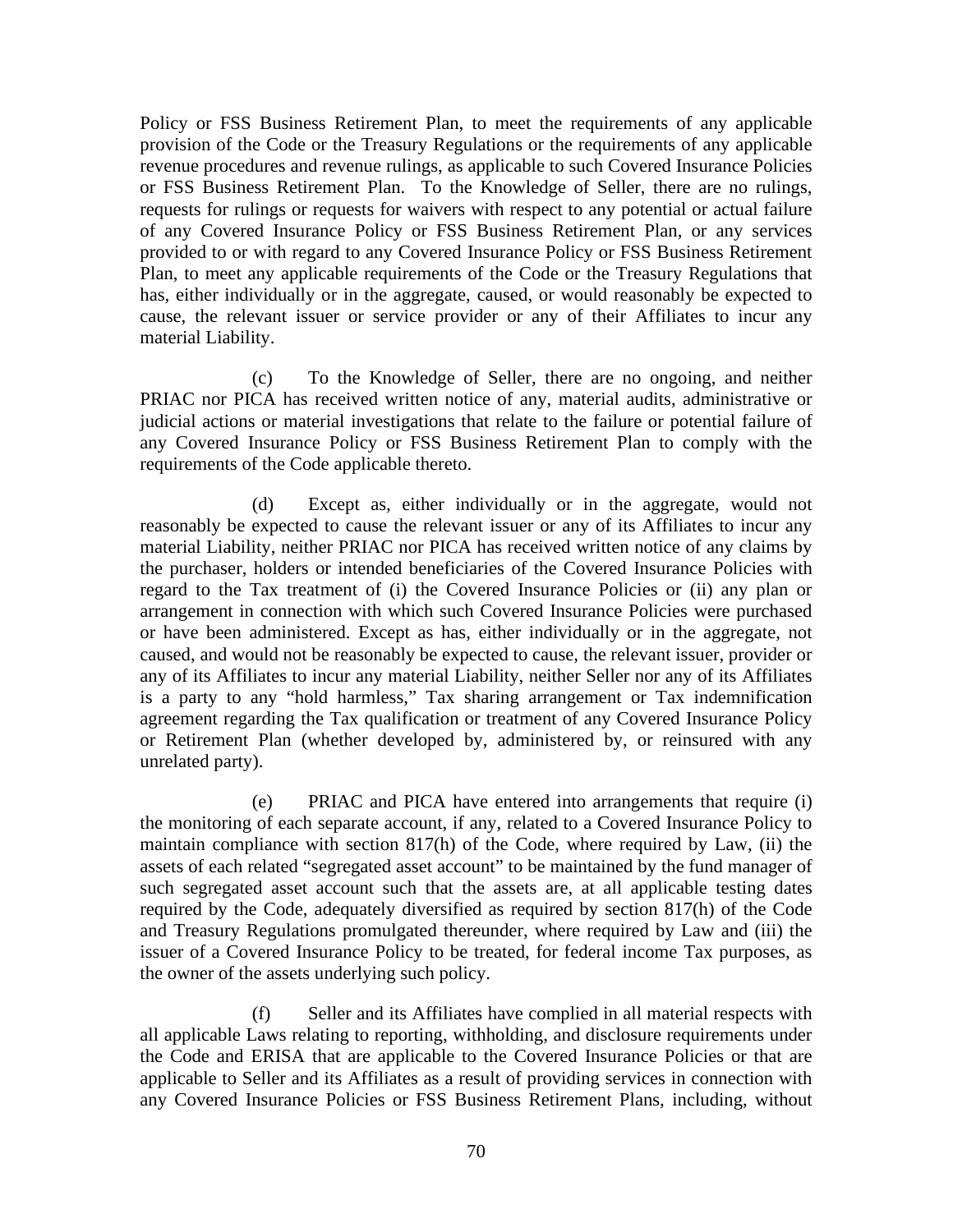limitation, reporting distributions under such Covered Insurance Policies or FSS Business Retirement Plans in compliance in all material respects with all applicable requirements of the Code, Treasury Regulations, revenue procedures and revenue rulings, and forms issued by the IRS or United States Department of the Treasury applicable to Seller and its Affiliates under Law or by agreement.

(g) Other than representations relating to the issuance or existence of favorable opinions or advisory letters described in Section 3.23(l), neither Seller, any of its Affiliates nor any of its authorized representatives has (i) represented to the sponsor of any FSS Business Retirement Plan that such FSS Business Retirement Plan or any of its constituent documents, other than a Covered Insurance Policy, satisfies the requirements of Section 401, 403(a), 403(b), 408 or 457 or any other applicable Section of the Code, or (ii) assumed, under the terms of any Contracts related to the FSS Business, responsibility for ensuring that a FSS Business Retirement Plan or any of its constituent documents, other than a Covered Insurance Policy, satisfies the requirements under any such Sections of the Code.

(h) Except insofar as Section 3.23 relates to Taxes, this Section 3.22 contains the sole and exclusive representations and warranties made by Seller with respect to Taxes in respect of any insurance or annuity policies and contracts issued by the Acquired Companies, or any binders, slips, certificates, endorsements or riders thereto, including any obligations in respect of withholding, information reporting or record-keeping in respect thereto, and cannot be relied upon with respect to any Taxes of the Acquired Companies, which are governed by Section 3.10. The representations and warranties in this Section 3.22 are made based on applicable Law as of the date hereof.

# **Section 3.23 Insurance and Retirement Plan Matters**.

(a) Since January 1, 2019, all policy forms and certificates on which Covered Insurance Policies have been issued, and all amendments, endorsements and riders thereto (collectively, "Policy Forms"), and all rates, application forms, brochures and marketing materials pertaining thereto have been, where required by applicable Law, approved by all applicable Governmental Entities or filed with and not objected to by such Governmental Entities within the time period provided by applicable Law for objection, other than such exceptions that would not be materially adverse to the FSS Business. Since January 1, 2019, no material deficiencies have been asserted by any Governmental Entity with respect to any such filings which have not been cured or otherwise resolved. All such Policy Forms, rates, application forms, brochures and marketing materials are currently utilized in compliance in all material respects with all applicable Laws and in all material respects within the scope of the approvals (if any) received with respect thereto. Each Policy Form currently being issued, and each Policy Form on which Covered Insurance Policies in force on the date of this Agreement were written, as well as the forms of any Contracts pursuant to which administrative services, recordkeeping services or other similar services are provided by Seller or its Affiliates to Retirement Plans in connection with any Covered Insurance Policy (collectively, "Service Agreement Forms") that is included in the segment of the FSS Business that generates the top [*Redacted*]% of revenue, ranked by revenue generated, have been made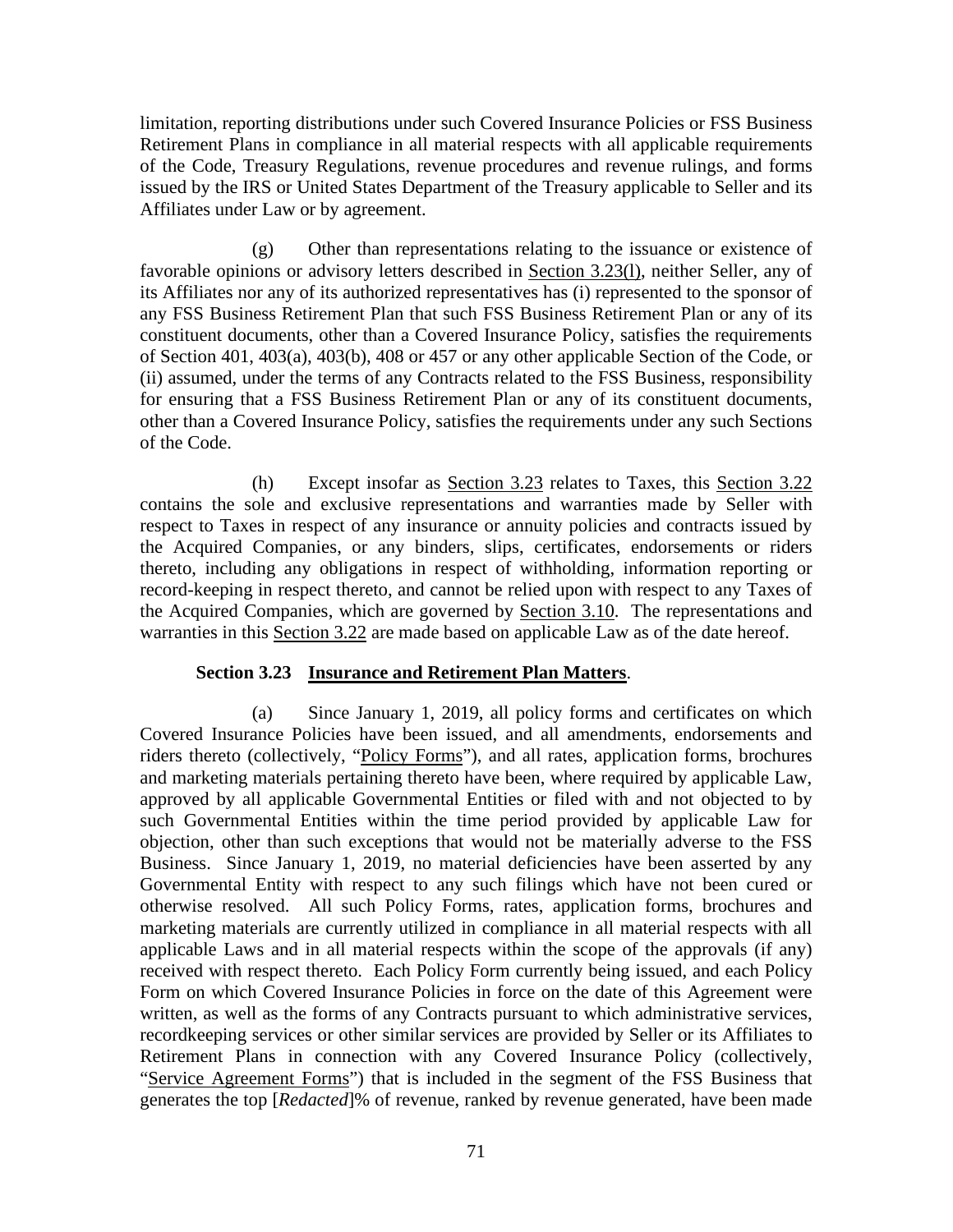available to Buyer. The Covered Insurance Policies constitute all of the in force Policies issued, renewed or assumed in connection with the FSS Business.

(b) Since January 1, 2019, the Covered Insurance Policies have been marketed, sold and issued in compliance, in all material respects, with applicable Law and in all material respects within the scope of the approvals (if any) received with respect the applicable Policy Forms.

(c) Except to the extent that any failure to pay, either individually or in the aggregate, would not be reasonably be expected to cause the relevant issuer or any of its Affiliates to incur material Liability, all benefits claimed by any Person, and all cash, values, charges and other amounts required to have been paid under any Covered Insurance Policy have, in all material respects, since January 1, 2019, been timely paid (or provision for payment thereof has been made) in accordance with the terms of the Covered Insurance Policy under which they arose and with all applicable Laws, except for any such claim for benefits or other payment for which Seller reasonably believes or believed that there is or was a basis permissible under applicable Law to contest payment, delay or withhold such benefits or payment.

(d) Each Separate Account (i) is duly and validly established and maintained in all material respects under applicable Law, (ii) is operating and, at all times since January 1, 2019 has been operated, in compliance in all material respects with applicable Law and applicable Permits and (iii) is either not an investment company as defined under the Investment Company Act, in reliance on Section  $3(c)(1)$ ,  $3(c)(7)$ ,  $3(c)(11)$  or another applicable exemption, or is duly registered with the SEC as an investment company under the Investment Company Act. The portion of the assets of each Separate Account equal to the statutory reserves required to be held by PRIAC or PICA, as applicable, with respect to the Covered Insurance Policies associated with such Separate Account and other contract liabilities of such Separate Account is not chargeable with Liabilities arising out of any other business of Seller or any of its Affiliates may conduct or may have conducted. The Separate Accounts are all of the separate accounts utilized in the FSS Business.

(e) Except to the extent that any such failure or omission would not, either individually or in the aggregate, be reasonably expected to cause the relevant issuer or any of its Affiliates to incur material Liability, each private placement memorandum, prospectus, offering document, sales brochure, sales literature or advertising material, as amended or supplemented, relating to any Separate Account (other than Separate Accounts required to be registered under the Securities Act with the SEC), as of their respective mailing dates or dates of use, (i) complied in all material respects with applicable Law and (ii) did not contain any untrue statement of material fact or omit to state any material fact required to be stated therein or necessary in order to make the statements made therein, in light of the circumstances under which they were made, not misleading, that could reasonably be expected to result in any Liability to any contract holder of a Covered Insurance Policy or any Retirement Plan participant. No examinations, investigations, inspections and formal or informal inquiries, including periodic regulatory examinations of the Separate Accounts' affairs and condition, civil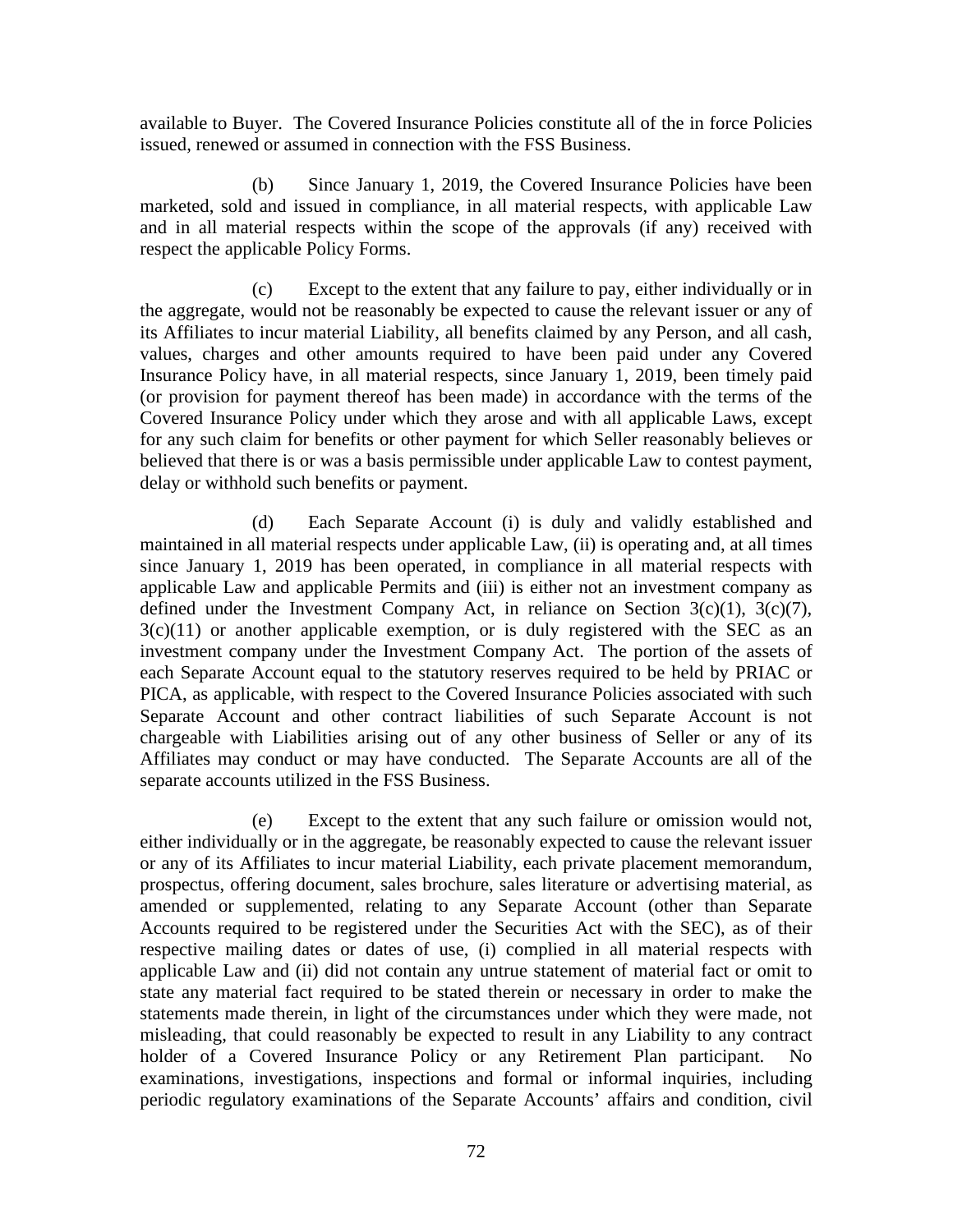investigative demands and market conduct examinations, by any Governmental Entity are, to the Knowledge of Seller, being conducted as of the date hereof. No notice has been received from, and, to the Knowledge of Seller, no investigation, inquiry or review is pending or threatened by, any Governmental Entity that has jurisdiction over the Separate Accounts with respect to any alleged (i) violation in any material respect of any applicable Law in connection with the operation of the business of the Separate Accounts or (ii) failure to have, or any threatened revocation of, any consent, approval, waiver or authorization of, or notice or filing with, any Governmental Entity required in connection with the operation of the business of the Separate Accounts.

(f) Except to the extent that any failure or omission, either individually or in the aggregate, would not be reasonably expected to cause the relevant issuer or any of its Affiliates to incur any material Liability, (i) each Separate Account that is not registered with the SEC as an "investment company" (as such term is defined in the Investment Company Act) is not required to be registered in reliance on Section  $3(c)(11)$  of the Investment Company Act or other applicable exemption; (ii) each Separate Account that is required to be registered with the SEC as a unit investment trust, management investment company or otherwise under the Investment Company Act is so registered; (iii) each registered Separate Account has been operated and is presently operating in compliance in all material respects with the Investment Company Act and with applicable regulations, rules, releases and orders of the SEC; (iv) interests in each registered Separate Account or the variable contracts through which such interests are issued have been sold pursuant to an effective registration statement filed under the Securities Act and any applicable state securities laws; (v) no registration statement pertaining to any registered Separate Account, at the time such registration statement became effective, contained any untrue statement of material fact or omitted to state any material fact required to be stated therein or necessary in order to make the statements made therein not misleading that could reasonably be expected to result in any Liability to any contract holder of a Covered Insurance Policy or any Plan participant; (vi) each prospectus or statement of additional information, as amended or supplemented, relating to any registered Separate Account and all supplemental advertising material, sales brochures and sales literature relating to any registered Separate Account, as of their respective mailing dates or dates of use, (A) complied in all material respects with applicable Law and (B) did not contain any untrue statement of material fact or omit to state any material fact required to be stated therein or necessary in order to make the statements made therein, in light of the circumstances under which they were made, not misleading that could reasonably be expected to result in any Liability to any contract holder of a Covered Insurance Policy or any Plan participant; and (vii) all material advertising or marketing materials relating to each Separate Account that were required to be filed with any Governmental Entity have been or will be timely filed therewith.

(g) All reports and registration statements pertaining to the Covered Insurance Policies funded by the Separate Accounts have been filed and/or amended to the extent required by applicable Laws, except to the extent that non-compliance or failure to file or amend, either individually or in the aggregate, would not be reasonably expected to cause the relevant issuer or any of its Affiliates to incur material Liability. Seller has obtained all exemptive relief necessary or appropriate for the operation of the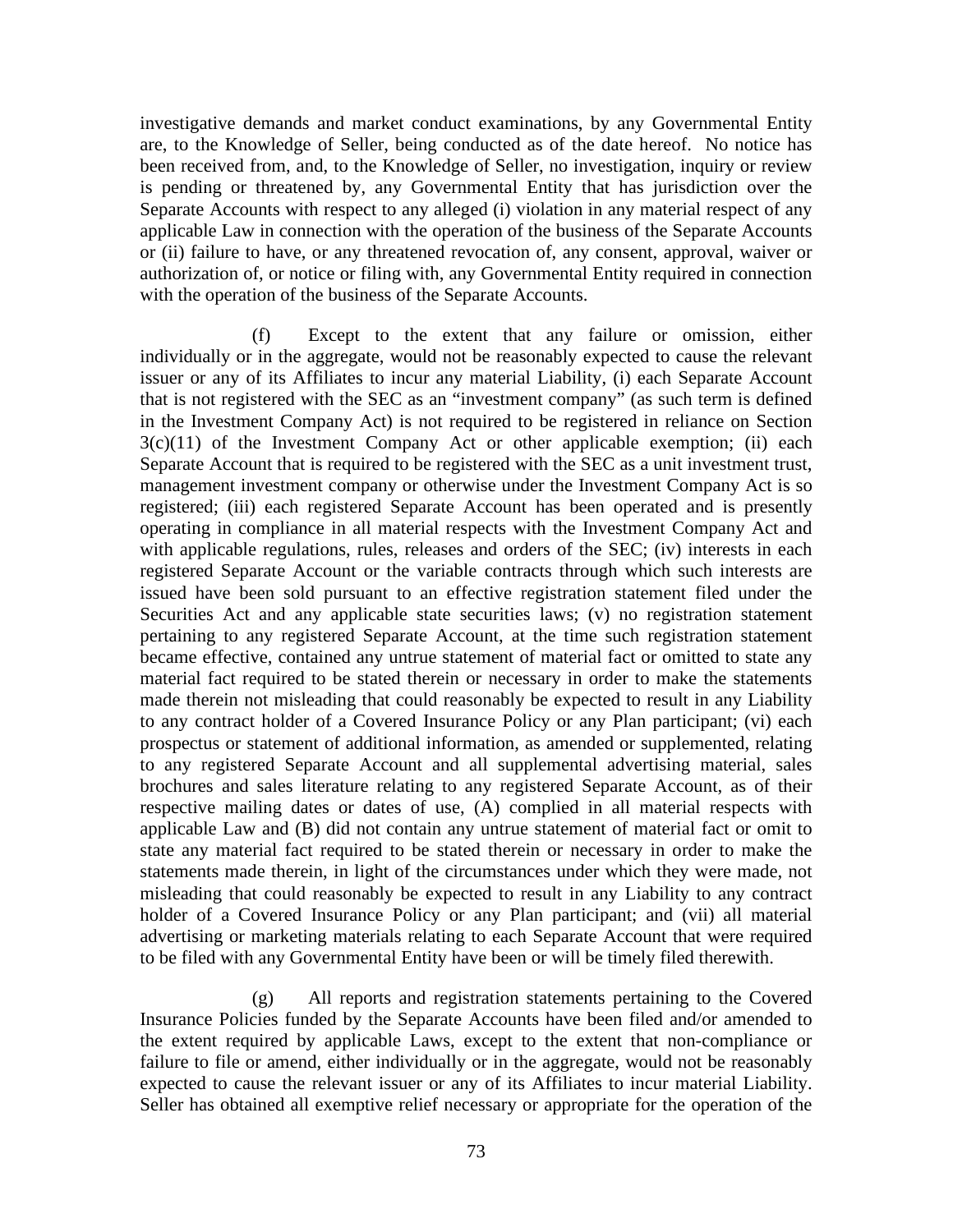Separate Accounts that are registered under the Securities Act as contemplated by and described in the applicable registration statement filed with the SEC. Any exemptive orders upon which the Separate Accounts operate or rely are in full force and effect and the Separate Accounts have materially complied and are in material compliance with the terms of and conditions of such orders.

(h) Seller and each of the registered Separate Accounts complies, in all material respects, with all applicable provisions of Section 26 of the Investment Company Act. Seller and the Separate Accounts, as financial intermediaries under Rule 22c-2 under the Investment Company Act, have systems and procedures in place designed and operated to allow Seller and the Separate Accounts to fulfill obligations in all material respects under the shareholder information agreements entered into with underlying funds.

(i) Except as set forth on Section 3.23(i) of the Seller Disclosure Letter, neither Seller nor any of its Affiliates have (i) acknowledged or accepted, under the terms of any Contracts related to the FSS Business (including any Covered Insurance Policy), the status of, or responsibility as, a "fiduciary" (as such term is defined under Section 3(21)(A) of ERISA or any parallel provision of the Code) or (ii) otherwise acted as a "fiduciary" (as such term is defined under Section 3(21)(A) of ERISA or any parallel provision of the Code) with respect to any FSS Business Retirement Plan or Covered Insurance Policy. Except as set forth in Section 3.23(i) of the Seller Disclosure Letter, neither Seller nor any of its Affiliates have (i) acknowledged or accepted, under the terms of any Contracts related to the FSS Business (including any Covered Insurance Policy), the status of, or responsibility as, a "fiduciary" (as such term is defined under any applicable state law similar to ERISA) or (ii) otherwise acted as a "fiduciary" (as such term is defined under any applicable state law similar to ERISA) with respect to any FSS Business Retirement Plan that is a "governmental plan" (as defined under Section 3(32) of ERISA) or a "church plan" (as defined under Section 3(33) of ERISA), or a Covered Insurance Policy.

(j) Except to the extent that any such non-compliance or failure, either individually and in the aggregate, would not be reasonably expected to cause the relevant issuer or any of its Affiliates to incur any material Liability, the Covered Insurance Policies that are provided under or in connection with any FSS Business Retirement Plan have been administered by Seller or its Affiliates and otherwise are in compliance with the material requirements of ERISA and the Code, as applicable to such Covered Insurance Policies. Without limitation of the foregoing, to the Knowledge of Seller, neither Seller nor any of its Affiliates has engaged in any non-exempt prohibited transaction described in Section 406 of ERISA or Section 4975 of the Code in connection with any Covered Insurance Policies or any FSS Business Retirement Plans, except to the extent that any such engagement, either individually or in the aggregate, would not be reasonably expected to cause the relevant issuer or any of its Affiliates to incur any material Liability. In addition, if and to the extent that Seller or any of its Affiliates has, or has had, any fiduciary duties under Section 404 of ERISA or comparable provisions of applicable state law with respect to any Covered Insurance Policies or any FSS Business Retirement Plans, neither Seller nor any of its Affiliates has failed to satisfy such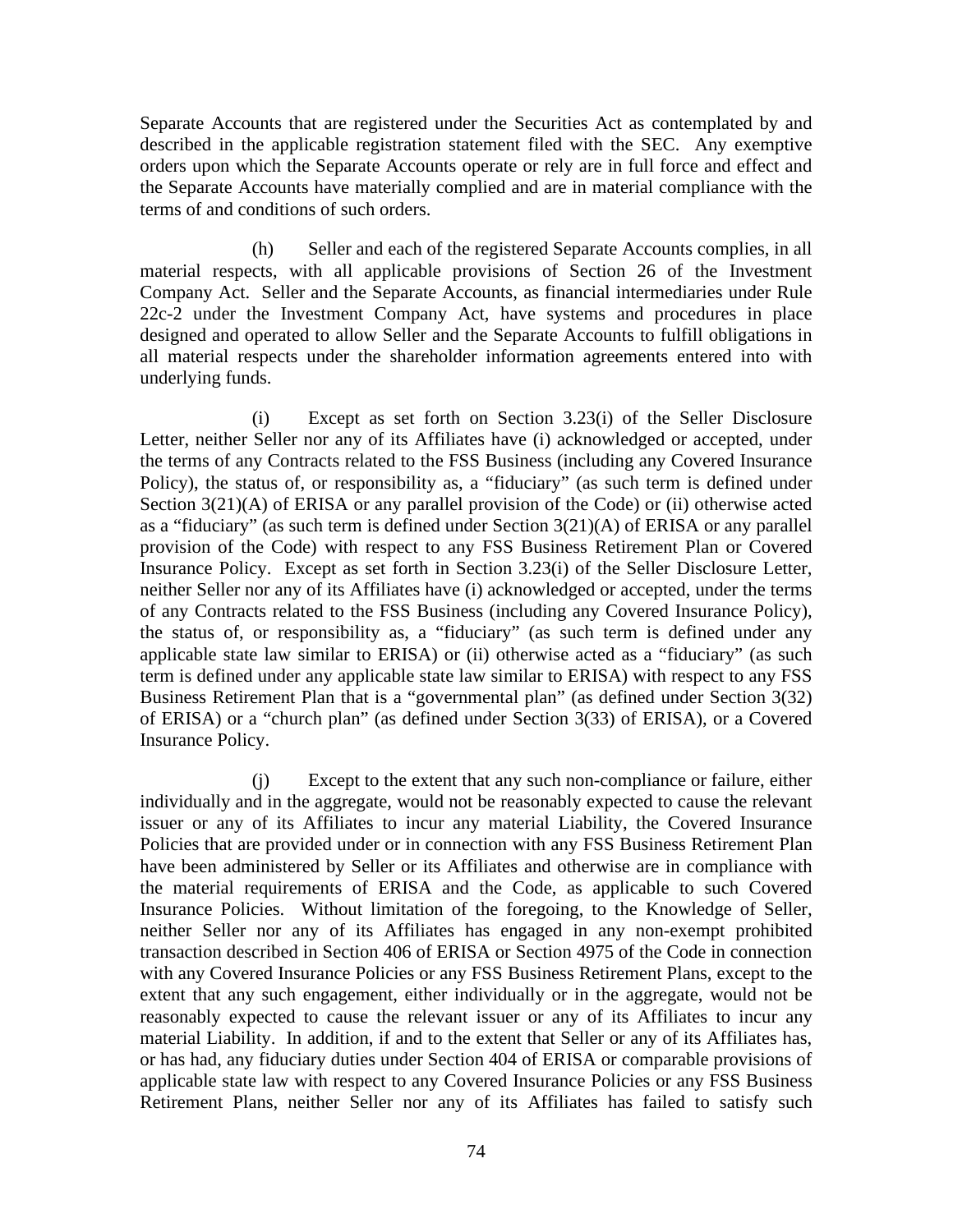fiduciary duties to the extent applicable to the Covered Insurance Policies or FSS Business Retirement Plans, except to the extent that any such failure, either individually or in the aggregate, would not be reasonably expected to cause the relevant issuer or any of its Affiliates to incur any material Liability. To the Knowledge of Seller, the transactions contemplated by this Agreement and the Ancillary Agreements will not, with respect to Seller or its Affiliates, as the case may be, constitute or result in any nonexempt prohibited transaction described in Section 406 of ERISA or Section 4975 of the Code.

(k) The systems and procedures utilized by Seller and its Affiliates in administering the FSS Business are reasonably designed to prevent (to the extent that Seller or any of its Affiliates are obligated or responsible therefor) non-exempt prohibited transactions described in Section 406 of ERISA or Section 4975 of the Code or violations of Section 404 of ERISA.

(l) All master and prototype plans and volume submitter plans that are intended to be qualified under Section 401(a) of the Code and are marketed, sold or issued in connection with the FSS Business are the subject of a favorable opinion or advisory letter, as applicable, from the Internal Revenue Service in accordance with Revenue Procedure 2007-44 or as otherwise applicable to confirm that such plans comply with "EGTRRA" (as defined in Revenue Procedure 2007-44). All required amendments to such master and prototype plans and volume submitter plans, all required opinion letters and determination letters, all required notices and other communications, and any required amendments and/or supplements thereto have been timely submitted to all adopting employers required to receive such plan documentation and communications.

(m) Solely to the extent relating to the FSS Business, Seller or its applicable Affiliate has paid all material claims or assessments made against Seller or such Affiliate by any state insurance guaranty associations or similar organizations in connection with such association's insurance guarantee fund relating to insolvent insurers in any jurisdiction in which the FSS Business operates. Except for regular periodic assessments in the ordinary course of business, assessments based on developments that are publicly known within the insurance industry or such assessments as would not, individually or in the aggregate, be material to the FSS Business, taken as a whole, no claim or assessment against Seller or its Affiliates, with respect to the FSS Business, is pending or, to the Knowledge of Seller, threatened against Seller or its Affiliates, with respect to the FSS Business, in writing, by any state insurance guaranty association in connection with such association's fund relating to insolvent insurers, and since January 1, 2019 through the date hereof, neither Seller nor its Affiliates have received written notice of any such claim or assessment.

(n) Seller has made available to Buyer a copy of each of PRIAC's and PICA's policy regarding its respective use of the Social Security Administration Death Master File, or a reasonably detailed description thereof if such policy is not written, and related protocols, including the effective dates thereof, which PRIAC or PICA, as applicable, uses to determine the payment of annuity benefits, account values or other benefits and amounts under the Covered Insurance Policies. Seller and its Affiliates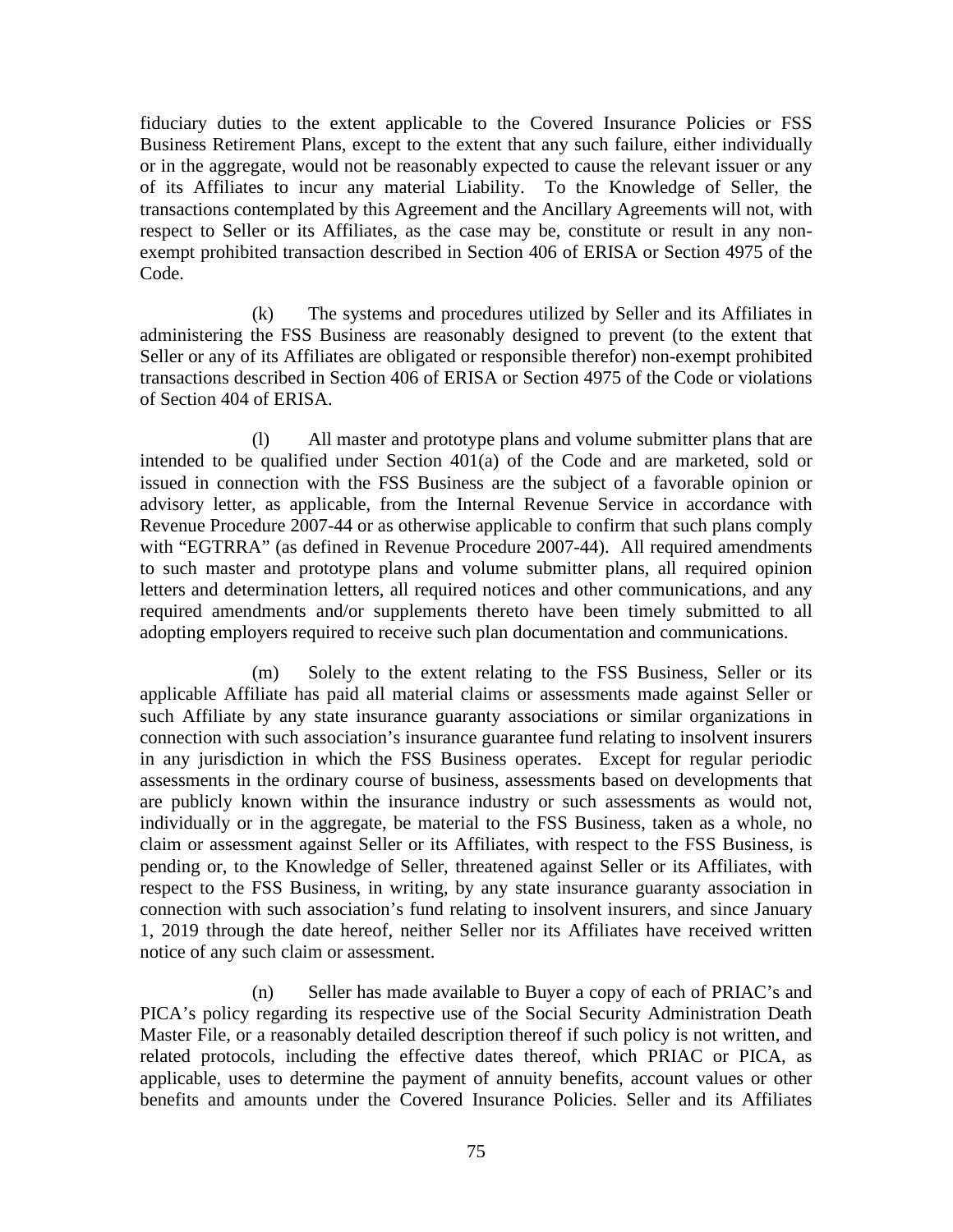administer the Covered Insurance Policies in accordance with such policy and protocols, except to the extent that any such failure, would not be reasonably expected to cause the relevant issuer or any of its Affiliates to incur any material Liability.

(o) The FSS Business does not include any policies issued with respect to a Retirement Plan covering primarily employees located outside the United States and its territories.

(p) Except as set forth in Section 3.23(p) of the Seller Disclosure Letter, no provision in any Covered Insurance Policy gives the holder thereof or any other Person the right to (i) receive policy dividends or otherwise participate in the revenue, earnings or profits of the issuing company or (ii) a policy loan.

(q) With regard to any FSS Business Retirement Plans, (i) PB&T's fiduciary authority, where it exists, is limited to that of a directed trustee, and (ii) PB&T has not otherwise agreed or accepted any discretionary authority that would make it a "fiduciary" as defined in Section 3(21)(A) of ERISA or Section 4975 of the Code. Except to the extent that any such conduct, either individually or in the aggregate, would not be reasonably expected to cause, PB&T or any of its Affiliates to incur material Liability, PB&T has not otherwise acted with any discretion that would cause it to become such a discretionary fiduciary.

(r) Section 3.23(r) of the Seller Disclosure Letter sets forth, for each Retirement Plan with respect to which Seller or an Affiliate provides services as part of the FSS Business as of January 1, 2019, a true and complete list of each Retirement Plan Sponsor as of January 1, 2019, that is included in the segment of the FSS Business that generates the top [*Redacted*]% of revenue, ranking such Retirement Plans by revenue generated, and the revenues generated by each such Retirement Plan Sponsor for the twelve months ended December 31, 2020 with respect to the FSS Business.

(s) Since January 1, 2019, (i) none of the Retirement Plan Sponsors set forth on Section 3.23(r) of the Seller Disclosure Letter has terminated, or notified Seller or any Affiliate of Seller in writing of an intention not to renew or to terminate, all or a material portion of the services related to the FSS Business or (ii) to the Knowledge of Seller, none of the Retirement Plan Sponsors set forth on Section 3.23(r) of the Seller Disclosure Letter has otherwise indicated in writing prior to the date of this Agreement that any Retirement Plans are or will be subject to any requests for proposals.

(t) Neither Seller nor any of its Affiliates has engaged, in the course of administering the FSS Business, in any non-exempt prohibited transaction described in Section 406 of ERISA or Section 4975 of the Code with respect to any investment advice or investment education provided to any FSS Business Retirement Plan or FSS Business Retirement Plan participant, except to the extent that any such engagement, either individually or in the aggregate, would not be reasonably expected to cause the relevant issuer or any of its Affiliates to incur any material Liability.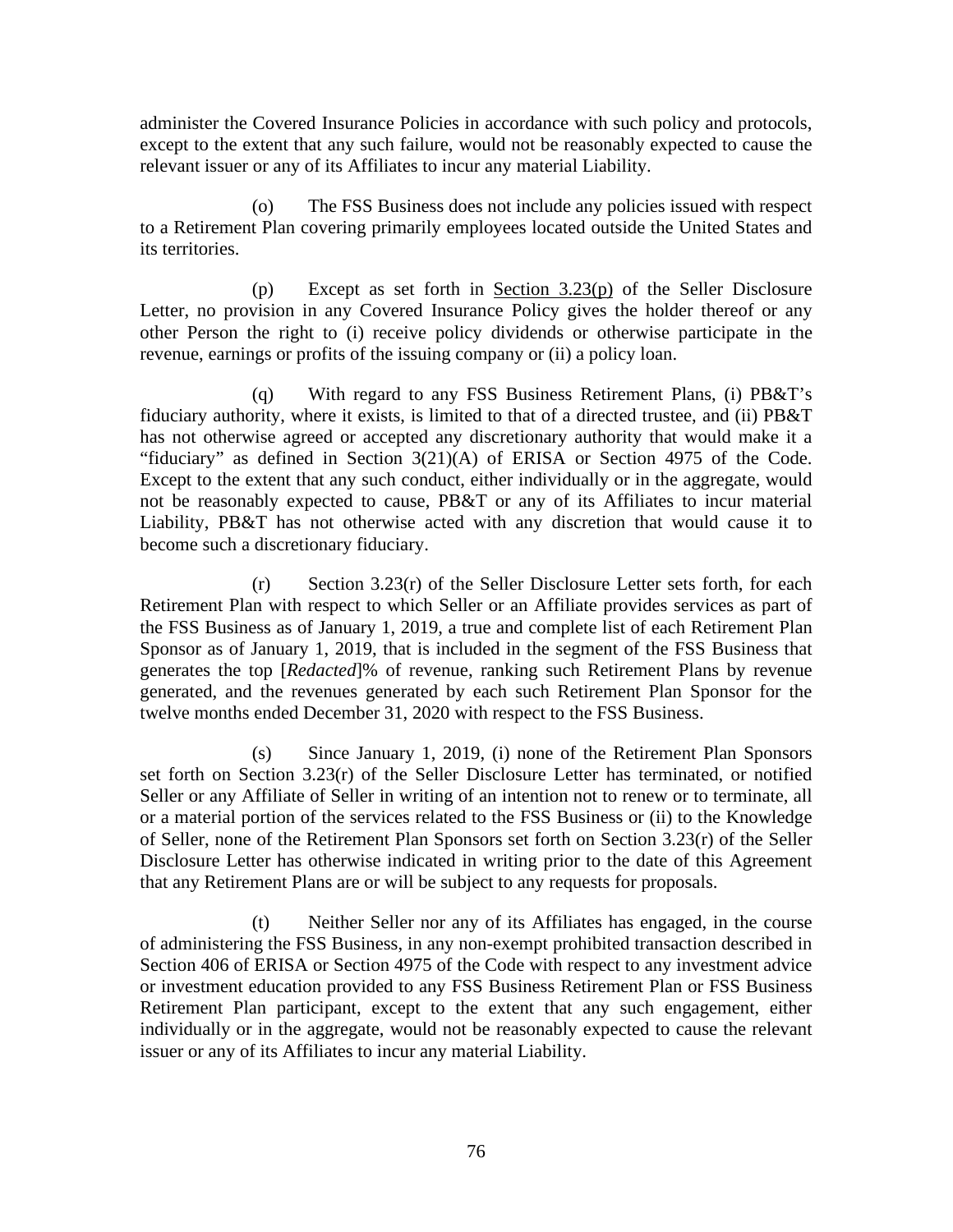(u) With respect to any aspect of the FSS Business involving recordkeeping services provided to or with respect to a FSS Business Retirement Plan by Seller or its Affiliates, (i) all such products and services relate solely to retirement plans that are qualified under Section  $401(a)$ ,  $401(k)$ ,  $403(b)$  or  $457(b)$  of the Code, nonqualified deferred compensation plans, governmental plans, defined contribution plans established under the Tax code of Puerto Rico, employee welfare benefit retiree medical savings programs and related arrangements, (ii) all fees, service charges or other compensation, including the retention of float and any sweep services, directly or indirectly relating to the FSS Business have been adequately and timely disclosed to Retirement Plan Sponsors and, where required, are imposed, assessed, levied or charged only pursuant to a written agreement between Seller or an Affiliate of Seller and the Retirement Plan Sponsor or other responsible Person, (iii) neither Seller nor any of its Affiliates has engaged in any non-exempt prohibited transaction described in Section 406 of ERISA or Section 4975 of the Code and (iv) Seller and its Affiliates have complied in all material respects with its obligations and duties under any Contract entered into in connection with such a Retirement Plan, except in the case of clauses (iii) or (iv), to the extent that any such non-compliance or failure, either individually or in the aggregate, would not reasonably be expected to cause the relevant entity or any of its Affiliates to incur material Liability.

# **Section 3.24 Investment Assets**.

(a) Section 3.24(a)(i) of the Seller Disclosure Letter sets forth a list of the Investment Assets held by or attributed to PRIAC (excluding any Investment Assets (PRIAC Excluded Business) and any Substitution Investment Assets) on March 31, 2021 (as subsequently modified (i) prior to the date hereof to reflect any maturities, redemptions, sales and reinvestments in the ordinary course of business and in accordance with the investment guidelines of PRIAC as in effect on the date hereof or (ii) in accordance with Section 5.21, the "Investment Assets (PRIAC)"), and Section 3.24(a)(ii) of the Seller Disclosure Letter sets forth a list of the Investment Assets (i) held by or attributed to PICA on March 31, 2021 (as subsequently modified (a) prior to the date hereof to reflect any maturities, redemptions, sales and reinvestments in the ordinary course of business and in accordance with the investment guidelines of PICA as in effect on the date hereof or (b) in accordance with Section 5.21) and (ii) constituting Authorized Investments available for transfer to the Reinsurers and deposit on their behalf to the PICA FSS Trust Accounts (the "Investment Assets (PICA)") including, in each case, the fair market value and book value thereof as of March 31, 2021, determined in accordance with the valuation procedures set forth in the Valuation Methodologies.

(b) As of the date hereof, except (i) in the case of any Investment Assets (PRIAC) to be obtained in substitution of any Substitution Investment Asset after the date hereof and (ii) for Investment Assets (PRIAC) that are subject to a securities lending arrangement, PRIAC, or a trustee acting on its behalf, holds good and marketable title to all Investment Assets (PRIAC), free and clear of all Encumbrances, other than Permitted Encumbrances. As of the Closing Date, PRIAC, or a trustee acting on its behalf, will hold good and marketable title to all Investment Assets (PRIAC), free and clear of all Encumbrances, other than Permitted Encumbrances. Seller has made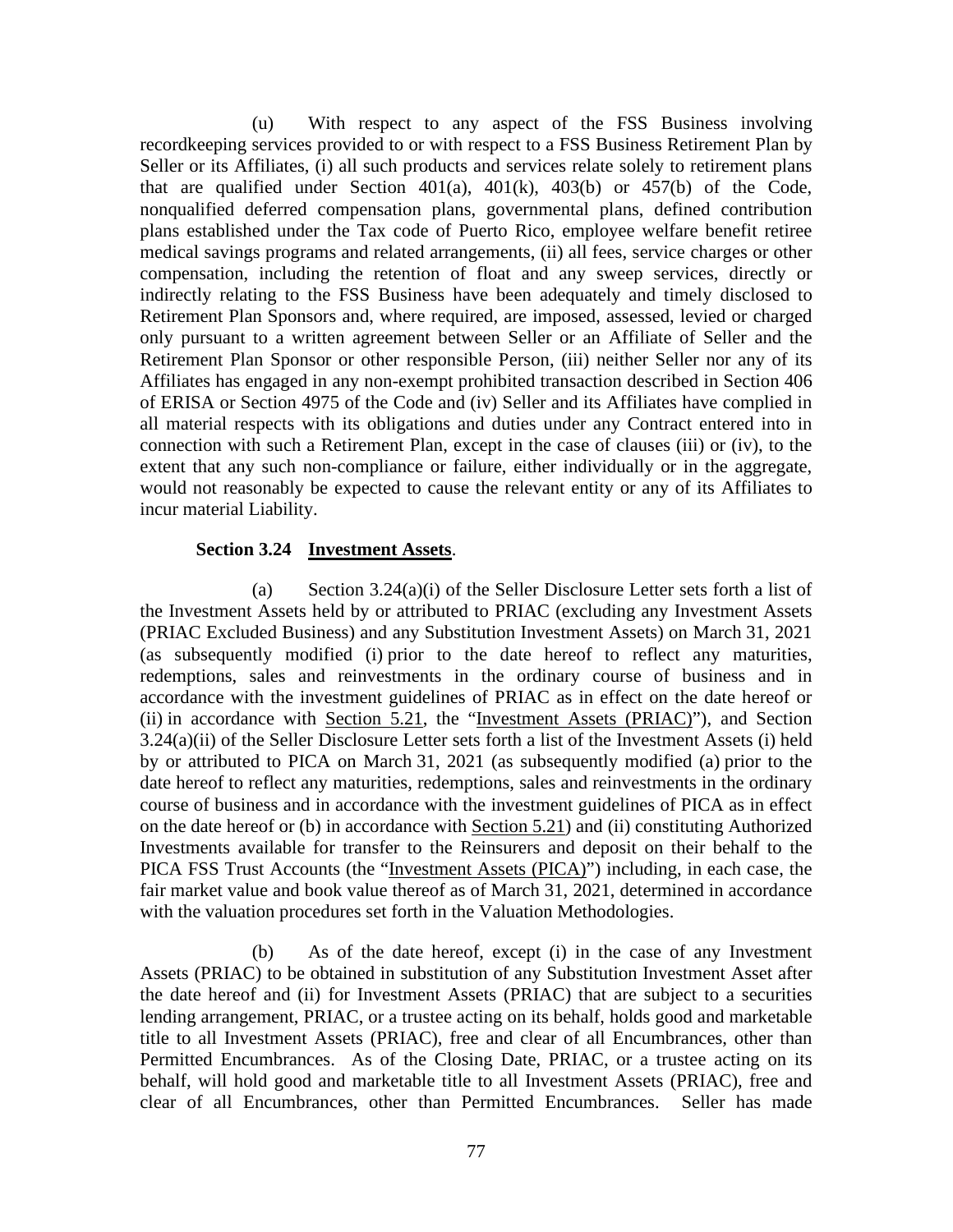available to Buyer a true, complete and correct copy of the investment guidelines of PRIAC as in effect on the date hereof. All Investment Assets (PRIAC) are permissible investments and comply in all material respects with all applicable Laws governing admittance of assets for PRIAC. No consent, approval or authorization of, or notice of filing with, any Person is required with respect to the Investment Assets (PRIAC) on the part of Seller or any of its Affiliates in connection with this Agreement or the transactions contemplated hereby.

(c) As of the date hereof, except for any Investment Asset (PICA) that may be subject to a securities lending arrangement, PICA, or a trustee acting on its behalf, holds good and marketable title to all Investment Assets (PICA), free and clear of all Encumbrances, other than Permitted Encumbrances. As of the Closing Date, PICA, or a trustee acting on its behalf, will hold good and marketable title to all Investment Assets (PICA), free and clear of all Encumbrances, other than Permitted Encumbrances. Good, valid and marketable title to the Investment Assets (PICA) that are to be transferred to the applicable Reinsurer pursuant to this Agreement and the PICA FSS Reinsurance Agreement are to pass to the applicable Reinsurer at the Closing, free and clear of all Encumbrances, other than (a) Permitted Encumbrances and (b) the Encumbrances expressly contemplated by the PICA FSS Reinsurance Agreement and the PICA FSS Trust Agreement. No consent, approval or authorization of, or notice of filing with, any Person is required on the part of Seller or any of its Affiliates in connection with the transfer of the Investment Assets (PICA) to the Reinsurers pursuant to this Agreement and the PICA FSS Reinsurance Agreement in order to make such transfers legally effective.

(d) Except to the extent that such actions are inherent in the nature of the underlying investment, none of the Investment Assets (PRIAC) or Investment Assets (PICA) is subject to any material Liabilities to fund any capital calls, capital commitments or similar obligations. Neither Seller nor any of its Affiliates: (i) has received written notice that any of the Investment Assets (PRIAC) or Investment Assets (PICA), is in default in any payment of principal, distributions, interest, dividends or any other material payment obligation thereunder; or (ii) has Knowledge of any fact or event that constitutes (or with notice or lapse of time or both will constitute) a violation or breach of, or default or event of acceleration under, any Contracts with respect to any such Investment Assets (PRIAC) or Investment Assets (PICA). Neither Seller nor any of its Affiliates have received written notice that the issuer, borrower, or guarantor of any Investment Assets (PRIAC) or Investment Assets (PICA) is a debtor in any state or federal bankruptcy or insolvency proceeding.

(e) No consent, waiver or approval of, or notice to, any Third Party is required for PGIM to resign or be replaced as investment manager under the Single Client Insurance Separate Account IMA, as of immediately following the Closing, with an Affiliate of Buyer.

**Section 3.25 Mutual Fund Organizations**. Other than as expressly set forth in the applicable Revenue Agreement, there are no fees paid to Seller or its Affiliates or other business arrangements that benefit Seller or its Affiliates that are a condition of or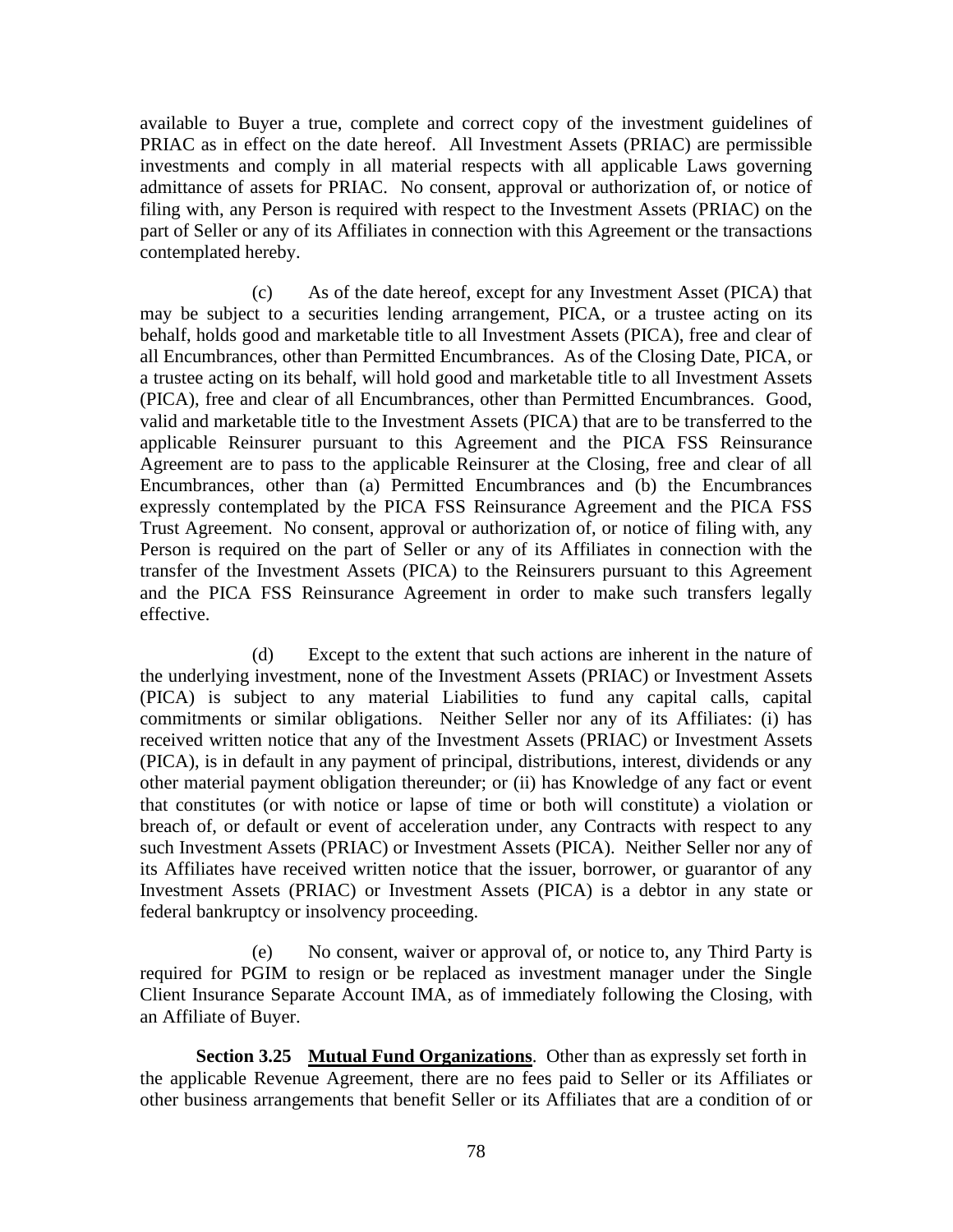inducement for inclusion of any mutual fund or other investment products as an investment option for Retirement Plan Sponsors to make available to Retirement Plan participants.

**Section 3.26 Books and Records**. The books and records of the Acquired Companies and the FSS Business have been maintained in all material respects in accordance with applicable Law.

**Section 3.27 Excluded Assets and Excluded Liabilities**. Section 3.27 of the Seller Disclosure Letter sets forth a true and complete listing of each PRIAC Excluded Contract in force as of the date hereof. Seller has made available to Buyer complete copies of each of the PRIAC Excluded Contracts. The Acquired Companies (other than PRIAC and GPSI) have no Excluded Liabilities. There are no PRIAC Excluded Insurance Policies which are not PRIAC Excluded Contracts.

# **Section 3.28 Reinsurance**.

(a) There are no reinsurance contracts, agreements, treaties, or arrangements whereby a Covered Insurance Policy is ceded or retroceded to PICA or, other than as contemplated by the PICA FSS Reinsurance Agreements or the Excluded Business Reinsurance Agreements, whereby PICA has ceded or retroceded any risks arising under or relating to the Covered Insurance Policies.

(b) Section 3.28(b) of the Seller Disclosure Letter sets forth, as of the date hereof, a true and complete list of each reinsurance contract, agreement, treaty, or arrangement whereby PRIAC has ceded or retroceded any risks arising under or relating to the Covered Insurance Policies, together with all Contracts related thereto, and that are (a) in force or (b) terminated or expired but under which Seller may continue to receive reinsurance coverage (each, an "Existing Reinsurance Agreement"). Seller has delivered or made available to Buyer true and complete copies of each such Existing Reinsurance Agreement, and all amendments and Contracts related thereto (except amendments relating to a particular Existing Reinsurance Agreement where the contents of such amendment do not affect such Existing Reinsurance Agreement in any material respect).

(c) Section 3.28(c) of the Seller Disclosure Letter sets forth, as of the date hereof, a true and complete list of each reinsurance contract, agreement, treaty, or arrangement whereby a Covered Insurance Policy is ceded or retroceded to PRIAC, together with all Contracts related thereto (each, an "Underlying Reinsurance Agreement"). Seller has delivered or made available to Buyer true and complete copies of each such Underlying Reinsurance Agreement, and all amendments and Contracts related thereto (except amendments relating to a particular Underlying Reinsurance Agreement where the contents of such amendment do not affect such Underlying Reinsurance Agreement in any material respect).

(d) Each Existing Reinsurance Agreement and Underlying Reinsurance Agreement is a legal, valid and binding obligation of PRIAC or its applicable Affiliates and, to the Knowledge of Seller, each other party thereto, and is in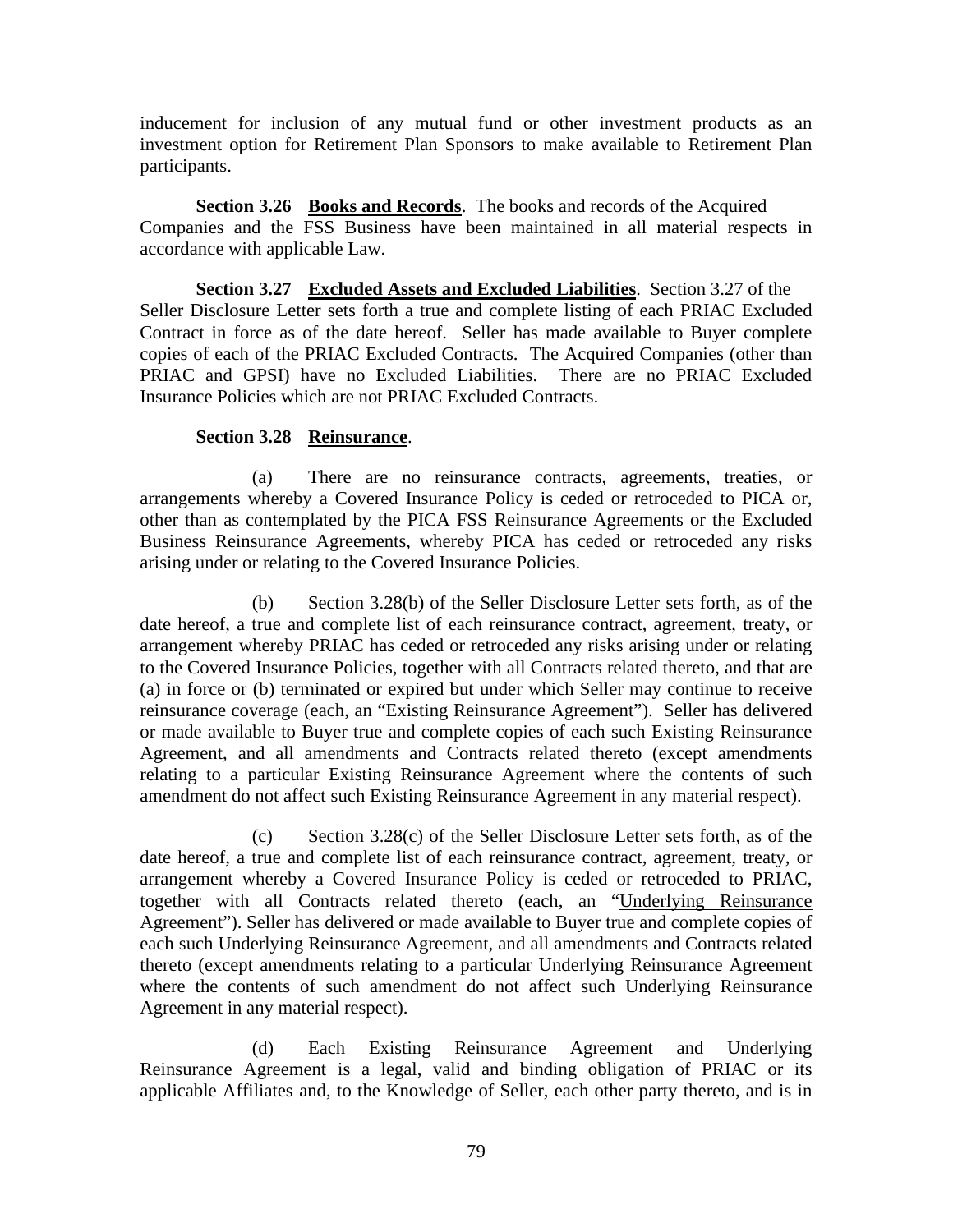full force and effect and enforceable against PRIAC and such Affiliates and, to the Knowledge of Seller, each such other party in accordance with its terms, in each case, subject to the Bankruptcy and Equity Exceptions. PRIAC and its applicable Affiliates are not and, to the Knowledge of Seller, no other Person that is party to an Existing Reinsurance Agreement and Underlying Reinsurance Agreement, is in material default or material breach thereof, and, to the Knowledge of Seller, there does not exist any event, condition or omission that would constitute such a material breach or material default (whether by lapse of time or notice or both). PRIAC and its applicable Affiliates have performed all of their material obligations under each Existing Reinsurance Agreement and Underlying Reinsurance Agreement in all material respects. Neither PRIAC nor, to the Knowledge of Seller, any other party to any Existing Reinsurance Agreement is in material default or material breach or has failed to perform any material obligation under any such Existing Reinsurance Agreement and, to the Knowledge of Seller, there does not exist any event, condition or omission that would constitute such a material breach or material default (whether with the giving of notice, the passage of time or both). Since January 1, 2019, Seller and its Affiliates have not received any written or, to the Knowledge of Seller, oral notice of any actual or proposed increase in the rate payable under any Existing Reinsurance Agreement, and no such increase has occurred. There are no pending or, to the Knowledge of Seller, threatened Actions with respect to any Existing Reinsurance Agreement. No reinsurer under any Existing Reinsurance Agreement has given notice of termination (provisional or otherwise) under any Existing Reinsurance Agreement. To the Knowledge of Seller, no reinsurer under any Existing Reinsurance Agreement is the subject of any rehabilitation, liquidation, conservatorship, receivership, bankruptcy or similar proceeding.

### **Section 3.29 PB&T**.

(a) PB&T has filed all material reports, registrations and statements, together with any amendments required to be made with respect thereto, that they were required to file since January 1, 2019 with or pursuant to the requirements of (i) the Office of the Comptroller of the Currency ("OCC"), (ii) the Federal Deposit Insurance Corporation, (iii) the Board of Governors of the Federal Reserve System and (iv) any other Governmental Entity, and has paid all fees and assessments due and payable in connection therewith. Except for examinations conducted by a Governmental Entity in the regular course of PB&T's business, no Governmental Entity has initiated any proceeding or investigation into the business or operations of PB&T since January 1, 2019.

(b) PB&T is an "eligible savings association" under 12 CFR  $\S$  5.3(g) and, to the Knowledge of Seller, there are no facts or circumstances likely to result in a change of PB&T's status as such an "eligible savings association." PB&T qualifies as "well capitalized" under the standards applicable to federal savings associations under 12 CFR Part 6 and 12 CFR Part 165, and as "well managed" as defined in 12 U.S.C. § 1841(o)(9).

(c) PB&T has not and will not make any dividends or distributions on its outstanding stock: (i) without receiving appropriate permission of the OCC, if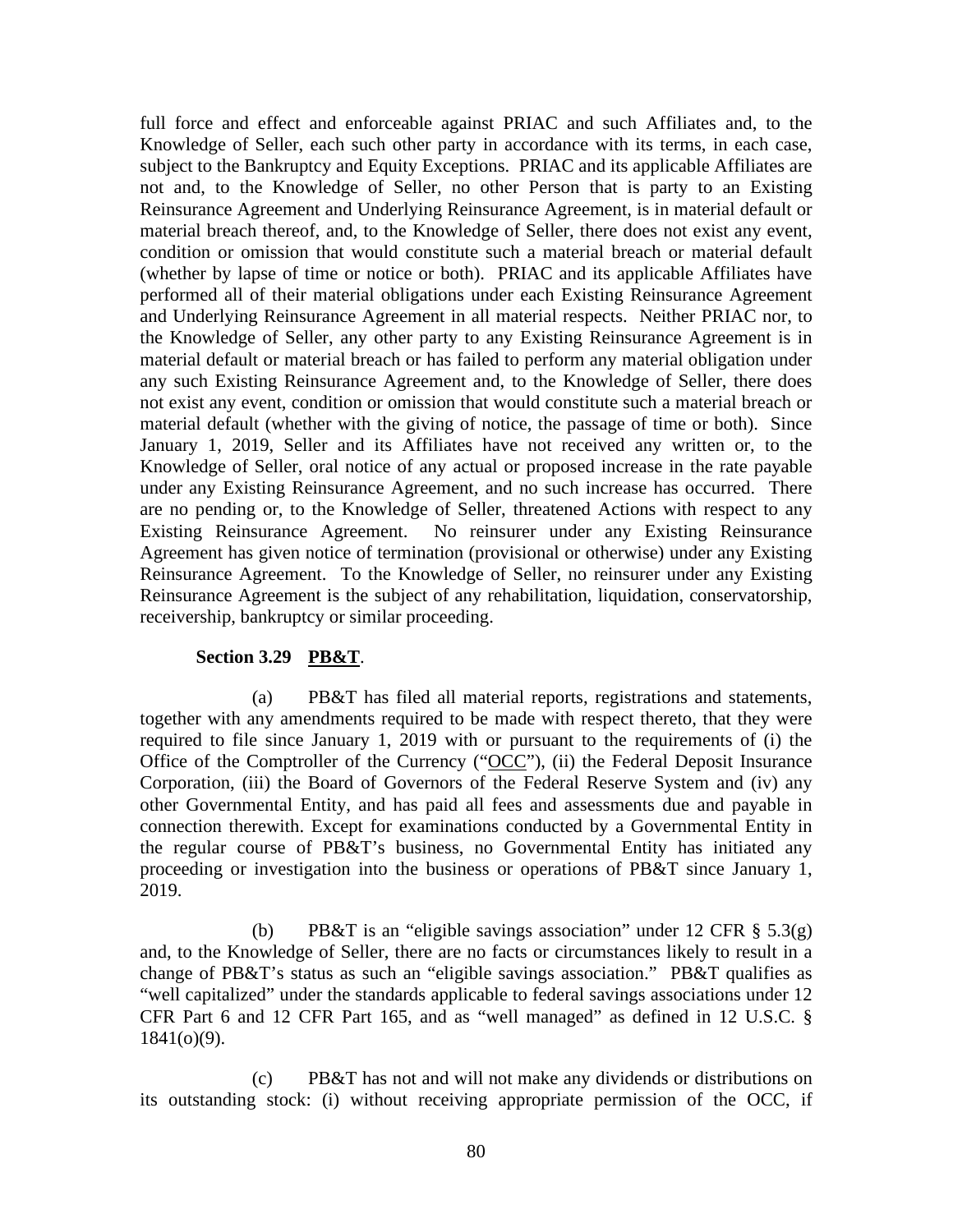required, to make the proposed distribution, and (ii) that would result in PB&T not qualifying as "well capitalized" under the standards applicable to federal savings associations under 12 CFR Part 6 and 12 CFR Part 165.

(d) PB&T is, and at all times since October 31, 2012 (the "SLHC Deregistration Date") has been, an institution that functions solely in a trust or fiduciary capacity. Since the SLHC Deregistration Date, all or substantially all of PB&T's deposits have been in trust funds and have been received by PB&T in a bona fide fiduciary capacity and no deposits of PB&T which are insured by the Federal Deposit Insurance Corporation have been offered or marketed by or through an affiliate of PB&T. At no time since the SLHC Deregistration Date has PB&T (1) accepted demand deposits or deposits that the depositor may withdraw by check or similar means for payment to third parties or others or (2) made commercial loans. At no time since the SLHC Deregistration Date has PB&T obtained payment or payment related services from any Federal Reserve bank, including any service referred to in section 11A of the Federal Reserve Act or exercised discount or borrowing privileges pursuant to section 19(b)(7) of the Federal Reserve Act. At no time since the SLHC Deregistration Date has PB&T engaged in any activities that would cause Seller or PIBH Holdco to be ineligible for the exception from the definition of "savings and loan holding company" set forth at 12 U.S.C. § 1467a(a)(1)(D)(ii)(II). Seller, PIBH Holdco and PB&T have at all times since the SLHC Deregistration Date been in compliance with the commitments and representations made to the Board of Governors of the Federal Reserve System in connection with the application by Seller and PIBH Holdco to deregister as savings and loan holding companies pursuant to section 604(i) of the Dodd-Frank Act, 12 U.S.C. §  $1467a(a)(l)(D)(ii)(II)$ , and the Board's Regulation LL, 12 CFR 238.4(d).

(e) Seller, PIBH Holdco and PB&T have been in compliance with the PB&T Operating Agreement since the dates of execution thereof by the parties thereto.

(f) Seller and its Affiliates, as applicable, are in compliance with any outstanding Order, written agreement (including a "written agreement" within the meaning of 12 U.S.C. § 1818 or 12 U.S.C. § 1831aa), consent agreement or memorandum of understanding with, or any commitment letter or similar undertaking to, or any order or directive by any Governmental Entity that by its terms restricts the conduct of, or that otherwise relates to, PB&T's business or operations.

(g) Except as disclosed on Section 3.29(g) of the Seller Disclosure Letter, PB&T has not made a material change to or significantly deviated from the most recent version of the "Business Plan" provided to the OCC. Except as disclosed on Section 3.29(g) of the Seller Disclosure Letter, no Affiliate of PB&T (other than an Acquired Company) provides material services on PB&T's behalf to a PB&T customer.

**Section 3.30 Brokers' Fees**. No broker, investment banker, financial advisor or other Person acting in a similar capacity, other than Lazard Frères  $\&$  Co. LLC (the fees and expenses of which shall be paid by Seller and its Affiliates), is entitled to any broker's, finder's, financial advisor's or other similar fee or commission in connection with this Agreement or the Ancillary Agreements or the transactions contemplated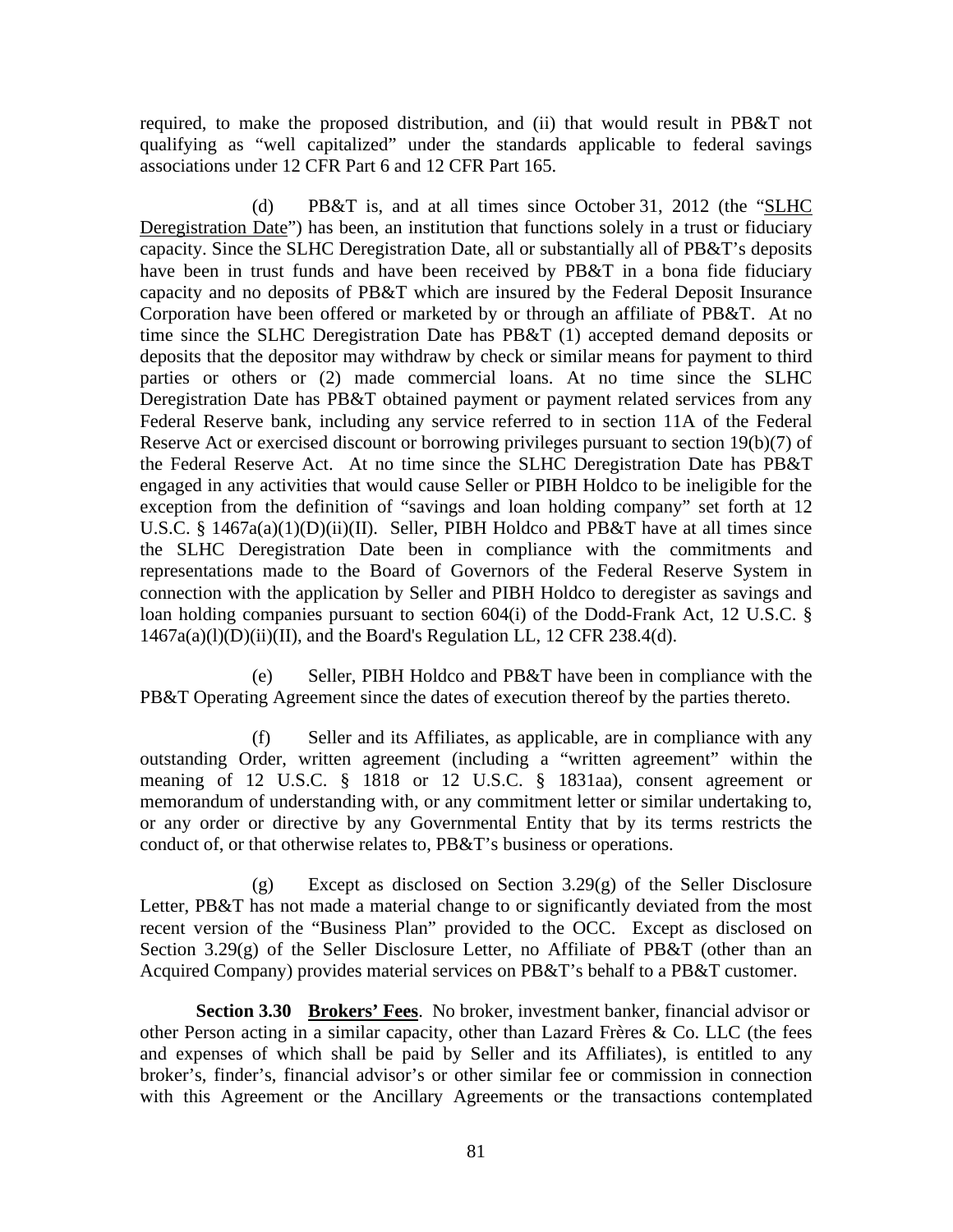hereby or thereby based upon arrangements made by or on behalf of Seller or any of its Affiliates.

### **Section 3.31 Disclaimer of Warranties; Contagion Event***.*

(a) NOTWITHSTANDING ANYTHING TO THE CONTRARY CONTAINED IN THIS AGREEMENT OR ANY ANCILLARY AGREEMENT, EXCEPT FOR THE REPRESENTATIONS AND WARRANTIES CONTAINED IN THIS ARTICLE III (AS MODIFIED BY THE SELLER DISCLOSURE LETTER) OR ANY CERTIFICATE FURNISHED BY SELLER PURSUANT TO SECTION 6.1(A), NEITHER SELLER NOR ANY OTHER PERSON MAKES ANY OTHER EXPRESS OR IMPLIED REPRESENTATION OR WARRANTY WITH RESPECT TO SELLER, THE FSS BUSINESS, THE SHARES, THE ACQUIRED COMPANIES, THE PURCHASED ASSETS OR THE ASSETS AND PROPERTIES OF THE ACQUIRED COMPANIES, AND SELLER DISCLAIMS ANY OTHER REPRESENTATIONS, WARRANTIES, FORECASTS, PROJECTIONS, STATEMENTS OR INFORMATION, WHETHER MADE BY SELLER OR ANY OF ITS AFFILIATES, OFFICERS, DIRECTORS, EMPLOYEES, PRODUCERS OR REPRESENTATIVES. WITHOUT LIMITING THE GENERALITY OF THE FOREGOING, EXCEPT FOR THE REPRESENTATIONS AND WARRANTIES CONTAINED IN THIS ARTICLE III (AS MODIFIED BY THE SELLER DISCLOSURE LETTER) OR ANY CERTIFICATE FURNISHED BY SELLER PURSUANT TO SECTION 6.1(A), NO REPRESENTATION OR WARRANTY HAS BEEN OR IS BEING MADE WITH RESPECT TO ANY PROJECTIONS, FORECASTS, BUSINESS PLANS, ESTIMATES OR BUDGETS DELIVERED OR MADE AVAILABLE TO BUYER OR ANY OTHER PERSON OR THE EXCLUDED ASSETS, THE EXCLUDED LIABILITIES OR THE EXCLUDED BUSINESS.

(b) Buyer agrees that in making any determination as to whether representatives of the Acquired Companies or the FSS Business have discharged their obligations to operate in the "ordinary course," use "commercially reasonable efforts" or similar covenants, any actions or omissions should be assessed based on what is practicable or reasonable based on the circumstances created or influenced by a Contagion Event, and its effect on the domestic and international economy, as such circumstances may evolve from time to time prior to the Closing (including considering the direct or indirect impact of any action taken, required or influenced by Governmental Entities).

### **ARTICLE IV**

### **REPRESENTATIONS AND WARRANTIES OF BUYER**

Except as set forth in the Buyer Disclosure Letter, Buyer hereby represents and warrants to Seller as follows as of the date hereof and as of the Closing Date (except for such representations and warranties which address matters only as of a specific date, which representations and warranties shall be made only as of such specific date):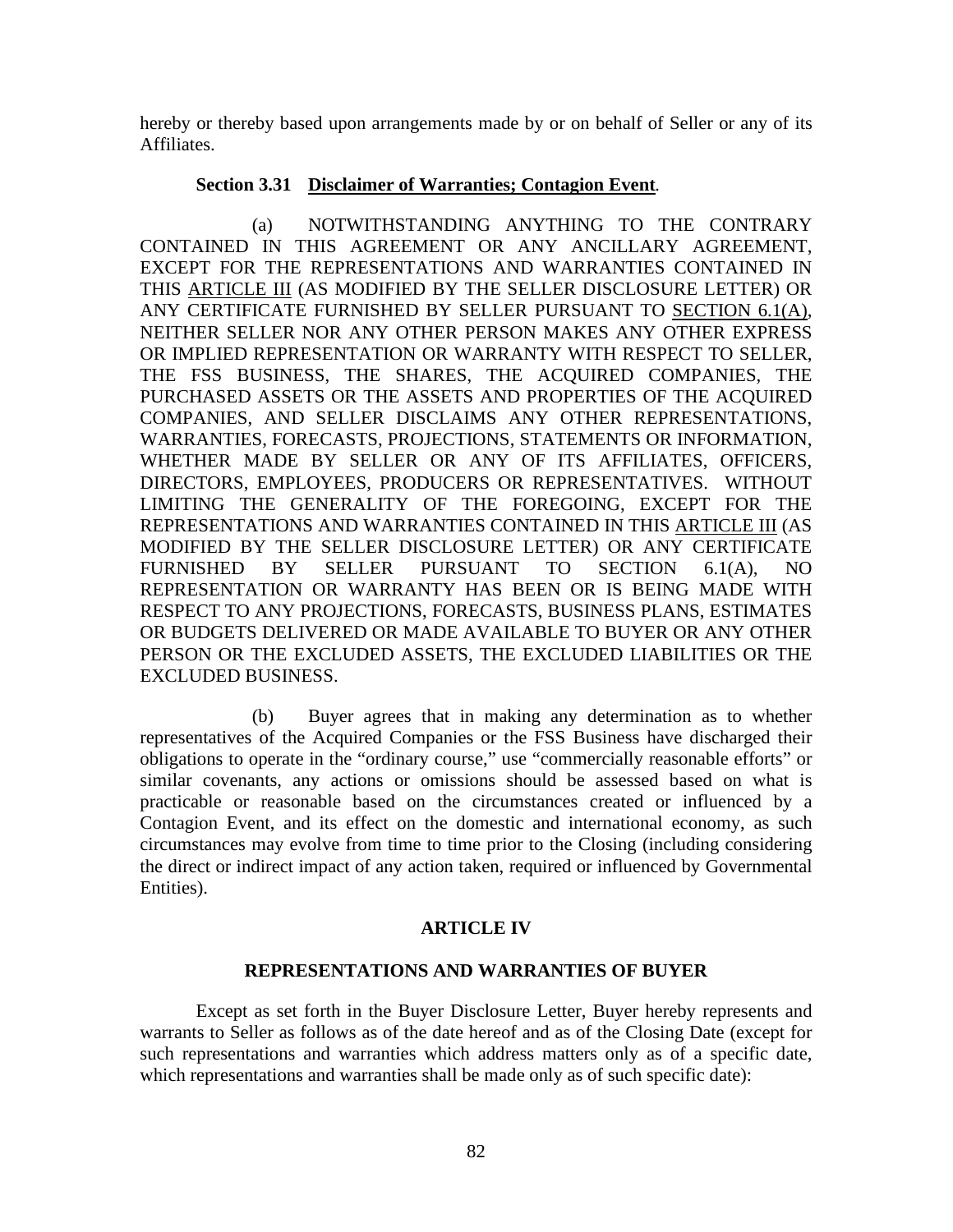**Section 4.1 Due Organization and Good Standing***.* Buyer is a stock life insurance company duly incorporated, validly existing and in good standing under the Laws of the State of Colorado.

**Section 4.2 Authorization of Transaction***.* Buyer and each Buyer Party has all requisite corporate or other organizational power and authority to execute, deliver and perform its obligations under this Agreement and the Ancillary Agreements to which it is or will be a party, and to consummate the transactions contemplated hereby and thereby. The execution, delivery and performance by Buyer and each Buyer Party of this Agreement and the Ancillary Agreements to which it is or will be a party, and the consummation by such parties of the transactions contemplated hereby and thereby have been and, in the case of the Ancillary Agreements, will be at Closing, duly and validly authorized by all necessary corporate or other organizational action on the part of Buyer and the Buyer Parties, and no other corporate or other organizational proceedings on the part of Buyer or any Buyer Party are or, in the case of the Ancillary Agreements, will be, necessary to authorize the execution, delivery and performance by Buyer of this Agreement and the Ancillary Agreements to which it is or will be a party, or to consummate the transactions contemplated hereby or thereby. This Agreement has been, and upon execution and delivery of the Ancillary Agreements to which Buyer and each Buyer Party is or will be a party, such Ancillary Agreements will be, duly executed and delivered by Buyer and each Buyer Party that is a party thereto, and this Agreement constitutes, and upon execution and delivery of the Ancillary Agreements to which Buyer and each Buyer Party is or will be a party, such Ancillary Agreements will constitute (assuming due authorization, execution and delivery by each party other than Buyer and each Buyer Party to such Ancillary Agreement), the legal, valid and binding obligation of Buyer and each Buyer Party, in each case, enforceable against each party thereto in accordance with its terms (except as may be limited by Bankruptcy and Equity Exceptions).

**Section 4.3 Governmental Approvals***.* No filing or registration with, notification to, or waiver, authorization, consent, license or approval of, any Governmental Entity is required to be obtained or made by Buyer or a Buyer Party in connection with the execution, delivery and performance of this Agreement or the Ancillary Agreements or the consummation of the transactions contemplated hereby and thereby (collectively, the "Buyer Governmental Approvals" and, together with the Seller Governmental Approvals, the "Governmental Approvals"), except for (a) the Buyer Governmental Approvals set forth in Section 4.3 of the Buyer Disclosure Letter, (b) the Buyer Governmental Approvals under applicable United States competition and antitrust Laws, including the HSR Act and (c) such other Buyer Governmental Approvals from Governmental Entities which the failure to be made or obtained by Buyer or a Buyer Party would not reasonably be expected to, individually or in the aggregate, materially impair the ability of Buyer or any Buyer Party, as the case may be, to execute or perform its material obligations under this Agreement or the Ancillary Agreements, including consummation of the transactions contemplated hereby and thereby, should Buyer or a Buyer Party (as applicable) fail to make or obtain them.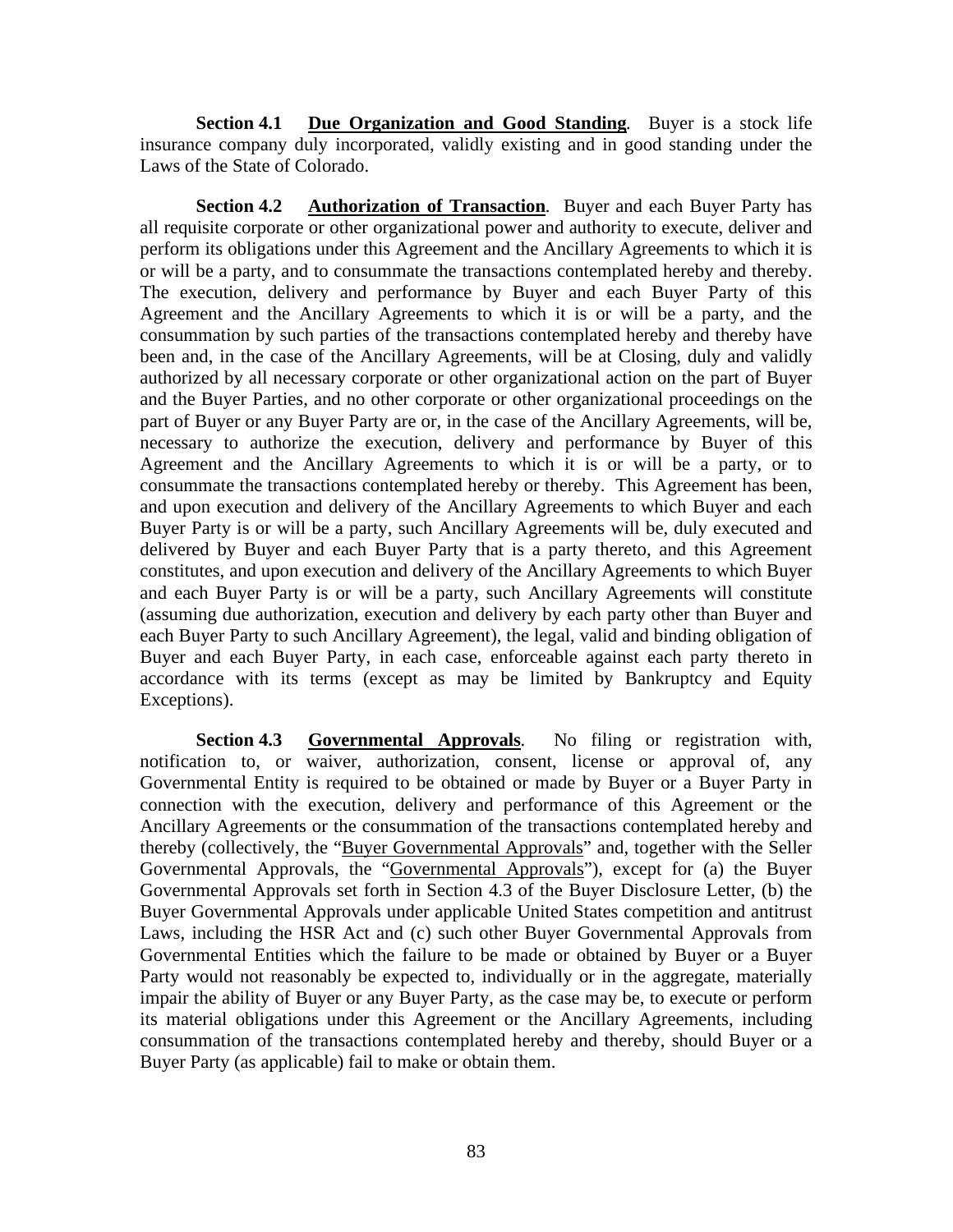**Section 4.4 Compliance With Law**. Since January 1, 2019, Buyer and its Affiliates have operated Buyer's business in all material respects in compliance with all applicable Laws, except to the extent any non-compliance therewith would not reasonably be expected to, individually or in the aggregate, materially impair the ability of Buyer or any Buyer Party, as the case may be, to execute or perform its material obligations under this Agreement or the Ancillary Agreements, including consummation of the transactions contemplated hereby and thereby.

**Section 4.5 No Conflict or Violation**. Assuming all Governmental Approvals described in Section 3.4 or Section 4.3, or set forth in Section 3.4 of the Seller Disclosure Letter or Section 4.3 of the Buyer Disclosure Letter, have been obtained or made (and any applicable waiting period has expired or terminated), the execution, delivery and performance by Buyer and any Buyer Party of, and the consummation by Buyer and any Buyer Party of the transactions contemplated by, this Agreement and the Ancillary Agreements to which Buyer or any Buyer Party is or will be a party do not and will not (a) violate any Law to which Buyer or any Buyer Party is subject; (b) require a consent or approval under, conflict with, result in a violation or breach of, or constitute a default under, result in the acceleration of, create in any party the right to terminate any contract to which Buyer or any Affiliate of Buyer is a party or by which its properties or assets or otherwise bound; or (c) violate the constituent documents of Buyer or any Affiliate of Buyer, except with respect to the foregoing clauses (a) and (b), as would not reasonably be expected to, individually or in the aggregate, materially impair the ability of Buyer or any Buyer Party, as the case may be, to execute or perform its material obligations under this Agreement or the Ancillary Agreements, including consummation of the transactions contemplated hereby and thereby.

**Section 4.6 Legal Proceedings***.* There are no Actions pending or, to the Knowledge of Buyer, threatened in writing against Buyer or any Buyer Party that would reasonably be expected, if adversely determined, to prohibit the consummation of the transactions contemplated hereby or by the Ancillary Agreements. None of Buyer or any Buyer Party is subject to any Order which would, or would reasonably be expected to, individually or in the aggregate, materially impair the ability of Buyer or any Buyer Party, as the case may be, to execute or perform its material obligations under this Agreement or the Ancillary Agreements, including consummation of the transactions contemplated hereby and thereby.

**Section 4.7 Qualification to Perform**. Immediately following the Closing, Buyer or its Affiliates (excluding the Acquired Companies), as applicable, will be qualified to, and hold all Permits necessary to, provide (i) plan administration and recordkeeping, (ii) investment management and/or investment advisory services, (iii) sponsorship of insurance company products and (iv) trustee, custody and payment services (and related recordkeeping), in each case, in connection with the FSS Business.

**Section 4.8 Investigation by Buyer**. Buyer has conducted its own evaluation of the FSS Business, the Acquired Companies and the Purchased Assets and an independent investigation of the financial condition, liabilities and results of operations of the FSS Business and Acquired Companies, and has such knowledge and experience in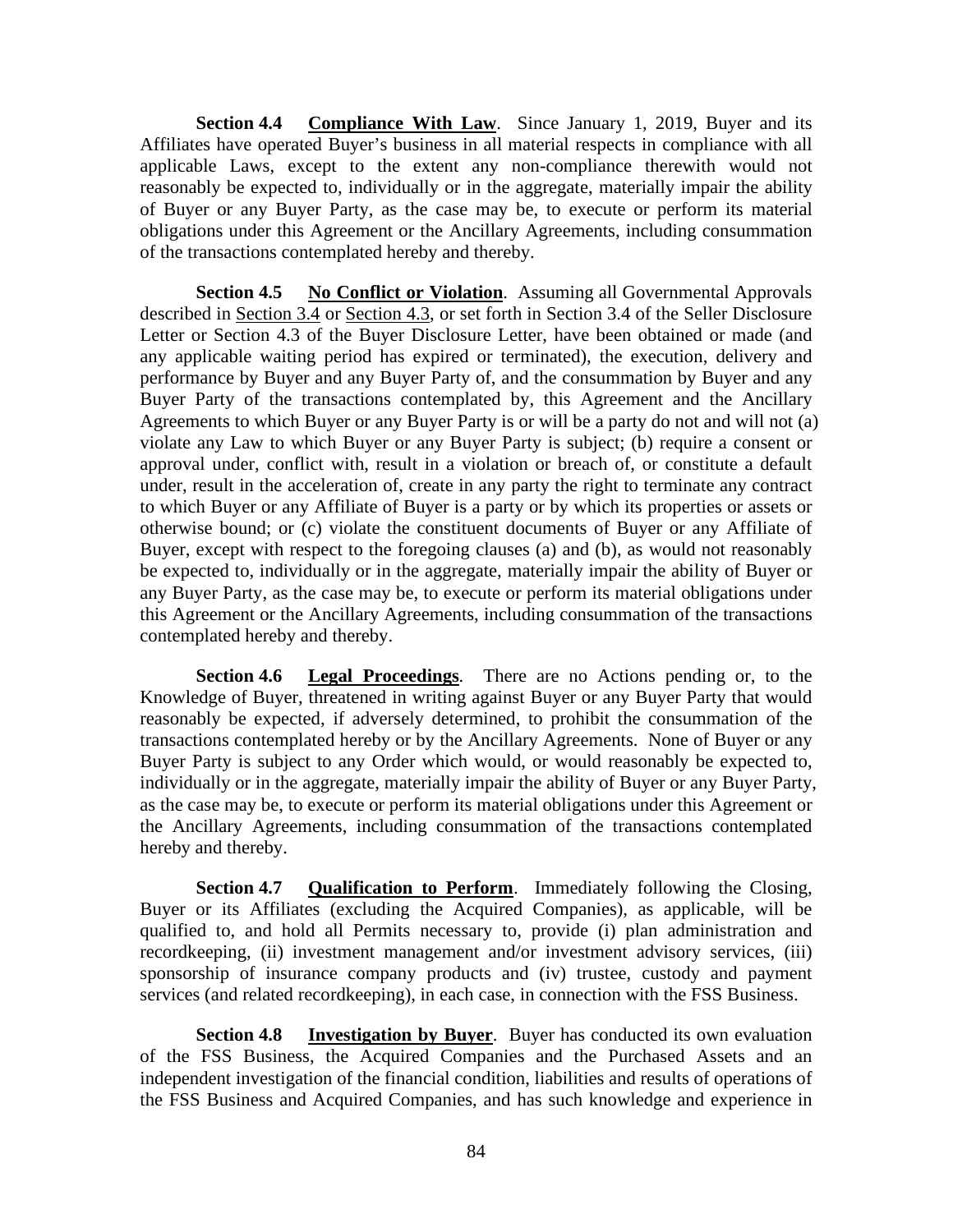financial and business matters that it is capable of evaluating the merits and risks of its purchase of the Shares and the Purchased Assets and of its assumption of the Assumed Liabilities. Buyer confirms that (a) it can bear the economic risk of its investment in and acquisition of the Acquired Companies and Purchased Assets and the assumption of the Assumed Liabilities and can afford to lose its entire investment in the Acquired Companies and Purchased Assets and (b) Seller has made available to Buyer (i) the opportunity to ask questions of the officers and management employees of Seller and its Affiliates and to obtain additional information about the business and financial condition of the FSS Business, and (ii) in the electronic data room maintained in connection with the transactions contemplated by this Agreement, information and copies of documents relating to the FSS Business, the Acquired Companies, the Purchased Assets and the Assumed Liabilities. For the avoidance of doubt, nothing contained in this Section 4.8 shall affect Buyer's ability to rely on the representations and warranties expressly set forth in Article III or in any certificate furnished pursuant to Section  $6.1(a)$ .

**Section 4.9 Funding***.* Either Buyer or Parent has, as of the date of this Agreement, and at the Closing shall have, sufficient funds, either immediately available or accessible through Affiliates of Buyer or one or more credit facilities, to enable Buyer to consummate the transactions contemplated by this Agreement and the Ancillary Agreements and to satisfy all of its obligations hereunder and thereunder, including payment of the Purchase Price, Ceding Commission and fees and expenses relating to the transactions contemplated by this Agreement and the Ancillary Agreements. Buyer hereby acknowledges and agrees that its obligations hereunder are not subject to any conditions regarding Buyer's or any other Person's ability to obtain financing for the consummation of the transactions contemplated by this Agreement and the Ancillary Agreements, and Buyer fully assumes the risk that it will have the funds necessary to consummate the transactions contemplated hereby and thereby if its conditions to Closing are otherwise satisfied.

**Section 4.10 Financial Statements***.* Buyer has made available to Seller copies of the following financial statements (collectively, the "Buyer Financial Statements"): (i) the annual statutory statement of Buyer as of and for the annual period ended December 31, 2020, as filed with the insurance Governmental Entity of the jurisdiction of domicile of Buyer and (ii) the quarterly statutory statement of Buyer as of and for the quarterly period ended March 31, 2021, as filed with the insurance Governmental Entity of the jurisdiction of domicile of Buyer. The Buyer Financial Statements have been prepared in accordance with SAP applied on a consistent basis (except as may be indicated in the notes thereto) and present fairly in all material respects the statutory financial position, admitted assets, liabilities, capital and surplus and results of operations of Buyer as of their respective date and for the respective period indicated thereby.

**Section 4.11** No Buyer Stockholder Vote Required. No vote or other action of the stockholders of Buyer or its Affiliates is required pursuant to any requirement of applicable Law, the organizational documents of Buyer or its Affiliates or otherwise in order for Buyer or its applicable Affiliates to consummate the transactions contemplated by this Agreement and the Ancillary Agreements.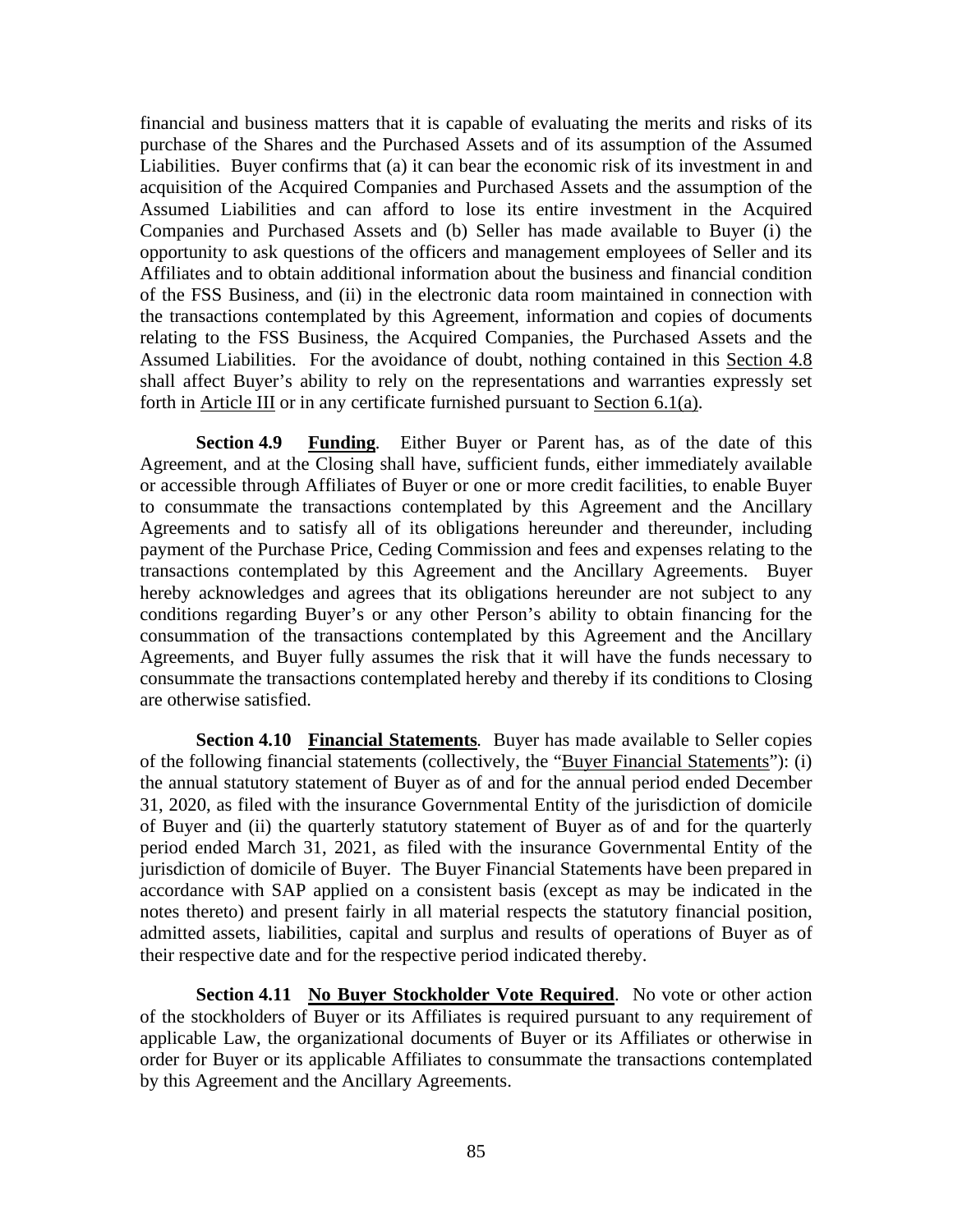**Section 4.12** No Regulatory Impediments. As of the date of this Agreement, there are no Actions pending or, to the Knowledge of Buyer, threatened in writing against Buyer or any of its Affiliates, which would, or would reasonably be expected to, individually or in the aggregate, materially impair the ability of Buyer or any Buyer Party, as the case may be, to execute or perform its material obligations under this Agreement or the Ancillary Agreements, including consummation of the transactions contemplated hereby and thereby. As of the date of this Agreement, neither Buyer nor any of its Affiliates has received written notification or, to the Knowledge of Buyer, oral notice or communication from any Governmental Entity that such Governmental Entity would oppose the transactions contemplated hereby or refuse to grant or issue its consent or approval, if required, with respect to the transactions contemplated hereby.

**Section 4.13 Competing Transactions**. Neither Buyer nor any of its Affiliates is party to, or is contemplating entering into, any material transaction of any sort, including a transaction to acquire, whether by merging or consolidating with, or by purchasing a substantial portion of the assets of or equity in, or by any other manner, or be acquired by, any Person where the entering into of a definitive agreement relating to, or the consummation of, such acquisition would reasonably be expected to: (a) materially increase the risk of not obtaining, consents of Governmental Entities necessary to consummate the transactions contemplated by this Agreement or the Ancillary Agreements, (b) materially increase the risk of any Governmental Entity entering an Order prohibiting the consummation of the transactions contemplated hereby or thereby or (c) otherwise materially impair the ability of Buyer or any of its Affiliates to perform their material obligations under this Agreement and the Ancillary Agreements.

**Section 4.14 Securities Matters**. The Shares are being acquired by Buyer for its own account and without a view to the public distribution or sale of the Shares or any interest in them. Buyer has sufficient knowledge and experience in financial and business matters so as to be capable of evaluating the merits and risks of its investment in the Shares, and Buyer is capable of bearing the economic risks of such investment, including a complete loss of its investment in the Shares. Buyer understands that it may not sell, transfer, assign, pledge or otherwise dispose of any of the Shares other than pursuant to a registered offering in compliance with, or in a transaction exempt from, the registration requirements of the Securities Act and applicable state and foreign securities Laws.

**Section 4.15 Brokers' Fees***.* No broker, investment banker, financial advisor or other Person acting in a similar capacity, other than Goldman, Sachs & Co. and Rockefeller Capital Management (the fees and expenses of which shall be paid by Buyer and its Affiliates), is entitled to any broker's, finder's, financial advisor's or other similar fee or commission in connection with this Agreement or the Ancillary Agreements or the transactions contemplated hereby or thereby based upon arrangements made by or on behalf of Buyer or any of its Affiliates.

**Section 4.16 No Reliance**. Buyer hereby expressly acknowledges that its purchase of the Shares and the Purchased Assets, assumption of the Assumed Liabilities and consummation of the transactions contemplated hereby and by the Ancillary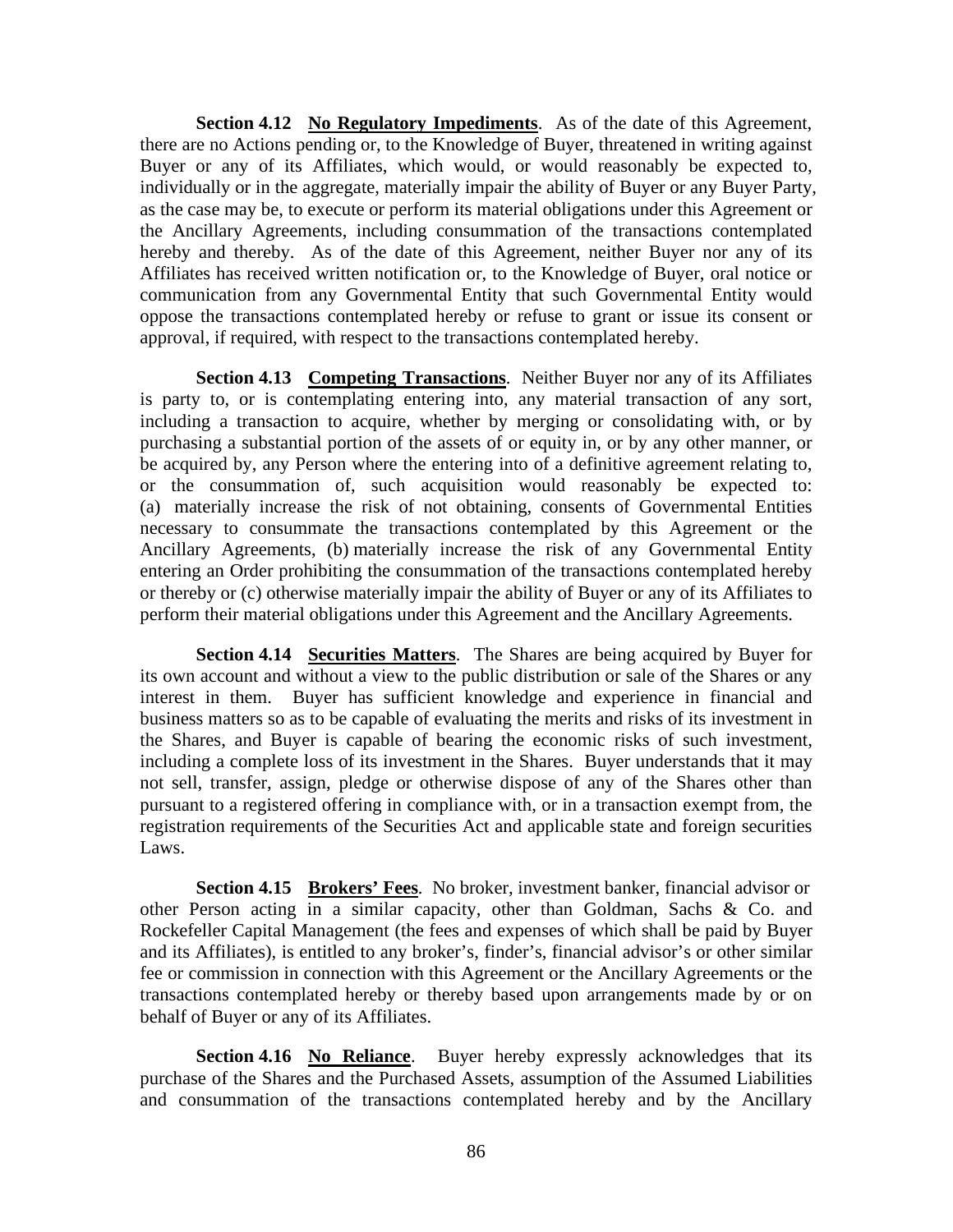Agreements are not done in reliance upon any representation or warranty or omission by, or information from, Seller or its Affiliates or Representatives, whether oral or written, express or implied, except for the representations and warranties expressly set forth in Article III of this Agreement (as modified by the Seller Disclosure Letter) or any certificate furnished by Seller pursuant to Section 6.1(a), and Buyer hereby expressly acknowledges that Seller and its Affiliates expressly disclaim any other representations and warranties. Such purchase and consummation are instead done entirely on the basis of Buyer's own investigation, analysis, judgment and assessment of the present and potential value and earning power of the FSS Business, the Acquired Companies and the Purchased Assets, as well as those representations and warranties by Seller expressly set forth in Article III of this Agreement (as modified by the Seller Disclosure Letter) or any certificate furnished by Seller pursuant to Section 6.1(a). Buyer further acknowledges that neither Seller nor any other Person has made any representation or warranty, express or implied, as to the accuracy or completeness of any information regarding the Acquired Companies, Purchased Assets, the Assumed Liabilities, the FSS Business or the probable success or profitability of the FSS Business or any other matters except as expressly provided in Article III of this Agreement (as modified by the Seller Disclosure Letter) or in any certificate furnished by Seller pursuant to Section  $6.1(a)$ . Without limiting the generality of the foregoing, Buyer hereby acknowledges and agrees that neither Seller nor any other Person has made a representation or warranty to Buyer and none of Seller and its Affiliates nor any other Person shall be subject to any liability or any indemnification claim by Buyer for any inaccuracy, misstatement or omission with respect to (a) any forecasts, predictions, projections or estimates for the Acquired Companies or the FSS Business or business plan information of the FSS Business, the Acquired Companies, the Purchased Assets or the Assumed Liabilities, (b) the adequacy or sufficiency of the Reserves or its effect on any "line item" or asset, Liability or equity amount or (c) any materials, documents or information relating to the FSS Business, the Acquired Companies, the Purchased Assets, the Assumed Liabilities or the transactions contemplated hereby or by the Ancillary Agreements, whether written or oral, made available to Buyer or its Representatives in any data room, confidential information memorandum, presentation by Seller or management of the FSS Business or Representatives of Seller, discussion or otherwise, including the Actuarial Appraisal or any other communication by or on behalf of Milliman, except, in each case for the representations and warranties set forth in Article III of this Agreement (as modified by the Seller Disclosure Letter) or in any certificate furnished by Seller pursuant to Section 6.1(a). BUYER ACKNOWLEDGES THAT, IF THE CLOSING OCCURS, BUYER SHALL ACQUIRE THE PURCHASED ASSETS WITHOUT ANY REPRESENTATION OR WARRANTY AS TO MERCHANTABILITY OR FITNESS FOR ANY PARTICULAR PURPOSE, AND, WITH RESPECT TO PURCHASED ASSETS THAT ARE TANGIBLE PERSONAL PROPERTY, IN AN "AS IS" CONDITION AND ON A "WHERE IS" AND "WITH ALL FAULTS" BASIS AND WITHOUT ANY WARRANTY OF NON-INFRINGEMENT, EXCEPT, IN EACH CASE, AS EXPRESSLY SET FORTH IN ARTICLE III OF THIS AGREEMENT (AS MODIFIED BY THE SELLER DISCLOSURE LETTER) OR IN ANY CERTIFICATE FURNISHED BY SELLER PURSUANT TO Section 6.1(a).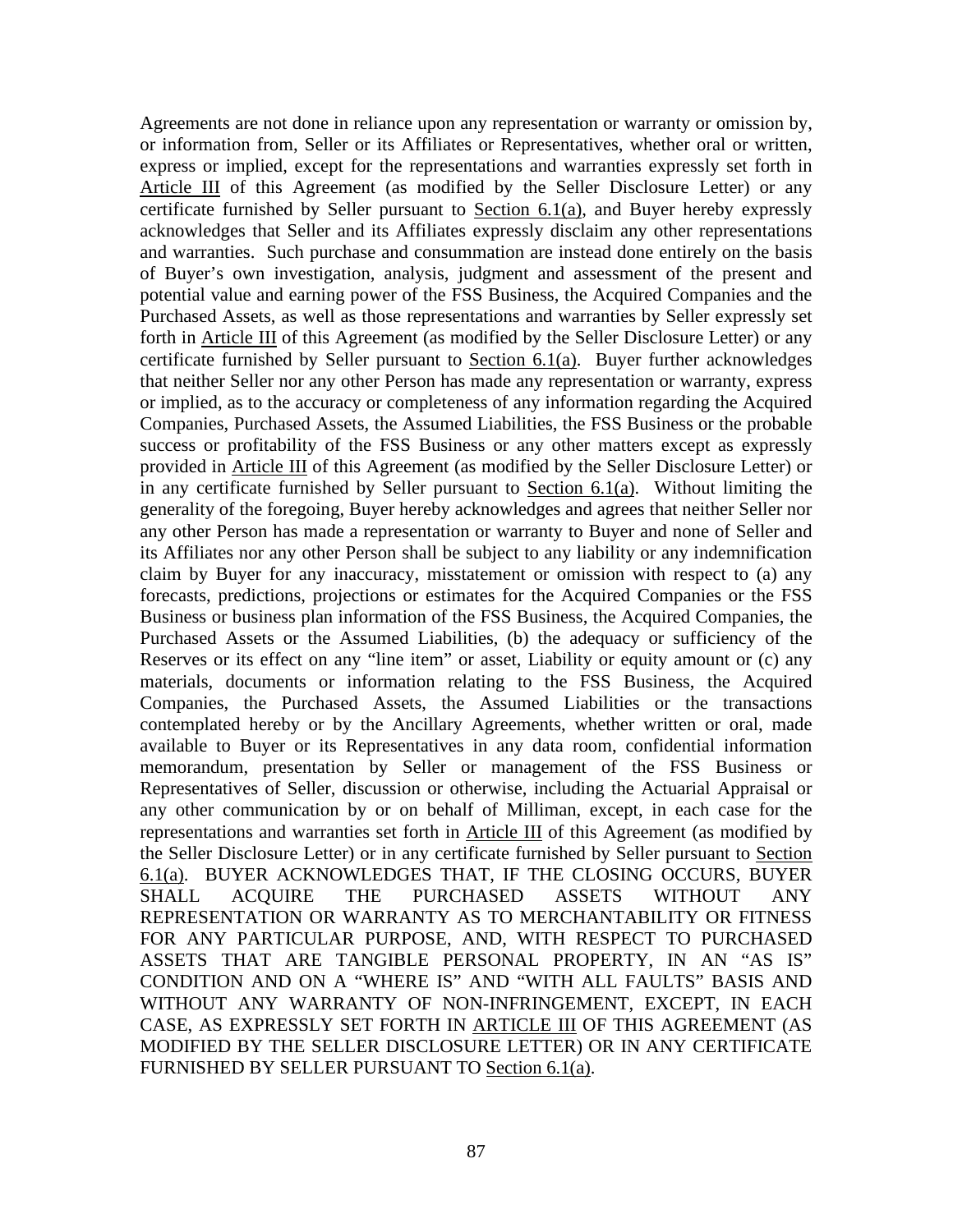### **ARTICLE V**

#### **COVENANTS**

### **Section 5.1 Conduct of Business**.

(a) Seller agrees that, during the period from the date of this Agreement until the earlier of the Closing or the termination of this Agreement in accordance with Article VII, except as (i) required by applicable Law, including as required by any formal guidance, proclamations or directives issued by any Governmental Entity in response to a Contagion Event, (ii) set forth in Section 5.1(a) of the Seller Disclosure Letter, (iii) expressly contemplated by this Agreement or necessary to complete the transactions contemplated hereby or by the Ancillary Agreements or (iv) consented to by Buyer in writing (which consent shall not be unreasonably withheld, delayed or conditioned), (A) Seller shall conduct, and shall cause the Acquired Companies and Asset Sellers to conduct, the FSS Business and the business of the Acquired Companies in the ordinary course of business consistent with past practice, (B) to the extent consistent with clause (A), use commercially reasonable efforts to preserve substantially intact the FSS Business and maintain its existing relations and goodwill with policyholders, contractholders, beneficiaries, customers, Insurance Producers, Mutual Fund Organizations, reinsurers, Governmental Entities, employees and others having business relations with the FSS Business and (C) Seller shall not, and shall cause its applicable Affiliates not to (it being understood that no act or omission by Seller or any of its Affiliates with respect to the matters specifically addressed by any provision of this clause  $(C)$  shall be deemed to be a breach of clause  $(A)$  or clause  $(B)$ :

(i) purchase, sell, lease, exchange, transfer or otherwise dispose of or acquire any material property, assets or rights that (A) presently constitute, or at the Closing would constitute, part of the Purchased Assets or (B) are owned by the Acquired Companies, in each case, other than (I) transactions occurring in the ordinary course of business consistent with past practice, (II) internal restructuring of separate account arrangements in connection with transfer of Excluded Assets and Excluded Liabilities or (III) any acquisition or sale of assets, property or rights in any individual transaction not in excess of \$[*Redacted*] or in the aggregate not in excess of \$[*Redacted*];

(ii) (A) enter into any contract which, if entered into prior to the date hereof, would have been a Material Contract, Existing Reinsurance Agreement, Underlying Reinsurance Agreement (or any reinsurance agreement with respect to PICA as described in Section  $3.28(a)$ ) or, with respect to Seller and its Affiliates (other than the Acquired Companies), that would constitute a Transferred Contract, (B) amend (in any material respect), assign, renew or extend or terminate or recapture any existing Material Contract, Existing Reinsurance Agreement, Underlying Reinsurance Agreement or any Transferred Contract or (C) waive, release or assign any material rights or claims under any existing Material Contract, Existing Reinsurance Agreement, Underlying Reinsurance Agreement or any Transferred Contract, in each of clauses (A)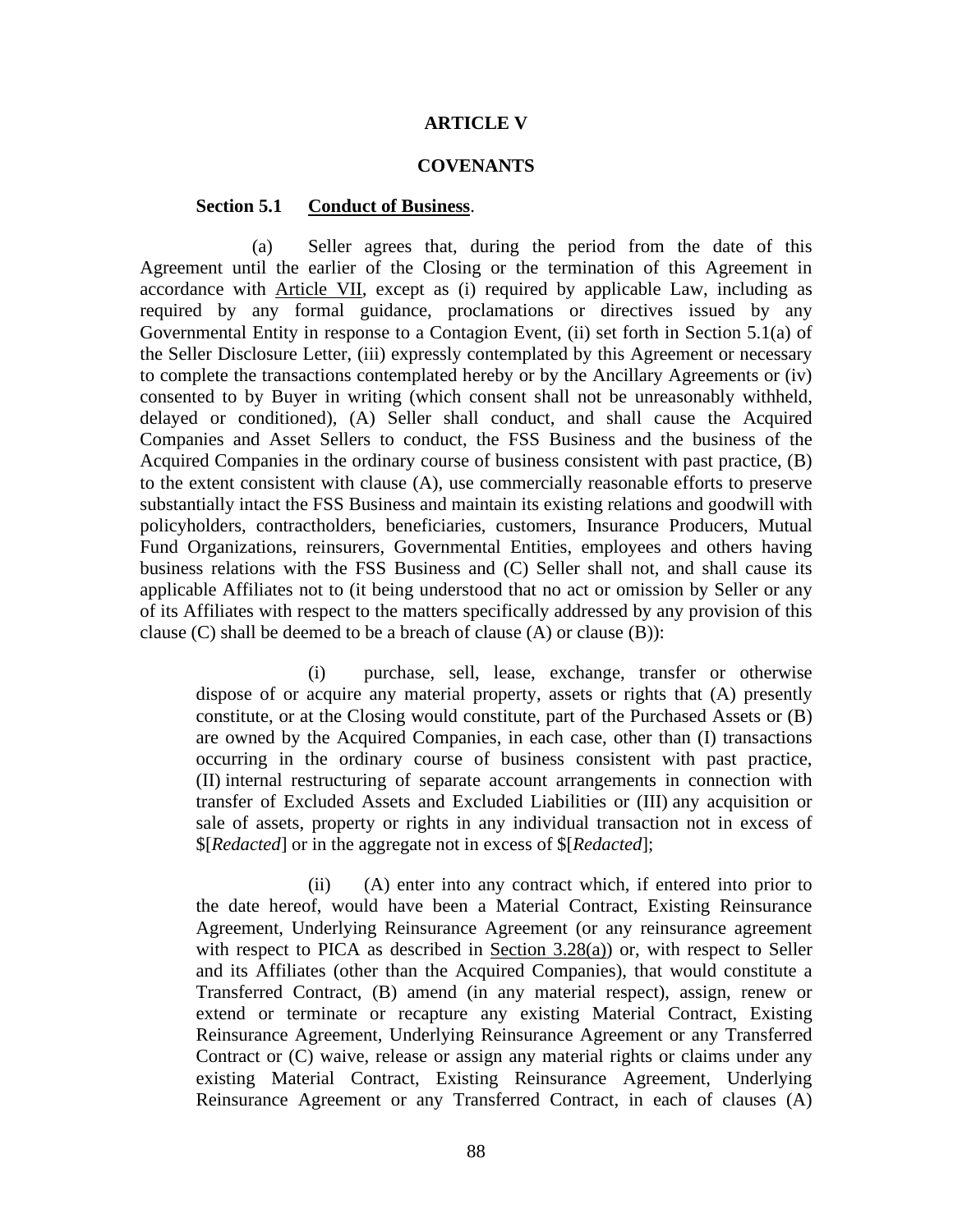through (C), with respect to Transferred Contracts that are not Material Contracts only, other than in the ordinary course of business consistent with past practice; provided that this Section 5.1(a)(ii) shall not apply with respect to any Material Contract that constitutes an Excluded Contract;

(iii) amend or modify any material terms or conditions of, or consent to the termination of (other than at its stated expiry date), any Assumed Lease;

(iv) except in the ordinary course of business consistent with past practice, sell, lease, transfer, mortgage, pledge or otherwise dispose of any Purchased Asset or asset of any Acquired Company, or subject any Purchased Asset or asset of any Acquired Company to any Encumbrance (other than Permitted Encumbrances);

(v) except in the case of clauses  $(1)$ ,  $(2)$ ,  $(3)$  and  $(5)$  below with respect to Business Employees selected by Buyer to not receive offers of employment or to otherwise remain employed with Seller and its Affiliates, in each case pursuant to <u>Section 5.2(b)</u>, (1) transfer the employment of, reassign, or reallocate the duties or responsibilities of any Business Employee such that the applicable individual would no longer meet the criteria necessary to qualify as a Business Employee; (2) transfer the employment of, reassign, or reallocate the duties or responsibilities of any individual who is not a Business Employee such that the applicable individual would meet the criteria necessary to qualify as a Business Employee; (3) terminate the employment of any Business Employee (other than for cause or as a result of the resignation of such Business Employee); (4) hire any new employee who would meet the criteria necessary to qualify as a Business Employee other than a Business Employee with an annual base salary or wage rate that is less than \$[*Redacted*] and who is hired to (i) replace any Business Employee whose employment terminates after the date hereof or (ii) fill a position in the FSS Business that is open as of the date hereof; or (5) transfer the engagement of an individual consultant of Seller or an Affiliate into or out of the FSS Business;

(vi) except (A) as required by the terms of any Employee Benefit Plan, (B) as otherwise contemplated by this Agreement, (C) in the ordinary course of business and consistent with past practice or (D) in the case of a retention agreement or similar one-time arrangement that is not part of a Business Employee's regular compensation, incentives, and benefits, is at the sole cost and expense of Seller or its Affiliates, and is disclosed in writing to Buyer reasonably promptly after such arrangement is entered into, (1) adopt, enter into, materially amend or terminate any Employee Benefit Plan (or any plan or agreement that would be an Employee Benefit Plan if in effect on the date hereof), other than the adoption, entry into, amendment or termination of any Employee Benefit Plan that is generally applicable to employees of Seller and its Affiliates or a subset thereof that is not specific to Business Employees; (2) promise or grant any increase in the wages, salary, target bonus or opportunity or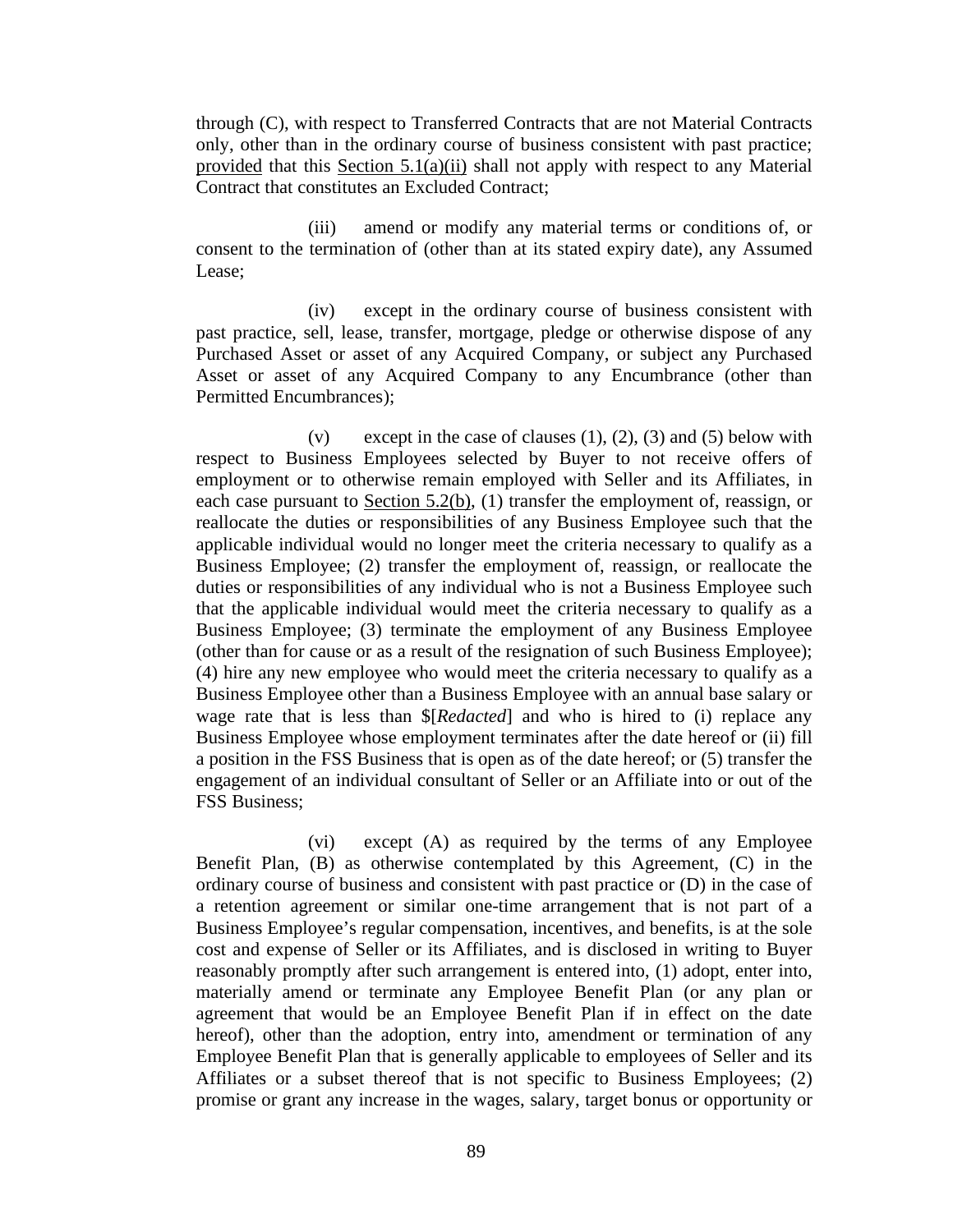other compensation, remuneration or benefits of any Business Employee; (3) enter into any severance, retention, change in control, transaction bonus or similar agreement or arrangement with any Business Employee, in each case, other than at the sole cost and expense of Seller or its Affiliates; or (4) take any action to accelerate the vesting or payment of, or otherwise fund or secure the payment of, any compensation payable to a Business Employee under an Employee Benefit Plan;

(vii) materially change any underwriting, claims administration, investment reserving, financial accounting, actuarial or pricing policies, practices or principles of the FSS Business in effect on the date hereof, except (A) insofar as may be necessary due to a change in applicable Law, GAAP or SAP (or the interpretation or enforcement thereof) or (B) as may be required by any Governmental Entity;

(viii) transfer, issue, sell or dispose of any Stock or other securities of any of the Acquired Companies (or otherwise fail to Control any Acquired Company through voting power or otherwise) or grant options, warrants, calls or other rights to purchase or otherwise acquire Stock or other securities of any of the Acquired Companies;

(ix) repurchase, redeem, repay or otherwise acquire any shares of Stock or other securities of any Acquired Company;

(x) effect any recapitalization, reclassification, stock split or like change in the capitalization of any Acquired Company

(xi) (A) declare, set aside or pay any dividends, or make any other distributions, in respect of any shares of Stock or other securities of any Acquired Company other than PB&T or (B) declare, set aside or pay any dividends, or make any other distributions, in respect of any shares of Stock or other securities of PB&T that would result in PB&T's regulatory capital being below the minimum required by applicable Law;

(xii) amend the certificate of incorporation or bylaws (or other comparable organizational documents) of any of the Acquired Companies;

(xiii) solely with respect to the Acquired Companies, adopt a plan of complete or partial liquidation or rehabilitation or authorize or undertake a merger, dissolution, rehabilitation, consolidation, restructuring, recapitalization or other reorganization;

(xiv) solely with respect to the Acquired Companies (other than as contemplated by the Reorganization), (A) acquire or dispose of any business or any corporation, partnership, joint venture, association or other business organization or division thereof, or substantially all of the assets of, any of the foregoing or (B) undertake or commit to make any capital expenditures for which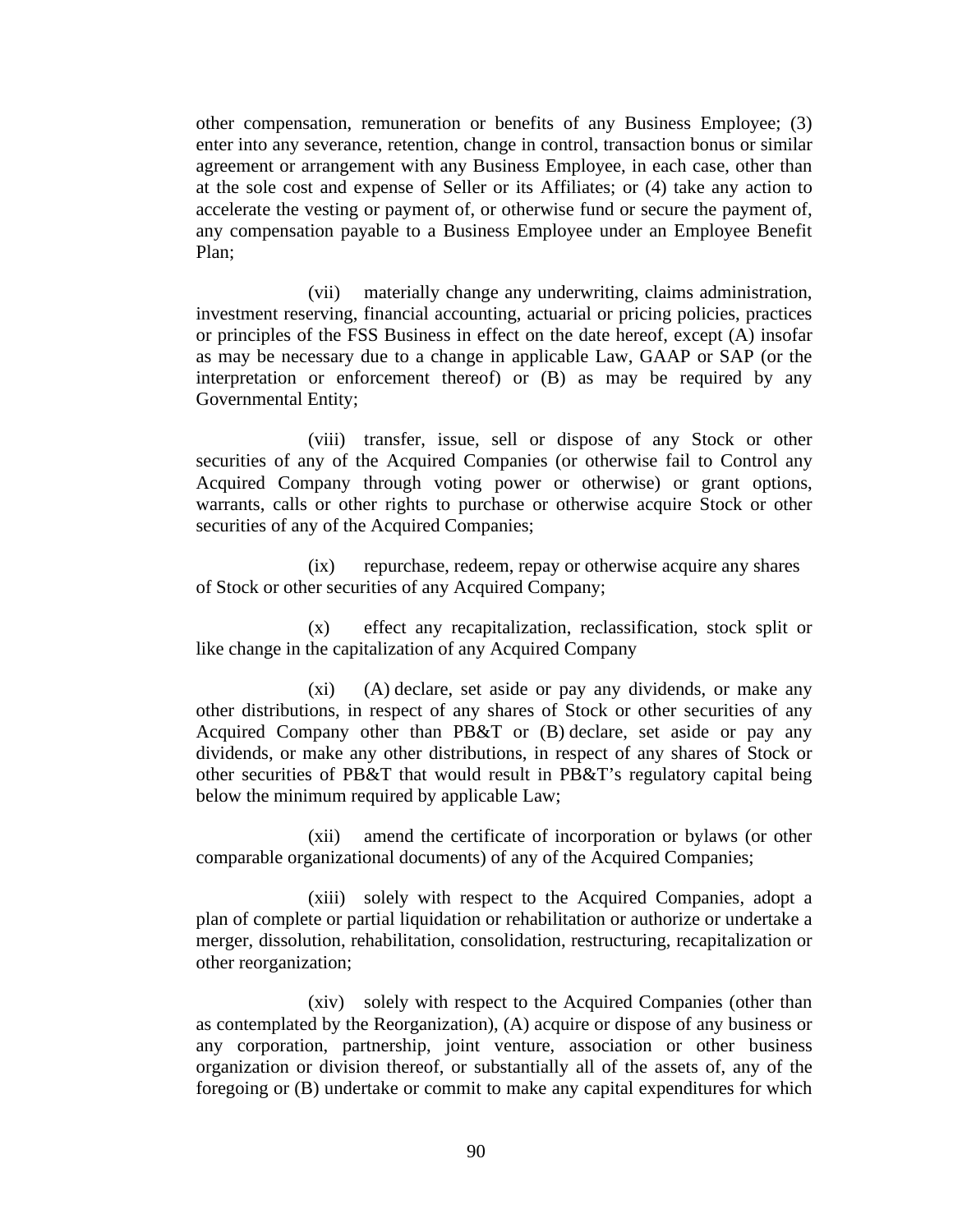the aggregate consideration paid or payable in any individual transaction is in excess of \$[*Redacted*] or in the aggregate in excess of \$[*Redacted*];

(xv) solely with respect to the Acquired Companies or the Transferred Contracts, incur any Indebtedness (other than current trade accounts payable incurred in respect of property or services purchased in the ordinary course of business consistent with past practice) or assume, grant, guarantee or endorse, or otherwise as an accommodation become responsible for, the obligations of any Person, or make any loans or advances;

(xvi) except in the ordinary course of business consistent with past practice, accelerate the collection of any Accounts Receivable;

(xvii) make or change any material Tax election, adopt or change any method of Tax accounting, amend any material Tax Returns or settle any material Tax claim, audit or assessment, in each case except to the extent such action is not reasonably expected to result in an increase in the Tax liability of the Acquired Companies for any taxable period (or portion thereof) ending after the Closing Date; or

(xviii) waive any material claims or rights of, or cancel any debts to, any Acquired Company or any Purchased Asset, in each case, other than in the ordinary course of business consistent with past practice;

(xix) assign, license, abandon, allow to lapse, place in the public domain or otherwise dispose of any Business IP or any other Material Owned IP, other than in the ordinary course of business consistent with past practice;

(xx) abandon, modify, waive or terminate any material Permit to the extent relating to the FSS Business or make any filing with a Governmental Entity to take any such action;

(xxi) enter into, modify in any material respect (including with respect to premium rates) or terminate any reinsurance, retrocession or other similar Contract under which any risks under a Covered Insurance Policy would be or are ceded or reinsured;

(xxii) cease providing or materially modify (including as to timing, form and amount) any material services to the Acquired Companies or the FSS Business that are provided to the Acquired Companies or the FSS Business as of the date hereof;

(xxiii) amend any Covered Insurance Policies or related Contracts in connection with any Retirement Plan receiving services from the FSS Business, except as requested by a Retirement Plan Sponsor or any other fiduciary to any Retirement Plan or as otherwise required by the terms and conditions thereof or applicable Law;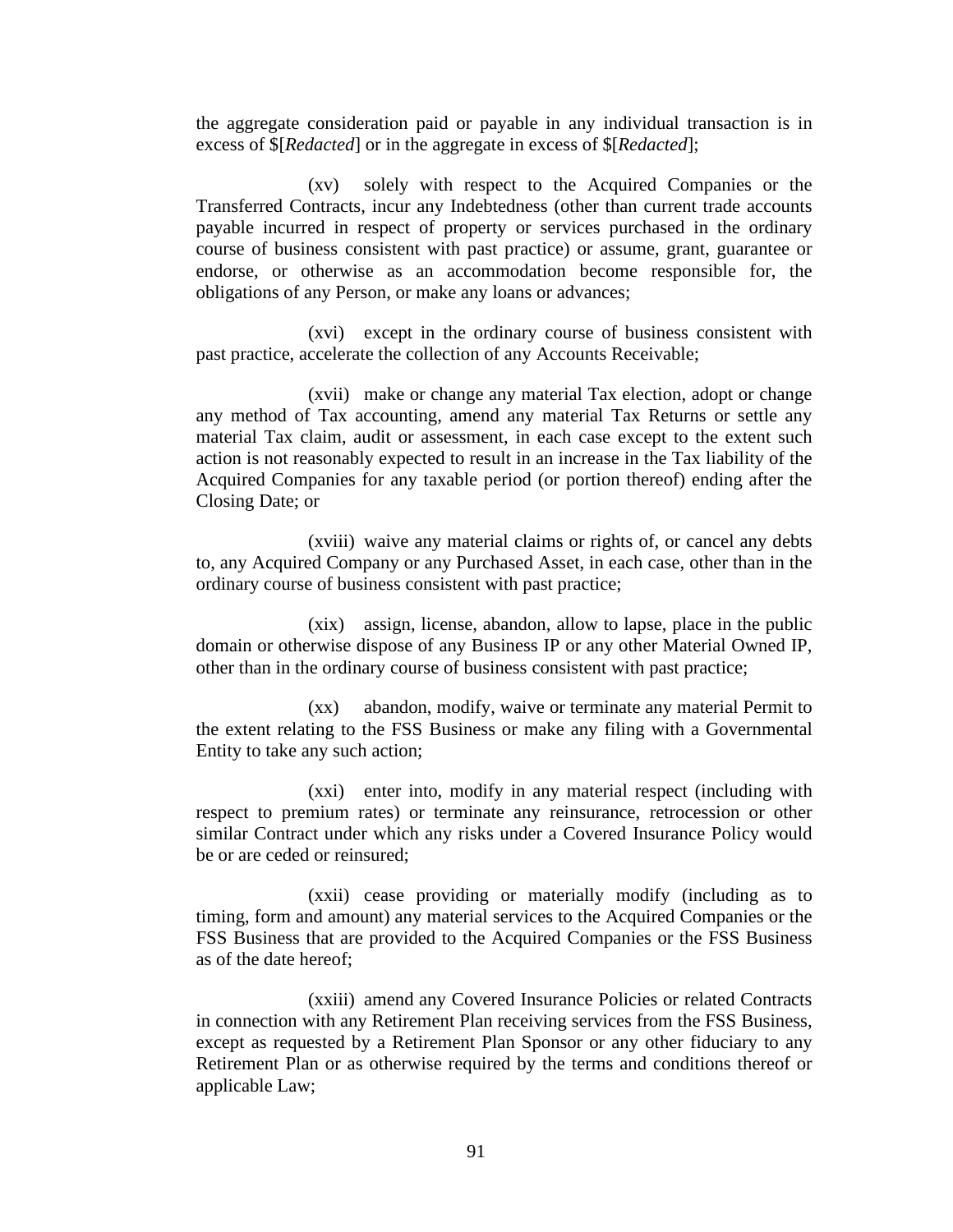(xxiv) make any material changes in the terms or policies with respect to the payment of compensation to any Insurance Producers with respect to the FSS Business, other than in the ordinary course of business consistent with past practice;

(xxv) settle any Action related to the FSS Business or any Acquired Company, other than (A) any such settlement that is solely a monetary settlement (but may contain customary confidentiality restrictions) that requires payment by Seller or any of its Affiliates of less than \$[*Redacted*] on an individual basis or less than \$[*Redacted*] in the aggregate, or (B) settlement of claims under Covered Insurance Policies in the ordinary course of business and within applicable policy limits;

(xxvi) authorize, agree or resolve to take any of the actions prohibited by the foregoing clauses (i) through (xxv).

(b) Notwithstanding anything to the contrary in Section 5.1(a), prior to the Closing, Seller shall, and shall cause its applicable Affiliates to, undertake an internal reorganization (the "Reorganization") to (i) remove the Excluded Companies as Subsidiaries of PRIAC such that, as of the Closing, PRIAC will have no Subsidiaries, (ii) cause PRH LLC to contribute all of MC Insurance Agency Shares to TBG Insurance Services such that, as of the Closing, TBG Insurance Services will own all of the MC Insurance Agency Shares and (iii) replace certain Covered Insurance Policies issued, renewed or assumed by PICA prior to the Effective Time that constitute part of the FSS Business with Covered Insurance Policies, in the name of the same policyholder or beneficiary as the Covered Insurance Policy being replaced, issued or renewed by PRIAC. Prior to the Closing, Seller shall, and shall cause its applicable Affiliates to, prepare and complete on a timely basis the experience studies with respect to the FSS Business that are prepared in the ordinary course of business consistent with past practice. Prior to the Closing, Seller may take all steps necessary to novate the Prudential Real Estate Fund (PREF) to a separate account of PICA.

## **Section 5.2 Employment Matters**.

(a) [*Redacted –* Covenant regarding certain employees]. Any Offer Employee who has been offered and accepted employment with Buyer or one of its Affiliates in accordance with the foregoing and who goes on Leave after such acceptance but prior to the Closing Date or the TSA End Date, as applicable shall remain an employee of Seller or its Affiliate and shall continue to receive compensation and benefits from Seller or its Affiliate until such Offer Employee is able to return to regularly scheduled work. Upon being cleared to return to work, the Offer Employee will commence employment with Buyer or its Affiliate, provided that such return is within six (6) months following the Closing Date, and if any such Offer Employee is not cleared to return to work within such six (6)-month period, Buyer and its Affiliates shall have no further obligation hereunder to employ such individual. For purposes of this Agreement, the Closing Date or such later date that a Transferred Employee commences employment with Buyer or one of its Affiliates, as applicable, is herein referred to as the "Hire Date".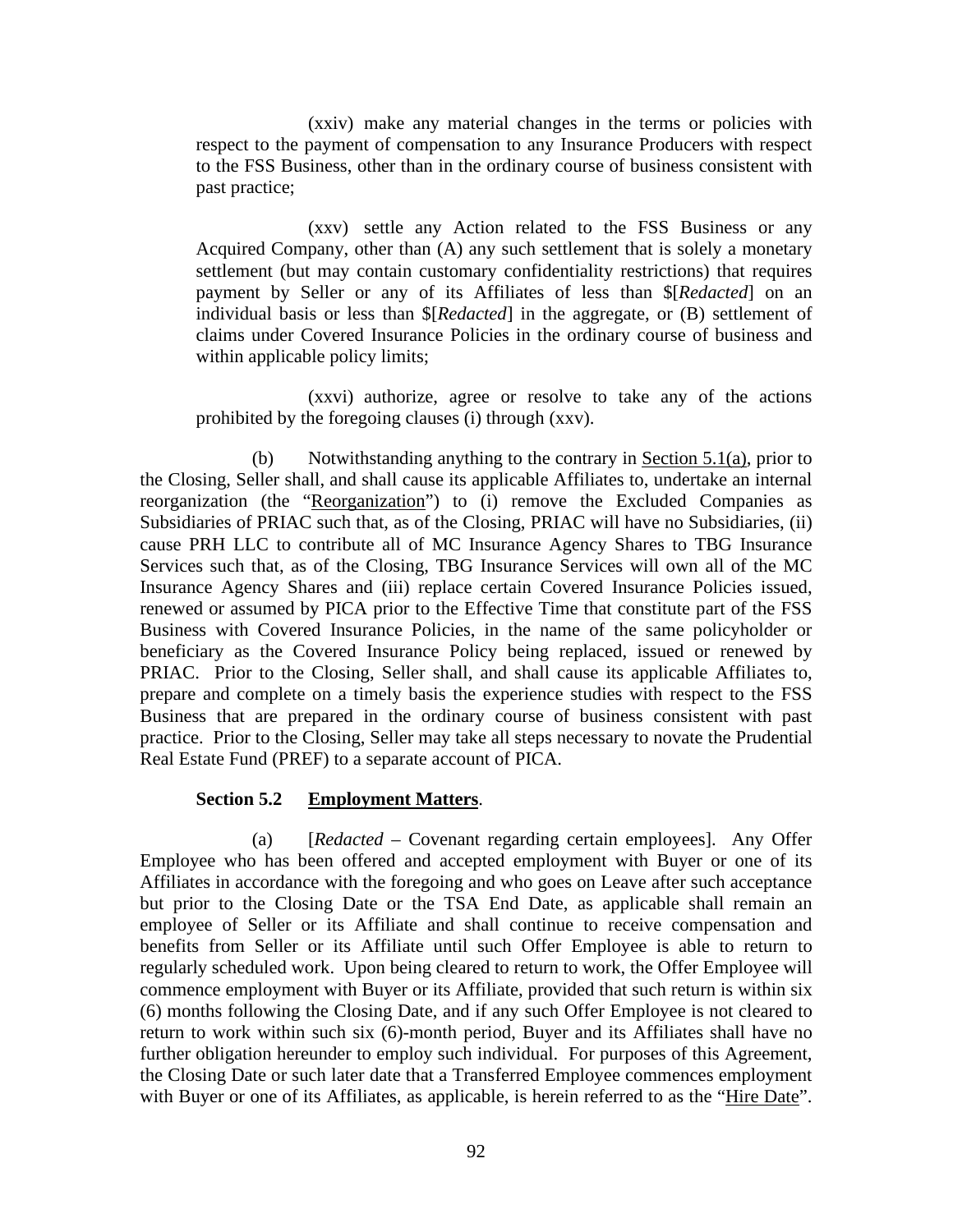At least twenty (20) Business Days prior to the date any Comparable Job Offer is provided to any Business Employee pursuant to this Section 5.2(a), Buyer shall provide Seller a template offer of employment to be used for purposes of the Comparable Job Offers (which written offer shall include, at a minimum, the employee's title, work location, base pay, target incentive compensation opportunity, and benefit plan participation). No less than five (5) Business Days after being provided with such template, Seller shall provide any comments to Buyer, and Buyer shall promptly incorporate any reasonable comments provided by Seller. No offer of employment made to an Offer Employee may be conditioned on his or her submission to a background check or a drug test, unless such a background check or drug test is required by Law or a self-regulatory body in connection with such offer and proposed transfer of employment. As of the applicable Hire Date, each Transferred Offer Employee shall have a "separation from service" as that term is defined by Section 409A of the Code and the regulations promulgated thereunder with respect to each non-qualified deferred compensation plan subject to Section 409A of the Code that is sponsored or maintained by Seller or its Affiliates and in which such Transferred Offer Employee participates. Seller or its Affiliate, as applicable, shall take such actions as are necessary to effect a termination of each non-qualified deferred compensation plan subject to Section 409A of the Code that is sponsored or maintained by Seller or its Affiliates and in which any Transferred Entity Employee participates, solely in respect of participating Transferred Entity Employees, as permitted by and in accordance with Treasury Regulations Section 1.409A-3(j)(4)(ix)(B).

(b) [*Redacted –* Covenants regarding certain employees] Buyer shall (i) reimburse Seller for any resulting severance paid under the terms of and in accordance with the applicable Employee Benefit Plan that provides for severance pay or severance benefits and is listed or described on Section 5.2(b) of the Seller Disclosure Letter to any Business Employee to whom Buyer does not make an offer of employment; provided, that such reimbursement shall exclude any enhanced or discretionary severance pay in excess of the generally applicable severance pay under the Employee Benefit Plan, shall not cover any amounts that relate to a period of employment with Seller or its Affiliates on or after the Closing Date, and shall not cover any amounts that relate to an annual bonus earned during the 2021 calendar year, and (ii) indemnify and hold harmless Seller and its Affiliates for any other Liability that Seller or any of its Affiliates incurs arising from or by reason of Buyer's actions in determining which Business Employees will not receive an offer of employment from Buyer. Such reimbursement will be made within thirty (30) days following the receipt by Buyer of an itemized invoice from Seller; provided that any obligation of Buyer to reimburse Seller for any severance obligation to any such Business Employee shall be contingent upon such Business Employee's employment being terminated by Seller not later than ninety (90) days following the Closing Date (or such later date as may be required to comply with a termination of employment notice period mandated by Law). Seller shall require the execution of a separation agreement containing a release of claims and restrictive covenants (which, for the avoidance of doubt, shall not restrict solicitation of (i) any employees of Buyer or its Affiliate who are not Transferred Employees or (ii) any customers or clients of Buyer or its Affiliates who are not FSS Business customers or clients (or FSS Business potential customers or clients referenced by the non-solicitation provision of the separation agreement) as of immediately prior to the Closing) consistent with that obtained by Seller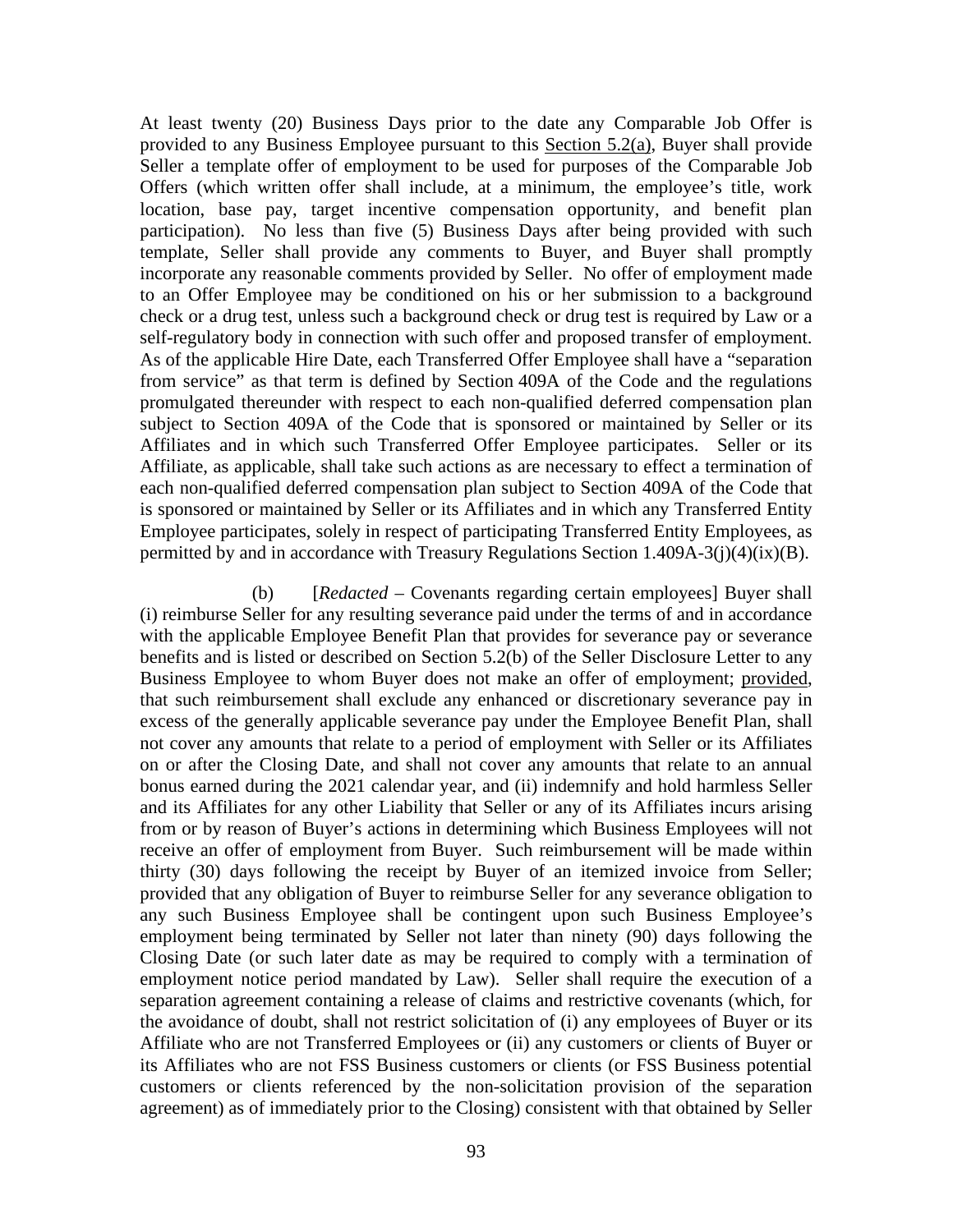and its Affiliates in the ordinary course of business consistent with past practices, as a condition for any severance paid by reason of any decision of Buyer not to make an offer of employment to a Business Employee taken in accordance with this Section 5.2(b). Buyer and its Affiliates shall be third-party beneficiaries of the restrictive covenants and shall be released parties under the separation agreement. Seller shall provide Buyer with a template separation agreement including such provisions and a period of at least five (5) Business Days to provide any comments, and Seller shall promptly incorporate any reasonable comments provided by Buyer; provided that, for the avoidance of doubt, Seller retains the right to negotiate the terms of the separation agreement entered into with each such Business Employee to the extent that such negotiated terms do not (A) change the terms of the restrictive covenants of the agreement to the detriment of Buyer or its Affiliates, (B) provide for any additional severance pay or benefits for which Buyer would be required to reimburse Seller, (C) change Seller's status as a third-party beneficiary of the agreement or a released party under the agreement, or (D) otherwise materially impact Buyer. If Seller negotiates terms that vary from the template separation agreement (other than an increase in payments or benefits that are not subject to reimbursement by Buyer pursuant to this Section 5.2(b)), Seller shall provide Buyer with such negotiated separation agreement and a period of at least five (5) Business Days to provide any comments, and Seller shall promptly incorporate any reasonable comments provided by Buyer.

(c) Effective as of the applicable Hire Date, each Offer Employee who accepts an offer of employment from Buyer or its Affiliate in accordance with Section 5.2(a) and remains employed by the Seller or its Affiliates through the Hire Date shall commence his or her employment with Buyer or its Affiliate, and for a period of one (1) year thereafter, while employed by Buyer or any of its Affiliates, each Transferred Employee shall be employed on terms no less favorable than the applicable Comparable Job Terms. Notwithstanding any provision herein to the contrary, neither Buyer nor any of its Affiliates shall be obligated to continue to employ any Transferred Employee for any specific period of time following the Closing Date, subject to applicable Law.

- (d) [*Redacted –* Covenant regarding certain employee benefits]
- (e) [*Redacted* Covenant regarding certain employee benefits]

(f) Buyer shall, or shall cause one of its Affiliates to, have in effect a tax-qualified defined contribution retirement plan as of the Closing Date that includes a qualified cash or deferred arrangement within the meaning of Section  $401(k)$  of the Code in which each Transferred Employee shall be eligible to participate as of the applicable Hire Date (the "Buyer 401(k) Plan"). Seller shall cause each Transferred Employee who is a participant in the Prudential 401(k) Plan to be fully vested in his or her account under such plan no later than the applicable Hire Date. Each such Transferred Employee may roll over his or her account balance in such plan, including any outstanding loans, to the Buyer 401(k) Plan as permitted under Section 402(c) of the Code. Seller shall cause each Transferred Employee who is a participant in a defined benefit plan or nonqualified deferred compensation plan of Seller or its Affiliates to be fully vested in his or her account under such plan no later than the applicable Hire Date. If and to the extent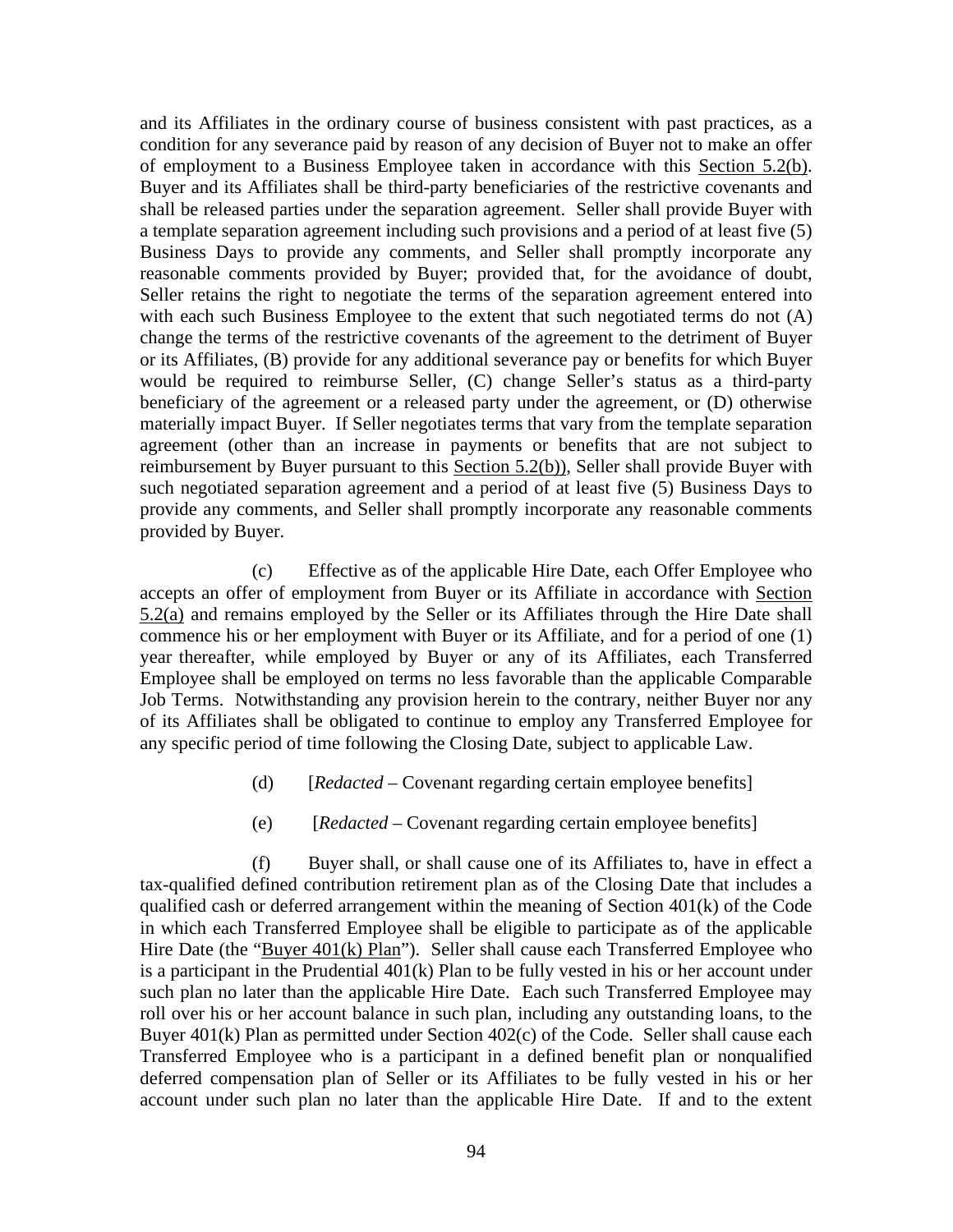necessary, Seller shall amend, or shall cause to be amended, any of its Employee Benefit Plans, and/or take such other actions as shall be necessary or appropriate, such that as of the Closing Date and thereafter, each Acquired Company is no longer a participating employer in such plans. Buyer shall cooperate with Seller to minimize the number of transfers required to affect such rollovers.

(g) Buyer and its Affiliates, as applicable, shall timely execute and deliver to Seller a HIPAA non-disclosure agreement in the form and substance reasonably determined to be necessary by Seller and Buyer to comply with HIPAA. Subject to Buyer's and its Affiliates' compliance with the previous sentence, Seller shall provide, or shall cause the applicable Employee Benefit Plan provider(s) to provide, to Buyer, its Affiliates or the applicable plan provider(s) the information reasonably required by Buyer to ensure healthcare benefit plan administration and continuation in compliance with this Section 5.2 as promptly as practicable on or after the Hire Date.

- (h) [*Redacted* Covenant regarding certain employee benefits]
- (i) [*Redacted* Covenant regarding certain employee benefits]
- (j) [*Redacted* Covenant regarding certain employee benefits]

(k) Prior to the Hire Date, Seller and its Affiliates shall use commercially reasonable efforts to obtain consent, but only to the extent such consent is required by Law as determined by Seller in good faith, from each Business Employee who is expected to transfer employment to Buyer or its Affiliate to provide copies to Buyer of the following personnel records of such Business Employees: (i) compliance training for the twelve (12)-month period preceding the Hire Date, (ii) current securities industry exams, registrations and licenses (state, SEC and FINRA), (iii) attendance, including the dates of any leave of absence, records for the twelve (12)-month period preceding the Hire Date, (iv) documents memorializing and supporting workplace accommodations in effect as of the Hire Date that are provided pursuant to the Americans with Disabilities Act or any similar state or local Law, (v) performance assessments and ratings for the three (3)-year period preceding the Hire Date, and (vi) most recent Forms I-9 and supporting documentation (such records, collectively, the "Personnel Record"). Subject to and in accordance with applicable Law, Seller and its Affiliates shall cooperate in good faith to grant access to or transfer copies of all Transferred Employees' Personnel Records to Buyer at or promptly following the applicable Hire Date of each Transferred Employee; provided, however, that neither Seller nor any of its Affiliates will grant access to or transfer a copy of a Business Employee's Personnel Record to Buyer or any of its Affiliates (A) prior to the receipt by Seller or any of its Affiliates of such Business Employee's consent to such access or transfer, to the extent that consent is required by Law as determined by Seller in good faith and (B) unless such employee is a Transferred Employee. To the extent permitted by Applicable Law and with the consent of the Business Employees, Seller and its Affiliates shall provide Buyer with employee identification information and contact information as may be reasonably requested by Buyer to ensure the electronic delivery of Buyer's Comparable Job Offers under Section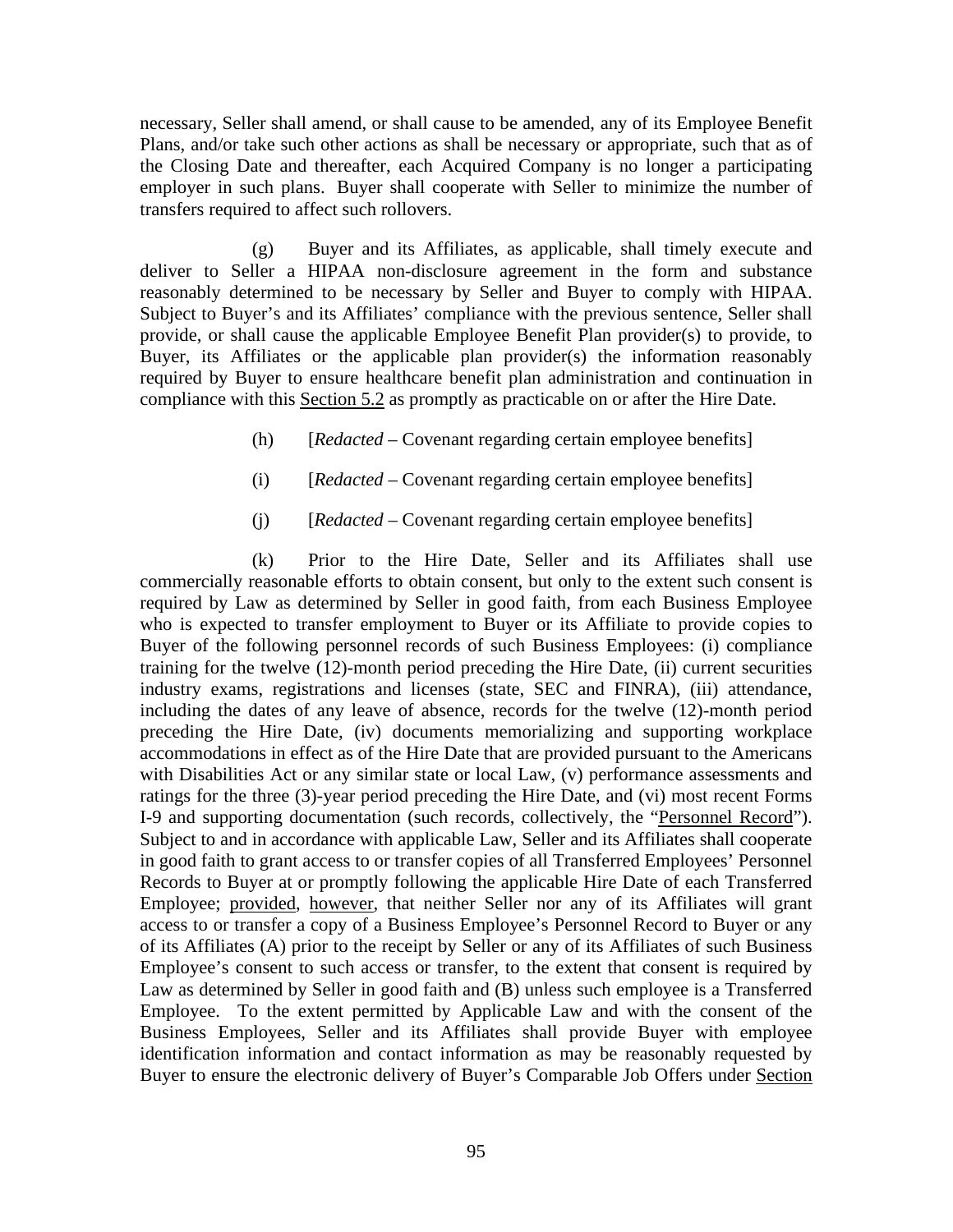$5.2(a)$ , and to facilitate the transition of the Transferred Employees to the payroll and employee benefit plans of the Buyer.

(l) Seller and its Affiliates, as applicable, shall use commercially reasonable efforts to assist Buyer in sponsoring, or transferring sponsorship of, the work permits or visas for all Transferred Employees who are foreign nationals on and after the Closing Date, including reasonable access before the Closing Date to Seller's third-party vendor managing the immigration process. Each Business Employee who is a foreign national is listed on Section 5.2(l) of the Seller Disclosure Letter, along with such Business Employee's position, country of citizenship and type of work permit or visa.

(m) Any communications by Buyer or any of its Affiliates with the Business Employees prior to the applicable Hire Date shall be subject to and in compliance with the terms of this Agreement. Communications from Buyer or any of its Affiliates to Business Employees following the date hereof must be scheduled in advance with Seller, and written communications from Buyer or any of its Affiliates to Business Employees prior to applicable Hire Date shall be subject to Seller's prior review and comment (which comments Buyer and its Affiliates shall consider implementing in good faith) and consent (such consent not to be unreasonably delayed, conditioned or withheld). Buyer shall, or shall cause one of its Affiliates to, provide Seller with information reasonably requested by Seller or any of its Affiliates to allow Seller or any of its Affiliates to evaluate in good faith whether the obligations of Buyer or any of its Affiliates set forth in this Section 5.2 have been satisfied.

(n) With respect to any Transferred Employee, (i) Seller or one of its Affiliates shall be solely responsible for workers' compensation claims by or with respect to such Transferred Employee based on injuries or illnesses that occurred prior to the applicable Hire Date and (ii) Buyer or one of its Affiliates shall be solely responsible for workers' compensation claims by or with respect to any Transferred Employee based on injuries or illnesses that occur on or after the applicable Hire Date. For purposes of this Section 5.2(n), the date an injury or illness resulting in a workers' compensation claim occurred shall be determined in accordance with the terms of applicable Law in respect of workers' compensation. The parties hereto agree that they will cooperate fully with such other party and with the applicable insurers and/or third-party claims administrators by providing needed information to determine the date of the injury or illness.

(o) Except as otherwise specifically provided in this Agreement or to the extent prohibited by applicable Law, Seller and its Affiliates shall retain Liability and responsibility for and shall indemnify and hold Buyer and its Affiliates harmless from and against all employment and employee-benefit related Liabilities that (i) relate to any Transferred Employee (or his or her dependent or beneficiary) that relate to or arise as a result of an event or events that occurred prior to the Closing Date or, if later, the Transferred Employee's Hire Date, (ii) relate to any Employee Benefit Plan, (iii) relate to any Business Employee who does not become a Transferred Employee pursuant to Section 5.2(b) (or his or her dependent or beneficiary) that relate to or arise as a result of an event or events that occurred before, on, or after the Closing Date, except as provided in Section 5.2(b), (iv) relate to any former employee of an Acquired Company that relate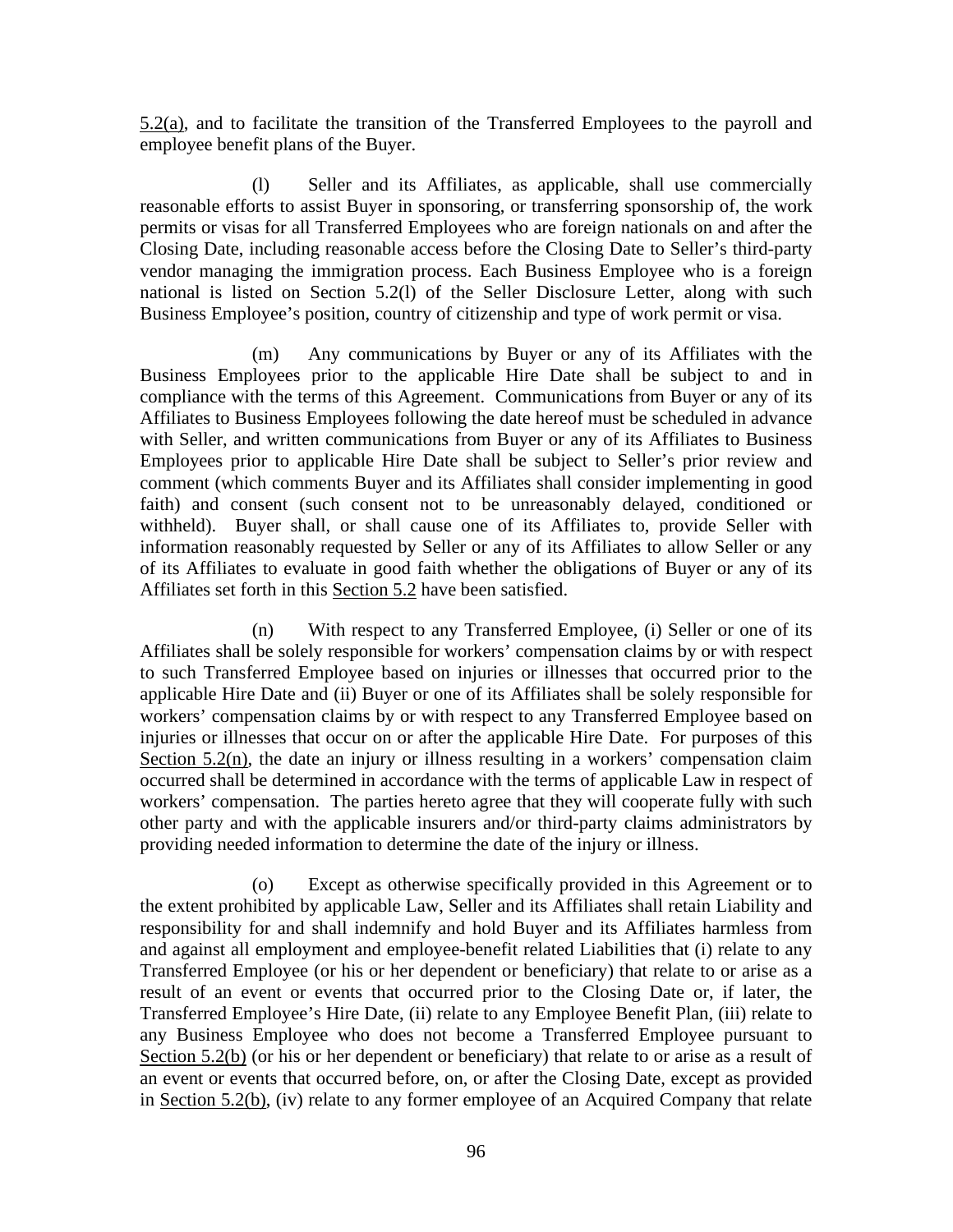to or arise as a result of an event or events that occurred before, on, or after the Closing Date or (v) relate to any incremental cost to Buyer and its Affiliates under Section 5.2(b), (c) or (d) due to any individual incentive compensation guarantee that was not disclosed in writing to Buyer before June 1, 2021. For the avoidance of doubt, and without limiting the generality of Section 5.2(o)(ii), Liabilities under Section 5.2(o)(ii) shall include any retention bonus or transaction bonus agreed to between Seller and its Affiliates and any Business Employee, the retirement plan vesting referenced in Section 5.2(f), the equity vesting referenced in **Error! Reference source not found.**, and the cash-out of paid time off referenced in Section 5.2(i).

(p) Except as otherwise specifically provided in this Agreement, effective as of the Hire Date in respect of each Transferred Employee, Buyer and its Affiliates shall assume and be solely responsible for and shall indemnify and hold Seller and its Affiliates harmless from and against all employment and employee-benefits related Liabilities that relate to any Transferred Employee (or his or her dependent or beneficiary) that arise as a result of an event or events that occurs on or after such Hire Date or that are otherwise expressly assumed by Buyer, its Affiliates or an employee benefit plan of Buyer or its Affiliates, including all Liabilities arising from or by reason of Buyer's actions in determining which Business Employees will not receive an offer of employment from Buyer.

(q) Nothing contained in this Agreement is intended to, or does, (i) constitute an amendment, waiver or modification of any Employee Benefit Plan (or the terms thereof), (ii) prevent Seller, Buyer or any of their respective Affiliates from amending or terminating any of their respective benefit plans in accordance with the applicable terms therein, (iii) constitute a contract of employment (or guarantee any particular term or condition of employment) or prevent Buyer or any of its Affiliates, after the applicable Hire Date, from terminating the employment of any Transferred Employee, or (iv) create any third-party beneficiary rights, claims or causes of action in favor of any Business Employee, or any beneficiary or dependents thereof, with respect to the compensation, terms and conditions of employment and/or benefits that may be provided to any Business Employee by Seller, Buyer or any of their respective Affiliates or under any benefit plan that Seller, Buyer or any of their respective Affiliates may maintain.

**Section 5.3 Publicity**. Buyer and Seller agree, and shall cause their respective Affiliates, to cooperate with each other with respect to any public disclosure of this Agreement, the Ancillary Agreements or the transactions contemplated hereby or thereby prior to such public disclosure. Buyer and Seller agree that no public release or announcement concerning the terms of this Agreement or the Ancillary Agreements or the transactions contemplated hereby or thereby shall be issued by either party hereto or any of their respective Affiliates without the prior consent of Buyer and Seller, as applicable, except for any such release or announcement as may be required by applicable Law or the rules and regulations of any applicable stock exchange or the requirements of any self-regulatory body, in which case, to the extent permitted by applicable Law, the party hereto required to make the release or announcement may make such release or announcement notwithstanding anything to the contrary in the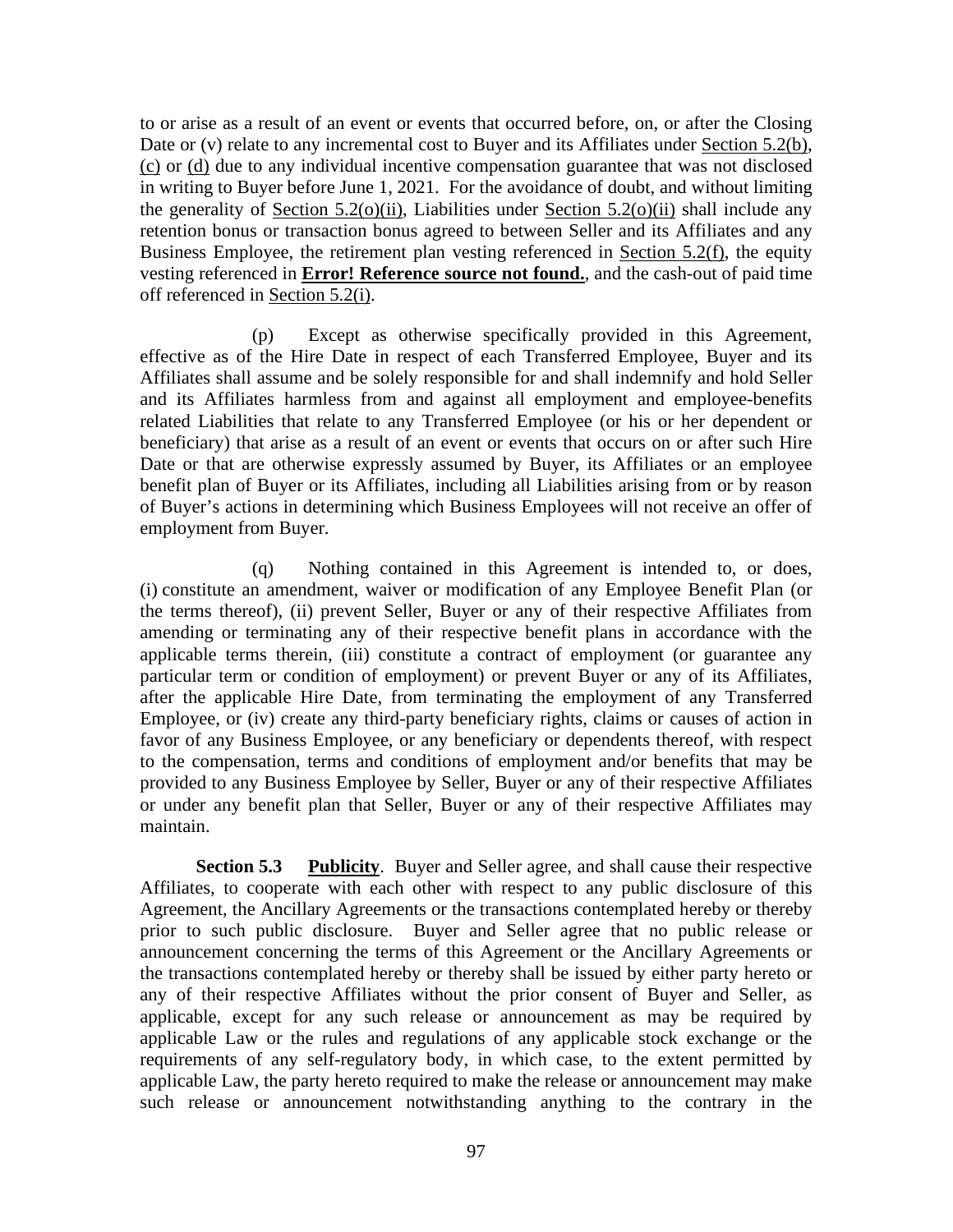Confidentiality Agreement, but shall use commercially reasonable efforts to allow the other party reasonable time to comment on such release (and will consider any such comments in good faith) or announcement in advance of such issuance. To the extent the filing of this Agreement or the Ancillary Agreements with a securities regulator is required by applicable Law or the rules and regulations of any applicable stock exchange or the requirements of any self-regulatory body, each party shall allow the other party reasonable time to comment on the form of agreement to be filed, including any redactions thereto (and will consider any such comments in good faith), in advance of such filing.

# **Section 5.4 Confidentiality**.

(a) Buyer and its Representatives shall treat all nonpublic information obtained in connection with this Agreement and the Ancillary Agreements and the transactions contemplated hereby and thereby as confidential in accordance with the terms of the Confidentiality Agreement, dated as of March 10, 2021, by and between Seller and Parent, as amended by that certain Addendum dated June 21, 2021 (the "Confidentiality Agreement"). The terms of the Confidentiality Agreement are hereby incorporated by reference and shall continue in full force and effect until the Closing, at which time such Confidentiality Agreement shall terminate; provided, that Seller's and its Affiliates remedies with respect to breaches of such Confidentiality Agreement that occurred prior to the Closing shall survive the Closing; provided, further, that in the event of a conflict between the Confidentiality Agreement and this Agreement, this Agreement shall control. If this Agreement is, for any reason, terminated prior to the Closing, the Confidentiality Agreement shall continue in full force and effect as provided in Section 7.2 in accordance with its terms.

(b) From and after the Closing, Buyer shall, and shall cause its Affiliates and its and its Affiliates' Representatives to (i) maintain the confidentiality of, (ii) not disclose to any other Person (other than Buyer's Affiliates) and (iii) not use any Seller Confidential Information, except that Buyer or its Affiliates may disclose Seller Confidential Information (A) to the extent required by applicable Law, in any report, statement, testimony or other submission to any Governmental Entity having jurisdiction over Buyer or its Affiliates, as applicable, (B) in order to comply with any Law or the rules of any listing authority or stock exchange applicable to Buyer or its Affiliates, as applicable, (C) in response to any summons, subpoena or other legal process or formal or informal investigative demand issued to Buyer or its Affiliates, as applicable, in the course of any litigation, investigation or administrative proceeding or (D) to the extent necessary for the performance of Buyer's and the Buyer Party's obligations, or the enforcement of Buyer's and the Buyer Party's rights, under this Agreement or the Ancillary Agreements. If Buyer or any of its Affiliates or their respective Representatives becomes legally compelled by deposition, interrogatory, request for documents, subpoena, civil investigative demand or similar judicial or administrative process to disclose any Seller Confidential Information, Buyer shall, to the extent permitted by applicable Law and reasonably practicable, (I) provide Seller with prompt written notice of such requirement and (II) cooperate with Seller and Seller's Affiliates (at Seller's expense) to obtain a protective order or similar remedy to cause such Seller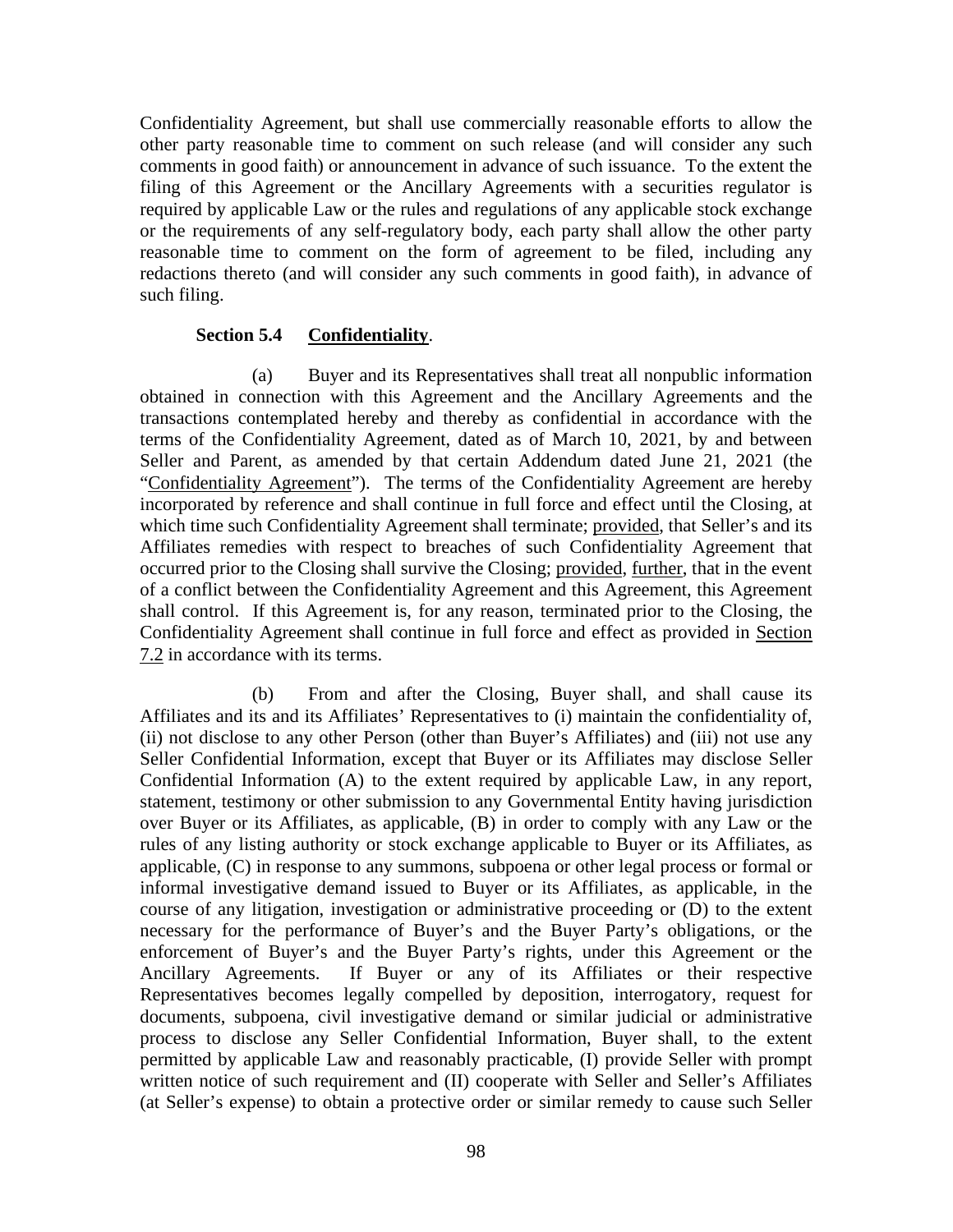Confidential Information not to be disclosed, including interposing any reasonable objections thereto, such as objections based on settlement privilege. In the event that such protective order or other similar remedy is not obtained, Buyer or its applicable Affiliates shall furnish only that portion of Seller Confidential Information that has been legally compelled, and shall exercise its commercially reasonable efforts to obtain assurance that confidential treatment will be accorded such disclosed Seller Confidential Information. Notwithstanding the foregoing, Buyer and its Affiliates may make disclosures of Seller Confidential Information in connection with ordinary course examinations, audits or filings with or by regulatory or self-regulatory authorities (including taxation authorities), without requirement to notify Seller or otherwise comply with the foregoing terms and conditions of this Section 5.4(b), provided that such examination, audit or filing does not specifically target Seller or its Affiliates or the transactions contemplated by this Agreement. Buyer hereby agrees, and shall cause its Affiliates and its and its Affiliates' Representatives, to protect Seller Confidential Information by using the same degree of care, but no less than a reasonable degree of care, to prevent the unauthorized disclosure of Seller Confidential Information as Buyer uses to protect its own confidential information of a like nature.

(c) From and after the Closing with respect to the Business Confidential Information and from and after the date hereof with respect to the Buyer Confidential Information, Seller shall, and shall cause its Affiliates and its and their Representatives to (i) maintain the confidentiality of, (ii) not disclose to any other Person (other than Seller's Affiliates) and (iii) not use, any Business Confidential Information or Buyer Confidential Information, except that Seller and its Affiliates may disclose Business Confidential Information or Buyer Confidential Information (A) to the extent required by applicable Law, in any report, statement, testimony or other submission to any Governmental Entity having jurisdiction over Seller or its Affiliates, as applicable, (B) as may be reasonably necessary or advisable in connection with any Tax Returns, accounting records, financial reporting obligations or any audit, or disclosure or corporate governance best practices of Seller, (C) in order to comply with any Law or the rules of any listing authority or stock exchange applicable to Seller or its Affiliates, as applicable, (D) in response to any summons, subpoena or other legal process or formal or informal investigative demand issued to Seller or its Affiliates, as applicable, in the course of any litigation, investigation or administrative proceeding or (E) to the extent necessary for the performance of Seller's and the Seller Parties' obligations, or the enforcement of Seller's and the Seller Parties' rights, under this Agreement or the Ancillary Agreements. If Seller or any of its Affiliates or their respective Representatives becomes legally compelled by deposition, interrogatory, request for documents, subpoena, civil investigative demand or similar judicial or administrative process to disclose any Business Confidential Information or Buyer Confidential Information, Seller shall, to the extent permitted by applicable Law and reasonably practicable, (I) provide Buyer with prompt written notice of such requirement and (II) cooperate with Buyer and Buyer's Affiliates (at Buyer's expense) to obtain a protective order or similar remedy to cause Business Confidential Information or Buyer Confidential Information not to be disclosed, including interposing any reasonable objections thereto, such as objections based on settlement privilege. In the event that such protective order or other similar remedy is not obtained, Seller or its applicable Affiliates shall furnish only that portion of Business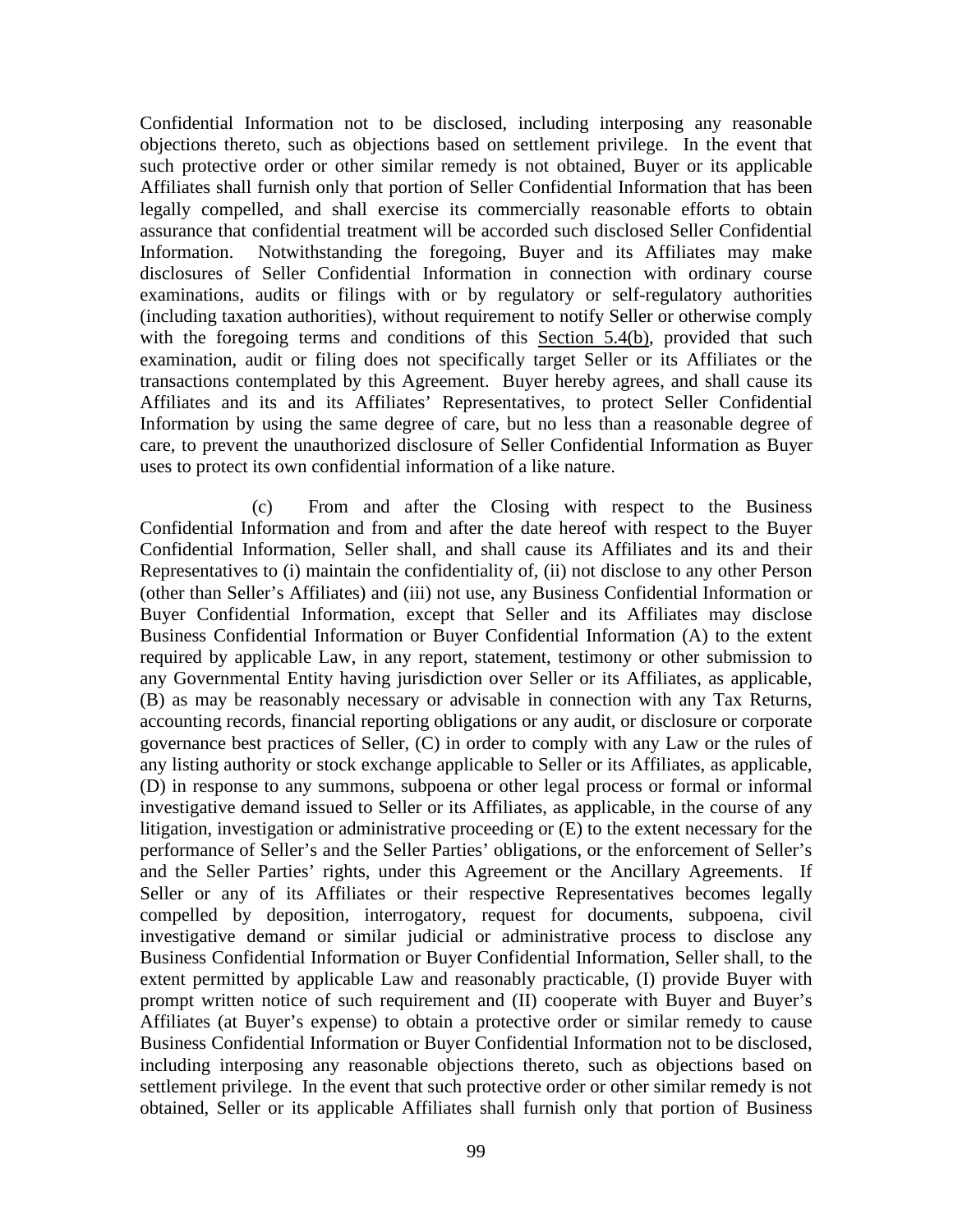Confidential Information or Buyer Confidential Information that has been legally compelled, and shall exercise its commercially reasonable efforts to obtain assurance that confidential treatment will be accorded such disclosed Business Confidential Information or Buyer Confidential Information. Notwithstanding the foregoing, Seller and its Affiliates may make disclosures of Business Confidential Information or Buyer Confidential Information in connection with ordinary course examinations, audits or filings with or by regulatory or self-regulatory authorities (including taxation authorities), without requirement to notify Buyer or otherwise comply with the foregoing terms and conditions of this Section 5.7(c), provided that such examination, audit or filing does not specifically target Buyer or its Affiliates or the transactions contemplated by this Agreement. Seller hereby agrees, and shall cause its Affiliates and its and their Representatives, to protect the Business Confidential Information and Buyer Confidential Information by using the same degree of care, but no less than a reasonable degree of care, to prevent the unauthorized disclosure of Business Confidential Information and Buyer Confidential Information as Seller or its applicable Affiliate uses to protect its own confidential information of a like nature.

(d) "Seller Confidential Information" means, other than Business Confidential Information, all information made available to Buyer prior to the Closing by Seller or its Affiliates or their respective Representatives (including information disclosed in the course of negotiation of this Agreement or the Ancillary Agreements) regarding Seller or its Affiliates (other than the Acquired Companies), and not directly related to the FSS Business, except that "Seller Confidential Information" shall not include, except with respect to Personal Information, information that (i) is or becomes generally available to the public (other than as a result of its disclosure in violation of Section 5.4(b) above), (ii) was already known to Buyer or its Affiliates (other than by previous disclosure by Seller or its Affiliates or their respective Representatives) as of the date hereof and not subject to any duty of confidentiality to Seller or its Affiliates or their Representatives, (iii) is independently developed by Buyer or its Affiliates without reference to any Seller Confidential Information or (iv) after the Closing Date, is lawfully made available or known to Buyer or its Affiliates by a Person not subject to any duty of confidentiality to Seller or its Affiliates or their respective Representatives. "Buyer Confidential Information" means all information made available to Seller prior to the Closing by Buyer or its Regulatory Affiliates or their respective Representatives (including information disclosed in the course of negotiation of this Agreement or the Ancillary Agreements) regarding Buyer or its Regulatory Affiliates, except that "Buyer Confidential Information" shall not include, except with respect to Personal Information, information that (w) is or becomes generally available to the public (other than as a result of its disclosure in violation of Section 5.4(c) above), (x) was already known to Seller or its Affiliates (other than by previous disclosure by Buyer or its Regulatory Affiliates or their respective Representatives) as of the date hereof and not subject to any duty of confidentiality to Buyer or its Regulatory Affiliates or their Representatives, (y) is independently developed by Seller or its Affiliates without reference to any Buyer Confidential Information or (iv) after the Closing Date, is lawfully made available or known to Seller or its Affiliates by a Person not subject to any duty of confidentiality to Buyer or its Regulatory Affiliates or their respective Representatives. "Business Confidential Information" means all information owned or possessed by (including with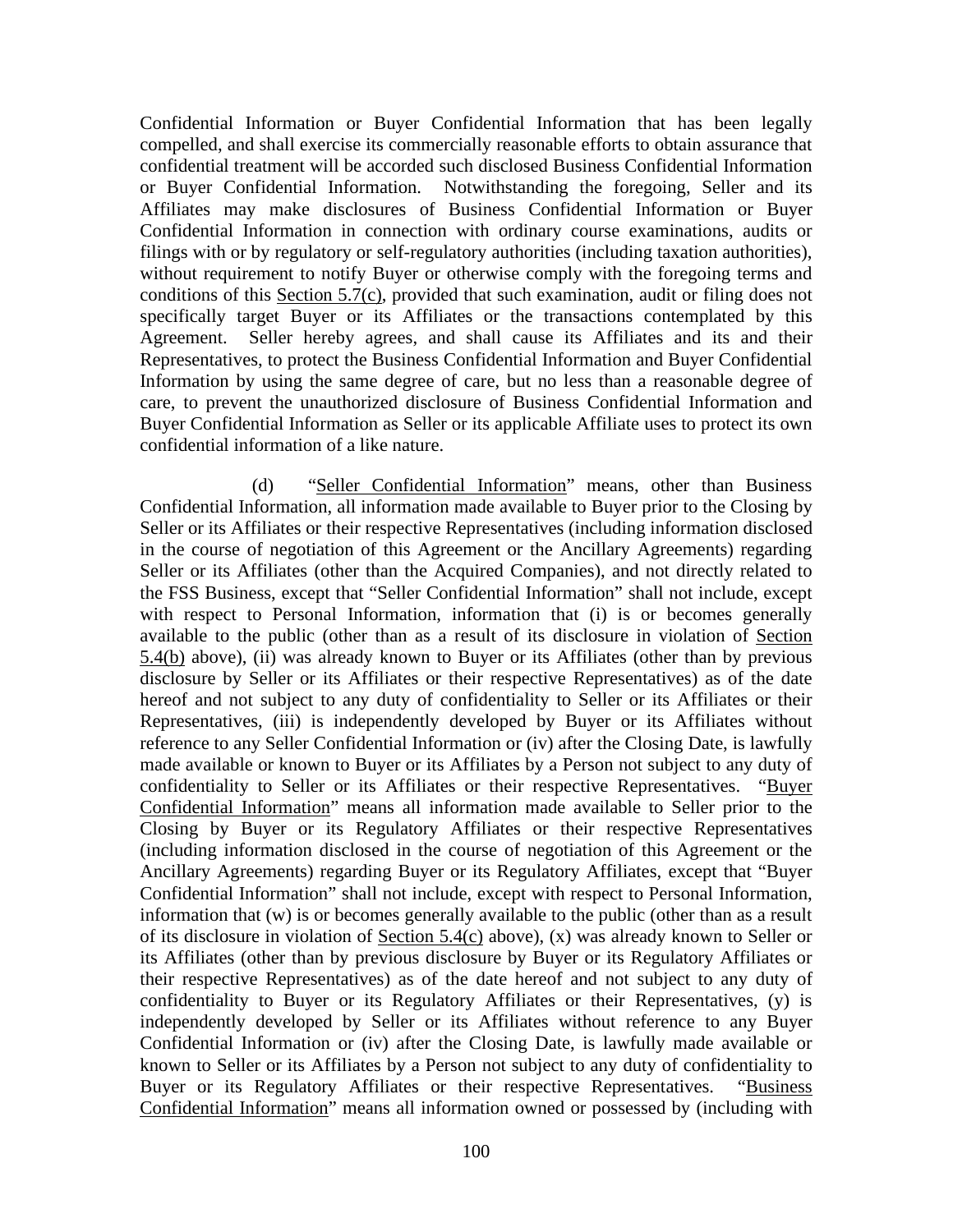any third-party data and record management vendors), or otherwise related to, the Acquired Companies, or related exclusively to the FSS Business or contained in the Transferred Books and Records, except that "Business Confidential Information" shall not include, except with respect to Personal Information that is Business Confidential Information, information that, after the Closing, (1) is or becomes generally available to the public (other than as a result of its disclosure in violation of  $Section 5.4(c)$  above), (2) is independently developed by Seller or its Affiliates without reference to any Business Confidential Information or (3) after the Closing Date, is lawfully made available or known to Seller or its Affiliates by a Person not subject to any duty of confidentiality to Buyer or its Affiliates or their Representatives.

**Section 5.5 Access to Information**. Subject to Section 5.4 and applicable Law, prior to the earlier of the Closing or termination of this Agreement pursuant to Article VII, upon reasonable prior written notice, Seller shall cause its officers, managers, directors, employees, auditors and other agents to afford the officers, managers, directors, employees, auditors, advisors and other agents (collectively, "Representatives") of Buyer reasonable access during normal business hours to the Representatives, books and records, properties, offices and other facilities of the Acquired Companies, the FSS Business and, solely to the extent required in order for Buyer to satisfy its obligations pursuant to this Agreement, the Excluded Assets of the Acquired Companies and the Excluded Liabilities of the Acquired Companies, it being understood that Seller and its Affiliates shall be permitted to make reasonable redactions to any applicable books and records with respect to any other information not relating thereto. In exercising its rights hereunder, Buyer shall, and shall cause its Representatives to, conduct itself and themselves so as not to unreasonably interfere in the conduct of the FSS Business or the other businesses of Seller or its Affiliates prior to the Closing. Buyer acknowledges and agrees that any access pursuant to this Section 5.5 shall be conducted at Buyer's expense, under the supervision of Seller's or its Affiliates' personnel, and any contact by Buyer, its Affiliates and/or their Representatives with Representatives of Seller or its Affiliates hereunder shall be arranged and supervised by Representatives of Seller, unless Seller otherwise expressly consents in writing with respect to any specific contact. Notwithstanding anything to the contrary set forth in this Agreement, prior to the Closing neither Seller nor any of its Affiliates shall be required to disclose to Buyer, its Affiliates or any Representative thereof any (i) information, if doing so (A) could reasonably violate any applicable Law, Contract or confidentiality obligation owing to a non-Affiliated Person to which Seller or its Affiliates is bound or fiduciary obligation, (B) could result in a loss of the ability to successfully assert a claim of privilege (including the attorney-client and work product privileges) in the good faith opinion of legal counsel of Seller or any of its Affiliates, as applicable; provided, each party will use its commercially reasonable efforts to take such action (such as redacting information or entering into a joint defense agreement or other arrangement) that would enable disclosure of the applicable materials without jeopardizing any such privilege, or  $(C)$  would result in the disclosure of any competitively sensitive information unrelated to the FSS Business of Seller or any of its Affiliates (ii) Personnel Record, medical file or related records of any Business Employee, (iii) Personal Information or (iv) Tax Return that includes Seller or any of its Affiliates or any Tax-related work papers (except in either case to the extent that such Tax information relates solely to the Acquired Companies).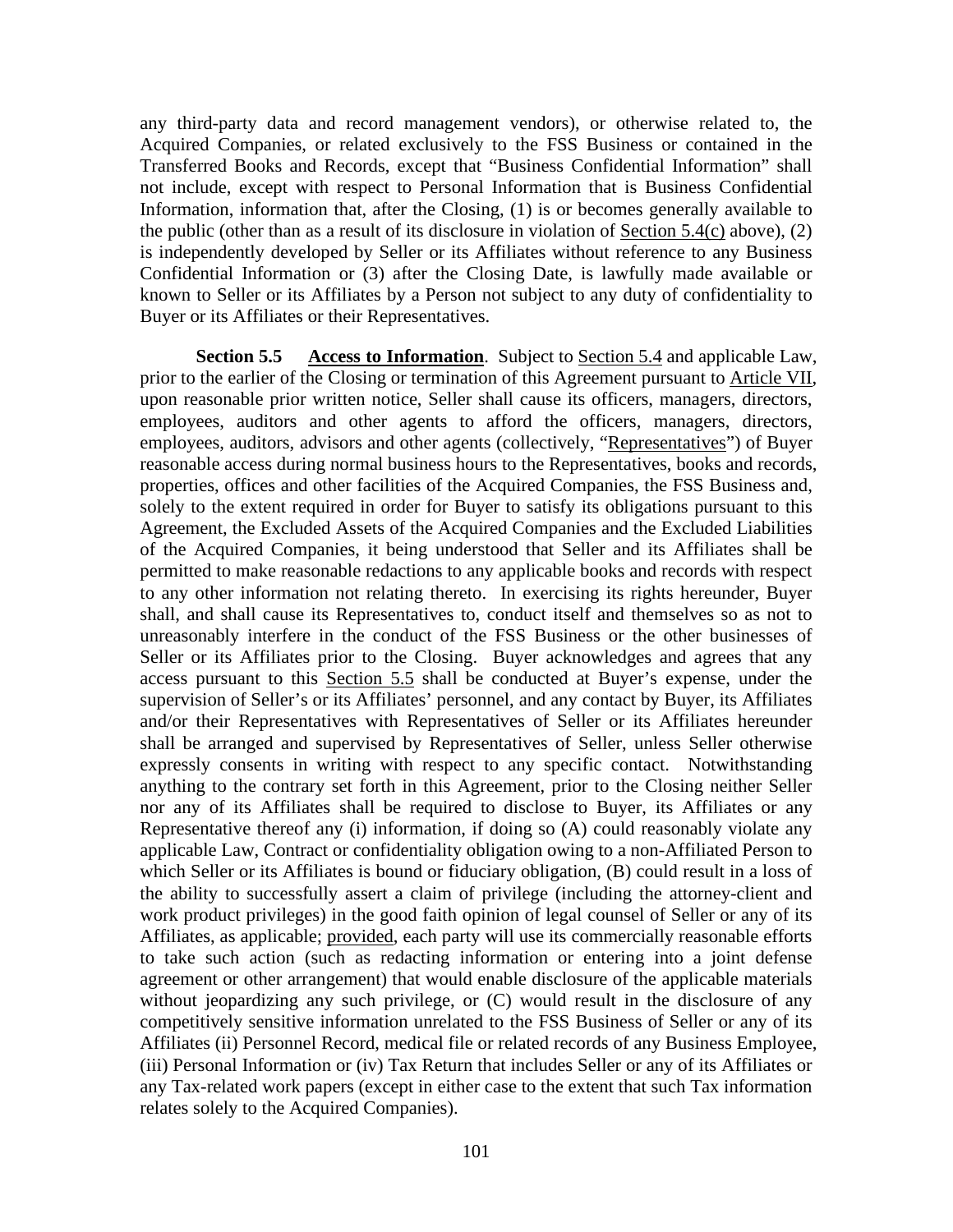### **Section 5.6 Post-Closing Access**.

(a) Each of Seller and Buyer shall, and shall cause any of its respective Affiliates (as applicable) to, preserve and keep all books and records and all information relating to the accounting, legal, regulatory, business and financial affairs of the Acquired Companies, the FSS Business, and the Excluded Assets and Excluded Liabilities that were within any Acquired Company prior to the Closing that are retained by Seller or any of its Affiliates, or are obtained by Buyer hereunder, as the case may be, for a reasonable period (not less than seven (7) years) after the Closing Date, or for any longer period as may be (i) required by Law (including any statute of limitations and applicable extensions thereof) or any Governmental Entity or (ii) reasonably necessary with respect to the investigation, prosecution or defense of any legal or regulatory action that is then pending or threatened or under audit and with respect to which the requesting party has notified the other party as to the need to retain such books, records or information. Each of Seller and Buyer shall provide the other with written notice at least thirty (30) Business Days prior to transferring, destroying or discarding the last copy of any records, books, workpapers, reports, correspondence and other similar materials, and the other party shall have the right, at its expense, to reproduce or take any such materials, if such other party provides written notice stating its intent to reproduce or take such materials no later than twenty (20) Business Days after having received notice that such materials are to be transferred, destroyed, or discarded.

(b) Following the Closing, for so long as such information is retained by Buyer in accordance with Section 5.6(a), Buyer and any applicable Affiliates (including the Acquired Companies) shall permit Seller or its Affiliates and their authorized Representatives to have reasonable access and duplication rights during normal business hours, upon reasonable prior written notice to Buyer or such Affiliates (including the Acquired Companies), to the information described in Section 5.6(a) to the extent that such access may be reasonably required in connection with (i) preparation of any accounting records or with any audits or similar proceedings, (ii) any Action relating to Seller or its Affiliates or the operation of the Acquired Companies or the FSS Business prior to the Closing, (iii) any Governmental Approvals or regulatory matter or (iv) any other valid legal or business purpose. For a period of seven (7) years following the Closing Date, Buyer and any applicable Affiliates (including the Acquired Companies) shall allow Seller or its Affiliates and their authorized Representatives to have access to Buyer's Representatives, upon reasonable prior notice and during normal business hours, for any reasonable business purpose relating to the FSS Business, including in connection with Seller's preparation or examination of regulatory and statutory filings and financial statements, and the conduct of any audit or investigation by a Governmental Entity or any litigation relating to the FSS Business (other than any litigation or dispute between Seller or its Affiliates, on the one hand, and Buyer or its Affiliates (including the Acquired Companies), on the other hand), or the pursuit or defense of any other Asserted Liability (whether or not such Asserted Liability is the subject of an indemnification claim by a Buyer Indemnified Party or Seller Indemnified Party), whether pending or threatened.

(c) Following the Closing, for so long as such information is retained by Seller in accordance with Section 5.6(a), Seller shall permit Buyer and its authorized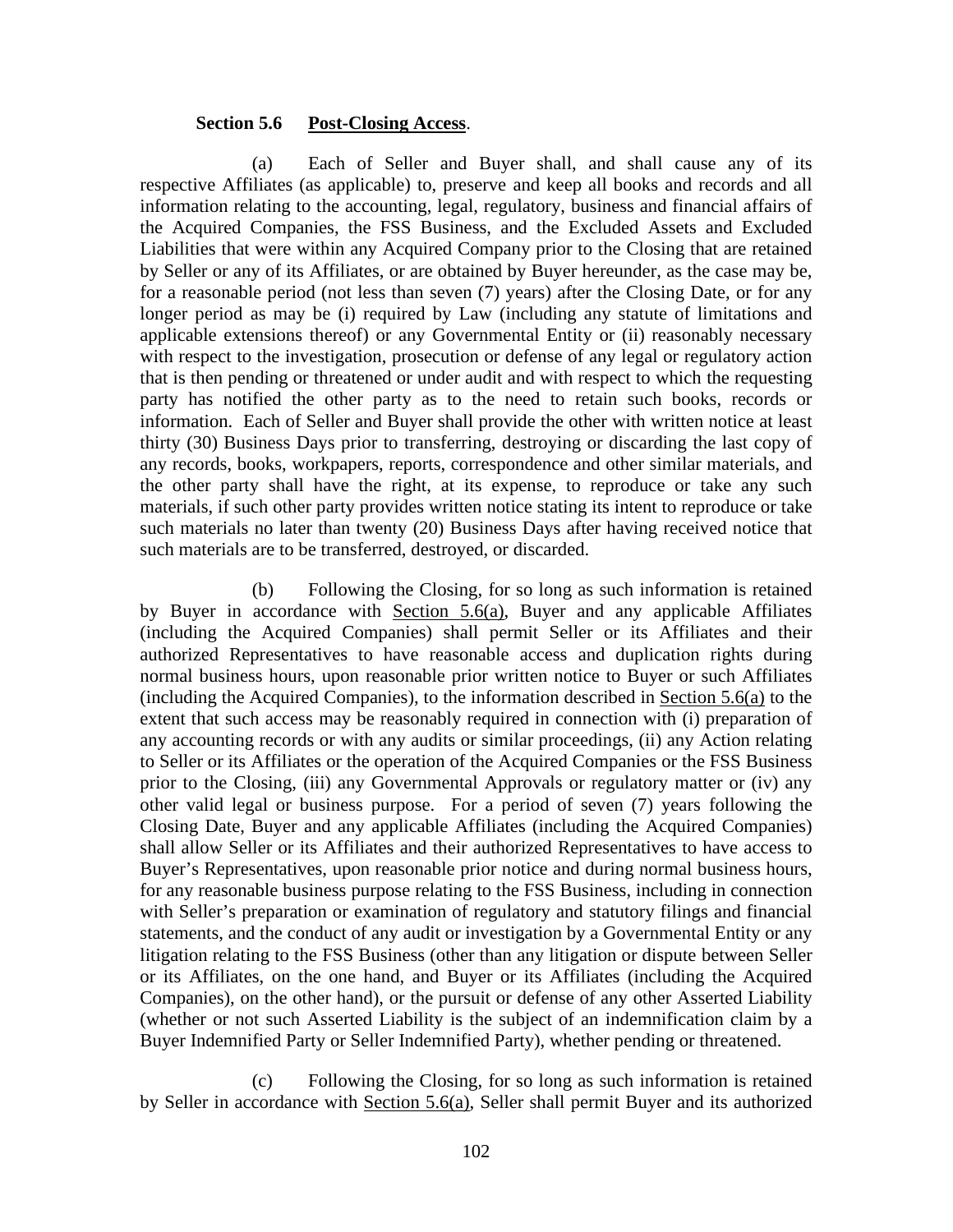Representatives to have reasonable access and duplication rights during normal business hours, upon reasonable prior written notice to Seller, to the information described in Section 5.6(a) to the extent that such access may be reasonably required in connection with (i) preparation of any accounting records or with any audits or similar proceedings, (ii) any Action relating to the FSS Business, (iii) any Governmental Approval or regulatory matter or (iv) any other valid legal or business purpose. For a period of seven (7) years following the Closing Date, Seller and any applicable Affiliates shall allow Buyer or its Affiliates (including the Acquired Companies) and their authorized Representatives to have access to Seller's Representatives, upon reasonable prior notice and during normal business hours, for any reasonable business purpose relating to the FSS Business, including in connection with Buyer's preparation or examination of regulatory and statutory filings and financial statements, and the conduct of any audit or investigation by a Governmental Entity or any litigation relating to the FSS Business (other than any litigation or dispute between Seller or its Affiliates, on the one hand, and Buyer or its Affiliates (including the Acquired Companies), on the other hand), or the pursuit or defense of any other Asserted Liability (whether or not such Asserted Liability is the subject of an indemnification claim by a Buyer Indemnified Party or Seller Indemnified Party), whether pending or threatened.

#### **Section 5.7 Appropriate Actions**.

(a) Upon the terms and subject to the conditions set forth in this Agreement, subject to Section 5.7(e), each of Buyer and Seller shall, and shall cause their respective Affiliates to, use reasonable best efforts to take, or cause to be taken, all actions, and to do, or cause to be done, and to assist and cooperate with the other party in doing, all things necessary to consummate and make effective, in the most expeditious manner practicable, the transactions contemplated by this Agreement and the Ancillary Agreement, including (i) preparing and filing with any Governmental Entity all consents, approvals, waivers, authorizations, notices and filings necessary or appropriate to consummate the transactions contemplated by this Agreement and the Ancillary Agreements, (ii) obtaining all consents, approvals, waivers and authorizations of any Governmental Entity necessary or appropriate to consummate the transactions contemplated by this Agreement and the Ancillary Agreements and (iii) securing the expiration or termination of any applicable waiting period under the HSR Act, in each case, including the Buyer Governmental Approvals and the Seller Governmental Approvals. In furtherance of the foregoing, each party agrees to provide such assurances as to identity, financial capability, resources, creditworthiness and any other matters as may be requested by any Governmental Entity whose consent or approval is necessary or appropriate to consummate the transactions contemplated by this Agreement or the Ancillary Agreements and otherwise to comply with any requirements or restrictions that may be imposed in connection therewith.

(b) In furtherance of the provisions set forth in Section 5.7(a), (i) Buyer shall file or cause to be filed as promptly as practicable, but in no event later than twenty (20) Business Days following the date of this Agreement, (A) with the United States Federal Trade Commission, the United States Department of Justice and any applicable federal banking regulators, all filings, submissions, applications,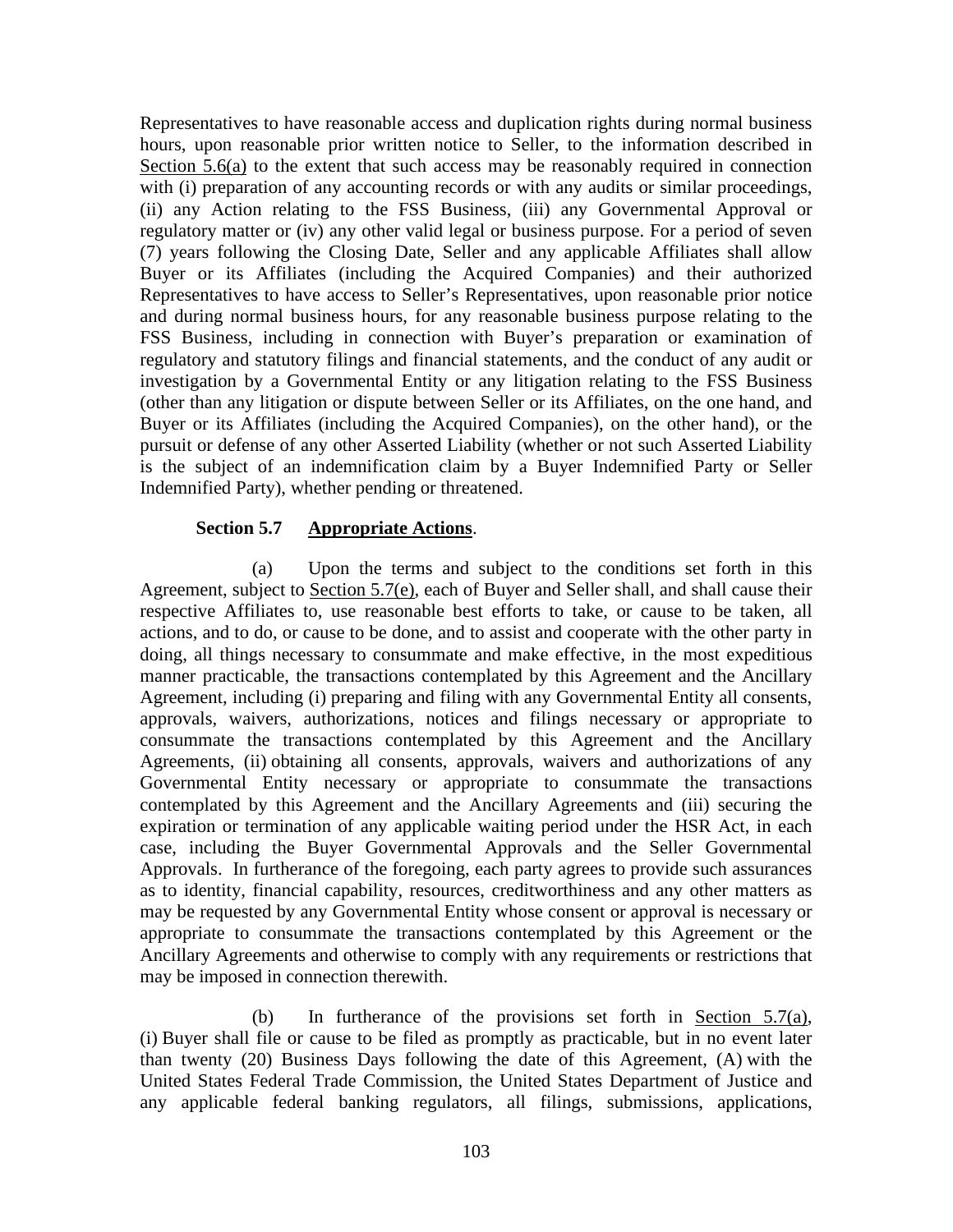notifications and report forms that may be required of Buyer or its Affiliates for the transactions contemplated hereby, including any filings pursuant to the HSR Act and (B) with any other applicable Governmental Entities exercising jurisdiction over the Acquired Companies under applicable Law, all filings, submissions, applications (including Form A filings and Form E filings) notifications and report forms as may be required of Buyer or its Affiliates by any applicable Law or any regulations promulgated by any such Governmental Entity (provided, that Buyer shall not be in breach of this Section 5.7(b) if any of its filings are not made within twenty (20) Business Days following the date of this Agreement because such filing required the information to be delivered by Seller pursuant to Section 5.10(c) and such information was not delivered by Buyer's filing deadline), and Buyer shall thereafter provide as promptly as practicable any supplemental information of Buyer and its Affiliates required in connection with the prosecution of such filings, submissions, applications, notifications and report forms, and (ii) Seller shall file or cause to be filed as promptly as practicable, but in no event later than twenty (20) Business Days following the date of this Agreement, with the United States Federal Trade Commission, the United States Department of Justice and any other applicable Governmental Entity all filings, submissions, applications, notifications and report forms that may be required of Seller or its Affiliates for the transactions contemplated hereby, including pursuant to the HSR Act, and Seller shall thereafter provide as promptly as practicable any supplemental information of Seller and its Affiliates required in connection with the prosecution of such filings, submissions, applications, notifications and report forms. Each of Buyer and Seller shall include in each such filing, submission, application, notification and report form referred to in the immediately preceding sentence a request for early termination or acceleration of any applicable waiting or review periods, to the extent available under applicable Law, and otherwise seek to receive any required approvals from Governmental Entities as promptly as practicable. In connection with making any filing with CFIUS, each of Buyer and Seller shall, and shall cause each of its respective Regulatory Affiliates to, cooperate in good faith with any Governmental Entities and use reasonable best efforts to make voluntary filings with CFIUS and to obtain the CFIUS Clearance as promptly as reasonably practicable.

(c) In connection with the filings, submissions, applications, notifications and report forms described in Section  $5.7(a)$  and Section  $5.7(b)$ , each of Seller and Buyer shall (i), subject to applicable Law and subject to redaction of information described in the immediately following sentence, provide the other party with a draft of any filing, submission, application, notification or report form and a reasonable opportunity to review such draft before making or causing to be made such filing, submission, application, notification or report, and consider in good faith the views of such other party regarding such filing, submission, application, notification or report, (ii) not extend any applicable waiting or review periods or enter into any agreement with a Governmental Entity to delay or not to consummate the transactions contemplated hereby, except with the prior written consent of the other party, (iii) not amend, revoke or refile any filing, submission, application, notification or report form, except with the prior written consent of the other party (which consent shall not be unreasonably withheld, conditioned or delayed), (iv) to the extent practicable, not have any substantive communications with any Governmental Entity in respect of any such filing, submission,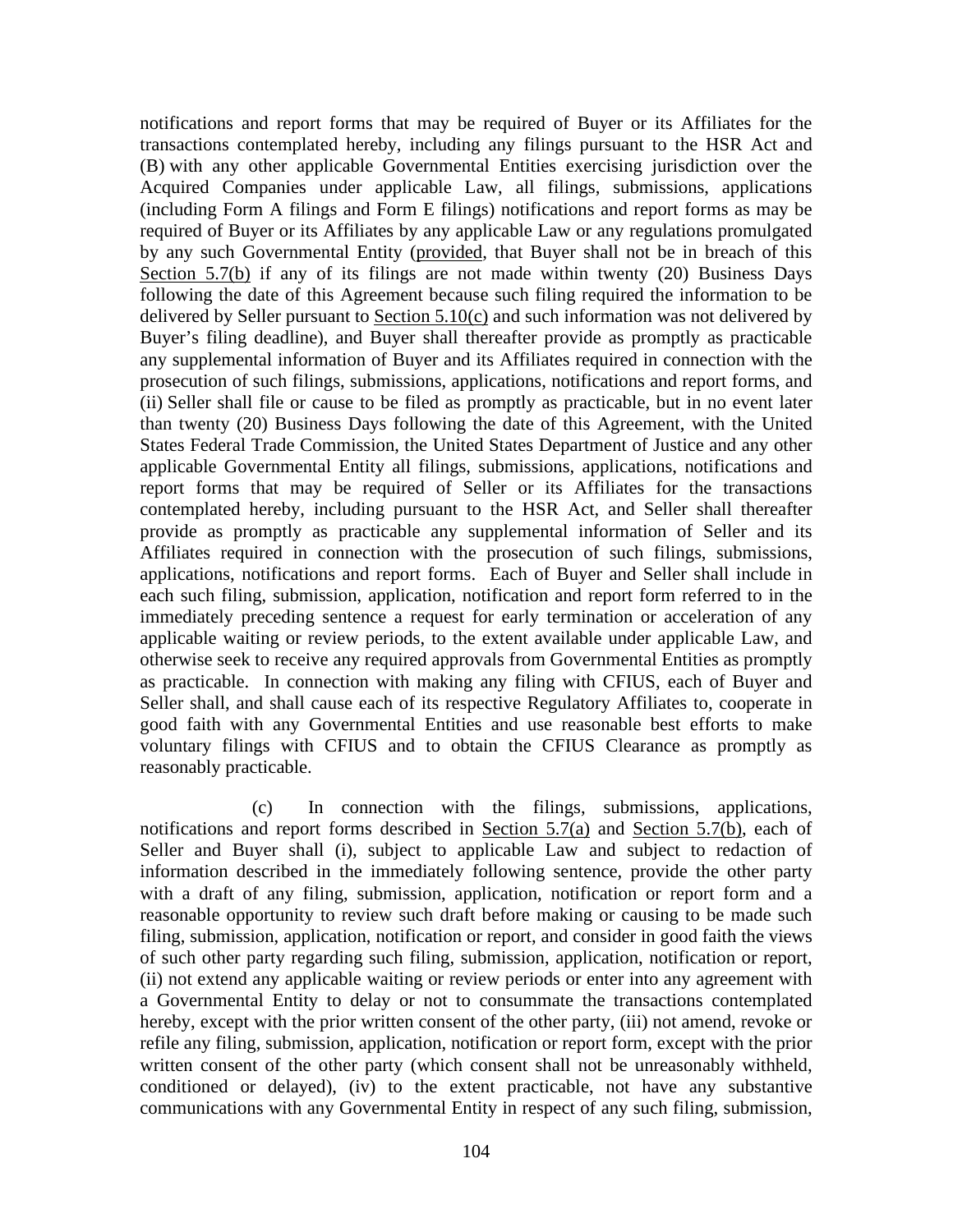application, notification or report unless they have engaged in prior consultation with the other party and, to the extent permitted by such Governmental Entity, given the other party a reasonable opportunity to participate and (v) keep each other apprised of the status of any communications with, and any inquiries or requests for additional information from, any Governmental Entity. Notwithstanding any requirement in this Section 5.7 or any other related provision in this Agreement to the contrary, neither party shall be required to disclose to the other any of its or its Regulatory Affiliates' information or materials that (x) are commercially sensitive, (y) contain personal information (including personal financial information) about an officer, director or control person of such party or (z) are legally privileged.

(d) Each party further agrees, subject to Section 5.7(e), to use reasonable best efforts to take any action to avoid or eliminate each and every impediment that may be asserted by any Governmental Entity with respect to the transactions contemplated by this Agreement or the Ancillary Agreements so as to enable the Closing to occur as soon as reasonably practicable, including (i) by seeking to avoid, contesting the entry of, or effecting the dissolution of, any Order that would delay, restrain, prevent, enjoin or otherwise prohibit consummation of the transactions contemplated by this Agreement or the Ancillary Agreements, including (A) the defense through litigation on the merits of any claim asserted in any court, agency, regulatory proceeding or other proceeding by any Person, including any Governmental Entity, seeking to delay, restrain, prevent, enjoin or otherwise prohibit consummation of such transactions, (B) the agreement by such party of its willingness to sell, lease, license or otherwise dispose of, or hold separate pending such disposition, and promptly to effect the sale, lease, license, disposal and holding separate of, such assets, rights, product lines, categories of assets or businesses or other operations or interests therein of such party or any of its Subsidiaries (including with respect to Buyer, after the Closing, the Acquired Companies) (and the entry into agreements with, and submission to orders of, the relevant Governmental Entities giving effect thereto), (C) the agreement by such party of its willingness to subject such party and any of its Affiliates to any restrictions that may be imposed by any insurance regulatory authorities and (D) the agreement by such party of its willingness to take such other actions, and promptly to effect such other actions (and the entry into agreements with, and submission to orders of, the relevant Governmental Entity giving effect thereto), in each case if such action is necessary, proper or advisable to avoid, prevent, eliminate or remove the actual, anticipated or threatened commencement of any proceeding in any forum or issuance of any Order that would delay, restrain, prevent, enjoin or otherwise prohibit consummation of the transactions contemplated by this Agreement or the Ancillary Agreements by any Governmental Entity and (ii) in the event that any Order is entered or issued, or becomes reasonably foreseeable to be entered or issued, in any proceeding or inquiry of any kind that would make consummation of the transactions contemplated by this Agreement or the Ancillary Agreements in accordance with its or their terms unlawful or that would delay, restrain, prevent, enjoin or otherwise prohibit consummation of the transactions contemplated hereby and thereby, taking any and all steps (including the appeal thereof and the posting of a bond) necessary, proper or advisable to resist, vacate, modify, reverse, suspend, prevent, eliminate or remove such actual, anticipated or threatened Order so as to permit such consummation as promptly as practicable after the date of this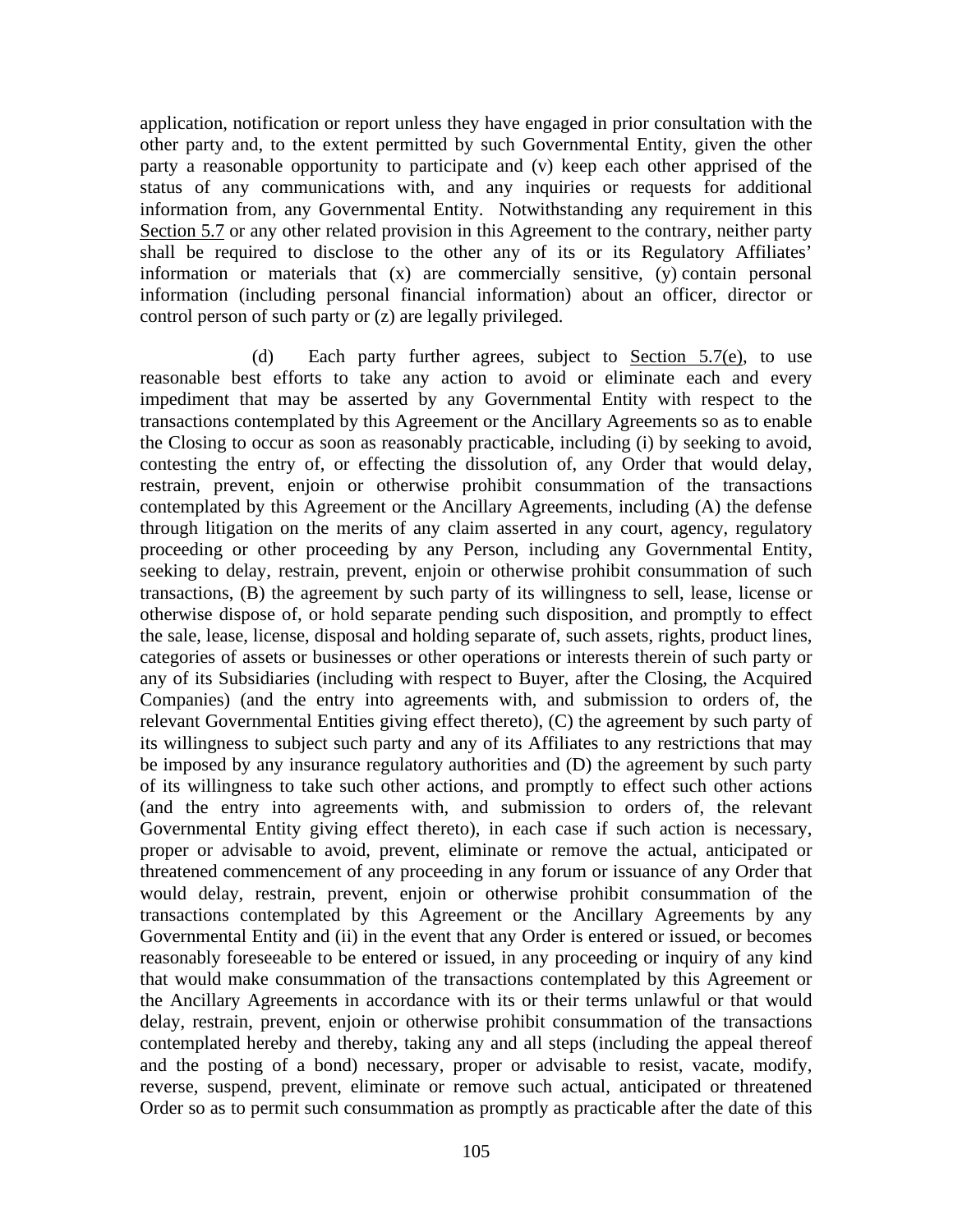Agreement. Nothing in this Section 5.7(d) shall obligate Buyer or Seller to agree to any divestitures or other remedy not conditioned on the consummation of the Closing.

(e) Notwithstanding anything to the contrary contained in this Agreement, neither party not be obligated to take or refrain from taking (or cause a Person to take or refrain from taking) or to agree to it, or its Regulatory Affiliates, or any of their respective directors, officers or employees taking or refraining from taking any action or to permit or suffer to exist any restriction, condition, limitation or requirement imposed by any Governmental Entity on its approval of the transactions contemplated by this Agreement or any Ancillary Agreement which, individually or together with all other such actions, restrictions, conditions, limitations or requirements, would constitute a Burdensome Condition with respect to such party. "Burdensome Condition" means any action, requirement, limitation, arrangement, condition or restriction that, individually or in the aggregate:

#### (i) with respect to Buyer:

(1) would require Buyer, any of its Regulatory Affiliates or any Acquired Company to (A) offer, sell or hold separate pending divestiture, or agree to offer, sell or hold separate pending divestiture or (B) consent to any offer, sale, holding separate pending divestiture or agreement to offer, sell or hold separate pending divestiture, in either case, before or after the Closing, of any material businesses, operations or assets, or material interests in any material businesses, operations or assets, of Buyer, any of its Affiliates controlled by Buyer or the Acquired Companies, taken as a whole;

(2) would or would reasonably be expected to have either a material adverse effect with respect to the FSS Business or a Material Adverse Effect;

(3) would or would reasonably be expected to have a material adverse effect on the business, financial condition, operations or results of operations of Buyer and its Affiliates controlled by Buyer, taken as a whole;

(4) solely with respect to obtaining the CFIUS Clearance, would or would reasonably be expected to have any adverse effect on Parent or any of its Affiliates (other than Buyer and its Affiliates controlled by Buyer) other than an adverse effect related solely to the business and operations of Buyer and its Affiliates controlled by Buyer that is not a Burdensome Condition described in clauses (i)(1), (i)(2), (i)(3), (i)(5) or (i)(6) of this definition of "Burdensome Condition"; provided, that with respect to this clause (i)(4), the imposition of any action, requirement, limitation, arrangement, condition or restriction on the storage, handling, access, sharing, transmission or other use or treatment of confidential or personally identifiable customer information held within or available to the FSS Business (and any effects resulting from such imposition of any such action, requirement, limitation, arrangement, condition or restriction) shall not constitute or be deemed to contribute to a Burdensome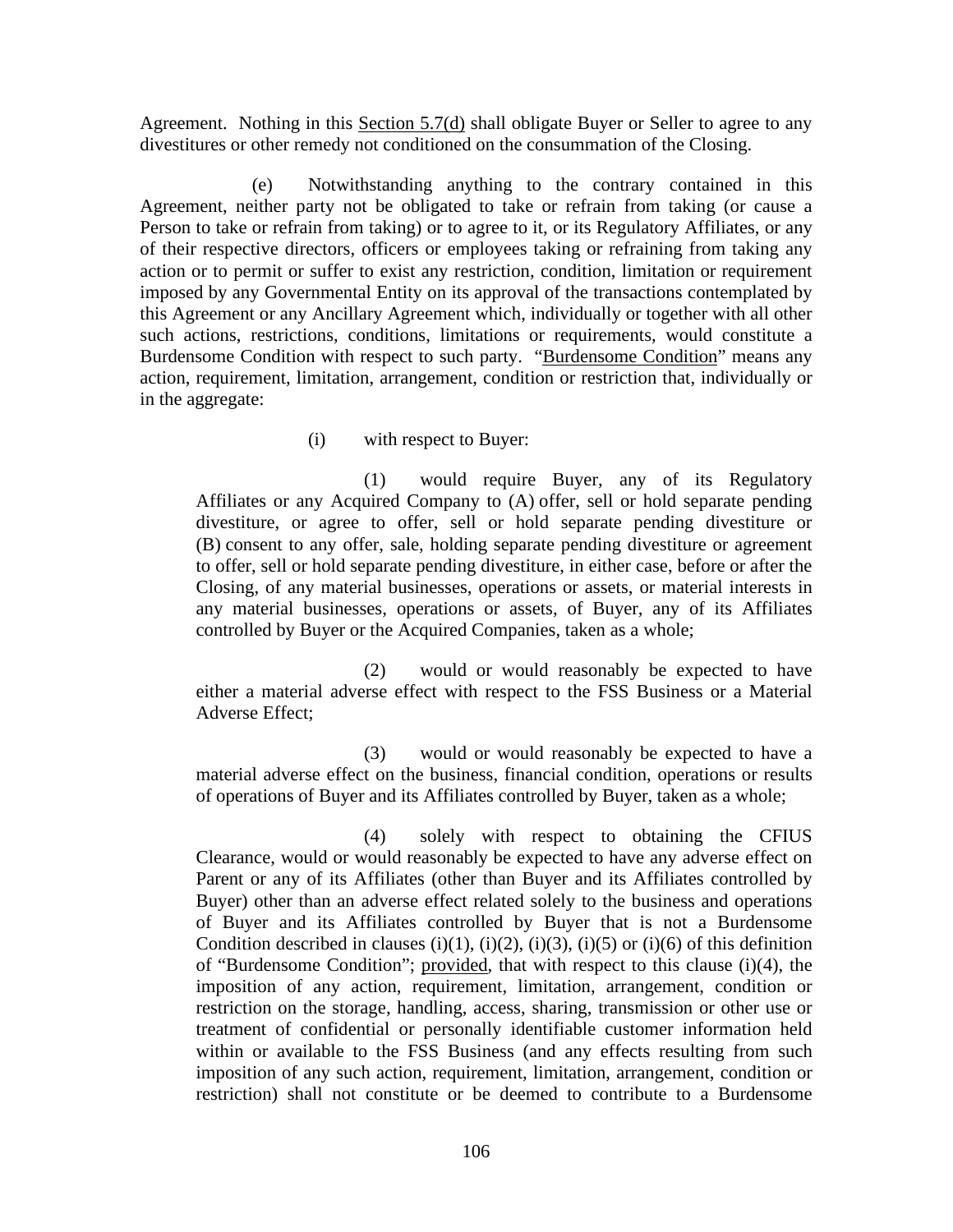Condition, or shall otherwise be taken into account in determining whether a Burdensome Condition has occurred or would reasonably be expected to occur;

(5) with respect to obtaining all consents, approvals, waivers, authorizations of any Governmental Entity necessary to consummate the transactions contemplated by this Agreement and the Ancillary Agreements other than the CFIUS Clearance, have any effect on Power Corporation of Canada or any of its Affiliates (other than Buyer and its Affiliates controlled by Buyer); or

(6) solely with respect to any change to the form of any Ancillary Agreement contemplated by Section 5.19(a), would or would reasonably be expected to result in a material impairment of the aggregate economic benefits, taken as a whole, that, as of the date hereof, Buyer and its Affiliates reasonably expect to obtain from the transactions contemplated by this Agreement and the Ancillary Agreements (before any modifications contemplated by Section  $5.19(a)$ ; and

(ii) with respect to Seller:

(1) would require Seller or any of its Affiliates to (A) offer, sell or hold separate pending divestiture, or agree to offer, sell or hold separate pending divestiture or (B) consent to any offer, sale, holding separate pending divestiture or agreement to offer, sell or hold separate pending divestiture, in either case, before or after the Closing, of any material businesses, operations or assets, or material interests in any material businesses, operations or assets, of Seller or any of its Affiliates controlled by Seller (other than the Acquired Companies), taken as a whole;

(2) would or would reasonably be expected to have a material adverse effect with respect to the Excluded Business;

(3) would or would reasonably be expected to have a material adverse effect on the business, financial condition, operations or results of operations of Seller and its Affiliates controlled by Seller (other than the Acquired Companies), taken as a whole; or

(4) solely with respect to any change to the form of any Ancillary Agreement contemplated by Section 5.19(a), would or would reasonably be expected to result in a material impairment of the aggregate economic benefits, taken as a whole, that, as of the date hereof, Seller and its Affiliates (other than the Acquired Companies) reasonably expect to obtain from the transactions contemplated by this Agreement and the Ancillary Agreements (before any modifications contemplated by Section 5.19(a)).

Prior to either party being entitled to invoke a Burdensome Condition, each of the parties and their respective Representatives shall promptly confer in good faith in order to (x) exchange and review their respective views and positions as to any Burdensome Condition or potential Burdensome Condition and (y) discuss and present to, and engage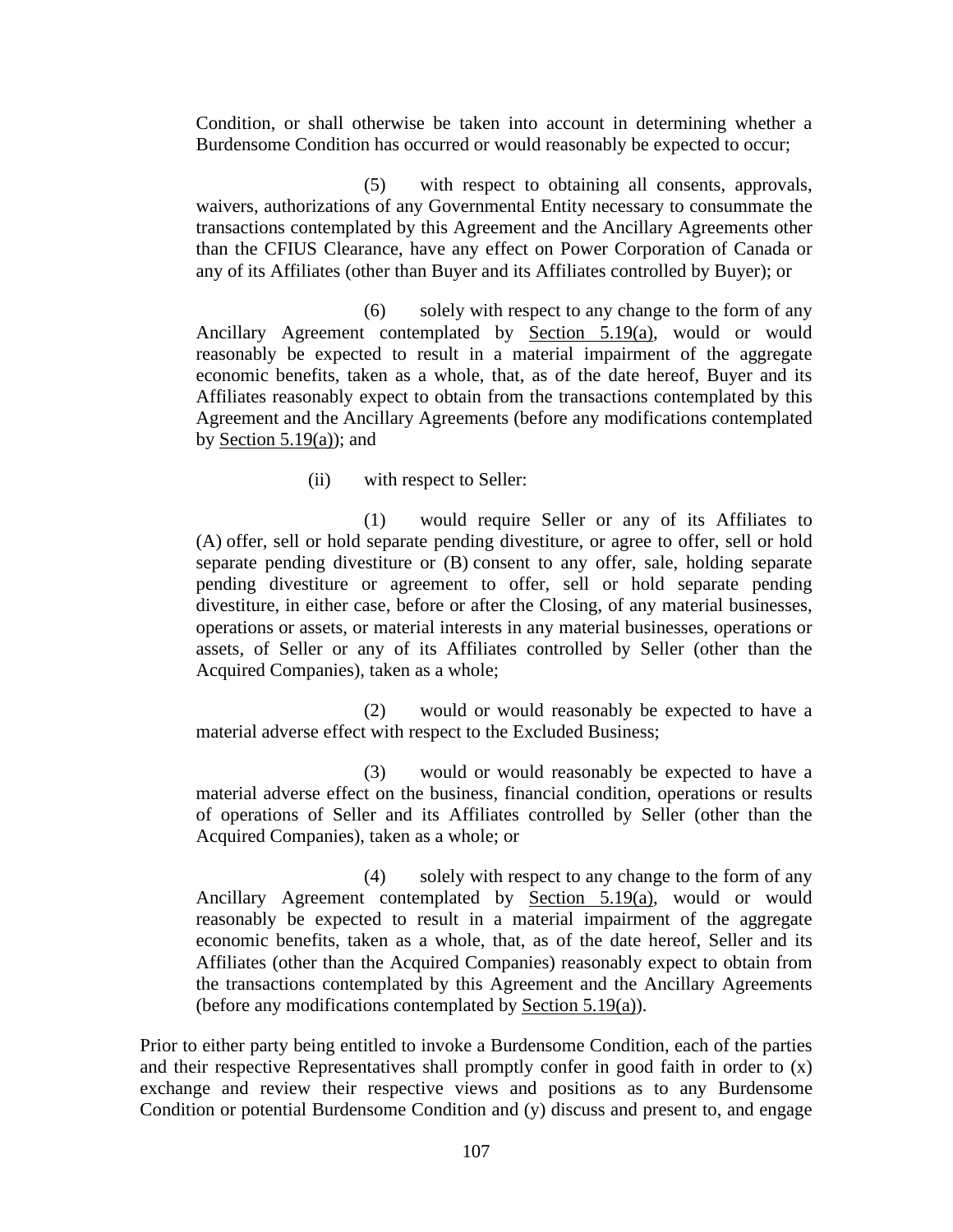with, the applicable Governmental Entity regarding any approaches or actions that would avoid any actual Burdensome Condition or mitigate its impact so it is no longer a Burdensome Condition, and the applicable party shall use its reasonable best efforts to take, or cause to be taken, any such actions in respect thereof which may mitigate a Burdensome Condition (other than any actions which themselves, individually or in the aggregate with other items, would constitute a Burdensome Condition).

(f) In addition to, and without limiting the foregoing, from the date of this Agreement to the Closing Date, Buyer shall not, and shall cause its Affiliates not to, directly or indirectly (whether by merger, consolidation or otherwise), acquire or be acquired by, or purchase, lease or license (or agree to acquire or be acquired by, or purchase, lease or license) any business, corporation, partnership, association or other business organization or division or part thereof, or any securities or collection of assets, if doing so would reasonably be expected to: (i) impose a material delay in the obtaining of, or materially increase the risk of not obtaining, consents of Governmental Entities necessary to consummate the transactions contemplated by this Agreement or the Ancillary Agreements, including approvals required under applicable insurance Laws and securing the expiration or termination of any applicable waiting period under the HSR Act, (ii) materially increase the risk of any Governmental Entity entering an Order prohibiting the consummation of the transactions contemplated by this Agreement or the Ancillary Agreements or (iii) materially increase the risk of not being able to remove any such Order on appeal or otherwise.

(g) Notwithstanding anything in this Agreement to the contrary, all costs, including filing fees, payable in connection with all filings made in connection with this Section 5.7 shall be borne by the respective filing party incurring such expense; provided, that all filing fees in connection with any filing pursuant to the HSR Act shall be borne fifty percent (50%) by Seller and fifty percent (50%) by Buyer.

# **Section 5.8 Non-Competition and Non-Solicitation**.

(a) During the period following the Closing until [*Redacted* – Time period], Seller shall not and shall cause its Affiliates to not, directly or indirectly, engage in or own an equity interest in any Competing Business; provided, however, that, notwithstanding anything in this Agreement to the contrary:

(i) Seller and its Affiliates shall not be restricted, limited or prohibited in any respect from:

(1) engaging in any Excluded Business without using the Transferred Books and Records and so long as such products or services of the Excluded Business are not bundled or semi-bundled by Seller or its Affiliates (except in the case of subclause  $(a)(v)$  of the definition of Excluded Business) with administrative or recordkeeping services to or for Retirement Plans; and, for the avoidance of doubt, third parties may bundle their administration or recordkeeping services with products of the Excluded Business;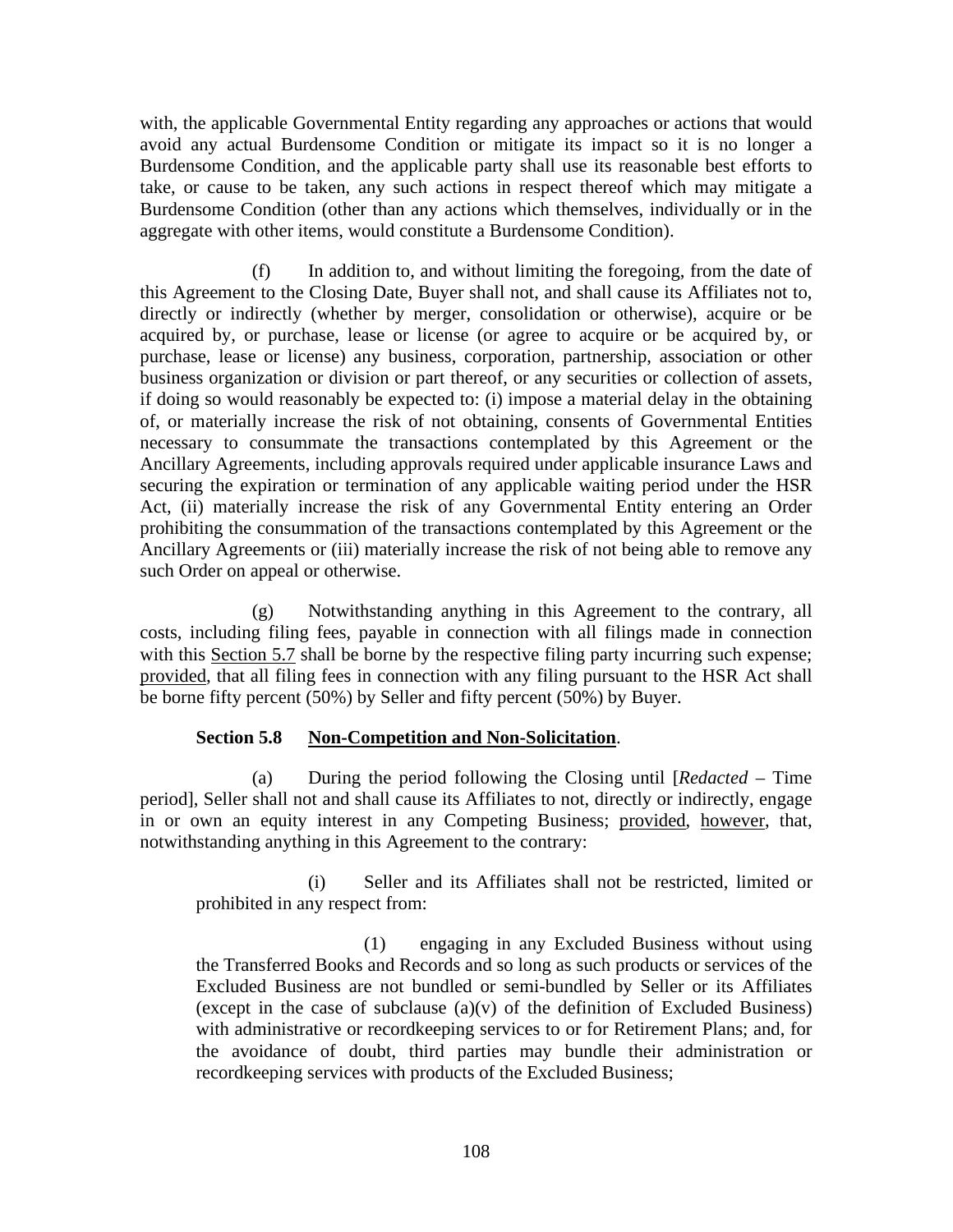(2) engaging in any Excluded Business described in clause (e) of the definition of "Excluded Business" without using the Transferred Books and Records;

(3) carrying out any obligations or exercising its or their respective rights expressly contemplated under this Agreement or the Ancillary Agreements;

(4) acquiring, owning or holding in the ordinary course of business any debt securities or other debt instruments of any Person engaged, directly or indirectly, in any Competing Business, or any other securities of any such Person, if such securities are acquired, owned or held (A) in a fiduciary, agency, nominee, custodial or similar capacity, (B) in connection with any hedging or similar product or transaction, (C) in connection with any asset management, private banking, merchant banking, private equity or securities trading, underwriting or brokerage activities or services or (D) as passive investments in the general account or separate account of an insurance company, in each case, where neither Seller nor any of its Affiliates: (x) intends to or has the right to influence or direct the operation or management of any such Person; or (y) is a participant with any other Person in any group with such intention or right;

(5) owning, including through an investment made by PruVen Capital Partners Fund I, LP or any parallel or successor fund managed by PruVen Management Company, LLC or Inter-Atlantic Series G Fund (the "Designated Funds"), not more than twenty-five percent (25%) of the outstanding voting securities or similar equity interests of a Person that is primarily backed by venture capital, private equity or sovereign wealth and that directly or indirectly, engages in a Competing Business, and so long as such Competing Business shall in no event be conducted under the "Prudential" name, other than, in the case of investments not made by or through the Designated Funds, (A) an investment in any such Person in which a Person listed on Section 5.8 of the Buyer Disclosure Letter owns more than twenty-five  $(25%)$  of the outstanding voting securities or similar equity interests or (B) an investment in a Person listed on Section 5.8 of the Buyer Disclosure Letter whose outstanding voting securities or similar equity interests are more than twenty-five (25%) owned by a private equity or sovereign wealth fund; provided that the ownership of such equity interests does not give Seller or its Affiliates the right to designate a majority, or such higher amount constituting a controlling number, of the members of the board of directors (or similar governing body) of such Person;

(6) performing any services for Seller and/or its Affiliates, where Seller and/or its Affiliates are the end-user of such services;

(7) selling products (including products to be repackaged, repurposed or bundled by the purchaser, white labeling, outsourcings and other technology-based solutions) to, distributing, marketing, underwriting,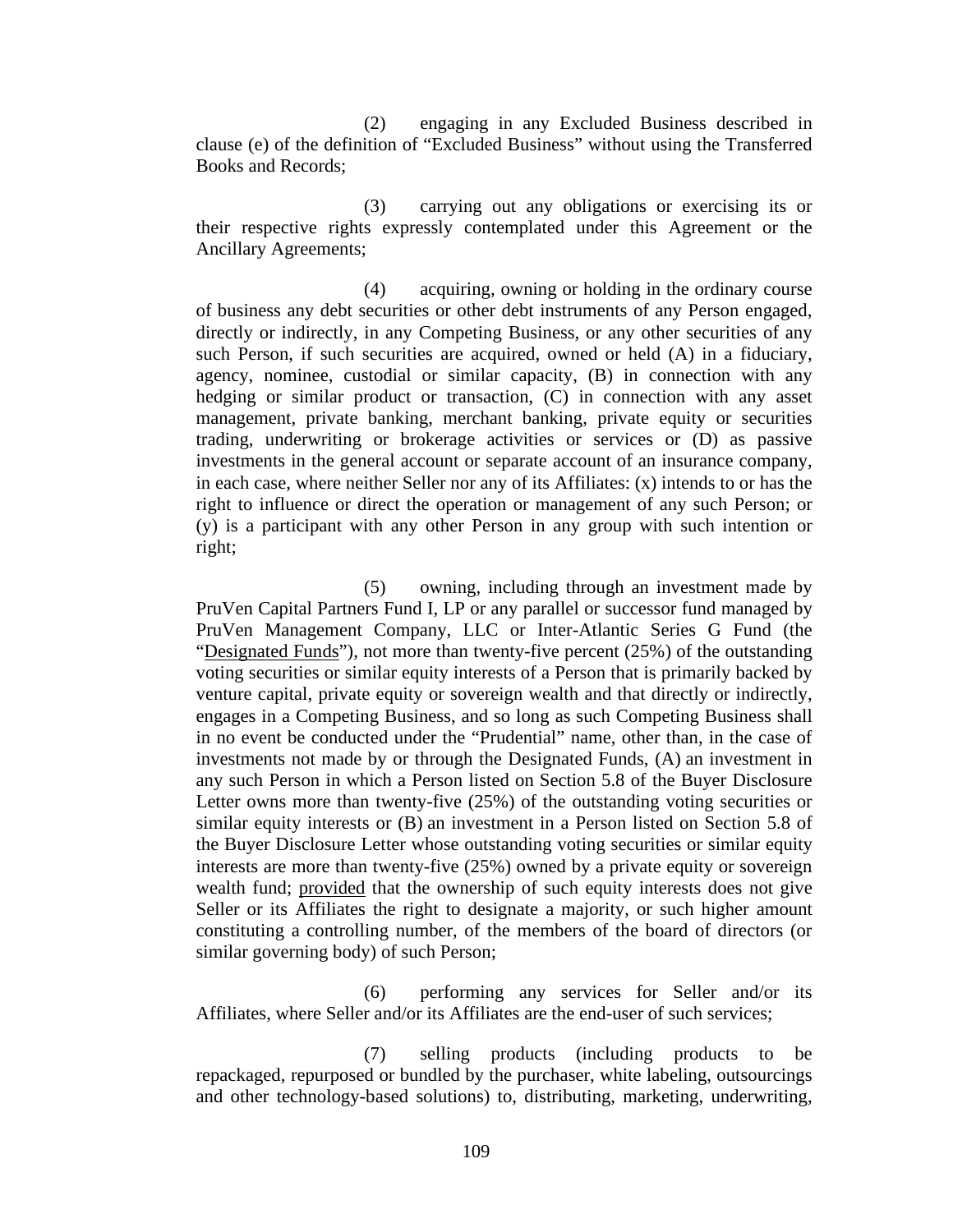lending, servicing, soliciting, or receiving products or services from or otherwise engaging in any commercial activities with, a Person engaged in a Competing Business, or any customer, supplier, licensor or licensee of a Person engaged in a Competing Business, or Buyer or any of its Affiliates; provided that neither Seller nor its Affiliates directly or indirectly engage in the operation of the Competing Business operated by such Person or operate a Competing Business on behalf of such Person;

(8) selling any of its or their assets or businesses to a Person engaged in lines that compete with the FSS Business; provided that none of the Transferred Books and Records are used in connection with a Competing Business;

(9) purchasing or otherwise obtaining any products or services in the ordinary course of business from a Person engaged in a Competing Business;

(10) (A) providing indemnity reinsurance to any Person engaging in a Competing Business in the ordinary course of business (with a bulk acquisition by reinsurance with respect to a Competing Business deemed to be outside the ordinary course of business), so long as Seller and its Affiliates are not engaged in the marketing, production, underwriting or administration of such reinsured business or (B) administering any business reinsured to a third-party reinsurer as of the date of this Agreement or otherwise complying with the terms of the applicable reinsurance agreement and any other related contracts or agreements with such third-party reinsurer, so long as, in each case of (A) and (B), the Transferred Books and Records are not used in connection with the foregoing;

(11) foreclosing on (or effecting any transaction in lieu of foreclosure that has substantially the same effect, such as a debt for equity swap or deed or transfer in lieu of foreclosure) any collateral securing any bona fide financing or other transaction with a Person in which all or any portion of the collateral represents the equity interests of any Person that operates a Competing Business, and thereafter operating or exercising rights with respect to such Competing Business; provided, that following such foreclosure or other transaction, such Competing Business is not conducted under the "Prudential" name;

(12) managing, controlling, sponsoring, investing in, advising or providing administrative or similar services to investment funds or other investment vehicles in connection with passive investments made by such investment funds or vehicles in Persons engaging in a Competing Business, so long as such investments are in the ordinary course of business;

(13) acquiring (and thereafter owning and operating) any business or assets (whether by way of asset acquisition, stock purchase, merger,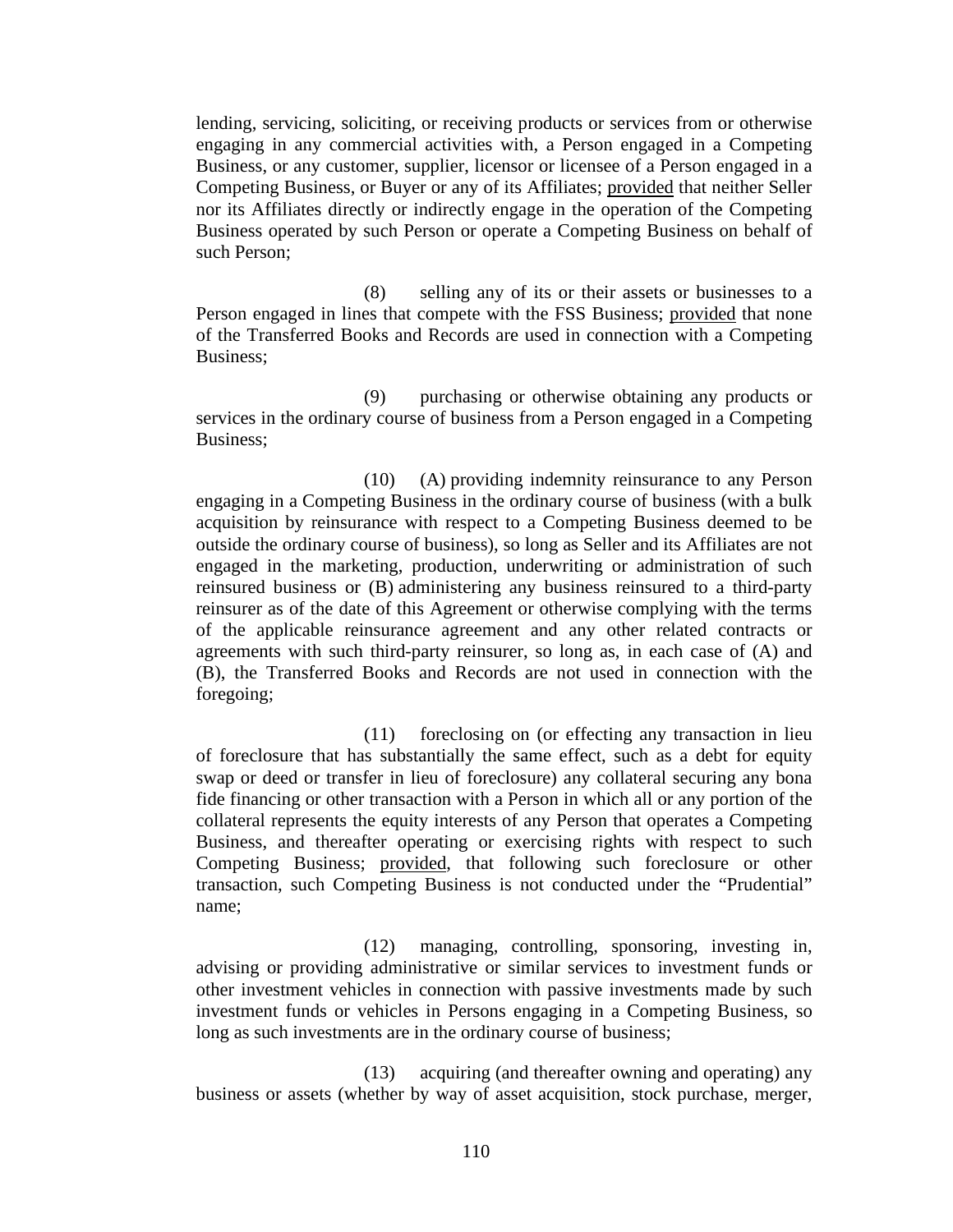business combination, tender offer or otherwise) (an "Acquired Business"), so long as the net operating revenues of such Acquired Business from a Competing Business represented less than twenty percent (20%) of the aggregate net operating revenues on a consolidated basis for such Acquired Business (as of the last completed fiscal quarter of  $(x)$  the Acquired Business or  $(y)$  the Person who owned the Acquired Business at such time, as applicable, and which such fiscal quarter immediately precedes the acquisition by Seller or its Affiliates) and so long as such Competing Business shall in no event be conducted under the "Prudential" name; or

(14) providing, in the ordinary course of business consistent with past practice, recordkeeping services for legacy retail annuity Policies used to fund Retirement Plans and issued by Seller or one of its Affiliates prior to the date of this Agreement and retained by Seller and its Affiliates following the Closing.

(b) Following the Closing Date, none of Seller or any of its Affiliates (other than the Acquired Companies) shall, directly or indirectly, use the Customer Lists in connection with the offering, marketing, selling, endorsing or issuing of any insurance or financial product, including offering ancillary services (including retail sales, 401(k) rollover, individual retirement account sales and investment management services) in connection therewith, except, in each case, as specifically contemplated by the Ancillary Agreements; provided that nothing in this Section 5.8(b) shall prohibit Seller or any of its Affiliates from using its existing customer lists that do not constitute Customer Lists or pursuing third-party leads of Persons that might be listed on the Customer Lists, in each case, without reference to the Customer Lists.

(c) Seller agrees that, for the period commencing on the Closing Date and expiring [*Redacted* – Time period], neither it nor any of its Affiliates shall, directly or indirectly, solicit for employment, employ (or retain for employment) or attempt to employ or divert, or enter into an agency or consulting relationship with, any Person who is a Transferred Employee or who is otherwise an Offer Employee to whom Buyer extended a Comparable Job Offer in accordance with Section 5.2; provided that, Seller and its Affiliates may (i) solicit for employment or employ or attempt to employ or enter into an agency or consulting relationship with any such Person who has not been employed by Buyer or any of its Affiliates (or otherwise been extended a Comparable Job Offer) for a period of at least [*Redacted* – Time period]prior to such solicitation or the commencement of discussions between such individual and Seller or its Affiliates with respect to such employment, agency or consulting relationship or (ii) engage in general solicitations of employment not specifically directed at Transferred Employees or Offer Employees.

(d) Seller acknowledges that the covenants set forth in this Section 5.8 are an essential element of this Agreement and that, but for these covenants, Buyer would not have entered into this Agreement. Seller acknowledges that this Section 5.8 constitutes an independent covenant and shall not be affected by performance or nonperformance of any other provision of this Agreement or any Ancillary Agreement by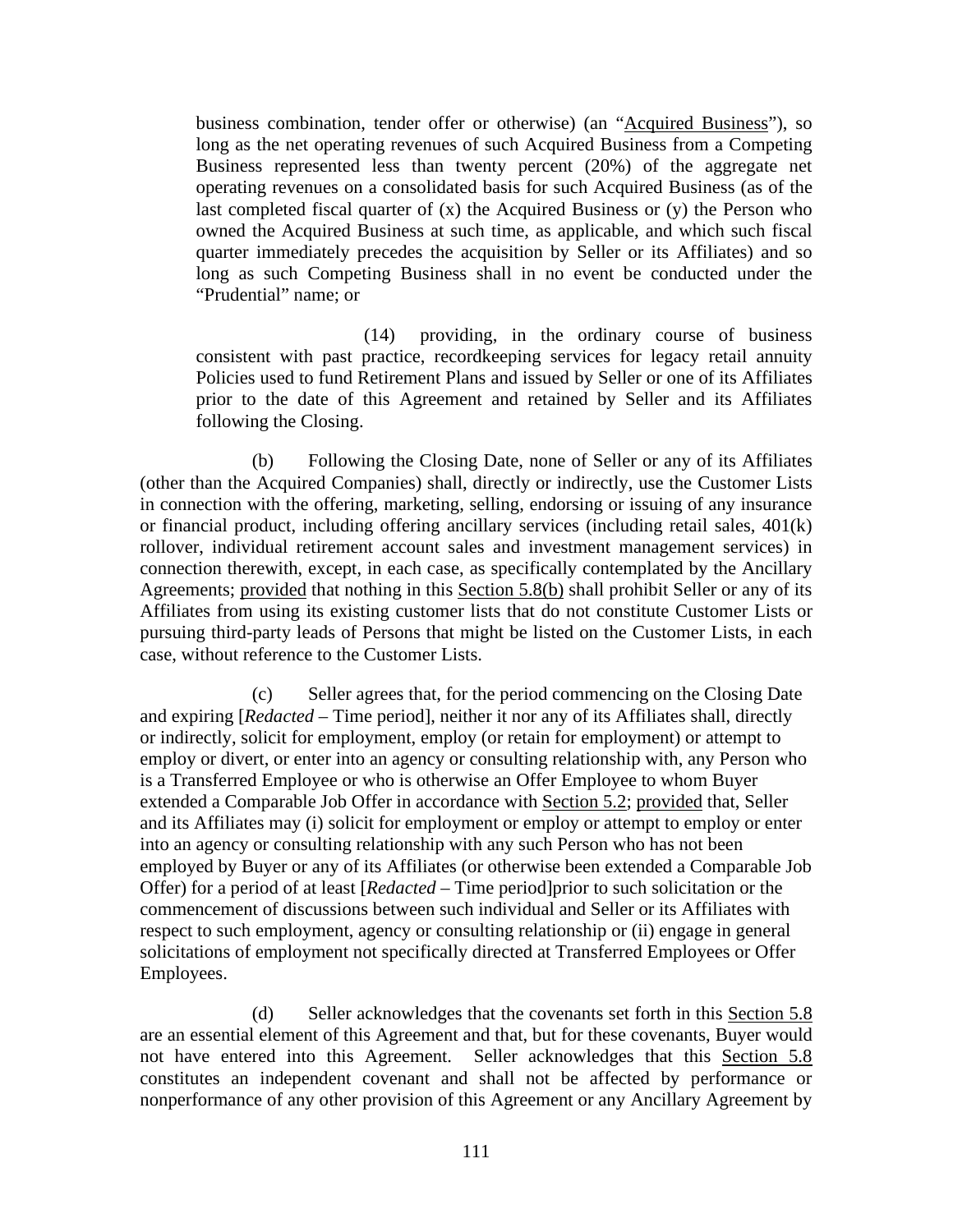Buyer. The parties acknowledge that the type and periods of restriction imposed in the provisions of this Section 5.8 are fair and reasonable and are reasonably required for the protection of the parties. If any of the restrictions or covenants in this Section 5.8 are hereafter construed to be invalid or unenforceable, the same shall not affect the remainder of the covenant or covenants, which shall be given full effect, without regard to the invalid portions. If any of the restrictions or covenants contained in this Section 5.8, or any portion thereof, are deemed to be unenforceable because such covenant or restriction is held to cover a geographic area or to be of such duration as is not permitted under applicable Law, the parties agree that the court making such determination shall have the power to reduce the duration and/or areas of such restriction or covenant and, in its reduced form, such restriction or covenant shall then be enforceable.

## **Section 5.9 Third Party Consents**.

(a) Prior to the Closing, except as otherwise agreed by the parties, each party shall cooperate with the other in connection with, and shall use commercially reasonable efforts to make, obtain or deliver (as applicable), the consents, waivers and approvals of, or notices to, Third Parties (other than Governmental Entities) that are reasonably necessary to be made, obtained or delivered (as applicable) in order to consummate and perform the transactions contemplated by this Agreement and the Ancillary Agreements (collectively, the "Third Party Consents"), including those necessary to assign, transfer, novate or convey any Purchased Asset, Transferred Contract, GPSI Contract, any Excluded Asset and Excluded Liabilities of the Acquired Companies as contemplated by Section 5.20 (including with respect to the novation of any insurance Excluded Liabilities) or to provide a service under the Transitional Services Agreement (the "Services"). The aggregate costs (including consent fees) of making, obtaining or delivering the Third Party Consents (other than those relating to Excluded Assets and Excluded Liabilities), including those Third Party Consents relating to Services, whether incurred before or after Closing, shall be borne fifty percent (50%) by Buyer and fifty percent (50%) by Seller. The aggregate costs (including consent fees and any costs and expenses of Buyer or its Affiliates, including a reasonable allocation of overhead) of obtaining the Third Party Consents relating to the Excluded Assets and Excluded Liabilities shall be borne solely by Seller. For the avoidance of doubt, prior to Closing, Seller or an Affiliate of Seller shall be the sole party that contacts or communicates with any customer, policyholder, vendor, supplier, distributor, broker, independent contractor, services provider, agent, ceding company or reinsurer of the FSS Business concerning Third Party Consents related to the Purchased Assets, Transferred Contracts, GPSI Contracts, Excluded Assets, Excluded Liabilities or Services. Seller or its Affiliate, as applicable, shall keep Buyer reasonably apprised of the status of the foregoing. Without limiting the generality of this Section 5.9(a), with respect to GPSI Contracts that do not require affirmative consent to assignment (as reasonably determined by Buyer and Seller acting in good faith), no later than forty-five (45) days prior to the anticipated Closing Date, or such earlier date as required by a Governmental Entity, the GPSI Contracts or applicable Law, Seller shall or shall cause GPSI to send a written notice, in a form to be mutually agreed by Buyer and Seller reasonably promptly following the date hereof, fully and fairly informing each applicable client party to a GPSI Contract of the assignment (or deemed assignment) of their advisory relationship as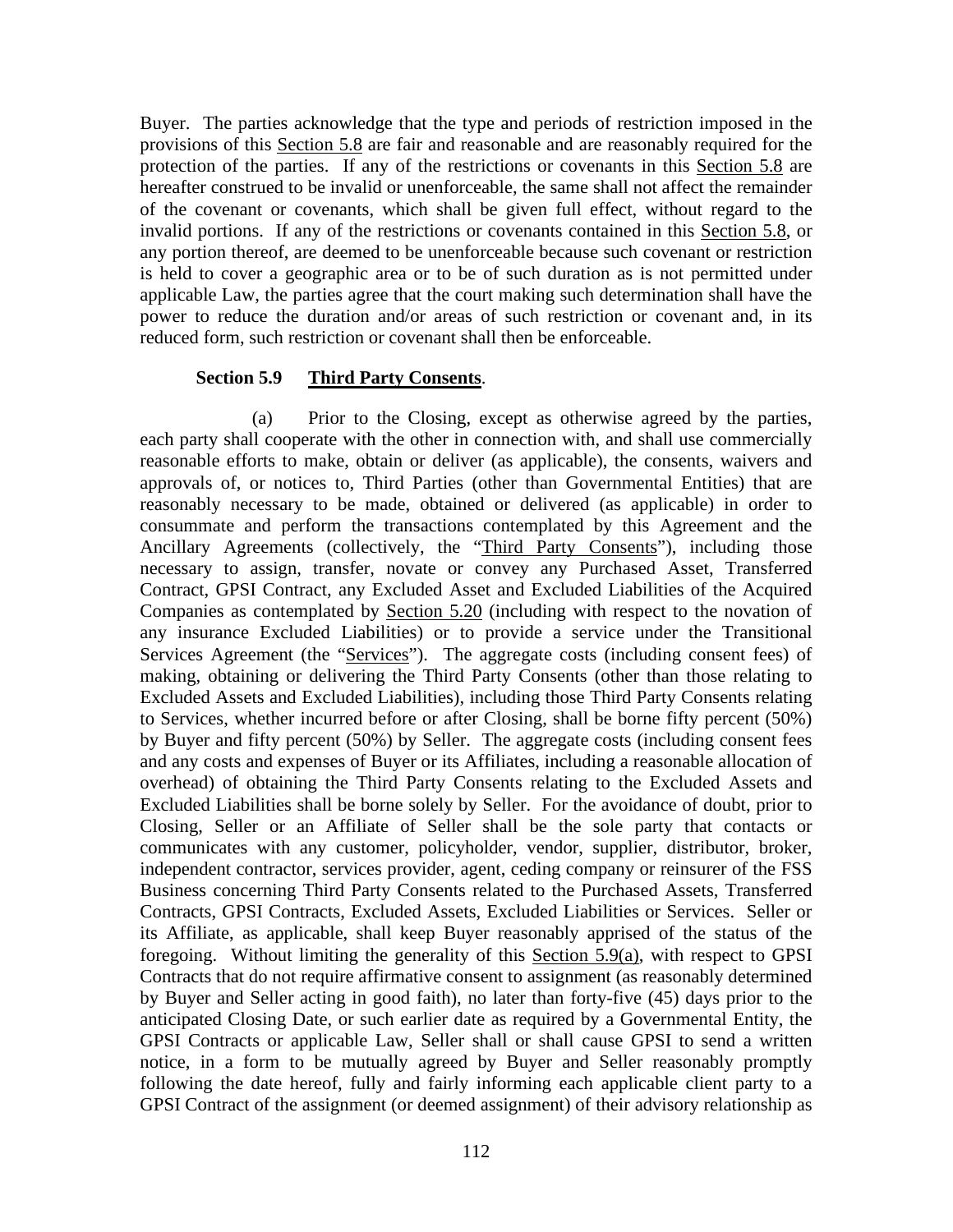a result of the transactions contemplated hereby, including the change of control of GPSI, and the material consequences of the assignment for such client (which notice shall provide each client a reasonable period of time in which to object to the assignment (or deemed assignment) of such advisory relationship) in accordance with applicable Law (collectively, the "GPSI Notices"). Unless otherwise required by any Governmental Entity, or unless affirmative consent is required pursuant to a GPSI Contract, the consent of each such client shall be deemed given for any and all purposes of this Agreement, the transactions contemplated hereby and the applicable GPSI Contract or plan as a result of sending the GPSI Notices in the manner contemplated by this Section 5.9(a) to such clients unless, by the deadline communicated to such client in the GPSI Notice, a client has affirmatively stated to Seller or its Affiliates that such client does not so consent or shall have otherwise terminated the applicable Contract or plan.

(b) Notwithstanding anything to the contrary contained in this Agreement, to the extent that any Third Party Consents contemplated by Section 5.9(a) shall not have been obtained by the Closing, (i) other than in the case of a GPSI Contract, Seller and its Affiliates, on the one hand, and Buyer and its Affiliates (including the Acquired Companies), on the other hand, shall not, unless otherwise instructed or consented to in writing by the other party (such consent not to be unreasonably withheld, conditioned or delayed), sell, transfer, assign or otherwise dispose of, or resign as trustee, custodian or agent under, any such Purchased Asset, Transferred Contract, Excluded Asset or Excluded Liability for which a Third Party Consent has not been obtained and (ii) (x) from and after the Closing in the case of any Third Party Consent relating to a GPSI Contract, an Excluded Asset or Excluded Liability, or (y), from and after the Closing until the expiration of the term of the Transitional Services Agreement in the case of any other applicable Third Party Consent, the parties shall continue to cooperate with each other and use their respective commercially reasonable efforts to obtain such Third Party Consents as promptly as reasonably practicable.

(c) To the extent that any Purchased Asset or Transferred Contract should not be assigned, transferred, novated or conveyed to Buyer, an Affiliate of Buyer or an Acquired Company, any Service should not be provided under the Transitional Services Agreement, or any Excluded Asset or Excluded Liability should not be assigned, transferred, novated or conveyed to Seller or its Affiliate, in each case without a Third Party Consent that has not been obtained by the Closing, this Agreement shall not constitute an agreement to assign, transfer, novate or convey such Purchased Asset, Transferred Contract, Excluded Asset, Excluded Liability or provide such Service if an attempted assignment, transfer, novation, conveyance or provision would constitute a breach or other contravention thereof or would be ineffective or unlawful; provided, however, for the avoidance of doubt, not seeking or obtaining a Third-Party Consent necessary for the provision of a Service contemplated to be provided under the Transitional Services Agreement shall require Seller to take the actions set forth in Section  $5.9(d)(i)$ .

(d) If, on the Closing Date, any Third Party Consent required to effect the assignment, transfer, novation or conveyance of any Purchased Asset, Transferred Contract, or GPSI Contract to Buyer or an Acquired Company or to provide the relevant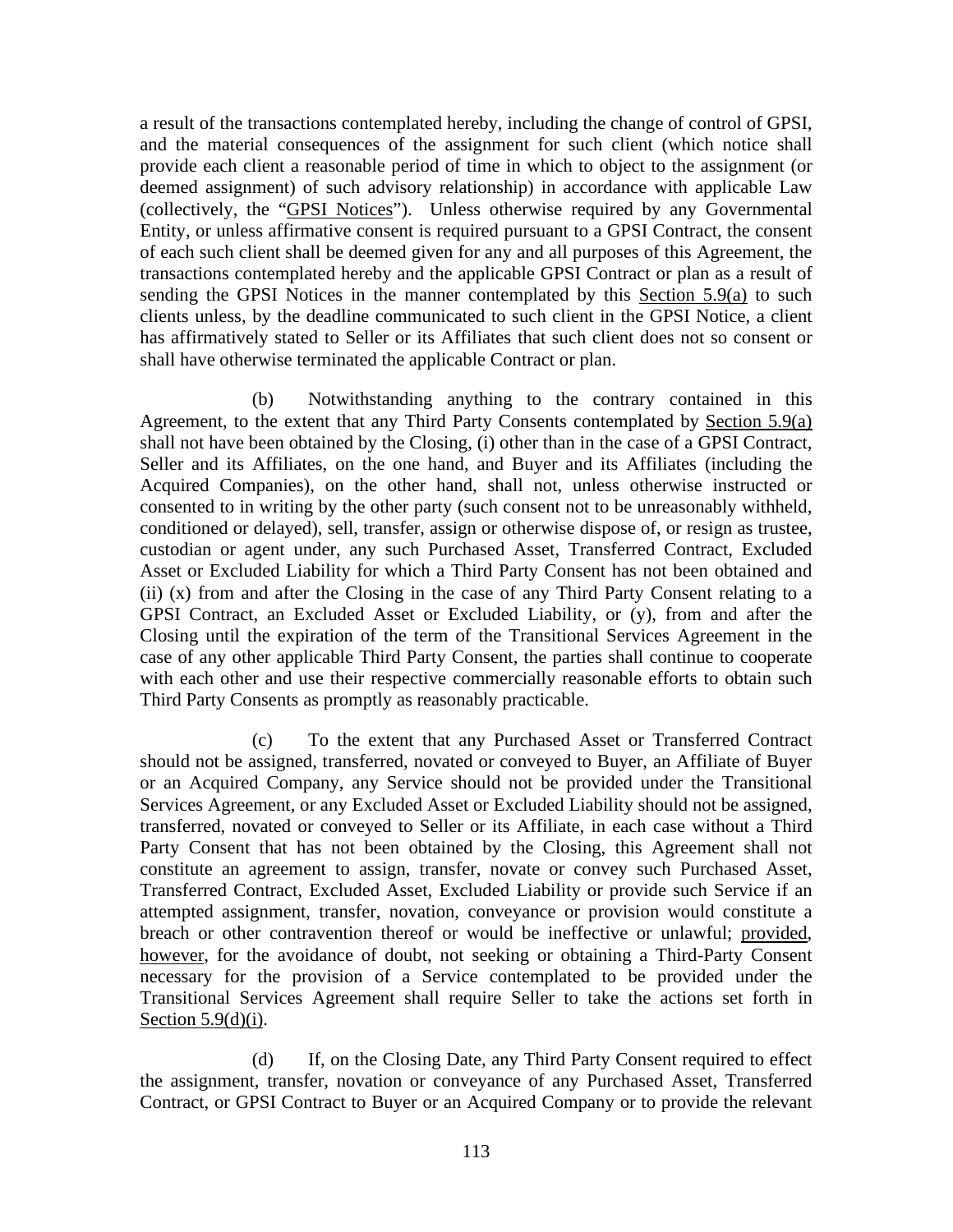Service under the Transitional Services Agreement, or to assign, transfer, novate or convey any Excluded Asset or Excluded Liability to Seller or its Affiliate, has not been obtained, or if an attempted assignment, transfer, novation or conveyance of any Purchased Asset, Transferred Contract, GPSI Contract, Excluded Asset, Excluded Liability or provision of any Service under the Transitional Services Agreement would be ineffective or unlawful, then the parties shall, and shall cause their respective Affiliates to:

(i) cooperate with each other and use commercially reasonable efforts to effect mutually agreeable, reasonable and lawful alternative arrangements under which from and after the Closing until the expiration of the term of the Transitional Services Agreement (A) Buyer or an Acquired Company, on the one hand, or Seller or one of its Affiliates, on the other hand, would, in compliance with applicable Law and, subject to and without limiting Section 5.11, obtain the benefits, assume the obligations, make all payments and otherwise bear the economic burdens associated with such Purchased Asset or Transferred Contract, or receive or provide the Services, as applicable, in accordance with this Agreement, and, as applicable, the Transitional Services Agreement, including by Seller or its Affiliates (other than Acquired Companies) or Buyer and its Affiliates (including the Acquired Companies), as applicable, establishing an agency relationship with, or reinsuring, retroceding, subcontracting, sublicensing or subleasing to Buyer or an Acquired Company (subject to Buyer or such Acquired Company indemnifying the Seller Indemnified Persons for any and all Liabilities arising out of or resulting from the provision of such Purchased Asset or Transferred Contract to Buyer or its Affiliates that would otherwise constitute Assumed Liabilities), and (B) Seller would, and would cause its applicable Affiliates (other than the Acquired Companies) to, enforce for the benefit (and at the expense) of Buyer and the Acquired Companies, as applicable, any and all of their respective rights against any Third Party associated with such Purchased Asset or Transferred Contract or Service, and pay, or cause its Affiliates to pay, to Buyer or the Acquired Companies all monies actually received by Seller or any of its Affiliates in respect of such Purchased Asset or Transferred Contract;

(ii) cooperate with each other and use commercially reasonable efforts to effect mutually agreeable, reasonable and lawful alternative arrangements under which from and after the Closing (A) Buyer and its Affiliates (including the Acquired Companies) would, in compliance with applicable Law, obtain the benefits, assume the obligations, make all payments and otherwise bear the economic burdens associated with any such GPSI Contract in accordance with this Agreement, including by Seller or its Affiliates (other than the Acquired Companies) establishing an agency relationship with, or subcontracting, sublicensing or subleasing to Buyer or an Affiliate of Buyer (including the Acquired Companies) (subject to Buyer or such Affiliate of Buyer indemnifying the Seller Indemnified Persons for any and all Liabilities arising out of or resulting from the provision of such GPSI Contract to Buyer or its Affiliates), and (B) Seller would, and would cause its applicable Affiliates to, enforce for the benefit (and at the expense) of Buyer and its Affiliates (including the Acquired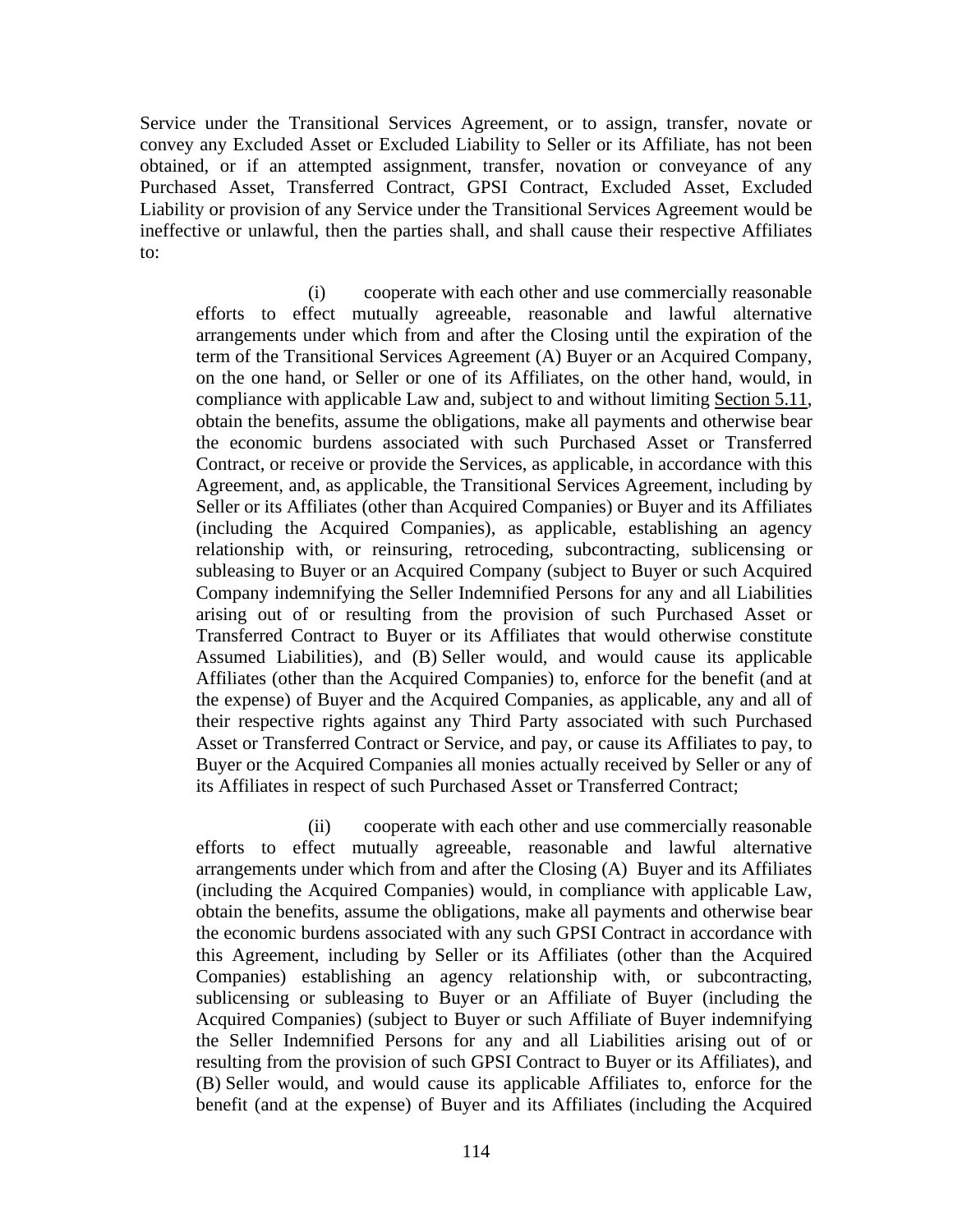Companies), as applicable, any and all of their respective rights against any Third Party associated with such GPSI Contract, and pay, or cause its Affiliates to pay, to Buyer or its Affiliates (including the Acquired Companies) all monies actually received by Seller or any of its Affiliates in respect of such GPSI Contract; and

(iii) to the extent not addressed by the Excluded Business Reinsurance Agreements or the Excluded Business Administrative Services Agreement, cooperate with each other and use commercially reasonable efforts to effect mutually agreeable, reasonable and lawful alternative arrangements under which from and after the Closing (A) Seller or one of its Affiliates would, in compliance with applicable Law, obtain the benefits, assume the obligations, make all payments and otherwise bear the economic burdens associated with any such Excluded Asset or Excluded Liability in accordance with this Agreement, including by Buyer or its Affiliates (including the Acquired Companies) establishing an agency relationship with, or reinsuring, retroceding, subcontracting, sublicensing or subleasing to Seller or an Affiliate of Seller (subject to Seller or such Affiliate of Seller indemnifying the Buyer Indemnified Persons for any and all Liabilities arising out of or resulting from the provision of such Excluded Asset or Excluded Liability to Seller or its Affiliates), and (B) Buyer would, and would cause its applicable Affiliates (including the Acquired Companies) to, enforce for the benefit (and at the expense) of Seller and its Affiliates, as applicable, any and all of their respective rights against any Third Party associated with such Excluded Asset or Excluded Liability, and pay, or cause its Affiliates to pay, to Seller or its Affiliate all monies actually received by Buyer or any of its Affiliates (including the Acquired Companies) in respect of such Excluded Asset or Excluded Liability.

(e) The failure to obtain any Third Party Consent shall not (i) constitute a failure to satisfy any condition set forth in Article VI or (ii) relieve Buyer from its obligation to consummate the transactions contemplated by this Agreement or any of the Ancillary Agreements.

(f) Seller and its Affiliates shall be entitled to solicit from customers any required consent, waiver, novation or approval or modification reasonably necessary to enable Seller and/or its Affiliates to retain any portion of the customer's relationship with Seller and/or its Affiliates that is part of the Excluded Business at Closing and not part of the FSS Business, including customer relationships and Contracts to which Seller or its Affiliates is bound related to the Excluded Business or Excluded Assets.

## **Section 5.10 Further Assurances**.

(a) Prior to the Closing and subject to, and not in limitation of, Section 5.7, each of Seller and Buyer shall, and shall cause its respective Affiliates to, use commercially reasonable efforts to (i) execute and deliver such documents and other papers and take such further actions as may be reasonably required to carry out the provisions of this Agreement and each of the Ancillary Agreements and give effect to the transactions contemplated by this Agreement and each of the Ancillary Agreements, (ii)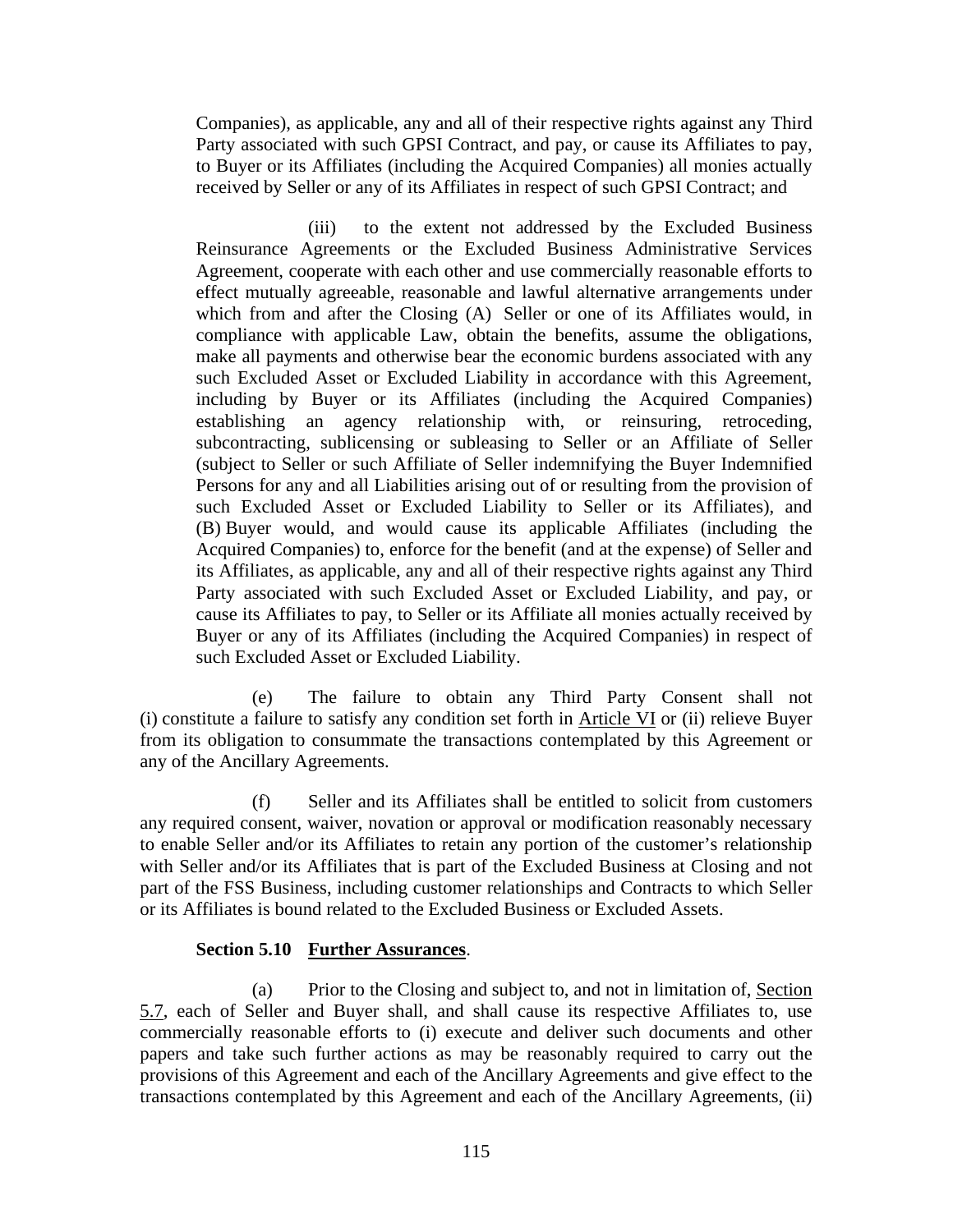refrain from taking any actions that would reasonably be expected to impair, delay or impede the Closing and (iii) without limiting the foregoing, cause all of the conditions to the obligations of the other party to consummate the transactions contemplated by this Agreement to be met on or prior to the Outside Date. From and after the date hereof, each of Seller and Buyer shall, and shall cause its respective Affiliates to, use its or their commercially reasonable efforts, from time to time, to cooperate to transition as of the Closing or following the Closing, as requested by Buyer, independent contractors providing services to the FSS Business from Seller and its Affiliates to Buyer and its Affiliates, including engaging with third party vendors to provide, to the extent practicable, for the same individuals providing services to the FSS Business to continue to provide services to Buyer or its Affiliates through Buyer's or its Affiliates' relationships with such vendors.

(b) After the Closing, each of Seller and Buyer shall, and shall cause its respective Affiliates to, use its or their commercially reasonable efforts, from time to time, to (i) execute and deliver, at the reasonable request of the other party, such additional documents and instruments, including any assignment or assumption agreements, bills of sale, instruments of assignment, consents and other similar instruments in addition to those required by this Agreement, as may be reasonably required to give effect to this Agreement and the Ancillary Agreements and the transactions contemplated hereby and thereby, (ii) provide any documents or other evidence of ownership as may be reasonably requested by Buyer to confirm Buyer's ownership of the Shares and the Purchased Assets and the assumption of the Assumed Liabilities, and (iii) take such reasonable actions as may be necessary or appropriate to make effective the transactions contemplated hereby as may be reasonably requested by the other party, including (x) subject to Section 5.9 and Section 5.20, transferring to Seller or its designated Affiliate any Excluded Asset or Excluded Liability, which asset or liability was held by the Acquired Companies at or immediately prior to the Closing and (y) transferring to Buyer or its designee any Purchased Asset or Assumed Liability, which asset or liability was not transferred to an Acquired Company or Buyer at or immediately prior to the Closing.

(c) As soon as reasonably practicable following the date of this Agreement, Seller shall deliver to Buyer the Pro Forma Reference Balance Sheet and Pro Forma Reinsurance Settlement Statement, each updated solely to complete the blank break-out line items therein with respect to each of the PICA FSS Reinsurance Agreements, in each case derived from the corresponding aggregate line items.

(d) Prior to the Closing Date, the Parties shall work together in good faith to determine which bank accounts of PICA that are used in connection with the Reinsured Business can operationally transfer to the Reinsurers at Closing and which are commingled and will be retained by PICA in order to determine the appropriate treatment of final balances with respect to related suspense accounts and third party receivables and payables of the Reinsured Business. Seller shall provide detailed agings with respect to such receivable and payables upon Buyer's request. To the extent a receivable transferred to the Buyer at Closing is reasonably deemed as uncollectible within one hundred seventy nine (179) days following the Closing Date, Seller shall pay Buyer an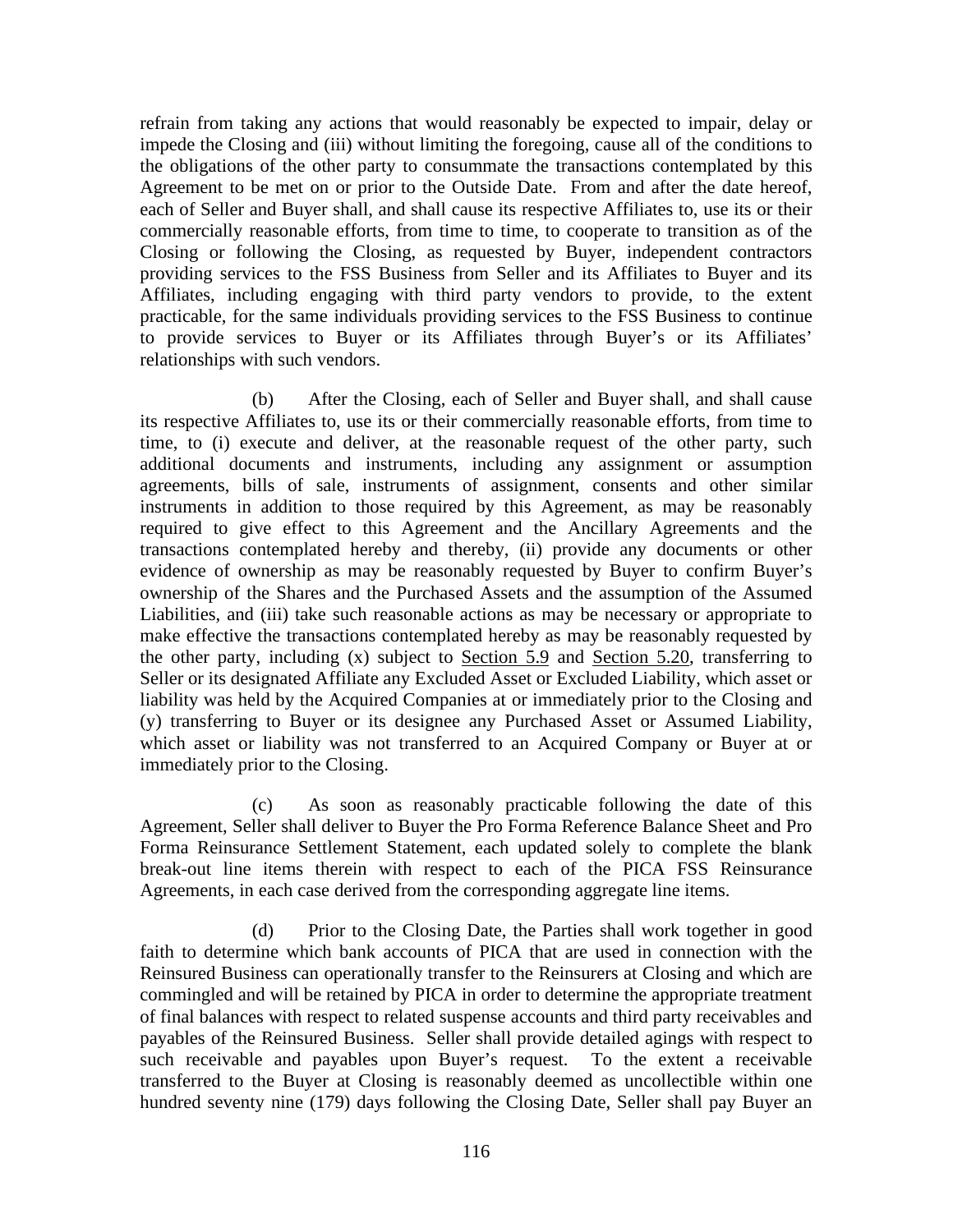amount equal to the value of the uncollectible receivable. Following any such payment by Seller of an uncollectible receivable, Buyer shall use commercially reasonable efforts to collect such receivable and shall reimburse Seller if it receives such receivable prior to the third anniversary of the Closing Date.

# **Section 5.11 TSA Coordination**.

(a) From the date of this Agreement until the earlier of the termination of this Agreement and the Closing Date, each of Seller and Buyer shall appoint one representative (each, a "TSA Representative"), each of whom shall act as the principal points of contact between the parties hereto in relation to matters arising under the Transitional Services Agreement. Each of the TSA Representatives shall be a vice president or more senior-level employee in order to facilitate productive meetings.

 $(i)$  Section 5.11(a)(i) of the Seller Disclosure Letter sets forth the name, address, phone and facsimile number and email address for the initial Seller TSA Representative.

(ii) Section  $5.11(a)(ii)$  of the Buyer Disclosure Letter sets forth the name, address, phone and facsimile number and email address for the initial Buyer TSA Representative.

(b) Each of Seller and Buyer shall be entitled to replace its respective TSA Representative at any time with a person of comparable seniority, but shall give the other party as much notice as reasonably practicable of such replacement.

(c) Commencing after the date hereof, and continuing until the Closing Date, the TSA Representatives shall meet at least bi-weekly to discuss the matters described in this Section 5.11, and/or as otherwise agreed.

(d) Prior to the Closing, the TSA Representatives shall discuss in good faith and agree on (i) the final schedules describing the Services to be provided pursuant to the Transitional Services Agreement and (ii) a final schedule of Separation Services and Migration Services to be provided pursuant to the Transitional Services Agreement. The parties shall cooperate with one another in connection with the foregoing, including by, in accordance with applicable Law, (a) making reasonably available appropriate knowledgeable business, operations, administration and technology personnel and any other personnel reasonably needed for the planning for the migration of the FSS Business, (b) developing reasonably detailed project plans for the migration of the FSS Business, (c) collaborating with a goal of an efficient start-up and continuation of Services (as defined in the Transitional Services Agreement) under the Transitional Services Agreement following the Closing, (d) allocating commercially reasonable resources to accomplish the foregoing, and (e) discussing Buyer's planned operation of Purchased Assets and the operation of the FSS Business by Buyer and its Affiliates during the term of the Transitional Services Agreement, including any material changes from the manner in which Seller and its Affiliates operated the FSS Business prior to the Closing.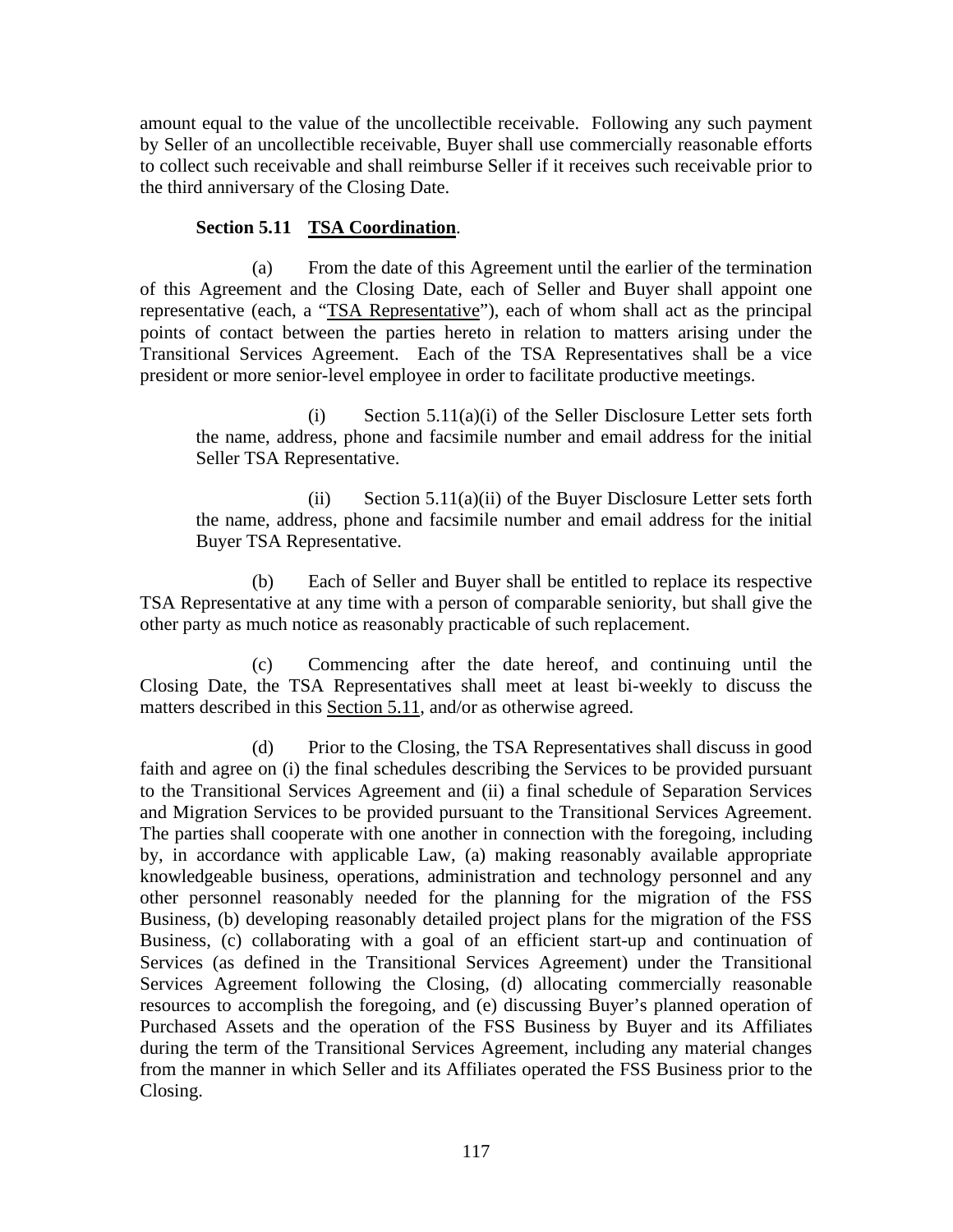**Section 5.12 Compliance with WARN Act.** The parties hereto agree to cooperate in good faith, including by sharing information about terminations of employment in a timely manner, to determine whether any notification may be required under the Worker Adjustment and Retraining Notification Act of 1988, as amended, or any similar applicable state and local Law (the "WARN Act") as a result of the transactions contemplated by this Agreement. Buyer shall be responsible for any obligation with respect to the Transferred Employees under the WARN Act arising or accruing on or after the Closing. Seller shall be responsible for any such obligation arising or accruing before the Closing or, with respect to a Business Employee who does not become a Transferred Employee pursuant to Section 5.2(b), before, on, or after the Closing Date.

**Section 5.13 Notice**. Until the Closing, subject to Section 5.4, Buyer and Seller promptly shall notify each other in writing of any fact, change, condition, circumstance or occurrence or nonoccurrence of any event of which it is aware that is reasonably likely to result in any of the conditions set forth in Article VI of this Agreement becoming incapable of being satisfied. From and after the date hereof until the Closing, Seller shall (a) promptly notify Buyer in the event that Milliman (in its capacity as a Representative of Seller) issues a new or revised Actuarial Appraisal or any errata with respect to the Actuarial Appraisal (and shall promptly deliver a copy thereof to Buyer) or notifies Seller or any of its Affiliates that the Actuarial Appraisal is inaccurate in any material respect and (b) deliver to Buyer reasonably promptly following the filing thereof, all financial statements for PRIAC, PICA and PB&T filed with a Governmental Entity, in each case prepared after the date hereof and prior to the Closing Date (the "Subsequent Financial Statements").

### **Section 5.14 Intellectual Property Matters**.

(a) Buyer hereby acknowledges and agrees that, except as expressly set forth in this Agreement or any Ancillary Agreements (i) neither Buyer nor its Affiliates are acquiring, and the Purchased Assets do not include any right, title or interest in or to, or right to use, any (A) Prudential Marks or (B) Prudential Retained IP and (ii) prior to and following the Closing, none of Buyer or any of its Affiliates shall have any right, title or interest in or to, or right to use, and Buyer covenants that, except as expressly set forth in this Agreement or any Ancillary Agreements, it and its Affiliates (including, after the Closing, in its use of the Purchased Assets or otherwise) will not hereafter adopt, use, apply to register or register, or authorize others to adopt, use, apply to register or register, any (A) Prudential Marks or (B) Prudential Retained IP.

(b) As soon as reasonably practicable after the Closing Date, but in no event later than sixty (60) days after the Closing Date, Buyer and the Acquired Companies shall make any required filings or notices with any Governmental Entities in the jurisdiction of domicile of each Acquired Company that uses a Prudential Mark in its name such that each such Acquired Company can effect a change in its name to a name not containing and not confusingly similar to any of the Prudential Marks, and shall use commercially reasonable efforts to, as soon as reasonably practicable, make any other required filings with Governmental Entities in other jurisdictions, and take other actions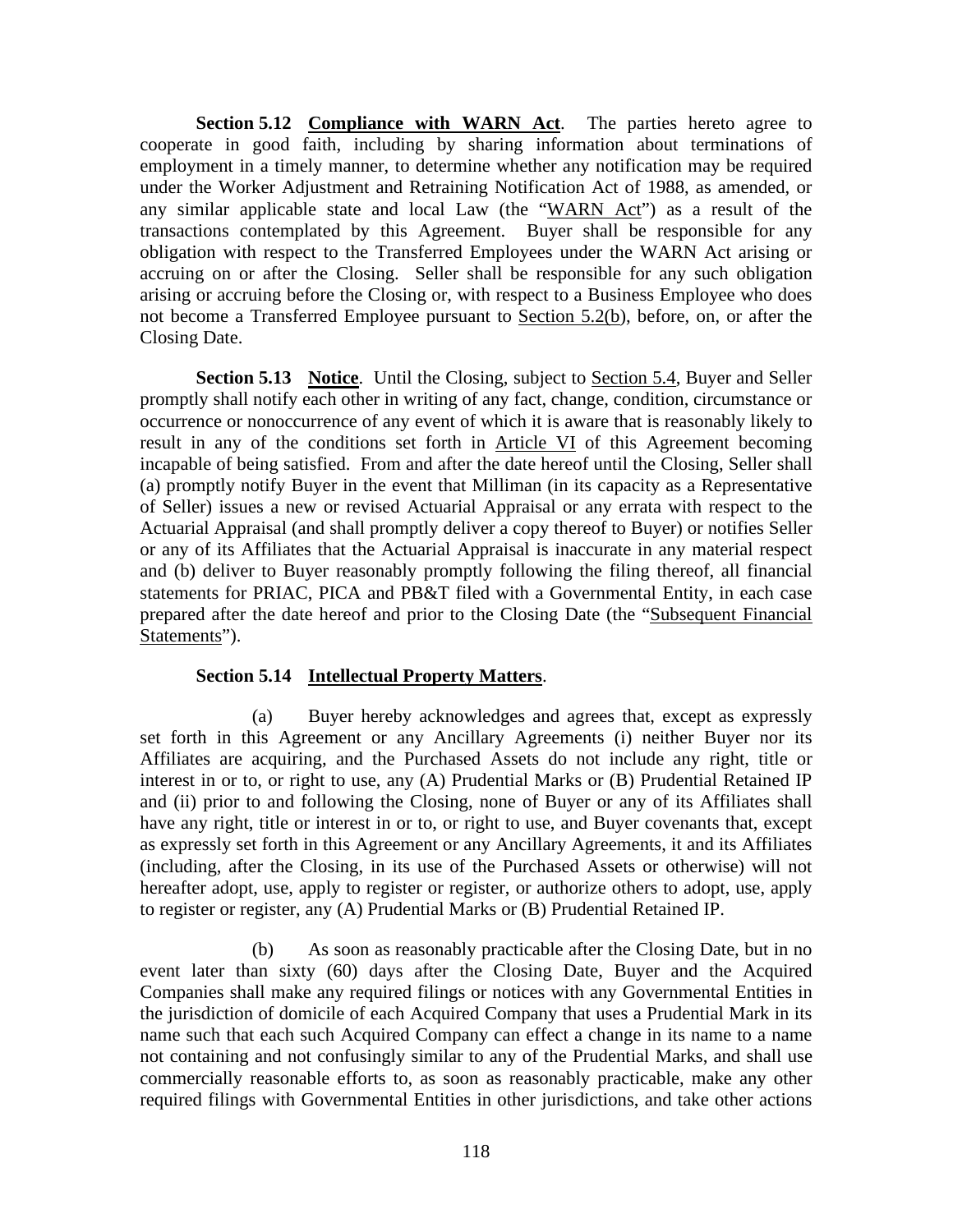as required under applicable Law (including, if applicable, any policyholder notices), to effect such name change. Promptly following receipt of the approvals and the taking of any other action required to effect this Section 5.14(b), and after any applicable waiting period imposed by applicable Law or Governmental Entity, but in any event no later than one (1) year from the date of the relevant approval, Buyer shall cause each Acquired Company that uses a Prudential Mark in its name to effect a change in its name to a name not containing, and not confusingly similar to, any of the Prudential Marks; provided, however, and notwithstanding the six (6) month limitation on the use of Prudential Marks on materials and assets set forth below in Section 5.14(c), the parties agree that PRIAC may, to the extent such relevant approvals have not yet been obtained, continue to use the PRIAC name and related marked materials and assets (subject to the terms and conditions of this Section 5.14) to operate its business consistent with current practice, including issuing new policies, up to the second anniversary of the Closing Date. No later than the second anniversary of the Closing Date, Buyer shall cause PRIAC to change its name to a name not containing, and not confusingly similar to, any of the Prudential Marks and cease use of the Prudential Marks other than as expressly set forth in this Agreement or any Ancillary Agreements.

(c) Buyer and its Affiliates may, solely in its or their use of the Purchased Assets or operation of the Acquired Companies, utilize materials and assets (including stationery, forms, business cards and other similar items) that bear the Prudential Marks as of the Closing Date for up to six (6) months following the Closing Date, and Buyer shall, and shall cause its Affiliates to, use commercially reasonable efforts to, as soon as practicable, but in no event later than six (6) months following the Closing Date, remove, strike over, or otherwise obliterate all Prudential Marks from all assets and materials contained in the Purchased Assets or owned by the Acquired Companies, except, in each case, as expressly set forth in or permitted by this Agreement or any Ancillary Agreements, or to the extent any such materials must be used or be retained to comply with applicable Laws (including in connection with the requirement to make filings or take actions contemplated by Section 5.14(b)) or document retention requirements. Any use by Buyer or any of its Affiliates under this Section 5.14(c) of any materials and assets that bear the Prudential Marks is subject to the use of such materials and assets in a form and manner, and with standards of quality, as in effect for such materials, assets and Prudential Marks as of the Closing Date, and all goodwill arising therefrom shall inure to the benefit of Seller and its Affiliates. None of Buyer or any of its Affiliates shall use the Prudential Marks in a manner that may reflect negatively on the Prudential Marks or on Seller or its Affiliates or contest the ownership or validity of the Prudential Marks. Seller may terminate the foregoing license, effective immediately, if Buyer or any of its Affiliates fails to promptly comply with the foregoing terms and conditions or any reasonable direction of Seller or one of its Affiliates in relation to the use of the Prudential Marks. Following the Closing, Buyer shall, and shall cause its Affiliates to, not hold itself out as having any affiliation with Seller or any of its Affiliates. Each of the parties hereto acknowledges and agrees that the remedy at Law for any breach of the requirements of this Section 5.14(c) would be inadequate and agrees and consents that without intending to limit any additional remedies that may be available, Seller and its Affiliates shall be entitled to specific performance of the terms hereof and immediate injunctive relief and other equitable relief, without the necessity of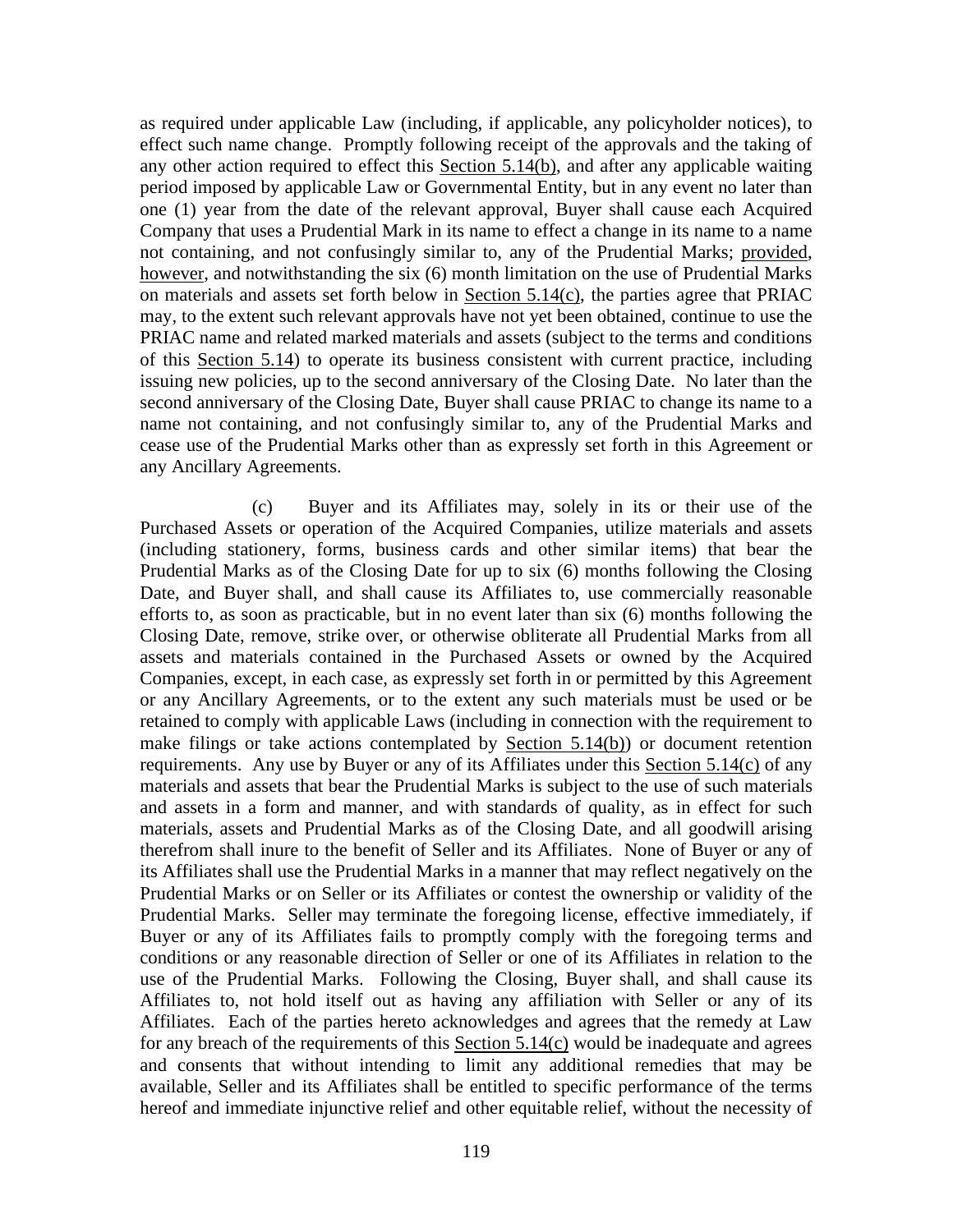proving the inadequacy of money damages as a remedy, and the parties hereto further hereby agree to waive any requirement for the securing or posting of bond or other undertaking, in any action which may be brought to enforce any of the provisions of this Section 5.14(c).

(d) Within five (5) Business Days following the Closing Date, Buyer and its Affiliates shall, at their sole cost and expense and in a form reasonably acceptable to Seller, notify customers of the FSS Business (as of immediately prior to the Closing) of the consummation of the transactions contemplated by this Agreement.

(e) Nothing in this Section 5.14 shall preclude Buyer or any of its Affiliates, including any of the Acquired Companies, from making, at any time, any reference to the Prudential Marks in internal or archived historical, Tax, employment or similar records or in connection with offering memoranda, prospectuses, registration statements or similar documents circulated to prospective investors or financing sources or as otherwise reasonably necessary or appropriate to describe the historical relationship of Seller and its Affiliates with the Acquired Companies or the FSS Business, or as otherwise required by applicable Law.

(f) Buyer and its Affiliates shall indemnify and hold harmless Seller and its Affiliates for all Losses arising from or relating to the matters described in this Section 5.14, including the use by Buyer or any of its Affiliates of the Prudential Marks (and materials and assets that bear the Prudential Marks) pursuant to Section 5.14(c).

(g) Subject to the terms of this Section 5.14(g), Buyer hereby grants, on behalf of itself and its Affiliates, to Seller and its Affiliates, effective as of the Closing Date, a non-exclusive, fully paid-up, irrevocable, worldwide, perpetual right and license to use, solely in connection with the Excluded Business as conducted as of the Closing Date, and any natural or reasonably foreseeable expansions thereof, the Business IP (including the Intellectual Property listed in Section  $5.14(g)$  of the Seller Disclosure Letter) and any other Intellectual Property owned by the Acquired Companies used prior to the Closing (excluding, in each case, any rights to Trademarks) (collectively, the "Buyer IP") if and solely to the extent, and in the manner in which, such businesses had used such Buyer IP as of the Closing Date. All items, materials or works created, derived, or modified from the Buyer IP made by Seller or an Affiliate shall be owned exclusively by Seller or its applicable Affiliate. Seller and its Affiliates shall not have any rights to any enhancements, improvements or other modifications to the Buyer IP made by or on behalf of Buyer or its Affiliates after the Closing. The foregoing license and all use of the Buyer IP by or under authority of Seller or its Affiliates (or their successors and assigns) from and after the Closing shall be on an "AS IS, WHERE IS" basis, with all faults and all express and implied representations and warranties disclaimed, and at their sole risk. The license to the Buyer IP granted under this Section 5.14(g) shall be sublicensable to Third Party service providers of Seller or its Affiliates, and shall be assignable and transferable to successors in interest to all or a portion of the businesses of Seller or its Affiliates, in each case without the prior written consent of Buyer. Assignment or transfer of the license granted under this Section 5.14(g) to patents or trade secrets in the Buyer IP by Seller or an Affiliate that is not in connection with the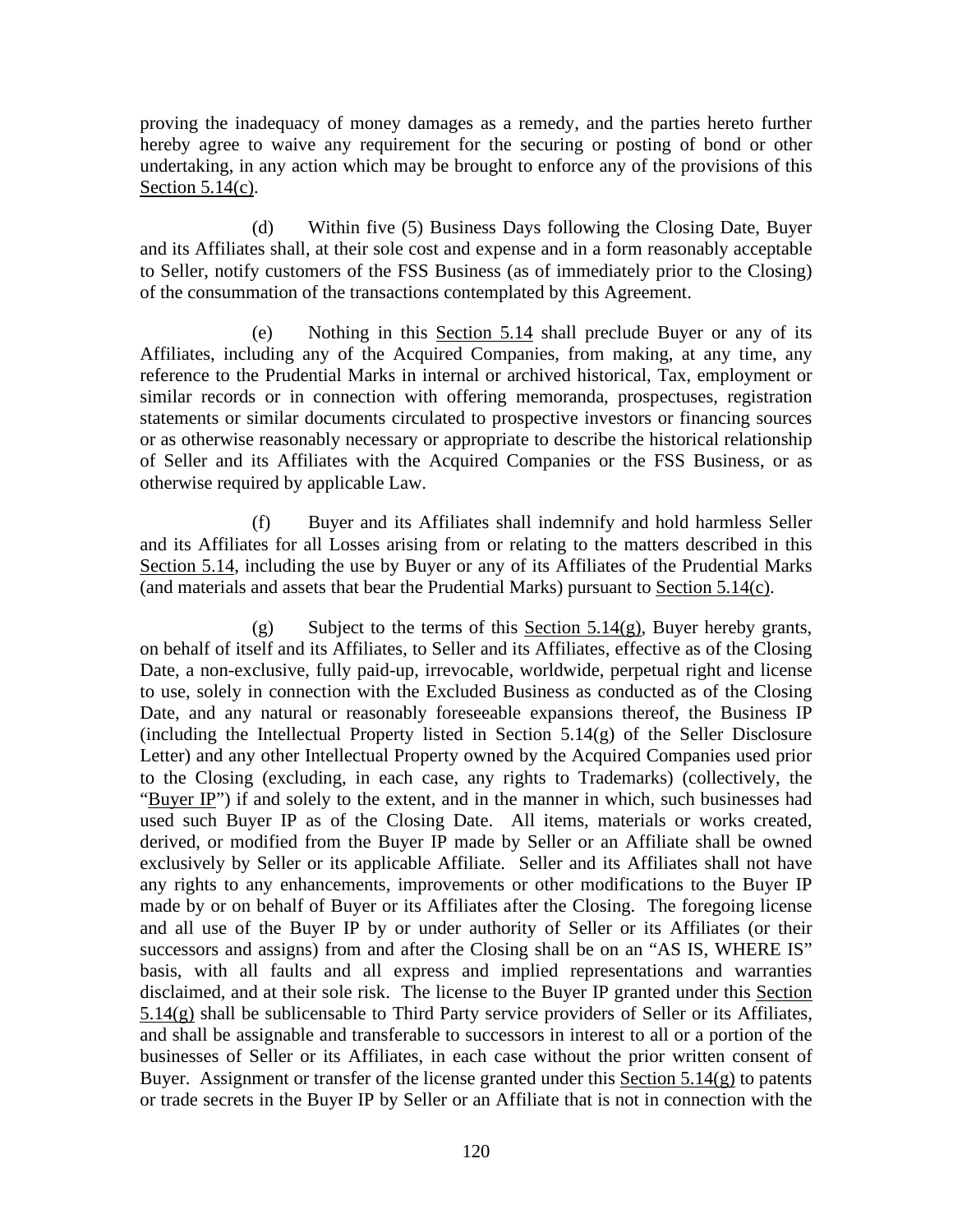sale of all or a portion of the businesses of Seller or its Affiliates shall require the prior written consent of Buyer, not to be unreasonably withheld. Seller shall, and shall cause its Affiliates and sublicensees to, use commercially reasonable care to maintain and protect the Trade Secrets included in the Buyer IP. Any rights not expressly granted to Seller and its Affiliates hereunder or in the Ancillary Agreements with respect to the Buyer IP are reserved to Buyer and its Affiliates. Nothing in this Section  $5.14(g)$  shall be construed as preventing or restricting, in any manner, Buyer and its Affiliates' right to use or to license any third party the right to use the Buyer IP in any manner and for any purpose whatsoever anywhere in the world.

(h) Subject to the terms of this Section 5.14(h), Seller, on behalf of itself and its Affiliates (other than the Acquired Companies), hereby grants to Buyer and its Affiliates, including the Acquired Companies, effective as of the Closing, a nonexclusive, fully paid-up, irrevocable, worldwide, perpetual right and license to use, solely in connection with the FSS Business as conducted as of the Closing Date, and any natural or reasonably foreseeable expansions thereof, Intellectual Property included in the Prudential Retained IP if and solely to the extent and in the manner in which, the Acquired Companies had used such Intellectual Property as of the Closing Date. All items, materials or works created, derived, or modified from the Prudential Retained IP made by Buyer or an Affiliate shall be owned exclusively by Buyer or its applicable Affiliate. Buyer and its Affiliates shall not have any rights to any enhancements, improvements or other modifications to the Prudential Retained IP made by or on behalf of Seller or its Affiliates after the Closing. The foregoing license and all use of the Prudential Retained IP by or under authority of Buyer or its Affiliates (or their successors and assigns) from and after the Closing shall be on an "AS IS, WHERE IS" basis, with all faults and all express and implied representations and warranties disclaimed, and at their sole risk. The license to the Prudential Retained IP granted under this Section 5.14(h) shall be sublicensable to Third Party service providers of Buyer or its Affiliates, and shall be assignable and transferable to successors in interest to all or a portion of the businesses of Buyer or its Affiliates, in each case without the prior written consent of Seller. Assignment or transfer of the license granted under this Section 5.14(h) to patents or trade secrets in the Prudential Retained IP by Buyer or an Affiliate that is not in connection with the sale of all or a portion of the businesses of Buyer or its Affiliates shall require the prior written consent of Seller, not to be unreasonably withheld. Buyer shall, and shall cause its Affiliates and sublicensees to, use commercially reasonable care to maintain and protect the Trade Secrets included in the Prudential Retained IP. Any rights not expressly granted to Buyer and its Affiliates hereunder or in the Ancillary Agreements with respect to the Prudential Retained IP are reserved to Buyer and its Affiliates. Nothing in this Section 5.14(h) shall be construed as preventing or restricting, in any manner, Seller and its Affiliates' right to use or to license any third party the right to use the Prudential Retained IP in any manner and for any purpose whatsoever anywhere in the world.

#### **Section 5.15 Investment Management Matters**.

(a) With respect to the FSS Business, Buyer and its Affiliates shall not target replacing or replace any mutual funds or bank collective trust funds Affiliated with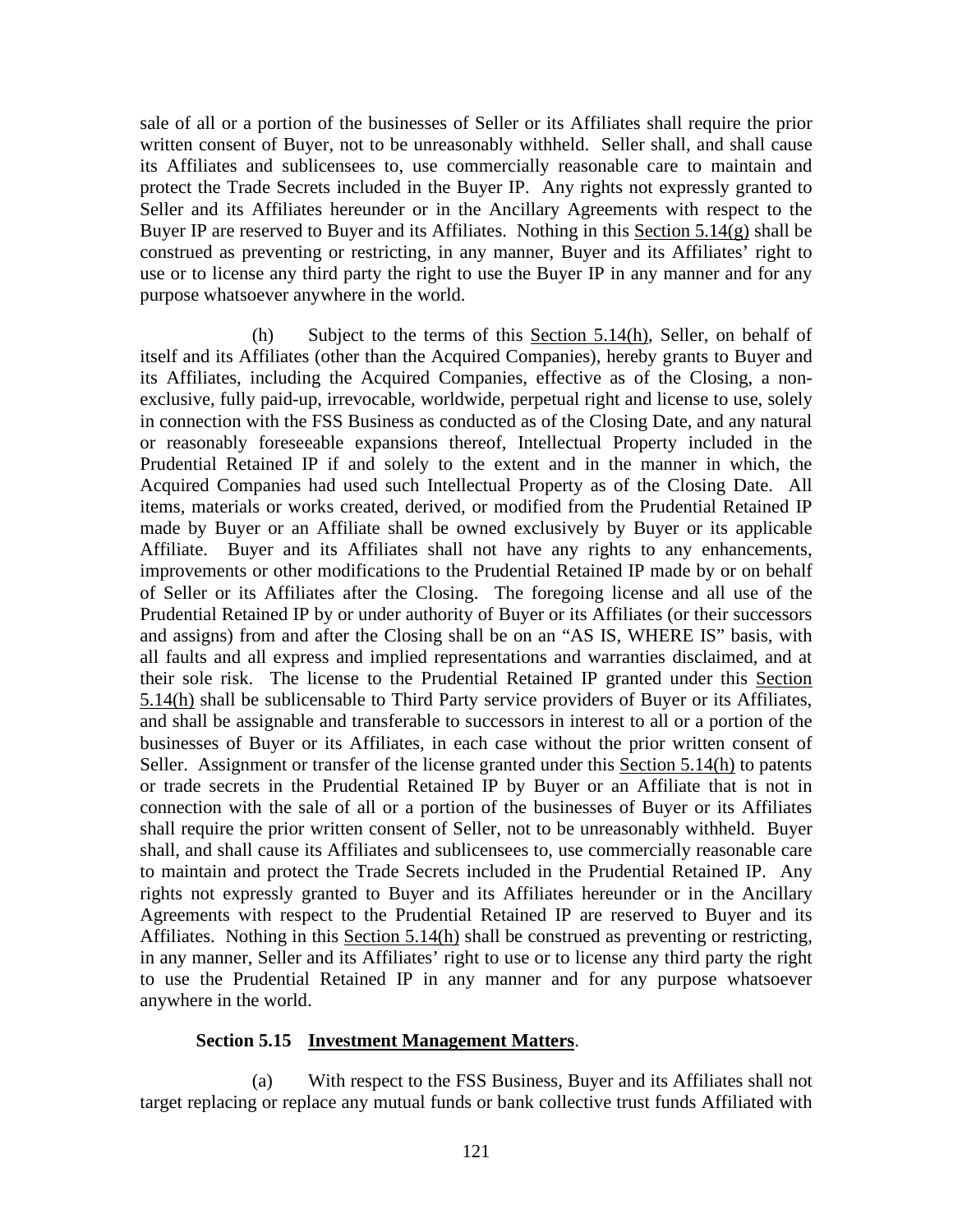Seller or Affiliated with a Person that is Affiliated with Seller or an Affiliate of Seller held as investment assets at the Closing in connection with the customers of the FSS Business (as of immediately prior to the Closing) for a period of [*Redacted* – Time period] after the Closing Date; provided, that Buyer and its Affiliates shall be permitted to take such an action if, in good faith (i) such action is mutually agreed upon by Buyer and Seller, (ii) any fee paid to Buyer or its Affiliates, directly or indirectly, related to such mutual fund or bank collective trust fund materially decreases, (iii) such action is required to comply with the then current fund evaluation standards consistent with past practice as applicable to similarly situated investment funds (including, without limitation, evaluation of performance criteria such as risk metrics and the fund's management team) of any of Buyer or its Affiliates, any Retirement Plan, any Retirement Plan sponsor, any advisor, consultant or other third party providing services to a Retirement Plan, or any other fiduciary, (iv) such action is required to comply with any fiduciary duty or applicable Law or to avoid fiduciary status, (v) such action is required to comply with a new product offering requested in writing (including by electronic mail) by a Retirement Plan sponsor, advisor, consultant or other third party providing services to the Retirement Plan without affirmative encouragement by Buyer or its Affiliates or (vi) without limiting the foregoing, such action is requested in writing (including by electronic mail) by a Retirement Plan sponsor, advisor, consultant or other third party providing services to the Retirement Plan without affirmative encouragement by Buyer or its Affiliates. Nothing in this Section 5.15(a) shall be construed to prevent Buyer or its Affiliates from generally making available other investment options to, or managing the allocations of investments within the managed accounts of, customers of the FSS Business.

(b) With respect to the FSS Business, Buyer and its Affiliates shall not (i) target replacing or replace any Affiliate of Seller or any Person that is Affiliated with Seller or an Affiliate of Seller appointed or otherwise designated, as of immediately prior to the Closing, as an investment manager or sub-advisor of any separate account product (other than any stable value or income product such as Prudential IncomeFlex) that is part of the FSS Business (any such product, a "Separate Account Product"), or (ii) affirmatively encourage, prompt, coach or advise any client of the FSS Business to replace any Affiliate of Seller or any Person that is Affiliated with Seller or an Affiliate of Seller appointed or otherwise designated, as of immediately prior to the Closing, as investment manager or sub-advisor of any single-client Separate Account Product, in each case of clause (i) and (ii), for a period of [*Redacted* – Time period] after the Closing Date; provided that, for the avoidance of doubt, this Section 5.15(b) shall apply in the case of an Affiliate of Seller or a Person that is Affiliated with Seller or an Affiliate of Seller that has been appointed or designated as an investment manager or sub-advisor of a Separate Account Product as the result of a structure in which the applicable Separate Account Product purchased shares, units or other equity interests of an underlying investment vehicle managed by such Affiliate of Seller or Person that is Affiliated with Seller or an Affiliate of Seller; provided, further, that Buyer and its Affiliates shall be permitted to take such an action if, in good faith (A) such action is mutually agreed upon by Buyer and Seller, (B) such action is required to comply with the then current fund evaluation standards consistent with past practice as applicable to similarly situated investment funds (including, without limitation, evaluation of performance criteria such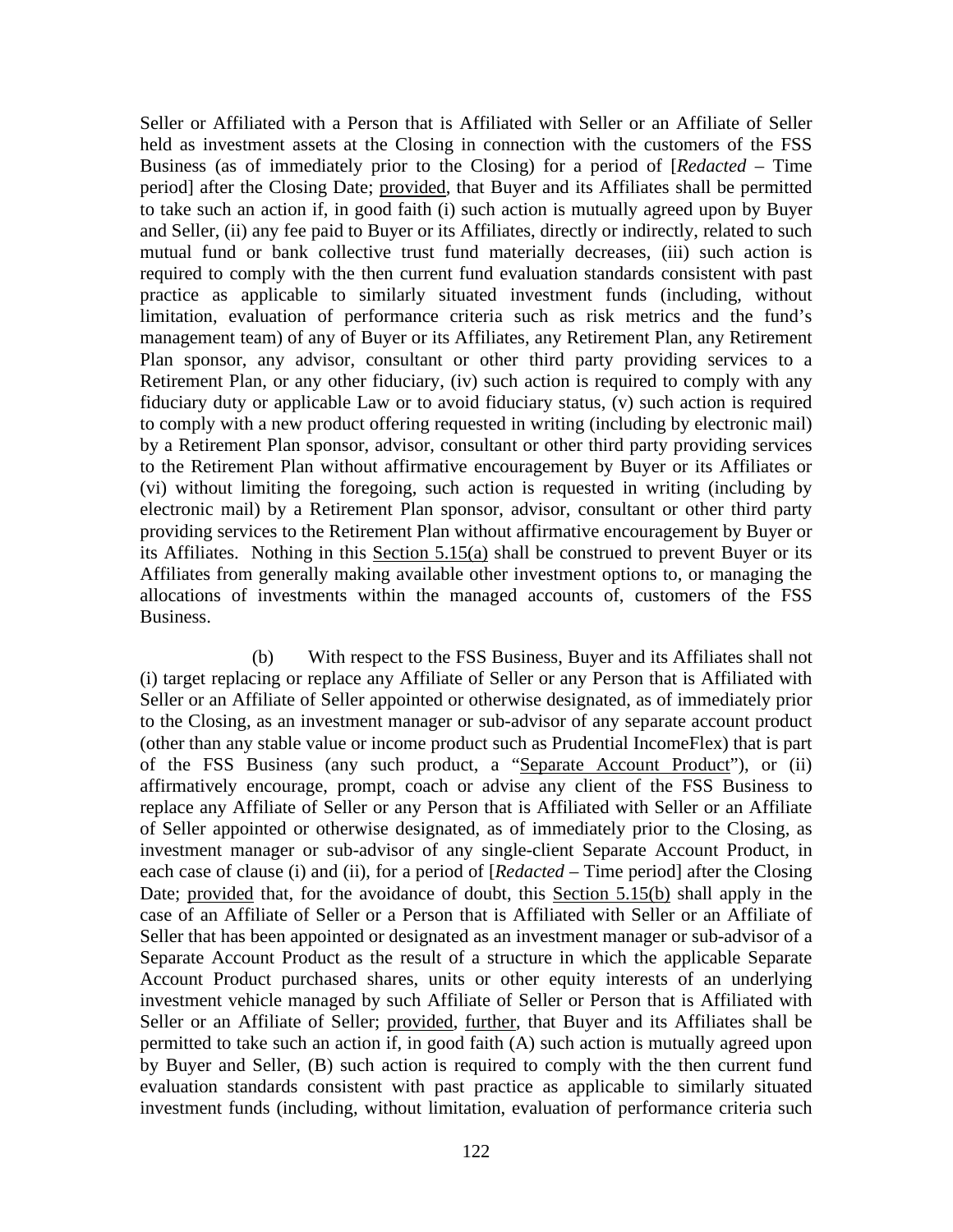as risk metrics and the fund's management team) of any of Buyer or its Affiliates, any Retirement Plan, any Retirement Plan sponsor, any advisor, consultant or other third party providing services to a Retirement Plan, (C) such action is required to comply with any fiduciary duty or applicable Law, (D) such action is required to comply with a new product offering requested in writing (including by electronic mail) by a Retirement Plan sponsor, advisor, consultant or other third party providing services to the Retirement Plan without affirmative encouragement by Buyer or its Affiliates, (E) such Affiliate of Seller or such Person that is Affiliated with Seller or an Affiliate of Seller is in material breach of the Contract applicable to its services with respect to such Separate Account Product, (F) such Affiliate of Seller or such Person that is Affiliated with Seller or an Affiliate of Seller becomes the subject of any bankruptcy, insolvency, assignment for the benefit of creditors, arrangement, reorganization, composition, readjustment, liquidation, dissolution or other debtor relief proceeding, or if a receiver, custodian, liquidator, fiscal agent or trustee is appointed it or any of its assets, in any case, under any applicable Law, whether now existing or hereafter enacted or (G) without limiting the foregoing, such action is requested in writing (including by electronic mail) by a Retirement Plan sponsor, advisor, consultant or other third party providing services to the Retirement Plan without affirmative encouragement by Buyer or its Affiliates. Nothing in this Section 5.15(b) shall be construed to prevent Buyer or its Affiliates from generally making available other investment management services to customers of the FSS Business.

(c) With respect to the FSS Business, Buyer and its Affiliates shall not terminate or close any Separate Account Product for which an Affiliate of Seller or a Person Affiliated with Seller or an Affiliate of Seller is appointed or otherwise designated, as of immediately prior to the Closing, as an investment manager or subadvisor for a period of [*Redacted* – Time period] after the Closing Date; provided, that Buyer and its Affiliates shall be permitted to take such an action if (i) Seller consents to such action, which consent shall not be unreasonably withheld, conditioned or delayed, or (ii) such Separate Account Product has less than \$[*Redacted*] in assets as of the end of any given calendar year.

(d) Prior to or at the Closing, Seller shall cause PGIM to consent to or waive any notice of its replacement as investment manager under the Single Client Insurance Separate Account IMA with an Affiliate of Buyer as of immediately following the Closing.

(e) For the avoidance of doubt, the novation and related activities contemplated by Section 5.20 and the comparable provisions of the PICA FSS Reinsurance Agreements shall not be deemed to violate this Section 5.15.

**Section 5.16 Insurance**. Buyer acknowledges that all insurance coverage for the Acquired Companies and the FSS Business under policies of Seller and its Affiliates (other than the Acquired Companies) shall be terminated as of the Closing Date and, following the Closing, no claims may be brought against any insurance policy of Seller or its Affiliates by Buyer or its Affiliates (including the Acquired Companies), other than, if the events underlying such claim occurred prior to the Closing, under any occurrencebased policy of Seller and its Affiliates with respect to the Acquired Companies or the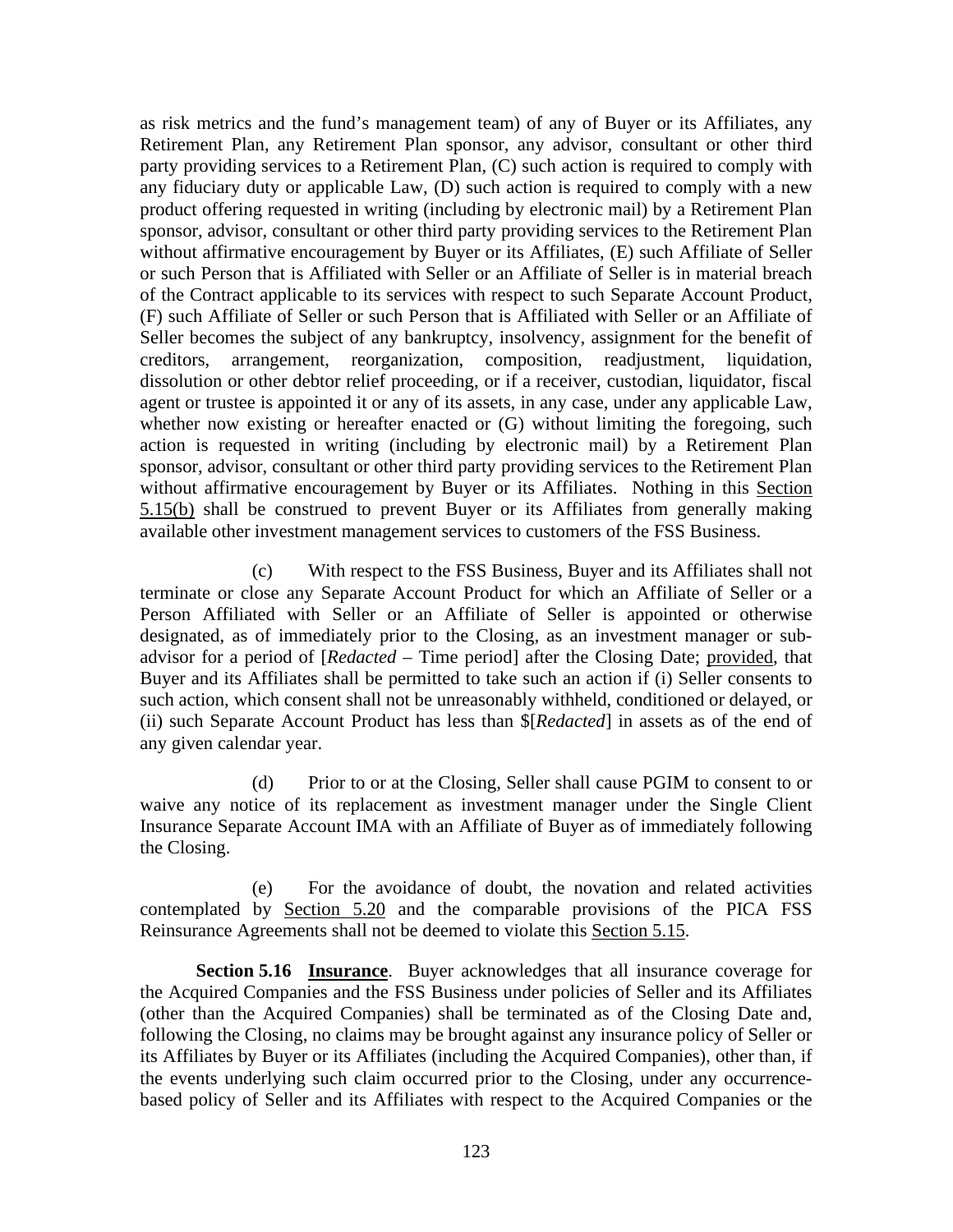FSS Business; provided that Buyer and its Affiliates shall not be permitted to make any such claim if, and to the extent that, such claims are covered by insurance policies sponsored by Buyer or any of its Affiliates (including, after the Closing, the Acquired Companies). In connection with claims brought under any such policy, (a) Buyer and its Affiliates, on the one hand, and Seller and its Affiliates, on the other hand, shall cooperate and provide to each other any information and assistance that is reasonably requested and is capable of being provided without unreasonably undue cost or burden, (b) claims brought under any such policy (and assistance in connection therewith) shall be at Buyer's sole cost and expense (including any applicable retentions or deductibles in connection with such claims) and (c) Buyer agrees to reimburse Seller for any increased costs incurred by Seller or its Affiliates as a result of such claims, including any retroactive or prospective premium adjustments associated with such coverage. As of the second (2nd) anniversary of the Closing Date, Buyer shall no longer have access to such occurrence-based policies of Seller and its Affiliates.

# **Section 5.17 D&O Liabilities**.

(a) From and after the Closing Date until the sixth (6th) anniversary of the Closing Date, Buyer shall, and shall cause the Acquired Companies to, defend (including advancing reasonable legal expenses), indemnify and hold harmless all individuals who served as a director or officer of any Acquired Company at any time prior to the Closing (each, a "D&O Indemnified Person") to the fullest extent allowed by applicable Law and the organizational documents of the Acquired Companies as these existed immediately prior to the Closing, against any Losses (including attorneys' fees and expenses of investigation, defense and ongoing monitoring), judgments, penalties, fines, charges, demands, Actions, settlements, assessments, deficiencies, Taxes, interest, Liabilities or amounts paid in settlement incurred in connection with any claim, whether civil, criminal, administrative or investigative, arising out of or pertaining to matters existing or occurring at or prior to the Closing and by reason of the fact that the D&O Indemnified Person was a director or officer of the Acquired Company, whether asserted or claimed prior to, at or after the Closing.

(b) From and after the Closing Date until the sixth (6th) anniversary of the Closing Date, Buyer shall not, and shall not permit any Acquired Company to, amend, repeal or modify, in each case in a manner adverse to the beneficiary thereof, any provision of its certificate of incorporation, bylaws or any other organizational document, in each case, relating to the exculpation or indemnification of any D&O Indemnified Person as in effect immediately prior to the Closing, it being the intent of the parties that each D&O Indemnified Person shall continue to be entitled to such exculpation and indemnification to the fullest extent permitted under (i) the applicable organizational documents as in effect immediately prior to the Closing and (ii) applicable Law.

(c) From and after the Closing Date until the sixth (6th) anniversary of the Closing Date, Seller shall maintain directors' and officers' liability coverage at their current coverage under Seller's continuing directors' and officers' liability insurance policies, subject to current terms and exclusions, and as evidenced by Seller to Buyer prior to the Closing, covering acts or omissions occurring at or prior to the Closing with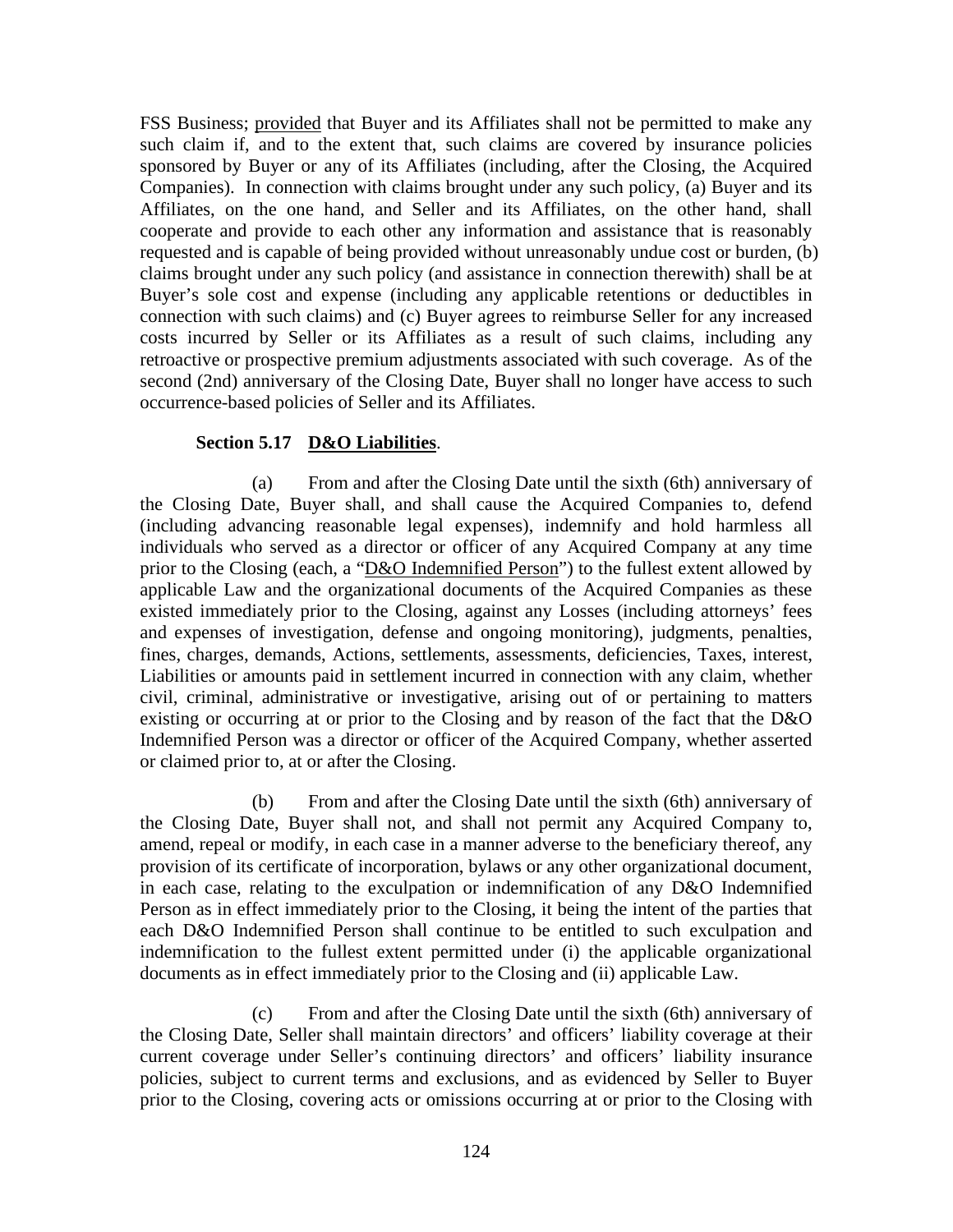respect to the D&O Indemnified Persons and with substantially the same coverage as in effect immediately prior to the Closing with respect to such D&O Indemnified Persons. Seller shall follow the direction of Buyer and its Affiliates in making any claim under such coverage for reimbursement of Losses relating to any indemnification payment under this Section 5.17 and shall pay over to Buyer and its Affiliates any recovery thereunder, and to the extent recovery under such coverage is unavailable and is covered by the indemnification in this Section 5.17, shall reimburse Buyer and its Affiliates for such Losses.

(d) The provisions of this Section 5.17 (i) are intended to be for the benefit of, and shall be enforceable by, each D&O Indemnified Person, his or her heirs and his or her assigns and Representatives and (ii) are in addition to, and not in substitution for, any other rights to indemnification or contribution that any such Person may have by law or otherwise. Solely with respect to this Section 5.17, each D&O Indemnified Person, including his or her heirs and his or her assigns and Representatives, shall be an express third-party beneficiary of this Agreement and each such Person shall be entitled to enforce the provisions of this Section 5.17 against Buyer and its Affiliates as though such Person were a direct party to this Agreement. Notwithstanding anything to the contrary contained in this Agreement, the rights and obligations set forth in this Section 5.17 may not be modified or amended in a manner adverse to the beneficiaries hereof without the prior written consent of such beneficiaries.

## **Section 5.18 Intercompany Arrangements**.

(a) Seller shall, and shall cause its Affiliates to, take such action and make such payments as may be necessary so that, prior to or concurrently with the Closing, the Acquired Companies, on the one hand, and Seller and its Affiliates (other than the Acquired Companies), on the other hand, shall cash settle, discharge, offset, pay, repay in full, terminate, commute or extinguish all intercompany loans, notes and advances, regardless of their maturity, all intercompany receivables and payables, including any accrued and unpaid interest to but excluding the date of payment, and including any amounts payable under any Tax sharing or similar agreement or arrangement (which shall be terminated in accordance with Section 9.8).

(b) Seller shall, and shall cause its Affiliates to take such actions as may be reasonably necessary to terminate or commute, prior to or concurrently with the Closing, all Intercompany Agreements, after giving effect to Section 5.18(a); provided, that this Section 5.18(b) shall not apply (i) to the extent otherwise contemplated by this Agreement or the Ancillary Agreements or (ii) to the extent otherwise agreed by Seller and Buyer.

(c) Except for any services provided pursuant to this Agreement or the Ancillary Agreements, as of and following the Closing, Seller and its Affiliates shall have no further obligation to provide any ancillary or corporate shared services to the Acquired Companies.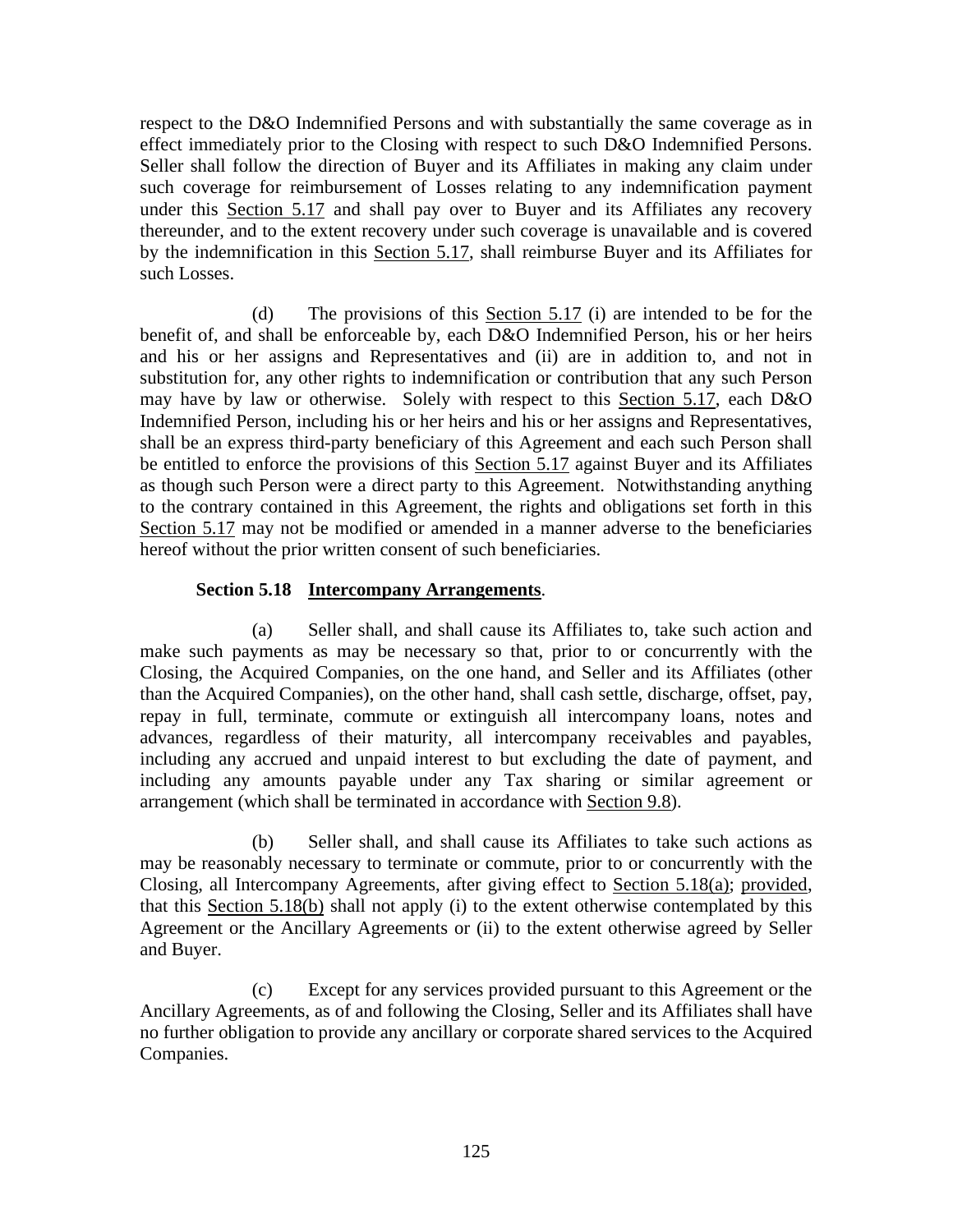#### **Section 5.19 Ancillary Agreements; K-Note Arrangement**.

(a) Subject to Section 5.7 and Section 5.9, the parties have agreed to the forms of the Ancillary Agreements attached as Exhibits hereto and shall, at or prior to Closing, execute and deliver, or cause to be executed and delivered, each such agreement, taking into consideration in good faith any such changes as may be required by any Governmental Entity to obtain any consent or approval by such Governmental Entity that may be or become necessary for the execution and delivery of, and the performance by the applicable parties of their respective obligations pursuant to, and consummation of the transactions contemplated by, the Ancillary Agreements. From the date hereof until the Closing, the parties shall negotiate in good faith and use commercially reasonable efforts to prepare the final forms of such other agreements, instruments and documents as are contemplated by this Agreement or the Ancillary Agreements to be executed and delivered by the parties or any of their respective Affiliates at or prior to Closing.

(b) Once agreed and finalized in accordance with Section 5.19(a) and Section 5.19(c), the final form of each such Ancillary Agreement shall, to the extent applicable, replace the corresponding "form of" agreement as an Exhibit to this Agreement, and at Closing the agreements to be executed and delivered pursuant to Section 2.4 shall be executed and delivered by the applicable parties in the forms so agreed.

(c) From the date hereof until the Closing, the parties shall negotiate in good faith and use commercially reasonable efforts to prepare, supplement and finalize any Exhibits or Schedules to the Ancillary Agreements that have not been finalized as of the execution and delivery of this Agreement, and to otherwise prepare the final forms of the Ancillary Agreements in accordance with any footnotes contained in the forms thereof. The finalized Exhibits or Schedules to the Ancillary Agreements shall be attached to the applicable forms of Ancillary Agreements, along with any such revisions with respect to footnotes, and shall be incorporated in the Ancillary Agreements executed and delivered by the applicable parties pursuant to Section 2.4. For the avoidance of doubt, the phrase "substantially in the form attached hereto" when used in the definition of an Ancillary Agreement shall be interpreted to take into account the finalization contemplated by this Section 5.19(c).

(d) From the date hereof until the Closing, and subject to Section 5.7 and Section 5.9, the parties shall negotiate in good faith and use commercially reasonable efforts to (i) effect renewals of any K-Notes that would otherwise mature or terminate prior to the Closing Date, and, in connection with such renewals, seek to obtain approval for the transfer contemplated by the following clause (ii), and (ii) effect, effective as of the Closing, mutually agreeable, reasonable and lawful arrangements designed to transfer any and all Liability of Seller pursuant to the K-Note Arrangement to Buyer or a designated Affiliate of Buyer, which arrangements could include, among other things, one or more, or some combination of, the following: (A) the novation of any Contract documenting the K-Note Arrangement from Seller to Buyer or Buyer's Affiliate, (B) the amendment and restatement of any Contract documenting the K-Note Arrangement to replace references to Seller with references to Buyer or Buyer's Affiliate, (C) the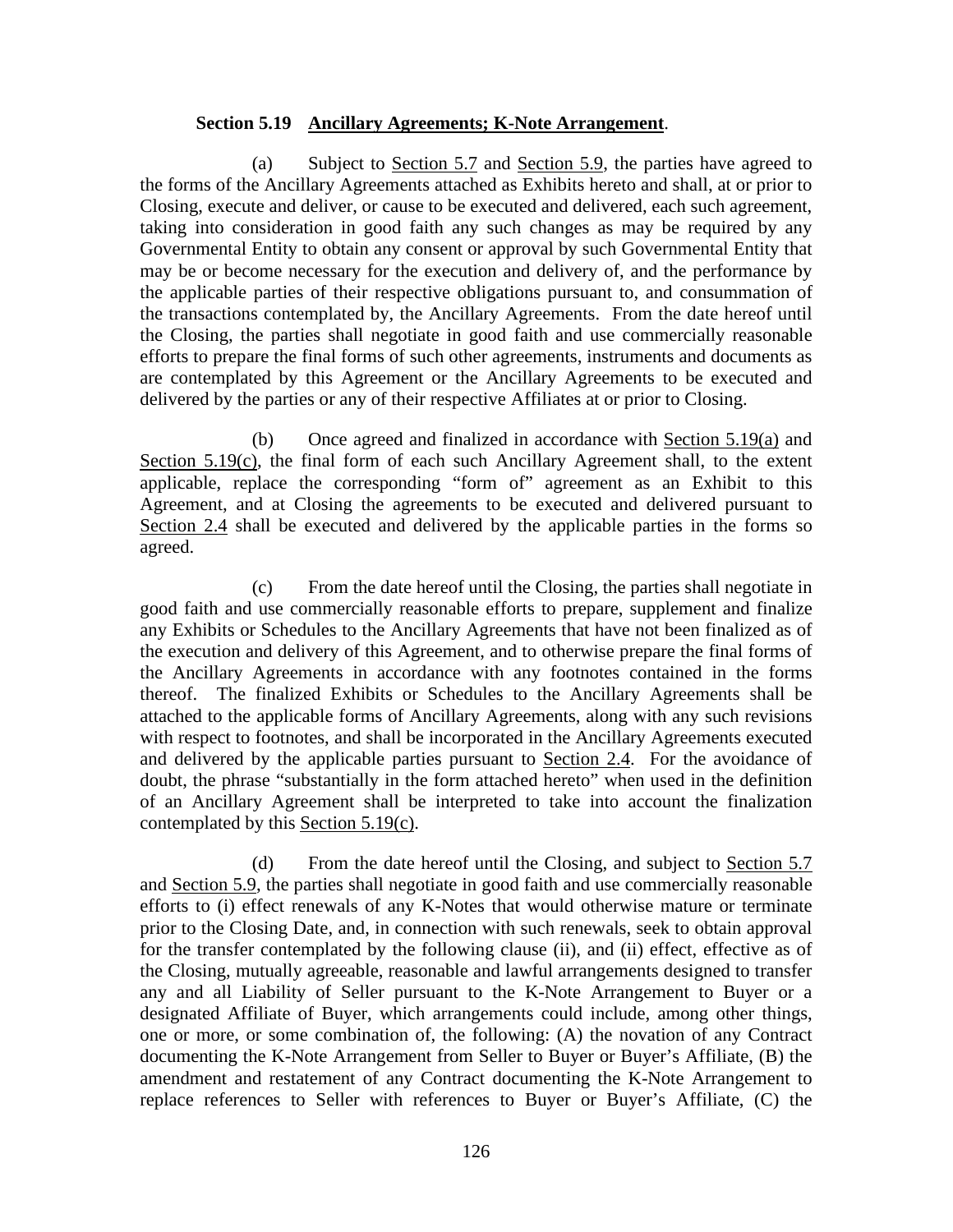implementation of new or modified terms in any Contract documenting the K-Note Arrangement, if required by Buyer or Buyer's Affiliate, a Governmental Entity or a Third Party counterparty to such Contract and/or (D) the cancellation of the K-Note and issuance of a new replacement instrument by a bankruptcy-remote master trust to Buyer or Buyer's Affiliate for the benefit of PRIAC on substantially the same terms as the K-Note. Fifteen (15) Business Days prior to the anticipated Closing Date, if the parties mutually determine, acting reasonably, that none of the foregoing arrangements have been agreed and are not reasonably likely to be agreed by the Closing, Seller shall cause the K-Note Arrangement to be terminated and unwound, and the K-Note to be cancelled, in each case, effective as of the Closing. All third-party costs or expenses incurred (whether prior to, on or following the Closing Date), including reasonable attorneys' fees, in connection with the arrangements contemplated by this Section 5.19(d) shall be borne fifty percent (50%) by Seller and fifty percent (50%) by Buyer.

(e) No later than September 13, 2021, Seller shall deliver to Buyer an updated version of Section 3.16 of the Seller Disclosure Letter accurately indicating whether each Material Contract on such schedule is a Transferred Contract, an Excluded Contract, a Shared Contract, a TSA Contract or an Ancillary Agreement Covered Contract.

# **Section 5.20 Excluded Assets and Excluded Liabilities; Certain Excluded Contracts**.

(a) Prior to the Closing, in a manner consistent with the Pro Forma Closing Statement and subject to (i) Section 5.9 with respect to non-insurance Liabilities and (ii) the following two sentences in this Section  $5.20(a)$  and Section  $5.20(b)$ -(f) with respect to insurance Liabilities, Seller shall, and shall cause its Affiliates (including the Acquired Companies) to, transfer and deliver, effective prior to or as of the Closing, the Excluded Assets of the Acquired Companies and the Excluded Liabilities of the Acquired Companies from the Acquired Companies to Seller and its Affiliates (other than the Acquired Companies), and Seller shall and shall cause PICA or other Affiliates of Seller (other than the Acquired Companies) that are at least as well-capitalized as PICA to assume such Excluded Liabilities (including such Excluded Contracts) pursuant to arrangements that are reasonably acceptable to Buyer, and pursuant to which Buyer and its Affiliates (including the Acquired Companies) have no continuing Liability or obligation. With respect to any Excluded Liabilities or Excluded Contracts of the Acquired Companies that constitute PRIAC Excluded Insurance Policies for which a novation has not been effected at Closing in accordance with this Section 5.20, Seller shall cause PICA to reinsure such Liabilities pursuant to the Excluded Business Reinsurance Agreements and the transactions contemplated thereby. For the avoidance of doubt, the obligation in this Section 5.20(a) to transfer, deliver and assume shall not apply to Investment Assets (PRIAC), and Seller shall not, and shall cause PRIAC not to, transfer any Investment Assets (PRIAC) from PRIAC in connection with the activities contemplated by this Section 5.20. For the avoidance of doubt, Seller's obligations to novate shall not apply to the Affiliate Retirement Plans.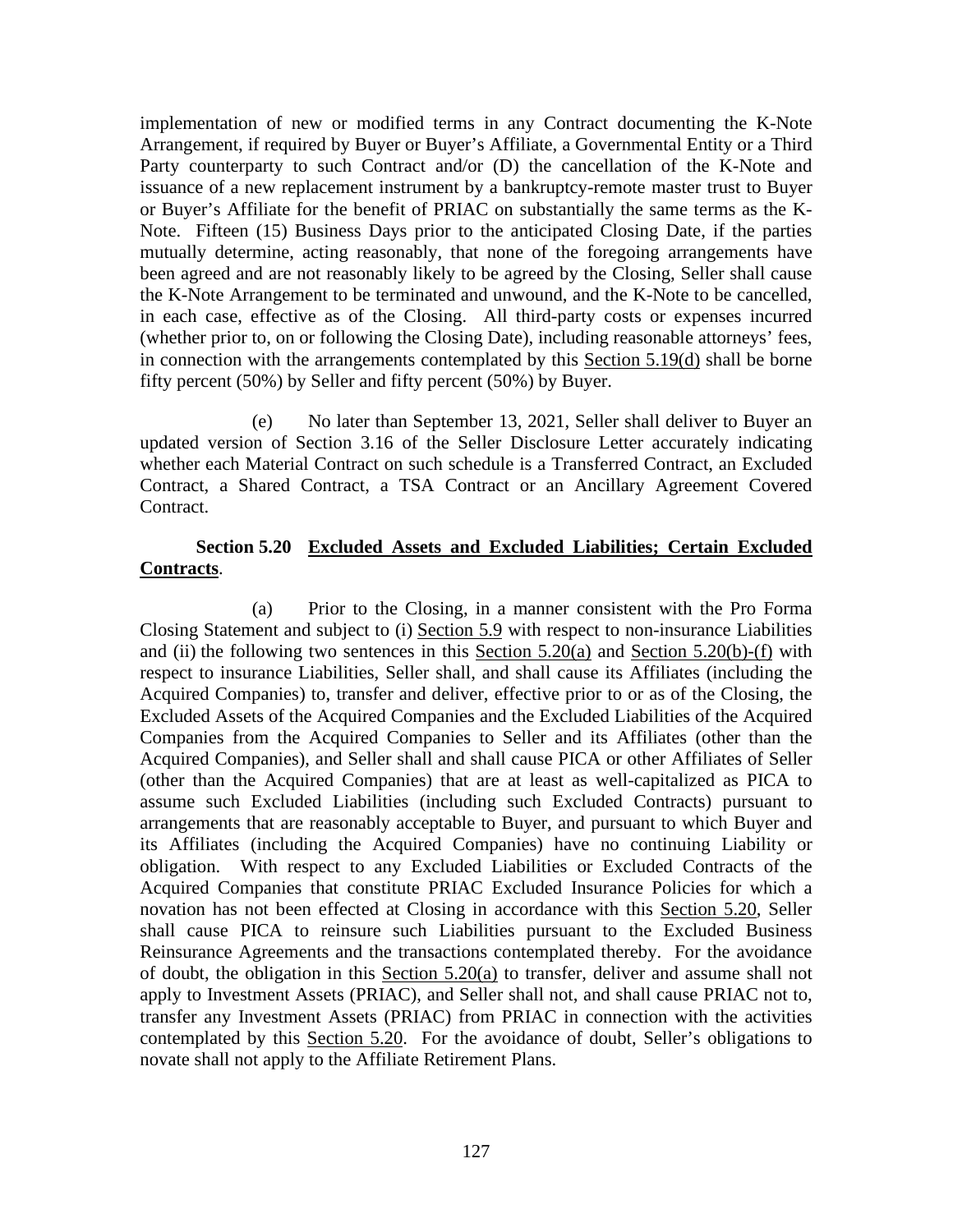(b) In furtherance of <u>Section 5.20(a)</u>, from the date hereof until the Closing, Seller shall and shall cause its Affiliates (including PRIAC and PICA) to use commercially reasonable efforts to (i) with respect to Excluded Contracts, entering into novation agreements in a form to be mutually agreed by Buyer and Seller reasonably promptly following the date hereof (subject to any revisions of such form that have been consented to by Buyer, which consent shall not be unreasonably withheld, conditioned or delayed) (a "Novation Agreement") and (ii) otherwise pursue novation of all of the PRIAC Excluded Insurance Policies from PRIAC to PICA prior to the Closing with the objective that such novations be effective no later than the Closing. Notwithstanding anything in this Agreement to the contrary, Seller shall have no obligation to pursue novation of any such PRIAC Excluded Insurance Policies that confer rights on participants such that participant consent would be reasonably required for novation by the terms of such PRIAC Excluded Insurance Policies or applicable Law.

(c) From the date hereof until the Closing, Seller shall and shall cause PICA to use commercially reasonable efforts to (i) obtain all material licenses, permits and authorizations required under applicable Law to qualify PICA to transact the business of the PRIAC Excluded Insurance Policies in each state where any PRIAC Excluded Insurance Policies are in force as of the date hereof and (ii) obtain all required regulatory approvals, including approval of the requisite form and rate filings, from each applicable Governmental Entity to assume by novation the PRIAC Excluded Insurance Policies (effective as of their inception) including all of PRIAC's liabilities and obligations under each such PRIAC Excluded Insurance Policy, in order to ensure that such liabilities and obligations are solely, directly and exclusively vested in PICA. Each party shall cooperate fully with the other in all reasonable respects in order to effectuate the novation and assumption of the PRIAC Excluded Insurance Policies as set forth in this Section 5.20.

(d) From the date hereof to the Closing, subject to Section  $5.20(a)$ -(b) and the immediately following sentence, Seller shall or shall cause its Affiliates, promptly following receipt of the requisite approvals of applicable Governmental Entities, to transmit by mail to every PRIAC Excluded Required Party an option letter (the "Option Letter"), together with a Notice and Certificate of Assumption, including, where required as reasonably determined by Seller, a form for rejection or acceptance, as permitted by applicable Law, and a self-addressed return envelope (the "Notice and Certificate of Assumption"). Option Letters and Notices and Certificates of Assumption shall be in a form to be mutually agreed by Buyer and Seller reasonably promptly following the date hereof (subject to any conforming revisions reasonably acceptable to Buyer or revisions required by applicable Law or a Governmental Entity) and shall not be sent with respect to a PRIAC Excluded Insurance Policy unless and until all requisite approvals of applicable Governmental Entities have been received with respect to such PRIAC Excluded Insurance Policy, including approval of the requisite form and rate filings. Subject to the receipt of the requisite regulatory approvals and applicable Law, PICA may, at its option, in lieu of transmission of an Option Letter to a PRIAC Excluded Required Party by mail, effect such transmission by electronic mail to an appropriately confirmed electronic mail address for the PRIAC Excluded Required Party, or in the alternative, by any other method allowed under applicable Law. Seller and Buyer shall in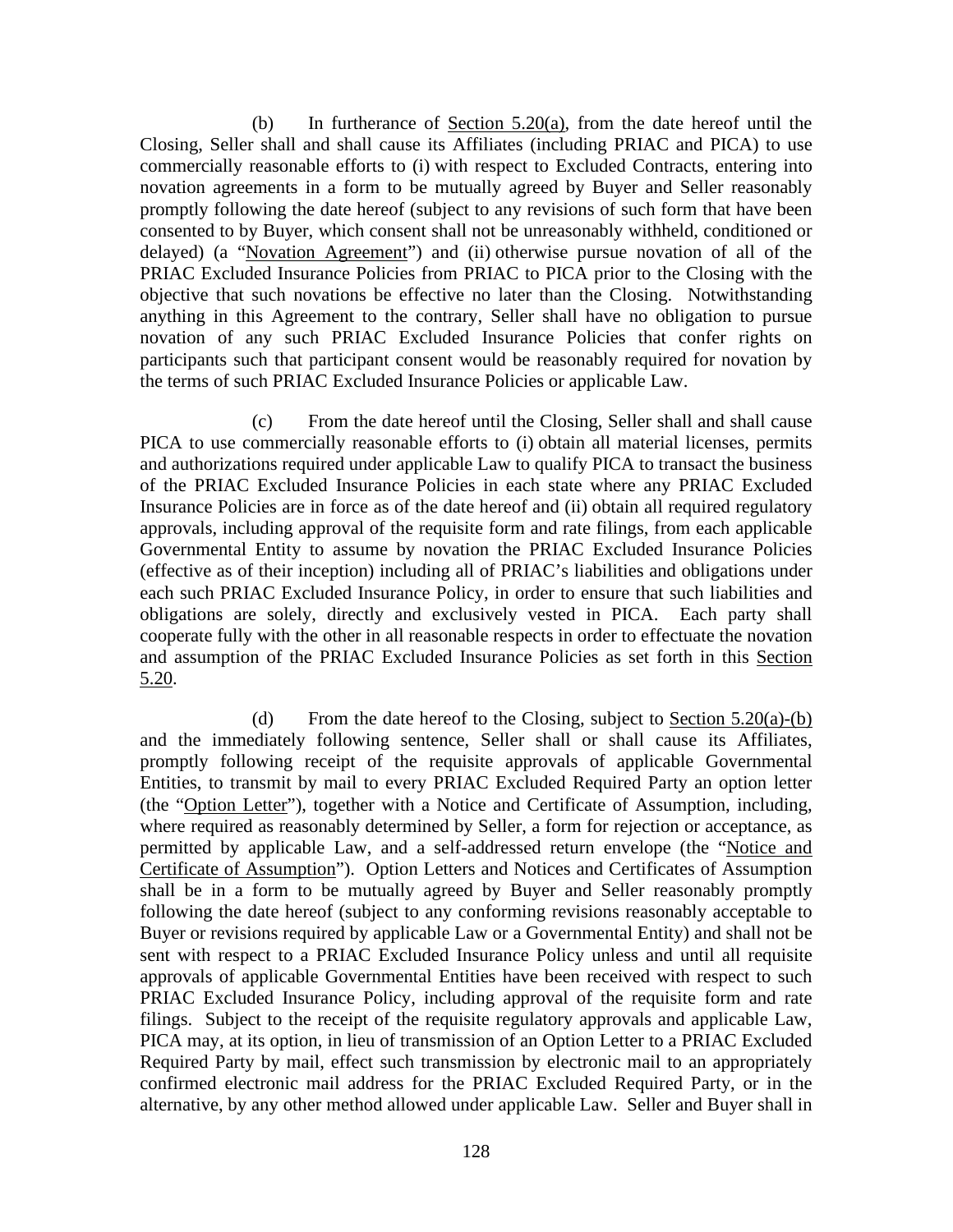good faith agree to modify the procedures set forth in this Section 5.20(d) on a state-bystate basis to the extent required to conform to any procedures for novation and assumption of PRIAC Excluded Insurance Policies imposed or required by the applicable Governmental Entity or as reasonably requested by Seller. Notwithstanding anything in this Agreement to the contrary, (i) as reasonably determined by Seller, the Option Letter, to the extent permitted by applicable Law, may be accompanied by a form for rejection, and a self-addressed return envelope, and Seller and PICA shall not be required to seek affirmative consent from such PRIAC Excluded Required Parties, unless required by applicable Law as reasonably determined by Seller and (ii) with respect to the PRIAC Excluded Insurance Policies that are PRIAC LRT Agreements or PRIAC Guaranteed Cost Business Agreements, in lieu of sending an Option Letter and Notice and Certificate of Assumption to the applicable PRIAC Excluded Required Parties thereunder, Seller shall and shall cause its applicable Affiliates to use commercially reasonable efforts to enter into a Novation Agreement with each such PRIAC Excluded Required Party.

(e) Seller shall cause all PRIAC Excluded Insurance Policies satisfying all of the requirements for novation and assumption under Section 5.20(d) and applicable Law to be assumed by PICA on the applicable Assumption Date and all such PRIAC Excluded Insurance Policies shall be deemed to have been assumed by novation. Such contracts shall not be deemed to be "Reinsured Policies" under the applicable Excluded Business Reinsurance Agreement, shall not be deemed indemnity coinsured thereunder, and shall be defined herein and therein as "Novated Contracts". Notwithstanding the foregoing, in the event that (i) either a PRIAC Excluded Required Party rejects or fails to provide any consent required by applicable Law to the novation of a PRIAC Excluded Insurance Policy, as reasonably determined by Seller, or a Novation Agreement is not executed by a PRIAC Excluded Required Party or (ii) a Novated Contract is determined by appropriate Governmental Entities or a court of competent jurisdiction to be not novated from PRIAC to PICA (including, but not limited to, jurisdictions requiring the PRIAC Excluded Policyholder's affirmative consent for novation where the PRIAC Excluded Policyholder either did not or refused to provide such consent), then in the case of either of (i) or (ii), such Novated Contract shall for all purposes of this Agreement and the applicable Excluded Business Reinsurance Agreements be deemed, as of or retroactive to the Effective Time, to be a "Reinsured Policy" under the applicable Excluded Business Reinsurance Agreement and such novation shall be null and void and of no effect. For the avoidance of doubt, the Reinsured Risks (as defined in the applicable Excluded Business Reinsurance Agreement) for each such Novated Contract that is deemed to be a "Reinsured Policy" under the applicable Excluded Business Reinsurance Agreement in accordance with the foregoing shall be deemed assumed by PICA as of or retroactive to the Effective Time for all purposes of this Agreement and the applicable Excluded Business Reinsurance Agreement, as further described in the applicable Excluded Business Reinsurance Agreement. For each Novated Contract, the date of assumption shall be the later of (x) either the date of assumption set forth in the relevant form of Option Letter, or the effective date of the Novation Agreement, with respect to the applicable PRIAC Excluded Insurance Policy or (y) the date on which all required consents and approvals of all Governmental Entities and PRIAC Excluded Required Parties with respect to the applicable PRIAC Excluded Insurance Policy have actually been received and all other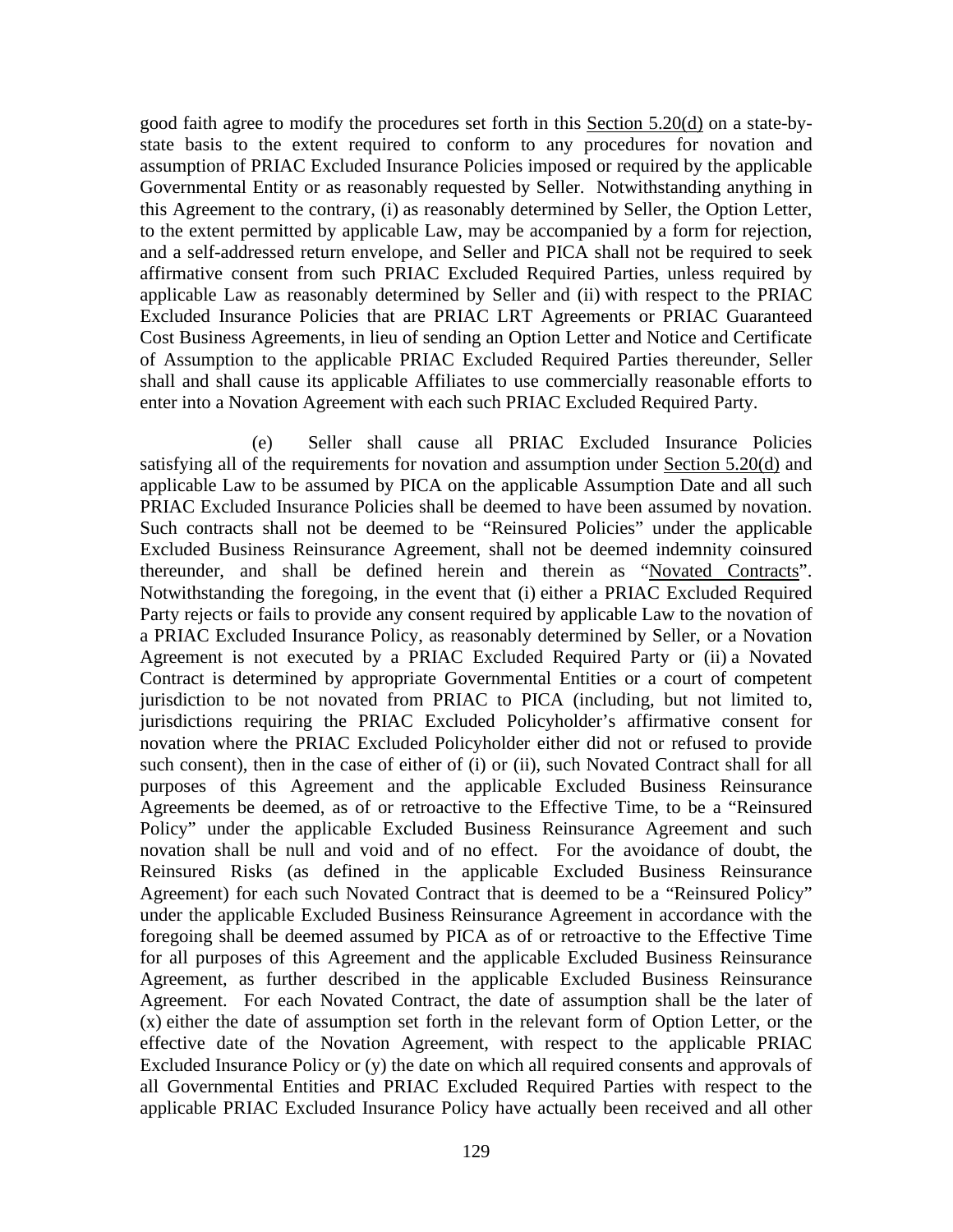requirements and conditions for novation and assumption have been satisfied (the "Assumption Date"). All PRIAC Excluded Insurance Policies not novated by Seller and its Affiliates prior to the Closing shall be "Reinsured Policies" of PRIAC under the applicable Excluded Business Reinsurance Agreement, and the obligations with respect to seeking novations following Closing shall be as set forth in the applicable Excluded Business Reinsurance Agreement.

(f) Upon the satisfaction of all requirements for the novation and assumption of a PRIAC Excluded Insurance Policy, PRIAC shall be deemed to have assigned and transferred all of its rights relating to such Novated Contract as of the Assumption Date and PICA shall be deemed to have assumed and accepted all of the risks, liabilities and obligations under or arising out of the applicable Novated Contract, whether arising prior, on or subsequent to the applicable Assumption Date. Seller hereby agrees that PICA shall be directly and solely liable for such risks, liabilities and obligations. On each Assumption Date, Seller shall cause PICA to assume all risks, liabilities and obligations under or arising out of the applicable Novated Contract such that PICA shall be considered and deemed the original party in lieu of PRIAC, from the inception date of the applicable PRIAC Excluded Insurance Policy. The Novated Contracts shall continue and remain in full force and effect, except as modified by the Notice and Certificate of Assumption or the Novation Agreement, as applicable. For the avoidance of doubt, a Novated Contract shall not constitute the creation of a new contract or the termination of the applicable PRIAC Excluded Insurance Policy; rather, such Novated Contract shall be considered and deemed a continuation of the existing contract as if PICA were the original party in lieu of PRIAC. Notwithstanding the foregoing, it is understood and agreed that such assignment, transfer and assumption shall not affect any indemnification rights of the parties pursuant to Article VIII or any other indemnification or right to recovery provided to a party under the Excluded Business Reinsurance Agreements or any other agreement.

(g) Seller shall keep Buyer reasonably apprised of the status of its efforts pursuant to this Section 5.20, including obtaining Buyer's prior written consent to any revisions to the forms of Option Letters, Notices and Certificates of Assumption, and Novation Agreements (which consent shall not be unreasonably withheld, conditioned or delayed). No later than five (5) Business Days prior to the anticipated Closing Date, Seller shall deliver to Buyer a list of all Novated Contracts as of the date of such notice, and Seller shall provide Buyer with any supporting documentation with respect to such Novated Contracts reasonably requested by Buyer. Seller shall bear all fees, costs and expenses with respect to this Section 5.20.

(h) After the Closing and for so long as any of the PRIAC LRT Agreements, the PRIAC PRT Guaranteed Cost Business Agreements, the PRIAC PRT PriPar Group Annuity Contracts and the PRIAC PRT PriPar IMAs have not been novated pursuant to this Section 5.20 such that any such Contract remains a Contract of PRIAC, Buyer shall cause PRIAC to (i) not negotiate or enter into Contracts, or make decisions on claims under such Contracts, in the United Kingdom, (ii) at the direction of Seller, fulfill the regulatory reporting requirements under such Contracts that cannot reasonably be provided by the administrator under the Excluded Business Administrative Services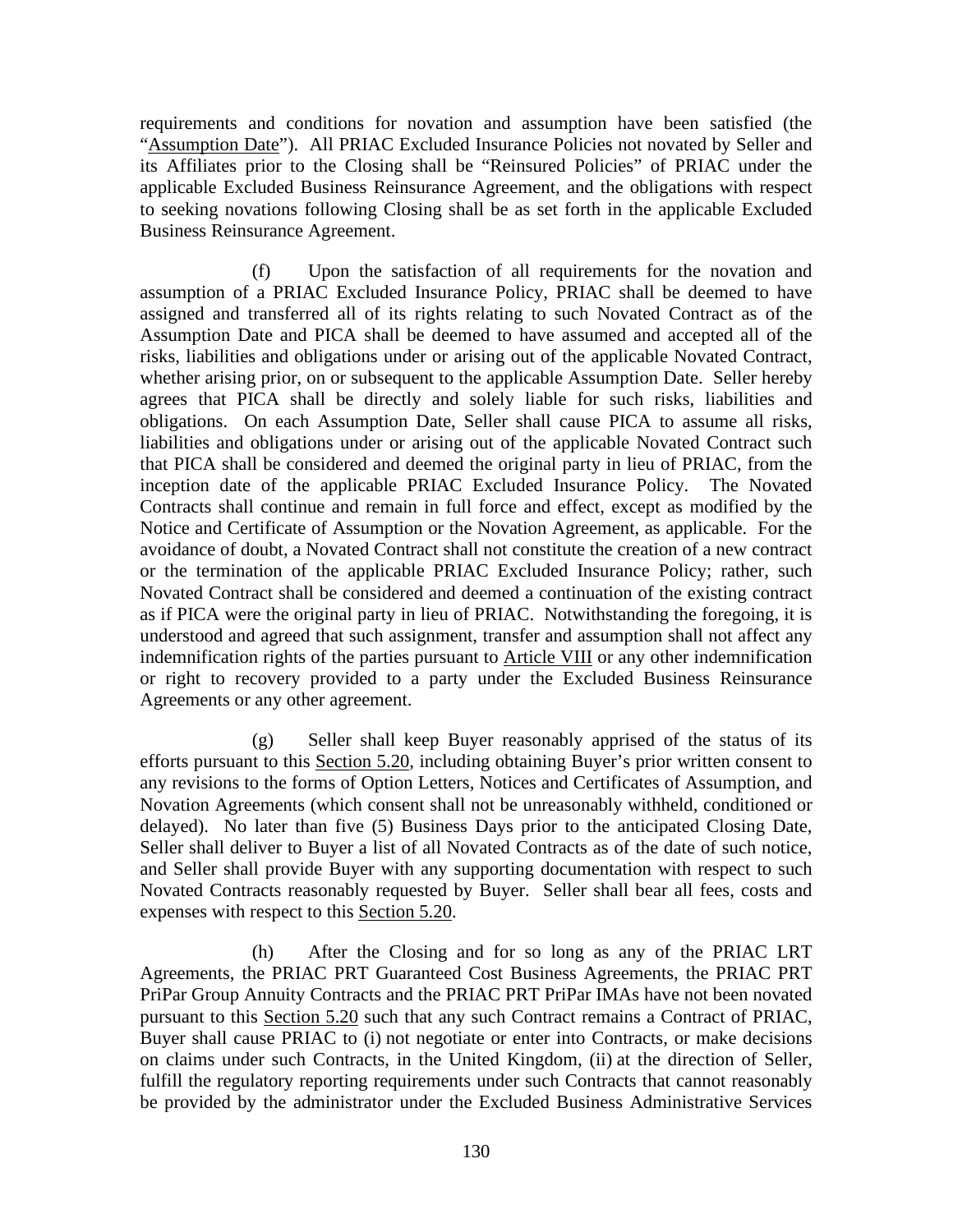Agreement, including providing the quarterly estimated and annual actual attestations of capital levels to the counterparty within the number of days prescribed by such Contract, to the extent Seller provides Buyer with reasonably detailed instructions with respect to such requirements, (iii) pass along to PICA all notices, communications and reports delivered by the underlying counterparties within five (5) Business Days of receipt; provided that, following the Closing, the parties shall use commercially reasonable efforts to have PICA substituted for PRIAC in the notice provisions of such Contracts and (iv) [*Redacted* – Requirement under Excluded Contract].

(i) It is the intention of the parties that the obligations of PRIAC under the Excluded Business Reinsurance Agreement and the Excluded Business Administrative Services Agreement that involve performance of its obligations under the PRIAC LRT Agreements, the PRIAC PRT Guaranteed Cost Business Agreements, the PRIAC LRT PriPar Group Annuity Contracts and the PRIAC PRT PriPar IMAs and that are otherwise similar to the obligations described in clause (h) of this Section 5.20 should also be subject to a performance standard consistent with Section  $8.2(a)(iv)$  and limitations consistent with Section 8.2(d). Accordingly, the final forms of the Excluded Business Reinsurance Agreement and Excluded Business Administrative Services Agreement shall identify the provisions to receive such treatment as agreed by the parties based on the standard set forth in the preceding sentence.

#### **Section 5.21 Investment Portfolio**.

(a) During the period from the date of this Agreement through the earlier of the Closing or the termination of this Agreement, Seller shall not, and shall cause its Affiliates not to, sell or dispose of any Investment Assets (PRIAC) or Investment Assets (PICA) except (i) to cause such Investment Assets to be in compliance with the requirements of the terms of the applicable Investment Assets, applicable Law or in the ordinary course of business consistent with the investment guidelines set forth on Section 5.21(a) of the Seller Disclosure Letter (the "Investment Guidelines") or (ii) as contemplated by Section 5.21(d) or Section 5.21(f). From the date hereof until the Closing, Seller shall and shall cause its Affiliates to manage the Investment Assets (PRIAC) and Investment Assets (PICA) in accordance with the Investment Guidelines. No assets shall become Investment Assets (PRIAC) or Investment Assets (PICA) (through acquisition, allocation or transfer) except in accordance with the Investment Guidelines or as contemplated by Section 5.21(d) or Section 5.21(f). Between the date hereof and the Closing Date, Buyer and Seller shall reasonably discuss whether to liquidate or attempt to novate the derivatives included in the Investment Assets (PRIAC) and the Investment Assets (PICA).

(b) By August 20, 2021, Seller shall deliver to Buyer, a list of (i) the Investment Assets (PRIAC), Investment Assets (PICA) and Substitution Investment Assets as of June 30, 2021, including the same data fields as were included in the investment asset listing tapes made available to Buyer prior to the date hereof, (ii) the Investment Assets (PRIAC), and Investment Assets (PICA) and Substitution Investment Assets that were sold or otherwise disposed of since March 31, 2021 through June 30, 2021 and the Tax basis of such sold Investment Asset (PRIAC), Investment Asset (PICA)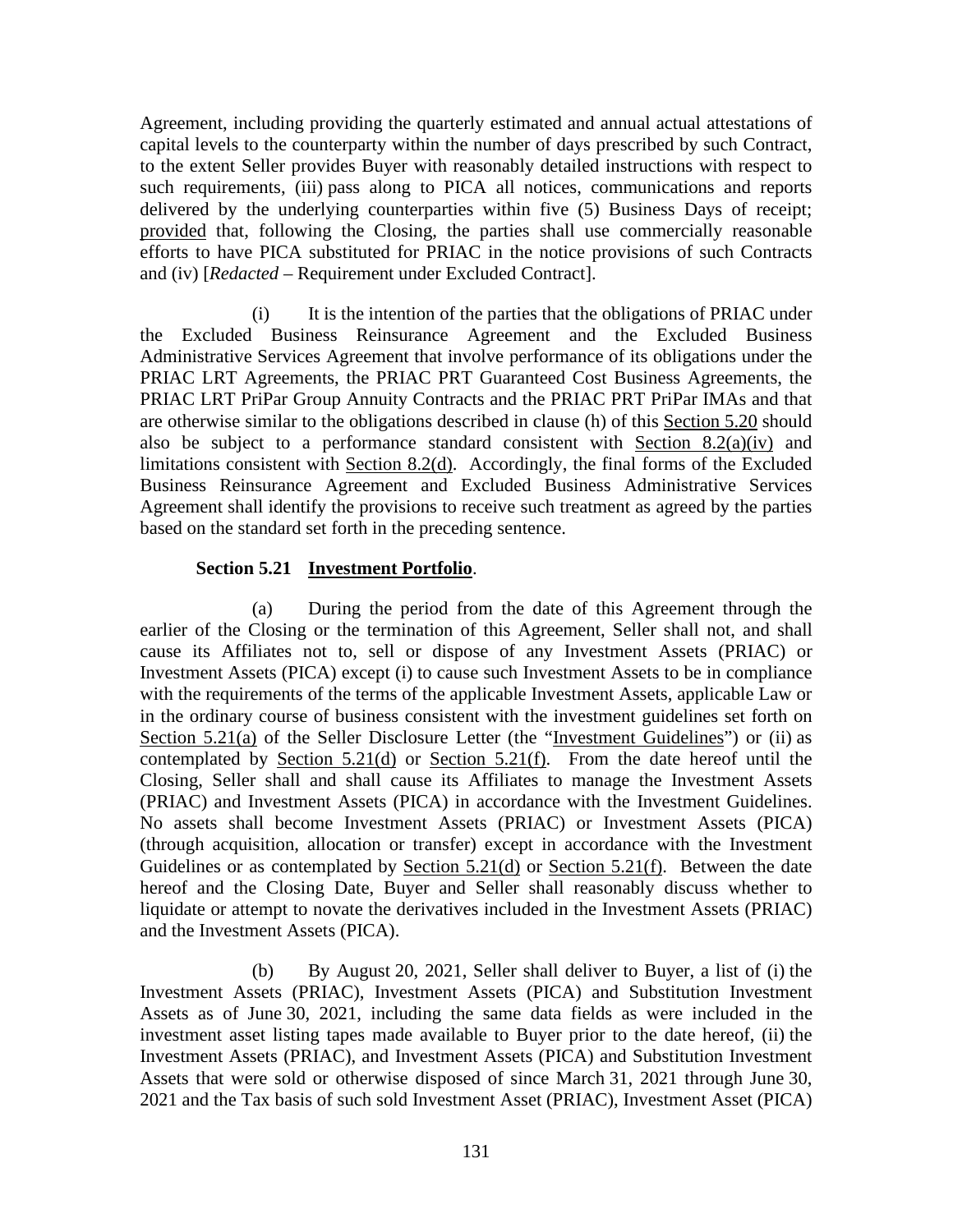or Substitution Investment Asset, and (iii) the Investment Assets (PRIAC) and Investment Assets (PICA) acquired or otherwise transferred or allocated as Investment Assets (PRIAC) or Investment Assets (PICA) since March 31, 2021 through June 30, 2021 in accordance with Section  $5.21(a)$ ; provided that, to the extent any Investment Asset set forth on any of the foregoing lists constitutes a Substitution Investment Asset, Seller and its Affiliates may redact any issuer information or any other information subject to any duty of confidentiality by Seller or its Affiliates.

(c) Seller shall, within ten (10) Business Days following the end of each calendar month from September 30, 2021 until the Closing, deliver to Buyer, a preliminary list (which may be updated by Seller from time to time thereafter) of (i) the Investment Assets (PRIAC), Investment Assets (PICA) and Substitution Investment Assets as of the end of the preceding month, including the same data fields as were included in the investment asset listing tapes made available to Buyer prior to the date hereof, (ii) the Investment Assets (PRIAC), Investment Assets (PICA) and Substitution Investment Assets that were sold or otherwise disposed of during the preceding month and the Tax basis of such sold Investment Asset (PRIAC), Investment Asset (PICA) or Substitution Investment Asset, and (iii) the Investment Assets (PRIAC) and Investment Assets (PICA) acquired or otherwise transferred or allocated as Investment Assets (PRIAC) or Investment Assets (PICA) during the preceding month in accordance with Section 5.21(a); provided that, to the extent any Investment Asset set forth on any of the foregoing lists constitutes a Substitution Investment Asset, Seller and its Affiliates may redact any issuer information or any other information subject to any duty of confidentiality by Seller or its Affiliates; and provided, further, that, in the case of clauses (i), (ii) and (iii) (and subject to the foregoing proviso), the lists delivered by Seller for the month ended September 30, 2021 shall relate to all Investment Assets (PRIAC), Investment Assets (PICA) and Substitution Investment Assets sold or disposed or acquired or otherwise transferred or allocated, as applicable, since June 30, 2021. With respect to any Investment Assets (PRIAC) and Investment Assets (PICA) acquired or otherwise transferred or allocated as Investment Assets (PRIAC) or Investment Assets (PICA) after the date hereof that comprise commercial mortgage loans or private placements, Seller shall deliver to Buyer, as soon as reasonably practicable, complete and accurate copies of the corresponding documentation set forth in Section 5.21(c) of the Buyer Disclosure Letter (except in cases where such documentation for such Investment Asset was provided by Seller to Buyer prior to the date hereof). The parties may from time to time prior to the Closing mutually agree to substitute investment assets included in the Investment Assets for other investment assets.

(d) Notwithstanding anything to the contrary in Section 5.21(a), prior to the Closing, Seller shall, and shall cause its Affiliates to, substitute the Substitution Investment Assets with cash in an amount equal to, or other assets in compliance with the Investment Guidelines with a fair market value equal to, the fair market value of the Substitution Investment Assets as of the date of transfer, determined in accordance with the valuation procedures set forth in the Valuation Methodologies.

(e) To the extent that any Investment Assets (PRIAC) are not held by PRIAC on the date hereof, Seller shall cause its Affiliates to transfer good and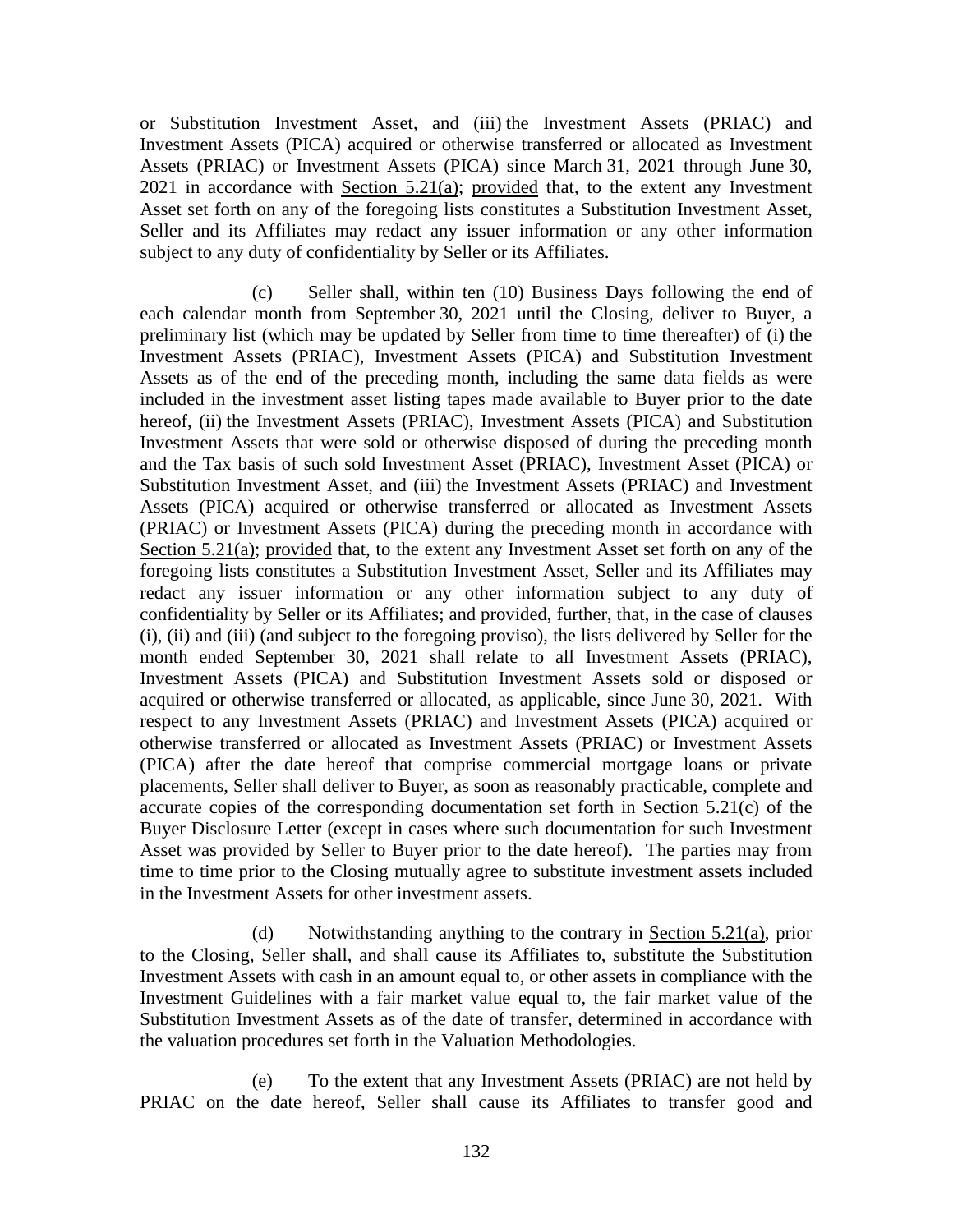marketable title to such Investment Assets (PRIAC) to PRIAC prior to the Closing, free and clear of all Encumbrances (other than any Permitted Encumbrance), and shall not transfer the Investment Assets (PRIAC) to an Affiliate or allocate such assets to the funds withheld or any modco account in connection with the Excluded Business Reinsurance Agreements, including with respect to the Affiliate Retirement Plans. To the extent that any Investment Assets (PICA) are not held by PICA on the date hereof, Seller shall cause its Affiliates to transfer good and marketable title to such Investment Assets (PICA) to PICA prior to the Closing, free and clear of all Encumbrances (other than any Permitted Encumbrance). Prior to Closing, in full satisfaction of any novations contemplated by Section 5.20 and the reinsurance premium payable under the Excluded Business Reinsurance Agreements and in a manner consistent with the Pro Forma Closing Statement, Seller shall cause PRIAC to transfer to an Affiliate of Seller any investment assets that it holds other than the Investment Assets (PRIAC) and any Investment Assets (PRIAC Excluded Business) to be retained by PRIAC as funds withheld or modco assets under the applicable Excluded Business Reinsurance Agreement.

(f) Notwithstanding anything to the contrary herein, from the date hereof until the date thirty (30) calendar days prior to the expected Closing, Buyer may, in its sole discretion, require Seller to substitute any Investment Assets (PRIAC) or Investment Assets (PICA) satisfying the criteria set forth in Section 5.21(f) of the Buyer Disclosure Letter by providing notice in writing to Seller (collectively, the "Identified Substituted Assets"). The Identified Substituted Assets shall no longer constitute Investment Assets (PRIAC) or Investment Assets (PICA), as applicable, and Seller shall, as soon as reasonably practicable, substitute the Identified Substituted Assets with cash in an amount equal to, or other assets in compliance with the Investment Guidelines with a fair market value equal to, the fair market value of the Identified Substituted Assets as of the date of transfer, determined in accordance with the valuation procedures set forth in the Valuation Methodologies.

**Section 5.22 Shared Contracts**. During the period from the date of this Agreement until the date that is twelve (12) months following the Closing Date, Seller shall, and shall cause its Affiliates to, reasonably cooperate with Buyer's efforts, to the extent reasonably requested by Buyer, to procure from the counterparty to any Shared Contract a new agreement between Buyer and such counterparty such that the identifiable and severable portions of such Shared Contracts that are related to the FSS Business may be transferred to Buyer at or following the Closing; provided that neither Seller nor any of its Affiliates shall be required to compromise any right, asset or benefit or expend any amount or incur any Liabilities or provide any other consideration in connection therewith.

**Section 5.23 Performance by Seller**. Seller shall cause its Affiliates to comply with the terms of, and satisfy the conditions in, this Agreement that apply to such Affiliates, and to perform the obligations to be performed by such Affiliates prior to the Closing or the Closing Date, as applicable, under this Agreement, in each case subject to the terms, conditions and limitations set forth herein.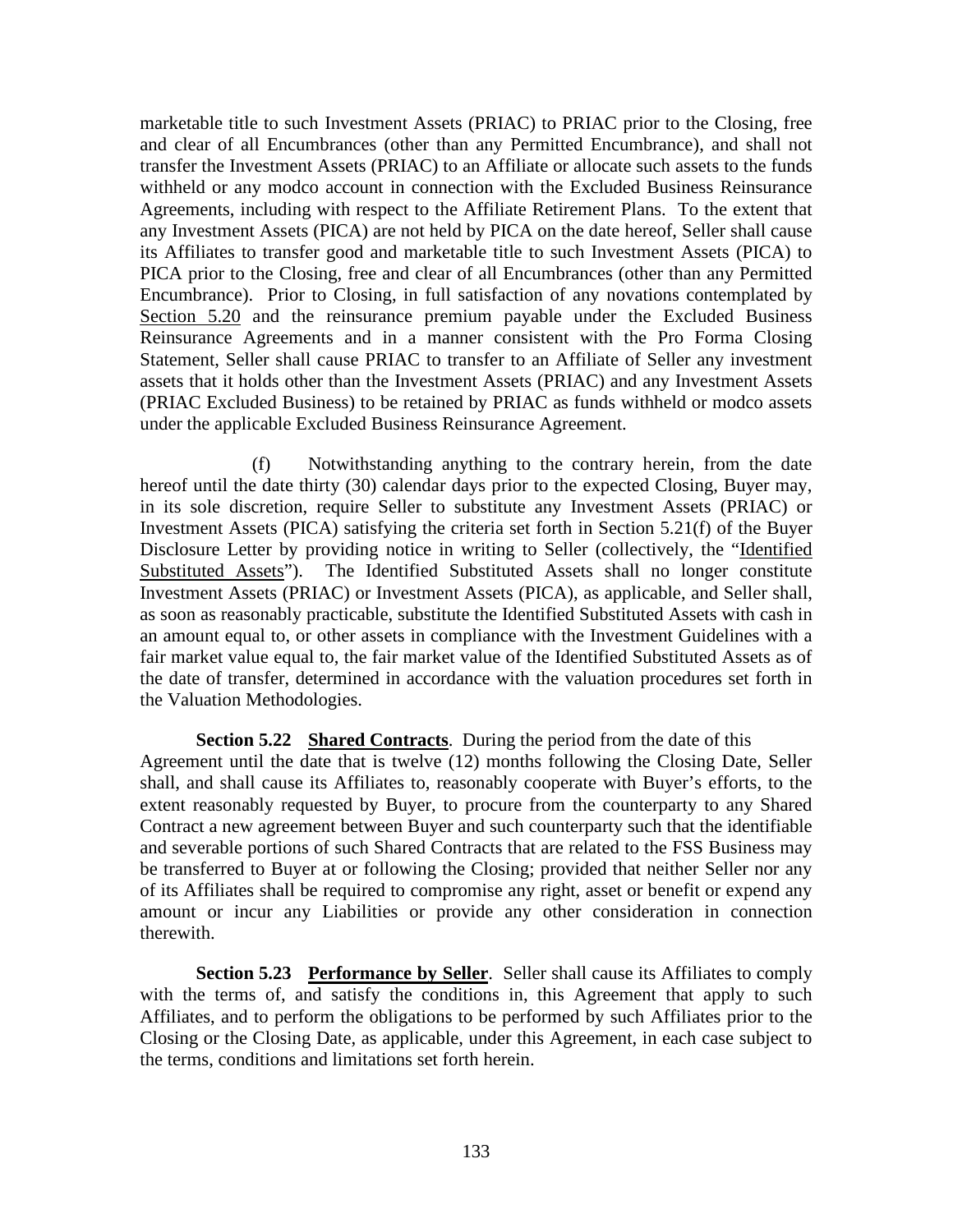**Section 5.24 Performance by Buyer.** Buyer shall cause its Affiliates to comply with the terms and conditions of this Agreement that apply to such Affiliates, and to perform the obligations to be performed by such Affiliates prior to the Closing or the Closing Date, as applicable, under this Agreement, in each case subject to the terms, conditions and limitations set forth herein.

**Section 5.25 Financing Cooperation**. Prior to the Closing, Seller and its Affiliates shall reasonably cooperate with Buyer, as reasonably requested by Buyer, in connection with any financing (the "Financing") to be obtained by Buyer or any of its Affiliates for the purpose of financing the transactions contemplated by this Agreement (it being understood that the receipt of any such financing is not a condition to the Closing); provided, however, that (a) such cooperation shall not include any obligation to provide financial statements relating to the Acquired Companies and the FSS Business that have not previously been made available to Buyer or for any officers of Seller to participate in any presentations, road shows or sessions with rating agencies, (b) no such cooperation shall be required to the extent it would (i) unreasonably disrupt the conduct of Seller's or its Affiliates' business, (ii) require Seller or its Affiliates to incur any outof-pocket fees or expenses prior to the Closing for which it is not promptly reimbursed or simultaneously indemnified by Buyer, (iii) be reasonably expected to cause any director, officer or employee of Seller or any of its Affiliates to incur any personal liability, (iv) require Seller to waive or amend any terms of this Agreement, (v) cause any default or misrepresentation under this Agreement, (vi) violate any Law, contractual obligation or organizational document of Seller or any of its Affiliates or (vii) require Seller to provide any information if Seller determines, in its reasonable judgment, that doing so would violate applicable Law, Order or a Contract or obligation of confidentiality owing to a non-Affiliated Person or jeopardize the protection of an attorney-client privilege; and (c) none of Seller and its Affiliates shall be required to execute any credit or security documentation or any other definitive agreement or provide any indemnity, certificate or legal opinion prior to the Closing. Buyer shall promptly, upon request by Seller, reimburse Seller for all reasonable and documented out-of-pocket fees or expenses incurred by Seller, any Affiliate of Seller or any of their Representatives in complying with their respective covenants pursuant to this Section 5.25. Further, Buyer shall indemnify and hold harmless Seller, its Affiliates and any of their respective Representatives from and against any and all Losses suffered or incurred by any of them in connection with the Financing or any alternative financing and any information utilized in connection therewith. Notwithstanding the foregoing, in no event shall the receipt or availability of any funds or financing (including, for the avoidance of doubt, the Financing) by or to Buyer or any of its Affiliates or any other financing transaction be a condition to the Closing or to any of the obligations of Buyer hereunder, nor shall any failure by Seller or its Affiliates to reasonably cooperate under this Section 5.25 constitute a failure to satisfy any condition set forth in Article VI or relieve Buyer from its obligation to consummate the transactions contemplated by this Agreement or any of the Ancillary Agreements.

**Section 5.26 Customer and Distributor Communications**. Prior to the Closing, all communications with customers of the FSS Business, including Retirement Plan Sponsors and Retirement Plan participants, and Distributors by Seller, Buyer or any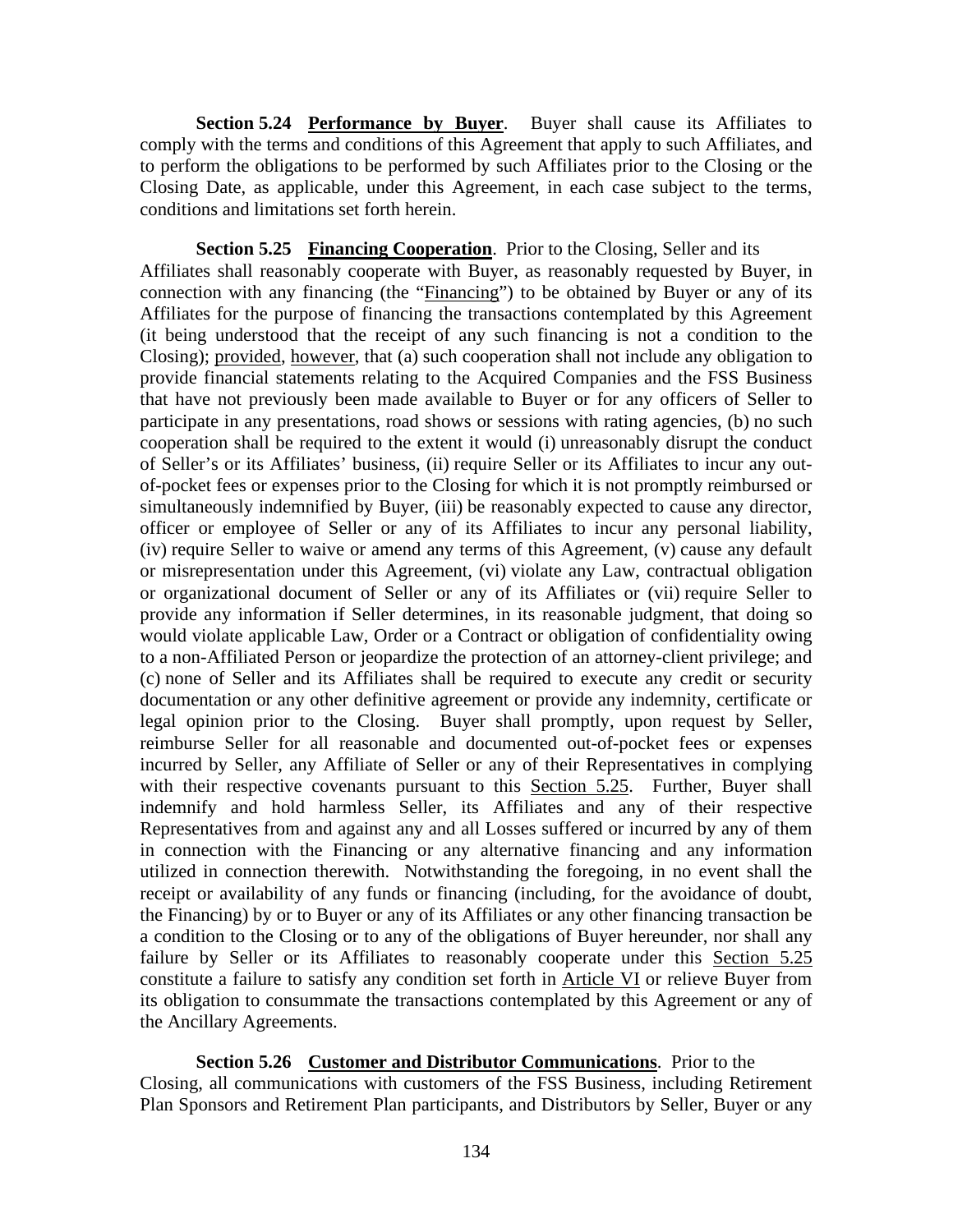of their Affiliates or Representatives relating specifically to the transactions contemplated by this Agreement and the Ancillary Agreements (other than communications by Seller or its Affiliates or Representatives regarding ongoing servicing of the FSS Business in the ordinary course of business consistent with past practice and in accordance with Section 5.1) shall be in such form as shall be mutually agreed upon as contemplated by the following sentence. As promptly as reasonably practicable following the date hereof, Seller and Buyer shall prepare a mutually agreeable (which agreement shall not be unreasonably withheld, delayed or conditioned by either party) communications plan for pre-Closing communications and outreach to the customers of the FSS Business and Distributors relating specifically to the transactions contemplated by this Agreement and the Ancillary Agreements, which plan shall, among other things, afford Buyer and its Affiliates and Representatives with reasonable access to such customers and Distributors, on an individual or joint basis (at Buyer's option), to make introductions, explain the benefits of the transaction and address any customer or Distributor concerns with the transaction, in each case as permitted by applicable Law, and Seller and Buyer shall reasonably cooperate with each other regarding the development and implementation of such plan. Notwithstanding any confidentiality or similar provisions in this Agreement or the Confidentiality Agreement, Buyer shall have the right to implement such communications plan in accordance with this Section 5.26.

## **Section 5.27 Release**. If, but only if, the Closing occurs, then Seller and its

Affiliates hereby forever, absolutely, unconditionally and irrevocably release and discharge the Acquired Companies, Buyer, and Buyer's Affiliates from all obligations and liabilities of the Acquired Companies owed to Seller or any of its Affiliates, all agreements and understandings of the Acquired Companies involving Seller or any of its Affiliates, and all rights, claims and causes of action (whether at law or in equity and whether or not currently known to exist) of Seller or any of its Affiliates against the Acquired Companies that are a result of, involve or otherwise exist by reason of any act, omission, fact, circumstance or other matter, cause or thing whatsoever that arose, occurred or existed before the Closing, including any indemnification obligations to Seller or any of its Affiliates, and the right to advancement and reimbursement of expenses, pursuant to the organizational documents of the Acquired Companies; provided, however, that nothing in this Section 5.27 waives, releases or restricts in any manner whatsoever any rights arising out of this Agreement or the Ancillary Agreements. If, but only if, the Closing occurs, then Buyer and its Affiliates (including the Acquired Companies) hereby forever, absolutely, unconditionally and irrevocably release and discharge Seller and Seller's Affiliates from all obligations and liabilities of Seller and its Affiliates owed to the Acquired Companies, all agreements and understandings of Seller involving the Acquired Companies, and all rights, claims and causes of action (whether at law or in equity and whether or not currently known to exist) of the Acquired Companies against Seller or its Affiliates that are a result of, involve or otherwise exist by reason of any act, omission, fact, circumstance or other matter, cause or thing whatsoever that arose, occurred or existed before the Closing; provided, however, that nothing in this Section 5.27 waives, releases or restricts in any manner whatsoever any rights arising out of this Agreement or the Ancillary Agreements.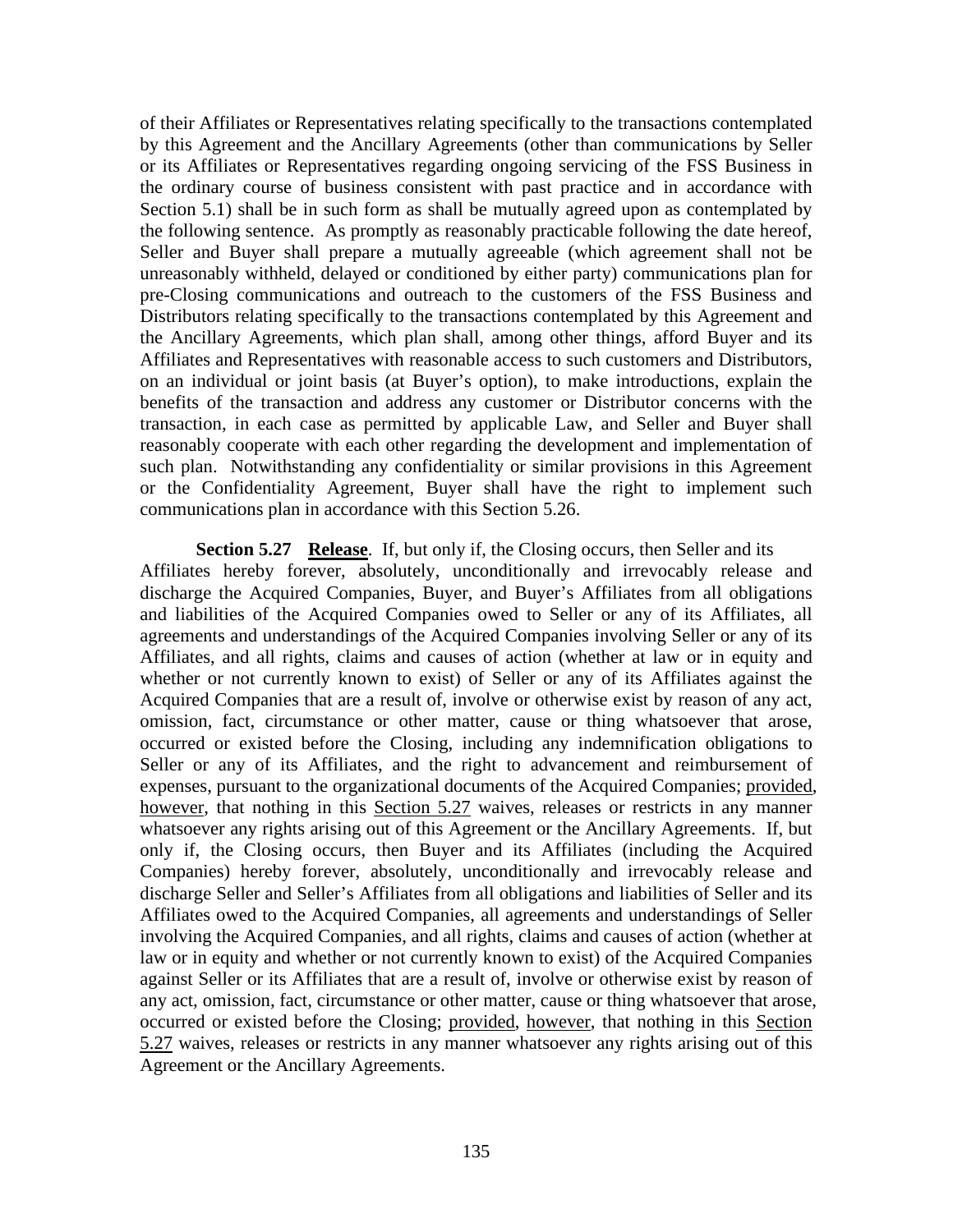**Section 5.28 No Shop**. From the date hereof until the earlier of the Closing and the date that this Agreement is terminated pursuant to Article VII, Seller shall not, and shall cause its Affiliates and its and their Representatives to not, directly or indirectly, (a) solicit, initiate, facilitate or knowingly encourage any inquiries, offers or proposals for, enter into, participate in or continue any discussions with respect to, or enter into any agreement with respect to, any Alternative Transaction Proposal (as defined below), other than with Buyer or its Affiliates and Representatives, or (b) furnish or cause to be furnished to any person (other than Buyer or its Affiliates or Representatives), any nonpublic information concerning the FSS Business or its assets or properties with respect to any Alternative Transaction Proposal. "Alternative Transaction Proposal" means any inquiry, offer or proposal by any person or group of persons (other than Buyer or any of its Affiliates or Representatives) relating to, in a single transaction or series of related transactions, any direct or indirect (i) acquisition (including any reinsurance or retrocession transaction, or transaction that has similar risk transfer effects) of any material portion of the FSS Business, including any material portion of the consolidated assets, reserves, revenues or net income of the FSS Business, (ii) merger, consolidation, other business combination of, or sale or acquisition of any of the capital stock of, any Acquired Company or any other Subsidiary of Seller that owns or otherwise operates a material portion of the FSS Business or (iii) any combination of the foregoing, whether in a single transaction or a series of related transactions.

**Section 5.29 Discovered Policies**. If, during the period following the execution of this Agreement until the five (5) year anniversary of the Closing Date, any party becomes aware of any Policy (as defined in the PICA FSS Reinsurance Agreement) that such party reasonably believes should have been included in the Updated Seriatim File because it was issued in connection with the FSS Business but was not so included inadvertently (each, a "Discovered Policy"), such party shall promptly notify the other party in writing of the existence of such Discovered Policy, and the parties shall reasonably cooperate and negotiate in good faith with respect to such matter and, if the parties mutually agree as a result of such reasonable good faith cooperation and negotiation, to supplement the Updated Seriatim File to include such Discovered Policy as a Covered Insurance Policy as though it had originally been set forth on the Updated Seriatim File, including the amount payable to the applicable Reinsurer in respect of the reinsurance of the applicable Liabilities relating to such Discovered Policy, then Seller shall transfer to the applicable Reinsurer cash equal to such amount as a condition to the effectiveness of such amendment to the Updated Seriatim File. The parties shall take such actions, execute such instruments and otherwise cooperate to the extent reasonably necessary to give effect to the foregoing, including supplementing the applicable schedule of the applicable PICA FSS Reinsurance Agreement to include an agreed-upon Discovered Policy as though it had originally been set forth on such schedule.

**Section 5.30 No Program of Internal Replacement**. From the date hereof until the earlier of the Closing and the date that this Agreement is terminated pursuant to Article VII, Seller shall and shall cause its Affiliates to comply with Section 2.1(b) of the forms of PICA FSS Reinsurance Agreement attached hereto as if the provisions thereof were in full force and effect throughout such period.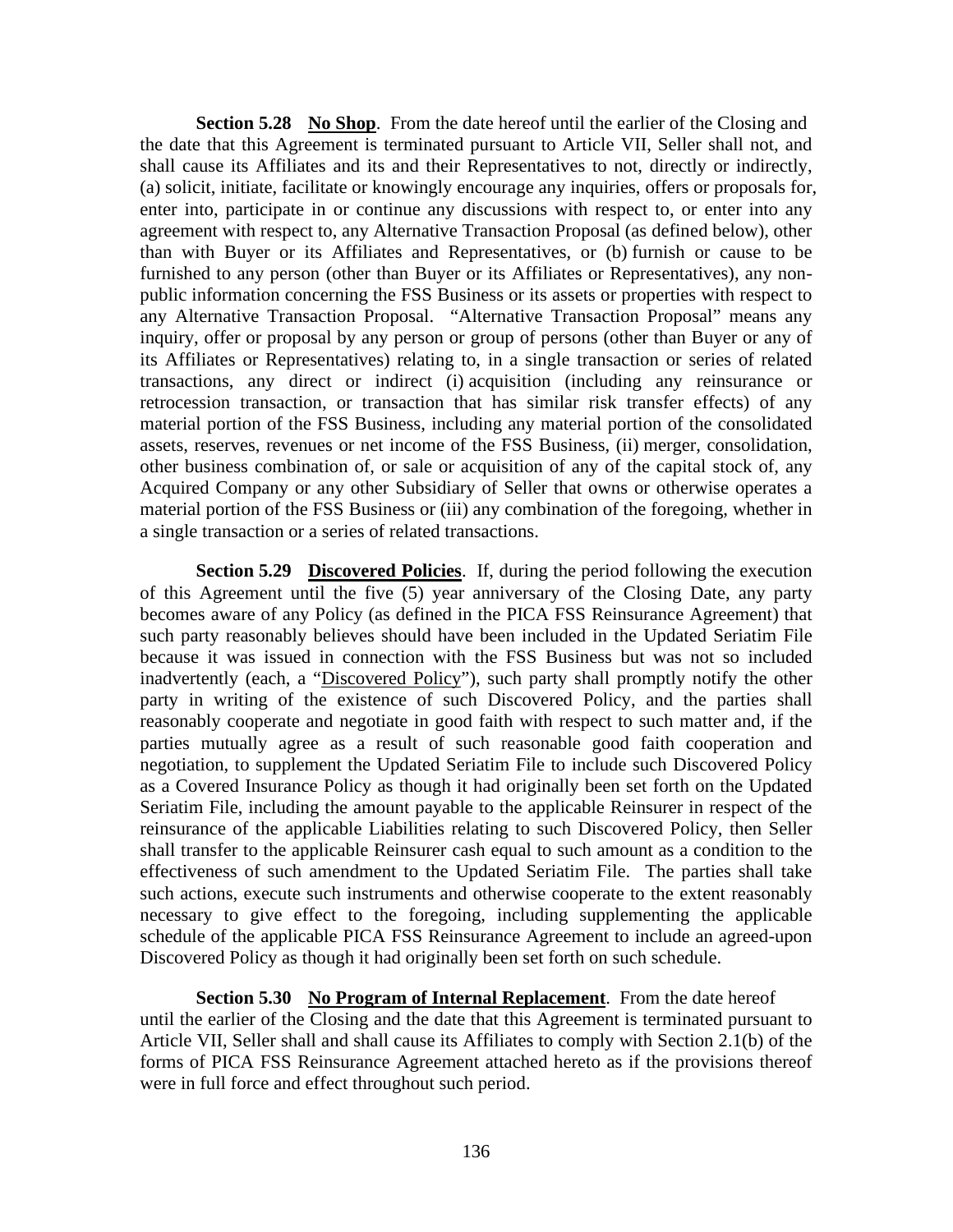# **Section 5.31 Revenue Flow; Principal Underwriter; Insurance Producer Contracts**.

(a) From and after the Closing, Seller or its applicable Affiliates shall remit to Buyer or its applicable Affiliates all administrative or distribution-related revenue received by Seller or its applicable Affiliates under any Revenue Agreement (including 12b-1 fees, revenue sharing fees, sub-transfer agent fees, administrative fees, and other similar fees) with respect to the FSS Business or Buyer's or its applicable Affiliates' continued use of such Revenue Agreements with respect to such business (the "Revenue"), solely to the extent that such Revenue has accrued during the period from and after the Closing until the termination or expiration of the Transitional Services Agreement (such period, the "Revenue Period") and is attributable to periods after the Effective Time, or is otherwise taken into account as an asset in the Final Statements. During the Revenue Period, Seller shall not and shall cause its Affiliates to not, without Buyer's prior written consent (which consent shall not be unreasonably withheld, delayed or conditioned), terminate or modify, amend, assign or waive the right to any benefit under any Revenue Agreement in a manner that is adverse to Buyer or its Affiliates. After the Revenue Period, Seller may, or may cause its applicable Affiliates to, terminate, modify, amend, assign, exercise any provision of or waive the right to any benefit under any Revenue Agreement, but shall not, and shall cause its Affiliates to not, do so in a manner that would impact Revenue remittable to Buyer or its applicable Affiliates under this Section 5.31(a).

(b) To the extent that any of the Covered Insurance Policies ceded or to be ceded under a PICA FSS Reinsurance Agreement require a principal underwriter for the continued performance of underwriter functions after the Closing Date, Buyer and Seller agree that in the period between the date hereof and the Closing Date, each shall work in good faith with each other to enable Buyer to establish a new principal underwriter as necessary for such Covered Insurance Policies after the Closing Date. Such cooperation shall include, but shall not be limited to, making any required filings with the SEC. Seller shall cause PICA or its applicable Affiliate to not resign as principal underwriter or terminate any agreement requiring it to perform principal underwriter functions with respect to a Covered Insurance Policy ceded or to be ceded under a PICA FSS Reinsurance Agreement until and after Buyer or an Affiliate of Buyer has taken all actions required to assume principal underwriter functions previously performed by PICA or its applicable Affiliate under such Covered Insurance Policy, and from and after the Closing Buyer shall use commercially reasonable efforts to take such actions.

(c) From the date hereof to the Closing Date, Seller shall or shall cause an Affiliate to pay all amounts due under Insurance Producer Contracts, including commissions or trail compensation. Following the Closing Date, with respect to Insurance Producer Contracts relating to any of the Covered Insurance Policies ceded under a PICA FSS Reinsurance Agreement, (i) Seller shall terminate or cause its Affiliate to terminate any such Insurance Producer Contracts that do not require any further payments as of the Closing Date, and (ii) Seller shall or shall cause its applicable Affiliate to, to the extent remitted by Buyer, continue to make payments of amounts due under such Insurance Producer Contracts to the extent any such amounts have not been fully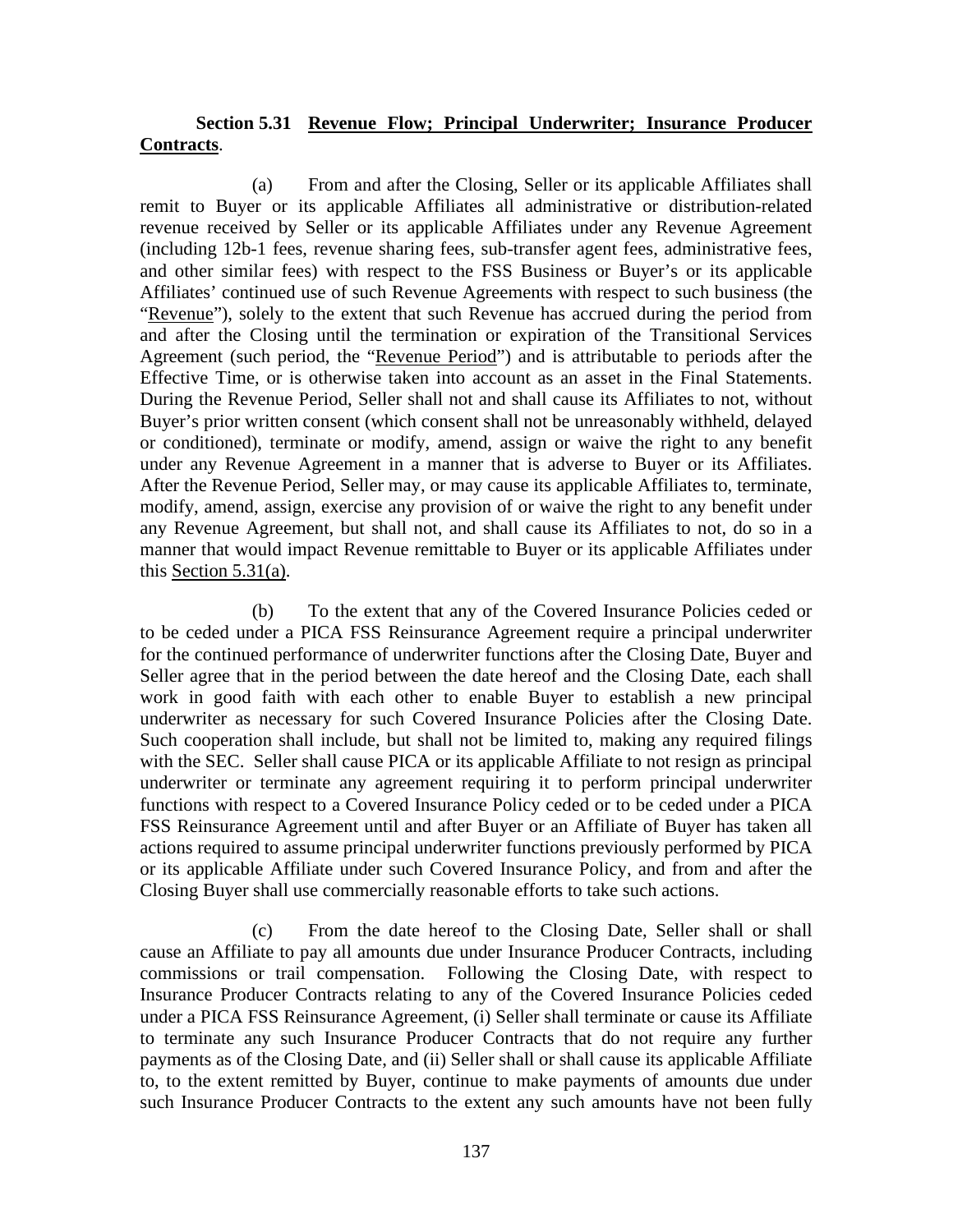paid on or before the Closing Date, and shall terminate such Insurance Producer Contracts or cause such Insurance Producer Contracts to be terminated after such continuing amounts have been fully paid. From and after the Closing, Seller shall not, and shall cause its Affiliates to not, modify, amend, revoke, revise, terminate, or take other action under any Insurance Producer Contract relating to any of the Covered Insurance Policies ceded under a PICA FSS Reinsurance Agreement that would result in a change with respect to the amount or timing of payments due under any Insurance Producer Contracts without Buyer's written consent. Buyer and Seller agree that to the extent required by applicable Law, Buyer or its applicable Affiliate may effectuate payments under Insurance Producer Contracts on PICA or its applicable Affiliate's behalf following the Closing; provided, that any such payments are fully funded by and are the sole liability of Seller or its Affiliates.

**Section 5.32** Sales from Other Affiliates. Subject to Section 5.9, in the event that Buyer or Seller determines during the period beginning on the date of this Agreement and ending on the second anniversary of the Closing Date, that any Affiliate of Seller other than an Asset Seller has record or beneficial ownership or possession of a Purchased Asset or Assumed Liability, Seller shall, and shall cause such Affiliate to, assign, convey and transfer such Purchased Asset or Assumed Liability to Buyer or its designated Affiliate (i) in the event such Purchased Asset or Assumed Liability is identified prior to the Closing, effective as of the Closing or (ii) in the event such Purchased Asset or Assumed Liability is identified after the Closing, as soon as reasonably practicable following such identification, in each case, it being understood that if any consent, waiver or approval of any Third Party that has not been obtained (or lapse of statutory or contractual period to object that has not occurred) is required, Section 5.9 shall apply. During the period following the Closing and prior to the second anniversary of the Closing, pending such transfer to Buyer or its designated Affiliate, Seller or its Affiliate shall hold such Purchased Asset or Assumed Liability and provide to Buyer or its designated Affiliate all of the benefits, rights, obligations and liabilities associated with the ownership and operation of such Purchased Asset or Assumed Liability and, accordingly, Seller shall cause such Purchased Asset or Assumed Liability to be operated or retained as may reasonably be instructed by Buyer, and Buyer shall indemnify Seller or its Affiliates' for the Losses resulting from such operation or retention to the extent that such operation or retention are in accordance with Buyer's or its Affiliates' instructions, except that Buyer shall not be required to indemnify Seller for any Losses arising from such operation or retention that are finally judicially determined to have resulted primarily from Seller's or its Affiliates' willful misconduct or gross negligence.

**Section 5.33 Seller Confidentiality Agreements**. Following the Closing, with respect to any confidentiality agreement entered into prior to the date hereof between any Person other than Buyer or its Affiliates, on one hand, and Seller or its Affiliates, on the other hand, in connection with the consideration of a possible transaction involving the Acquired Companies or the FSS Business, Seller shall promptly notify Buyer in writing in the event it becomes aware of a breach of any such confidentiality agreement with respect to any "evaluation material" or similar material or information covered by such confidentiality agreement that are related to the Acquired Companies or the FSS Business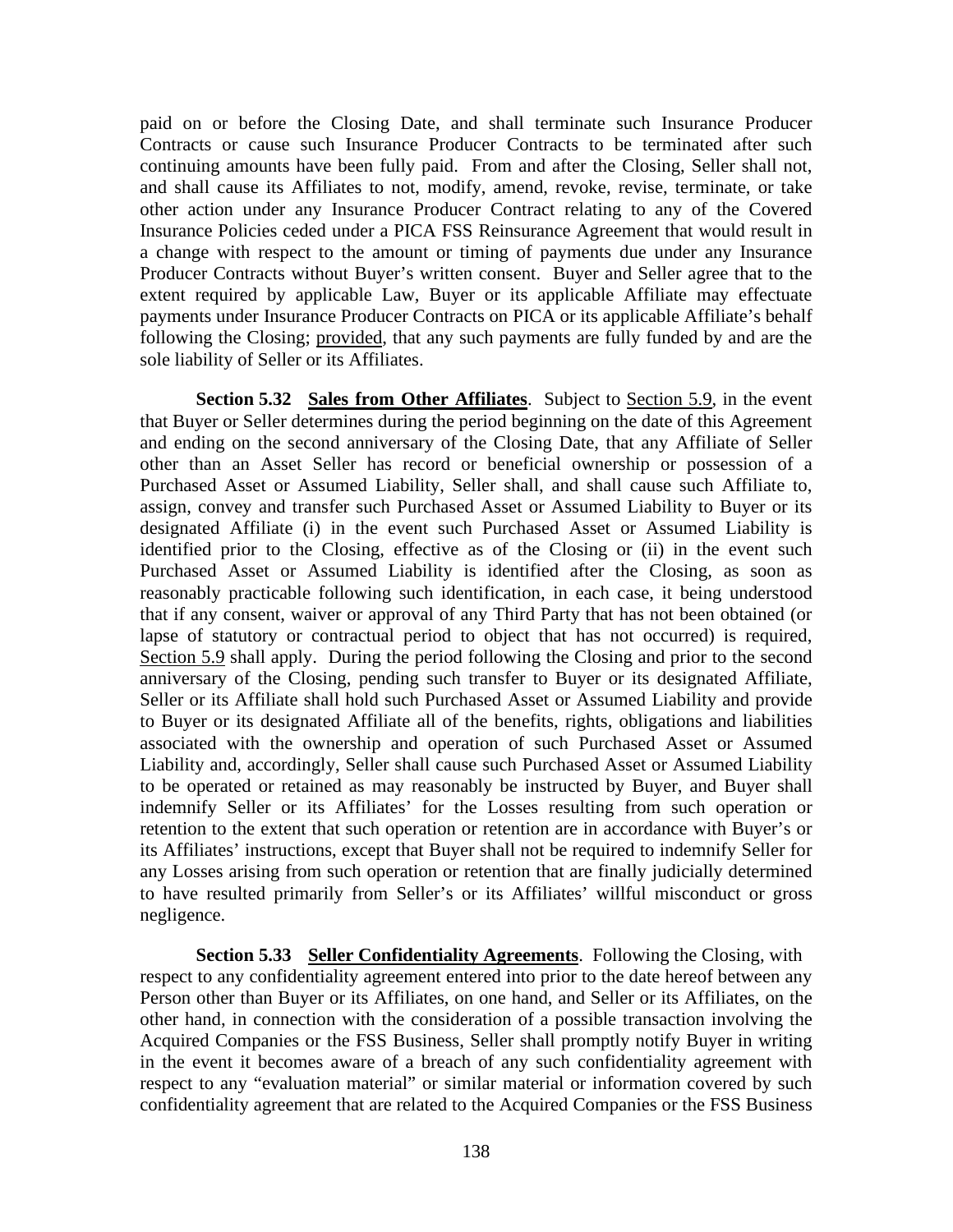and, if so directed by Buyer, shall enforce its rights under such confidentiality agreement for Buyer's benefit, at Buyer's sole expense.

## **Section 5.34 Synthetic GICs**.

(a) Buyer and its Affiliates shall not target replacing or replace any trustee or investment manager Affiliated with Seller or Affiliated with a Person that is Affiliated with Seller or an Affiliate of Seller in connection with the PTC Contracts and the Other Wrapped IMAs, or directly or indirectly use the Customer Lists for such targeting or replacement, for a period beginning on the Closing Date and ending [*Redacted* – Time period]; provided that Buyer and its Affiliates shall be permitted to take such an action if, in good faith (i) such action is mutually agreed upon by Buyer and Seller, (ii) such action is required to comply with any fiduciary duty or applicable Law or (iii) without limiting the foregoing, such action is requested in writing (including by electronic mail) by a customer of a synthetic guaranteed investment Contract arrangement without affirmative encouragement by Buyer or its Affiliates. For the period beginning on the Closing Date and ending [*Redacted* – Time period], Buyer shall continue wrapping the PTC Contracts and Other Wrapped IMAs in the same manner in which the FSS Business was conducted prior to the date of this Agreement. For the avoidance of doubt, the restrictions set forth in this Section 5.34(a) shall continue until the third anniversary of the Closing Date notwithstanding any novation of a stable value wrap Contract to Buyer pursuant to the PICA FSS Reinsurance Agreement. Nothing in this Section 5.34(a) shall be construed to prevent Buyer or its Affiliates from generally making available other investment options to, or managing the allocations of investments within the managed accounts of, customers of the FSS Business; provided that such investment options or allocations shall not be targeted at replacing any investment management services (or any trustee or investment manager) under the PTC Contracts and/or Other Wrapped IMAs, including through allocation to similar strategies.

(b) Following the date hereof and ending [*Redacted* – Time period], Seller shall and shall cause PGIM and its other Affiliates to not target replacing or replace any stable value wrap contract with respect to either a PTC Contract or an Other Wrapped IMA; provided, that Seller, PGIM and Seller's other Affiliates shall be permitted to take such an action if, in good faith (i) such action is mutually agreed upon by Buyer and Seller, (ii) such action is required to comply with any fiduciary duty or applicable Law, or (iii) without limiting the foregoing, such action is requested in writing (including by electronic mail) by a Retirement Plan sponsor, fiduciary, advisor, consultant or other third party providing services to the Retirement Plan without affirmative encouragement by Seller, PGIM or Seller's other Affiliates. For the avoidance of doubt, the restrictions set forth in this Section 5.34(b) shall continue notwithstanding any novation of a stable value wrap Contract to Buyer pursuant to the PICA FSS Reinsurance Agreement. Nothing in this Section 5.34(b) shall be construed to prevent Seller or its Affiliates from generally making available other stable value wraps to a customer other than the customers of the synthetic guaranteed investment Contracts related to the PTC Contracts and/or Other Wrapped IMAs.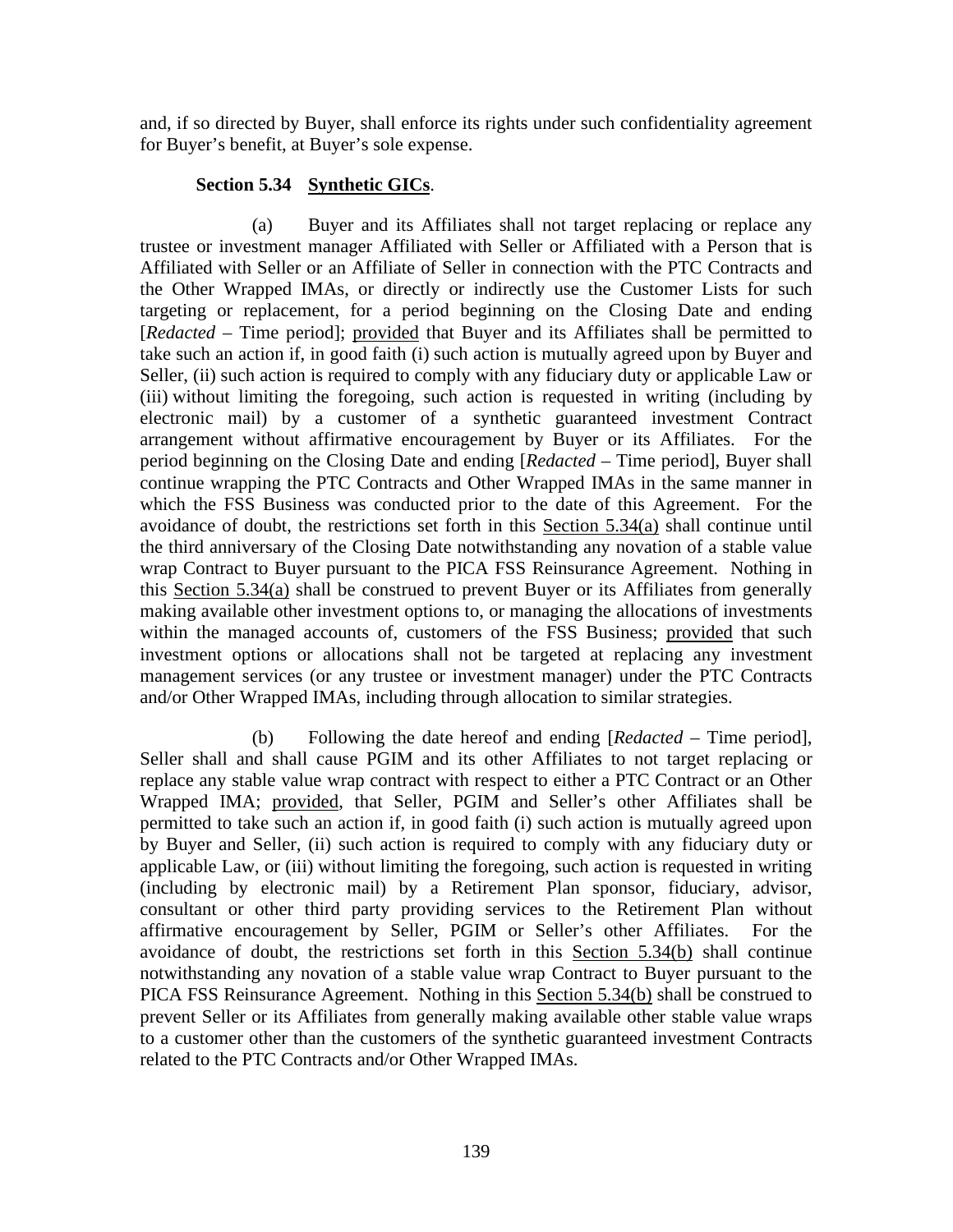#### **ARTICLE VI**

### **CONDITIONS TO CLOSING**

**Section 6.1 Conditions to Obligations of Buyer**. The obligation of Buyer to effect the Closing shall be subject to the satisfaction (or waiver by Buyer) of the following conditions:

#### (a) *Representations and Warranties and Covenants of Seller*.

(i) The representations and warranties of Seller contained in Section 3.1 (Due Organization and Good Standing), Section 3.2 (Authorization of Transaction), Section 3.3 (Capital Structure of the Acquired Companies; Ownership and Transfer of Shares; Ownership of Purchased Assets) and Section 3.30 (Brokers' Fees) (collectively, the "Seller Fundamental Representations") shall be true and correct in all respects on and as of the date hereof and as of the Closing Date as though made as of the Closing Date (except to the extent such representations and warranties are expressly made only as of a specific date, in which case representations and warranties shall be true and correct as of such specific date). The representations and warranties of Seller contained in Article III of this Agreement (other than the Seller Fundamental Representations and the representation and warranty set forth in clause (b) of Section 3.8 (Absence of Certain Changes)), without giving effect to any materiality (other than any use of the defined term "Material Contract"), Material Adverse Effect or similar qualifications therein, shall be true and correct on and as of the date hereof and as of the Closing Date as though made as of the Closing Date (except to the extent such representations and warranties are expressly made only as of specific date, in which case representations and warranties shall be true and correct as of such specific date), except for such failures to be true and correct as have not had, and would not reasonably be expected to have, individually or in the aggregate, a Material Adverse Effect and have not materially impaired, and would not, individually or in the aggregate, reasonably be expected to materially impair, Seller's or its Affiliates' ability to execute or perform their material obligations under this Agreement and the Ancillary Agreements, including consummation of the transactions contemplated hereby and thereby. The representation and warranty of Seller contained in clause (b) of Section 3.8 (Absence of Certain Changes) shall be true and correct in all respects on and as of the date hereof and as of the Closing Date as though made as of the Closing Date;

(ii) The covenants and agreements of Seller set forth in this Agreement to be performed or complied with at or prior to the Closing shall have been performed or complied with in all material respects; and

(iii) Seller shall have delivered to Buyer a certificate of Seller, dated the Closing Date and executed by a duly authorized executive officer of Seller, to the effect of the foregoing clauses (i) and (ii).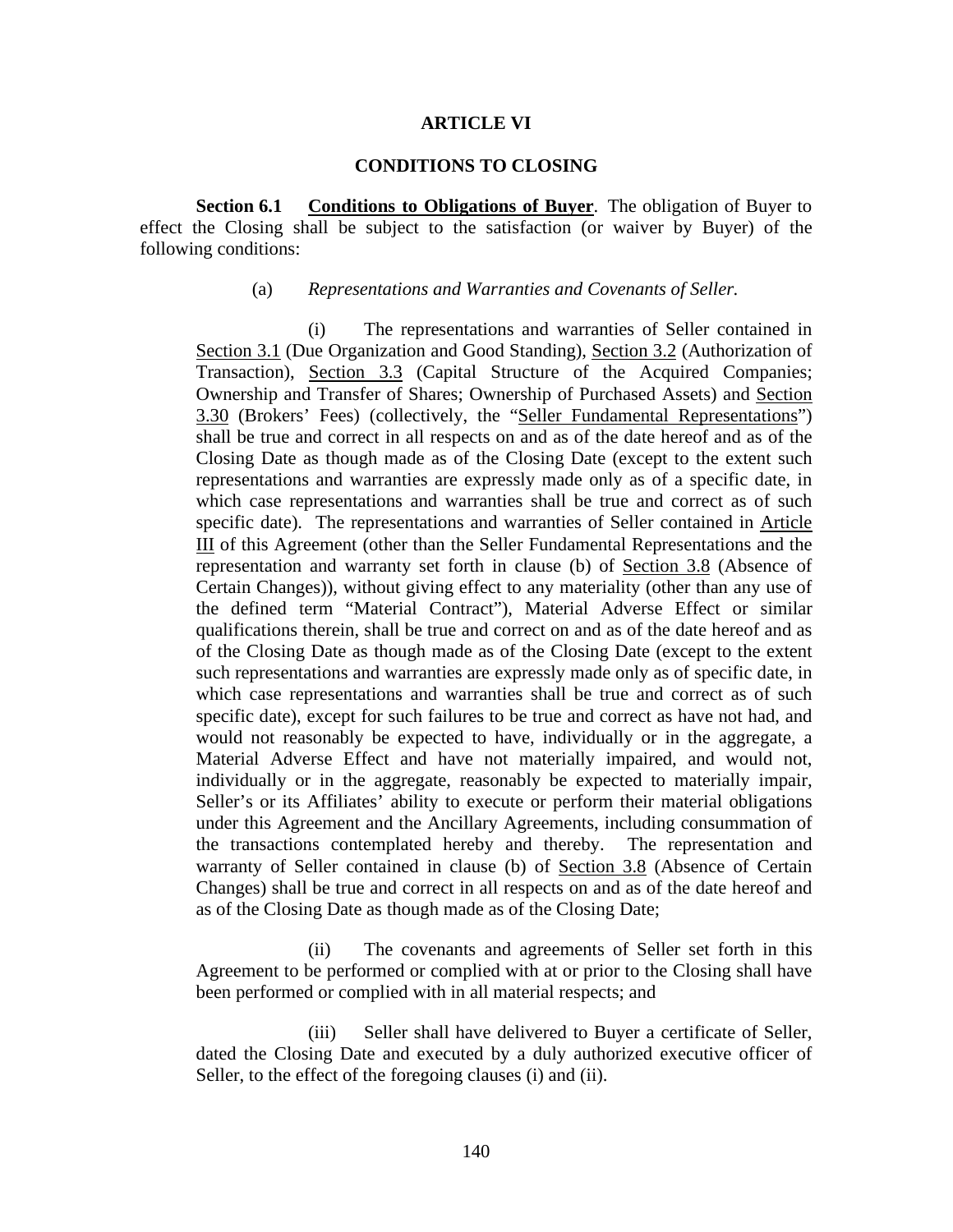(b) *Approvals of Governmental Entities*. The waiting period applicable under the HSR Act shall have expired or been terminated. The Governmental Approvals listed on Schedule 6.1(b) shall have been received or made and shall be in full force and effect (or any waiting period shall have expired or shall have been terminated), without the imposition of a Burdensome Condition with respect to Buyer.

(c) *No Prohibition.* No Governmental Entity of competent jurisdiction shall have enacted any Law, instituted an Action or issued an Order that is pending or in effect on the Closing Date challenging, restraining, enjoining or otherwise prohibiting the consummation of the transactions contemplated hereby.

**Section 6.2 Conditions to Obligations of Seller**. The obligation of Seller to effect the Closing shall be subject to the satisfaction (or waiver by Seller) of the following conditions:

## (a) *Representations and Warranties and Covenants of Buyer*.

(i) The representations and warranties of Buyer contained in Section 4.1 (Due Organization and Good Standing), Section 4.2 (Authorization of Transaction) and Section 4.15 (Brokers' Fees) (collectively, the "Buyer Fundamental Representations") shall be true and correct in all respects on and as of the date hereof and as of the Closing Date as though made as of the Closing Date (except to the extent such representations and warranties are expressly made only as of a specific date, in which case representations and warranties shall be true and correct as of such specific date). The representations and warranties of Buyer contained in Article IV of this Agreement (other than the Buyer Fundamental Representations), without giving effect to any materiality or similar qualifications therein, shall be true and correct on and as of the date hereof and as of the Closing Date as though made as of the Closing Date (except to the extent such representations and warranties are expressly made only as of a specific date, in which case representations and warranties shall be true and correct as of such specific date), except for such failures to be true and correct as have not materially impaired, and would not, individually or in the aggregate, reasonably be expected to materially impair, Buyer's or its Affiliates' ability to execute or perform their material obligations under this Agreement and the Ancillary Agreements, including consummation of the transactions contemplated hereby and thereby;

(ii) The covenants and agreements of Buyer set forth in this Agreement to be performed or complied with at or prior to the Closing shall have been performed or complied with in all material respects; and

(iii) Buyer shall have delivered to Seller a certificate of Buyer, dated the Closing Date and executed by a duly authorized officer of Buyer, to the effect of the foregoing clauses (i) and (ii).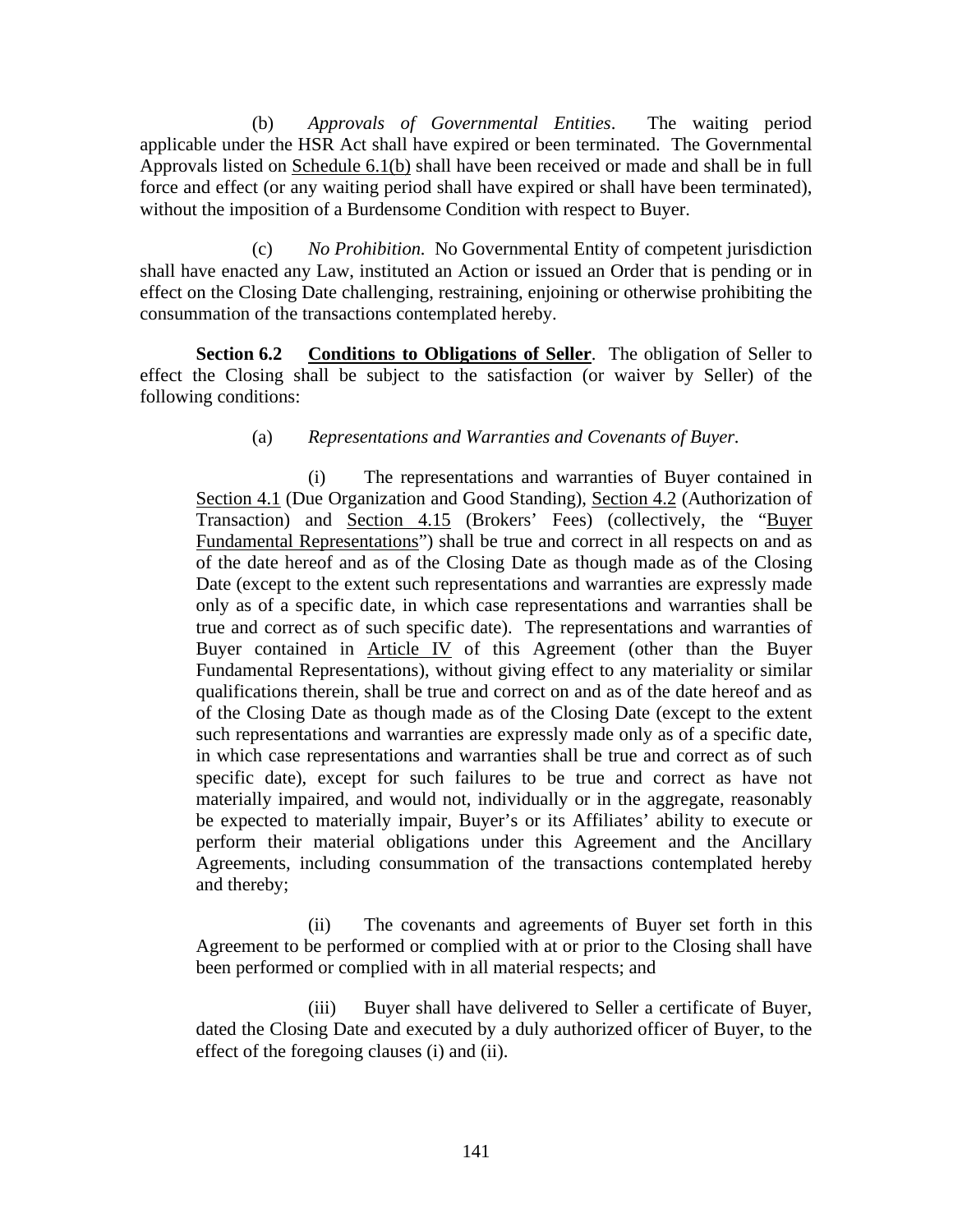(b) *Approvals of Governmental Entities.* The waiting period applicable under the HSR Act shall have expired or been terminated. The Governmental Approvals listed on Schedule 6.2(b) shall have been received or made and shall be in full force and effect (or any waiting period shall have expired or shall have been terminated), without the imposition of a Burdensome Condition with respect to Seller.

(c) *No Prohibition.* No Governmental Entity of competent jurisdiction shall have enacted any Law, instituted an Action or issued an Order that is pending or in effect on the Closing Date challenging, restraining, enjoining or otherwise prohibiting the consummation of the transactions contemplated hereby.

**Section 6.3 Frustration of Condition**. No party hereto may rely on the failure of any condition set forth in Section 6.1 or Section 6.2 to be satisfied if such failure was materially caused by such party's breach of any covenants or agreements contained in this Agreement.

# **ARTICLE VII**

# **TERMINATION**

**Section 7.1 • Termination of Agreement.** This Agreement may be terminated at any time prior to the Closing as follows:

(a) by mutual written consent of Buyer and Seller;

(b) by either Buyer or Seller if the Closing shall not have occurred on or before May 3, 2022 (the "Outside Date"); provided that, if the Closing has not occurred by the Outside Date solely as a result of the failure to satisfy the conditions set forth in Section 6.1(b) or Section 6.2(b), then the Outside Date shall be extended automatically by three (3) months;

(c) by Seller if (i) Buyer shall have breached any of the covenants or agreements contained in this Agreement to be performed by Buyer such that the condition set forth in Section  $6.2(a)(ii)$  would not be satisfied, or (ii) there exists a breach of any representation or warranty of Buyer contained in this Agreement such that the condition set forth in Section  $6.2(a)(i)$  would not be satisfied and, in the case of clauses (i) or (ii), such breach has not been cured (or is incapable of being cured) by Buyer by the Outside Date;

(d) by Buyer if (i) Seller shall have breached any of the covenants or agreements contained in this Agreement to be performed by Seller such that the condition set forth in Section  $6.1(a)(ii)$  would not be satisfied, or (ii) there exists a breach of any representation or warranty of Seller contained in this Agreement such that the condition set forth in Section  $6.1(a)(i)$  would not be satisfied and, in the case of clauses (i) or (ii), such breach has not been cured (or is incapable of being cured) by Seller by the Outside Date; or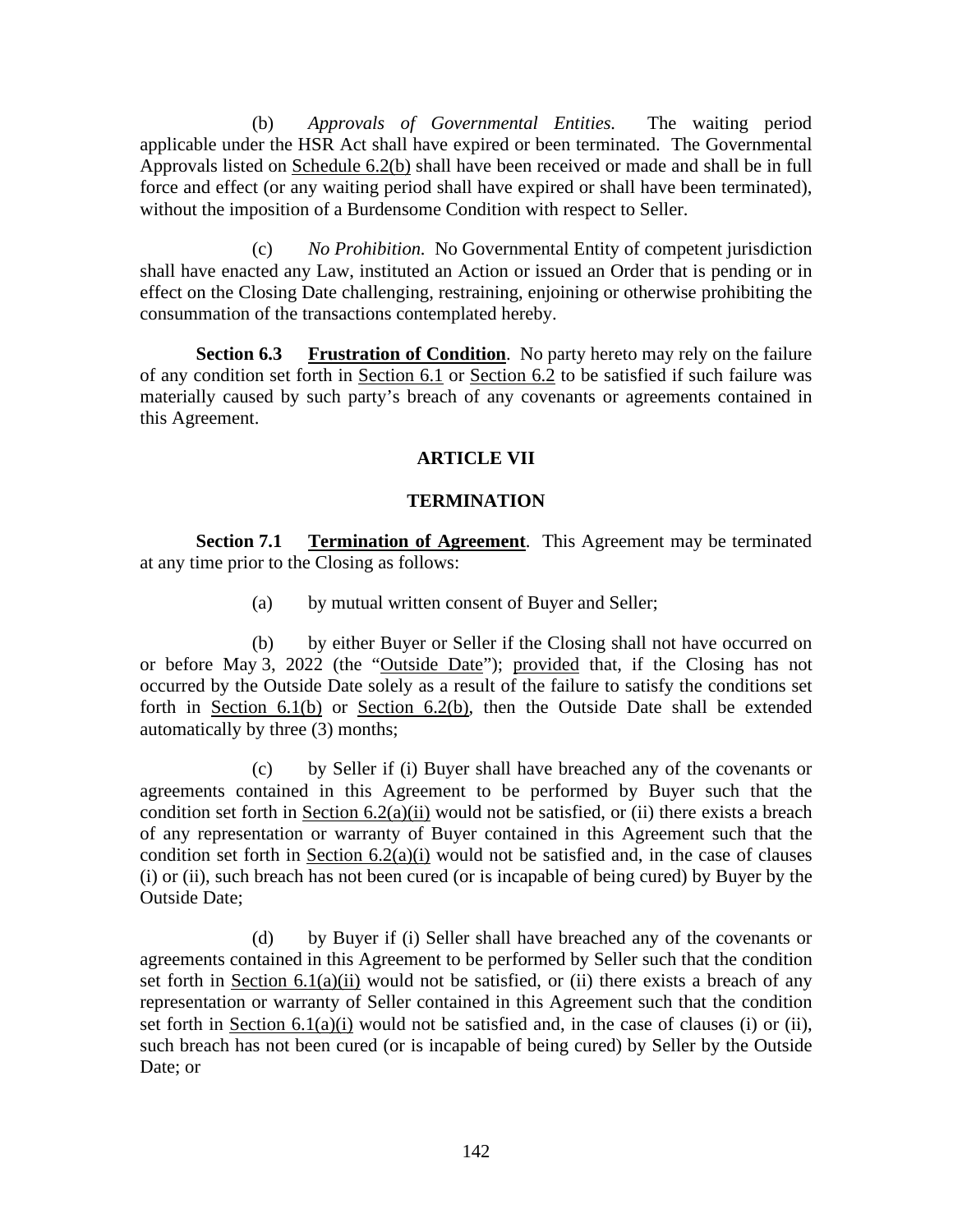(e) by either Buyer or Seller if any Governmental Entity having jurisdiction over Seller or Buyer shall have issued an Order or taken any other action, in each case permanently enjoining or otherwise prohibiting the consummation of the transactions contemplated by this Agreement, and such Order or other action shall have become final and non-appealable, or if there is any Law that makes consummation of the Closing illegal or otherwise prohibited.

Notwithstanding anything in this Section 7.1 to the contrary, neither party may terminate this Agreement pursuant to the foregoing clauses (b), (c), (d) or (e) if its failure to perform or comply with any of its covenants or agreements, or the breach or inaccuracy of any of its representations or warranties, under this Agreement has been the primary cause of, or resulted in, the event or condition purportedly giving rise to a right to terminate this Agreement under such clause.

**Section 7.2 Effect of Termination**. In the event of termination of this Agreement by a party hereto pursuant to and in accordance with Section 7.1, written notice thereof shall forthwith be given by the terminating party to the other party hereto in accordance with Section 10.5, and this Agreement shall thereupon terminate and become void and have no force or effect, and the transactions contemplated hereby and by the Ancillary Agreements shall be abandoned without further action by the parties hereto, except that (a) the provisions of Section 5.4, this Article VII and Article  $X$  and the Confidentiality Agreement shall survive the termination of this Agreement, (b) no party hereto shall be relieved or released from any liabilities or damages arising out of (i) Fraud or (ii) Willful Breach and (c) Buyer shall not be relieved or released from any liabilities or damages arising out of a material breach by Buyer of the representations and warranties in Section 4.9.

### **ARTICLE VIII**

#### **INDEMNIFICATION**

### **Section 8.1 Obligations of Seller**.

(a) If the Closing occurs, subject to the terms of this Article VIII and Section 10.1, except in respect of Taxes (indemnification in respect of Taxes being governed as set forth in Article IX), Seller agrees to defend, indemnify and hold harmless Buyer and Buyer's Affiliates and each of their respective directors, officers and employees and their respective successors and permitted assignees (collectively, the "Buyer Indemnified Parties") from and against any and all Losses incurred, sustained or suffered by or imposed upon any Buyer Indemnified Party to the extent resulting from, arising out of or relating to: (i) any inaccuracy or breach of any of the representations or warranties of Seller in Article III of this Agreement (other than Seller Fundamental Representations); (ii) any inaccuracy or breach of any of the Seller Fundamental Representations; (iii) any breach of any of the covenants or other obligations of Seller in this Agreement; (iv) any Excluded Business, (v) any Excluded Assets, Excluded Liabilities, any arrangements made with respect to any Excluded Asset or Excluded Liability pursuant to Section 5.20 or any failure by Seller or any Affiliate of Seller to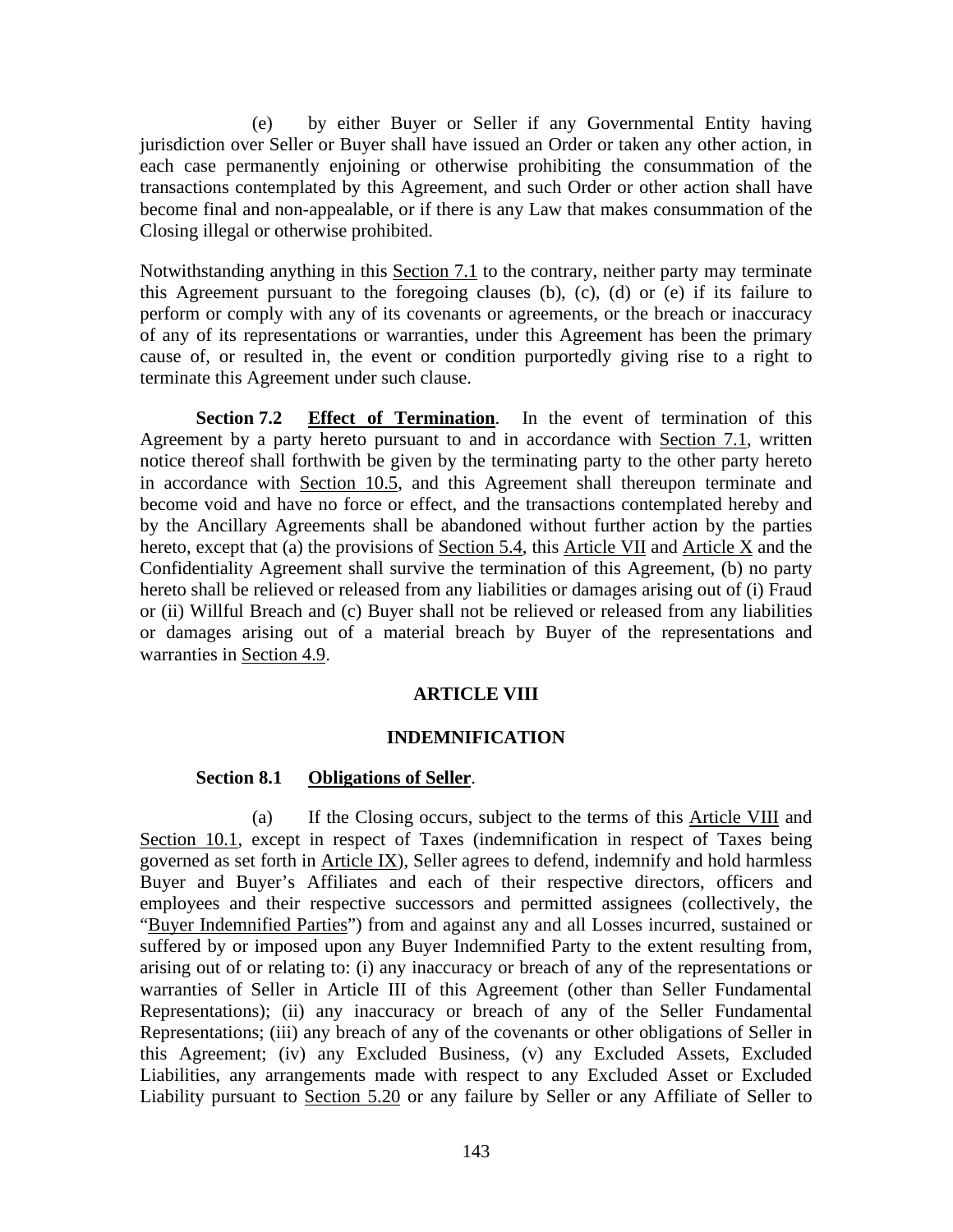perform or fulfill its obligations under an Excluded Contract or the Excluded Business Reinsurance Agreements, specifically including the costs described in Schedule 8.1(a); and (vi) the terms of Section 5.2(o).

(b) Except in the case of Fraud, the obligation of Seller to indemnify the Buyer Indemnified Parties for Losses is subject to the following limitations: (i) Seller shall not be required to provide indemnification to any Buyer Indemnified Party pursuant to Section 8.1(a)(i) unless the aggregate amount of Losses incurred, sustained or suffered by or imposed upon the Buyer Indemnified Parties in respect of all claims against Seller for indemnification under Section 8.1(a)(i), subject to Section 8.3(d) and (e), exceeds \$[*Redacted*] (the "Deductible"), and then the Buyer Indemnified Parties shall be entitled to indemnification for only the amount in excess of the Deductible, and (ii) in no event shall the aggregate amount of Losses for which Seller is obligated to indemnify the Buyer Indemnified Parties pursuant to Section 8.1(a)(i), subject to Section 8.3(d) and (e), exceed \$[*Redacted*] (the "Cap"). Notwithstanding the foregoing sentence, in no event shall Seller be required to provide indemnification to any Buyer Indemnified Party for any single claim (or aggregated claims arising out of substantially the same events or circumstances) under Section 8.1(a)(i) unless the amount of such claim (or aggregated claims arising out of substantially the same events or circumstances) involves Losses in excess of \$[*Redacted*] (the "De Minimis Amount").

(c) Notwithstanding anything to the contrary in this Agreement, except in the case of (i) Fraud or (ii) Willful Breach of a post-Closing covenant, in no event shall the aggregate liability of Seller and its Affiliates under Section 8.1(a)(i), Section 8.1(a)(ii), Section 8.1(a)(iii) and Section 9.1(a) be greater than an amount equal to [*Redacted*].

# **Section 8.2 Obligations of Buyer**.

(a) If the Closing occurs, subject to the terms of this Article VIII and Section 10.1, Buyer agrees to defend, indemnify and hold harmless Seller and its Affiliates and each of their respective directors, officers and employees and their respective successors and permitted assignees (collectively, the "Seller Indemnified Parties") from and against any and all Losses incurred, sustained or suffered by or imposed upon any Seller Indemnified Party to the extent resulting from, arising out of or relating to: (i) any inaccuracy or breach of any of the representations or warranties of Buyer in Article IV of this Agreement (other than Buyer Fundamental Representations); (ii) any inaccuracy or breach of any of the Buyer Fundamental Representations; (iii) any breach of any of the covenants or other obligations of Buyer in this Agreement (other than the covenants or other obligations in Section 5.20(h)); (iv) [*Redacted* – standard with respect to Section 5.20(h)]; (v) any Assumed Liabilities; and (vi) the terms of Section 5.2(b) and Section 5.2(p).

(b) Except in the case of Fraud, the obligation of Buyer to indemnify the Seller Indemnified Parties for Losses is subject to the following limitations: (i) Buyer shall not be required to provide indemnification to any Seller Indemnified Party pursuant to Section 8.2(a)(i) unless the aggregate amount of Losses incurred, sustained or suffered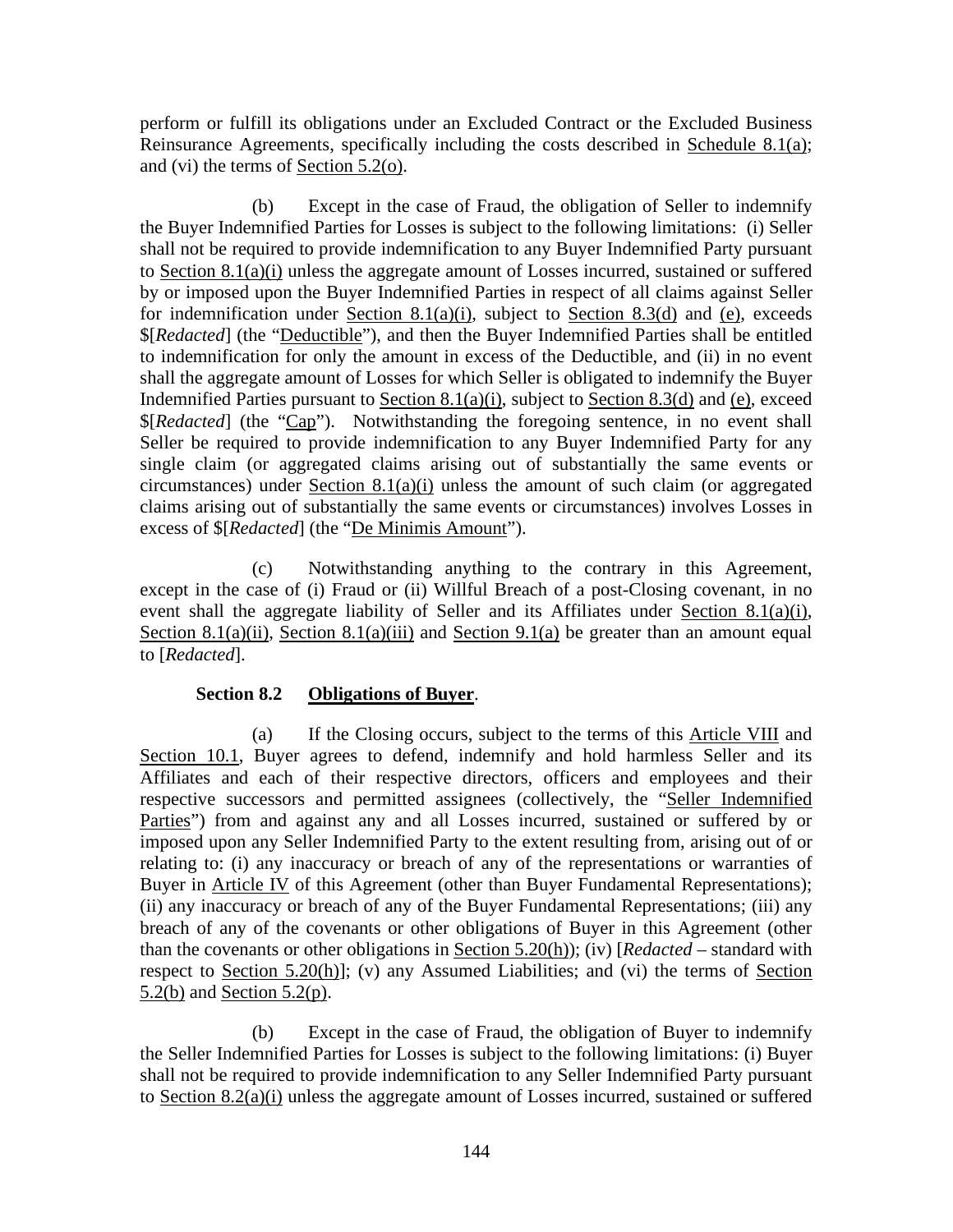by or imposed upon the Seller Indemnified Parties in respect of all claims against Buyer for indemnification under Section 8.2(a)(i), subject to Section 8.3(d) and (e), exceeds the Deductible, and then the Seller Indemnified Parties shall be entitled to indemnification for only the amount in excess of the Deductible; (ii) in no event shall the aggregate amount of Losses for which Buyer is obligated to indemnify Seller Indemnified Parties pursuant to Section 8.2(a)(i), subject to Section 8.3(d) and (e), exceed the Cap; and (iii) in no event shall Buyer be required to provide indemnification to any Seller Indemnified Party for any single claim (or aggregated claims arising out of the same events or circumstances) under Section 8.2(a)(i) unless the amount of such claim (or aggregated claims arising out of the same events or circumstances) involves Losses in excess of the De Minimis Amount.

(c) Notwithstanding anything to the contrary in this Agreement, except in the case of (i) Fraud or (ii) Willful Breach of a post-Closing covenant, in no event shall the aggregate liability of Buyer and its Affiliates under Section 8.2(a)(i), Section 8.2(a)(ii), Section 8.2(a)(iii) and Section 9.1(b) be greater than an amount equal to [*Redacted*].

(d) Notwithstanding anything to the contrary in this Agreement or the Ancillary Agreements, in no event shall the aggregate liability of Buyer and its Affiliates for breach under Section 8.2(a)(iv) be greater than an amount equal to \$[*Redacted*].

## **Section 8.3 Indemnification Procedures**.

(a) In the event that any action, claim, investigation, suit or arbitration is threatened in writing or commenced by a Third Party involving any action, claim, investigation, suit or arbitration for which a party may be required to provide indemnity (an "Indemnifying Party") pursuant to this Agreement (other than pursuant to Section 9.1, which shall be governed by Article IX) to any Buyer Indemnified Party or Seller Indemnified Party (as applicable, an "Indemnified Party") (an "Asserted Liability"), the Indemnified Party shall promptly, after first becoming aware of the action, claim, investigation, suit or arbitration threatened in writing or commenced by a Third Party, notify the Indemnifying Party of such Asserted Liability in a writing that: (i) describes such Asserted Liability in reasonable detail (including the reasonably available facts underlying each particular claim and an identification of all sections of this Agreement which form the basis for such claim); (ii) attaches copies of any material written evidence upon which such Asserted Liability is based (it being understood that, to the extent that such written evidence is not reasonably available at such time, the Indemnified Party shall so indicate, and shall promptly provide such evidence when it becomes available); and (iii) to the extent practicable, sets forth the estimated amount (broken down by each individual claim) for which the Indemnified Party may be liable (the "Claim Notice"); except that no delay on the part of the Indemnified Party in giving any Claim Notice shall relieve the Indemnifying Party of any indemnification obligation hereunder except to the extent the Indemnifying Party is actually materially damaged or prejudiced by such delay. The Indemnifying Party shall have forty-five (45) days from its receipt of a Claim Notice (the "Notice Period") to notify the Indemnified Party whether the Indemnifying Party desires, at the Indemnifying Party's sole cost and expense and with counsel of its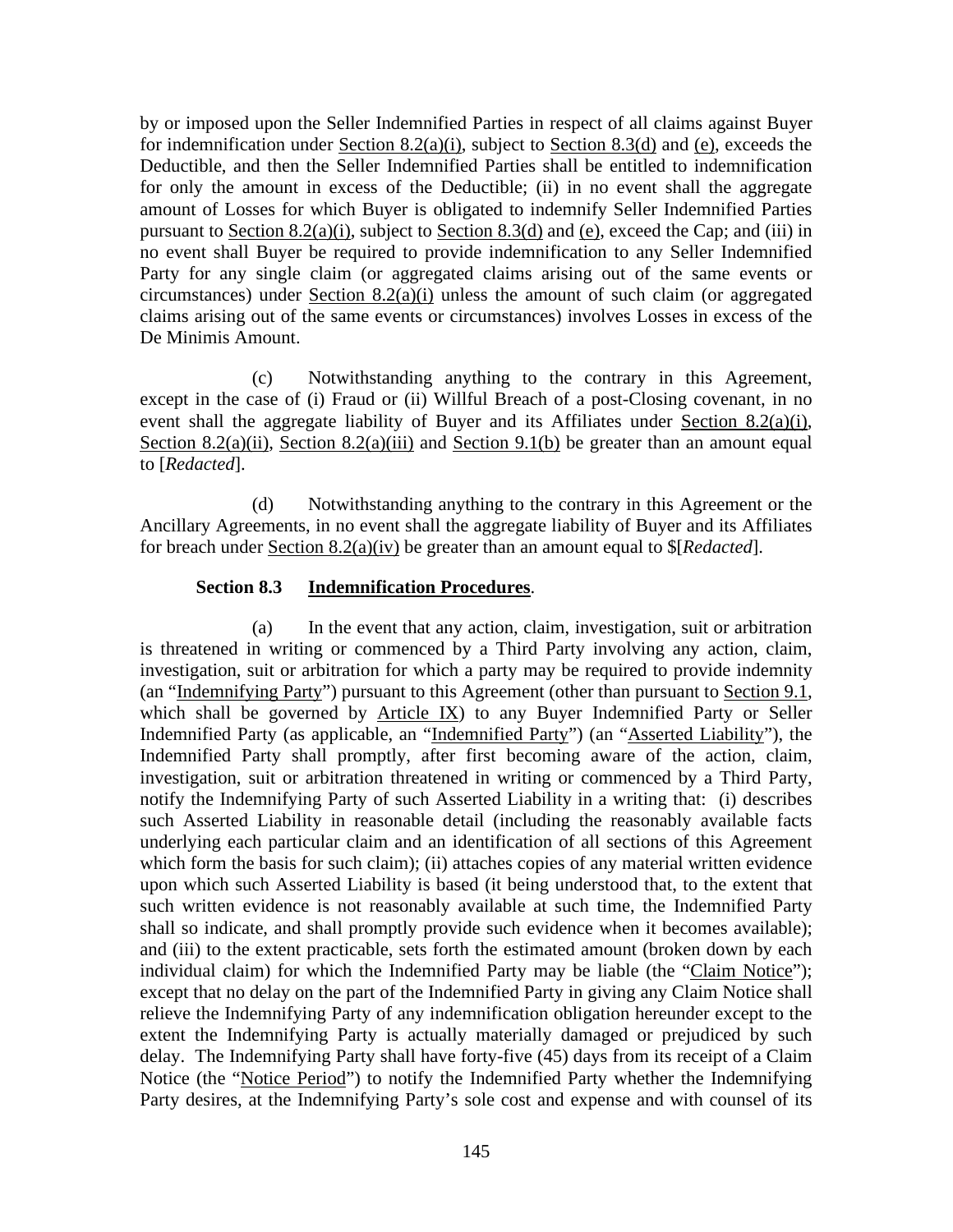own choosing, to assume and control the defense of an Asserted Liability; provided that in no event may the Indemnifying Party assume control of the defense of an Asserted Liability involving criminal liability or in which injunctive or other non-monetary relief against the Indemnified Party that would have a non *de minimis* effect on the operation of the business of such Indemnified Party is sought. The Indemnified Party may take any actions reasonably necessary to defend such Third Party Claim prior to the time that it receives notice from the Indemnifying Party as contemplated by the preceding sentence. If the Indemnifying Party undertakes to assume and control the defense of an Asserted Liability, the Indemnifying Party shall not, without the prior written consent of the Indemnified Party (which consent shall not be unreasonably withheld, conditioned or delayed), consent to any settlement or compromise, or consent to the entry of any judgment, unless the Indemnifying Party pays or causes to be paid all amounts arising out of such settlement, compromise or judgment concurrently with its effectiveness, and except to the extent the terms of such settlement, compromise or judgment (A) contain as an unconditional term thereof an express, unconditional, full and final written release, from the claimant or plaintiff with respect to the Asserted Liability, of the Indemnified Party from the subject matter of such Asserted Liability, (B) provide for no relief other than the payment of monetary damages in an amount less than or equal to the maximum indemnification responsibility of the Indemnifying Party and customary confidentiality obligations, (C) involve no finding or admission of any breach or violation of Law by any Indemnified Party and (D) does not include the encumbrance of any assets of any Indemnified Party or any restriction or condition that would adversely affect any Indemnified Party or the conduct of any Indemnified Party's business. If the Indemnifying Party undertakes to assume and control the defense of an Asserted Liability, the Indemnifying Party shall have the sole right to control the defense of any Asserted Liability, including the appointment, removal or replacement of counsel at its sole discretion, and the filing (at its reasonable discretion) of any counterclaim as part of a defense strategy, and the Indemnified Party shall reasonably cooperate with the Indemnifying Party and its counsel in the investigation, defense and settlement thereof. Notwithstanding an election by the Indemnifying Party to assume and control the defense of such Asserted Liability, (1) the Indemnified Party shall have the right to employ separate legal counsel, at the expense of the Indemnified Party, and to participate in the defense of such Asserted Liability, and (2) if, and only if, there exists a material conflict of interest that would make it inappropriate for the same counsel to represent both the Indemnified Party and the Indemnifying Party, then the Indemnified Party shall be entitled to retain its own counsel, at the expense of the Indemnifying Party, except that the Indemnifying Party shall not be obligated to pay costs, fees or expenses of more than one separate counsel for all Indemnified Parties, taken together, with respect to such Asserted Liability.

(b) If the Indemnifying Party does not undertake to assume and control the defense against an Asserted Liability within the Notice Period, then the Indemnifying Party shall have the right to participate in any such defense at its sole cost and expense, but, in such case, the Indemnified Party shall control the investigation and defense of the Asserted Liability at the cost and expense of the Indemnifying Party and may take any other actions the Indemnified Party deems reasonably advisable without in any way waiving or otherwise affecting the Indemnified Party's rights to indemnification pursuant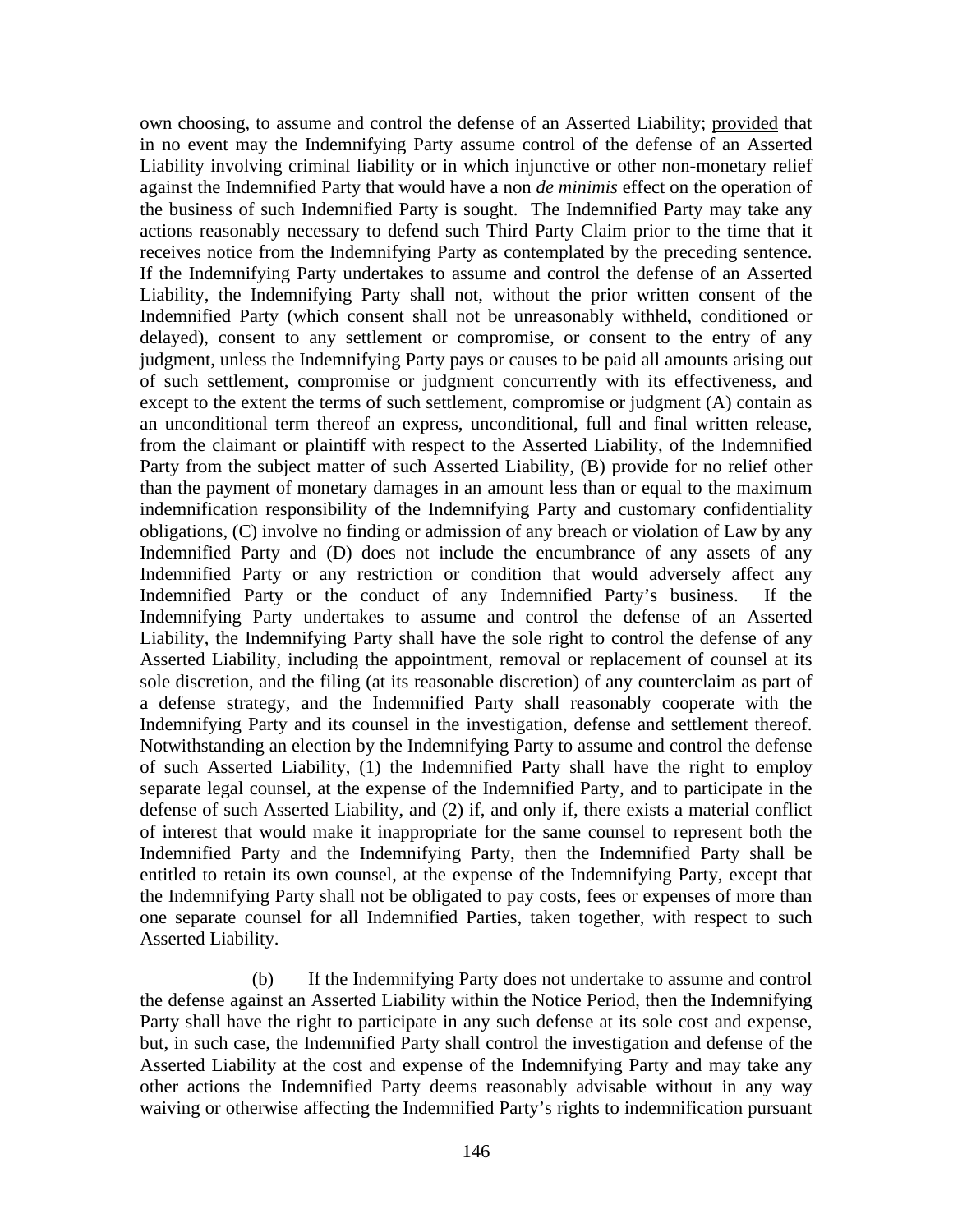to this Agreement, except that the Indemnified Party shall not consent to any settlement or compromise, or consent to the entry of any judgment, in respect of an Asserted Liability without the prior written consent of the Indemnifying Party (which consent shall not be unreasonably withheld, conditioned or delayed). If an Indemnified Party consents to any settlement or compromise, or the entry of any judgment, in respect of an Asserted Liability it is defending pursuant to this Section 8.3(b) without obtaining the Indemnifying Party's written consent to such settlement or compromise or entry of judgment in violation of the immediately preceding sentence, then the Indemnifying Party shall be relieved of its indemnification obligations hereunder with respect to an Asserted Liability unless such consent was unreasonably withheld, conditioned or delayed. In any event, the Indemnified Party and its counsel shall keep the Indemnifying Party informed of all material developments relating to any such Asserted Liability, including by promptly providing copies of all material relevant correspondence and documentation relating thereto.

(c) In the event that any Indemnified Party has a claim against any Indemnifying Party under this Article VIII for Losses not involving a claim by a Third Party that such Indemnified Party believes gives rise to a claim for indemnification in accordance with the terms hereunder, the Indemnified Party shall promptly, after first becoming aware that the facts and circumstances underlying such potential claim may give rise to a potential claim, notify the Indemnifying Party of such Losses in a writing that meets the requirements set forth in Section 8.3(a), except that no delay on the part of the Indemnified Party in giving any notice pursuant to this Section 8.3(c) shall relieve the Indemnifying Party of any indemnification obligation hereunder except to the extent the Indemnifying Party is actually materially damaged or prejudiced by such delay.

(d) In calculating amounts payable to an Indemnified Party, the amount of any indemnified Losses shall be determined without duplication of recovery by reason of the same Loss and shall be computed net of (i) the net amount actually received by the Indemnified Party under any insurance policy with respect to such Losses and (ii) the net amount actually received by the Indemnified Party from any Third Party with respect to such Losses in each case, (1) net of any deductible, retention, and reasonable and documented costs or other expenses incurred by such Indemnified Party in collecting such amounts and (2) only to the extent that such Indemnified Party would otherwise retain an amount greater than the full amount of the Losses sustained by such Indemnified Party as a result of the underlying claim. Any breach or inaccuracy of any representation and warranty, and the calculation of the amount of any Losses resulting therefrom, shall be determined without giving effect to any exception or qualification in such representations and warranties relating to "Material Adverse Effect," "material" or "materiality" in any such representations and warranties, other than (x) the representations and warranties in Section 3.8(b) and (y) any use of the defined term "Material Contract".

(e) The parties hereto are in agreement that where one and the same set of facts qualifies (i) hereunder and under any of the Ancillary Agreements or (ii) under more than one provision entitling an Indemnified Party to a claim or remedy under this Agreement, such Indemnified Party shall not be entitled to duplicative recovery of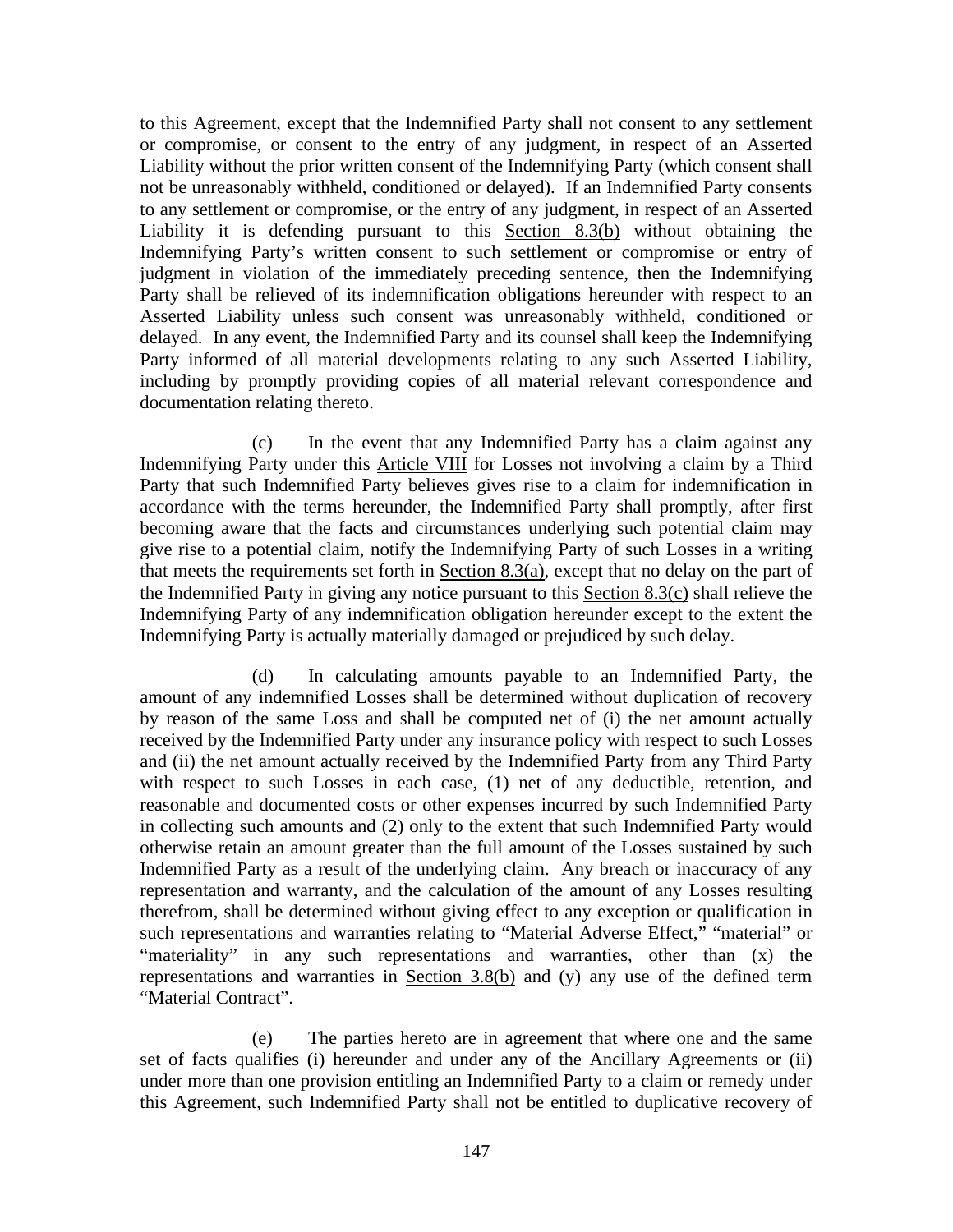Losses arising out of such facts. The parties hereto hereby acknowledge and agree that no Buyer Indemnified Party shall be entitled to any recovery pursuant to this Article VIII or Article IX for a particular Loss to the extent such Loss is specifically reflected or reserved in the final calculation of a post-closing adjustment pursuant to Section 2.7(e) or Section 2.7(f).

(f) The right to indemnification or other remedy of any party based on representations, warranties, covenants and obligations under this Agreement will not be affected by (i) any investigation conducted with respect to, or any knowledge acquired (or capable of being acquired) at any time, whether before or after the execution and delivery of this Agreement or the Closing Date or (ii) a party's waiver of any condition set forth in Article VI, in each case, with respect to the accuracy or inaccuracy of or compliance with, any such representation, warranty, covenant or obligation.

(g) To the extent that an Indemnifying Party makes any payment pursuant to this Article VIII or Article IX in respect of Losses for which an Indemnified Party has a right to recover against a Third Party (including any non-Affiliated or captive insurance company), such Indemnifying Party shall have the right to seek and obtain recovery from such Third Party to the extent permitted by Law. In any case where an Indemnified Party recovers from a Third Party any amount in respect of any Loss for which an Indemnifying Party has actually reimbursed it pursuant to this Article VIII or Article IX (but only to the extent that such Person would otherwise retain an amount greater than the full amount of the Losses sustained by such Indemnified Party as a result of the underlying claim), such Indemnified Party shall promptly pay over to the Indemnifying Party the amount so recovered (net of any reasonable and documented outof-pocket expenses incurred by such Indemnified Party in collecting such amount), but not in excess of the sum of (i) any amount previously paid by the Indemnifying Party to or on behalf of the Indemnified Party in respect of such claim and (ii) any amount expended by the Indemnifying Party in pursuing or defending any claim arising out of such matter.

**Section 8.4 Sole Remedy**. After the Closing, the provisions of this Article VIII and Article IX shall constitute the sole and exclusive monetary remedy of the parties hereto against each other with respect to (a) any breach or non-fulfillment of any representation, warranty, agreement, covenant, condition or any other obligation contained in this Agreement or the Transferred Assets and Liabilities Assignment and Assumption Agreement and (b) any indemnification obligations set forth in Section 5.2(o), Section 5.2(p), Section 5.9(d), and Section 5.14(f), except for (i) Fraud, (ii) pursuant to Section 10.13 and (iii) disputes with respect to the Initial Closing Statement or Initial Reinsurance Settlement Statement (which shall be resolved exclusively in accordance with Section 2.7).

**Section 8.5 Mitigation**. Each Indemnified Party shall use its commercially reasonable efforts to mitigate, to the extent required by applicable Law, any Loss upon and after obtaining knowledge of any event that would reasonably be expected to give rise to any Loss. Notwithstanding anything to the contrary in this Section 8.5, no Indemnified Party shall have any obligation to assert any claim or exercise any other right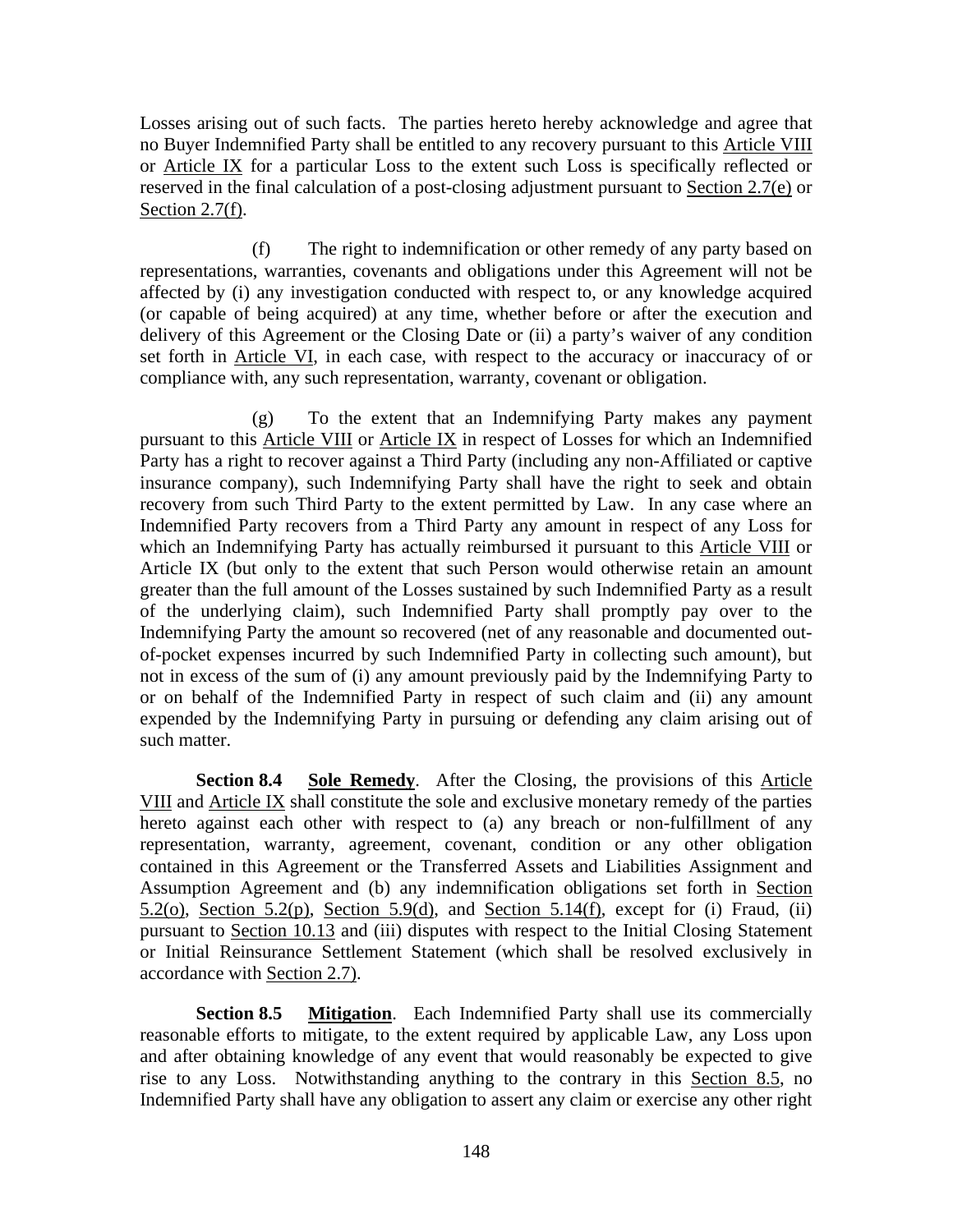of recovery against any customer, vendor or supplier of the FSS Business or any of the Excluded Businesses in order to mitigate Losses hereunder.

### **ARTICLE IX**

#### **TAX MATTERS**

#### **Section 9.1 Tax Indemnification**.

(a) If the Closing occurs, subject to the terms of this Article IX, Section 8.1(c) and Section 10.1, Seller shall be responsible for and shall indemnify and hold the Buyer Indemnified Parties harmless from and against (i) all Taxes imposed on any of the Acquired Companies, or for which any of the Acquired Companies may otherwise be liable, for any Pre-Closing Tax Period (other than (x) Taxes imposed as a result of any transaction outside the ordinary course of business that occurs on the Closing Date after the Closing (other than transactions resulting from the Section 338 Elections), (y) if the Effective Time occurs prior to the Closing Date, Taxes other than Consolidated Income Taxes imposed on the Acquired Companies in the ordinary course of business for the Tax period (or any portion thereof) beginning on the Effective Time and ending on the Closing Date and (z) Taxes taken into account in determining the Adjusted Statutory Book Value), (ii) all Taxes imposed on any of the Acquired Companies, or for which any of the Acquired Companies may otherwise be liable, with respect to any Pre-Closing Tax Period under transferee or successor liability or by contract or other written agreement (other than pursuant to gross-up or indemnity provisions of a contract entered into in the ordinary course of business and not primarily related to Taxes), (iii) all Taxes and other Losses resulting from (A) any breach of the covenants set forth in this Article IX or (B) any inaccuracy of the representations in Section 3.10 (without regard to any materiality or similar qualifiers therein), (iv) any Taxes of each "old target" (as defined in Treasury Regulations section  $1.338-1(a)(1)$ ) resulting from or relating to the Section 338 Elections and (v) any Taxes for which Seller is responsible pursuant to Section 9.3.

(b) If the Closing occurs, subject to the terms of Article IX, Section 8.2(c) and Section 10.1, Buyer shall be responsible for, and shall indemnify and hold the Seller Indemnified Parties harmless from and against, (i) all Taxes imposed on or with respect to the Acquired Companies (x) with respect to Post-Closing Tax Periods (other than Taxes for which Seller is responsible pursuant to Section 9.1(a)), (ii) Taxes described in clauses  $(x)$ ,  $(y)$  or  $(z)$  of <u>Section 9.1(a)(i)</u>, (iii) all Taxes and other Losses resulting from any breach of the covenants set forth in this Article IX and (iv) any Taxes for which Buyer is responsible pursuant to Section 9.3.

(c) Whenever it is necessary to determine the liability for Taxes of an Acquired Company for the portion of a Straddle Period that ends on or before the Closing Date, and the portion of a Straddle Period that begins after the Closing Date, the determination shall be made by assuming that the Straddle Period consisted of two taxable years or periods, one of which ended at the close of the Closing Date and the other of which began at the beginning of the day following the Closing Date, and items of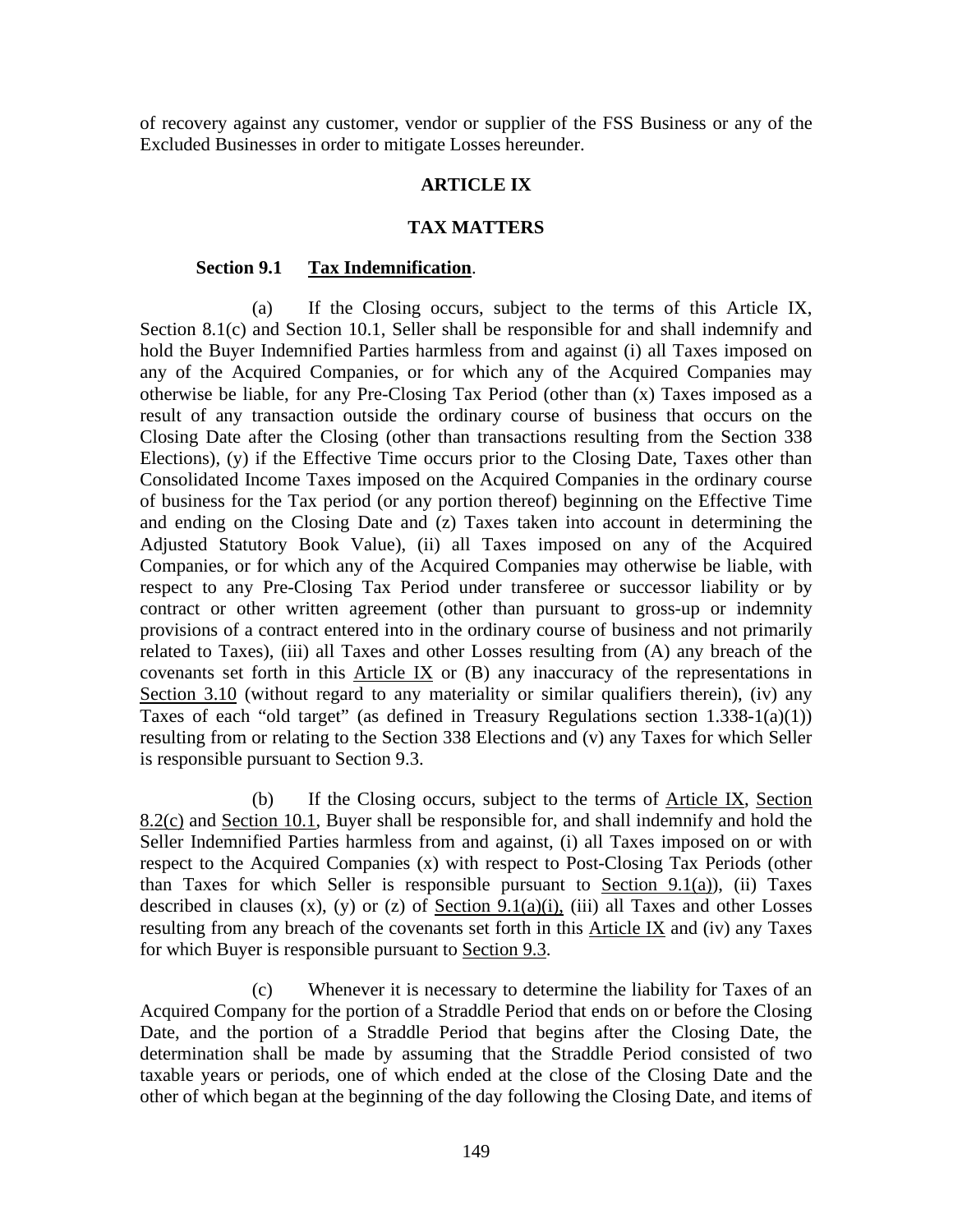income, gain, deduction, loss or credit of the Acquired Company for the Straddle Period shall be allocated between such two taxable years or periods on a "closing of the books basis" by assuming that the books of the Acquired Company were closed at the close of the Closing Date; provided, however, that (i) transactions occurring on the Closing Date that are properly allocable (based on, among other relevant factors, factors set forth in Treasury Regulations section  $1.1502-76(b)(1)(ii)(B)$  to the portion of the Closing Date after the Closing shall be allocated to the taxable year or period that is deemed to begin at the beginning of the day following the Closing Date, and (ii) exemptions, allowances or deductions that are calculated on an annual basis, such as property Taxes and depreciation deductions, shall be apportioned between such two taxable years or periods on a daily basis. For the avoidance of doubt, a ratable allocation election under Treasury Regulations section  $1.1502-76(b)(2)(ii)(D)$  shall not be made with respect to the acquisition of an Acquired Company contemplated by this Agreement.

### **Section 9.2 Tax Returns**.

(a) Except as otherwise required by applicable Law, Seller shall prepare and timely file or cause to be prepared and timely filed when due (taking into account all extensions properly obtained) (i) all Tax Returns that are required to be filed by or with respect to the Acquired Companies on a combined, consolidated or unitary basis with Seller or any Affiliate thereof (other than the Acquired Companies) and (ii) all other Tax Returns that are required to be filed by or with respect to an Acquired Company (taking into account all extensions properly obtained) on or prior to the Closing Date. Except as otherwise required by applicable Law, Buyer shall prepare or cause to be prepared and shall file or cause to be filed all Tax Returns with respect to any of the Acquired Companies that are not described in Section  $9.2(a)(i)$  or (ii); provided that, with respect to any such Tax Returns for a Pre-Closing Tax Period, such Tax Returns shall be prepared and all elections with respect to such Tax Returns shall be made, to the extent permitted by applicable Law, in a manner consistent with past practice. Before filing any Tax Return with respect to any Pre-Closing Tax Period, Buyer shall provide Seller with a copy of such Tax Return at least thirty (30) days prior to the last date for timely filing such Tax Return (giving effect to any valid extensions thereof) for Seller's approval, which shall not be unreasonably withheld, conditioned or delayed. If for any reason Seller does not agree with any item relating to a Tax Return furnished by Buyer under this Section 9.2(a), Buyer and Seller shall resolve the disagreement pursuant to Section 9.6. Seller shall remit to Buyer any Taxes in respect of Tax Returns required to be filed by Buyer under this Section 9.2(a) for which Seller is responsible under Section 9.1(a) no later than five (5) days before the filing of any such Tax Return.

(b) Buyer shall not amend, refile or otherwise modify any Tax Return with respect to any of the Acquired Companies for any Pre-Closing Tax Period or any Straddle Period, or change any Tax election with respect to any such period, without the prior written consent of Seller, which shall not be unreasonably withheld, delayed or conditioned.

**Section 9.3 Transfer Taxes**. All Tax Returns with respect to Transfer Taxes incurred in connection with or as a consequence of the transfer of the transactions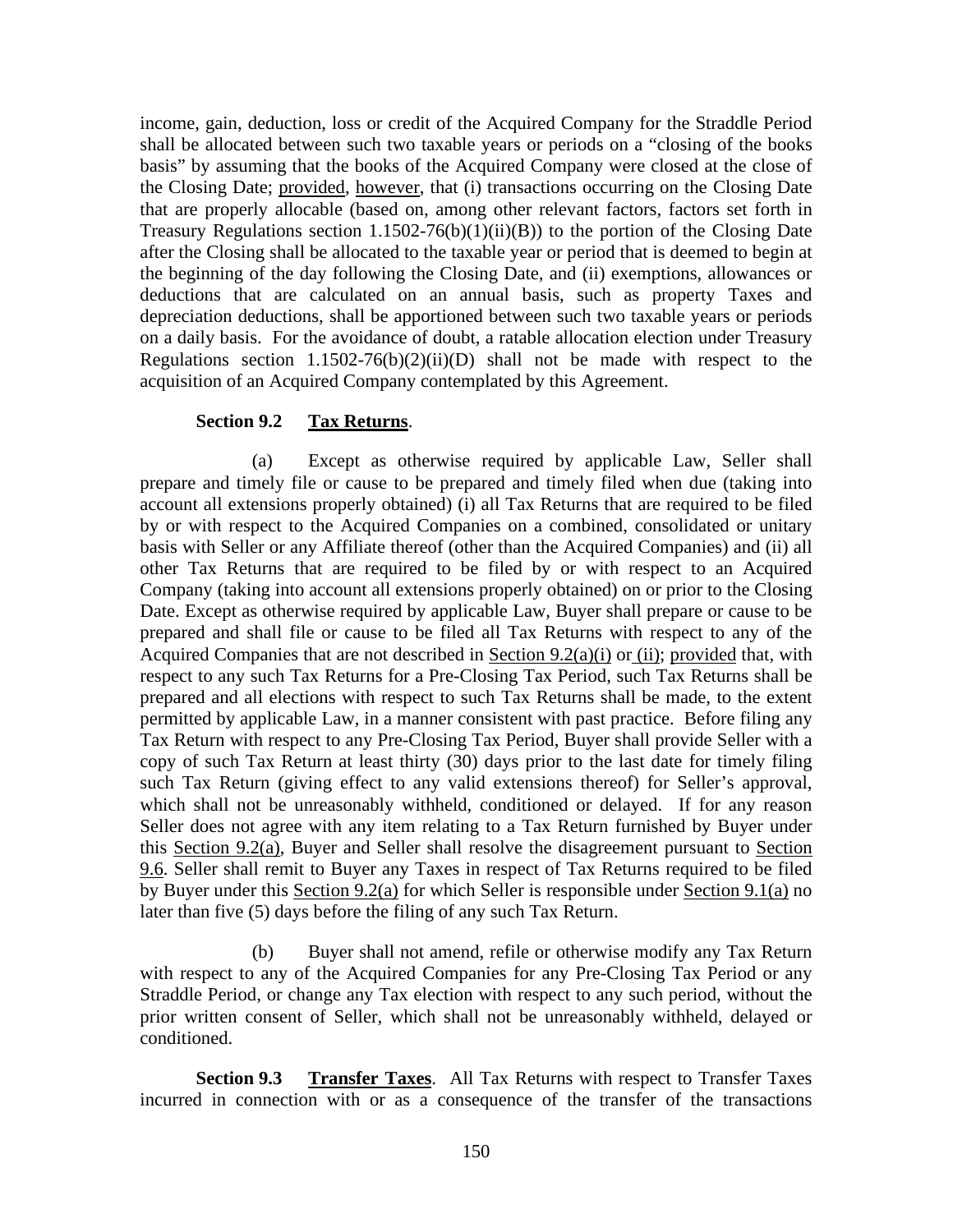contemplated by this Agreement shall be timely filed by the party hereto responsible for such filing under applicable Tax Law, and all such Transfer Taxes (and all reasonable out-of-pocket costs for preparation of such Tax Returns) shall be borne fifty percent (50%) by Buyer and fifty percent (50%) by Seller. Buyer and Seller shall reasonably cooperate to reduce or eliminate any Transfer Taxes to the extent permitted by Tax Law. If Seller pays a Transfer Tax at the Closing or pursuant to a post-Closing assessment by any Tax Authority, Buyer will reimburse Seller for fifty percent (50%) of the amount of such Transfer Tax within ten (10) days of Seller's written demand therefor. If Buyer pays a Transfer Tax at the Closing or pursuant to a post-Closing assessment by any Tax Authority, Seller will reimburse Buyer for fifty percent (50%) of the amount of such Transfer Tax within ten (10) days of Buyer's written demand therefor.

**Section 9.4 Tax Contests**. Buyer shall promptly, and in any event within ten (10) Business Days of receipt, notify Seller in writing upon receipt by Buyer or any of its Affiliates of notice of any pending or threatened Tax audits, examinations or assessments (i) which, if successful, could reasonably be expected to adversely affect Seller or its Affiliates with respect to any Pre-Closing Period or (ii) relates to any Taxes for which Seller is responsible under Section  $9.1(a)$ . Buyer shall have the right to control any Tax audit or examination with respect to the Acquired Companies, except for any Tax audit or examination with respect to a Pre-Closing Tax Period that is not a Straddle Period, which Seller shall have the right to control, provided that Buyer or Seller, as the case may be, shall not settle any such examination or proceeding to the extent such settlement could reasonably be expected to adversely affect Buyer or Seller or its Affiliates, as the case may be, without the written consent of the other Party, which consent shall not be unreasonably withheld, conditioned or delayed. Notwithstanding anything to the contrary in this Agreement, Seller shall have the right to control any audit or examination with respect to Consolidated Income Taxes.

**Section 9.5 Refunds; Losses**. Buyer and Seller shall each be entitled to receive and retain any Tax refunds (including any interest in respect thereof) in respect of Taxes for which such party is responsible under Section  $9.1(a)$  or Section  $9.1(b)$ , as the case may be. Buyer and Seller shall equitably apportion any refund received or realized with respect to such Taxes in a manner consistent with Section 9.1(c). If Buyer or Seller receives any such refund (or any interest in respect thereof) to which the other party is entitled hereunder, Buyer or Seller, as the case may be, shall pay to the other party the amount of any such refund (and any such interest) within thirty (30) days after receipt of such refund or other reimbursement (or interest). None of Buyer or the Acquired Companies shall, to the extent permitted by applicable Tax law, carry back to a Pre-Closing Tax Period any item of loss, deduction or credit or any net operating loss, net capital loss or other tax credit or benefit that is attributable to, arises from or relates to any Post-Closing Tax Period.

**Section 9.6 Resolution of All Tax Related Disputes**. Except as otherwise provided, with respect to any dispute or a disagreement relating to Taxes among the parties hereto, the parties hereto shall cooperate in good faith to resolve such dispute between them; but if the parties hereto are unable to resolve such dispute, the parties hereto shall submit the dispute to the Independent Accounting Firm for resolution, which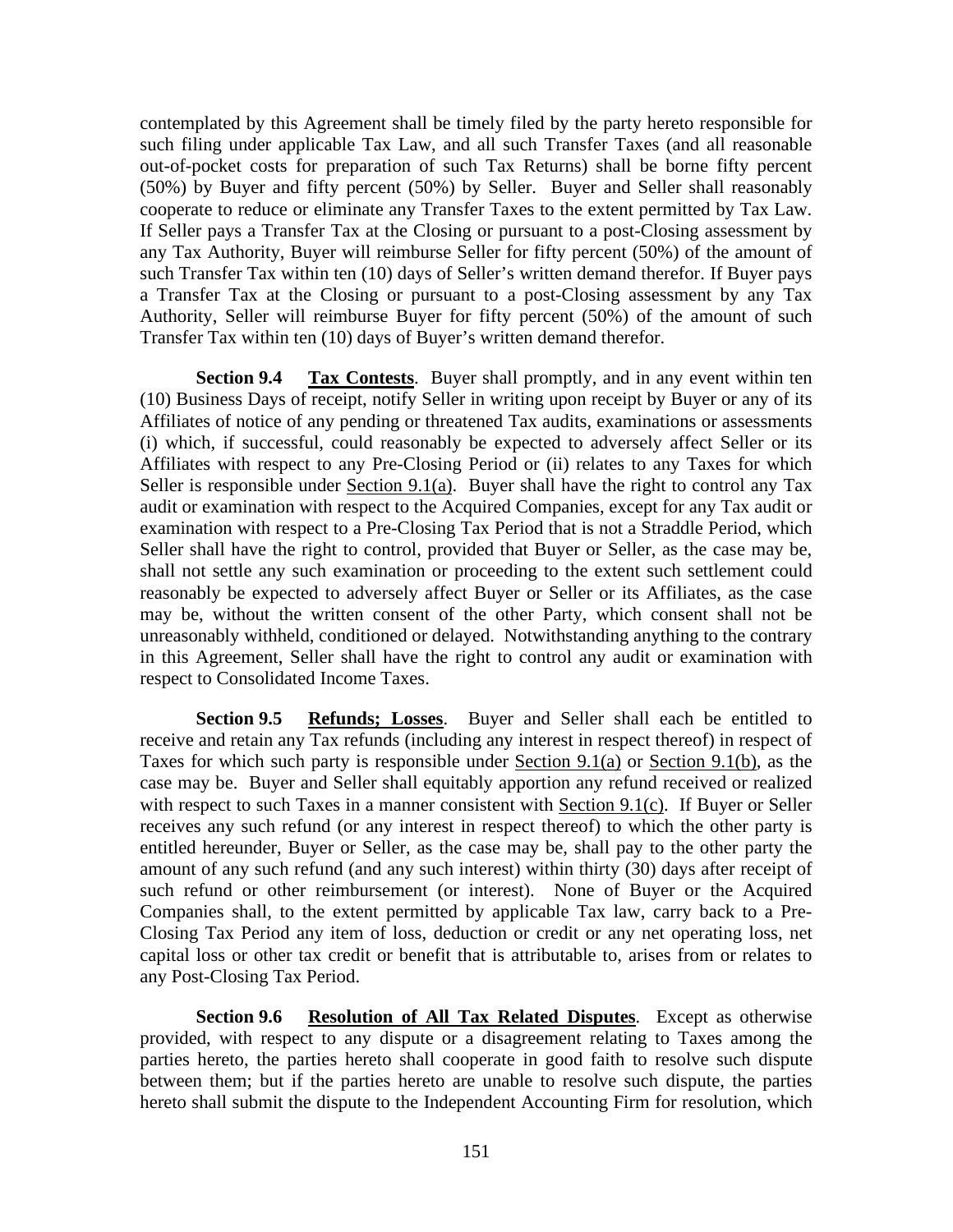resolution shall be final, conclusive and binding on the parties hereto. The costs, fees and expenses relating to any dispute as to the amount of Taxes owed by any of the parties hereto shall be paid by Buyer, on the one hand, and Seller, on the other hand, in proportion to each such party's respective liability for the portion of the Taxes in dispute, as determined by the Independent Accounting Firm. In all other cases, costs, fees and expenses shall be shared equally by Seller and Buyer.

**Section 9.7 Cooperation, Exchange of Information and Record Retention**. Buyer and its Affiliates, on the one hand, and Seller and its Affiliates, on the other hand, shall cooperate and (at the expense of the requesting party) provide to each other such information and assistance as may reasonably be requested in connection with the (i) preparation of any Tax Return relating to the FSS Business or the Acquired Companies, (ii) conduct of any audit or other examination by any Tax Authority relating to any liability for Taxes relating to the FSS Business or the Acquired Companies, and (iii) prosecution or defense of any action, claim, investigation, suit or arbitration relating to any Tax Return relating to the FSS Business or the Acquired Companies. Such cooperation shall include the retention and (upon the other party's request) the provision of records and information that are reasonably relevant to any such action, claim, investigation, suit or arbitration and making employees available on a mutually convenient basis to provide additional information and explanation of any material provided hereunder.

**Section 9.8 Tax Sharing Agreements**. Notwithstanding anything to the contrary contained herein, (i) on or prior to the Closing Date, Seller shall, and shall cause its Affiliates to, take such actions as may be necessary to terminate all Tax sharing and similar agreements between the Acquired Companies, on the one hand, and Seller or any Affiliate of Seller (other than the Acquired Companies), on the other hand (including the Tax Sharing Agreement), and (ii) Seller and its Affiliates shall not have any continuing obligation to the Acquired Companies, and Buyer and the Acquired Companies shall not have any continuing obligation to Seller and its Affiliates, under such agreements after the Closing Date. The calculation of Adjusted Statutory Book Value for the Initial Closing Statement and Final Closing Statement pursuant to Section 2.6(b) and Section 2.7 shall not take into account any change to current Tax liability with respect to Consolidated Income Taxes related to the Estimated Closing Statement that will not be borne by the Acquired Companies as a result of this Section 9.8.

### **Section 9.9 Section 338 Election**.

(a) Seller and Buyer shall make, or cause to be made, joint elections for each of PRIAC, PB&T, GPSI and TBG Insurance Services under section 338(h)(10) of the Code and under any applicable similar provisions of state or local law with respect to the purchase of the Shares (all such elections being referred to collectively as "Section 338 Elections") and, in the case of PRIAC, shall treat the transfers occurring pursuant to the Section 338 Election in accordance with Treasury Regulations Section 1.338-11. For the avoidance of doubt, in the case of each of PRIAC, PB&T, GPSI and TBG Insurance Services, Buyer and Seller shall treat the transfer of Excluded Assets, assumption of Excluded Liabilities and any arrangements with respect to Excluded Contracts pursuant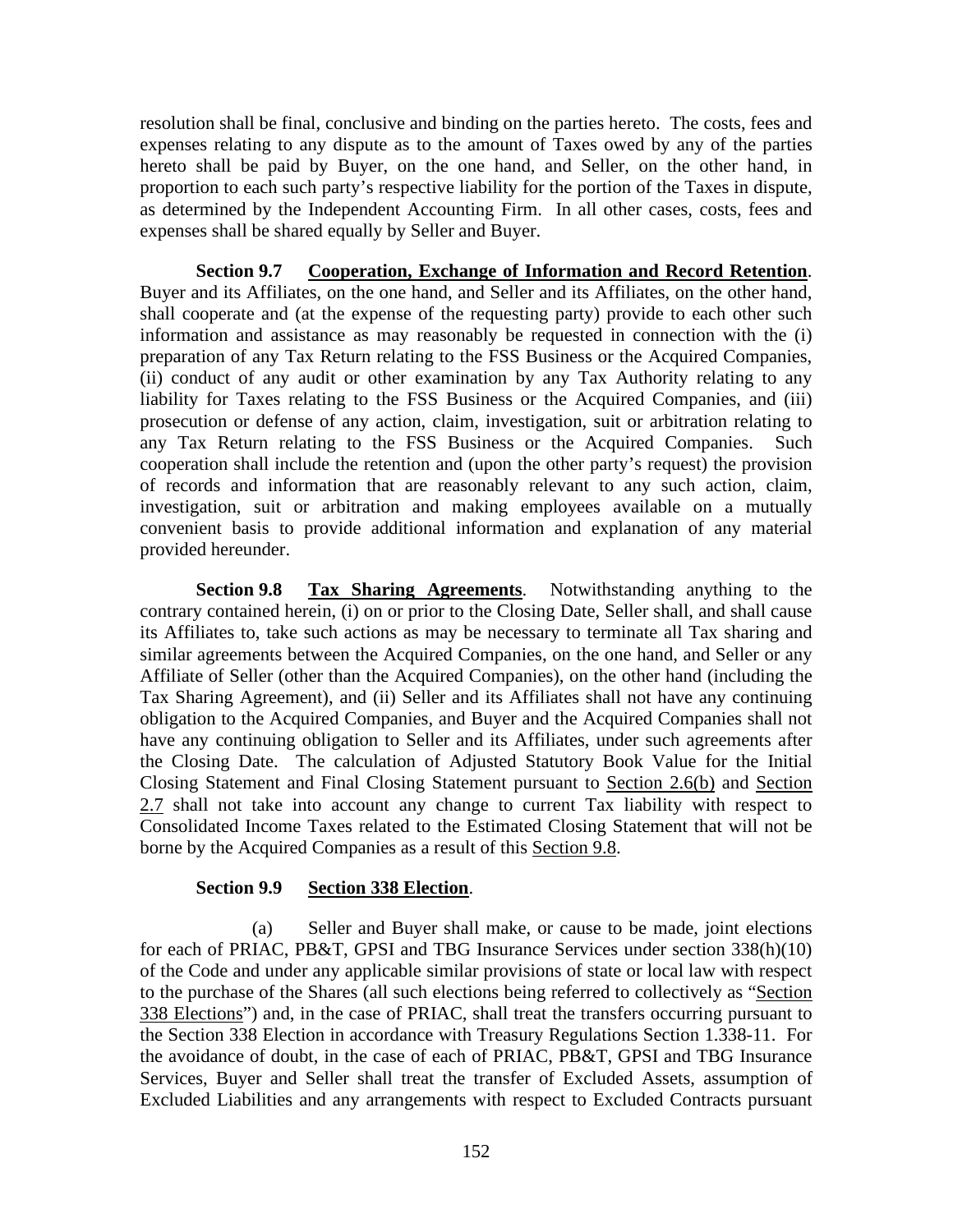to Section 5.20 as part of the distribution in complete liquidation of the old target described in Treasury Regulations section  $1.338(h)(10) -1(d)(4)$  for applicable Tax reporting purposes, to the extent permitted by applicable Law. Each of Seller and Buyer shall duly execute, or cause to be executed, IRS Forms 8023 (and any comparable forms required for purposes of making such elections under state or local law) and such forms shall be delivered to the other party at or prior to the Closing Date. Each party shall file, or cause to be filed, such forms promptly after the Closing (and each party shall provide proof of mailing to the other party). If any changes are required in these forms as a result of information which is first available after these forms are prepared, the parties shall promptly agree on such changes.

(b) Within sixty (60) days following the final determination of the Purchase Price pursuant to Section 2.7, Buyer shall prepare and deliver to Seller a schedule (the "Proposed Allocation Schedule") allocating the "aggregate deemed sales price", as defined in Treasury Regulations section 1.338-4 and the "aggregate grossed up basis", as defined in Treasury Regulations section 1.338-5, for each of PRIAC, PB&T, GPSI and TBG Insurance Services, in compliance with Treasury Regulations sections 1.338-6, 1.337-7 and 1.338-11, as applicable. Buyer shall provide to Seller its determinations of fair market value for each class of assets transferred or deemed sold pursuant to the Section 338 Elections used in determining the amounts reflected in the Proposed Allocation Schedule and in sufficient detail for Seller to validate such allocation. The Proposed Allocation Schedule shall be deemed to be accepted by and shall be conclusive and binding on Seller except to the extent, if any, that Seller shall have delivered within sixty (60) days after the date on which the Proposed Allocation Schedule is delivered to Seller, a written notice to Buyer stating each and every item to which Seller takes exception (it being understood that any amounts not disputed shall be final and binding). If no exception is taken to the Proposed Allocation Schedule, it shall become the "Final Allocation Schedule" and shall be binding upon the parties and each of Buyer and Seller shall file and cause their respective Affiliates to file all federal, state, and local Tax Returns in accordance with the Final Allocation Schedule; provided, however, that (i) the deemed purchase prices of the assets may differ from amounts shown on the Final Allocation Schedule in order to reflect Buyer's transaction costs not included in the Final Allocation Schedule and (ii) the amounts realized on the deemed sales of assets may differ from the deemed sales prices shown on the Final Allocation Schedule in order to reflect transaction costs that reduce the amounts realized for federal income Tax purposes. If a change proposed by Seller is disputed by Buyer, then Seller and Buyer shall negotiate in good faith to resolve such dispute. If, after a period of fifteen (15) days following the date on which Seller gives Buyer notice of any such proposed change, any such proposed change still remains disputed, then each of Buyer and Seller may file their respective IRS Forms 8883 (and any comparable forms for state purposes) on the basis of the Proposed Allocation Schedule, in the case of Buyer, and on the basis of the Proposed Allocation Schedule (but reflecting Seller's exceptions), in the case of Seller. Each of Buyer and Seller shall file and cause their respective Affiliates to file all federal, state, local and foreign Tax Returns in a manner consistent with the allocations set forth in such schedules.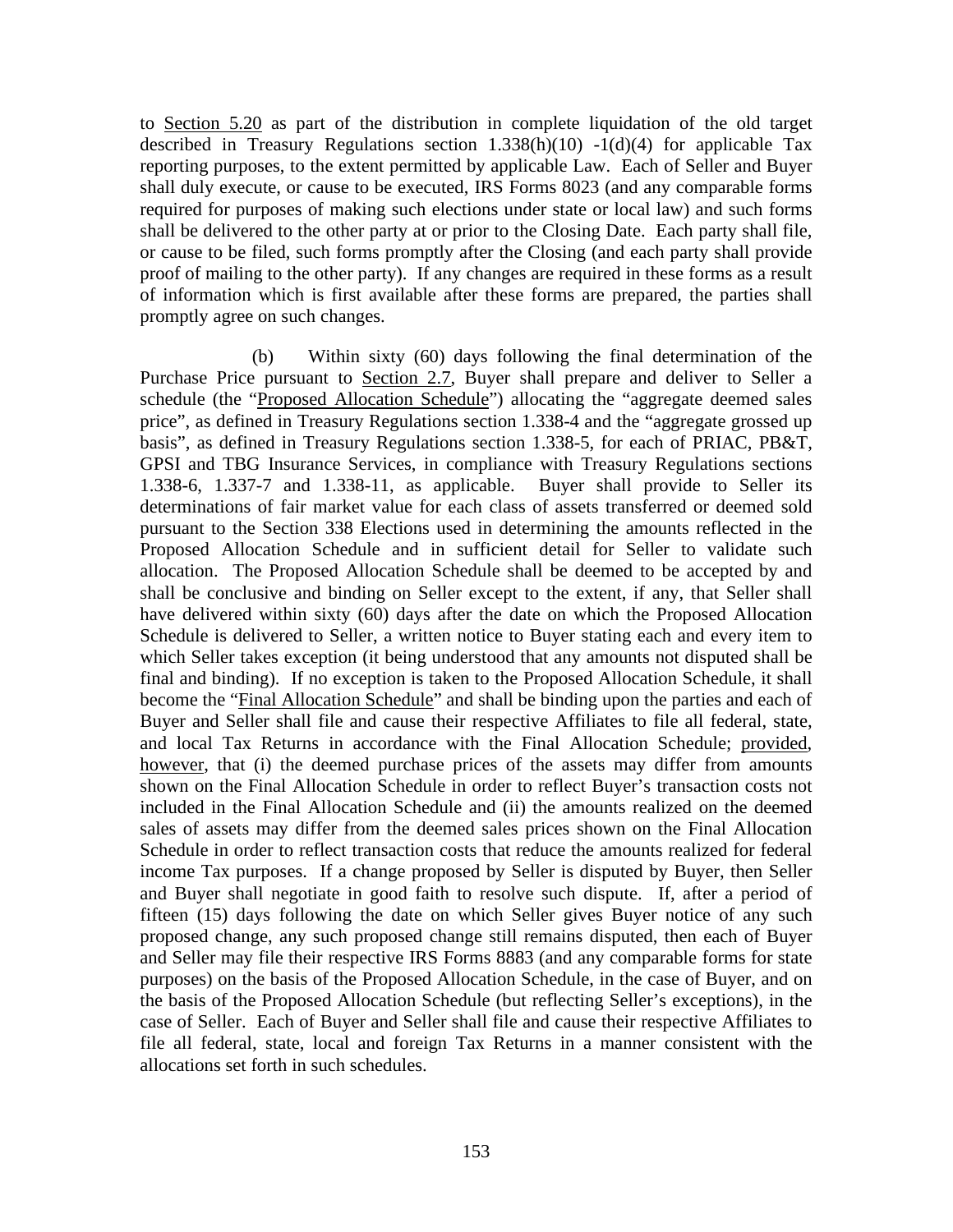**Section 9.10 Purchase Price Allocation**. The parties agree that, prior to the Closing or as soon as reasonably practicable thereafter, Buyer will prepare and provide to Seller (i) a schedule showing the allocation to the Shares of the total amount payable to Seller pursuant to Section  $2.3$  and Section  $2.7(e)$ , with the remaining payable amount being allocated to the Purchased Assets, the assets transferred in connection with the PICA FSS Reinsurance Agreements and any other assets acquired by Buyer pursuant to this Agreement and (ii) a schedule prepared in accordance with Section 1060 of the Code, the Treasury Regulations thereunder and Treasury Regulations Section 1.338-11 showing the allocation of the remaining payable amount among the acquired assets. The provided schedules shall be deemed to be accepted by and shall be conclusive and binding on Seller except to the extent, if any, that Seller shall have delivered within sixty (60) days after the date on which the schedules are delivered to Seller, a written notice to Buyer stating each and every item to which Seller takes exception (it being understood that any amounts not disputed shall be final and binding). If no exception is taken to the schedules, they shall become final and shall be binding upon the parties, and each of Buyer and Seller shall file and cause their respective Affiliates to file all federal, state, and local Tax Returns in accordance with the schedules. If a change proposed by Seller is disputed by Buyer, then Seller and Buyer shall negotiate in good faith to resolve such dispute. If, after a period of fifteen (15) days following the date on which Seller gives Buyer notice of any such proposed change, any such proposed change still remains disputed, then each of Buyer and Seller may file their respective IRS Forms 8594 (and any comparable forms for state purposes) on the basis of the originally prepared schedules, in the case of Buyer, and on the basis of the originally prepared schedules (but with Seller's reflected exceptions), in the case of Seller. Each of Buyer and Seller shall file and cause their respective Affiliates to file all federal, state, local and foreign Tax Returns in a manner consistent with the allocations set forth in such schedules.

**Section 9.11 Conflict and Survival**. The covenants and agreements of the parties hereto set forth in this Article IX shall survive until thirty (30) days after the expiration of the applicable statute of limitations for the relevant Pre-Closing Tax Period (giving effect to valid extensions). This Article IX, together with Section 8.1(c), Section 8.3(d)-Section 8.3(g), Section 8.4 and Section 8.5, shall exclusively govern all indemnification claims with respect to Taxes.

**Section 9.12 Adjustment to Purchase Price**. For all Tax purposes, unless otherwise required by Law, any payment by Buyer or Seller made under Article VIII or this Article IX shall be treated as an adjustment to the Purchase Price and the parties agree to, and shall cause their respective Affiliates to, file their Tax Returns accordingly.

### **ARTICLE X**

#### **MISCELLANEOUS**

## **Section 10.1 Survival**.

(a) The representations and warranties contained in Article III and Article IV of this Agreement, and the right to commence any claim with respect thereto,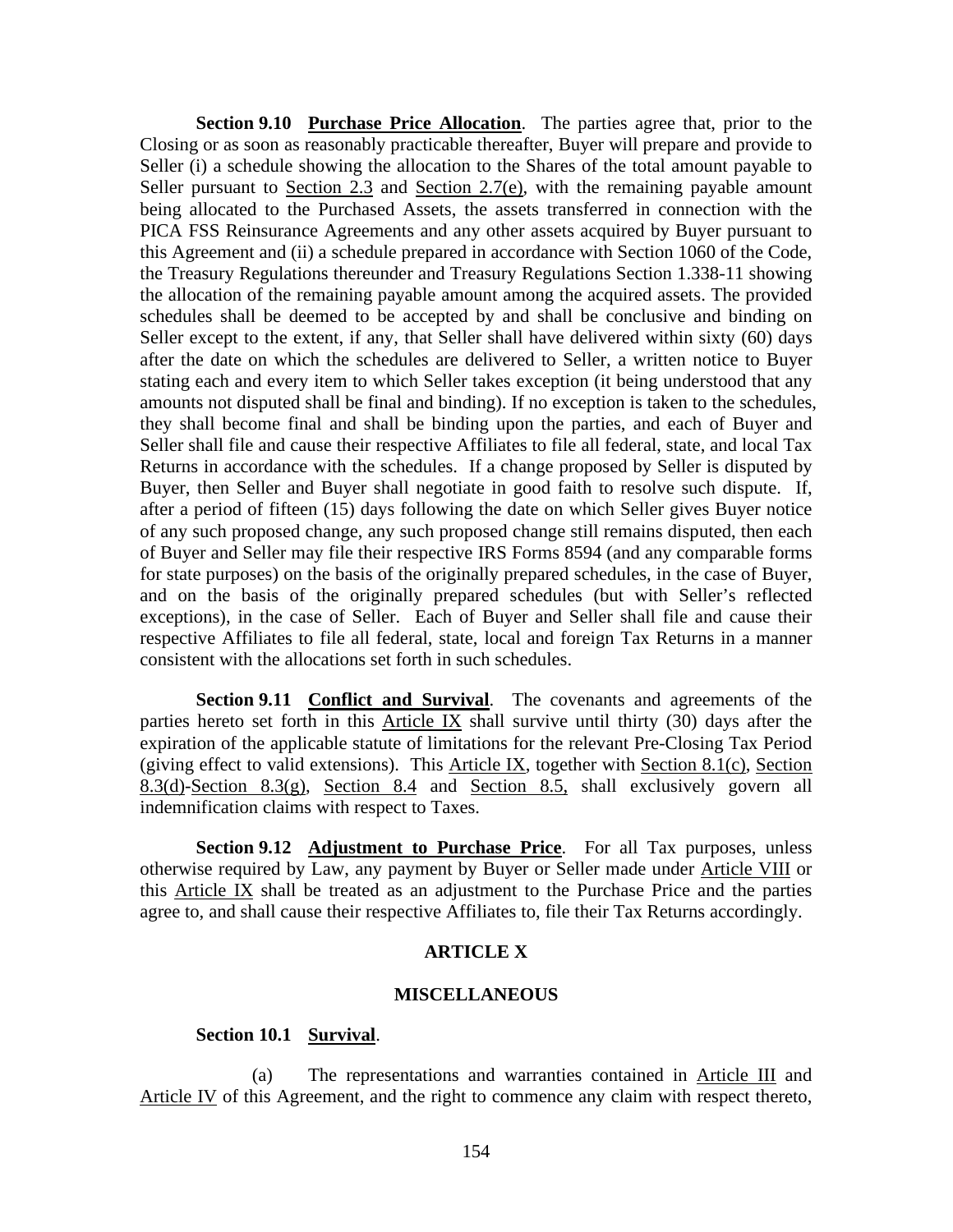shall survive the Closing and terminate on the date that is [*Redacted* – Time period] from the Closing Date, except that (i) the representations and warranties contained in Section 3.10 shall survive the Closing and shall terminate [*Redacted* – Time period], (ii) the representations and warranties contained in Section 3.22 shall survive the Closing and shall terminate [*Redacted* – Time period] and (iii) the Fundamental Representations shall survive the Closing and terminate on the date that is [*Redacted* – Time period] after the expiration of the applicable statute of limitations.

(b) All covenants and agreements contained herein which by their terms are to be performed, in whole or in part, or which prohibit actions subsequent to, the Closing Date, and the right to commence any claim with respect thereto, shall survive the Closing for [*Redacted* – Time period] beyond the period provided in such covenants and agreements, if any, or until fully performed in accordance with their terms. The covenants and agreements referred to in Section 9.11 shall survive for [*Redacted* – Time period] after the expiration of the applicable statute of limitations for the relevant Pre-Closing Tax Period (giving effect to valid extensions). All other covenants and agreements contained herein, and the right to commence any claim with respect thereto, shall survive the Closing and terminate on the date that is [*Redacted* – Time period]from the Closing Date.

(c) Any claim for indemnity under this Agreement with respect to any breach of representations, warranties, covenants or agreements not made within the periods specified in Section 10.1(a) and Section 10.1(b) shall be deemed time-barred, and no such claim shall be made after the periods specified in Section 10.1(a) and Section 10.1(b), except that if written notice of a claim for indemnification under Section 8.1(a) or Section 8.2(a) shall have been provided to Seller or Buyer in all material respects in accordance with Section 8.3(a), as the case may be, within the applicable survival period and in good faith, then any representations, warranties, covenants or agreements that are the subject of such indemnification claim that would otherwise terminate as set forth above shall survive as to such claim, and that claim only, until such time as such claim is fully and finally resolved.

**Section 10.2 Assignment; Binding Effect**. This Agreement and all the provisions hereof shall be binding upon and shall inure to the benefit of the parties hereto and their respective successors and permitted assigns. This Agreement and the rights and obligations hereunder are not assignable by any party hereto unless such assignment is consented to in writing by the other party(ies) hereto, and any attempted assignment without the prior written consent of the other party shall be void and have no effect; provided, that following the Closing, Buyer may, upon written notice to but without the consent of Seller, assign, delegate, sublicense or transfer any or all of its rights or obligations hereunder, to any of its Affiliates controlled by Buyer; provided, further, that no such action shall relieve it of its obligations hereunder.

**Section 10.3 Choice of Law**. This Agreement, and all Actions (whether in contract, tort or statute) that may be based upon, arise out of or relate to this Agreement, or the negotiation, execution or performance of this Agreement (including any claim or cause of action based upon, arising out of or related to any representation or warranty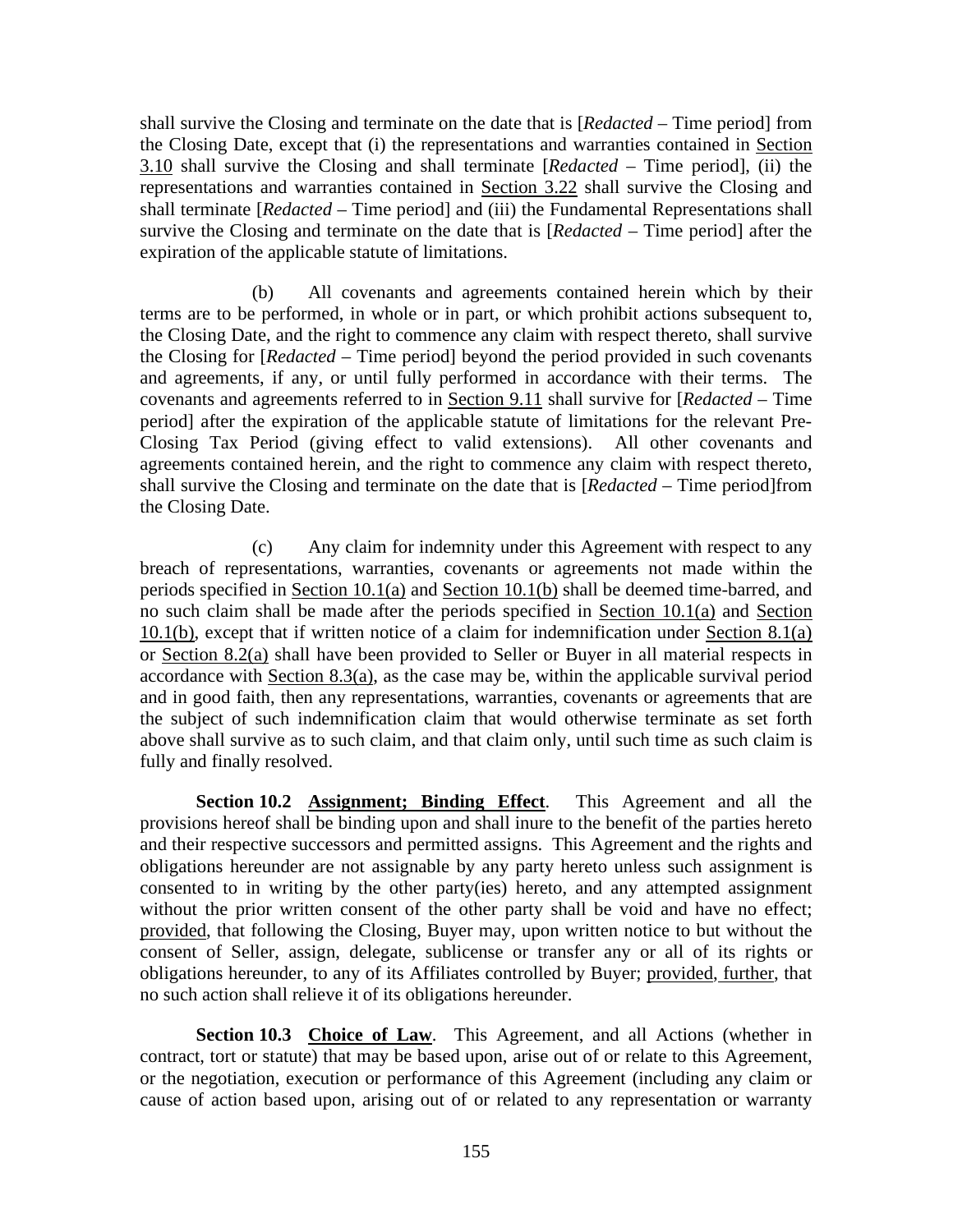made in or in connection with this Agreement or as an inducement to enter into this Agreement), shall in all respects be governed by, and construed and enforced in accordance with, the Laws of the State of New York applicable to agreements made and to be performed entirely within such state without giving effect to any conflicts of law principles of such state that might refer the governance, construction or interpretation of such agreements to the Laws of another jurisdiction.

**Section 10.4 Jurisdiction and Service of Process**. Except as set forth in Section 2.7, with respect to any Action resulting from, relating to or arising out of this Agreement, each of the parties hereto irrevocably and unconditionally submits to the exclusive jurisdiction of the United States District Court for the Southern District of New York or, if such court will not accept jurisdiction, the Supreme Court of the State of New York or any court of competent civil jurisdiction sitting in New York County, New York. In any such Action, each of the parties hereto irrevocably and unconditionally waives and agrees not to assert by way of motion, as a defense or otherwise (i) any claim that it is not subject to the jurisdiction of the above named courts, (ii) that its property is exempt or immune from attachment or execution in any such Action in the above-named courts, (iii) that such Action is brought in an inconvenient forum, (iv) that the venue of such Action is improper, (v) that such Action should be transferred or removed to any court other than one of the above-named courts, or should be stayed by reason of the pendency of some other proceeding in any other court other than one of the above-named courts, or that this Agreement or the subject matter hereof may not be enforced in or by such courts. Each of the parties hereto hereby agrees not to commence any such Action other than before one of the above-named courts. Each of the parties hereto also hereby agrees that any final and non-appealable judgment against a party hereto in connection with any such Action shall be conclusive and binding on such party and that such judgment may be enforced in any court of competent jurisdiction, either within or outside of the United States. A certified or exemplified copy of such award or judgment shall be conclusive evidence of the fact and amount of such award or judgment. With respect to any Action for which it has submitted to jurisdiction pursuant to this Section 10.4, each party hereto irrevocably consents to service of process in the manner provided for the giving of notices pursuant to Section 10.5 of this Agreement. Nothing in this Section 10.4 shall affect the right of either party hereto to serve process in any other manner permitted by applicable Law. The foregoing consent to jurisdiction shall not (a) constitute submission to jurisdiction or general consent to service of process in the State of New York for any purpose except with respect to any Action resulting from, relating to or arising out of this Agreement or (b) be deemed to confer rights on any Person other than the respective parties to this Agreement.

**Section 10.5 Notices**. All notices, requests, demands and other communications under this Agreement shall be in writing and shall be deemed to have been duly given when delivered personally, when sent by confirmed facsimile, when sent by electronic mail, one (1) Business Day after being sent by overnight courier service (providing written proof of delivery) or three (3) Business Days after being mailed by certified or registered mail, return receipt requested, with postage prepaid to the Persons at the following addresses (or at such other address as shall be specified by like notice):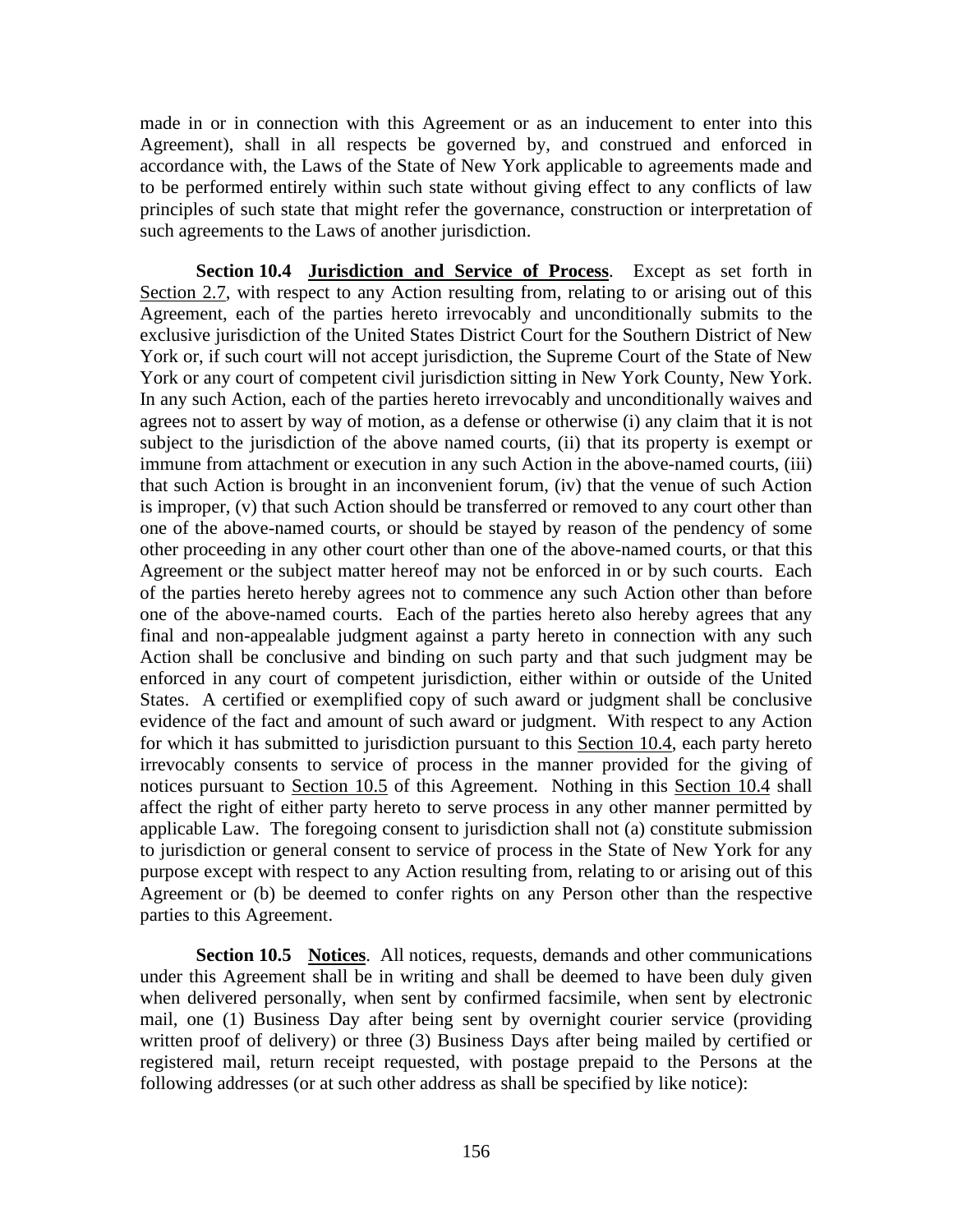If to Buyer, to:

Great-West Life & Annuity Insurance Company 8525 East Orchard Road Greenwood Village, Colorado 80111 Attn: [*Redacted*] Email: [*Redacted*]

with copies, which shall not constitute notice, to:

Eversheds Sutherland (US) LLP 1114 Avenue of the Americas, 40th Floor New York, New York 10036 Attn: Bert Adams Fax: (212) 389-5099 Email: BertAdams@eversheds-sutherland.us

If to Seller, to:

Prudential Financial, Inc. 751 Broad Avenue Newark, NJ 07102 Attn: [*Redacted*] Email: [*Redacted*]

with copies, which shall not constitute notice, to:

Prudential Financial, Inc. 751 Broad Avenue Newark, NJ 07102 Attn: [*Redacted*] Email: [*Redacted*]

Debevoise & Plimpton LLP 919 Third Avenue New York, New York 10022 Attn: Thomas M. Kelly Fax: (212) 909-6907 Email: tmkelly@debevoise.com

**Section 10.6 Headings**. The headings contained in this Agreement are inserted for convenience only and shall not be considered in interpreting or construing any of the provisions contained in this Agreement.

**Section 10.7 Fees and Expenses**. Except as otherwise specified in this Agreement (including Section 5.9(a), Section 5.9(b), Section 8.3(a) and Section 9.6) and the Ancillary Agreements, each of the parties hereto or its Affiliates shall bear its own costs and expenses (including investment banking and legal fees and expenses) incurred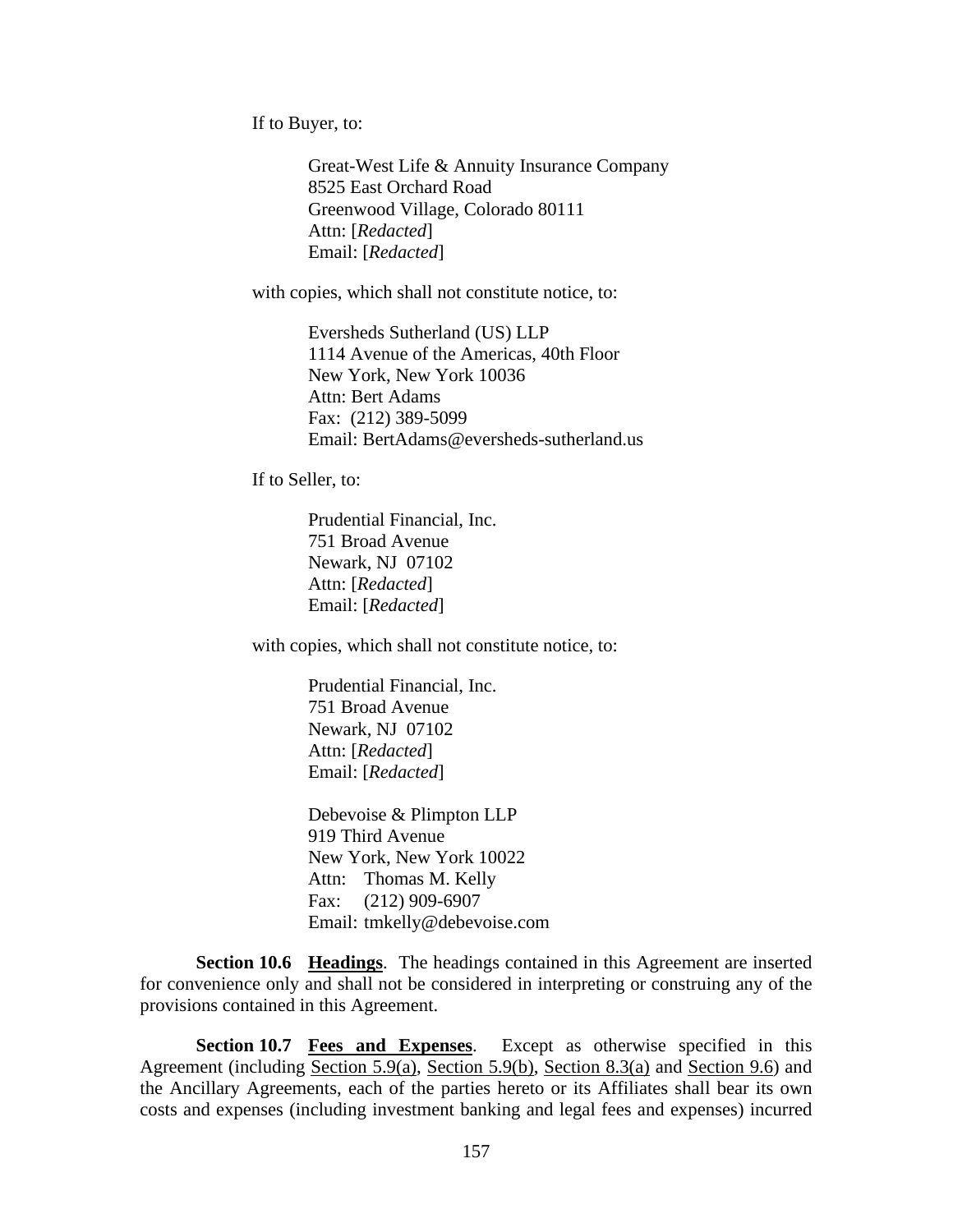in connection with this Agreement, the Ancillary Agreements and the transactions contemplated hereby and thereby.

**Section 10.8 Entire Agreement**. This Agreement, the Exhibits and Schedules referenced herein, the documents delivered pursuant hereto, the Confidentiality Agreement, the Seller Disclosure Letter, the Buyer Disclosure Letter and the Ancillary Agreements contain the entire agreement among the parties hereto with respect to the subject matter hereof and supersede all prior agreements, understandings, discussions, negotiations and communications, written or oral, between the parties hereof with respect to such subject matter.

### **Section 10.9 Interpretation**.

(a) When a reference is made herein to an Article, Section or Exhibit, such reference shall be to an Article, Section of, or Exhibit to, this Agreement unless otherwise indicated. The Article, Section and Exhibit headings herein are intended for convenience of reference only and are not a part of and shall not affect the meaning or interpretation of this Agreement.

(b) Whenever the words "include," "includes" or "including" are used in this Agreement, they shall be deemed to be followed by the words "without limitation."

(c) Unless the context requires otherwise, words using the singular or plural number in this Agreement also include the plural or singular number, respectively, the use of any gender herein shall be deemed to include the other genders, words denoting natural persons shall be deemed to include business entities and vice versa and references to a Person are also to its permitted successors and assigns.

(d) References to "dollars" or "\$" in this Agreement are to U.S. dollars and all payments hereunder shall be made in U.S. dollars.

(e) References to "U.S." in this Agreement are to the United States of America.

(f) The terms "hereof," "herein," "herewith," "hereby," "hereto" and derivative or similar words refer to this entire Agreement.

(g) References herein to any statute shall be deemed to refer to such statute as amended from time to time and to any rules or regulations promulgated thereunder. Notwithstanding the foregoing, for purposes of any representations and warranties contained in this Agreement that are made as of a specific date or dates, references to any statute shall be deemed to refer to such statute, as amended, and to any rules or regulations promulgated thereunder, in each case, as of such date or dates.

(h) The phrases "the date of this Agreement," "the date hereof" and terms of similar import, unless the context otherwise appears, shall be deemed to refer to the date set forth in the first paragraph of this Agreement.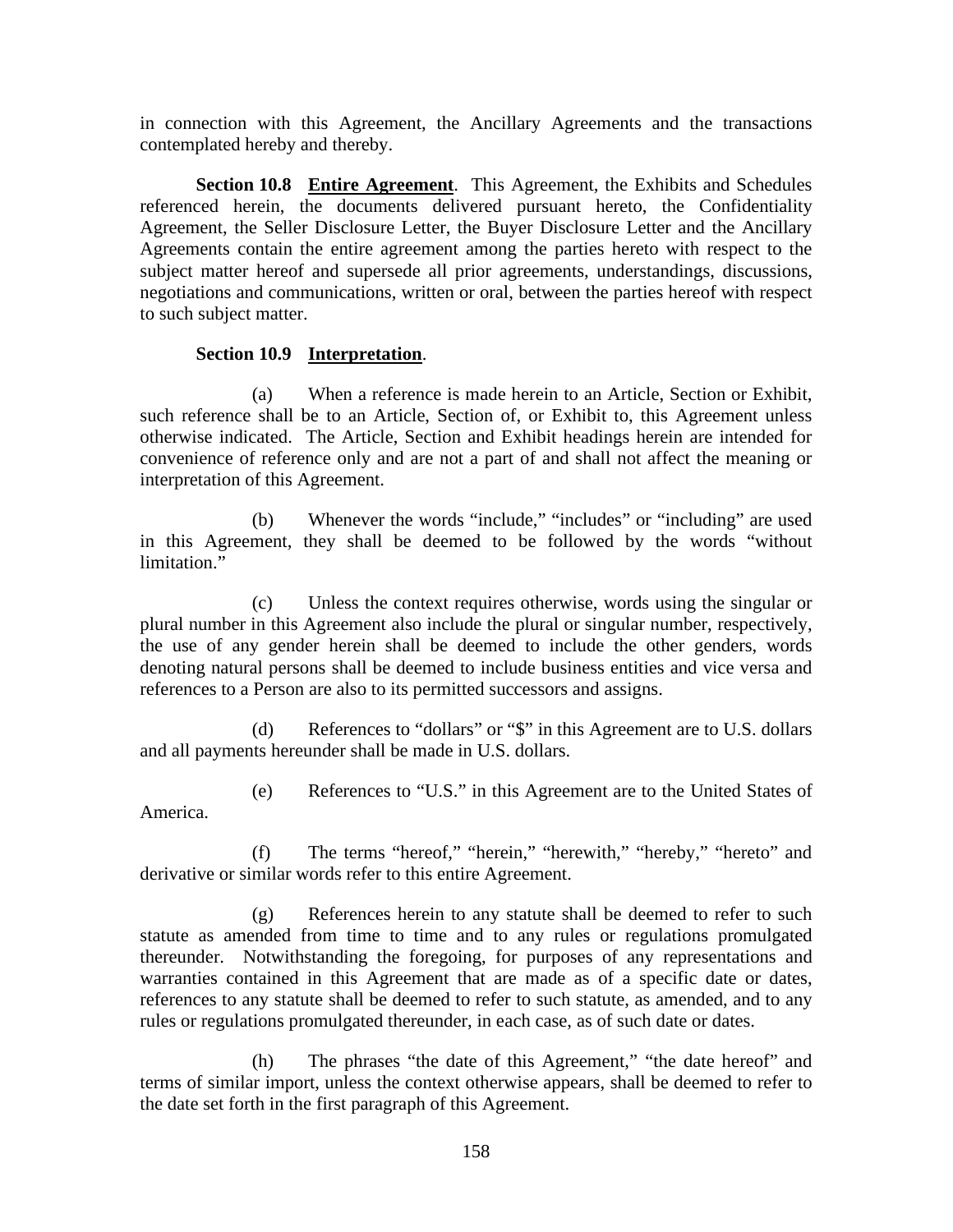(i) The word "extent" in the phrase "to the extent" shall mean the degree to which a subject or other thing extends, and such phrase shall not mean simply "if" unless the context in which such phrase is used shall dictate otherwise.

(j) All terms used herein with initial capital letters have the meanings ascribed to them in this Agreement, unless otherwise specified herein, and all terms defined in this Agreement will have such defined meanings when used in any certificate or other document made or delivered pursuant hereto unless otherwise defined herein.

(k) Any agreement or instrument defined or referred to herein, except for references in the Schedules, Seller Disclosure Letter and Buyer Disclosure Letter, means such agreement or instrument as from time to time amended, modified, or supplemented, including by waiver or consent, and references to all attachments thereto and instruments incorporated therein. References to any contract (including this Agreement) or organizational document, except for references in the Schedules, Seller Disclosure Letter and Buyer Disclosure Letter, are to the contract or organizational document as amended, modified, supplemented or replaced from time to time, unless otherwise stated.

(l) All time periods within or following which any payment is to be made or act to be done shall be calculated by excluding the date on which the period commences and including the date on which the period ends and by extending the period to the first succeeding Business Day if the last day of the period is not a Business Day, if applicable.

(m) Any requirement to provide "access" or "cooperate" (or derivative forms of those and other similar terms) shall be interpreted as requiring only electronic access or cooperation, shall not require in-person meetings, and shall otherwise be construed in light of limitations imposed by any applicable Contagion Event.

(n) The words "delivered," "provided," or "made available" (or any phrase of similar import) with respect to Seller or its Affiliates shall mean, with respect to any document or agreement, that such document or agreement has been posted to the electronic data room hosted by Intralinks at https://services.intralinks.com under the folder labeled "Project Golden" to which Buyer has access at least two (2) Business Days prior to the date hereof.

**Section 10.10 Disclosure**. Any matter disclosed in any Section or subsection of the Seller Disclosure Letter shall be considered disclosed with respect to each other Section or subsection of such Seller Disclosure Letter to which such matter would reasonably pertain. Matters reflected in any Section or subsection of the Seller Disclosure Letter are not necessarily limited to matters required by this Agreement to be so reflected. Such additional matters are set forth for informational purposes and do not necessarily include other matters of a similar nature. No reference to or disclosure or any item or other matter in the Seller Disclosure Letter shall be construed as an admission or indication that such item or other matter is material or that such item or other matter is required to be referred to or disclosed in this Agreement.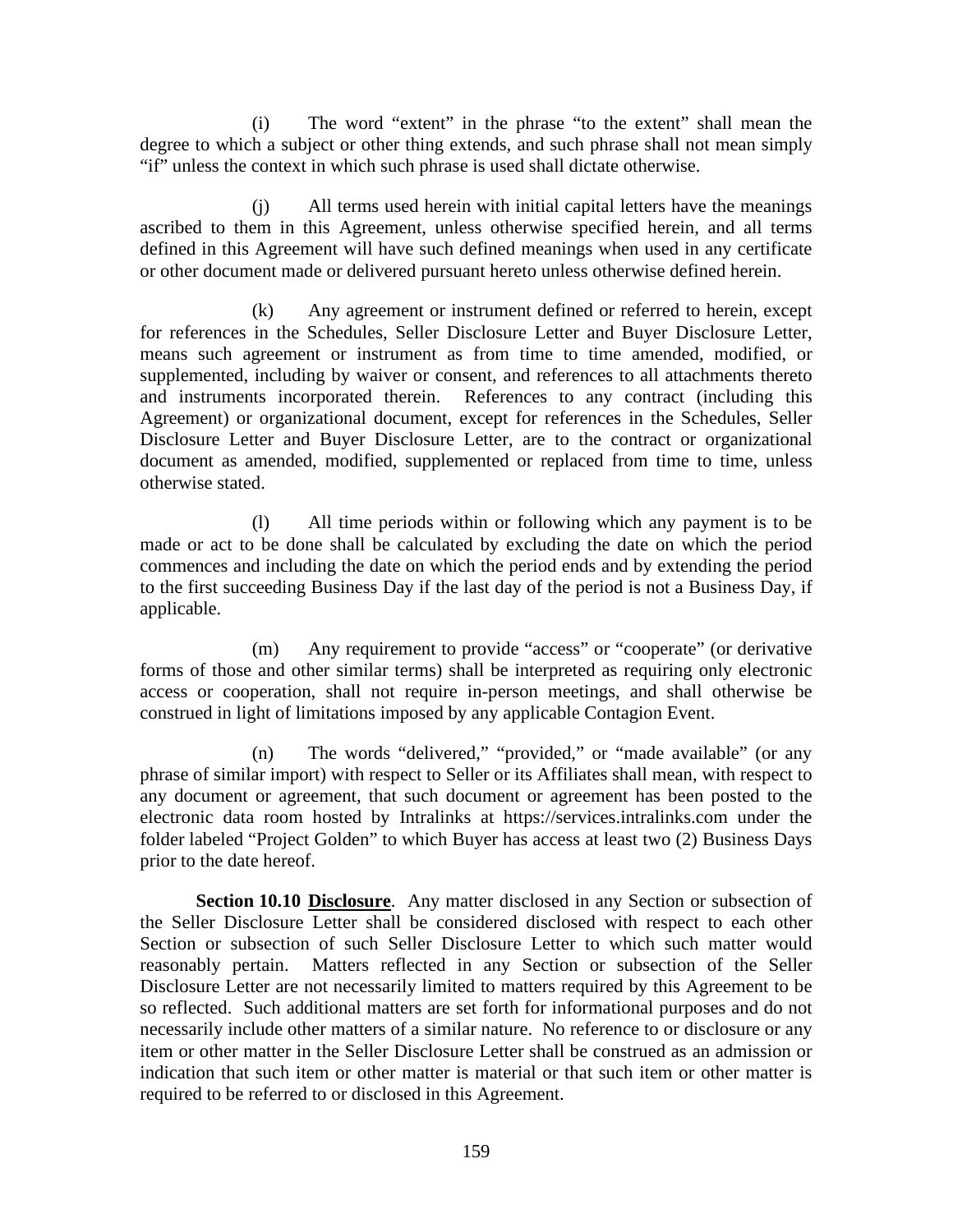**Section 10.11 Waiver and Amendment**. This Agreement may be amended, modified or supplemented, and the provisions and terms hereof may be waived, or the time for its performance extended, only by a written instrument executed and delivered by the parties hereto or, in the case of a waiver, by the party waiving compliance with such provision or term. No delay on the part of any party in exercising any right, power or privilege hereunder shall operate as a waiver thereof, nor shall any single or partial exercise thereof preclude any other or further exercise thereof or the exercise of any other such right, power or privilege. No waiver of any breach of this Agreement shall be held to constitute a waiver of any preceding or subsequent breach.

**Section 10.12 Third-Party Beneficiaries**. Except as provided in Section 5.17 with respect to officers and directors of the Acquired Companies and Article VIII with respect to the Seller Indemnified Parties and the Buyer Indemnified Parties, this Agreement is for the sole benefit of the parties hereto and their permitted successors and assigns, and nothing herein express or implied shall give or be construed to give to any Person, other than the parties hereto and such permitted successors and assigns, any legal or equitable rights hereunder.

**Section 10.13 Specific Performance**. The parties hereto hereby expressly recognize and acknowledge that immediate, extensive and irreparable damage would result, no adequate remedy at law would exist and damages would be difficult to determine in the event that any provision of this Agreement is not performed in accordance with its specific terms or otherwise breached. It is hereby agreed that the parties hereto shall be entitled to specific performance of the terms hereof and immediate injunctive relief and other equitable relief, without the necessity of proving the inadequacy of money damages as a remedy, and the parties hereto further hereby agree to waive any requirement for the securing or posting of a bond or other undertaking in connection with the obtaining of such injunctive or other equitable relief. Such remedies, and any and all other remedies provided for in this Agreement, shall, however, be cumulative in nature and not exclusive and shall be in addition to any other remedies whatsoever which either party hereto may otherwise have. Each of the parties hereto hereby acknowledges that the existence of any other remedy contemplated by this Agreement does not diminish the availability of specific performance of the obligations hereunder or any other injunctive relief. The parties hereto further agree not to (a) oppose the granting, or raise any objection to the availability or granting, of the equitable remedy of specific performance or other equitable relief for any reason or on any basis or (b) assert that a remedy of specific enforcement is (i) unenforceable, invalid, contrary to Law or inequitable on the basis that a remedy of monetary damages would provide an adequate remedy for any breach of this Agreement or (ii) not an appropriate remedy for any reason at law or equity. Each of the parties hereto further acknowledges and agrees that injunctive relief and/or specific performance will not cause an undue hardship to such party.

**Section 10.14 Severability**. If any provision of this Agreement or the application of any such provision to any Person or circumstance shall be held invalid, illegal or unenforceable in any respect by a court of competent jurisdiction, such invalidity, illegality or unenforceability shall not affect any other provision hereof. Upon any such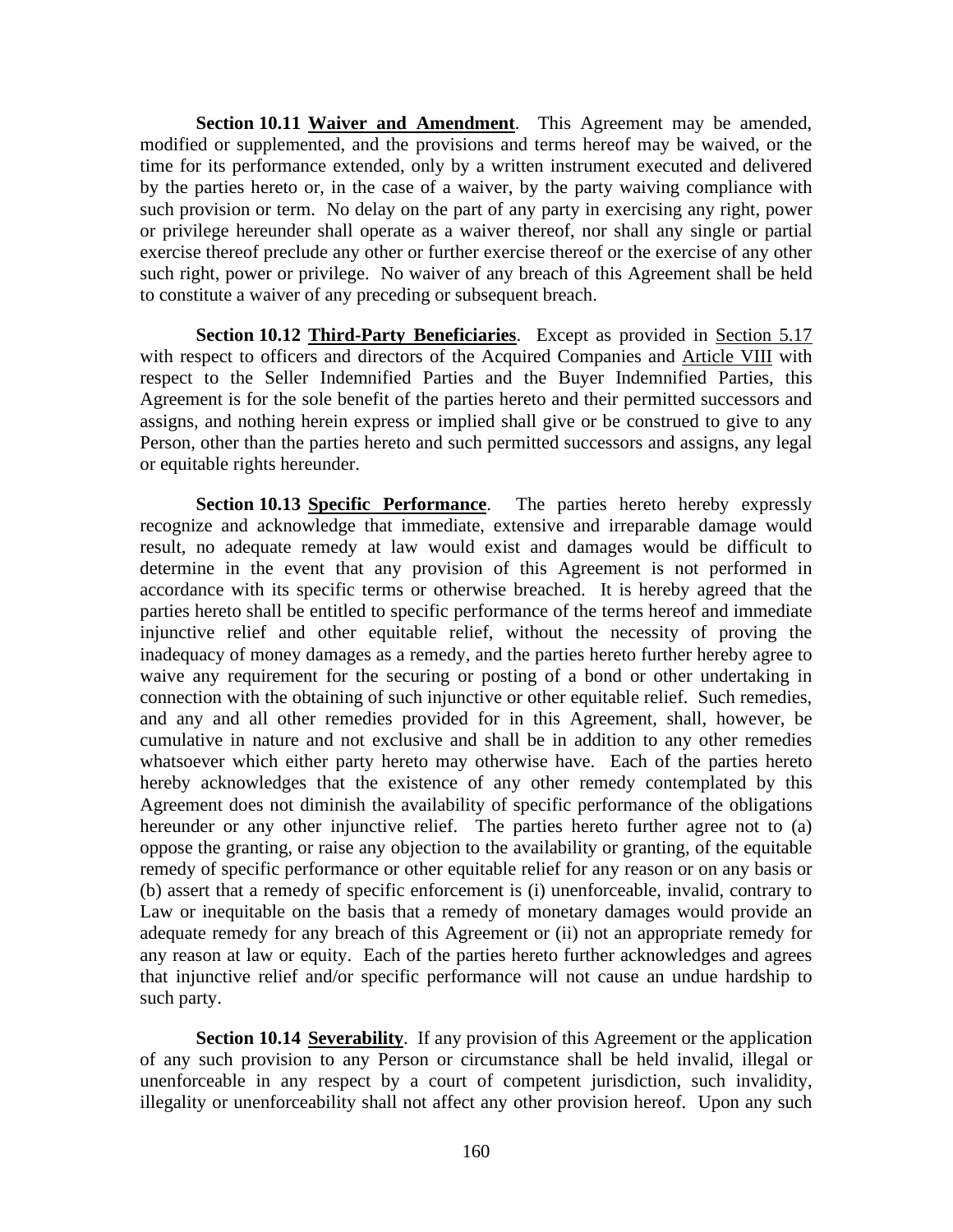determination, the parties shall negotiate in good faith to modify this Agreement so as to effect the original intent of the parties as closely as possible in an acceptable manner in order that the transactions contemplated hereby be consummated as originally contemplated to the fullest extent possible. If any provision of this Agreement is so broad as to be unenforceable, the provision shall be interpreted to be only so broad as is enforceable.

**Section 10.15 Negotiation of Agreement**. Each of the parties hereto acknowledges that it has been represented by independent counsel of its choice throughout all negotiations that have preceded the execution of this Agreement and the Ancillary Agreements and that it has executed the same (to the extent applicable) with consent and upon the advice of said independent counsel. Each such party and its counsel cooperated in the drafting and preparation of this Agreement, the Ancillary Agreements and other documents referred to herein, and any and all drafts relating thereto shall be deemed the work product of the parties hereto and may not be construed against either party hereto by reason of its preparation. Accordingly, any rule of law or any legal decision that would require interpretation of any ambiguities in this Agreement against the party hereto that drafted it is of no application and is hereby expressly waived. The provisions of this Agreement shall be interpreted in a reasonable manner to effect the intentions of the parties hereto and this Agreement.

**Section 10.16 Counterparts; Facsimile Signatures**. This Agreement may be executed in separate counterparts, each of which, when executed, shall be deemed to be an original and all of which together shall be deemed to be one and the same instrument binding upon each of the parties hereto notwithstanding the fact that all parties hereto are not signatory to the original or the same counterpart. For purposes of this Agreement, facsimile and pdf signatures shall be deemed originals.

**Section 10.17 Waiver of Jury Trial**. TO THE EXTENT NOT PROHIBITED BY LAW, THE PARTIES HERETO HEREBY WAIVE, AND COVENANT THAT THEY WILL NOT ASSERT, ANY RIGHT TO TRIAL BY JURY IN ANY ACTION ARISING IN WHOLE OR IN PART UNDER OR IN CONNECTION WITH THIS AGREEMENT OR ANY OF THE CONTEMPLATED TRANSACTIONS, WHETHER NOW EXISTING OR HEREAFTER ARISING, AND WHETHER SOUNDING IN CONTRACT, TORT OR OTHERWISE. THE PARTIES HERETO AGREE THAT ANY OF THEM MAY FILE A COPY OF THIS PARAGRAPH WITH ANY COURT AS WRITTEN EVIDENCE OF THE KNOWING, VOLUNTARY AND BARGAINED-FOR AGREEMENT AMONG THE PARTIES HERETO IRREVOCABLY TO WAIVE ITS RIGHT TO TRIAL BY JURY IN ANY PROCEEDING WHATSOEVER BETWEEN THEM RELATING TO THIS AGREEMENT OR ANY OF THE CONTEMPLATED TRANSACTIONS.

*[The remainder of this page has been intentionally left blank. Signature pages follow.]*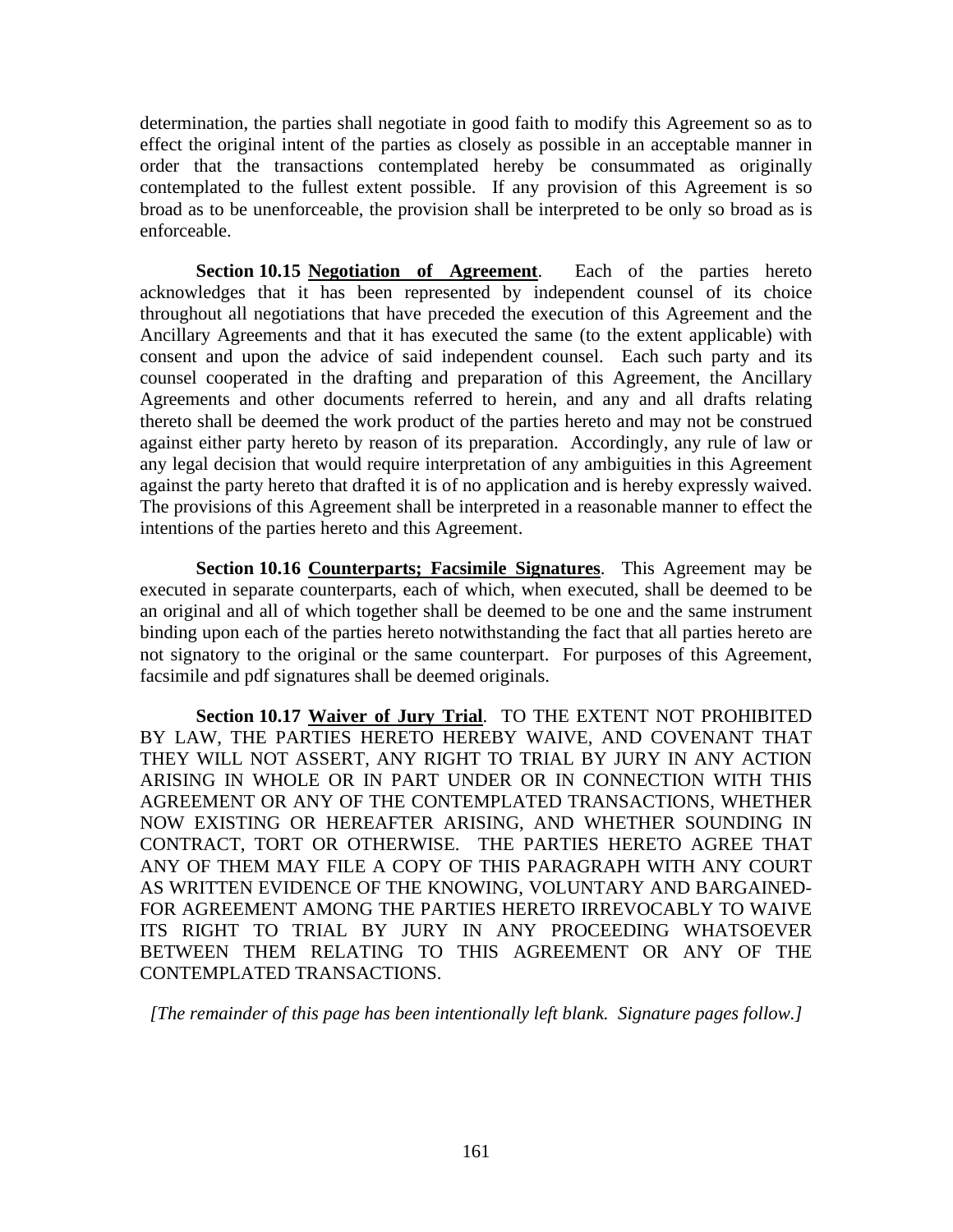IN WITNESS WHEREOF, the parties hereto have caused this Agreement to be executed the day and year first above written.

# **PRUDENTIAL FINANCIAL, INC.**

By: *"Samarth Pal"*

 Name: Samarth Pal Title: Managing Director

## **GREAT-WEST LIFE & ANNUITY INSURANCE COMPANY**

By: *"Edmund F. Murphy, III"* Name: Edmund F. Murphy, III Title: President and CEO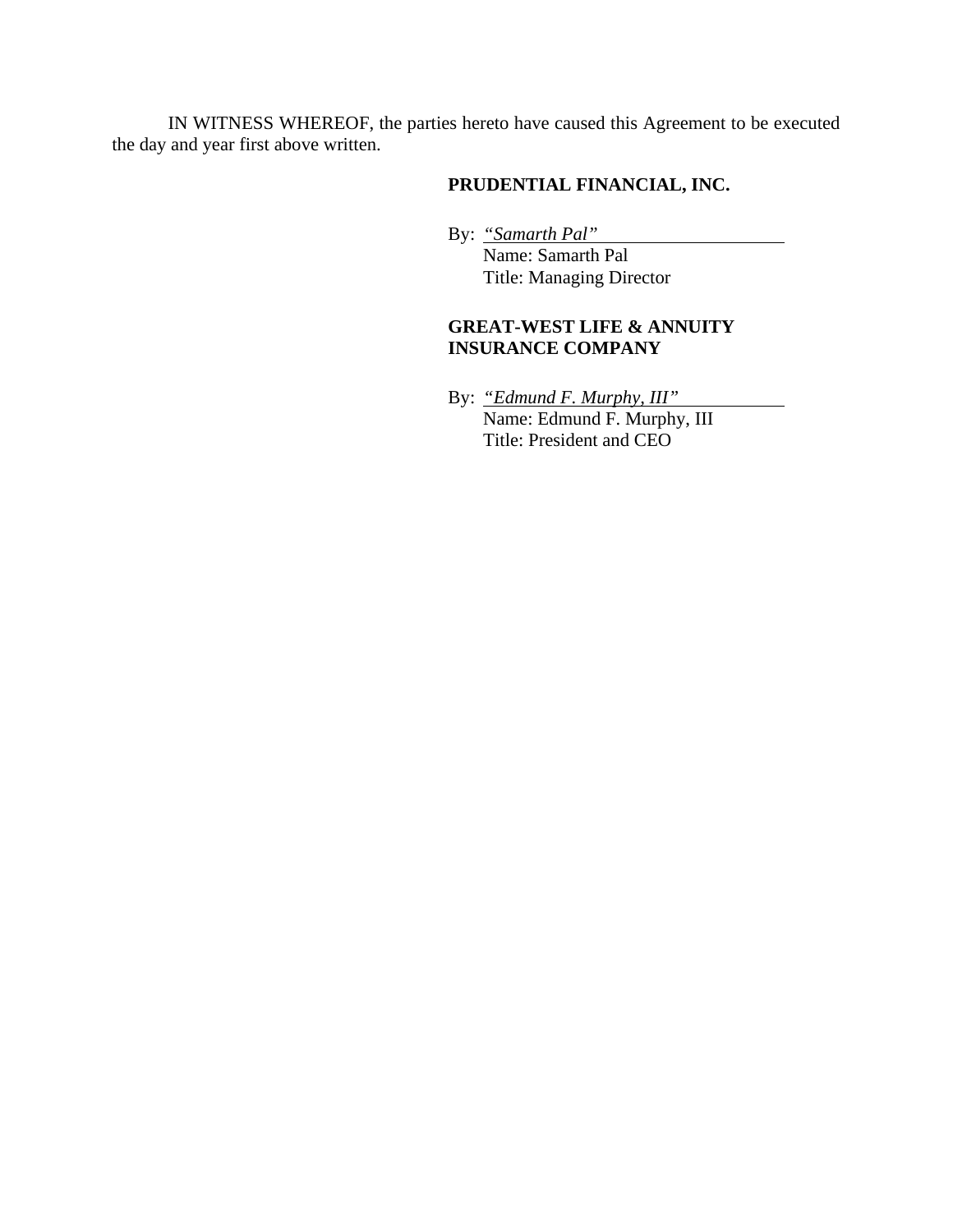**Schedule 1.1(b)** 

# **Excluded Assets**

None.